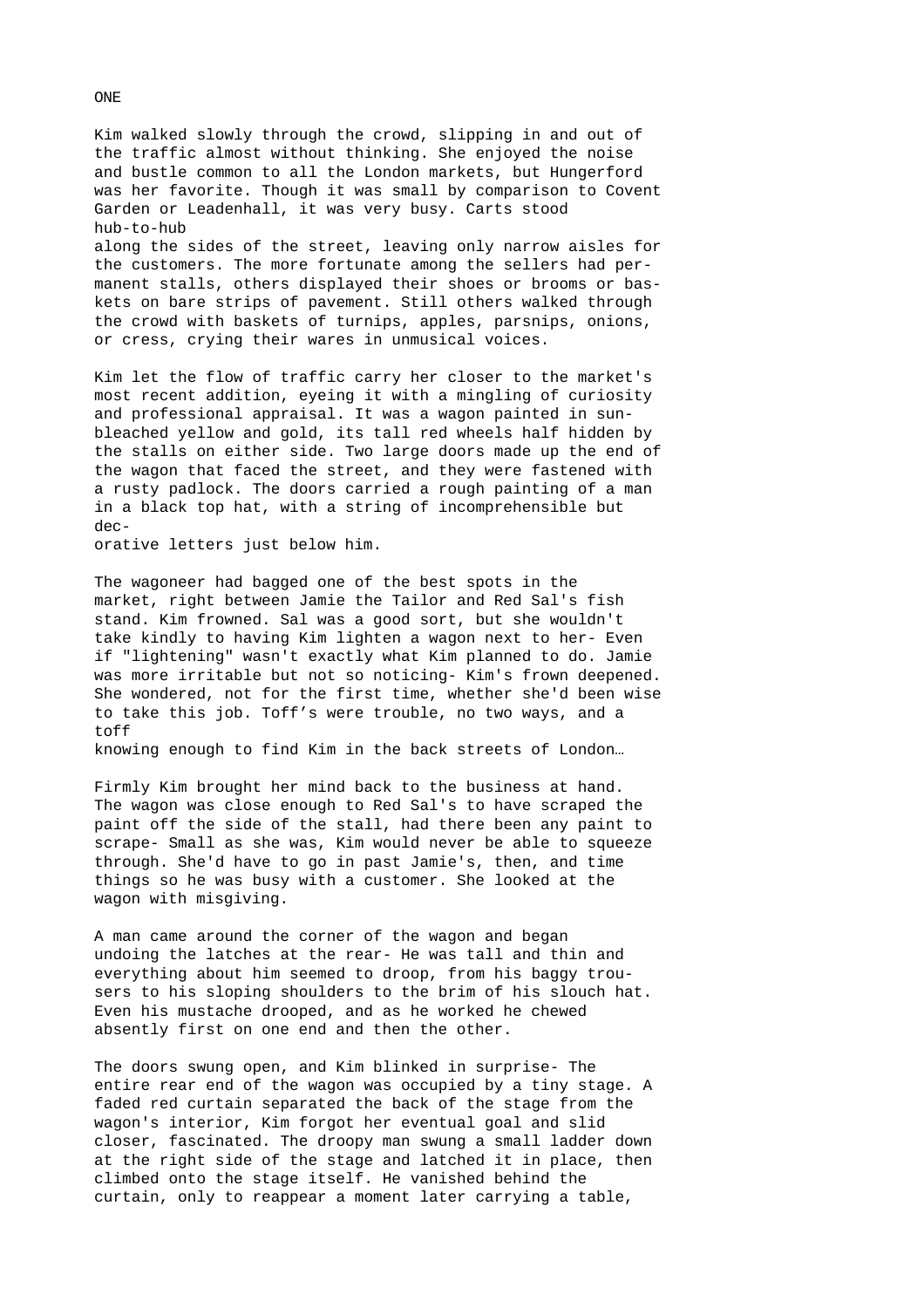which he set carefully in the middle of the stage. Then he began hanging lanterns on either side.

A crowd began to collect around the end of the wagon, drawn by the curious spectacle of something being set up in the market in complete silence. Some of the bystanders offered comments as the lanterns were hung and lit—"Waste o' good oil, that," and "Bit crooked, ain't she?" The droopy man chewed on his mustache, but gave no sign that he had heard.

He finished his work and disappeared once more behind the curtain. For a long moment there was no further activity, and the small crowd murmured in disappointment. Before they could begin to drift away, there was a loud crash, and a thick cloud of white smoke enveloped the stage.

"Come one, come all!" called a ringing voice from the center of the smoke. "Prepare to be amazed and astonished by the one, the only—Mairelon the Magician!"

With the last words, the smoke dissipated. In the center of the stage stood a man- His hair was dark above a rounded face, and he had a small, neat mustache but no beard. He wore a black opera cape and a top hat, which made it difficult

to assess his height; Kim judged him middling tall. His right hand held a silver-headed walking stick, "Another toff!" Kim thought with disgust. She did not for a moment believe that he was a real magician; if he were, he would never waste his time working the market. Still, she felt a twinge of uneasiness.

The man held his pose for a moment, then threw back his cape. "I am Mairelon the Magician!" he announced. "Lend me your attention and I will show you wonders. The knowledge of the East and the West is mine, and the secrets of the mysterious cults of Africa and India! Behold!"

Mairelon pulled a silk handkerchief from his pocket and displayed both sides- "A perfectly ordinary handkerchief—as ordinary, that is, as the finest silk may be- Stuff of such worth should be kept close." The crowd chuckled as he stuffed it into his closed fist and it vanished.

"Dear me, I seem to have lost it in spite of my efforts," the magician went on, opening his fist "Now, where . , ah!"

He reached down toward a pretty muffin-maid standing in front of the stage and pulled the handkerchief out of her bonnet, A string of colored scarves came with it, knotted end-toend. Mairelon frowned. "Now, what am I to do with all of these?" he mused. Carefully he folded them into a compact ball and wrapped the ball in the white handkerchief. When he shook it out, the scarves were gone,

The flow of chatter continued as Mairelon borrowed a penny from a man in the crowd and made it pass through his handkerchief, then vanish and reappear. He pulled an egg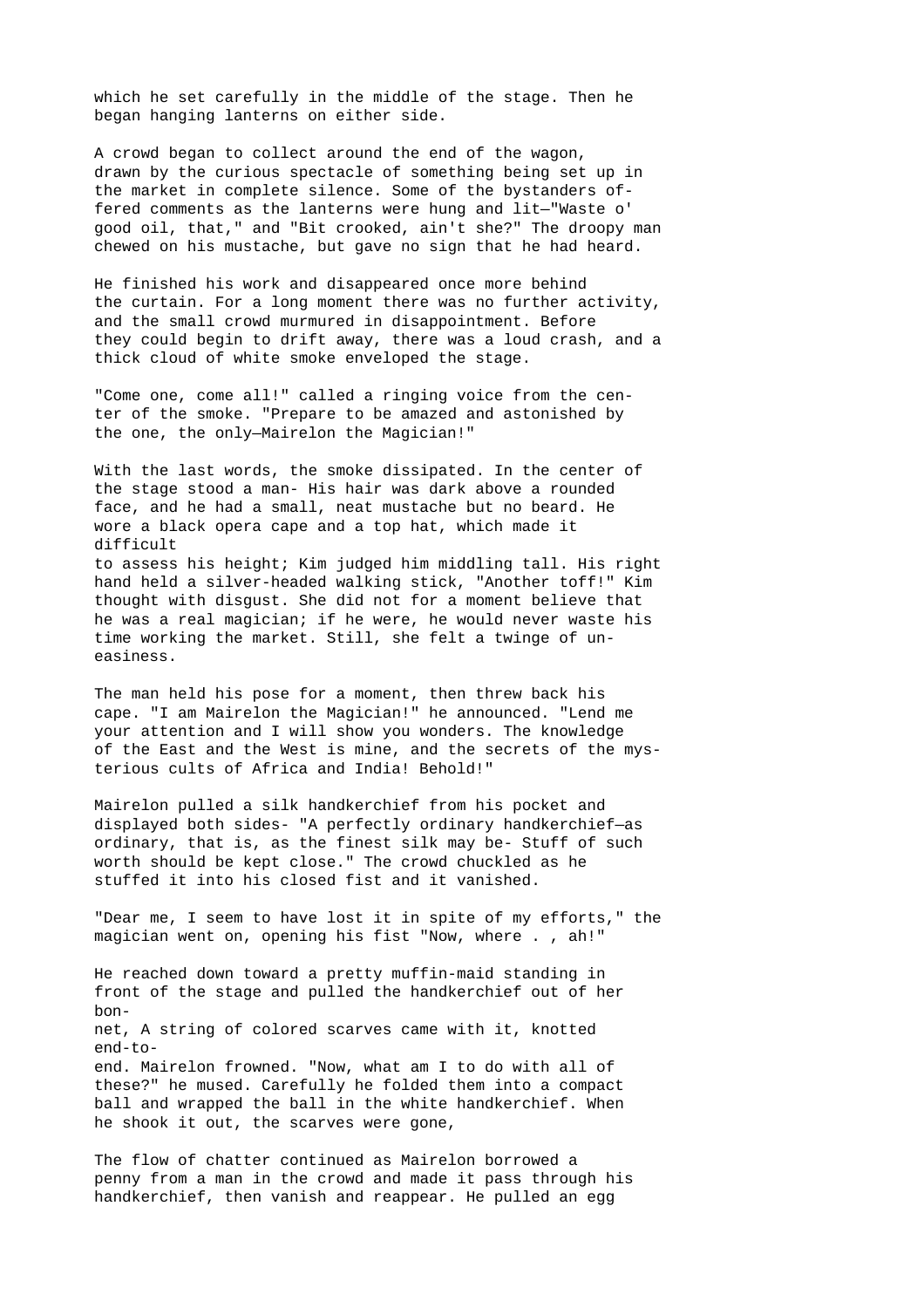from behind another man's ear, broke it into his hat, then reached into the hat and removed a live dove. He covered it briefly with his cloak, then drew the cloak aside to reveal a large wicker cage with the dove inside. He placed cage and dove on the floor of the stage and gestured with his walking stick, and they vanished in a puff of smoke and flame. He showed the crowd a shallow bowl and had one of the barrow boys fill it with water, then dropped a sheet of paper in and pulled out ten tiny Chinese lanterns made of folded paper. Kim watched the show with unabashed enjoyment. Near the end, the droopy man reappeared, carrying an ancient tambourine. As Mairelon finished his performance, his companion circulated among the crowd, collecting pennies and shillings from the onlookers.

Reluctantly Kim pulled her mind away from the fascinating sight of Mairelon the Magician juggling eggs that, as they passed between his agile fingers, changed from white to red to blue to yellow in rapid succession. This was the first time both men had been outside at once, and she had to know

how long the wagon would be empty,

She started singing "Darlin' Jenny" in her head to mark the time, and scowled in irritation Her dislike for this job was growing stronger every minute- Nicking a purse or pocket watch from the swells in the High Street had never bothered her, but she'd always hated working the markets. Hungerford was the nearest she'd had to a home since old Mother Tibb dangled from the nubbing cheat, and even if all she had to do this time was a bit of snooping, it felt the same as nabbing a

haddock from Red Sal's stand when her back was turned. Kim contemplated conveniently forgetting to return to the public house where the toff had arranged to meet her, but the memory of the pound notes the stranger had offered held her like an iron chain.

Five pounds was a fortune by Kim's standards; she could eat well and sleep dry for months and still have enough left to replace the ragged jacket and boy's breeches she wore. If she played her cards right, she might even get out of the streets for good. It was time and past that she did so; she was, she thought, nearing seventeen, and her long-delayed growth was finally arriving- She wouldn't be able to play the boy much longer. A chill ran down her spine, and she pushed the thought, and the darker knowledge of the inevitable consequences that would follow the end of her masquerade, resolutely from her mind. Mairelon the Magician was, for the moment at least, of far greater importance than her own uncertain future.

Mairelon finished his show in a flurry of flashing knives and whirling scarves, and bowed deeply. "Thank you for your attention—and for your gracious contributions." He waved at the tambourine his dour assistant carried, and the crowd chuckled. "That concludes this performance, but soon Mairelon the Magician will return to perform even more wondrous feats for your delight and astonishment! Until then, my friends!" In a second puff of smoke and flame, the magician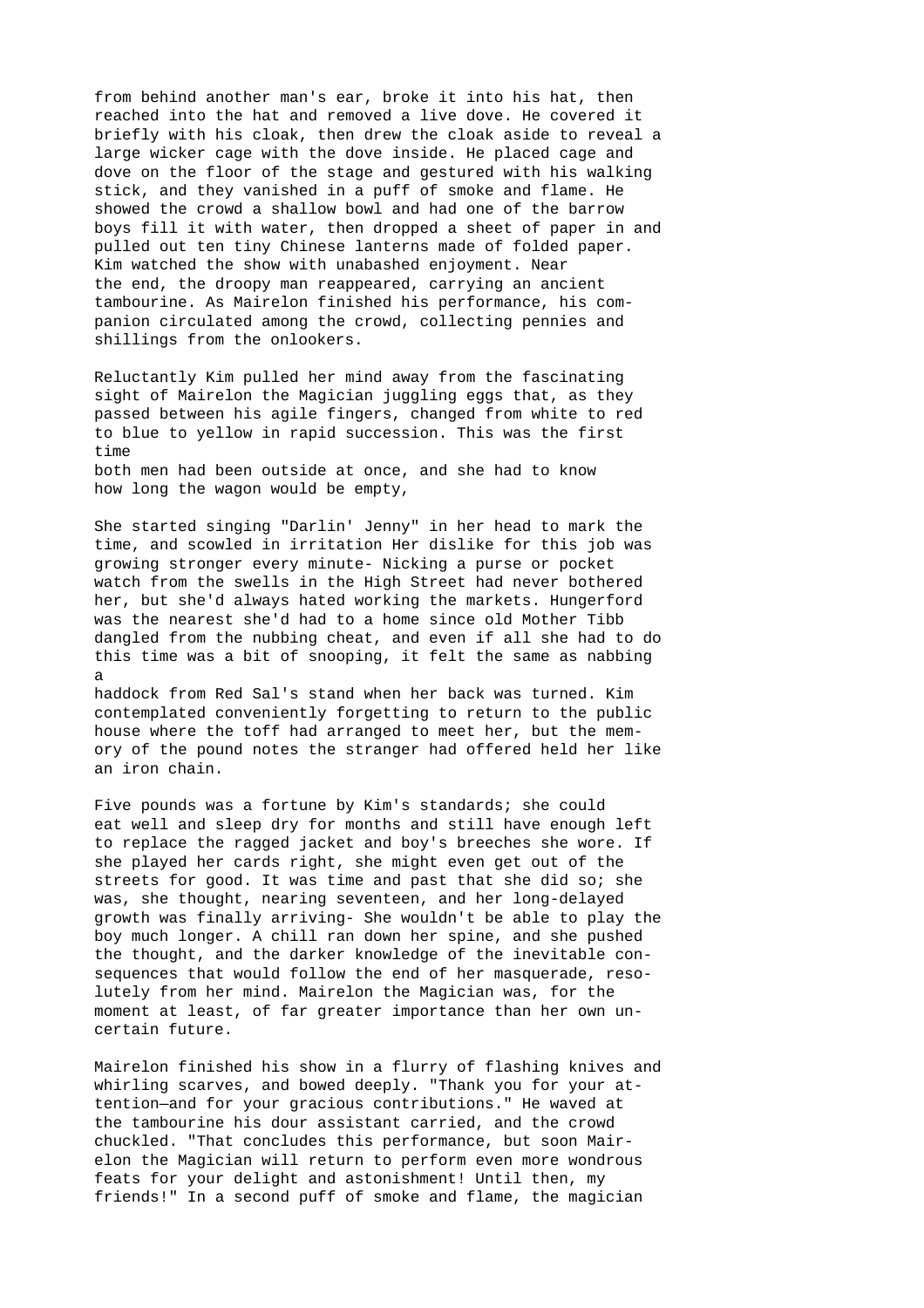vanished.

Kim stopped midway through the eighth verse of "Darlin' Jenny" and slipped away as the crowd began to disperse. She did not want Sal or Jamie spotting her and remembering it later. Once she was safely away from Mairelon's wagon, she breathed more easily. She couldn't do anything about the magician until the end of his next show. She had time, now, to enjoy the market.

She stopped an ancient woman in a faded kerchief and exchanged one of her carefully hoarded pennies for a bag of roasted chestnuts. She ate them slowly as she walked, savoring the taste The unaccustomed warmth in her stomach made her feel more cheerful, though she still wasn't too keen on the idea of mucking about in Mairelon's wagon. For one thing, she didn't like the look of the skinny toff who'd hired her.

Unconsciously she flexed her fingers, making the bag rustle. Five pounds would buy a lot more than chestnuts. The skinny toff hadn't asked her to nick anything, she reminded herself, just to look around and tell him what she saw and whether the magician kept a particular bowl in his wagon. The toff had claimed it was a bet- He might even be telling the truth; swells'd bet on anything.

She stepped aside to let an oyster-seller push his barrow past. It didn't feel right. The gentry cove had been too keen on her finding that bowl. He'd gotten positively excited when he started describing it—silver, he'd said, with a lot of carvings and patterns whose details Kim had seen no reason to bother remembering. Kim frowned. Curiosity was her besetting weakness. And five pounds was five pounds- it wasn't as if she'd be doing any harm. She finished the last of the chestnuts and stuffed the bag into one of her many pockets, in case she found a use for it later. She'd do it just the way the toff had asked: go in, look around, and slip out-Mairelon would never know anyone had been there.

And if she did happen to find that bowl, maybe she'd see what was so special about it. But she wouldn't mention it to die skinny toff. She'd collect her money and leave- She might even come back and warn Mairelon about the swell that was showing so much interest. Market folk should stick together, after all! She smiled to herself; that'd serve the skinny toff a bit of his own soup! Whistling cheerfully, she strolled off to see if the puppet show was still stopping at the far end of the market.

Evening found her lurking near Mairelon's wagon once more. This time she stood in the shadows next to Jamie's stall, leaning on one of its support posts- As the crowd grew larger, she let herself be pushed back until the open rear door of the wagon, which formed one side of Mairelon's stage, all but hid the performance from her sight.

Mairelon was as good as his word. He did not, as far as Kim could tell, repeat any of the tricks he had used in his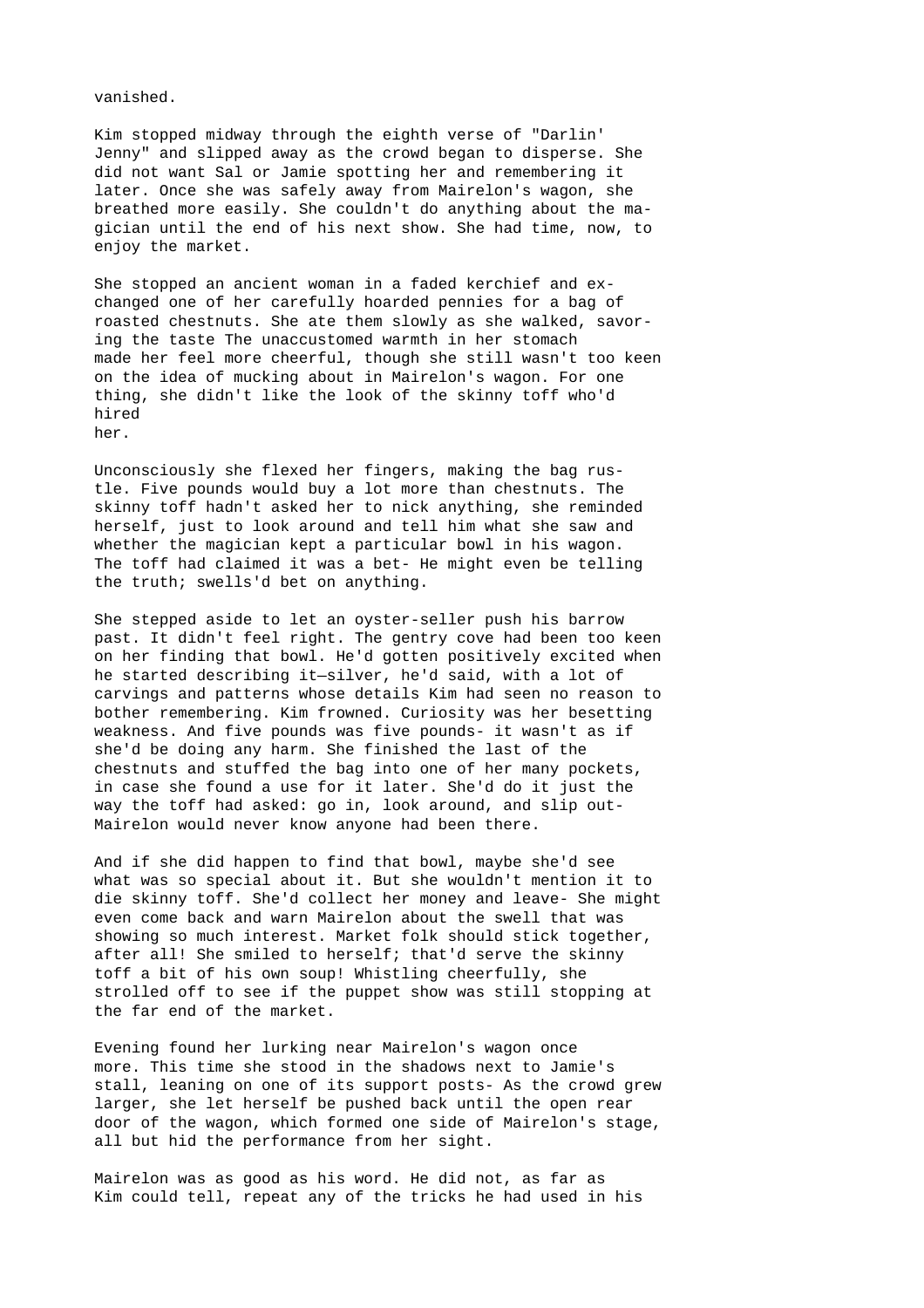earlier performance. This time, he made three unbroken silver rings pass through each other, locking and interlocking them in intricate patterns. He bought an apple from a passing vendor and cut it open to reveal a shilling at its core. The apple seller was promptly surrounded by hopeful customers, but his remaining wares proved disappointingly ordinary.

Meanwhile, the magician went smoothly on with his act. He borrowed a hat from one of the men in the crowd, boiled an egg in it, and returned the hat to its owner unharmed. Then he brought out a pack of playing cards and ran through a series of increasingly elaborate tricks,

Kim was so enthralled by the show that she almost missed seeing a small door open near the front of the wagon. The jingling noise of the tambourine caught her attention at last, Hastily she mashed herself flat against the side of Jamie's stall, holding one ragged sleeve up to obscure her face. Mairelon's droopy henchman glanced in her direction as he passed, but his eyes moved on once her dirty and impecunious appearance sank in.

As soon as the man had been absorbed into the audience, Kim darted for the wagon door, hoping Mairelon's show and the growing shadows would keep her from being noticed. Her luck held; no shouts followed her down the narrow aisle, and when she reached it, the door was unlocked. Kim pushed it open and half jumped, half fell into the wagon's interior, the first chorus of "Darlin' Jenny" echoing through her mind. She paused briefly to get her breath back and look around-Once again, she found herself staring in surprise- The wagon's interior was paneled in dark wood, polished to a high gloss. Rows of cupboards ran down one side, topped by a shelf of smooth grey tile. A long chest was built into the other wall, from the neat roll of blankets at one end, Kim guessed that it doubled as a bed. Presumably the droopy man slept on the floor, or perhaps under the wagon, for she saw no sign of a second bed.

A small lamp, which Kim decided had to be pewter because it could not possibly be silver, hung near the door. Its light threw back rich highlights from the walls and cupboard doors. A wool carpet, deep red with strange designs in black and cream, covered the floor. Kim had never been anywhere half so elegant in her entire life; even the back room of Gentleman Jerry's was nothing to it.

The faded curtain at the far end of the wagon swayed as Mairelon crossed his little stage. Kim came out of her daze as she realized that the curtain was all that separated her from discovery. She could hear the magician's patter quite clearly. He would be able to hear her just as easily, should she be clumsy or careless.

Kim glanced around the wagon again, painfully aware of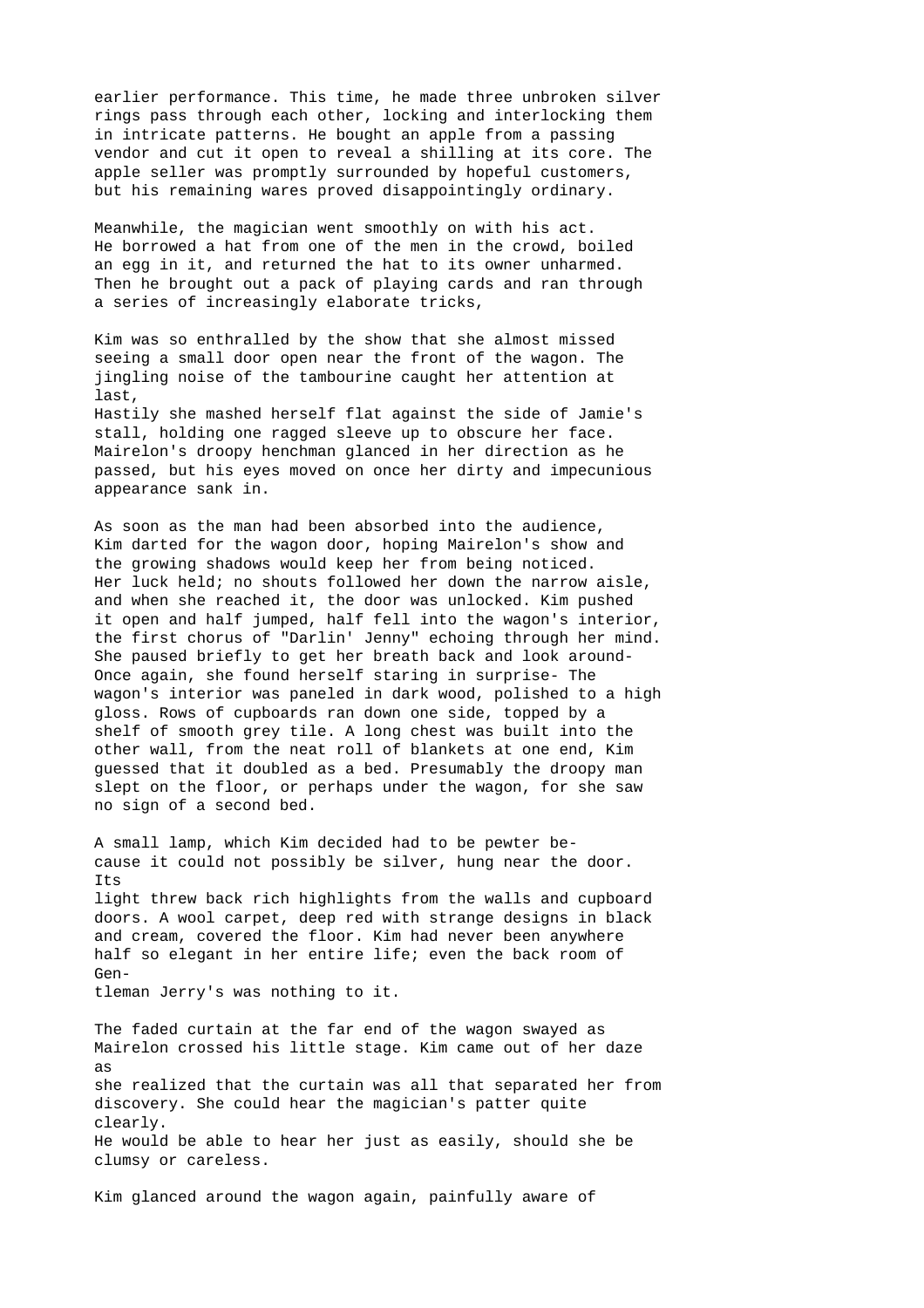a need for haste. She had wasted nearly a whole verse in her musing. The cupboards were the most likely place to start She stepped forward, like a cat stalking a particularly suspicious mouse, and opened the first door.

The cupboard was filled with dishes. Three mismatched plates and a shallow ceramic soup bowl occupied the lowest shelf, a row of china teacups hung from hooks on the bottom of the shelf above. The upper part of the cupboard contained a neat stack of copper pans, iron pots, and assorted lids. Kim took long enough to make sure there was nothing hidden in or behind any of them, then went on. Her hasty search revealed nothing of any interest in the remaining cupboards,

The lid did not respond to her careful tug. Closer inspection revealed a hidden lock. Kim hesitated. She had nearly three full verses of "Darlin' Jenny" left, even if she allowed herself all of the last one as a safety margin. And the skinny toff would hardly be pleased if all she had to tell him was that Mairelon the Magician kept pots in his cupboards and his chest locked. Her lips tightened, and she reached into her pocket for the stiff bit of wire she always carried.

and she turned to the long chest

The lock was a good one, and the overhanging wood that concealed it made her work more difficult. Two more verses of "Darlin' Jenny" went by while she twisted the wire back and forth, coaxing the tumblers into position. She was about to abandon her efforts when she heard a faint click and the lid of the chest popped up a quarter of an inch.

Kim straightened in relief and pocketed the wire She took

hold of the chest's lid and lifted, forcing herself to move slowly in case the hinges squealed. Then she held it in position with one hand and bent over to peer inside,

Piles of brightly colored silks met her eyes. Beside them were slotted wooden boxes, a bundle of tiny Chinese lanterns, several mirrors, a glass tube with a painted paper cover, a top hat, and several decks of playing cards, all arranged neatly and precisely according to some order Kim could not fathom. A few she recognized as props from Mairelon's first show; none of them looked at all like the bowl the gentry cove had gone on about. As she started to close the lid, she saw a swatch of black velvet sticking out from under a stack of neatly folded silk handkerchiefs. One last try, she

thought, and brushed the silks aside.

Her hand closed on something hard and heavy, wrapped in velvet- Then there was a violent, soundless explosion and Kim was flung backward against the cupboards on the other side of the wagon- Through a haze of violet light, she saw the lid of the trunk slowly close itself. Purple spots danced before her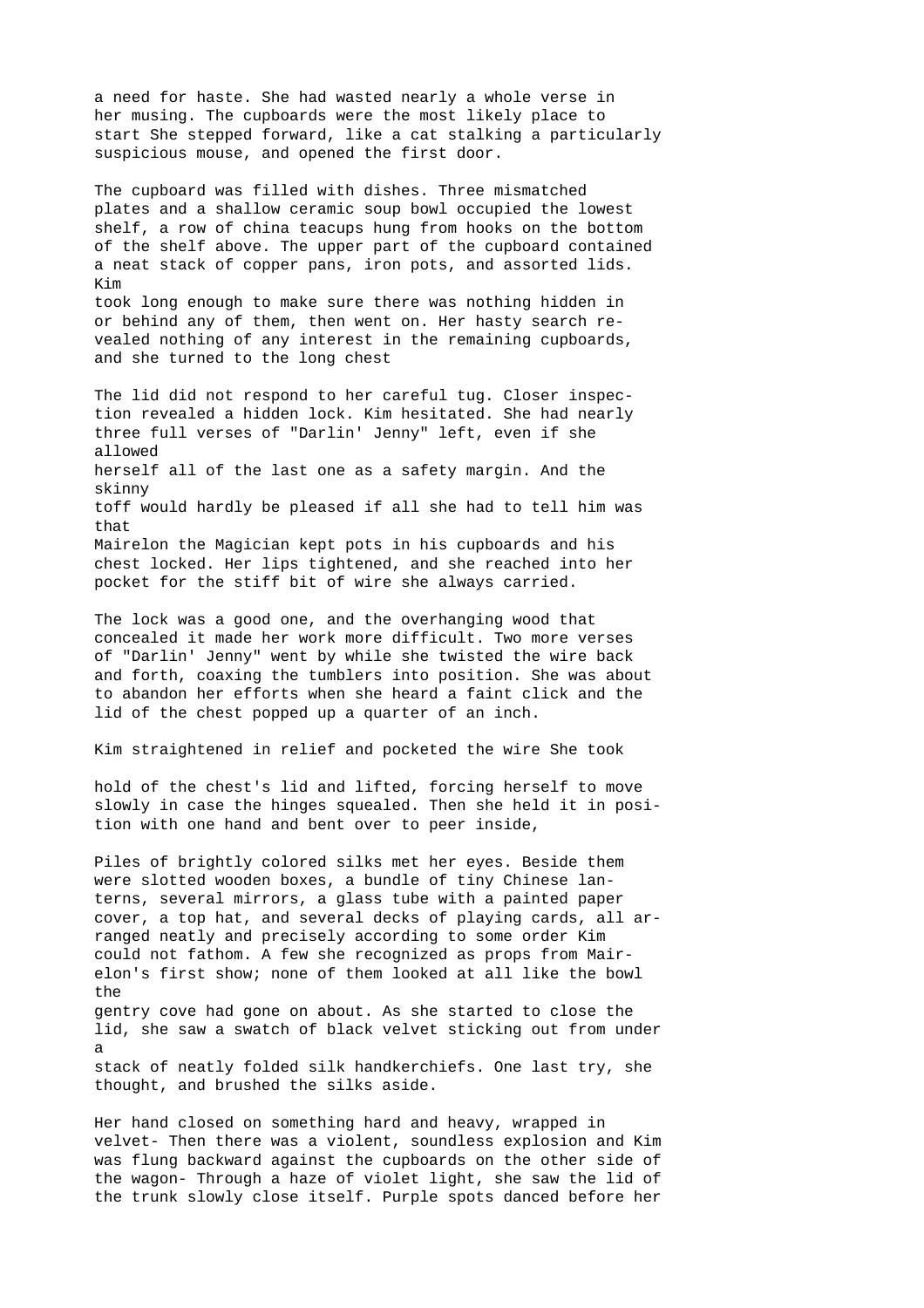eyes, then spread out to cover her entire field of vision. Her last coherent thought, as the purple deepened into black unconsciousness, was an angry curse directed at the toff waiting for her in the public house. Five pounds wasn't anywhere near enough pay for snooping on a real magician.

TWO

Kim awoke all at once. She was propped against something hard, in a semi-sitting position, and she could feel cord around her wrists and ankles. She heard voices above her and forced herself to be still, feigning unconsciousness. This was not, apparently, expected, after a moment, she heard a worried voice say, '"Adn't 'e oughter be waking?"

"He is awake," said the voice of Mairelon the Magician- "He's just pretending. Come on, child, you might as well admit it. You'll have to open your eyes sooner or later."

Kim sighed and capitulated- She gave a hasty look around as she opened her eyes, in the faint hope of discovering a way out of her predicament. She was propped against the row of cupboards; one of the doors was open, presumably jarred free when she had been thrown against them. The cord that tied her looked regrettably sturdy, and the knots were unfamiliar tangles- After one glance, she abandoned any thought of slipping free while her captors' attention was elsewhere.

"Quite so," said Mairelon. Kim looked up. Mairelon was standing next to the chest, on the opposite side of the wagon. He had removed his cloak and hat; without them, he seemed both shorter and younger than he had appeared on stage. His expression held none of the anger and annoyance Kim expected; instead, there was a gleam of something very like interest or amusement. She began to hope she would come around from this, after all.

Beside Mairelon stood the droopy man. He, too, had removed his hat, and his grey and black hair was plastered flat against his head He alternated sour glares at Kim with nervous looks directed at Mairelon, and he was chewing continuously on one end of his mustache.

Kim looked back at Mairelon, "Proper knowin' one, ain't you?" she said in her best boyish tone,

"As far as you are concerned, not nearly so knowing as I would like to be," Mairelon replied affably.

"You going to call the nabbing culls?"

"That depends on how much you are willing to tell me."

"I got no reason to keep quiet," Kim said frankly. If the  $t$ off who'd hired her had been more open, she might have felt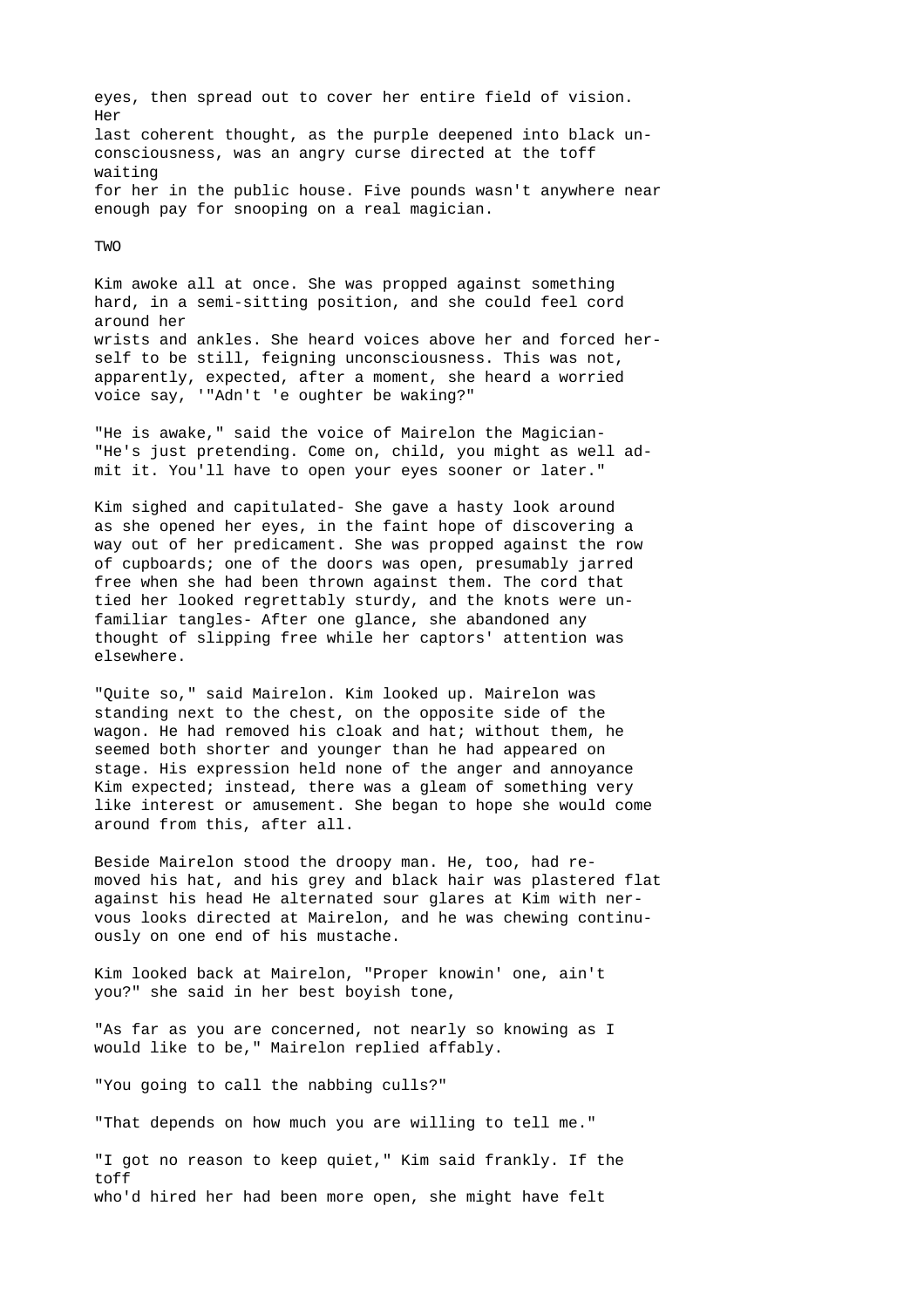some obligation to keep her mouth shut, but not even an outand-outer would expect her to protect an employer who'd withheld crucial knowledge about a job. Especially when she hadn't been too keen on it in the first place.

"Then perhaps you would explain just what you were doing in my wagon," Mairelon said.

"Lookin' about," Kim said promptly.

The droopy man snorted through the damp ends of his mustache. "Stealing, more likely,"

"Quiet, Hunch," Mairelon said He looked from Kim to the open cupboard with a speculative gleam. "Just looking?" "That's right," Kim said firmly. "Just lookin' about." The magician's eyes narrowed, and Kim wondered whether her reply had been too forceful for the boy she was pretending to be. it was too late to change it now, though.

"That accounts for the cupboards, I think," Mairelon said after a moment, "How did you—"

"You don't never believe 'im, do you?" the droopy man demanded-

"Hunch. Refrain from interrupting, if you please."

"And let you get yourself in a mort o' trouble from believing things you 'adn't ought to?" Hunch said indignantly. "I won't never!"

Mairelon gave his henchman an exasperated look "Then you can go outside until I'm done."

Hunch's face took on a grim expression "Nay."

"It's that or be silent."

The two men's eyes locked briefly; Hunch's fell. "Aye, then, I'll 'old my peace."

"Good." Mairelon turned back to Kim, who had been watching this exchange with great interest- "As I was saying, I think you've explained the cupboards. The chest is another matter- How did you open it?"

"Picked the lock."

"I find that a little difficult to believe. It's not a simple mechanism."

"Didn't have to be," Kim said, allowing herself to bristle at the implied reflection on her skill.

Mairelon raised an eyebrow. "Well, we'll leave that for the moment. Just why were you, er, looking about in my wagon?"

"A gentry cove at the Dog and Bull said he'd pay five pounds to know what you had in here. Said he had a bet on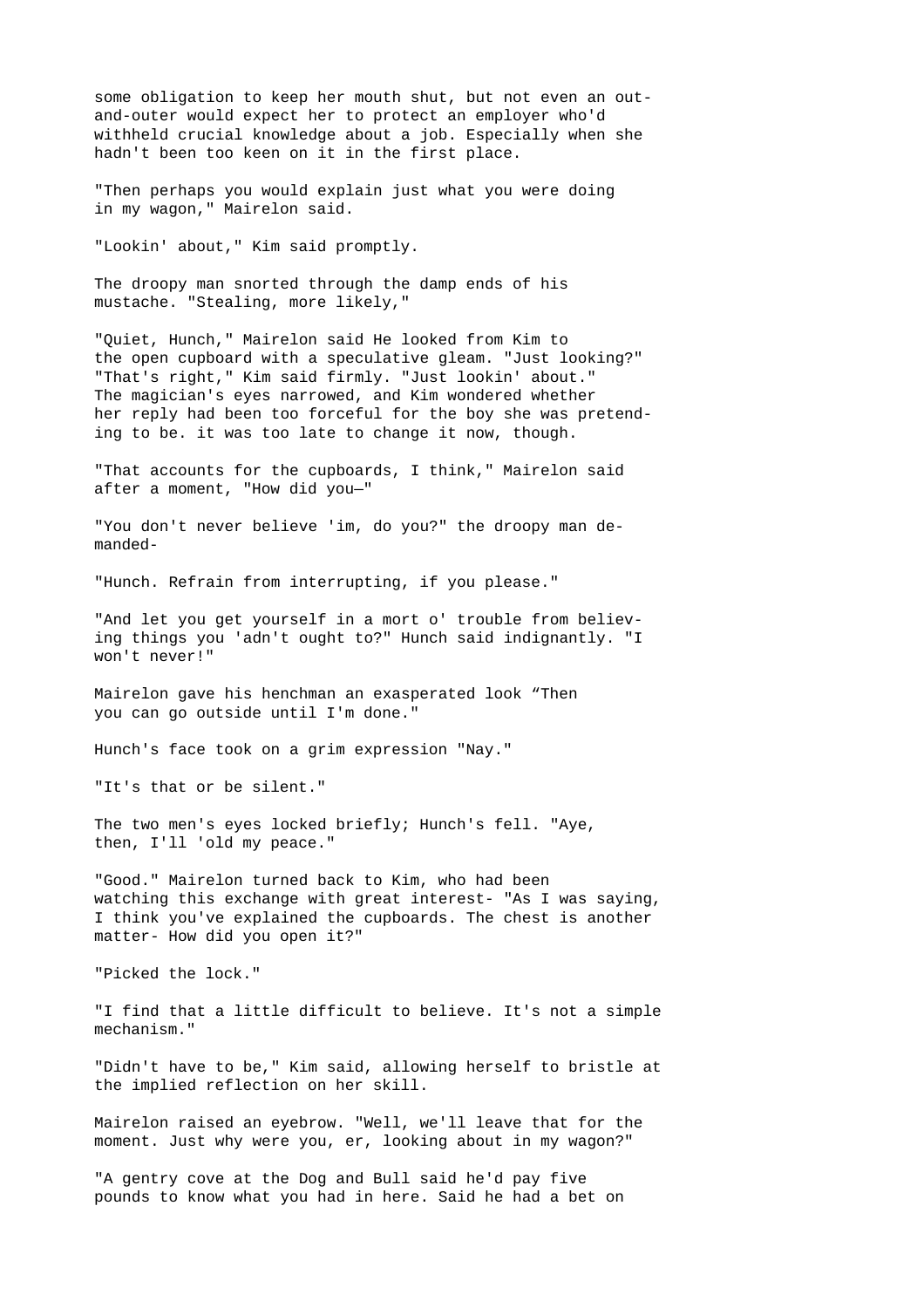"Did he," Mairelon and Hunch exchanged glances.

"He thought he'd gammoned me proper," Kim said. She took a perverse pleasure in betraying the toff who'd gotten her into this. "But if it was just a bet, why'd he let me talk him up to five pounds? And why was he so nattered over that wicher-bubber?"

"Wicher-bubber?" Mairelon said, looking startled, and not altogether pleased. "You mean a silver bowl?"

"That's what I said. The toff wanted me to look for it." "Did he ask you to steal it?" Mairelon demanded, his expression tense.

"No, but I ain't saying he wouldn't of been right pleased if I'd a nicked it for him."

There!" Hunch said- "What was I telling you? 'E's a thief."

"Look, cully, if I was a sharper, would I be telling you straight out?" Kim said, exasperated. "All I said was, I'd keep an eye out for it, and that's truth!"

"So all you agreed to do was come in, look around, and let him know whether you saw this bowl?" Mairelon said.

"That's it," Kim said. Hunch snorted, and she glared at him- "There wouldn't be no harm done, after all; just lookin' about. But he ought to of said somethin' about you being a real magician with fancy locks and exploding chests."

"What did this toff of yours look like?"

"A real swell. Top hat, and gloves better'n the ones Jamie sells, and a silk cravat." Kim shook her head in wonder that was only partly simulated. "A top hat, at the Dog and Bull."

"What color was his hair?"

"Muddy. Thin, too."

"His hair or himself?"

"Both."

Mairelon nodded, as if he had expected that answer- "And did he give you something to make it easier for you to get in here? And into my chest?"

"No, and I wouldn't of took it if he'd offered. I ain't no flat"

"Then suppose you show me how you managed it," Mairelon said. Kim nodded, and the magician reached for the rope that bound her hands. Hunch made a strangling noise, Mairelon paused and looked at him with an expression of innocent in-

```
it."
```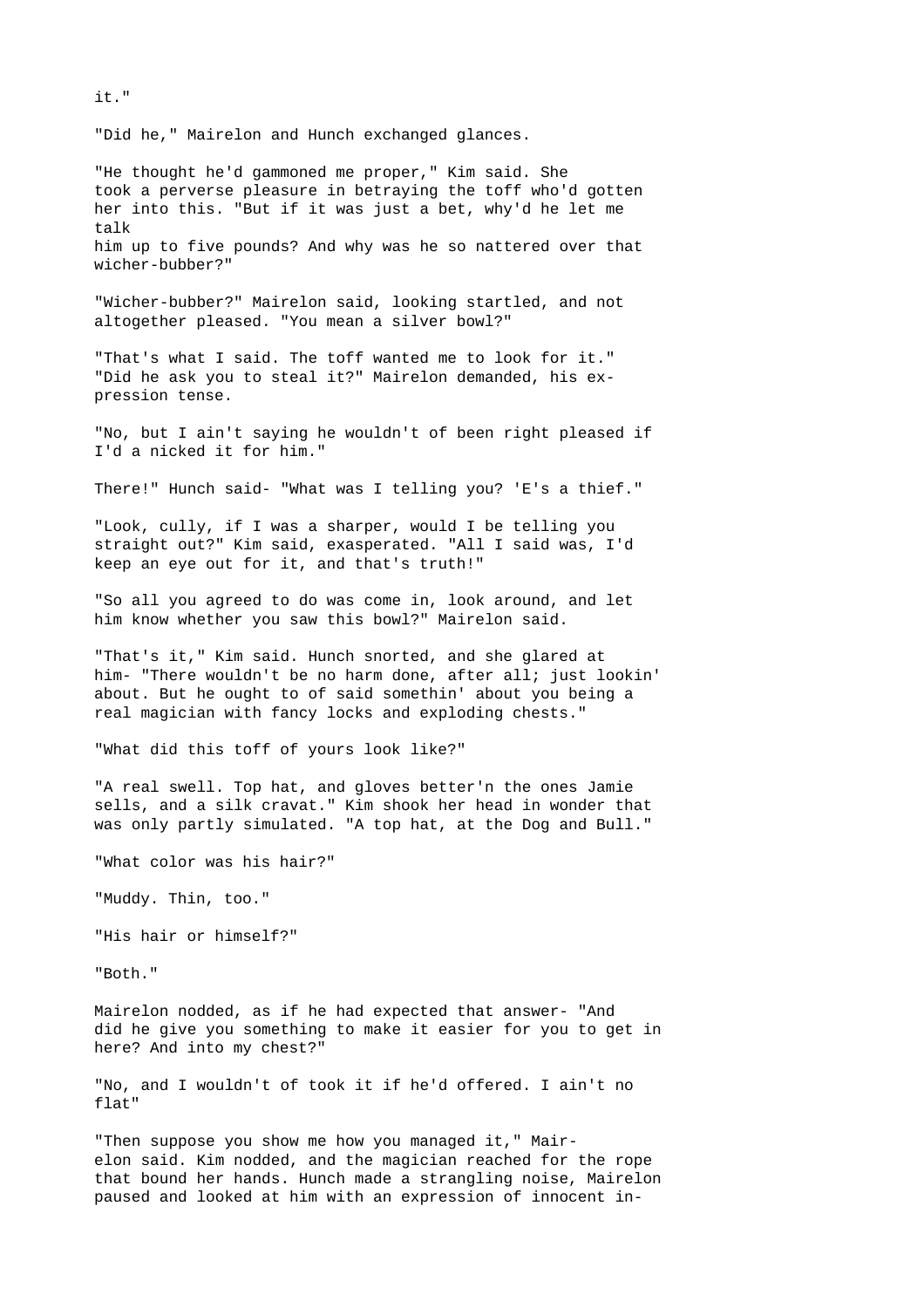quiry.

"You're never letting 'im go?" Hunch said, plainly appalled by the idea "You got no idea what 'e's up to!"

"I think the two of us can handle her."

Hunch bit down hard on the right side of his mustache. "'er?"

"Oh, you didn't realize?" Mairelon said. He turned back to Kim while Hunch was still gaping mutely, and gave one of the loops of cord a sharp tug. The knot slid apart as though someone had greased the rope, leaving Kim's hands free. She blinked, then darted a hand forward and yanked on the cord that held her ankles. Nothing happened. "There's a trick to it, of course," Mairelon said blandly. "I'll show you, if you like, when you've finished your own demonstration."

Kim looked up in disbelief. Mairelon was smiling in what appeared to be genuine amusement. "You will?"

"Yes. When you're finished," he added pointedly- Hunch scowled ferociously at his masters back, but did not dare voice any more criticism,

"All right, all right," Kim said She reached into her pocket, pulled out the bit of wire, and set to work. She was fairly sure by this time that the magician would not turn her over to the constables, but instead of reassuring her, the knowledge made her even more uneasy. Why did he hesitate?

She watched Mairelon surreptitiously as she wiggled the wire. He didn't look particularly impressive, but he was no flat, that was certain. He was no ordinary street magician, either, not with the inside of his wagon done up like a gentry ken. Not to mention that thing in the chest that had blown Kim halfway across the room.

The memory slowed her fingers. True, she'd actually been poking around in the chest when the spell or whatever it was had gone off, but Mairelon could easily have changed it while she was unconscious. She had no desire to repeat the performance.

Hunch shifted impatiently. "She ain't going to get it, not with just that bit o' wire,"

"Give over," Kim snarled, and twisted her wrist Again she heard the faint click, and the lid of the chest rose fractionally, Kim lifted it open and looked triumphantly at Hunch.

"Impressive," Mairelon said. He looked at Kim thoughtfully, and the gleam of interest was back. "I didn't think anyone but old Schapp-Mussener himself could open that chest without the key."

"It's a knack," Kim said modestly.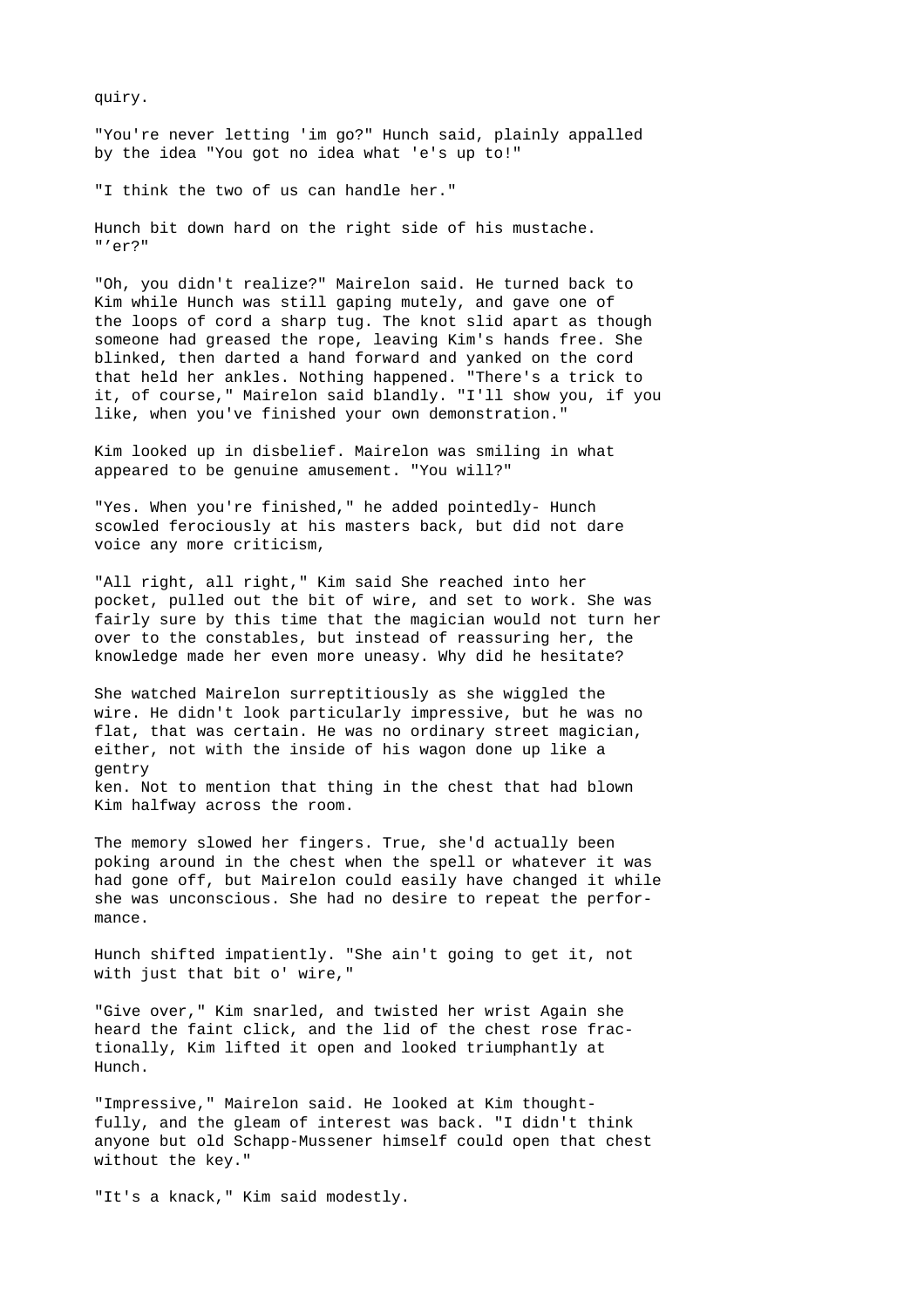"It's a talent, and a very impressive talent, too." The gleam became more pronounced. "I don't suppose—" "Master Richard!" Hunch interrupted. "Mmmm?" "You ain't a-going to do nothing dreadful now, are you?" Hunch said in a severe tone "No, no, of course not," Mairelon said absently, still looking at Kim. "Good," Hunch said, much relieved. "I was just going to ask our guest here—-what is your name, by the way?" "Kim." "Kim- I was just going to ask Kim here if she would like to come with us when we leave London." Hunch bit both ends of his mustache at once. "You ain't never going to bring her along!" "Why not?" Mairelon said in a reasonable tone, "It might be useful to have someone along who's familiar with ... things. A lot has happened in the past four years." "You want me to come with you, after I snuck in here and blew things around?" Kim said incredulously. "You're bosky!" Hunch started to nod agreement, then caught himself and glared at Kim. "You can't do it, Master Richard! She's a thief!" "I ain't!" "Stop it, both of you." Mairelon's voice was firm. He looked at Hunch. "I don't think Kim is a thief, though it's plain that she's had some of the training. Not that it matters." "It do too matter! What are you going to do with 'er?" "She could help with the act," Mairelon said- "She seems a handy sort of person." Hunch snorted. "Ain't that what you said about that Frog 'oo sherried off with ten guineas and your best coat?" "Yes, well, he was a little too handy I think Kim will do much better." "At what?"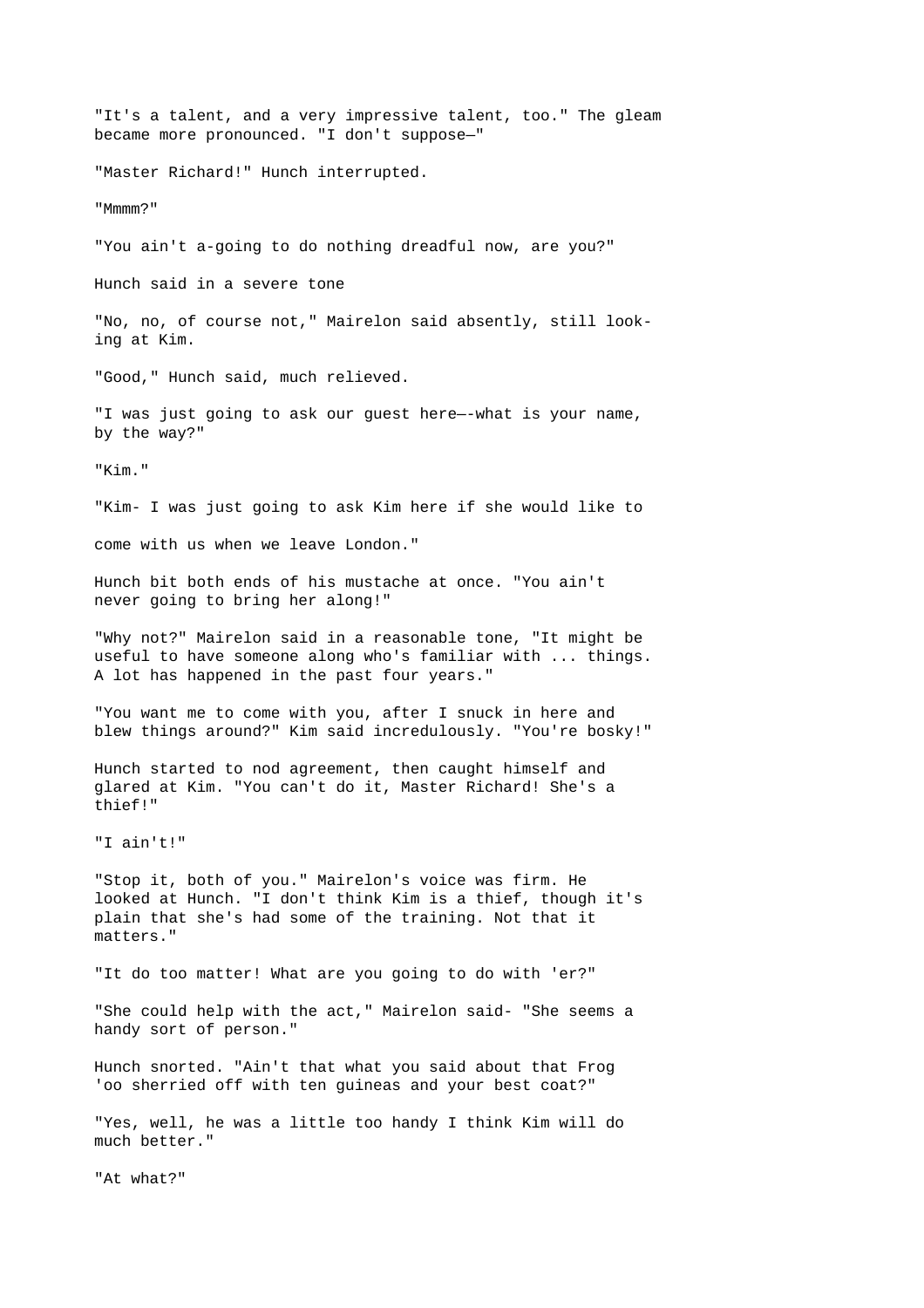"She could make a very useful assistant eventually. Provided, of course, that she would be willing to come along?" Mairelon looked questioningly at Kim,

"You ain't gammoning me?" Kim said suspiciously.

"No."

The single word was more convincing than Mairelon's speeches had been, but Kim still hesitated What did he expect to get out of hauling her along with him? From the luxurious interior of the wagon, it was plain that Mairelon could afford the company of the best of the fashionable impures, if what he wanted was a doxy. He had no reason to pick a grubby imitation boy out of the market instead. And he wasn't the sort who preferred boys, Kim had learned long ago to spot and avoid them So what did he want?

"You ain't unfastened me yet," she pointed out at last.

"An oversight " Mairelon bent and tugged at the cord that fastened Kim's ankles Again the rope slid apart, and Mairelon straightened with a flourish "Now, what do you say?"

"You'd really show me how to do that?" Kim asked, her mind whirling If she could learn a. few of Mairelon's tricks, she might be able to get steady work at one of the Covent Garden theaters—real work, the sort that required more than a low-cut dress and a willingness to do whatever might be asked. She could earn enough to eat regular and sleep warm without looking over her shoulder for watchmen or constables or Bow Street Runners, she could stop being afraid of Dan Laverham and his like, she could—she forced herself to cut that train of thought short, before the hope grew too strong, and waited for Mairelon's answer

"That and quite a bit more," Mairelon said. "How else could you be any help in the act?"

"She don't look like she'll be much 'elp anyways," Hunch muttered "Nobody's a-going to pay to watch a grimy tittle thief."

"Call me that once more, cully, and—"

"Enough." Mairelon's voice was quiet, but Kim found herself swallowing her words faster than she ever had for Mother Tibb's angry screeching "Stop provoking her, Hunch."

"If you can't see what's under your nose—"

"Oh, she doesn't look like much now, but I think you'll be surprised at how well she cleans up."

"I ain't said I'm coming with you yet!" Kim said crossly.

"And you haven't said you're not, either," Mairelon replied. "Come, now, make your decision I have things to do if you aren't."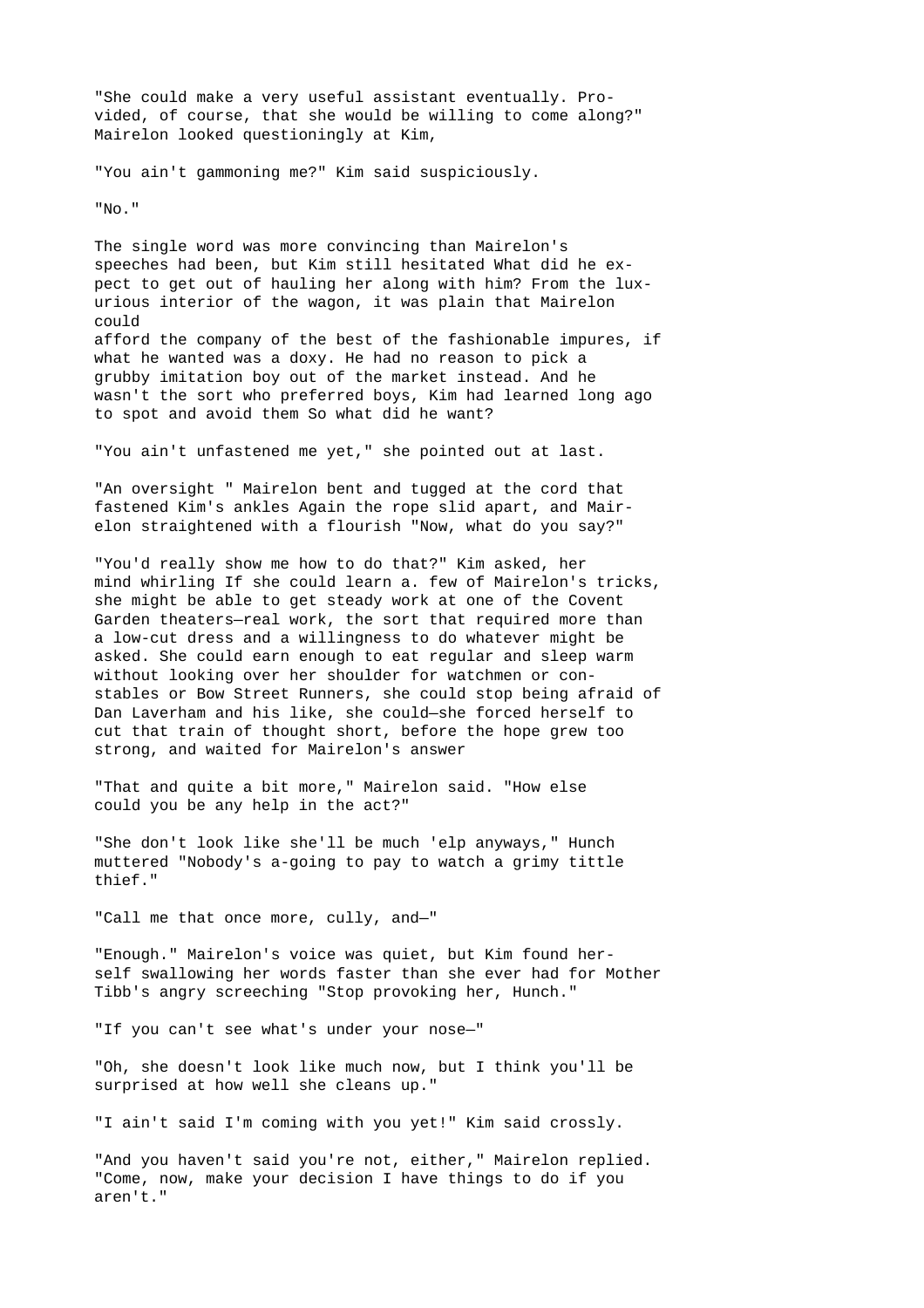"Huh " Kim was unimpressed "I ain't wishful to get into no trouble with the nabbing culls. What's your tay?"

Mairelon smiled "I'm a traveling magician. I play the markets and fairs."

"Give over. I told you, I ain't no flat. Folks that can do real magic don't waste time flashing tricks at the markets And you ain't got yourself no wagon done up like a gentry ken that

way, neither."

"That's my affair. I'll give you my word that we're doing nothing illegal, if you've other questions, you'll have to wait for answers. After all, we don't know you very well yet."

"No, nor want to," Hunch said under his breath.

Kim frowned at him automatically, but her mind was busy Elsewhere. She'd never get a chance like this again, she was certain .Risking Mairelon's unknown objectives was a small price to pay for the promise of a few days' worth of regular meats and a safe place to sleep, even without the promise of tutoring. Add in the possibility of learning something that would free her from the perilous hand-to-mouth world of the London slums and Mairelon's proposal was well-nigh irresistible, especially since she'd probably never find out what the magician was really doing or what was so important about that bowl if she didn't go along. And if she didn't like it, she could always tip them the double and come back to London She'd be no worse off than she was now.

"Well?" Mairelon asked.

"All right, then," Kim said "I'll do it."

Hunch groaned.

"Good!" Mairelon said, ignoring Hunch. "We'll see the tailor tomorrow about getting you some clothes. We won't be long in London, so I'm afraid there won't be many of them."

"Sounds bang-up to me," Kim said. It took most of her will to sound moderately pleased instead of all but stunned speechless. Clothes from a tailor? For her?

"She'll run off as soon as she's got everything she can off you," Hunch prophesied gloomily.

Kim started to protest, but Mairelon's voice overrode her- "Hunch, if you don't stop trying to pick out a quarrel with Kim, I shall be forced to leave you in London."

"You wouldn't never'" Hunch said.

"No?"

Hunch muttered something under his breath and stomped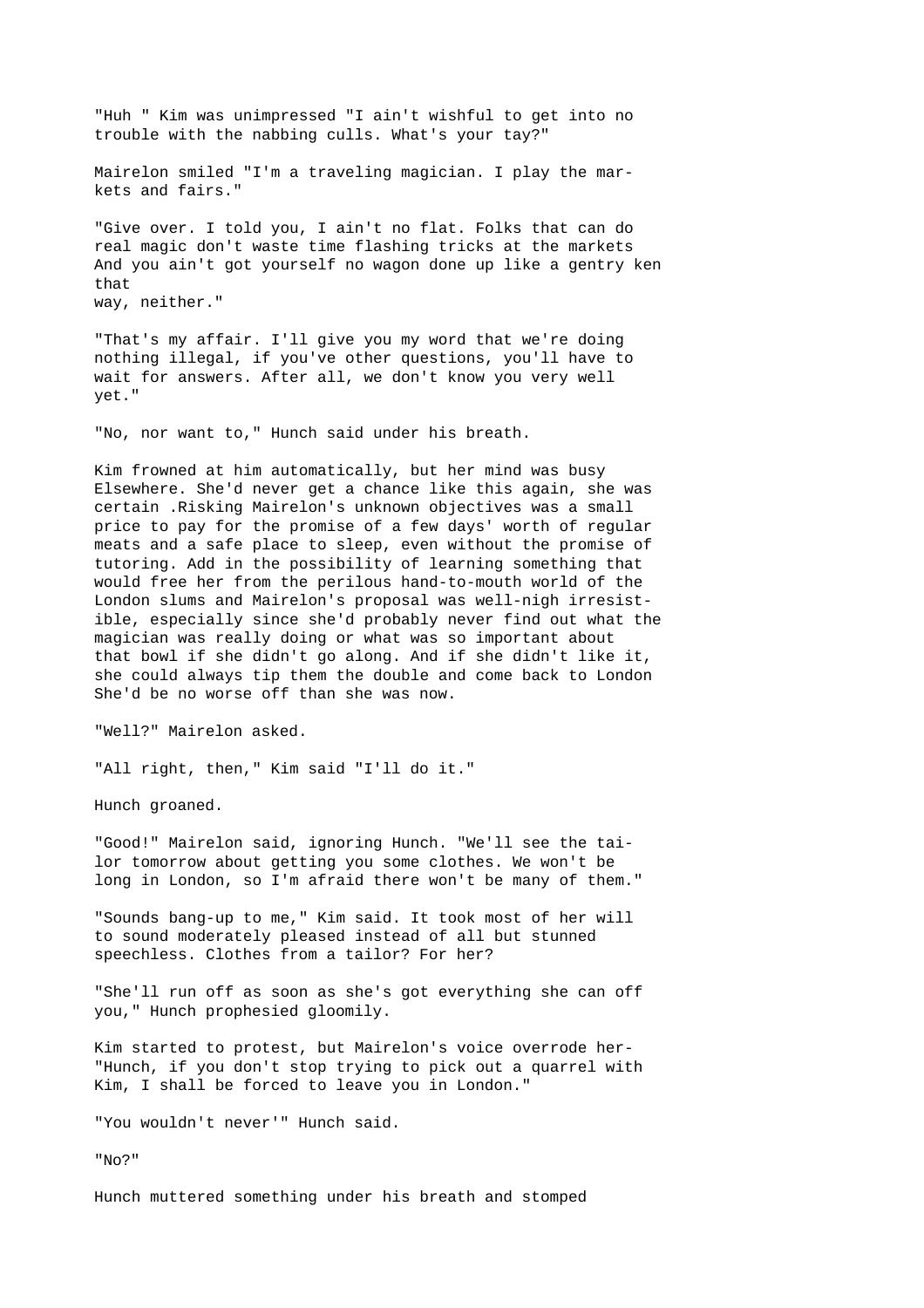to the far end of the wagon. Mairelon looked after him and shook his head- "He'll come around, never fear. You've nothing to worry about."

"Ain't you forgetting something?" Kim said.

"What?"

"That skinny toff down at the Dog and Bull, that sent me in here lookin'. What're you going to do about him?"

"I think he ought to get what he's paying for," Mairelon said after due consideration. "Don't you agree?"

Kim thought of the underhanded way the skinny toff had held back information to keep the price down "No."

"Yes, he certainly should," Mairelon said, as though he hadn't heard Kim. "I think you should go back to that place you mentioned—what was the name again?"

"The Dog and Bull."

"Of course- I think you should go back and collect your five pounds." He paused and smiled at Kim, "What do you say?"

Kim darted across a street directly in front of a hackney, causing the horses to shy. The drivers curses followed her as she slipped into the pedestrian traffic on the other side, but she paid no attention. She was late for her appointment, and she didn't know how long the skinny toff would wait.

Not that she was particularly anxious to see him again, five pounds or not. She still wasn't sure how she'd been talked into this. Maybe it was because Hunch had been so set against it; knowing how much he disliked the idea, she couldn't resist going ahead with it. Or maybe it was Mairelon's persuasiveness. The man made it all sound so reasonable, and he knew just how to appeal to Kim's curiosity.

That, of course, was the root of the problem. Kim dodged a lamplighter, ducking under the end of his ladder. Someday she was going to get into real trouble if she didn't stop poking her nose into things just to find out what they looked like.

Still castigating herself, Kim turned down the crooked lane that led to the Dog and Bull, Here the traffic was less, and she made better time. When she saw the cracked sign with its garish painting, she broke into a run, and a moment later she was inside. She stepped to one side of the door and paused, panting, to survey the room.

It was a moment before her eyes adjusted to the gloom. Though the single window was large, half or more of its panes had been broken and stuffed with paper, and those that remained were dark with dirt. What light there was came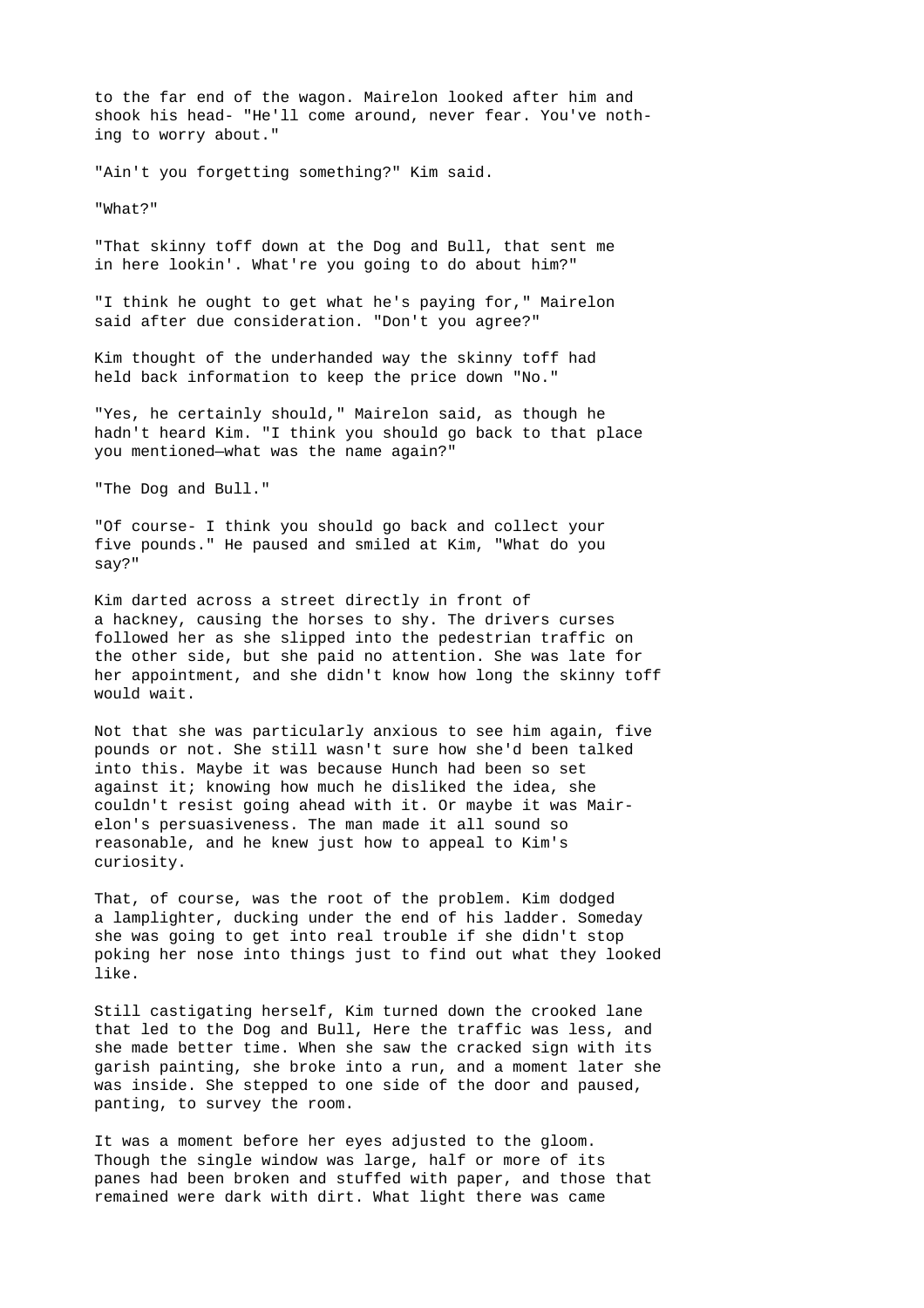from the fire in the huge, blackened hearth, and it did not penetrate far into the smoke and steam that filled the air.

Three long, bare tables occupied the center of the room. The backless benches on either side were half full of large men in well-worn clothes. Most were hunched over mugs of beer; some were eating with single-minded intensity from an assortment of battered bowls. There was no sign of the toff anywhere.

Kim frowned. Had she missed him, then? There was no way of telling. She decided to take the chance that he, too, was late, and made her way to one of the tables. She squeezed herself into a corner where she could watch the door, ordered a half-pint of ale, and settled in to wait.

The procession of customers entering the room was not exactly encouraging. Most were working-class men identifiable by their clothes—carters, bricklayers, a butcher, one or two costennongers, a sawyer. A nondescript man in a shabby coat slouched in and crept to the far corner of the table as if he expected to be thrown out. Kim sipped at her ale, wondering unhappily whether she should risk attracting attention by asking questions.

The door opened again, and another collection of solid men in rough-spun wool and grimy linen entered. In their wake came a tall man made even taller by his top hat. He wore a voluminous cape that made it impossible to tell whether he was fat or slim, but the white-gloved hand pressing a handkerchief to his lips was impossible to mistake. Famble-cheats and a top hat, Kim thought disgustedly, in a place like this. He was the one she was waiting for, all right. She straightened, trying to look taller so that he would see her.

The toff surveyed the room disdainfully, then made his way among the tables and stopped beside Kim. "I trust your presence means you have succeeded, boy," he said.

"I done what you asked," Kim said.

"Good. I suggest we conduct the remainder of our business in one of the private rooms in back."

"You want everyone here knowin' you got business with me?" Kim asked without moving.

The toff's face darkened in anger, but after a moment he shook his head- "No, I suppose not."

"Then you'd better set down afore everyone here ends up lookin' at you," Kim advised.

The man's lips pressed together, but he recognized the wisdom of Kim's statement. He seated himself on the bench across from her, setting his hat carefully on the table. The publican, a fat man in a dirty apron, came over at once, and the toff accepted, with some reluctance, a mug of beer. As ^ the publican left, the toff leaned forward. "You said you'd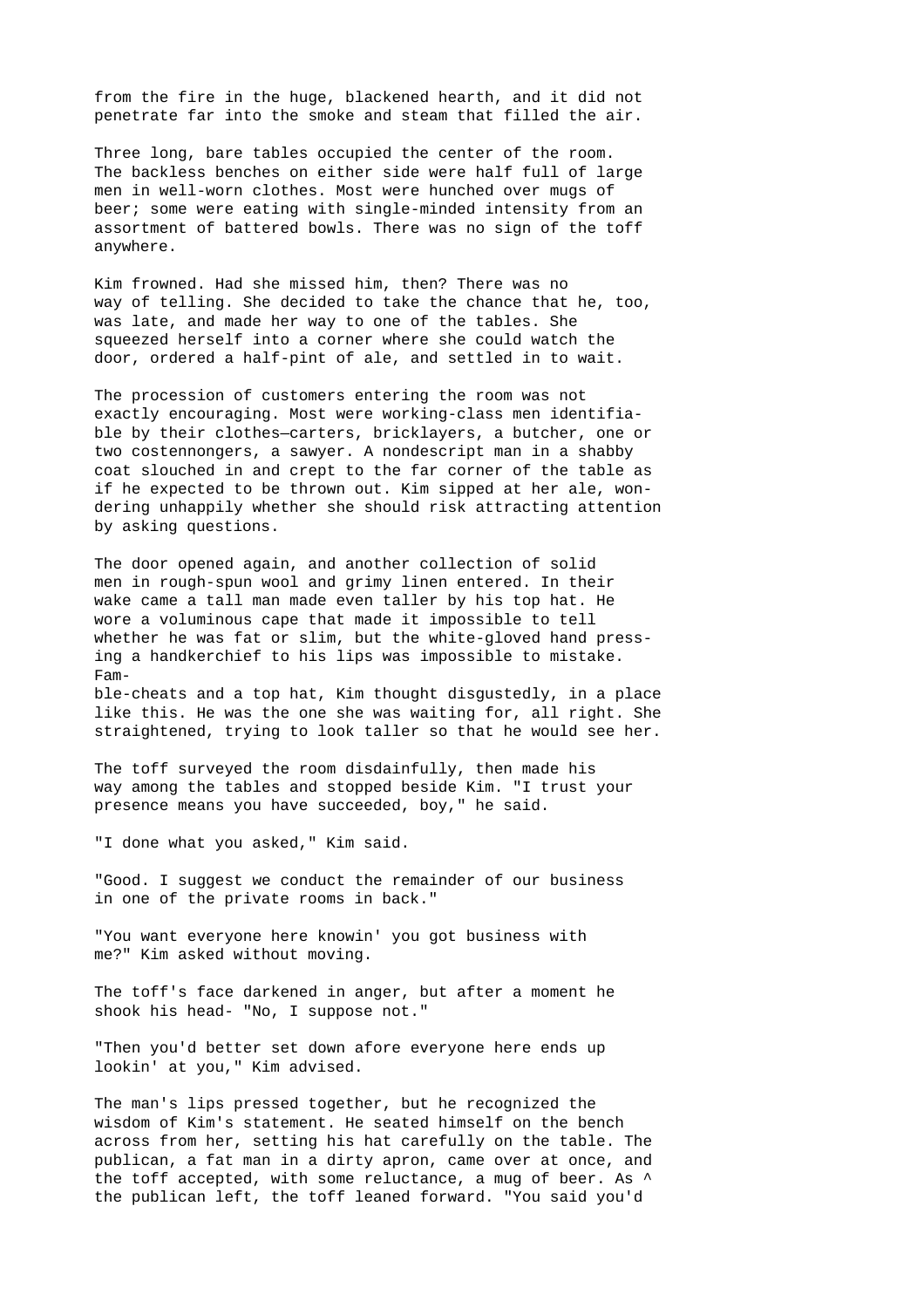done as I asked. You found the bowl, then? You have a list of what is in Mairelon's wagon?" "What would the likes of me be doing makin' lists?" Kim said sarcastically. The man looked startled. "I had anticipated—" "You wanted a list, you should of hired a schoolmaster," Kim informed him. "I can tell you what I saw in that magiccove's wagon, but that's all-" The man's eyes narrowed "In that case, perhaps five pounds is more than the information is worth to me." "In that case, you ain't getting no information at all," Kim said, mimicking his tone. "Come, now, I think you are unreasonable. Shall we say, three pounds?" Kim spat, "I done what you said, and you never said nothing about no list. Five pounds and that's flat." "Oh, very well. Did you find the bowl?" "I ain't saying nothin' until I get what you promised." The toff argued, but Kim remained firm. Eventually he agreed, and unwillingly counted out the five pounds in notes and coin, Kim made a show of re-counting it, her fingers lingering over each coin in spite of herself. She had never had so much money at once in all her life, and every silver shilling and half crown meant another day or week of food and possible safety. She stowed the money safely in the inner pockets of her Jacket, feeling highly pleased with both herself and Mairelon. If it hadn't been for the magician's

urging, she might have passed up an easy mark

"Satisfied?" the man said angrily. "All right, then, tell me what you found."

Kim smiled inwardly and launched into a detailed and exhaustive description of the interior of the magician's wagon. She noticed the anticipation on her listeners face when she talked of the pots and pans in Mairelon's cupboard, and carefully saved the information that they were all made of iron for the end of the sentence. She got a perverse satisfaction out of seeing the flash of disappointment on the toff's face.

The man got more and more impatient as she went along. Finally she mentioned the locked chest. The toff sat up. "Locked?"

"Yes." Kim paused- "But I got in." The man leaned forward eagerly, "And?"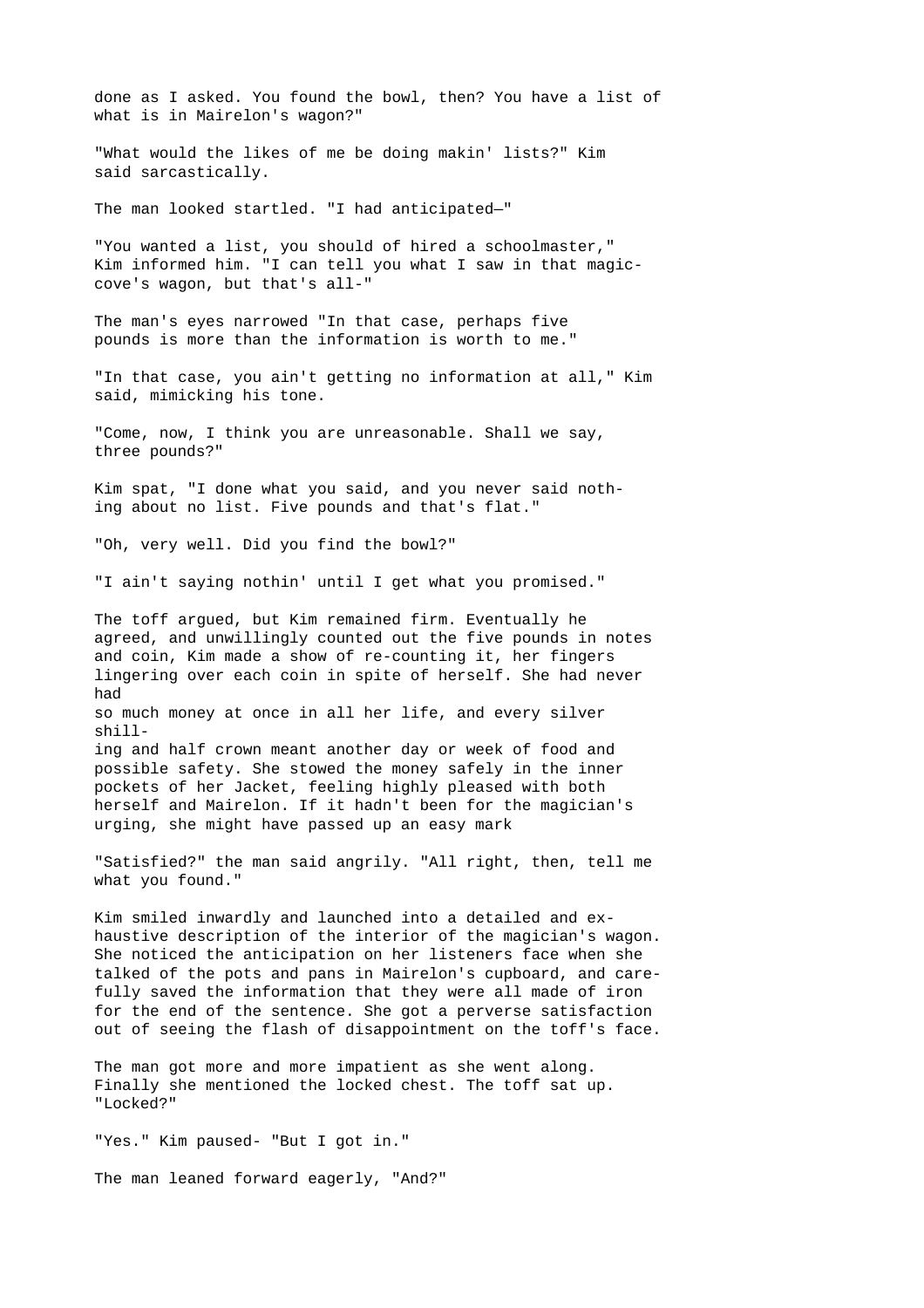"It looked like that's where the cove kept his magics- There were a whole bunch of little paper lanterns, and a couple of them little wooden boxes, and a stack of silk—"

"Yes, yes, boy, but the bowl!"

"Bowl?" Kim said, feigning innocence.

"The silver bowl I described to you! Did you find it?"

"I didn't see nothin' like that in Mairelon's wagon," Kim said with perfect truth.

"What!" The toff's voice was loud enough to make heads turn all along the table- He controlled himself with effort, and when the other customers had turned away, he glared at Kim. "You said you'd do as I asked!"

"And so I have," Kim retorted, unperturbed- "Ain't nobody could of found somethin' that ain't never been there."

"Not there?" The man sounded stupefied.

"Use your head, cully," Kim advised. "If this Mairelon swell had something like that, I would of seen it, wouldn't I? And  $\mathsf{T}$ ain't. So it ain't there."

"You're certain?"

Kim nodded.

The toff glared as though it were her fault. "Not there," he muttered. "All this time, wasted on the wrong man. Amelia will never let me hear the end of it. Merrill could be anywhere in England by now, anywhere!"

"That ain't my lookout," Kim pointed out. "You want to hear what else he had, or not?"

"And you," the toff went on in a venomous whisper, "you knew. That's why you made me give you your money in advance, isn't it? You little cheat!"

On the last word, he lunged across the table. The sudden movement took Kim completely by surprise. He would have had his hands at her throat if a grimy, disreputable-looking man had not half lurched, half fallen against the toff's back at that moment.

The unexpected shove knocked the toff heavily into the edge of the table; Kim heard his grunt of pain plainly. She stood and backed away a little, watching with interest She recognized the grimy man now, he had come into the public house just before the toff's arrival.

The grimy man was the first to recover "Sh-shorry. Very shorry," he said "The floor jusht, jusht shook me over, thash all." He waved a hand to demonstrate, and lost his balance again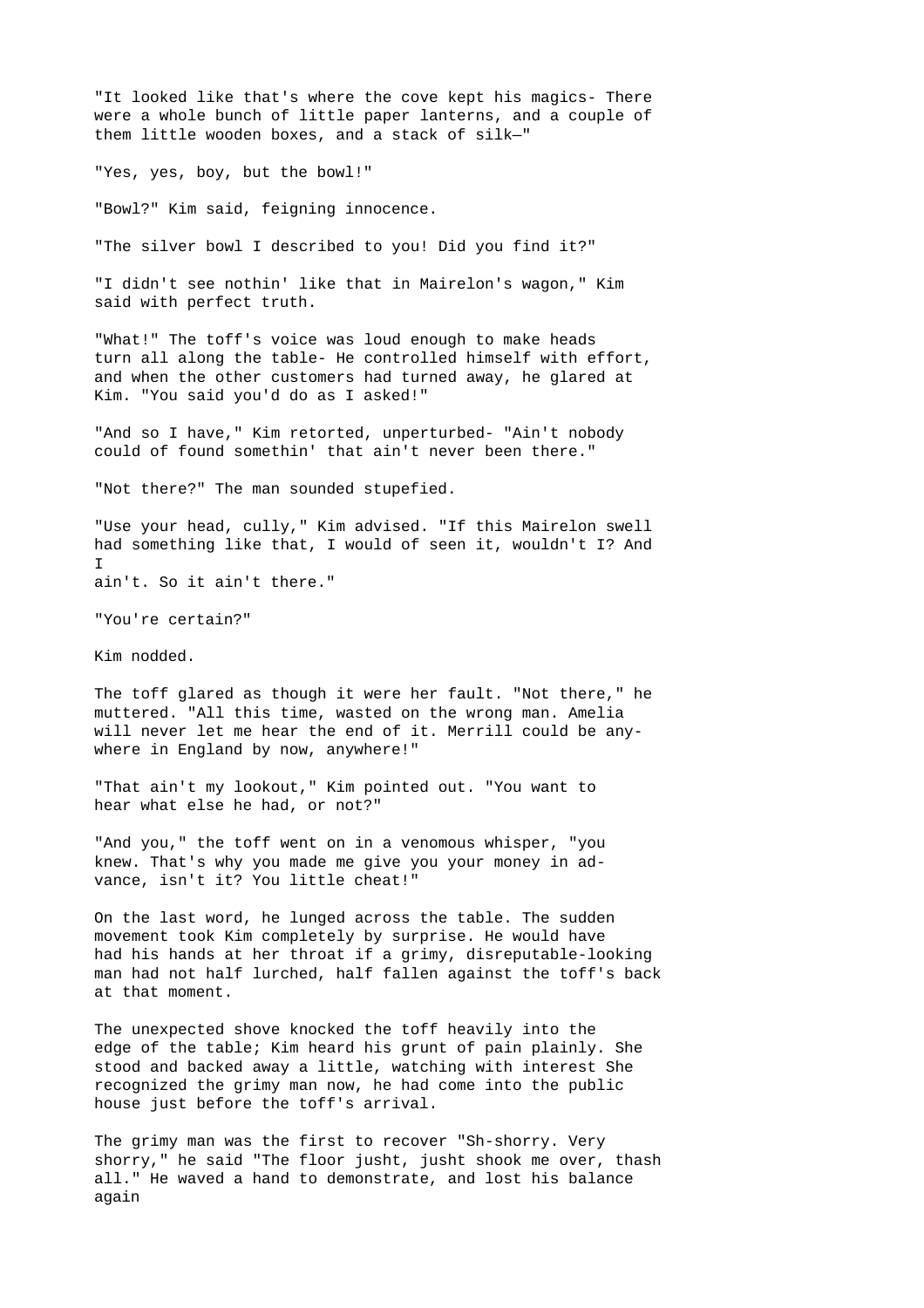"Get away from me, you idiot'" the toff snarled.

"Right. Very shorry " The drunk made ineffectual apologetic motions in the toff's direction. Since he was still draped halfway over the toff's shoulder, this succeeded only in knocking over the almost untouched mug of beer in front of them. A wave of brown foam surged across the table, picking up dirt and grease as it went.

The toff made a valiant effort to spring back out of the way, but with the drunk still leaning helpfully across his shoulder, he didn't have a chance The pool of cool, dirty beer swished into his lap, thoroughly drenching his previously immaculate attire The taproom exploded in laughter.

The drunk began a tearful apology, which was more a lament for the wasted beer than anything else .Cursing, the toff shoved him aside He began wiping vainly at his clothes with a pocket handkerchief while the publican escorted the drunk firmly to the door. Kim judged it a good moment for her own departure and slipped quietly out in the drunk's wake Her last sight was of the toff, gingerly picking his dripping top hat out of the pool of beer.

Still chuckling, Kim paused in the lane outside. It was now fully dark, and a yellow fog was rising. Not the best time for running about the London streets, even for as ragged a waif as Kim looked. Still, she hadn't much choice. She swallowed hard, thinking of the coins in her pockets .If she lost them, she'd have nothing to fall back on if her arrangement with Mairelon fell apart. She started off, hugging the edge of the Lane.

As she passed the corner of the Dog and Bull, a pair of dirty, beer-scented hands grabbed her. One clamped itself over her mouth, the other pinned her arms. Kim threw her self forward, but the man was too strong. She was dragged quickly and quietly into a filthy alley beside the public house.

She kicked backward, hard, and connected. The man made no sound, but his grip loosened, and Kim wrenched one arm free. She bit down on the hand covering her mouth and felt her captor jerk. Then she heard a whisper almost directly in her ear. "Kim! Stop it! It's Mairelon!"

Without thinking, Kim struck at the voice with her free hand. Then the words penetrated, and she hesitated. She couldn't imagine what Mairelon might be doing in this part of town, but magicians were a queer lot, and she'd already decided that Mairelon was one of the queerest of them all. And who else would expect that name to have any weight with her?

"It really is me, unlikely as it seems," the whisper said. "If I let go, you won't make a sound until you're sure, will you?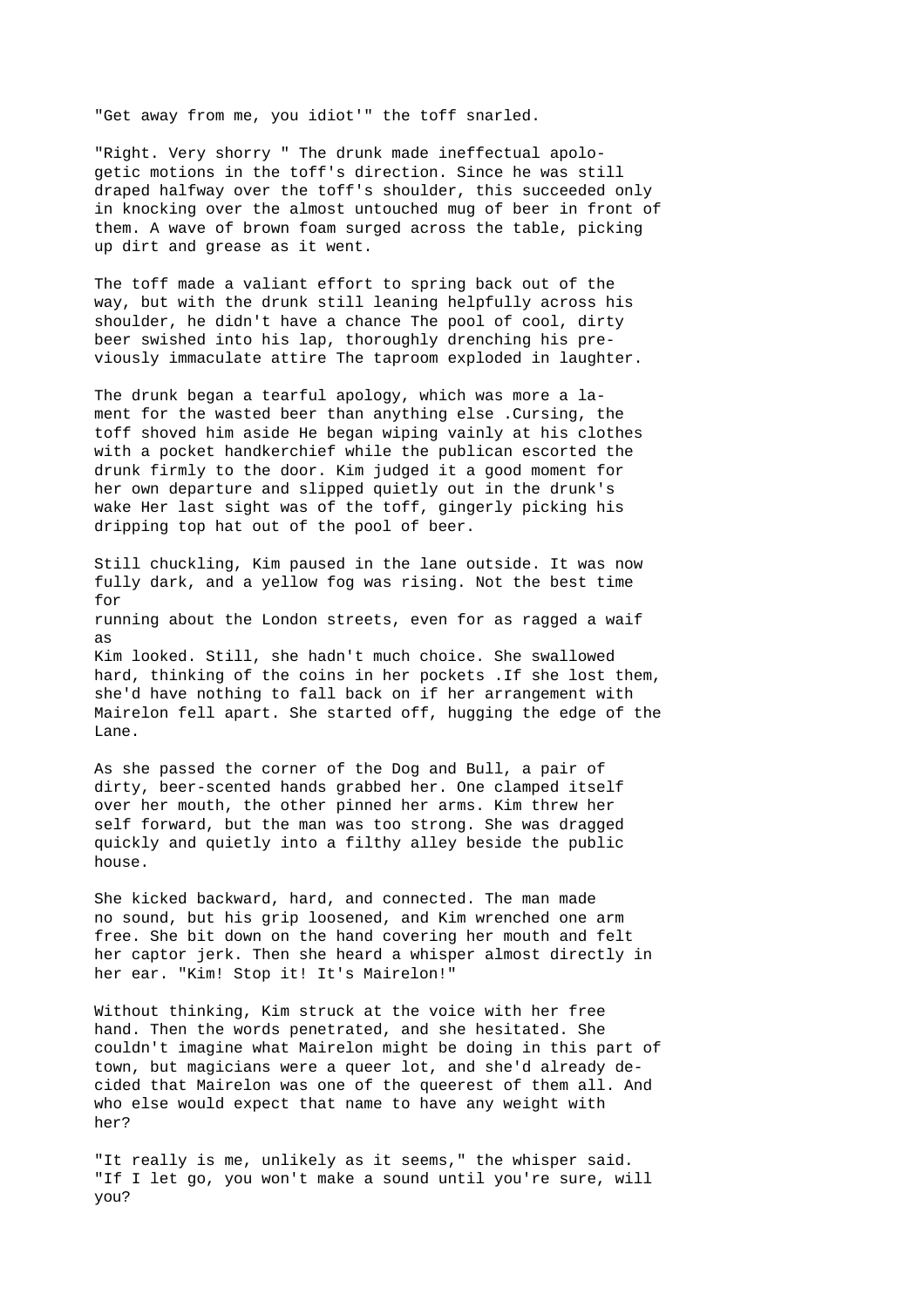Nod if you agree."

Kim nodded, and the hands released their hold. She turned and found herself confronting the drunk who had caused so much trouble a few minutes before. He no longer seemed drunk in the least, though he still looked and smelled thoroughly unpleasant.

Kim took a step backward The man raised a warning hand and she stopped, peering at him. He was the right height for Mairelon, but he had no mustache and his face was half hidden by a layer of greasy dirt. Then he grinned, and Kim's doubts vanished .Impossible as it seemed, this was Mairelon.

She smiled back and he doffed his grimy cap and bowed with a stage magician's flourish. She opened her mouth to ask what he was doing, and at once he held up a warning finger.

She stepped closer, wondering even more what was behind his strange behavior-

The creak of the public house door swinging open filtered into the alley. Mairelon flattened himself into a niche along one wall and motioned to Kim to do the same. She complied, still puzzled. Then she heard the skinny toff's unmistakable whine.

"—don't expect such treatment! You haven't heard the end of this!"

"Mebbe," the gravelly voice of the publican said. "And mebbe not. Evenin'."

Kim heard the door shut, then the toff muttering curses under his breath. A moment later came the incongruous sound of a small silver bell, ringing.

A large shadow passed the mouth of the alley. There you are, Stuggs!" the toff said pettishly "Did you catch the boy?"

"I ain't seen 'im," said a deep, slow voice.

"Not seen him? But he left just a few minutes ago."

"I ain't seen 'im," the second voice reiterated patiently.

"You fool! He must have gone the other way,"

"Couldn't ave. Street's blocked."

"Then he slipped by you in the dark. Idiot! Nothing has gone right tonight, simply nothing! We've spent five days tracing the wrong man, my clothes are ruined, and on top of everything else you let the boy escape!"

"I never seen 'im If I'd seen 'im, I'd a catched 'im."

"Oh, well. Under the circumstances, it hardly matters. But if it had been Merrill's wagon, we would have needed the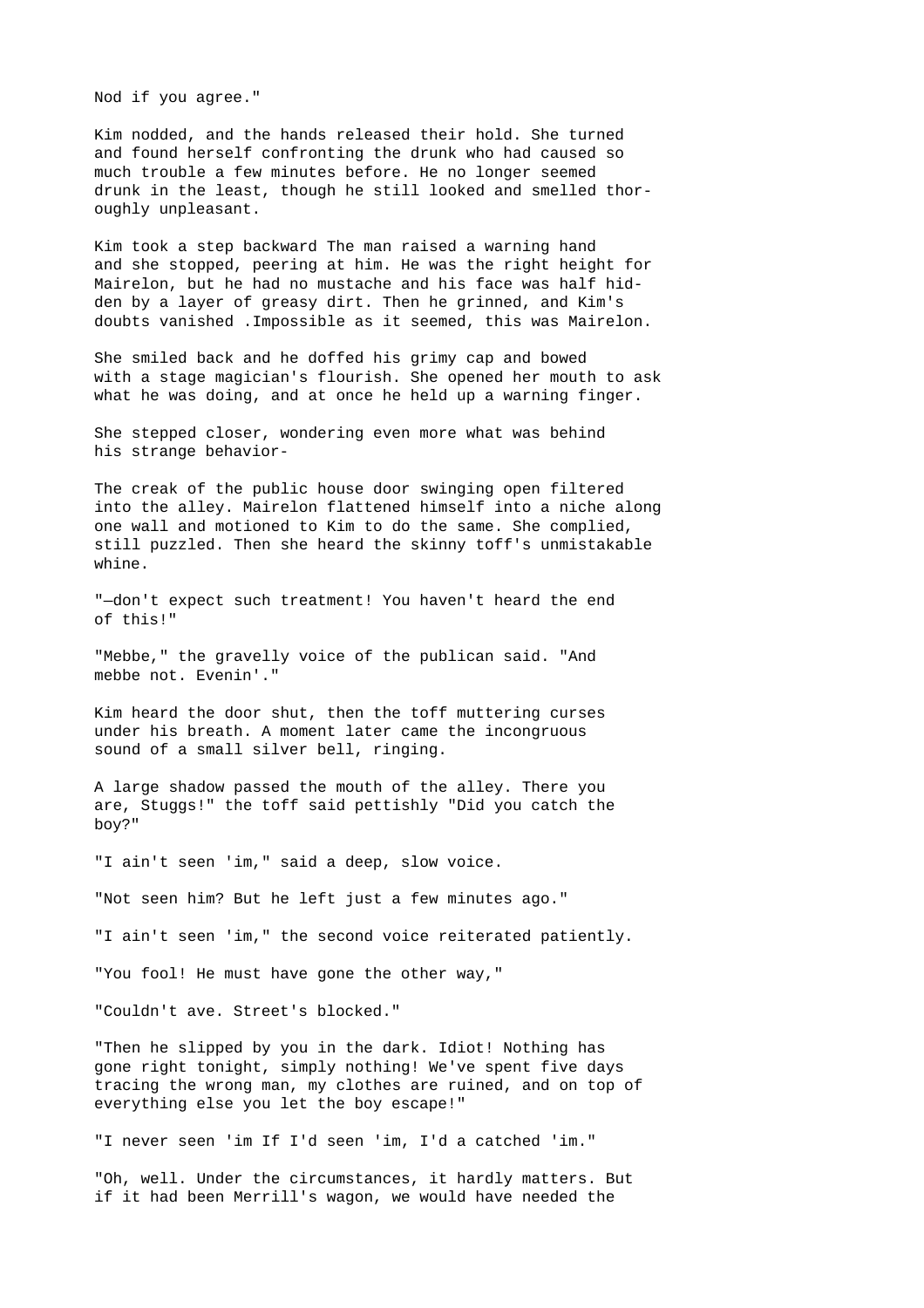boy. You're lucky."

Something in the man's voice made Kim shrink back against the wall of the building, trying to become one with the bricks and half-timbering. Why were they so interested in her? Surely five pounds wasn't worth such trouble to a swell!

"You want I should look for 'im"'" Stuggs's deep voice said, and Kim held her breath.

"Weren't you listening? There's no need; he didn't find anything. And I'm not going to stand here smelling like a brewery while you blunder about. Come on "

Footsteps clicked against the cobblestones, passing the end of the alley. Gradually they died away, but Kim did not move until she heard the distant rattle of carriage wheels Then she

looked across at Mairelon.

The magician motioned to her and started off, but instead of heading back out to the lane, he went farther into the alley. Kim followed with some trepidation. The cramped maze of garbage-strewn alleys that twisted through the spaces between the main streets was no place for anyone who didn't know where he was going.

Mairelon, however, chose his course without hesitation, and in a few minutes they emerged on a side street two blocks from the Dog and Bull. "You can talk now," he said.

Kim was silent for a moment, trying to decide what to ask first. "Why was that skinny toff so wishful to get his dabbers on me?" she said finally, starting with the question which was of the greatest personal interest.

"I rather think he was afraid you might come and tell me what he'd been doing," Mairelon replied.

Kim did a quick review of the conversation they'd overheard. "He thinks you're this Merrill cove?"

"Not any more," Mairelon said cheerfully. He tipped his cap to a heavily rouged, overblown woman in an exceedingly low-cut gown. She eyed his shabby raiment and wrinkled her nose, then hurried past in search of more promising customers.

"So that's why you was so set on me gammoning the cull I'd done what he wanted," Kim said. She looked at Mairelon thoughtfully. "Are you?"

"Am I what?"

"Are you Merrill?"

"What's in a name? That which we call a rose by any other name would smell as sweet!"

"Huh?" Kim said, thoroughly confused.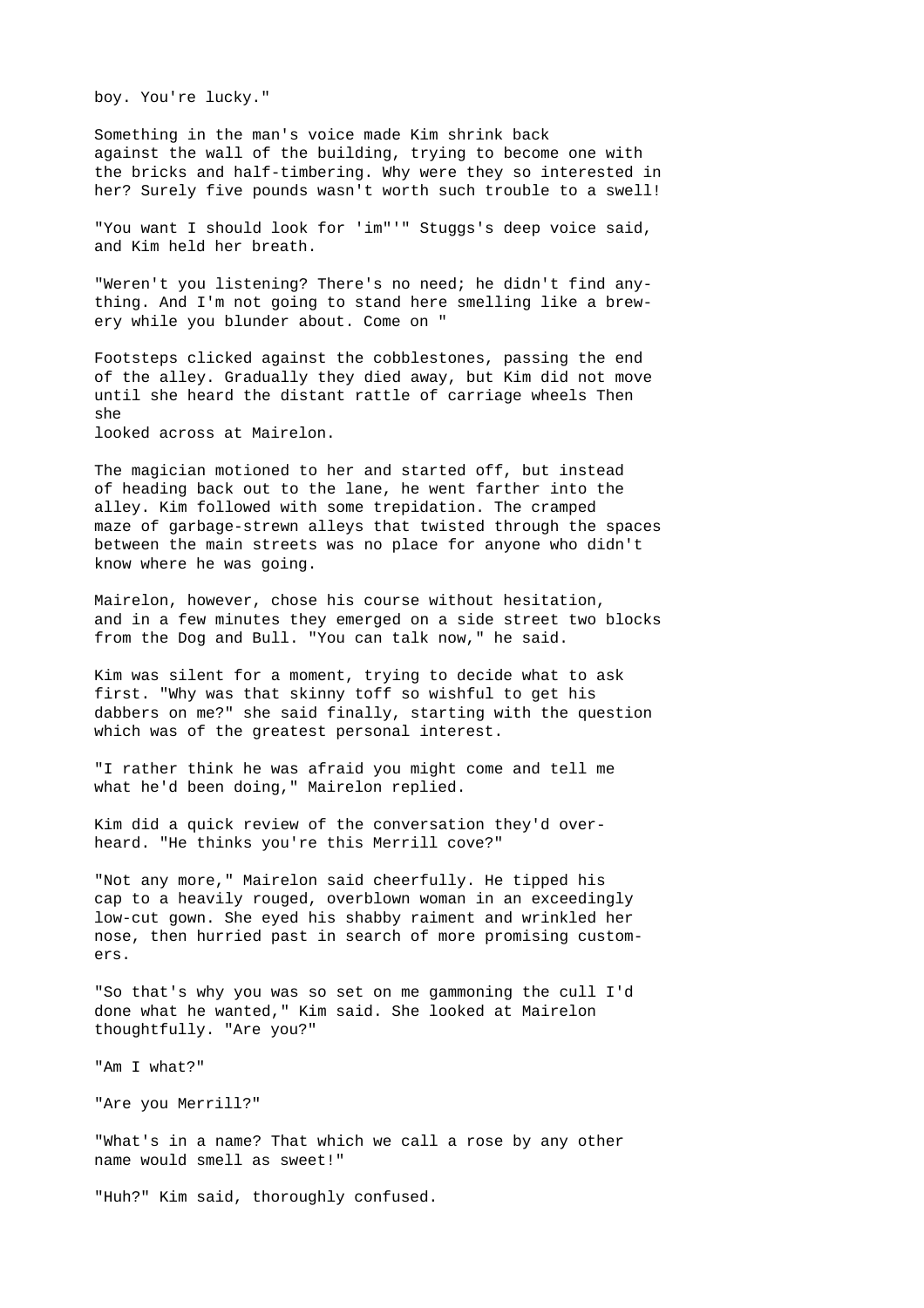"Not literary, I take it? No, of course not, you wouldn't be. We shall have to do something about that."

"About what?"

'Teaching you to read."

"Read!" Kim's eyes widened, and she stopped short. "Me?"

"Why not? It's bound to be useful. Come along; you don't want to spend the night standing in the street, do you?"

Kim nodded and started walking again It was a moment before the novelty of the idea wore off and she realized that she had been very neatly distracted from her original question. She scowled and kicked a pebble. It skittered over the cobblestones and disappeared into the damp and foggy darkness in the middle of the street.

Mairelon looked across at her and raised an eyebrow. Kim's scowl deepened. "You knew all that was going to happen!" she said accusingly,

"Hardly. I was suspicious, that's all "

"Then what were you doin' down at the Dog and Bull?"

"I was looking out for you," Mairelon said promptly.

"I don't need no lookin' out for," Kim retorted. She was suddenly tired of all these swells talking her into things without telling her enough about them first. Of course, her own curiosity was at least as much to blame as Mairelon, but that only made her more irritable.

"I'm inclined to agree," Mairelon said. He raised his hand and touched his right eye gingerly. "I believe you blacked my eye with that last swing."

"Too bad," Kim said callously. "It wouldn't of happened if you'd of told me you'd be there."

"If I'd told you I was planning to follow you, you would have told me to be off about my own business," Mairelon pointed out. "Which, as things turned out, wouldn't have been at all wise, now, would it?"

"Huh." Kim couldn't contradict him, but she wasn't willing to admit it.

"Besides, it wouldn't have been at all the thing to have sent you off into trouble without warning you and without sending along anyone to help in case there was trouble."

"Then why didn't you warn me?"

"About what? I wasn't sure anything was going to happen And would you have listened?"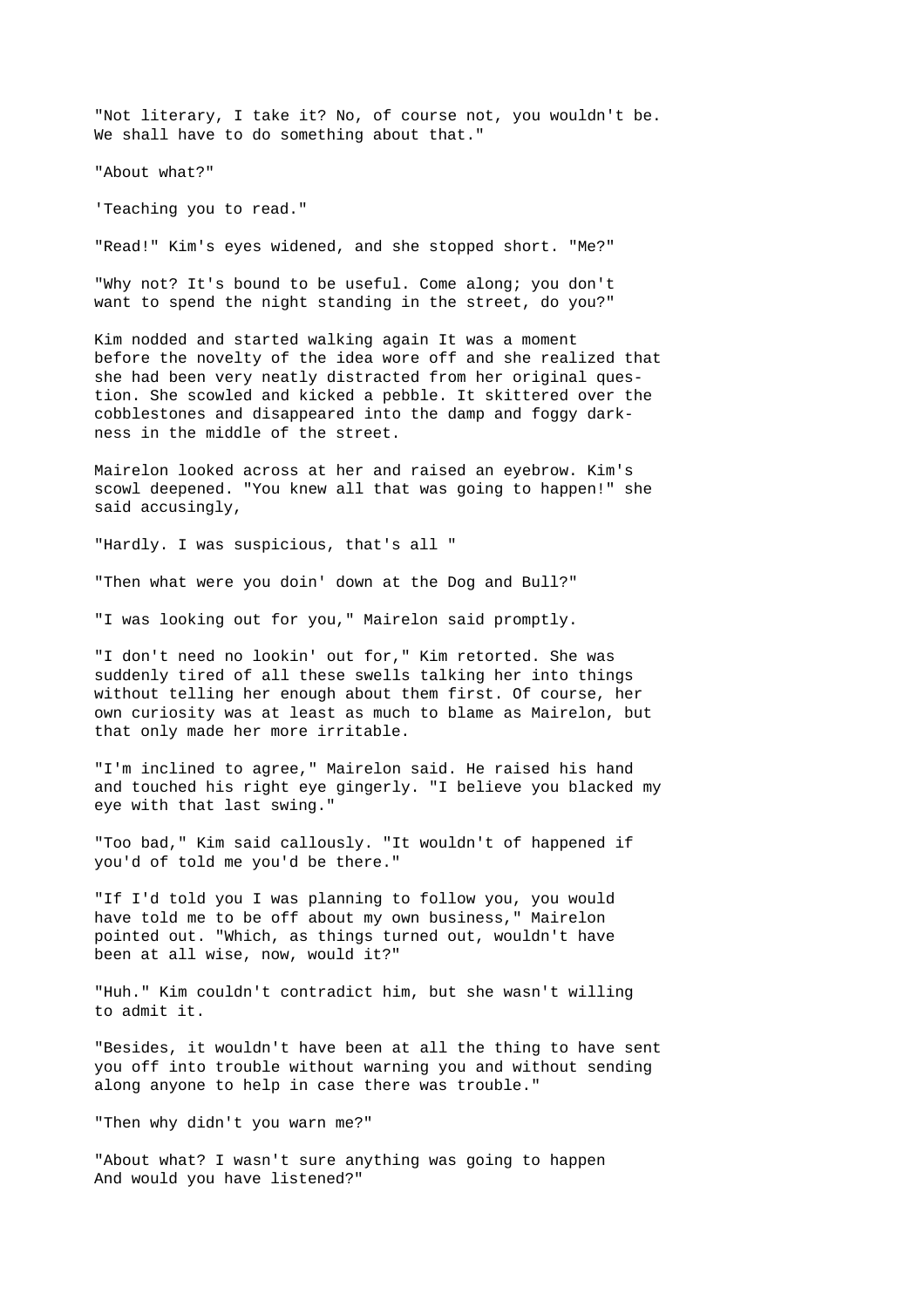"If you would of explained—" Kim started with some heat, then stopped, her brain working rapidly. Mairelon had caught her rifling his wagon; he would have had to be very stupid to give her any explanations without learning more about her first. And however careless he might seem, he was not stupid. The thought crossed her mind that he had been watching to see whether she would tell the skinny toff the whole truth about what she had found in his wagon.

Curiously, the idea that he had been testing her drained away most of her anger. Caution was a thing she understood, if she wanted Mairelon's trust, she would have to earn it.  $Sha$ wasn't about to admit she knew it, though. "You shouldn't of gone," she said grumpily.

Mairelon gave her a quizzical look. "I couldn't let you go alone, and there was no other choice. I simply couldn't send Hunch."

Kim stared at Mairelon. Then her mind brought up a picture of Hunch, drooping over the skinny toff's shoulder and chewing on his mustache while he tried to tip over a beer mug. It was too much for her sense of humor; she burst into laughter. "No, I guess you couldn't. I bet he didn't want you goin' off in them flash togs, neither."

"You're right about that," Mairelon replied cheerfully. He raised his hand to touch his eye again, and winced. "He's going to be simply delighted about this, I'm sure. "

"Not hardly he won't."

"He'll say it's what I deserve for going off without him. He may, just possibly, be right," the magician added thoughtfully.

"You goin' to tell him how you got it?" Kim said.

Mairelon looked at her and blinked, then he grinned. "Oh, I see. I hadn't thought of that." The grin widened, giving him a strong resemblance to a mischievous small boy "Well, such

things happen quite frequently in taverns, particularly the less respectable ones. I don't think there'll be any need to go into details, do you?"

Kim shrugged, sternly suppressing a flicker of relief. "It don't matter to me."

"Quite so," Mairelon said gravely. They walked a block in silence, watching the heavy, wide-wheeled drays clatter by over the cobblestones. Then they turned a corner and the sights and sounds of the Hungerford market washed up to greet them.

To Kim's surprise, Mairelon did not go directly to his wagon Instead, he led Kim around the edge of the market to a cramped alley. He paused in the shadows, watching the lamplit shops. Though the twists of the buildings hid them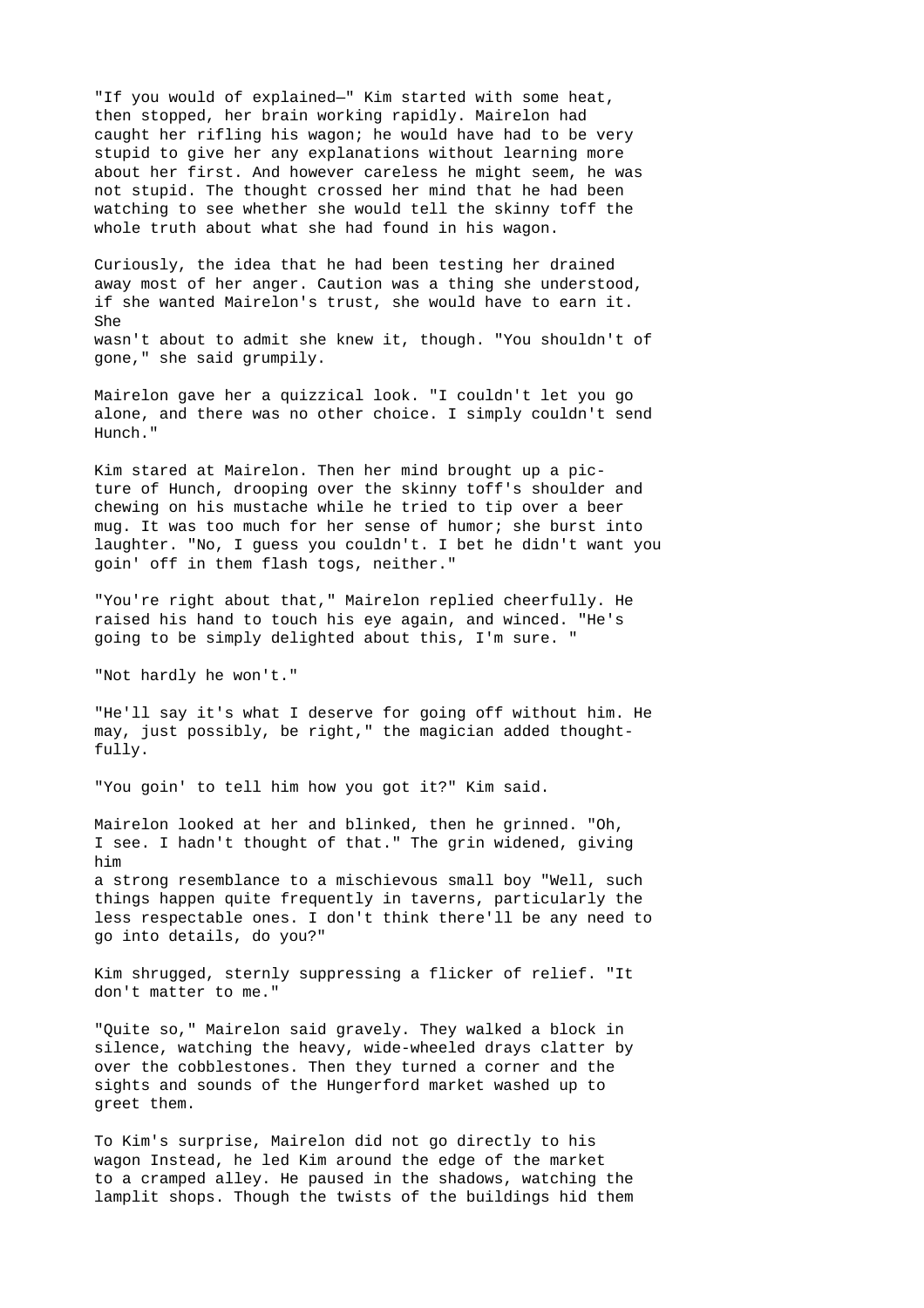from sight, Kim could hear the calls of the costermongers clearly. It was a good place to hide; Kim had used it herself a couple of times. She was surprised that Mairelon knew it. Kim heard a scratching sound behind her and tensed. Mairelon smiled and turned, his shoulders brushing flakes of paint off the building on his right. A moment later, Hunch appeared from an even skinnier opening near the back of the alley. "Well timed, Hunch'" Mairelon said in a low voice. "You brought everything?" "Right ere," Hunch said, lifting a large canvas bag in one hand and scowling as if he wished he could disassociate himself from such undignified proceedings "Good!" Mairelon stripped off his cap and dropped it, then pulled off his tattered jacket. He wiped his face and hands on the shreds of lining, which seemed relatively clean, then dropped the jacket on top of the cap and begin pulling off his heavy workman's boots. "Master Richard!" Hunch's voice was not loud, but it expressed volumes of scandalized disapproval-Mairelon paused and looked up. "What is it?" "You ain't never going to just—" Hunch stopped and looked at Kim. "Not with 'er standing there!" "Oh, is that all that's bothering you?" Mairelon looked at Kim and grinned. "Turn your back, child, you're offending Hunch's proprieties." Kim flushed, as much from surprise as embarrassment, and turned away. "I ain't no child," she muttered under her breath. "Under the circumstances, that's so much the worse," Mairelon replied cheerfully. Kim snorted. She could hear various scraping and rustling noises behind her, and Hunch muttering through his mustache. She frowned, certain that at least some of the mutterings were derogatory comments directed at her. She couldn't quite hear them, and after a moment she was glad. If she knew what Hunch was saying, she would have had to answer in kind, and she couldn't see arguing with someone while her back was turned. It was too much of a disadvantage. The rustlings stopped, and Mairelon said, "There, that's better You can turn around now."

Kim did, and blinked. Mairelon still smelled faintly of beer, but otherwise he was once more the well-dressed stage magician she had first seen. Top hat, cape, mustache—mus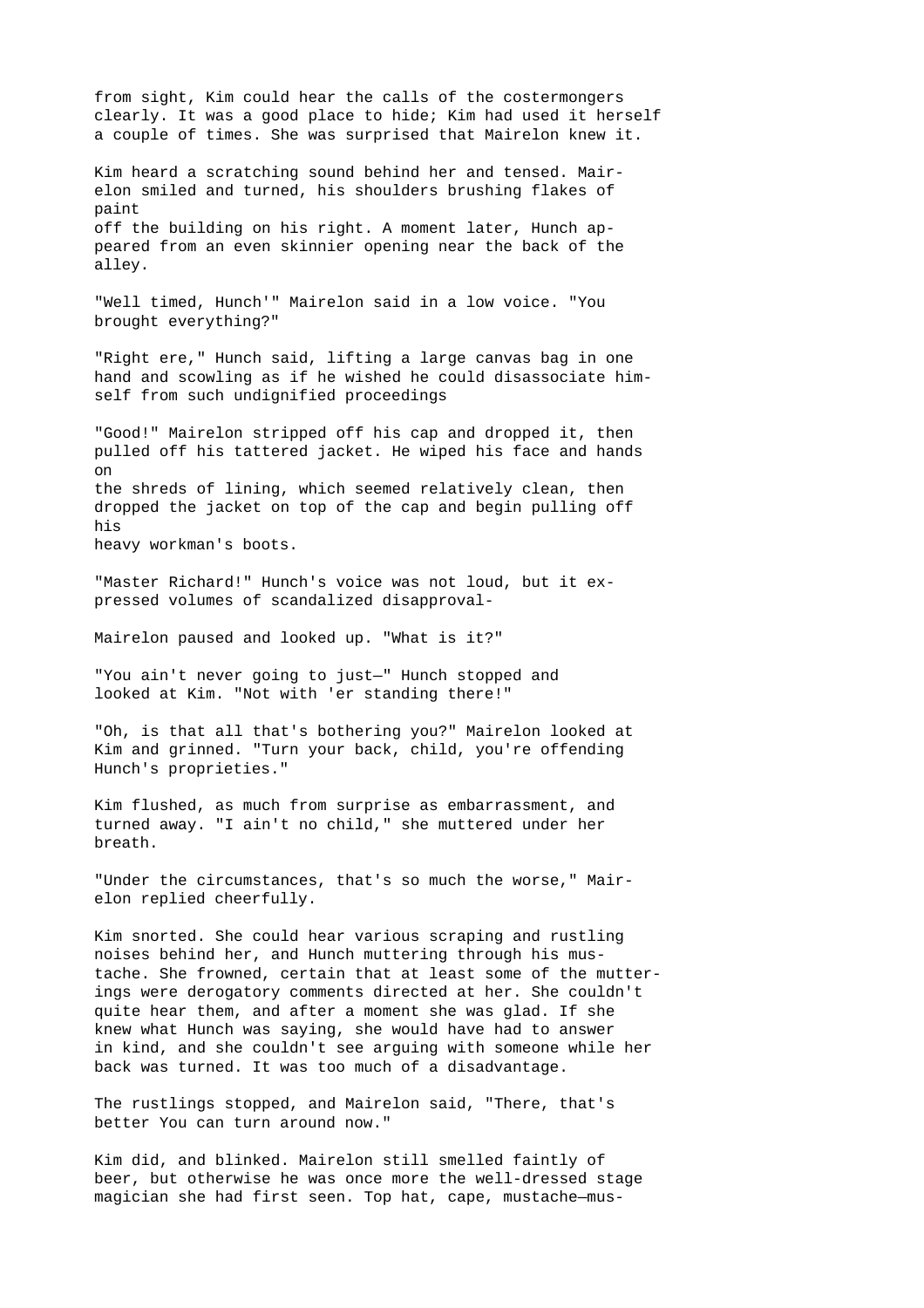tache? "How'd you do that?" Kim demanded.

"The mustache?" Mairelon said "Spirit gum and horsehair. It isn't crooked, is it?"

"Not as I can see," Kim replied.

"Good! I was wondering; it's a bit tricky to do without a mirror. Still, it only has to last until we get back to the wagon."

"What about them things you was wearing?" Hunch demanded. "You 'adn't ought to be leaving them 'ere."

"No, I suppose not," Mairelon said, nudging the little pile of dirty, beer-scented clothing he had been wearing. He glanced at Hunch's face and turned to Kim. "Can you get rid of them?"

"I could pitch them in the river," Kim offered, eyeing the clothes almost as dubiously as Hunch.

"No, no, sell them somewhere or give them away. Preferably not in this market."

"Huh You don't expect much," Kim muttered, but she picked up the clothes and wadded them into a compact bundle. The boots were in fairly good shape; she might actually be able to turn a few shillings on them-

"We'll see you at the wagon in an hour or so, then," Mairelon said. He smiled as he followed Hunch out the back of the alley.

Kim whistled softly through her teeth as she finished making up the bundle The secondhand clothes dealers on Petticoat Lane ought to fit Mairelon's requirements. Tom Correy would be the best; he was sure to take the clothes in order to

get the boots. He'd think Kim had stolen them, so he wouldn't pay much, but he wouldn't ask questions, either. It evened out. She swung the bundle to her back and hesitated. Mairelon had sounded casual enough, but he'd nonetheless been taking fairly extreme precautions against being seen. Maybe she should do the same. She slipped easily through the crack at the back of the alley and worked her way among the courtyards to the street.

She was turning to head for Petticoat Lane when she remembered the money she'd collected in the Dog and Bull. Tom was a good fellow, but some of his customers weren't. She didn't want to lose her five pounds before she'd even gotten used to the idea of having them.

Changing direction, she circled the market until she came to the hidey-hole where she spent most of her nights. It was little more than a few rotting boards leaning against a tenement, but it provided privacy and a minimum of shelter. Kim wormed her way inside, then set about redistributing her newfound wealth. She buried a few shillings in the corner of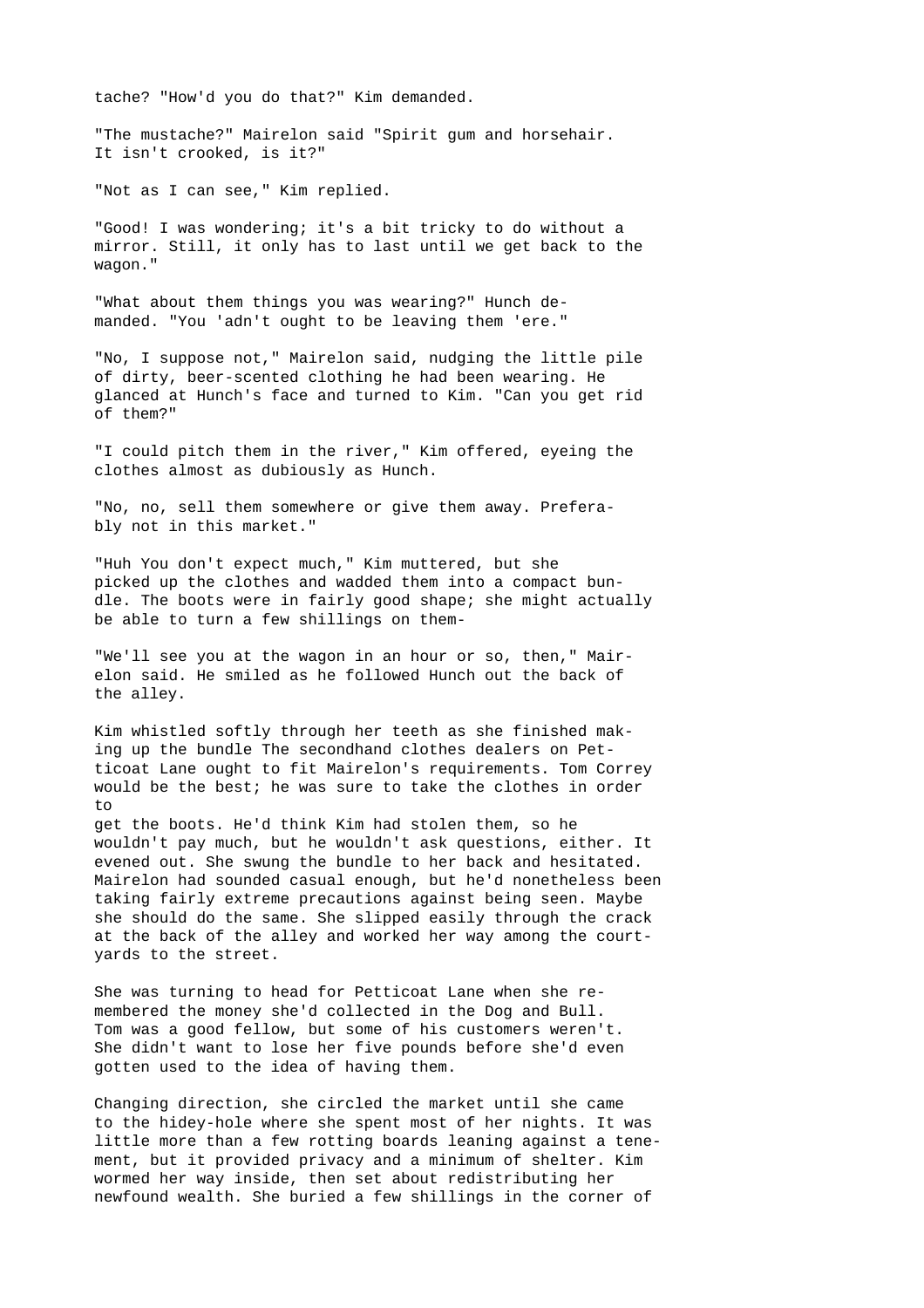the hidey-hole and slipped a few more into her shoes.

After some consideration, she tore a strip of cloth from the bottom of the shirt Mairelon had been wearing and bound the rest of the coins tightly around her bare waist. She pulled her own shirt down over the resulting lumpy wrap and belted her breeches She studied the effect, then smiled and patted her belt with a sense of satisfaction. In the dark, and with her jacket over the top of everything, even old Mother Tibb would have been hard put to notice anything unusual.

She rebundled the clothes and set off. Near Holborn Hill she swung herself onto the rear end of a farmer's wagon that was heading in the right direction. She hunched down behind the hay, clinging to the backboard and hoping she would not be noticed. Her luck held; not only did the wagon continue east, but the driver did not see her until she jumped off. She darted into the gloom, pursued by his angry cries. He'd settle

down once he realized that all she'd stolen was a ride.

Petticoat Lane was only a few minutes' walk. Tom's shop was closed, but Kim had expected as much. She slid around to the rear of the building and rapped at the weathered oak door. She had to repeat her knock before a stocky, grizzled man opened the door and peered out at her "'Oo's that?"

"Kim. I got somethin' for Tom."

"Ah. Inside, then." The man stepped back and Kim lifted her bundle and followed him in.

The back room of Tom's secondhand shop was a mess, as usual. Clothes were piled carelessly in every comer and stacked on top of the single chair. Kim saw everything from a laborer's homespun smock to a tattered but undeniably silk cravat.

Four men were seated on crates around the rickety table in the center of the room- The tin cups and the reek of gin made it clear what they had been doing before Kim's arrival.

Just at the moment they were staring at her. Two of them were as unknown to Kim as the doorkeeper. The third was Tom's brother-in-law Jack Stower, a dirty dish if Kim had ever seen one. He'd never had much use for her, either.

The last person at the table was a grey-haired man with squinty eyes, wearing a dark grey coat and a linen cravat. Kim stiffened. "Dan Laverham!" she blurted. What was that flash cull doing in Tom's back room? For all he carried himself like Quality, he could call up half the canting crew from Covent Garden to the Tower of London if he had a need  $f \circ r$ them.

"Kim, dear boy, how good to see you," the grey-haired man replied. His eyes raked her apparel, and she was sud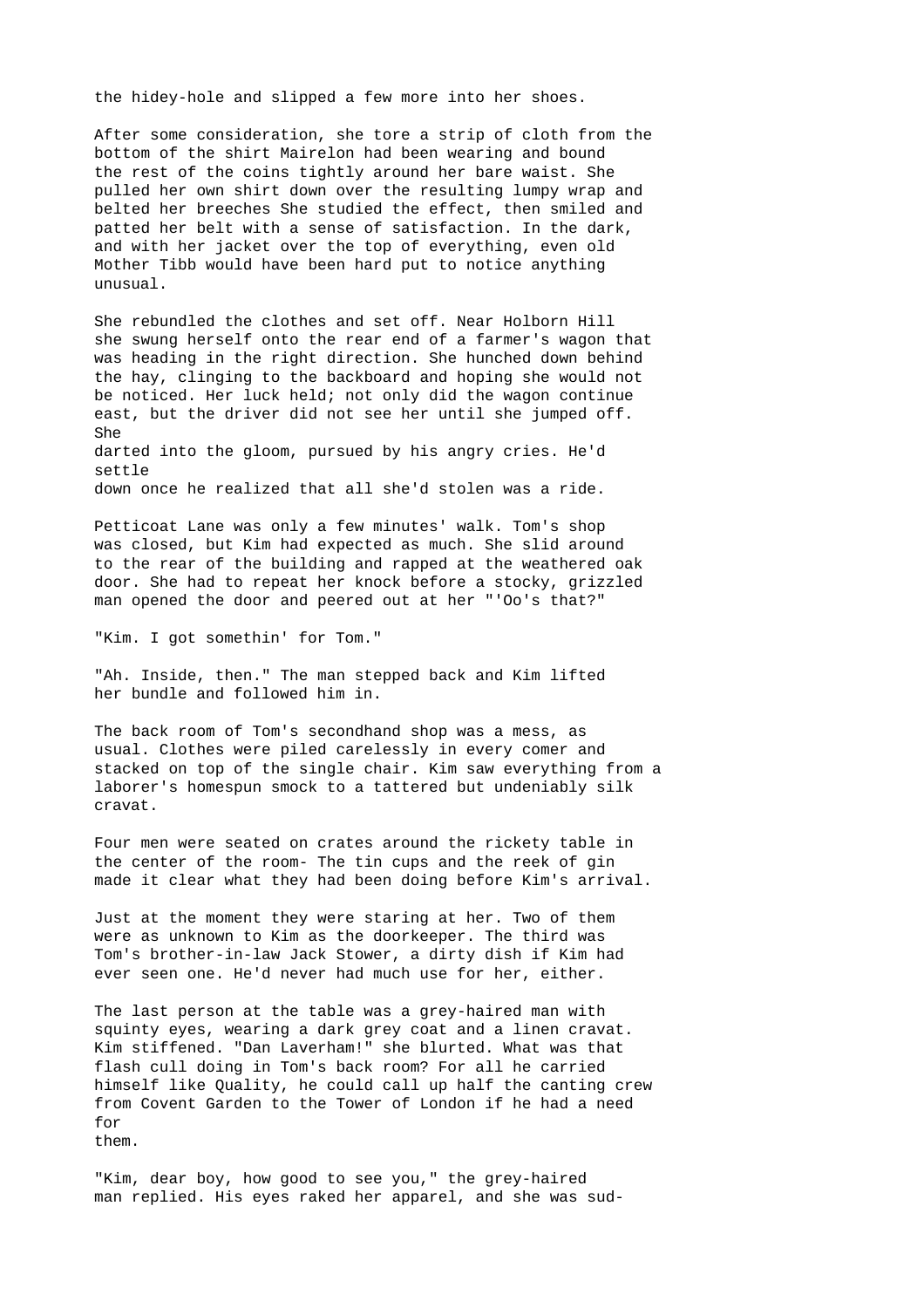denly very, very glad she had hidden her money so carefully before setting out. Dan would think nothing of ordering his men to strip her of her hard-won gains, if he knew of them.

"Been a long time," Kim offered, keeping her tone noncommittal. Dan was a bad one to offend. He was smart and smooth, and he'd hold on to a grudge until the moon turned blue. She suspected that he was the one who'd turned stag and peached on Mother Tibb to the constables, though he was too clever to have acted openly.

"That it has," Dan said, leaning back on his crate as though he sat in a tall, straight-backed chair. "And to what do I owe the good fortune of your arrival?"

"Says e's got sommat for Tom," the doorkeeper said.

"Then, my dear, go and fetch him," Dan replied. The doorkeeper grunted and clumped up the stairs. Dan looked at Kim. "Do join us," he said, and waved at the table

Kim shook her head "I ain't got time," she lied.

Jack Stower shifted so that his crate creaked alarmingly "Think you're too good to have a drop of Blue Ruin with your friends, eh?" he mumbled.

It was on the tip of Kim's tongue to retort that he, at least, was no friend of hers, but caution restrained her. Gin made Jack's uncertain temper positively explosive, and she doubted that the other men would intervene if Jack started something. She tried to make her voice placating as she said, "It ain't that I got to meet a man down by the docks in less'n an hour, and I ain't going to finish with Tom in time as it is."

Jack started to reply angrily, but Dan put a hand on his arm and he subsided at once. "An appointment on the docks?" Dan said. "That's a bit out of your usual way, isn't it?"

Kim shrugged, wishing the doorkeeper would come back with Tom. "I go where the pay is."

"Not always, my dear, or you would have accepted my generous offer," Dan said, watching her with bright, penetrating eyes.

"I like bein' on my own," Kim said shortly And she strongly disliked the idea of railing into Dan's clutches. He'd have her forking purses off the market crowds during the day without regard for her scruples, and once he discovered her sex she'd spend her nights in the stews. Kim had no illusions about that sort of life. Let alone she had no taste for it, she'd be lucky not to end swinging from the nubbing cheat as Mother Tibb had.

"Well, let it pass," Dan said, waving a hand- "But tell me, what has lured you to Tom Correy's establishment tonight?"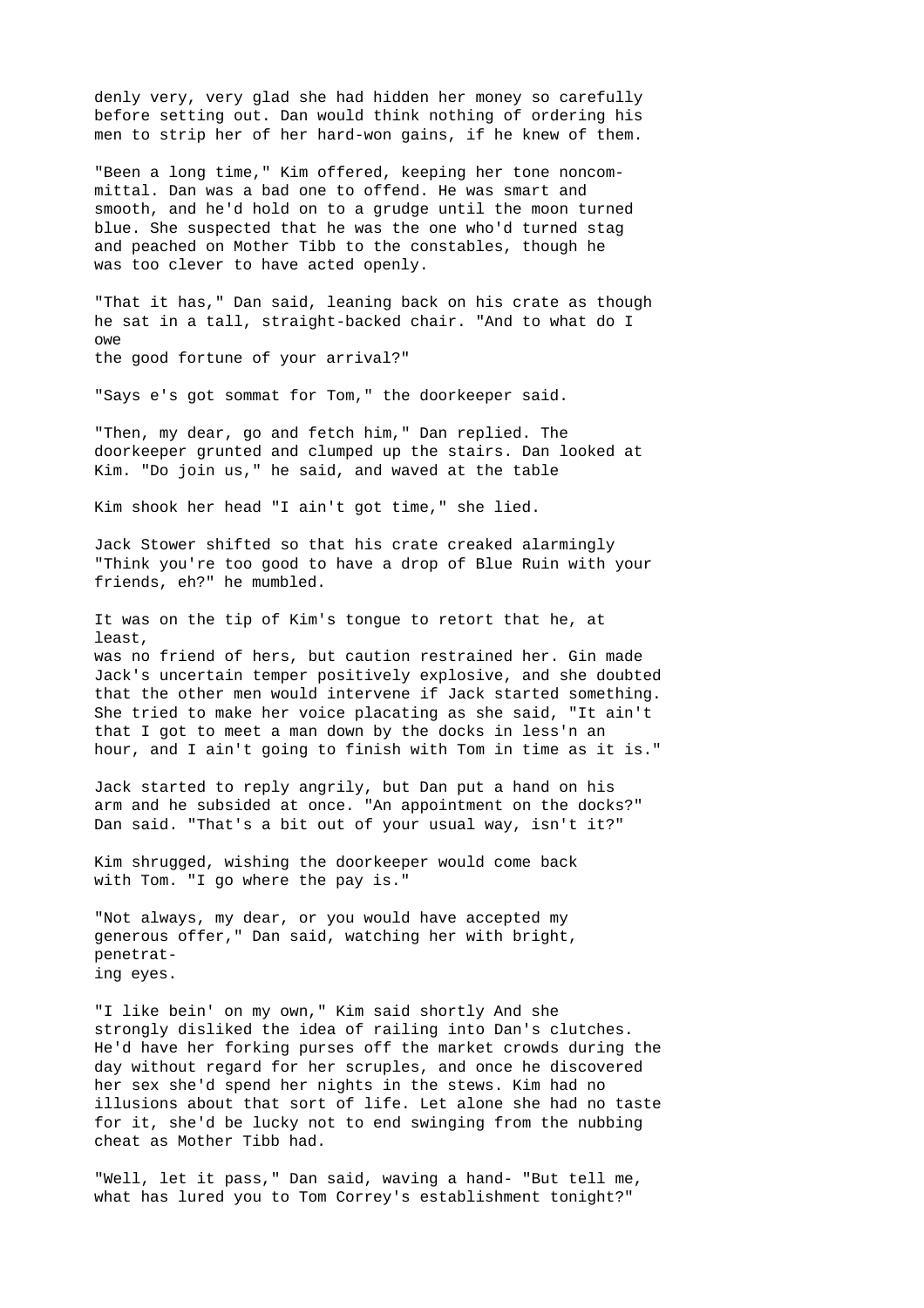"Bilking old Tom out of a tog and kicks, I'd say," Jack muttered.

"Quietly, my dear." Dan's voice was velvet-smooth- Jack shot him a glance of mingled fear and resentment, but he did not speak again. Dan gave Kim a look of polite inquiry.

"I got business with Tom," Kim told him.

"Really." Dan's eyes shifted to the bundled clothes dangling from Kim's right hand, then back to her face- "Not back on the sharping lay by any chance, are you, dear boy?"

"No, nor I ain't goin' to be, neither."

"I can give you a better price than Tom, if you've any trinkets to dispose of," the man persisted-

Kim suppressed a scowl. Dan had been trying to get a handle on her for a long time He was obviously hoping that greed would get the better of her sense- She shook her head. "I ain't got nothin' in your line, Dan."

"Pity. You're quite sure—"

The creaking of the stairs interrupted as Tom Correy came down them, followed closely by the doorkeeper Tom scowled at the gin drinkers, but his face lit up when he saw Kim. "Kim, lad! Where've you been keeping yourself?"

"Around," Kim said with deliberate vagueness. She didn't grudge Tom the knowledge, but there were too many interested and not entirely friendly ears present to overhear.

"You come for another coat?"

"What'd I say?" Jack muttered.

"Quiet, you," Tom said without looking "It's my shop and I'll run it my way, see? And the boy looks like he could do with a jacket."

"I ain't after one," Kim said hastily

jack snorted and gulped at his cup Tom looked at her "What, then?"

"I got some stuff for you to look at. Here " Kim crouched and undid the bundle.

"Where'd you come by this?" Tom said, studying the untidy pile with disfavor.

"Cot it off a bingo-boy up by Spitalfields," Kim said glibly. "What'll you give me for 'em"'"

Tom knelt and examined the clothes more closely "They ain't much."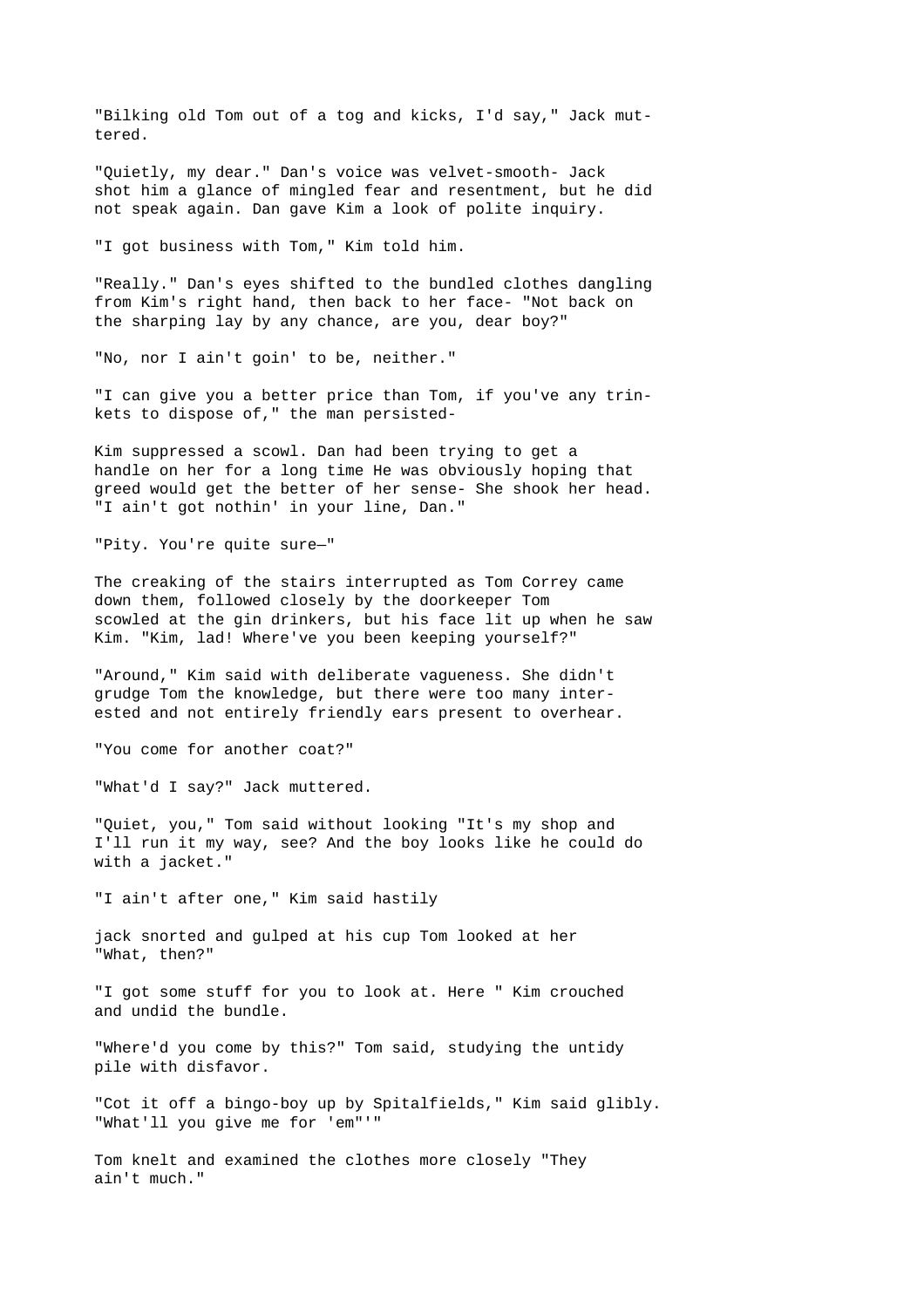"Those're good boots," Kim pointed out quickly. "Some people would give three shillings just for the boots "

'Three shillings? You must think I'm as lushy as that lot," Tom said, waving towards the table "I'll give you a bender for the whole pile."

"Sixpence ain't enough," Kim said stubbornly 'Two shillings ninepence."

Dan and his cohorts soon lost interest in the bargaining and began a muttered conversation of their own, punctuated by frequent passage of the gin bottle. Kim watched them warily from the corner of her eye while she dickered. Jack was thoroughly castaway, and one or two of the others looked at least a little lushy. Dan, however, was being careful not to get the malt above water; though he passed the bottle and refilled cups with a comradely air, he himself drank little. And several times, Kim saw him watching her.

By the time she had finished her bargaining and collected one-and-sixpence from Tom, Kim was worried. She bade Tom a cordial goodbye and the drinkers a polite one, then stepped out into the cool, damp night. As the door closed behind her, she took a deep breath to clear the gin fumes from her head The fog had thickened; the streetlamp by the shopfront was a dim smear of yellow light, blurred by the veil

of moisture in the air.

Whistling softly, Kim started down Petticoat Lane. Half a block from Tom's, she cut sharply to the left She hunted along the backs of the shops until she found one with a drainpipe she could climb, then shinnied up it. She crept to the front of the building and lay flat, peering down at the street.

A moment later a man came skulking down the street from the direction of Tom's shop. She couldn't make out his face in the foggy darkness, but his silhouette was stocky and he moved like the man who had been keeping the door for Dan and his friends. He hurried by, heading toward the docks.

Kim stayed where she was for a while, considering. Dan had sent the doorkeeper after her, but why? She could think of no answer. Finally she slid down the drainpipe and started back toward the city. Her mood was thoughtful, and she made sure she took a circuitous route. Whatever the reason for Dan's renewed interest in her, she was sure she wouldn't like it when she found out what it was. She was glad she'd accepted Mairelon's offer. With any luck at all, she'd be out of London long before Dan could find her.

FIVE

It was near midnight when Kim arrived back at Mairelon's wagon and rapped softly at the door. To her surprise, it swung open instantly. Mairelon stood just inside, dressed in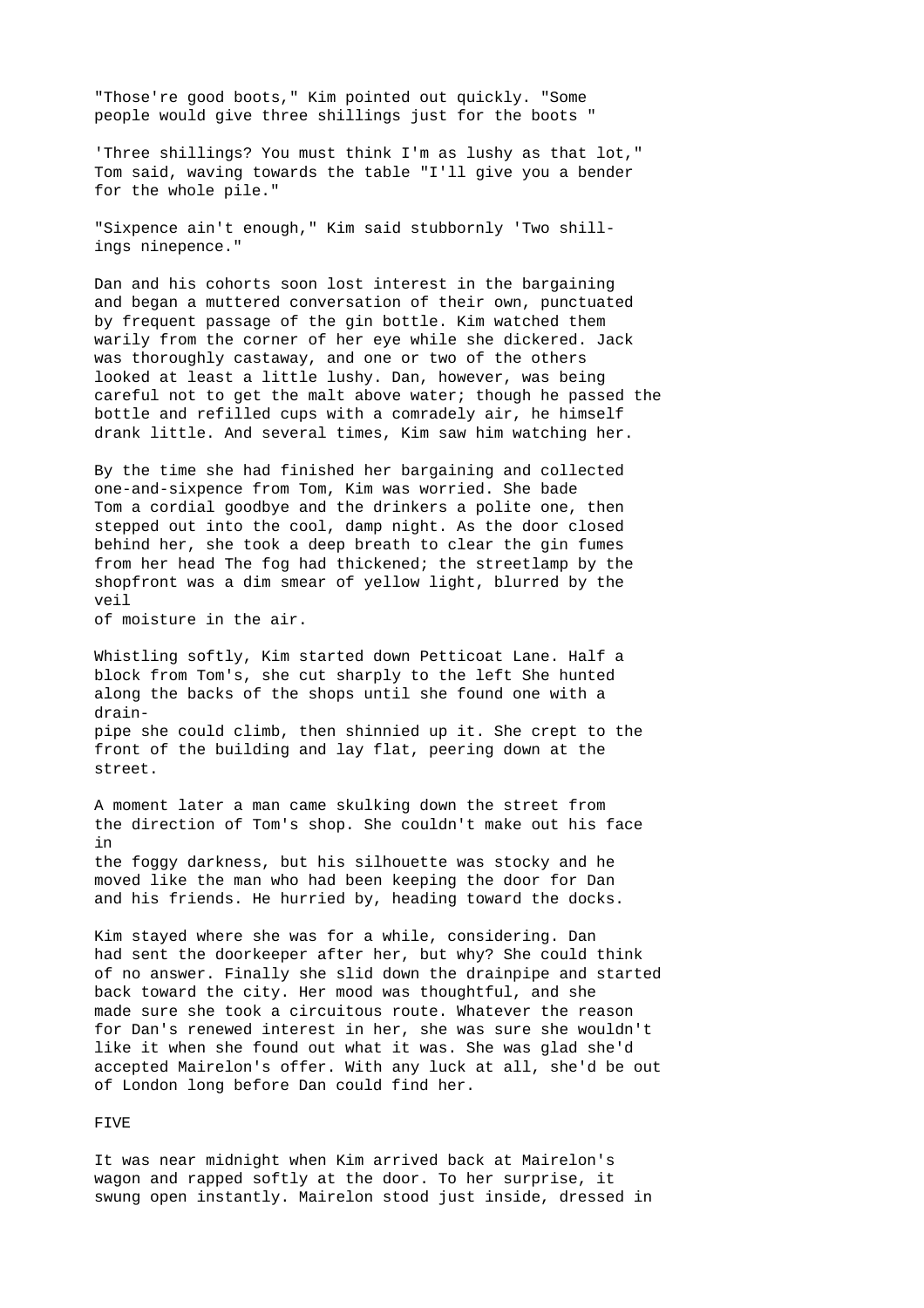evening clothes fine enough for gentry. His right eye seemed puffy, but showed no signs of discoloration. Kim looked more closely and saw streaks of stage makeup, all but invisible in the dim light. "It's me," she said to cover her sudden, irrational feeling of guilt.

"Ah, Kim," Mairelon said with no perceptible change in his worried expression. "I'm glad you're back."

"Not so's you'd notice," Kim muttered as she entered the wagon. "I got rid of them flash togs, right enough."

"Good," Mairelon said absently, still frowning at the door.

Kim looked around for some hint as to the cause of Mairelon's abstraction. She saw no sign of the droopy assistant, and on impulse asked, "Where's Hunch?"

Mairelon picked up a top hat from the grey tile that topped the row of cabinets by the door. "I was just going to find that out.

"You mean he's run missing?"

"I sent him on an ... errand- He should have been back an hour ago."

Kim sighed. "It's your lay- Where do we start lookin'"?"

"We don't start anywhere. You're going to stay here and keep an eye on things, in case he gets back before I do."

"I ain't fond of sittin' and waitin'," Kim objected. "And if you're that nattered about it, maybe you ought to take along some help."

"I'm afraid you'd be rather out of place where I'm—" Mairelon broke off in mid-sentence, and his head turned toward the door. A moment later it swung open and Hunch climbed into the wagon. He looked at Mairelon, and a disapproving frown settled over his face. Mairelon grinned like a schoolboy caught in a prank and tossed his top hat back onto the shelf.

Hunch snorted- "You ain't queering me none, Master Richard. You was a-going to go looking for me."

"It seemed like a good idea."

"You 'adn't ought to of done it," Hunch said severely.

"Yes, well, I didn't. What took so long?"

Hunch looked at Mairelon sharply, but allowed himself to be drawn away from his scolding. "Couple of sharpers tried to follow me, and I 'ad to lose 'em afore I come back."

"What?" Mairelon looked up in the act of seating himself on top of the chest that had caused Kim so much trouble.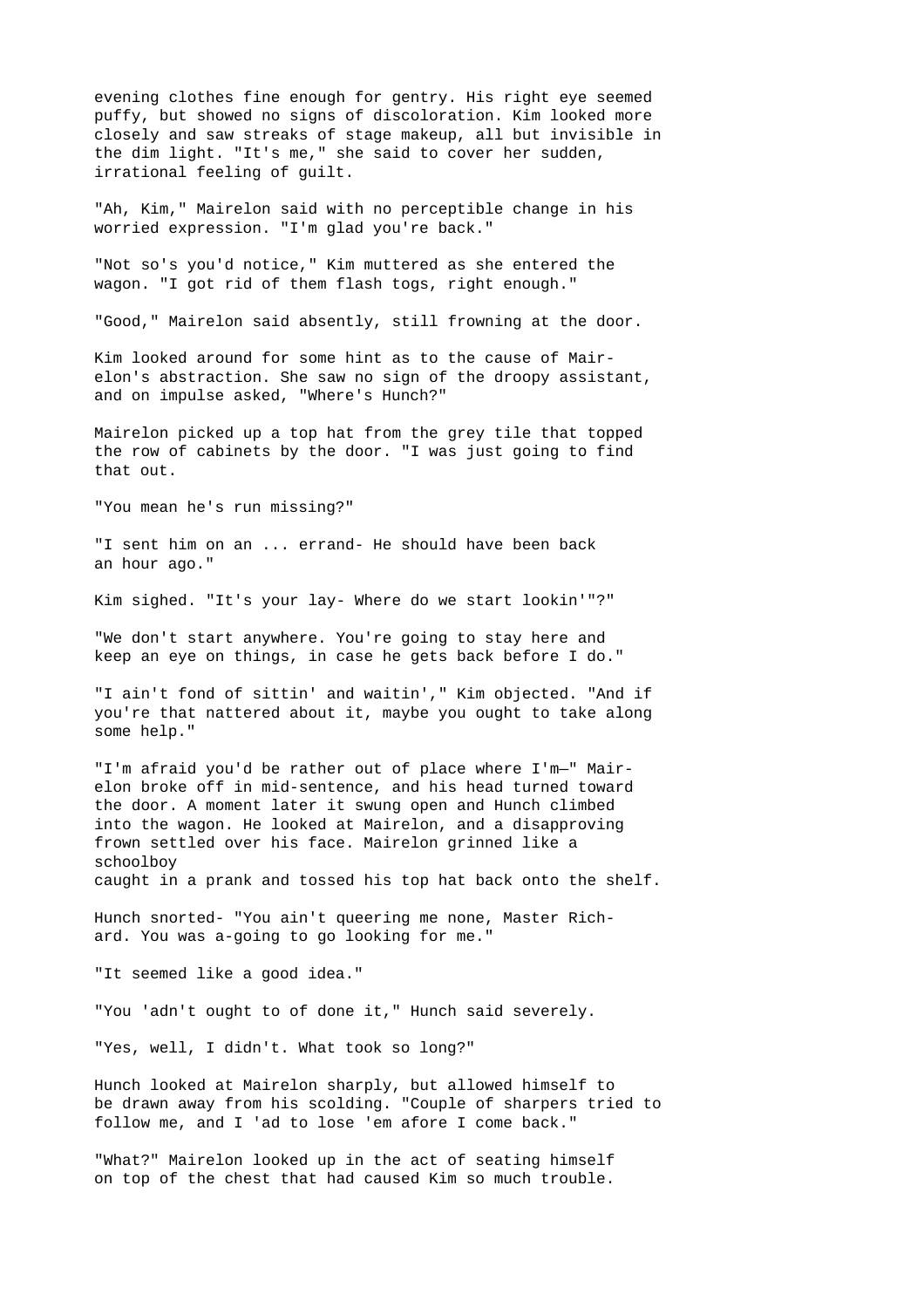"How many?" "Two as I noticed." "Anyone we know?" Hunch shook his head. "I 'adn't seen neither of 'em afore." "Mmm-hm. I suppose they could have been some of Shoreham's." "That's as may be," Hunch said. He sounded both skeptical and disapproving. Mairelon looked up. Hunch gave a warning jerk of his head in Kim's direction. "What? Oh, yes, of course," Mairelon said. "Did you get what you went for?" "Aye." "Well, let's have it, man'" Hunch shot another look in Kim's direction, then reached stiffly into one of his pockets He pulled out a folded paper sealed with a great blob of crimson wax and handed it to Mairelon Mairelon held it up to the light, edgewise. "The seal hasn't been tampered—oh. Lord." "What is if" Hunch said anxiously "Shoreham's done it again," Mairelon replied in annoyance He turned slightly, so that his back was to Kim, and muttered something under his breath. There was a bright flash of blue-white light that left Kim's eyes momentarily dazzled. When her sight cleared, Mairelon was squinting at a fine dust of ashes that drifted from the folded paper "I do wish he'd stop using that Egyptian Light-Lock," he complained "I never manage to get my eyes shut in time" Hunch grunted Kim realized that he had turned his head away before Mairelon broke the seal, and so escaped the temporary blindness. She glared first at him and then at Mairelon One of them might have warned her what to expect. Mairelon shook the letter open and began to read. A moment later he straightened with an exclamation "Tomorrow!" "What's that?" Hunch said "Shoreham wants us to meet him tomorrow evening." Mairelon looked up. "How long was this waiting?" he demanded, waving the note. "Since yesterday. Where's 'e looking to be? Same place as last time?"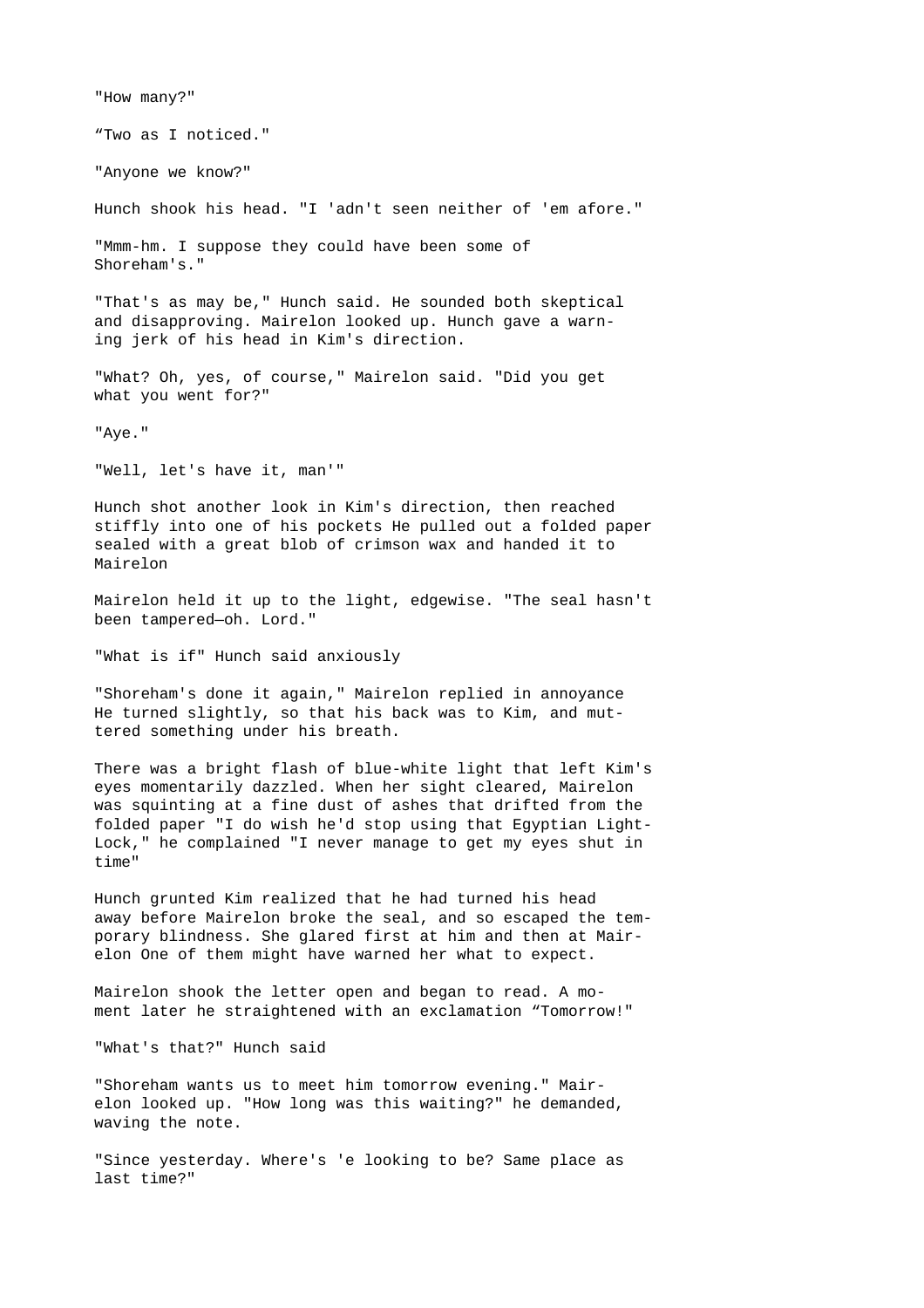"Yes. " Mairelon shook his head "He's in a rush again. Blast the man!"

Hunch considered "We'll 'ave to leave early," he said at Last.

"I know," Mairelon said irritably.

"What about er?" Hunch said, jerking his head in Kim's direction.

"What?" Mairelon looked up from rereading the note. "Oh. You wouldn't mind leaving London a little earlier than we'd planned, would you?" he asked Kim.

"No," Kim said, remembering Dan Laverham and his unpleasant crew. She thought of mentioning them to Mairelon, but caution made her hold her tongue. If he knew about Dan, he might change his mind about letting Kim accompany him.

'That's settled, then," Mairelon said. He folded the note and tucked it in an inner pocket, then picked up his top hat. "I'll be back in an hour or so "

"You ain't never just leaving without telling me where you're off to!" Hunch sounded outraged.

Mairelon looked back over his shoulder and smiled angelically at Hunch. "Exactly," he said, and the door closed behind him.

Hunch glared at the door After a moment, he transferred the glare to Kim. "And what's 'e want me to do with you?" he muttered

"I'll just go doss under the wagon," Kim offered, sidling toward the door. She wanted to think about what she'd overheard, and she wanted to get away from Hunch. She also wanted to retrieve the shillings she'd left in her hidey-hole; she might need them once she left London

"No, you ain't," Hunch said, leaning against the door "'E may be witling to let you go jauntering about, but I ain't 'aving you blabbing things all over London."

"What things?" Kim asked scornfully. "You ain't told me nothin', neither one of you."

"Hah." Hunch squinted at her, and his mustache seemed to droop even more "You 'eard enough to make trouble. And don't gammon me you don't know it, neither. "

"Maybe " Kim studied Hunch. She was rapidly acquiring a good deal of respect for him, despite his appearance, he was no fool. "But I ain't no troublemaker."

"'Ow do I know that?"

"You've had time enough to ask questions about me all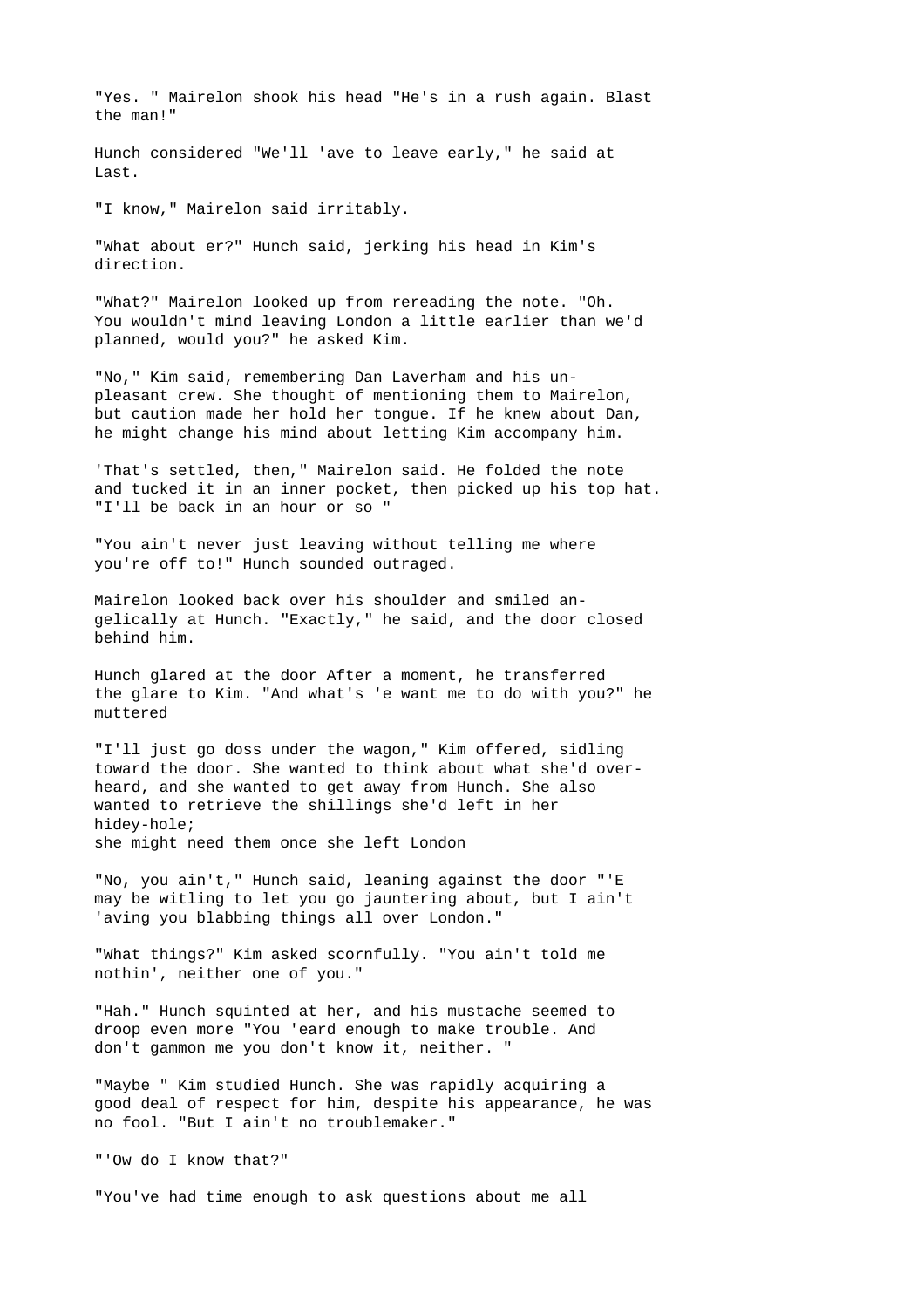round Hungerford," Kim said shrewdly. "And if you ain't done it, I don't know a sharp from a Robin Redbreast."

Hunch did not reply. He also did not move away from the Door.

Kim heaved an exaggerated sigh "Well, I ain't goin' to stand here arguin' with you all night," she said. "And I ain't leavin' London half asleep, neither. If you ain't letting me out, I'll doss here."

She sat down on the chest with more confidence than she felt, remembering her previous experience. No explosions or purple sparks followed, so she swung her feet up and stretched out on top of it. It wasn't as comfortable as it might have been, but it wasn't cold and there weren't any rats looking to share it with her. It'd do.

She grinned at Hunch's fulminating expression and closed her eyes He'd think she was shamming it, and he'd watch her closely to see that she had no chance to slip away. So she wouldn't sham. There was no point in wasting however much time Mairelon planned to take, and no reason not to take full advantage of a warm, dry, safe place to rest. She grinned again at the thought of Hunch's probable reaction, and let herself drop into sleep.

The wagon door opened, and Kim came awake all at once. She gave an instant's consideration to the possibility of pretending she was still asleep, in hopes of hearing something of interest, then rejected the idea. She'd do better to let them know she was awake, as a sort of expression of good faith. It wouldn't calm Hunch's suspicions, but at least it wouldn't raise any more of them. She opened her eyes and sat up.

Mairelon had just entered the wagon He carried a large parcel under one arm and there was a worned crease across his forehead, aside from that, he looked like one of the grand swells Kim had occasionally seen going into the Drury Lane theater. He glanced from Hunch's dour face to hers. Kim grinned and stretched.

The worried crease vanished and the corners of Mairelon's eyes crinkled in amusement. "Wise of you to have gotten some sleep, Kim."

"I thought so," Kim said smugly.

Hunch snorted and rose stiffly to his feet He had been sitting beside the door, Kim saw, presumably to block any attempt she might make to leave. "You're late," he said to Mairelon.

"Not as late as I might have been." The remaining traces of amusement disappeared from Mairelon's expression. "Are you ready to leave?"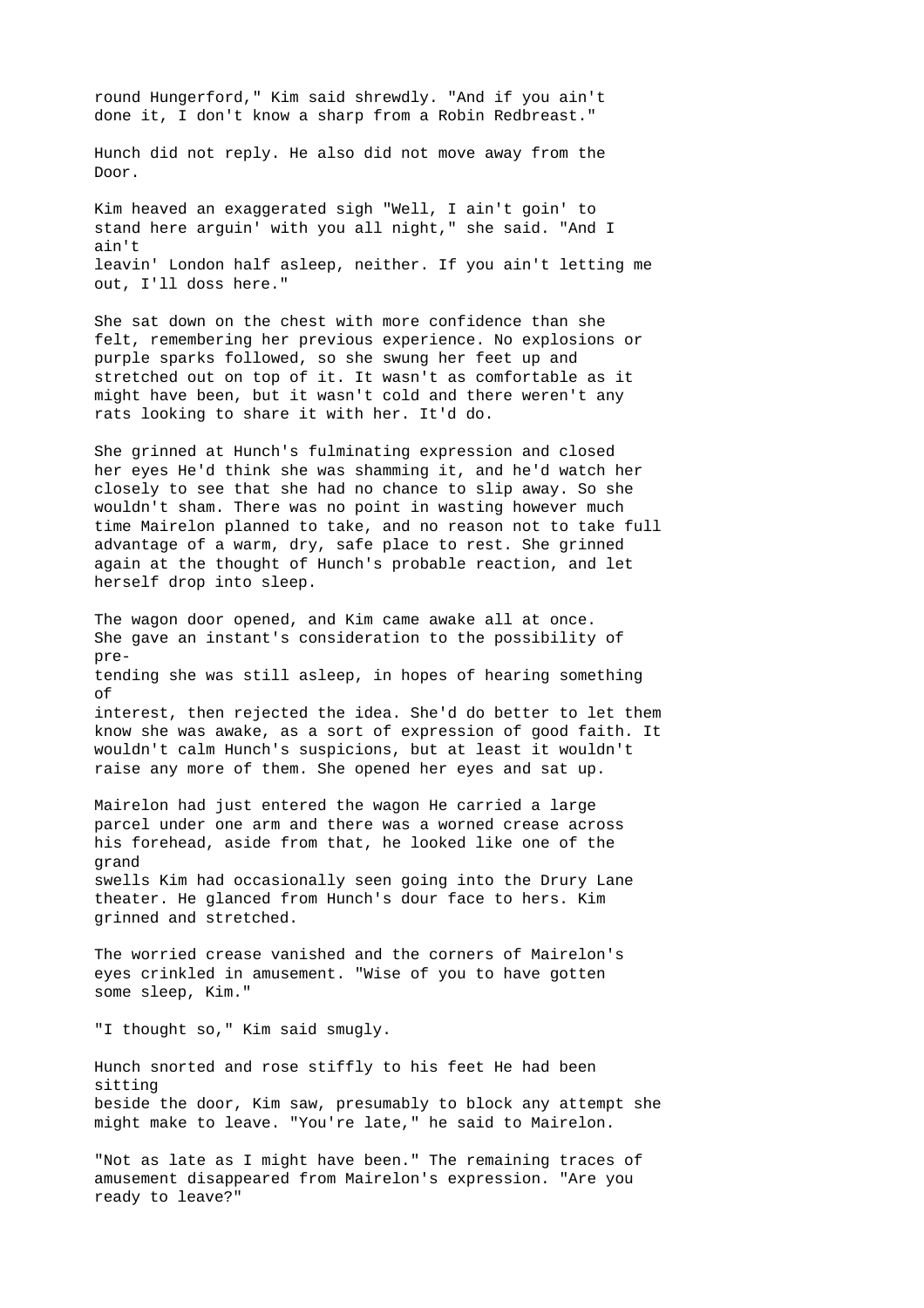"Now?" Kim said, startled. She glanced involuntarily at the tiny window in the top of the wagon's door. There was no sign of an approaching dawn. "Now." Hunch looked at Mairelon suspiciously "There's three hours yet afore morning," he pointed out. "Yes. And we should be at least two hours gone by then," Mairelon replied. Hunch and Kim were both staring at him. "What 'ave you gone and done now?" Hunch demanded at last. Mairelon's lips set in a grim line. Carefully, he put his parcel down on top of the cupboards. After a moment, he looked up. "I haven't 'gone and done' anything," he said. "Unfortunately, Andrew isn't likely to believe that." "You never went off to Grosvenor Square!" Hunch gasped. "Give me credit for some sense," Mairelon replied. "No, I met my esteemed brother outside Renee D'Auber's." Kim's eyes widened. Everyone in London, from the Prince of Wales to the poorest mud-lark, knew of Mademoiselle Renee D'Auber. She was the only child of a French wizard who had fled his country during the Terror and an English Countess who had been generally considered to have married beneath her. Mademoiselle D'Auber had kept a foot in both worlds. She was welcomed by all but the most stiff-necked members of the haut set. She kept a select salon attended by magicians, bluestockings, and intelligentsia, and she was rumored to be a dab hand at spell casting herself. There were also whispers that she was personally familiar with some of the less savory elements of London society. The upper classes considered her wild and not altogether respectable, the lower shook their heads in fascinated wonder at the strange ways of foreigners and gentry, and pronounced her too clever by half. "You adn't ought to ave gone there," Hunch told Mairelon almost fiercely. "Where else was I supposed to get willow root, black alder, vervain, and rue at this hour?" Mairelon retorted irritably. "You ain't a-going to 'ave a chance to use them 'erbs much if word gets out you're in London " "Renee wouldn't give me away. And how was I supposed to know Andrew would be there? He never used to like Renee. He shouldn't even be in town yet; the Season doesn't start for at least a month!" Mairelon ran a hand through his hair in a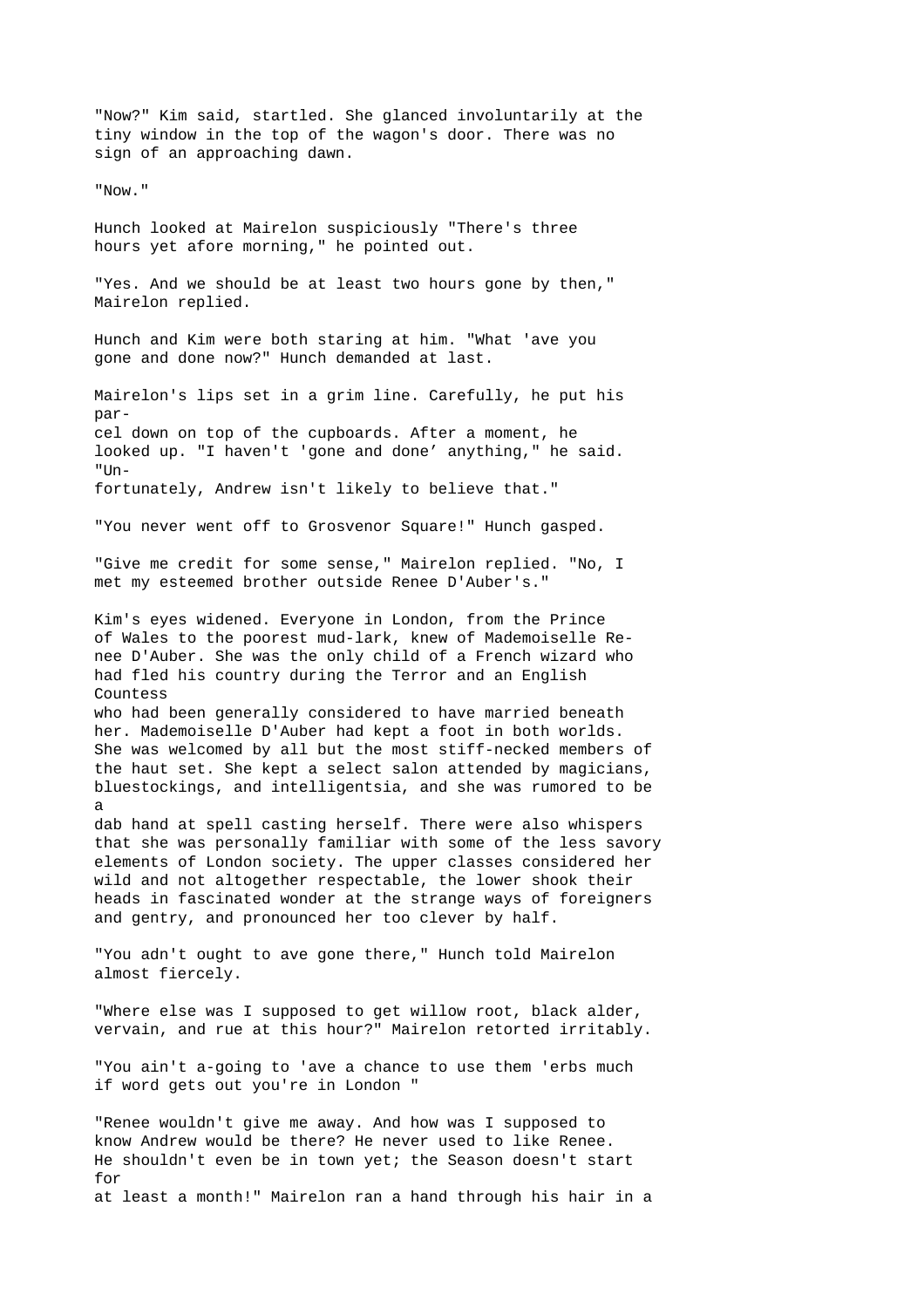distracted manner.

Hunch opened his mouth, then closed it again. Kim thought he looked more worried and upset than angry, and she filed that away in her mind for later consideration. At last Hunch said, "I'll be getting the 'orses, then."

Kim glanced at Mairelon's face, then looked away "I'll help," she said quickly as Hunch rose

To her surprise, Hunch did not object. He simply looked at her and nodded. Kim blinked and followed him out of the wagon. They started toward the end of the market where horses could be stabled for a fee. As soon as they were well out of earshot of the wagon, Kim looked up and demanded, "What was that about?"

"It ain't your affair," Hunch growled repressively

Kim was ready to argue, but Hunch's forbidding expression made it clear that she would get no further information from him. She resolved to question Mairelon himself as soon as she could find a good opportunity. She looked up. Hunch was chewing on his mustache again. Kim snorted quietly and turned her attention to considering what little she had learned.

Mairelon the Magician knew more than stage magic, that was plain enough. And she'd bet every farthing she was carrying that he was the "Merrill" that the skinny toff at the Dog and Bull was so anxious to find. Odds-on, Mairelon was gentry, too, or at least very well breeched. Ordinary market performers didn't have brothers who owned houses in Crosvenor Square.

Then there was the matter of the men who had tried to follow Hunch. He and Mairelon seemed to consider it more of a nuisance than a threat, which implied that they were used to dealing with such things. And Mairelon knew Renee D'Auber well enough to expect a welcome at her home.

The whole thing had a havey-cavey look about it. Frowning, Kim considered piking off with her five pounds and leaving Hunch to explain her absence to Mairelon. The trouble was, she didn't want to go. She liked Mairelon. Furthermore, she trusted him. Whatever it was that he was involved in, she was certain he hadn't lied when he'd told her it wasn't illegal.

It might be dangerous, though. Kim's frown deepened. She didn't know anything about magic, but she'd been involved in smoky dealings before. Mairelon might be able to use her help. She blinked, surprised by the strength of her desire to go along with the magician, then pressed her lips together, determined to be objective. She shouldn't be staying with a couple of culls on a queer lay without a good reason. She'd had more than her share of close calls already. Her luck wouldn't last forever.

For a moment, she wavered; then she remembered Dan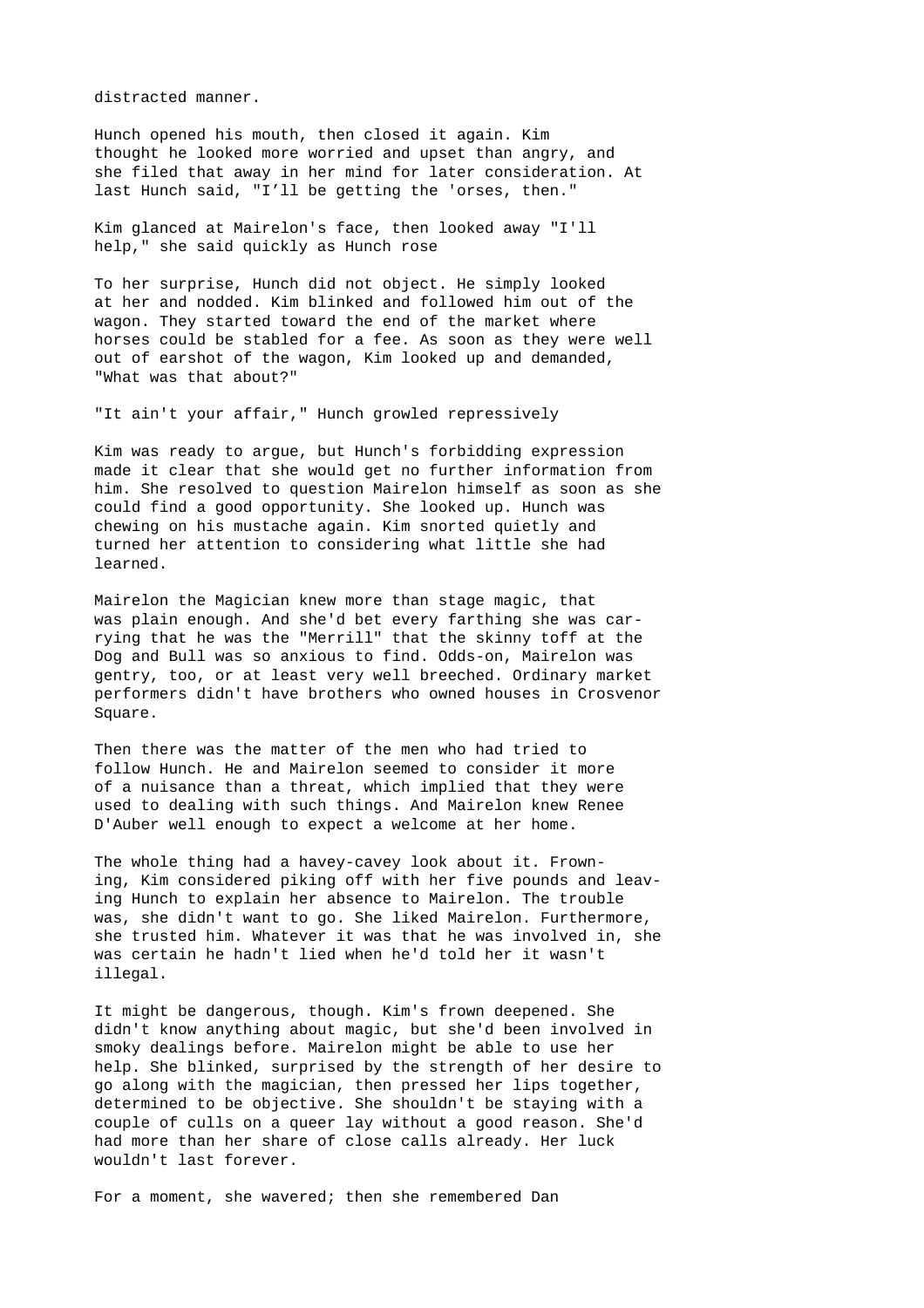Laverham. With a feeling of relief, Kim stopped trying to convince herself that she ought to abandon Mairelon. She had to get away from Dan Laverham, and that meant getting out of London. That was a good enough reason for anything! Besides, if she sherried off now, she'd never find out what was really going on. Kim grinned to herself and hurried to catch up with Hunch.

## **STX**

They were on their way out of London within the hour. Hunch drove from a tiny ledge on the front of the wagon, while Kim rode inside with Mairelon. She would rather have been outside with Hunch, despite his suspicions, for she disliked the closed-in feeling of the darkened wagon. Mairelon's assurance that it was only until they were out of London, and her own thoughts of Dan Laverham, were all that stifled her objections. Kim was not anxious to be seen by anyone who might take word back to that slimy character, small though the chance might be. The jolting of the wagon made her queasy at first, but the feeling passed quickly. Mairelon watched her closely. "All right now?" he said after a time.

"Right enough." Kim peered at him "You couldn't do somethin' to make a bit of light in here, could you?"

Mairelon laughed. "I'm afraid you'll have to get used to the dark. No wagoneer would keep a lamp lit while the wagon's moving, not even on the best road in England." The wagon jounced across a rut and Mairelon grimaced. "Which this manifestly is not."

Kim hadn't been thinking of a lamp, but she let it pass. Mairelons point was clear enough a lighted wagon would attract attention. She stared at the window with some disquiet She had no idea where they were going, she realized, or even which direction. Well, they hadn't crossed the river, so they weren't headed south, but that still left a lot of possibilities. Suddenly she grinned. If she didn't know where she was going, Laverham certainly wouldn't!

"Not going to sleep, I take it?" Mairelon said.

The wagon hit a bump that nearly threw Kim off the chest. "Ain't nobody could sleep through that," she said scornfully when she was secure once more.

"Sorry," Mairelon said. "This wagon wasn't built to be ndden in."

"I never would of guessed," Kim said sarcastically.

Mairelon laughed again. "I suppose that it is a bit obvious. If you aren't going to sleep, why don't we start on your lessons?"

"Lessons? You mean, reading and magic?"

"Eventually, yes. But you can't read if you can't see, and the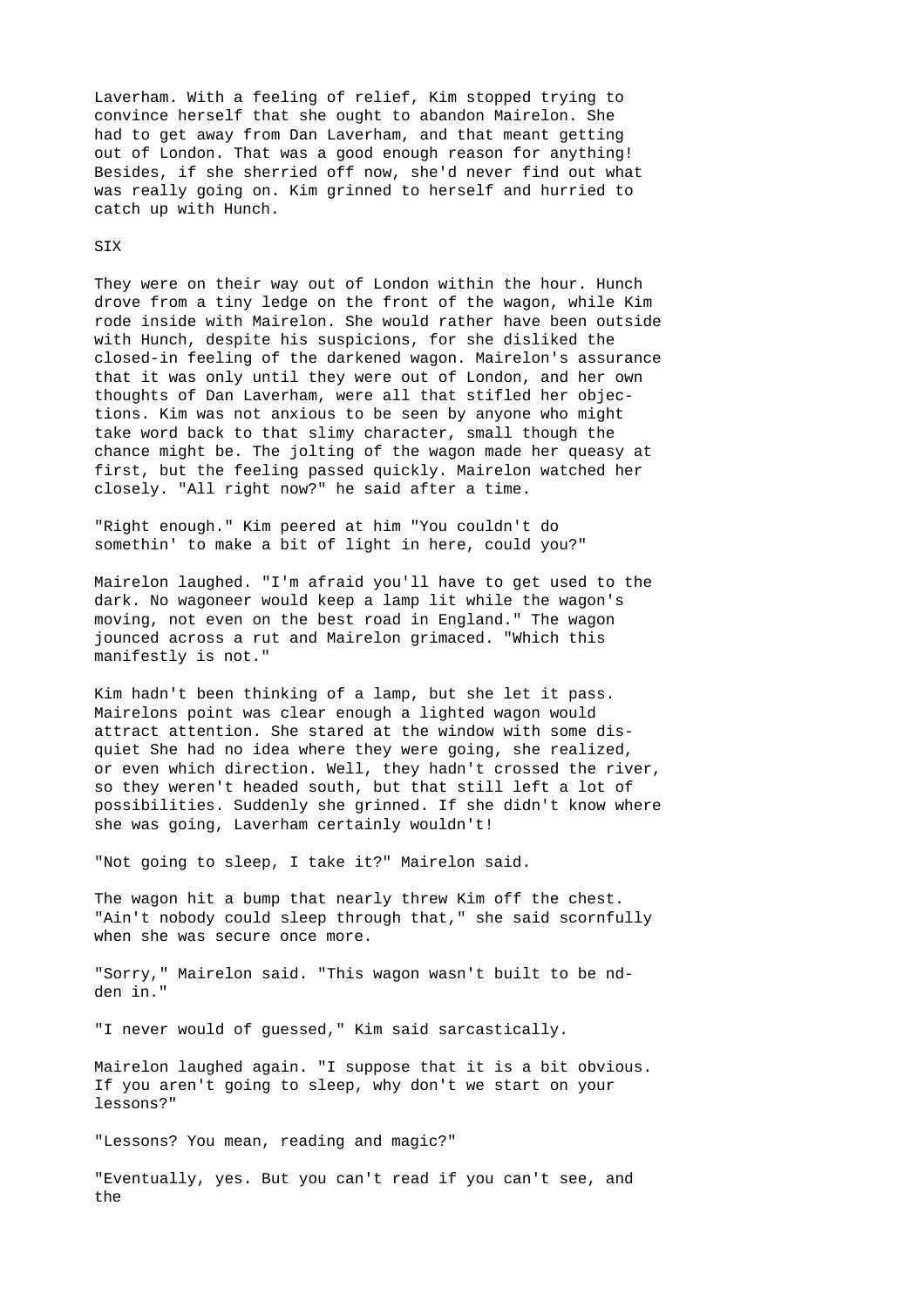same thing applies to the kind of magic I'll be teaching you. We'll start on those later, after it gets light." Kim frowned "How much you planin' on teachin' me?" "If you're going to be of any real help with the show, there are a number of things you'll need to know besides stage magic," Mairelon said dryly. "What things?" 'The way you talk, for one." Mairelon looked at her and hurried on before she could reply. "You see, people expect a performer to sound like a Duchess. You don't, of course, but  $\top$ think that with a little training you could." "Hunch don't talk like a gentry cove," Kim pointed out, nettled. "He doesn't assist me on stage, either." "Huh " Kim considered She hadn't known any truly successful actresses, but she'd seen enough of the shows in Covent Gardens to know that what Mairelon said was true. On stage, at least, the better actresses aped the accents of nobility. The prospect of learning to do the same was not unappealing. "All right, then. What's first?" Mairelon let out his breath as though he had been afraid she would think the suggestion insulting "First, you stop using quite so much thieves' cant," he said briskly. "You'll have to practice al the time, until it seems natural." "Practice talkin'? Just to sound flash? I—" Kim stopped. "Oh. That's what you meant, ain't it?" "It's exactly what I meant," Mairelon said, and waited. "Mmmm." This was going to be harder than she'd thought. "What else?" She could hear the smile in Mairelon's voice as he went on with his instruction. There seemed to be an endless number of different things for Kim to remember to say, or not to say, or to say instead of something else. Mairelon was both patient and creative. He explained each of his directions carefully. He made up sample conversations and recited them in different styles, so that Kim could hear the difference between the speech of a London costermonger and that of a Sussex yeoman, a middle-class tradesman, or a north country Viscount. Then he had Kim imitate each of his voices, correcting her gently whenever she slipped. It was an amusing way of passing the time, Kim didn't even notice when the interior of the wagon began to grow lighter. She was almost disappointed when, shortly after dawn, Hunch pulled into the yard of a coaching inn, temporarily

ending the lesson.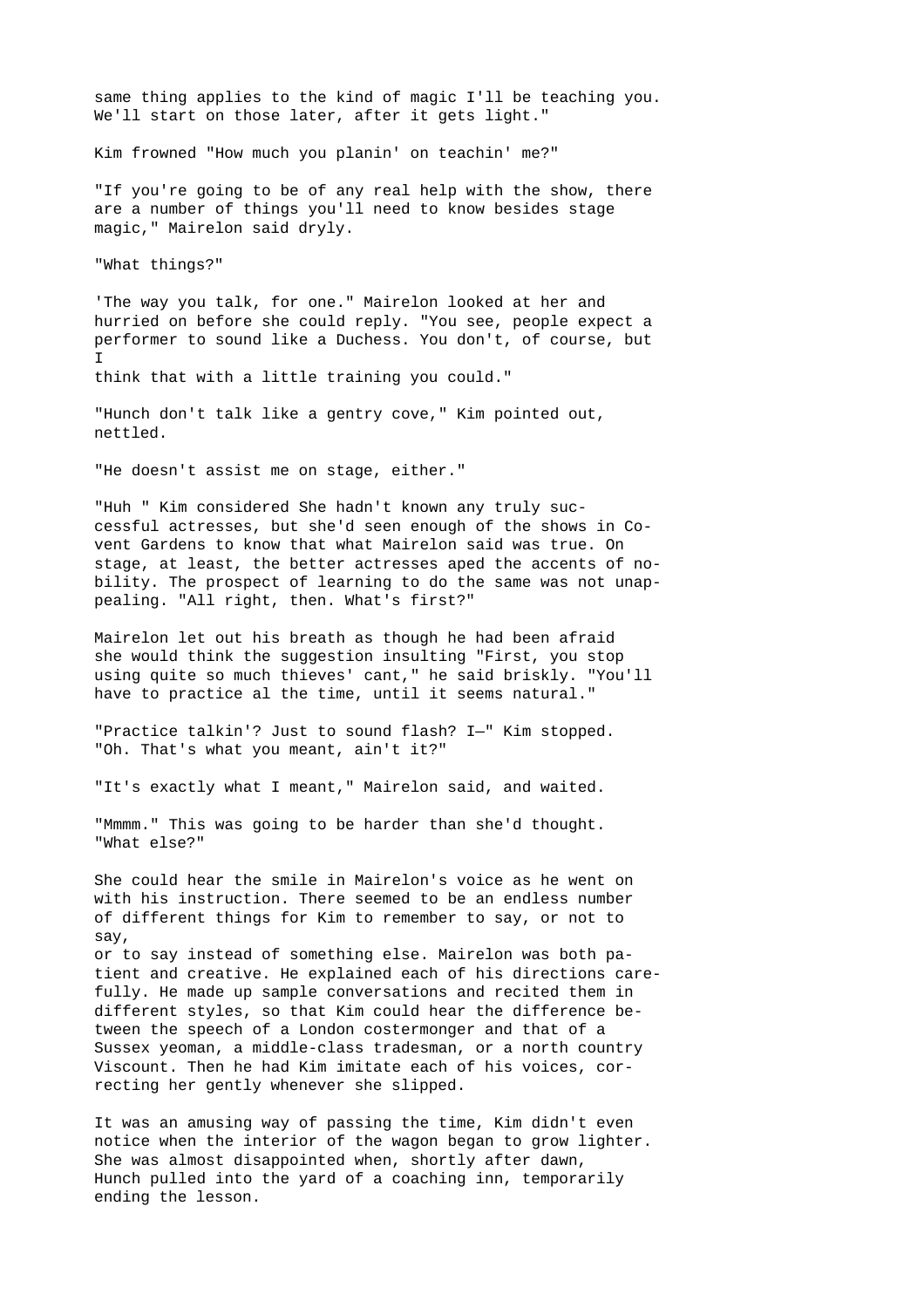While Hunch watered the horses, Mairelon produced the package he had brought back to the wagon the previous night. To Kim's surprise, it contained a boy's jacket, shirt, and breeches. They were nearly new, and much finer than the best clothing Kim had ever worn. "That's for me?" she said in disbelief.

"Of course," Mairelon replied. "It wouldn't fit me, or Hunch, either. I'd intended to get you a dress as well, but there wasn't time. We'll have to attend to that later."

Kim was reduced to near speechlessness. Mairelon waved away her attempts at thanking him and shooed her out into the inn's yard. There he insisted that Kim wash as much of herself as could be decently managed under the inn's pump. Hunch fussed with the horses and muttered into his mustache throughout the entire proceeding. Only then would Mairelon allow Kim to try on her new clothes.

Back inside the wagon, Kim shinned out of her own tattered clothing immediately and pulled on the garments Maireton had brought her. The breeches were a little tight and the jacket was a little loose, but the clothes remained the best she had ever worn. She shrugged her shoulders, testing the movement of the jacket, then grinned and threw open the wagon door.

Mairelon was nowhere in sight, but Hunch was standing beside the steps. '"Ere," he said, and handed her a chunk of fresh bread and a slice of cheese. "We ain't stopping long," he added in response to her look of surprise "Eat while you can."

This was entirely in accord with Kim's philosophy, and she bit into the bread with great satisfaction "Where's Mairelon?" she asked as she munched. She was disappointed that he had not stayed to see how she looked.

"There." Hunch jerked his head toward the stable, but did not elaborate.

Kim nodded, her mouth full, and sat down on the steps to finish her meal. Mairelon returned just as she swallowed the last of the bread and cheese. She scrambled to her feet so that he could get the full effect of her new finery, and he nodded thoughtfully.

"You make a very pretty boy," he said. "But I don't think youll want to hike the roads in those. Try this. "

Kim caught the bundle he tossed her and looked at him in Bewilderment. "Hike!?"

"I told you the wagon wasn't meant for riding in, remember? Unless we're in a hurry, we walk. It's less work for the horses."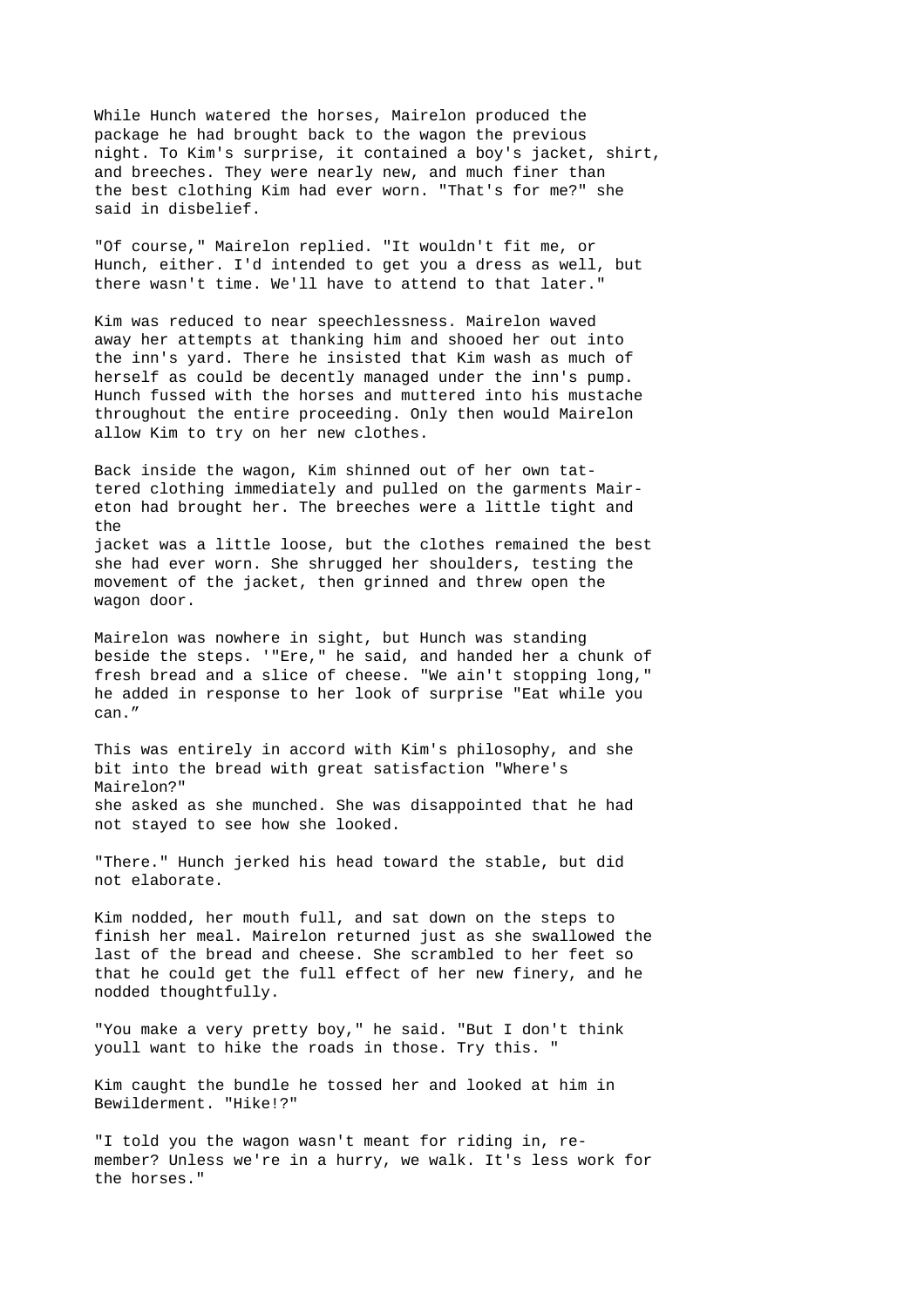Kim nodded and went back inside. The bundle was yet another set of clothes, plain and much-mended, but clean. They looked like farmers' wear; Mairelon must have gotten them from one of the stable hands. She frowned suddenly. She was glad she wouldn't have to wear the rags she'd had on earlier, but she was rapidly becoming uncomfortable with the number of things Mairelon was giving her. She didn't like owing him so much; it gave him a claim on her, and she still didn't know what he expected in return. Well, she hadn't asked him for any of it. It was his own lookout if she schemed off with everything. She shrugged and reached for the clothes.

When she emerged, she found that Mairelon had changed his full-dress London evening garb for something very like a laborer's smock. Kim had to suppress a laugh; in the patched, brown homespun he bore a strong resemblance to a not-veryreputable tinker's helper. As soon as he was ready, they left the yard. Hunch led the horses instead of driving from the van, and Mairelon and Kim walked along behind the wagon.

Mairelon showed Kim some of his simpler magic tricks as they walked He claimed that doing them on the move was more difficult than working them on stage, and therefore it was good practice. Kim was particularly fascinated by the various ways of tying knots that slid apart tike oiled snakes if the right loop were pulled She made Mairelon show her how they were tied, going slowly through the process several times. Then she practiced until she could manage a creditable performance.

She was disappointed to find that Mairelon's tricks owed more to his deft fingers than to real magic. But she hadn't expected him to teach her any real magic, she told herself sternly. And the things he showed her were certainly fascinating. She swallowed her regrets and concentrated on making a hair-crown appear to vanish from one hand and reappear in the other.

Her language lessons continued as well. Mairelon had a way of looking at her and raising his eyebrows whenever she used a cant phrase or misplaced a word. It was far more effective than the scoldings and blows Mother Tibb had dispensed whenever her students were slow. Kim found herself learning

more quickly than she would have dreamed.

They were well out into the country now, and Kim found the open fields and hedges very strange after the close confines of the London streets. Near noon they stopped to let the horses rest and graze on the verge. Kim helped Hunch unhar-

ness them, then Mairelon called her over to begin her first lesson in reading. She spent most of the two-hour stop scowling ferociously at the little brown book of letters Mairelon had produced. She emerged with a profound respect for anyone who had mastered this difficult art, and an even more profound determination to join their number.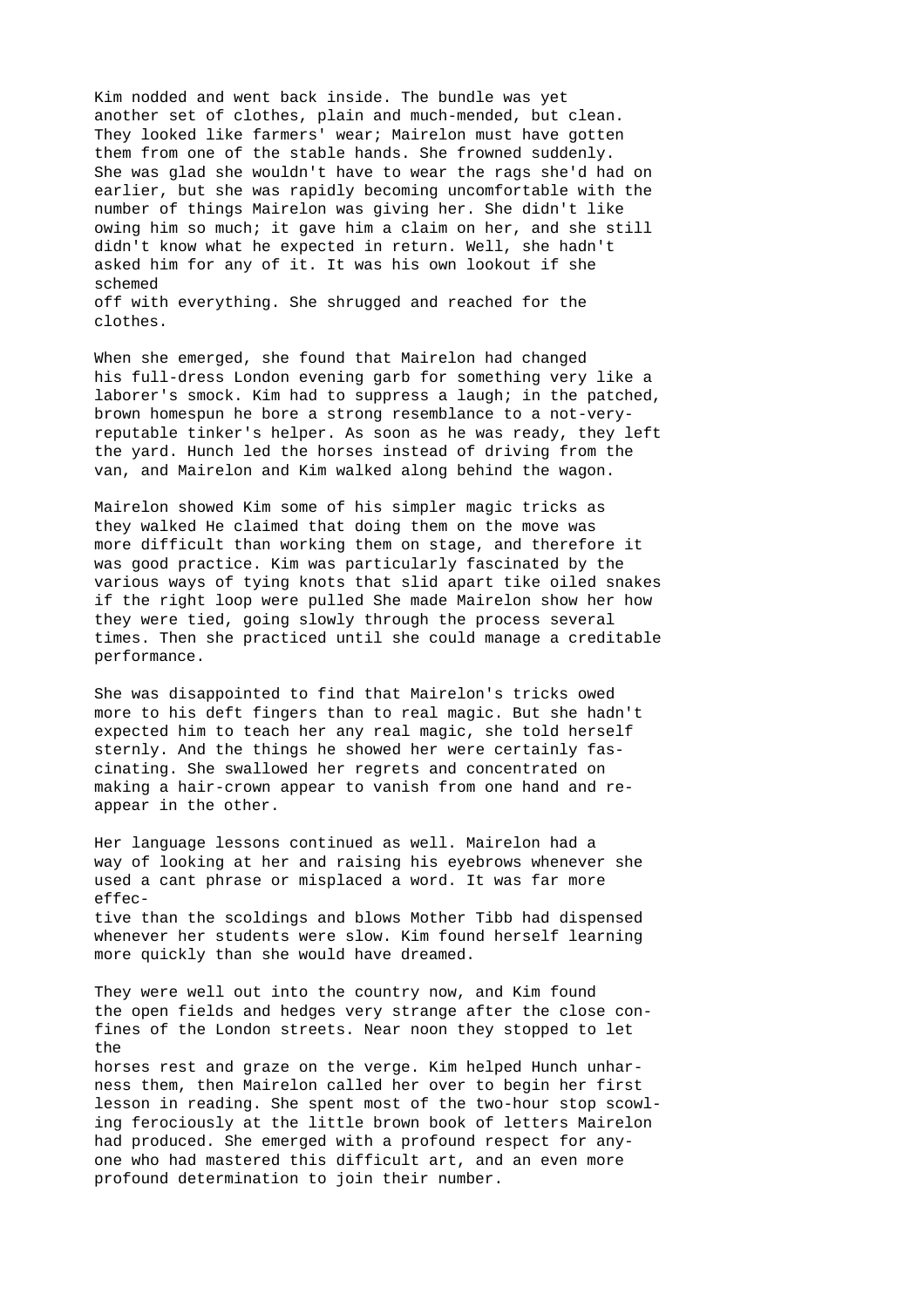The afternoon was occupied by more lessons, but this time Mairelon was the pupil. He asked Kim to teach him how to pick locks. Relieved to find that there was something he didn't know how to do, Kim readily agreed. She scornfully rejected, however, the notion of beginning with the lock on the chest inside the wagon "You ain't—you aren't going to get nowhere—anywhere?—if you start in on a fancy job like that one," she told him.

Mairelon accepted the rebuke and brought out a smaller padlock from somewhere in the depths of the wagon "Do we need anything else?" he asked

"You mean, special keys and such?"

Mairelon nodded apologetically. "I've heard that they're useful."

"Maybe, but I just use a bit of wire. If you lose a key, you got to get a new one, and that takes time. A bit of wire's always easy to come by."

Mairelon nodded. Kim spent much of the afternoon demonstrating the twists and pulls that Mother Tibb had shown her so long ago. She was not as patient a teacher as Mairelon had been, but her student had the benefit of years of experience with sleight of hand, and he learned very quickly. By the end of the afternoon, she was ready to let him try his hand at the rusty-looking lock that held the rear doors of the

wagon.

'Tomorrow, perhaps," Maireton said. "I think I've had enough for one day."

Kim rather agreed with him- She was tired and very dusty from the long trek in the wagon's wake, and her brain whirled in an attempt to assimilate all the new things she had learned. When they reached the edge of a little village and pulled off the road to make camp at last, her main emotion was relief.

Hunch tended the horses while Mairelon and Kim gathered Wood. When the fire was well started, Mairelon hung a pot above it on a wobbly tripod affair that he had cobbled together out of green branches and twine. Hunch went muttering through the grass and weeds along the road. He returned with several lanky plants, which he threw into the pot along with a little meat and some vegetables from the wagon. Kim was not sure whether it was Hunch's seasoning or the long walk, but the stew was the best she had ever tasted. There was plenty of it, too; Kim ate until she was stuffed, and there was still some left in the pot

When the meal was over, Mairelon and Hunch began a low-voiced conversation on the other side of the fire. Kim quickly grew frustrated with her inability to hear what they were saying, and Hunch's occasional fierce glares made it quite clear that she had better not move any closer. Kim glared back at him, which accomplished nothing beyond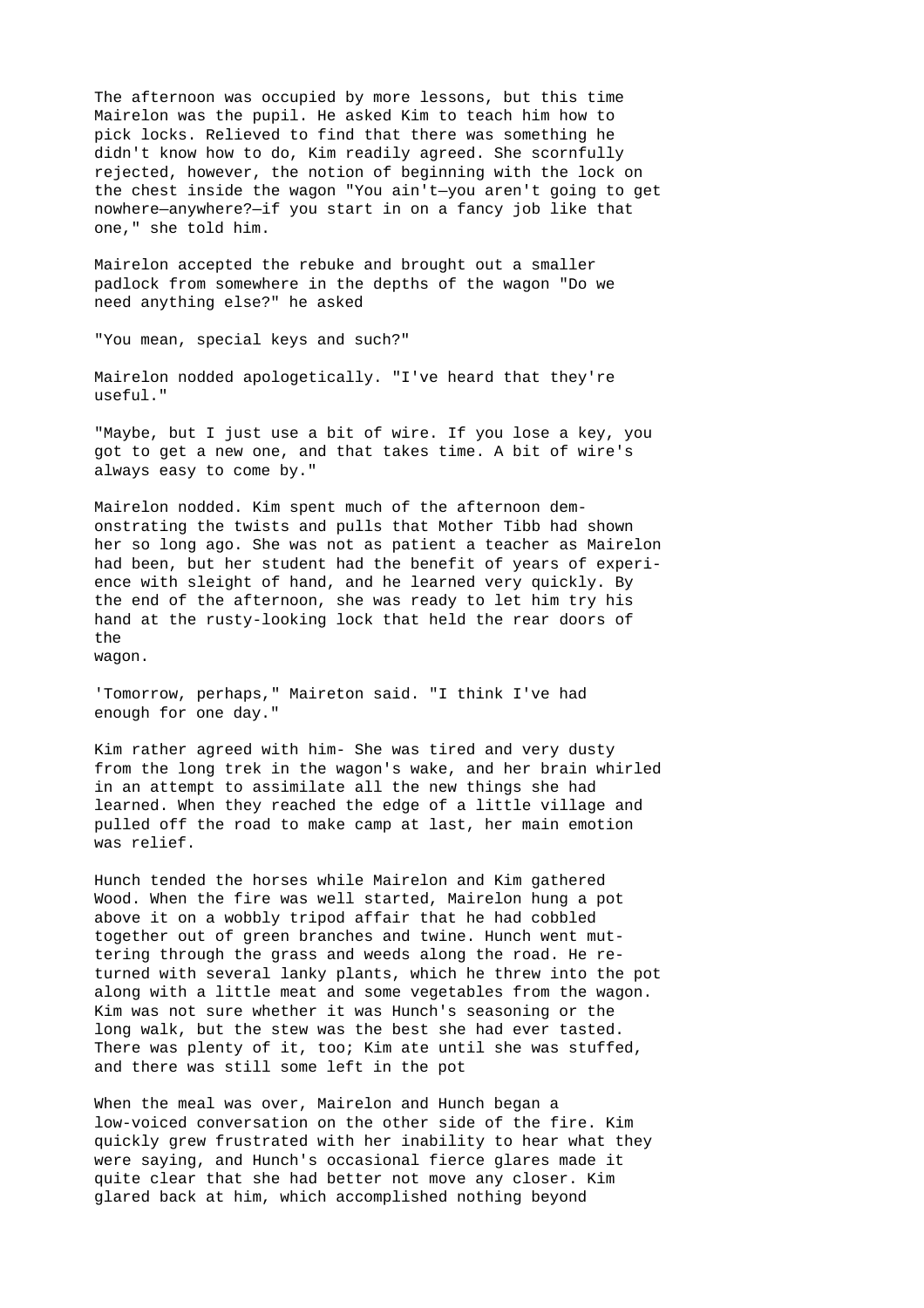providing her with some emotional satisfaction, then rose and wandered back to the wagon. She glanced at the rusty lock holding the rear doors, shook her head, and went on around to the steps.

Inside the wagon, she gave the chest a speculative look. She decided against it; Mairelon knew she could open it, and had undoubtedly taken precautions. More precautions, she amended, remembering the purple explosion that had thrown her across the wagon. Instead, she went to the rear of the van She hadn't been able to investigate that area before, because Mairelon had been performing just outside, and she was curious about how the folding stage worked.

The curtain was heavier than its faded, threadbare appearance had led her to expect. She examined it more closely and found a series of lead weights sewn into the hem. Her surprise lasted only a moment. Mairelon wouldn't want a stray breeze to reveal the luxurious interior of his wagon while he was performing. Kim frowned, wondering why he hadn't put a folding panel behind the curtain for added security. She'd have to remember to ask him later; she was certain he had some good reason. She lifted one end of the curtain and peered behind it.

There was a foot-wide space between the curtain and the back wall Kim slipped into it and let the curtain fall shut behind her A little light filtered in around the edges, providing a gloomy reddish illumination. As she waited for her eyes to adjust, Kim ran her fingertips lightly across the rear wall. There was no break in the surface, this must be the floor of the stage, then. She crouched to study the base of the wall. Yes, there were hinges, carefully sunk into notches in the wood. They hardly showed at all, and when the stage was

lowered, they would tie flush with the floor, providing no inconvenient lumps for a performer to trip over

She completed her inspection and straightened, just as the sound of hoofbeats came clearly from just outside. Old habits took over; Kim froze, half crouched behind the curtain. She heard a shout and the muffled sounds of conversation, but she paid little attention. She was too busy reminding herself that

she was doing nothing the nabbing culls could nick her for. She hadn't nicked anything for nearly two years, not since she'd been on her own. She had just managed to convince herself that it would be perfectly safe to go outside and see what was happening when steps sounded on the stairs and she heard the wagon's door open.

"—and you can take a look at it," Mairelon's voice said.

"Well, that's good news," an unfamiliar voice replied. "What's this Hunch says about you picking up another stray?"

Curiosity kept Kim motionless. "I would hardly call Kim a stray," Mairelon said. "And Heaven only knows what would have happened to her if I'd left her in the streets of London."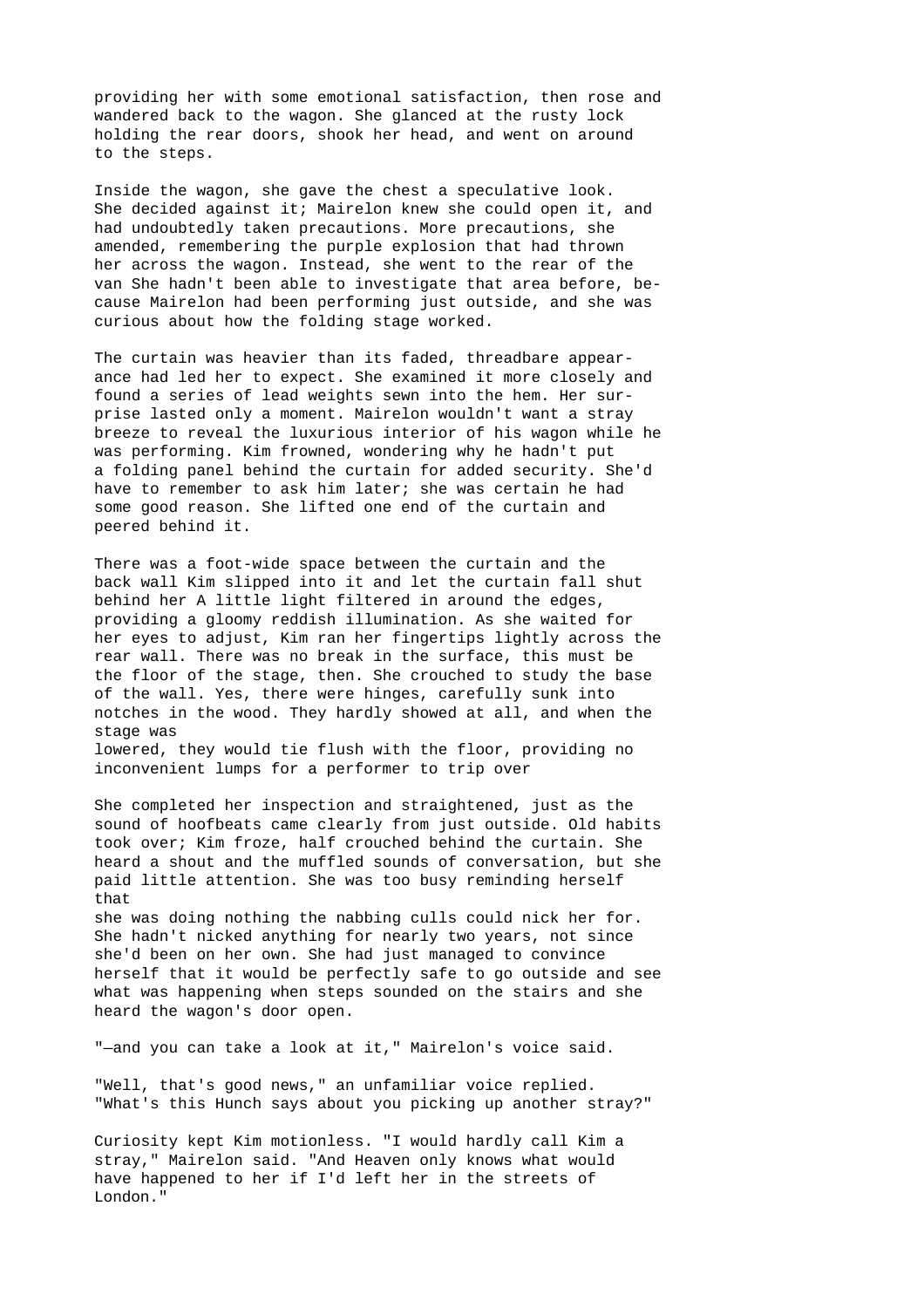"Um. Still trying to make up for Jamie? No, no, I shouldn't have mentioned it. But you're certain she has nothing to do with the robbery?" "Quite sure. Now, Edward, do you want to look at the bowl or not?" "Yes, of course; let's have it." Sundry clicks and thumps followed, the sounds of Mairelon unlocking the chest and throwing back the lid. Then light flashed brightly around the edges of the curtain, and the strange voice exclaimed, "My word!" "Impressive, isn't it?" Mairelon replied. "Will you take it with you?" "Not unless you want me to. The consensus is that it may help you find the rest of the pieces, but it may also make things more dangerous for you." "How?" Maireton asked sharply. "Magic cuts in both directions. If you can use the bowl to find the platter and the spheres, they can be used to find the bowl. And you." "Of course. But I thought you had more in mind than that." "Marchmont thinks someone at the Ministry has been talking too freely," Mairelon's companion said reluctantly. "It may be deliberate." "I see And there's still the little matter of finding out which one of our colleagues at the Royal College planned the theft in the first place, isn't there?" "You've no proof that anyone—" "Don't be a fool, Shoreham! Someone arranged things very cleverly to make it look as if I were the one behind that theft. Someone very well informed. It was sheerest luck that I ran into you that night, or you'd be as sure I'm guilty as the rest of them." "All right, all right. But I still wish you'd let me clear your name." "And give whoever it is a reason to try again? No, thank you. Besides, as long as no one knows who is really responsible, there will still be those who believe I was behind it." "I should think the word of the Earl of Shoreham will be enough to put an end to such gossip," Shoreham said stiffly.

Kim swallowed an exclamation and pressed herself against the rear wall of the wagon, wishing fervently that she had come out from behind the curtain as soon as Mairelon opened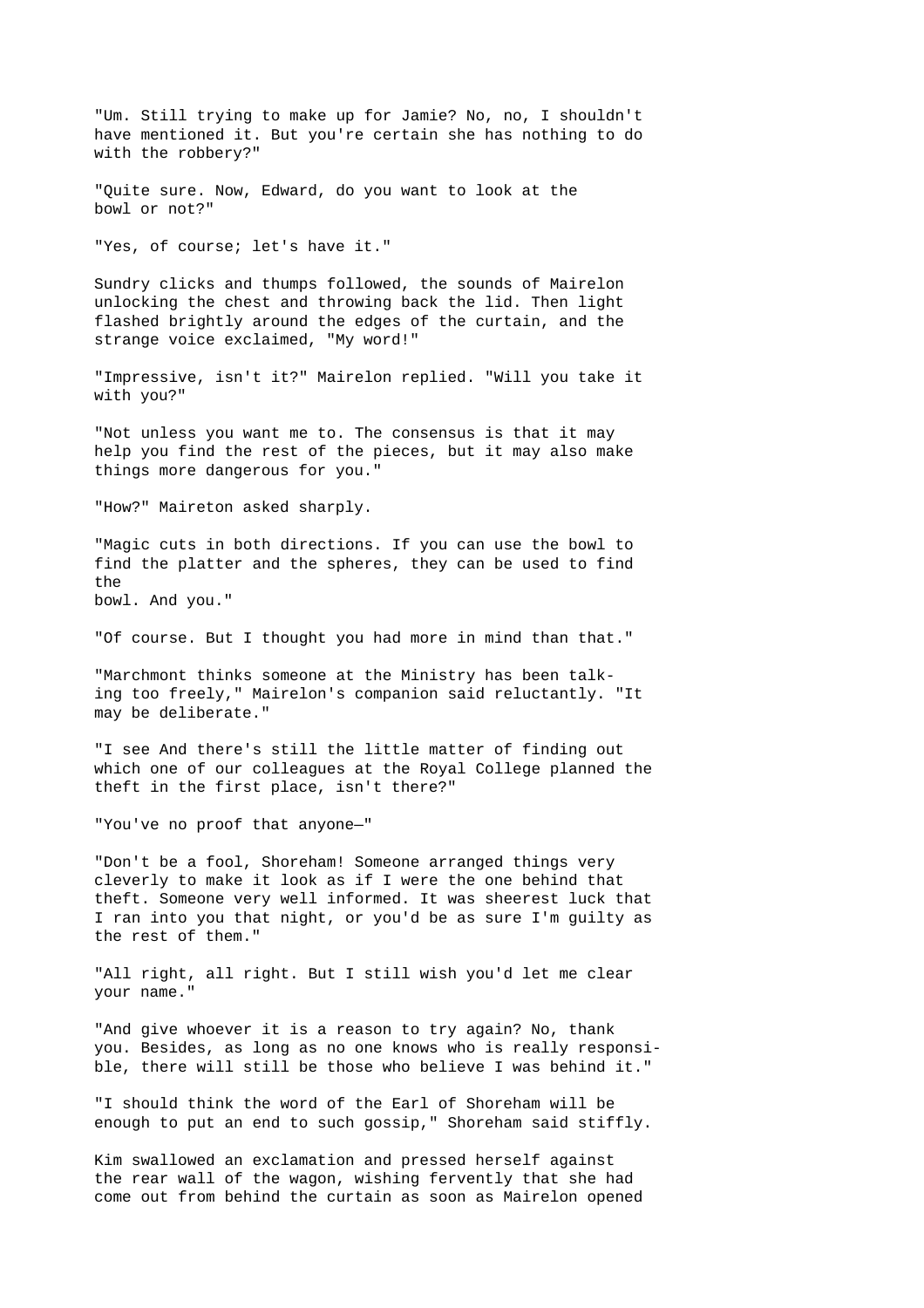the wagon door. Robbery and intrigue were things she emphatically did not want to get mixed up in, particularly if there were Earls involved, too. The gentry were even more trouble than toffs.

Mairelon's laugh had little humor to it. "Nothing stops gossip, Edward, you ought to know that."

"If you would just—"

"Let it lie, Edward. What else do you have to tell me? I assume you didn't come all this way just to look at the Saltash Bowl and warn me that someone in the Ministry is too free with information."

"You're still determined to go through with this?"

"Would I be here, like this, if I weren't?"

"Oh, very well, then. We've finally traced the platter."

"And?" Mairelon's tone was eager.

"It's in the hands of one of those new druid cults."

"Druid cults?"

"There's been a sort of half-baked revival going on for the past year or two It's all very fashionable—mistletoe and white robes under the new moon, with little golden sickles for everyone." Lord Shoreham snorted. "Quackery, all of it; no science at all. It's the sort of thing that gives magicians a bad name."

"Then why did it take you this long to find the platter?"

"This group has one or two members who dabble a bit in real magic."

"I see."

"They call themselves Sons of the New Dawn, I believe," Lord Shoreham went on. "They're located in Essex, near Suffolk, at a place called Ranton Hill."

"I'm familiar with the area Edward, if I'm going to Essex, why in Heaven's name have you dragged me a day's trip in the opposite direction?" Mairelon demanded.

'To try and keep unwelcome attention centered in this area. The platter's been there for at least two years, there's no reason to hurry."

"Mmmm. It'll take me at least two days to get there now—"

"Three," Lord Shoreham said blandly. "I'd rather you went around London instead of through it."

"If you insist."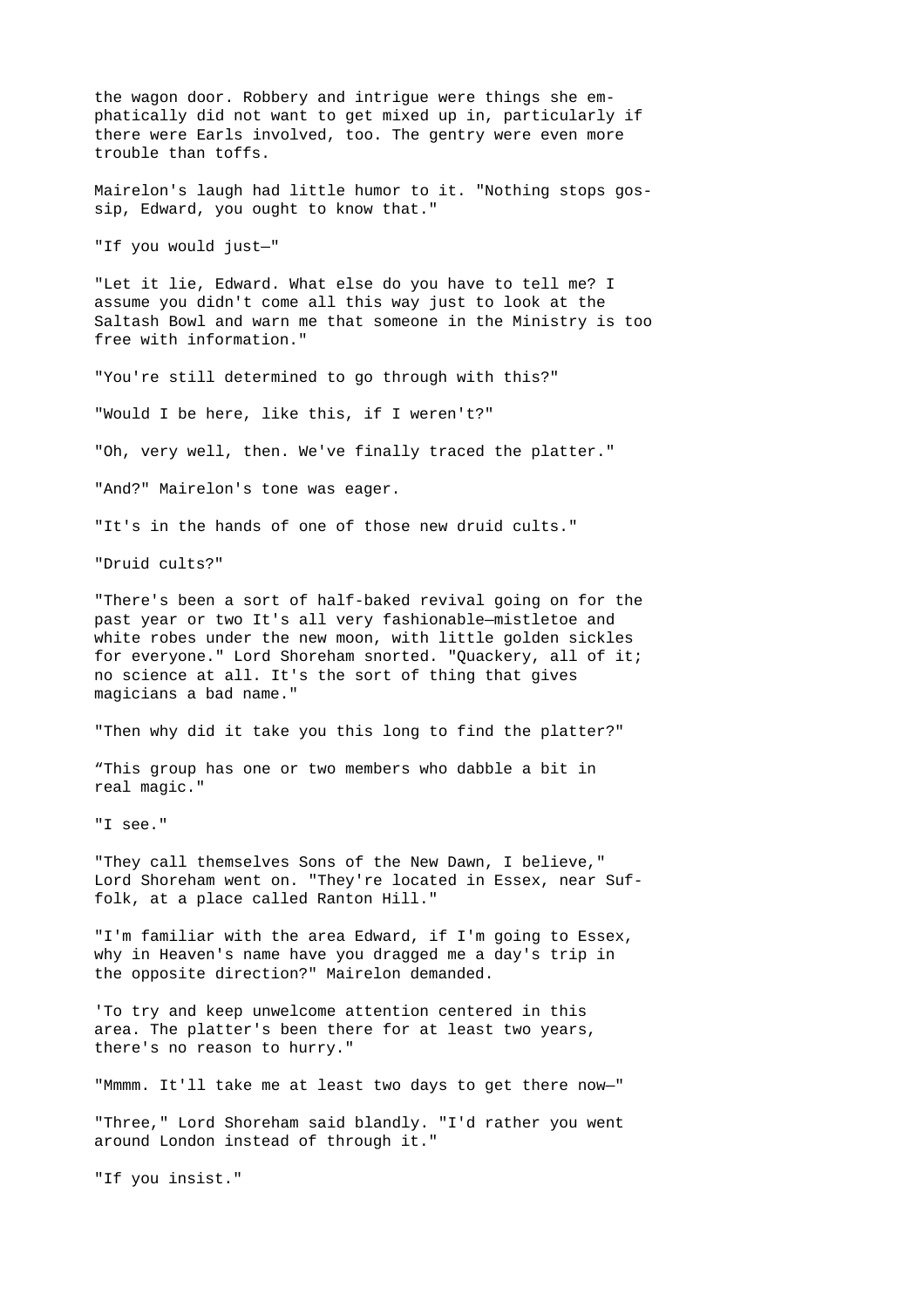"Under the circumstances, I most certainly do."

'Very well. Tell me about these druids, then."

Kim heard a sound like a sigh of resignation, then Lord Shoreham's voice said, "There are only about ten members, mostly young men in it for a lark. The three most likely to have the platter are Frederick Meredith, Robert Chomiet, and Jonathan Aberford. I've brought a list of the others."

There was a rustling noise as the paper changed hands. "That will do, I think," Mairelon said with some satisfaction. "'I'll leave in the morning."

Lord Shoreham cleared his throat. "Ah, there is one other thing How well do you know the Viscount Granleigh?"

"I don't believe we've met."

"And St. Clair?"

"The Baron and I … have met. Where is this leading, Edward?"

Shoreham sighed "I wanted to know whether you were likely to meet anyone who would recognize you."

Then why didn't you just ask"?" Mairelon's tone was infuriating in its innocence.

"Richard! The Runners are still looking for you in connection with the original robbery, you know."

"It's half the reason I left England. I take it Grantleigh and St. Clair are likely to be in Essex?"

"Possibly. Charles Bramingham is married to St Clair's sister, and his son is St Clair's heir. His wife is a bosom bow of Amelia Granleigh, the Viscountess, and is addicted to house parties. It's not beyond the bounds of probability that you'll run into them."

"I know. I've stayed at Bramingham Place a time or two. Don't go ruffling your feathers about it, it was years ago, and they're not likely to remember me. What is their connection with the Ministry?"

There was a moment's silence, then Lord Shoreham said ruefully, "Richard, you are uncanny. How did you know?"

"There must be at least a hundred people in London who might have recognized me, including my dear brother Andrew You didn't ask me about any of them."

"Andrew's in London? You didn't see him, did you?"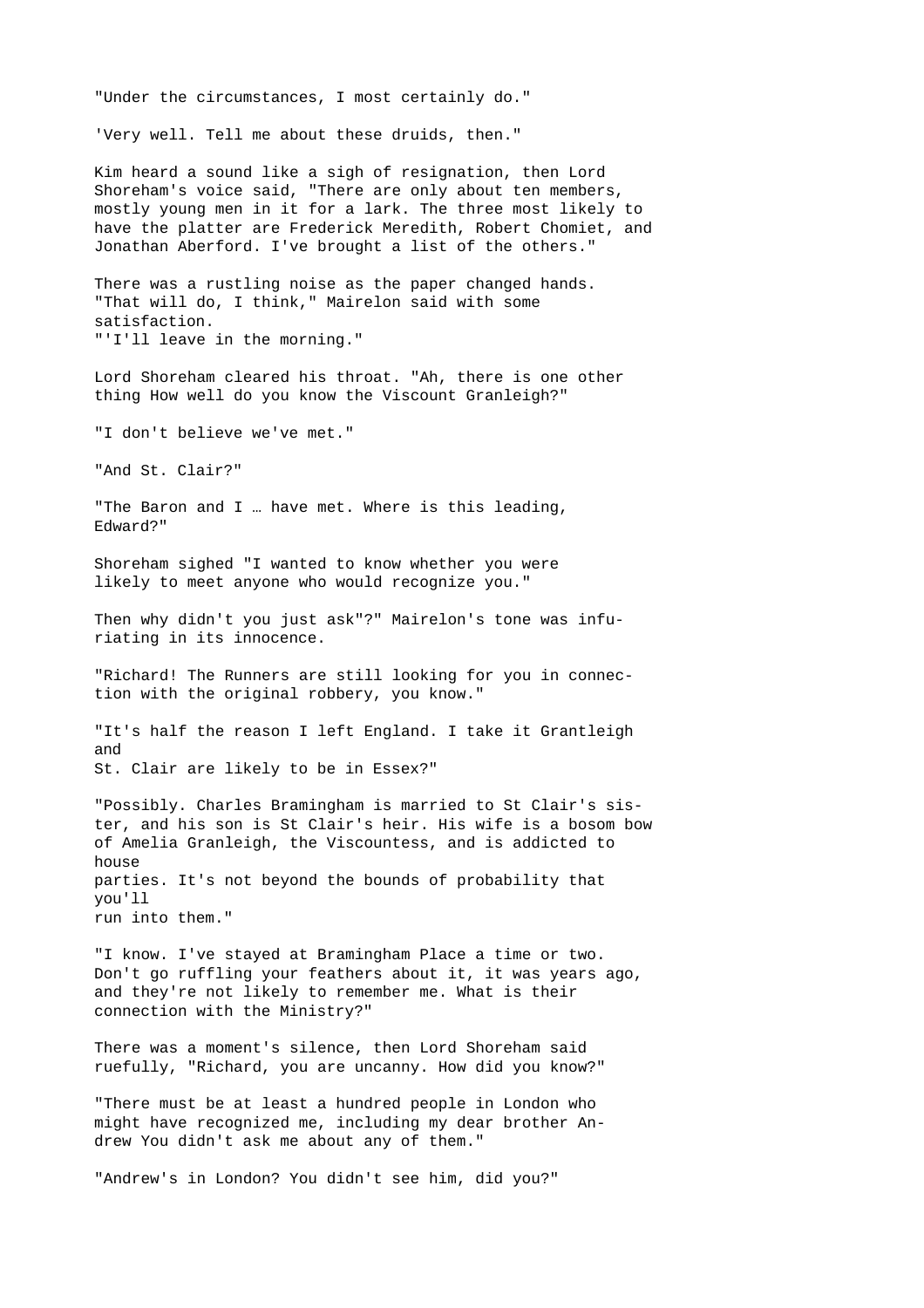"As a matter of fact, I did. Briefly, it needn't concern you." "Nothing in this affair—" "You're avoiding the subject, Edward. What's so special about Bramingham and the Granleighs?" Lord Shoreham sighed again "Stephen Granleigh is involved with the Ministry in a number of ways. Of necessity, he's familiar with the history of the Saltash Bowl. Has decided opinions on the subject, too." "I see And St. Clair?" "Was elected to the College in your place." "He must have been delighted." Mairelon's voice was utterly devoid of expression. "I must remember to congratulate him if I see him." "Richard! Don't take foolish risks." "Foolish? Never." "I ought to take the bowl, after all, and let someone else recover the platter." "You can have it if you like, but it won't keep me out of Essex." "I was afraid of that. Richard, if the Runners catch you with the Saltash Bowl—" "The Runners have criminals enough to deal with in London. What would one of them be doing in Essex?" "Quite possibly looking for you," Lord Shoreham replied dryly. "I told you someone's been talking too much." "I'll take the chance." "Very well. I hope your luck holds, Richard. And don't hesitate to call on me if something happens." "You may be sure of it." The wagon door opened, and Lord Shoreham's footsteps sounded on the steps. Kim heard Mairelon moving about the wagon, then a soft thump as the lid of the chest closed. She held her breath, waiting for him to leave and wondering how she was going to sneak out unseen. But Mairelon did not leave. Kim was just beginning to wonder whether she would have to stay where she was all night when Mairelon spoke.

"I think you had better come out now, Kim, and explain why you've been eavesdropping on my conversation."

SEVEN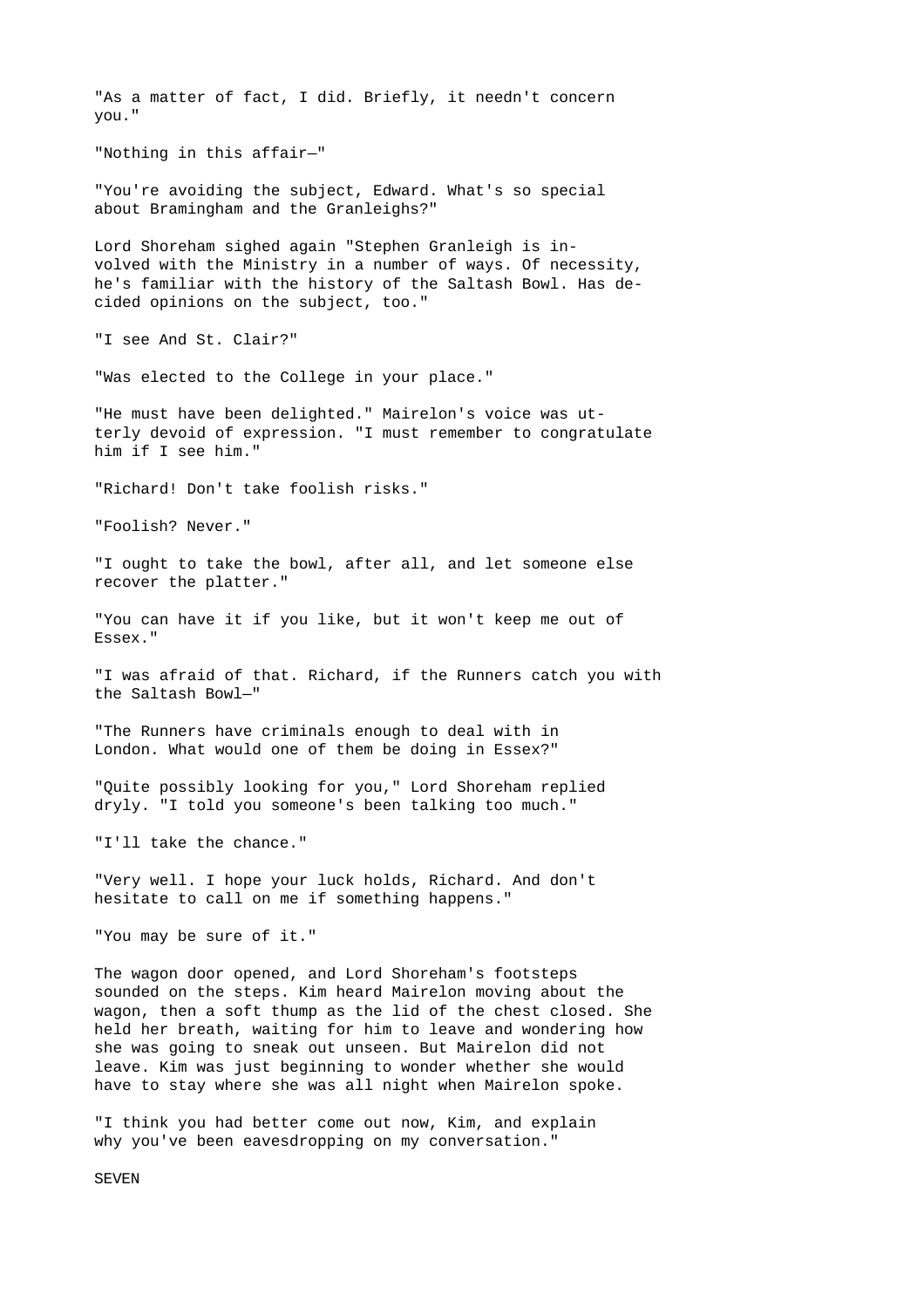Kim swallowed hard and pushed the curtain aside. Mairelon was standing in the center of the wagon, watching her. His face was expressionless. Kim swallowed again and said nothing. "You do have some explanation, I trust?" Mairelon said. "I was just—it was an accident," Kim said lamely. "I see. You just happened to hide behind the curtain at exactly the time Lord Shoreham was planning to arrive," Mairelon said with a cool politeness that was worse than sarcasm and far worse than open anger.

"Yes!" Kim said hotly. "You and Hunch didn't have no use for me outside, so I came in here to look at that stage you got in back. Which you got to get back of the curtain to do."

"The timing was remarkably convenient."

"You never said when that Shoreham cove was comin'," Kim said angrily "So how would I of known when to hide? You ain't told me nothin', neither one of you."

"Why didn't you come out?"

"With the two of you talkin' about me? And after that," Kim squirmed. "It wouldn't of looked right."

"Wouldn't have," Mairelon said, sounding as if his mind were on something else. "No, I suppose not."

"How did you know I was there?" Kim ventured. She had been half afraid Mairelon would throw her out at once, but it seemed she had been wrong. He wouldn't be correcting the way she spoke if he'd made up his mind to get rid of her.

"The end of the curtain was hanging oddly, I noticed it when I was showing Shoreham the bowl. Then I remembered seeing you come around this way and that you hadn't come back. Simple, really."

"So why didn't you say something right then?"

Mairelon looked uncomfortable. "I had my reasons."

"You didn't want the gentry cove to know I was there!" Kim said triumphantly.

"Shoreham has a nasty temper at times. Besides, I prefer to deal with you myself."

"So what are you going to do?"

"I don't know." Mairelon studied her. Kim stared back, trying to gauge his temper. He looked tired, and Kim was suddenly sorry she had added to his worries, however inadvertently. She pushed the thought aside; she had worries of her own.

"I suppose I shall have to bring you along," Mairelon said at last.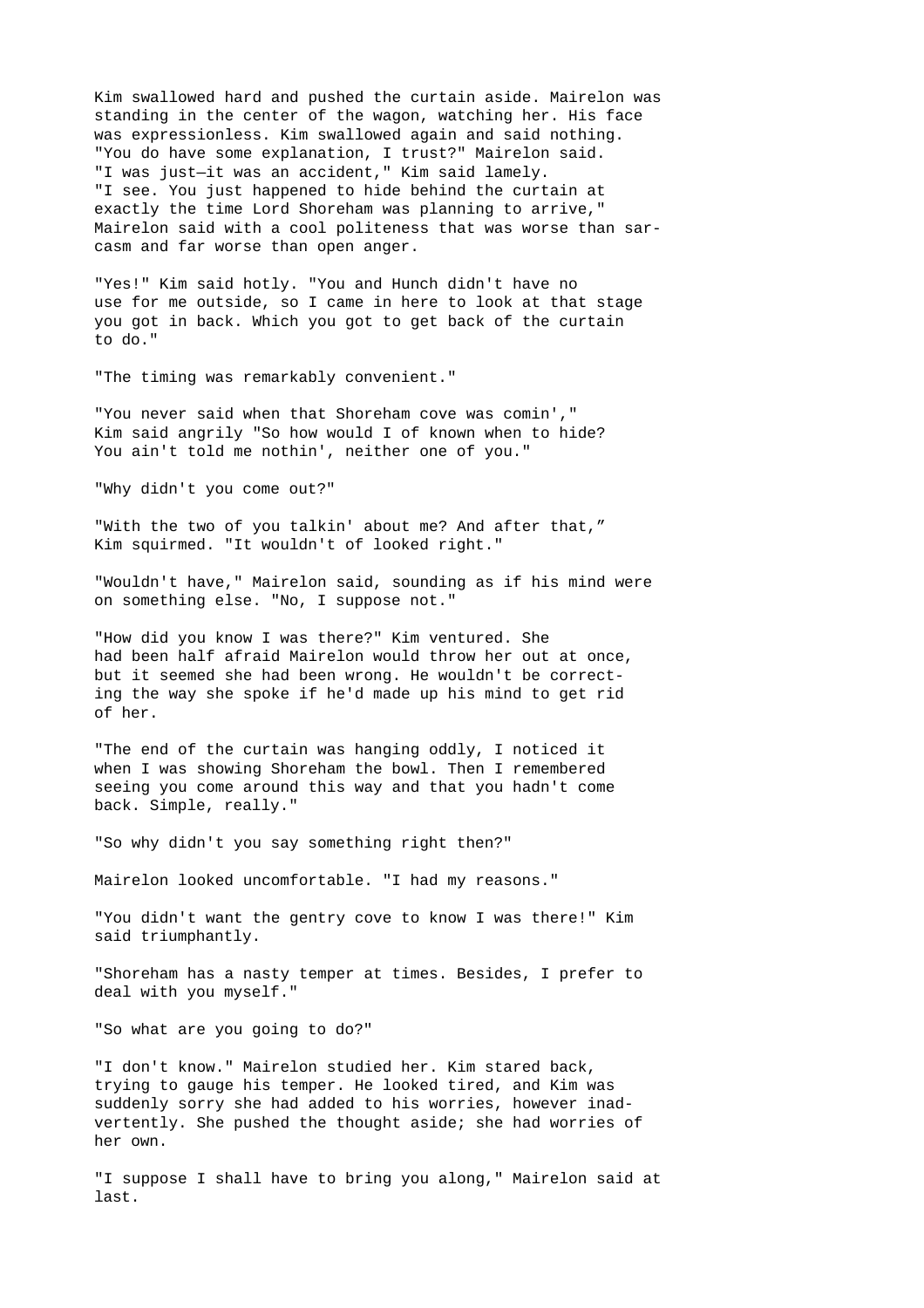'To Ranton Hill?"

"That far at least. Afterward—well, we'll see how things go."

"What if I ain't wishful to go?" Mairelon's eyes narrowed "I beg your pardon?" "I said, what if I ain't wishful to go with you?" Kim repeated. She chose her next words carefully, aware that she might be jeopardizing whatever fragile trust in her Mairelon still retained. "You told me you weren't doing nothin' the nabbing culls'd be lookin' out for. But it didn't sound that way when you were talkin' to the gentry cove."

"No, I suppose it didn't," Mairelon said, and some of the tension went out of his shoulders. He looked at Kim and shook his head "I wish I knew whether you—" He stopped short and snapped his fingers. "Of course!"

Kim stared in surprise as Mairelon turned and pulled open the wagon door. "Hunch! Do you have any rosemary in that cache of herbs you cart around all the time?"

Hunch's response was muffled, but a moment later Kim heard Mairelon say, "Thank you. Kim will be with me; don't disturb us for an hour or so. I'm going to need to concentrate."

"Master Richard!" Hunch's tone was horrified "You ain't going to… You wouldn't never…"

"There are days, Hunch, when you remind me forcibly of my excessively estimable brother," Mairelon said in a tone of mild irritation. "Is it her virtue or mine that you're worrying about?"

"You ain't a-going to gammon me," Hunch said severely. "What are you up to?"

"I'm going to take that suggestion you made just before Shoreham arrived, if you must know. I trust you don't expect me to do so outside the wagon, in full view of the road?"

Hunch snorted but did not answer A moment later, Mairelon pulled his head and shoulders back into the wagon and closed the door His right hand held a small packet, presumably the herbs he had gotten from Hunch. Kim eyed him warily. "What're you goin' to do?"

"Reassure myself," Mairelon said absently. He set the packet down on the counter, then crossed to the chest and opened it. He muttered a word and made a quick gesture with his left hand, hidden from Kim by his body. Then he withdrew the velvet-swathed bundle that had been Kim's downfall. He set it carefully on the counter and gently folded back the velvet.

Kim's eyes went wide as she stared at the heavy silver bowl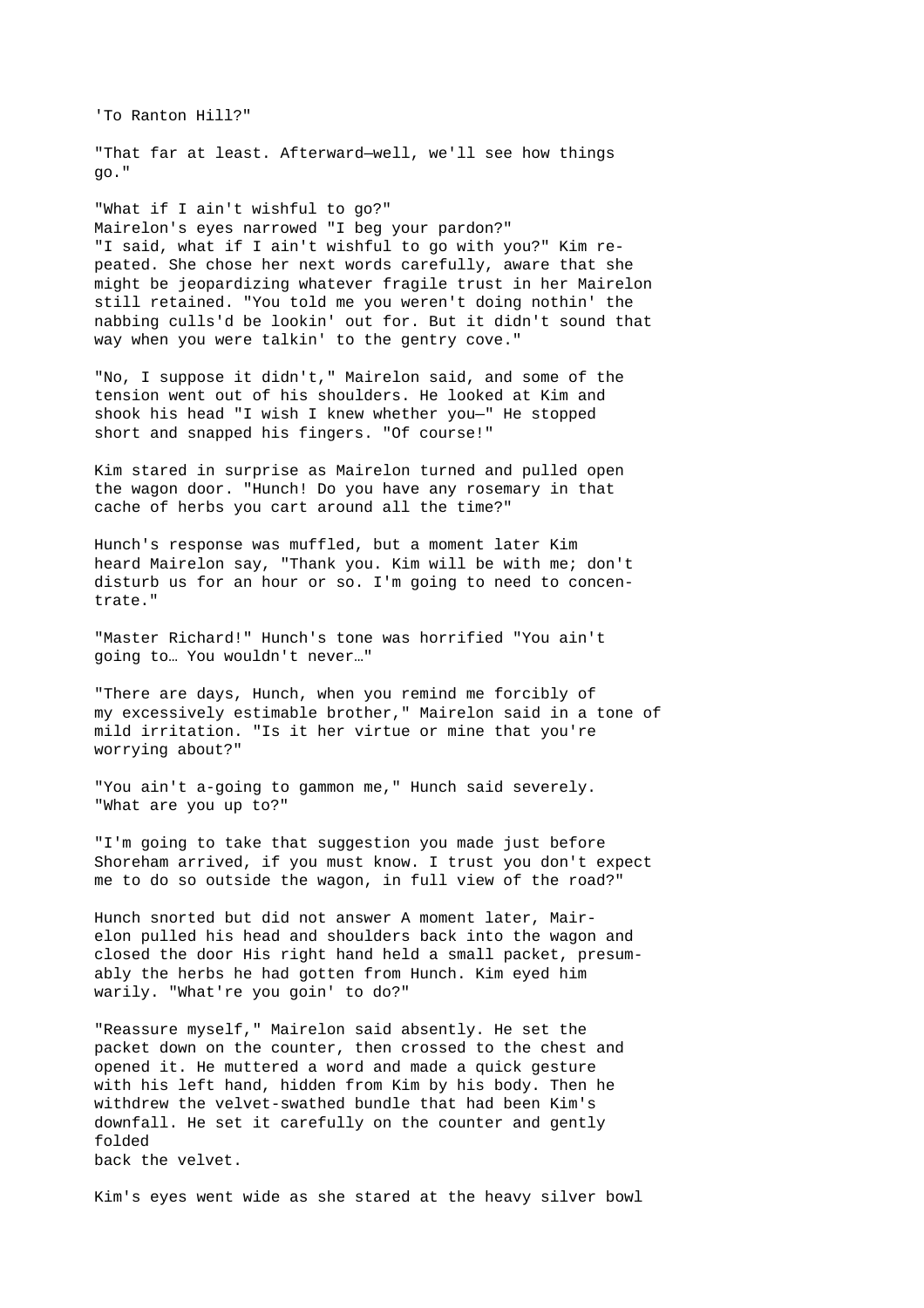nested in the ripples of black velvet. It was shallow and circular, like the soup bowls the gentry used, but more than twice as large. The rim was at least two inches wide and carved into intricate leaves, flowers, and vines. It shone softly in the lamplight.

Kim looked at Mairelon. "Is that the silver bowl you and the gentry cove were on abouts?"

"The Saltash Bowl? Yes." The magician opened a cupboard and removed several small jars. He measured carefully as he added portions of their contents to the bowl, then mixed them with a long wooden rod. Kim noticed that he was careful not to touch any part of the silver with his hands as he worked.

She started to ask another question, but thought better of interrupting him. She waited until he finished the mixing and laid aside the wooden rod. As he reached for Hunch's packet, she said, "You ain't explained nothin' about what you're doin'."

Mairelon paused in mid-reach and looked at her. "No, I haven't, have I?" He hesitated, studying her, then sighed. "I suppose you have a right to know what to expect. Very well, then. One of the uses of the Saltash Bowl is to compel people to speak truthfully."

"And you're goin' to use it on me?" Kim asked cautiously. It was not a welcome thought. There were any number of things she would rather not be forced to discuss truthfully; the uses to which she had put her expertise in lock picking, for instance. On the other hand, this was an opportunity to observe real magic at close hand, and she wasn't about to pass it up without a reason .Assuming, of course, that she had a choice.

"Not exactly. The magic of the Saltash Bowl can be used only under very specific circumstances. More important, it can be used only when the entire set is together."

"That platter the gentry cove was talkin' about?"

"Among other things I cannot, therefore, use the bowl to force you to be truthful. However, I believe I can cast a similar spell, using the bowl as a focus, which will let me know whether or not you are telling the truth."

"So if I don't say nothin', you can't tell what's true?" Kim said Mairelon's lips tightened, and she added hastily, "I'm just tryin' to understand. You ain't got no business knowin' everything about me "

"A reasonable objection," Mairelon said after a moment. "Very well. The spell is just an indicator. If you don't say anything, it won't have anything to work with, so it won't tell me anything."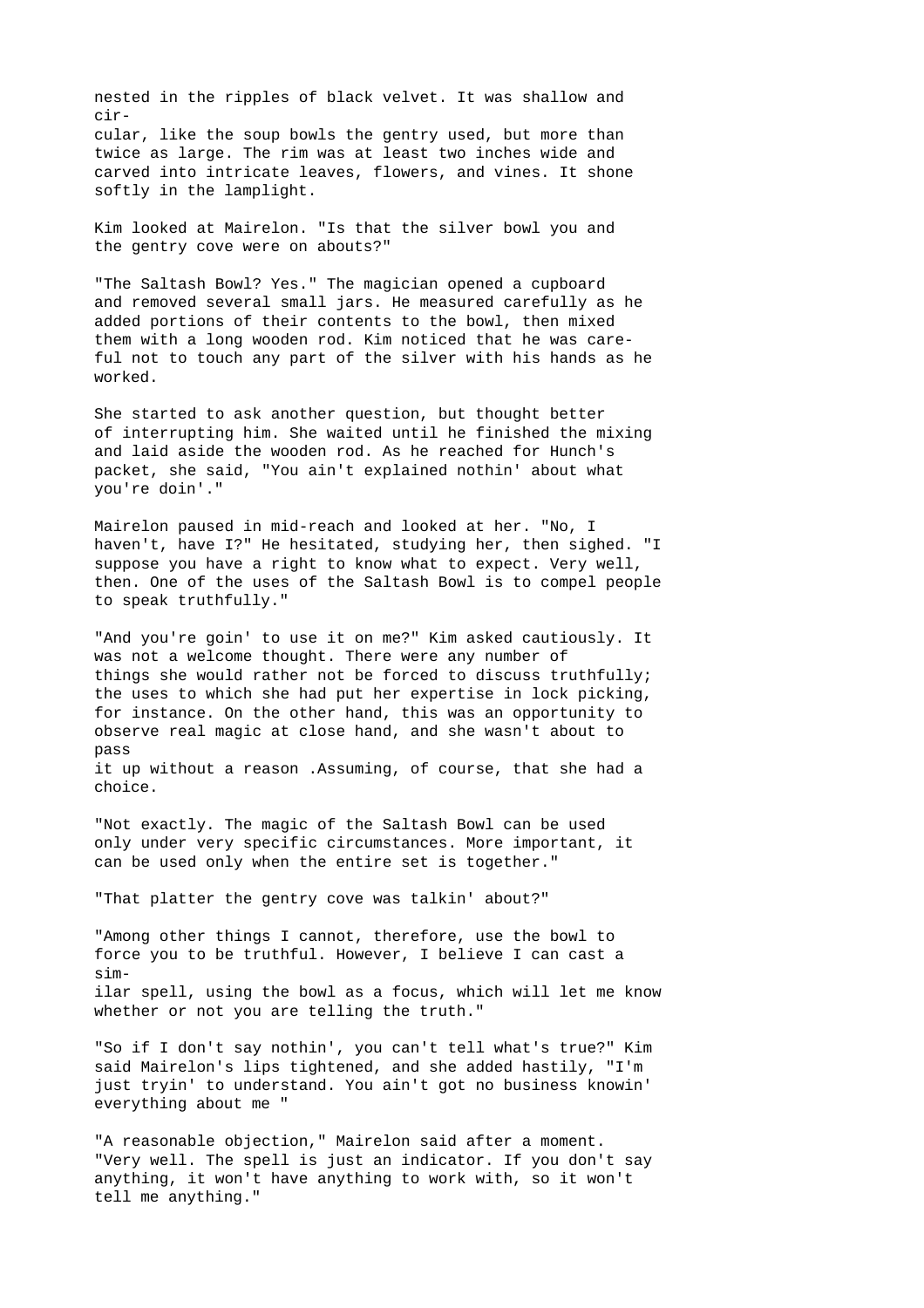Kim nodded She understood the unspoken implication well enough. Mairelon would be able to tell a good deal by which questions she chose not to answer. "All right, then," she said. "I'm ready. What do I have to do?"

"Just stand there, for the time being." Mairelon turned back to the silver bowl. He smoothed a wrinkle from the velvet on which it rested and laid a twist of straw beside it, not touching the silver. Then he opened Hunch's packet and sniffed at it. He nodded in satisfaction, but to Kim's surprise, he did not dump it into the bowl with the rest of the herbs. Instead, he set it down and reached for the lamp that hung beside the door He adjusted the wick, then did something to the hook that held it. When he pulled on it, the lamp came away from the wall on a long, flexible arm.

Mairelon positioned the lamp to hang a hand's breadth above the center of the silver bowl. Then he looked at Kim. "If you have any other questions, ask them now. From here on, any interruption could have… unpleasant consequences."

"I understand." Every street waif in London had heard whispers of the fate that came to anyone foolish enough to interrupt a true wizard in the practice of his magic. Burning alive would be nothing to it. Kim might have her doubts about some of the things she'd heard, but she wasn't about to test them now.

Mairelon gave her a searching look, then nodded. He turned back to face the bowl and took a deep breath. The lamp above the bowl threw the magician's shadow against the opposite wall, large and dark, and made a mask of his face. Kim shivered, then froze as Mairelon began to speak.

The language was unfamiliar to Kim, but every word seemed to hang in the air, clear and sharp as broken crystal. She could almost feel their edges, and she was afraid to move and jostle their invisible presence. She understood, now, where the saying had come from, "deadly as a wizard's words." She wondered how there could be room in the wagon for the solid sounds Mairelon was speaking.

The magician's hands moved suddenly, sliding with exquisite precision into a gap in the growing lattice of invisible, razor-edged words. One hand seized the packet of herbs Hunch had provided, the other lifted the twisted straw on the opposite side of the bowl. The straw touched the lamp's wick and burst into flame. Mairelon's voice rose to a shout, and herbs and burning straw dropped together into the silver

 $b0w$ 

Smoke billowed out of the bowl, spreading a strong, sweet smell throughout the wagon. The lamp went out with the suddenness of a snuffed candle, and the silver bowl began to glow. Mairelon lowered his arms with a sigh and looked at Kim "What is your name?" he said.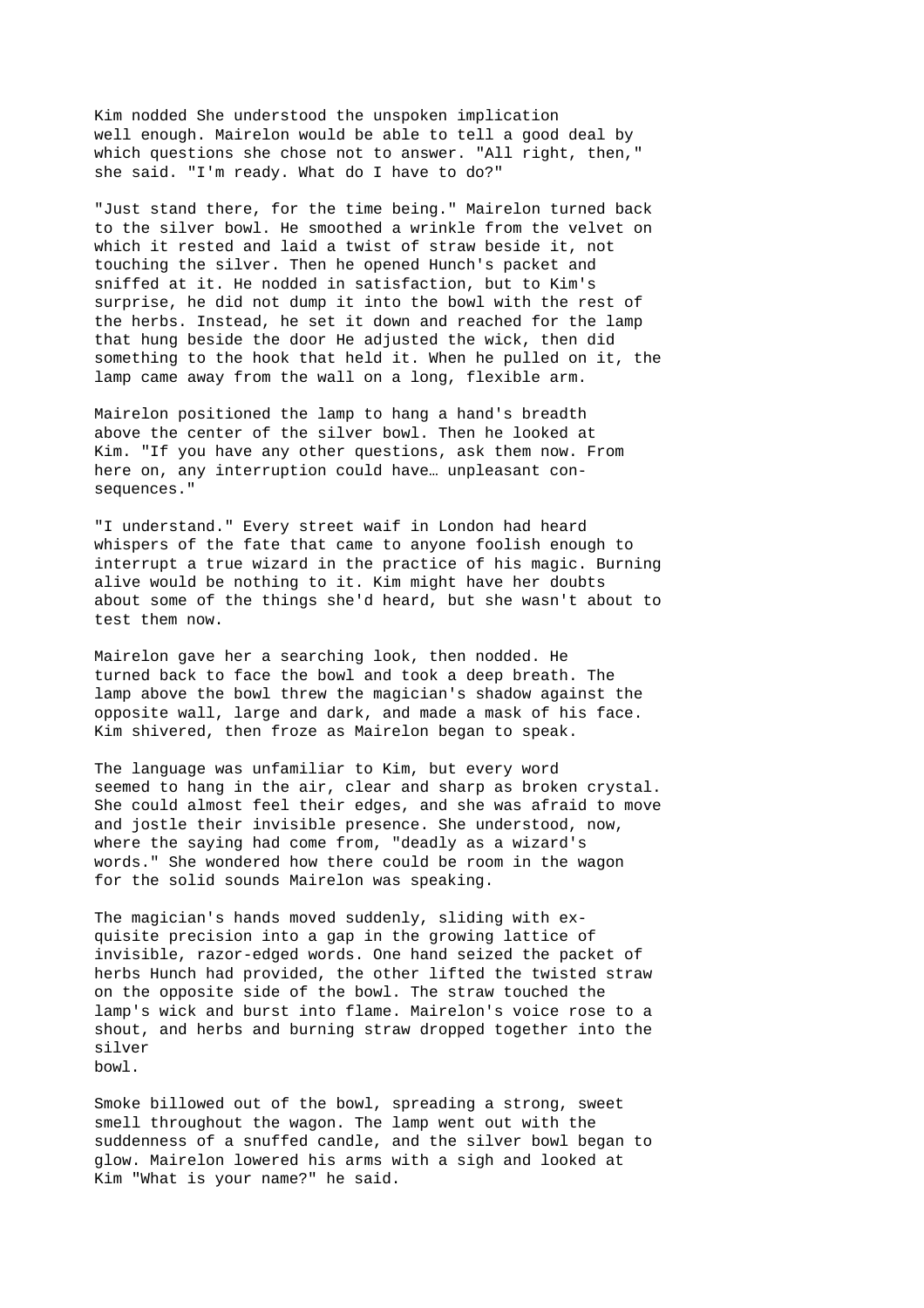Kim hesitated. "Jenny Stower," she said deliberately.

The glow of the silver bowl dimmed to an angry red point. "Your name?" Mairelon repeated. "And the truth, this time."

"Kim."

The bowl flashed into silver light once more. Kim stared at it, awed and frightened. "Where did you first hear of me, and from whom?" Mairelon asked.

"At the Dog and Bull, the day afore I snuck into this wagon. A skinny toff offered to pay me if I'd find out what you had in here." The bowl remained silver, and Kim relaxed a little.

"What, exactly, did he tell you?"

Kim repeated the story she had told Mairelon at their first Meeting. The bowl glowed a steady silver throughout the tale Mairelon nodded when she finished, and made her repeat her reasons for eavesdropping on his conversation with Shoreham. Kim did the best she could, but the bowl's light faded slightly.

Mairelon frowned "And were those your only reasons?"

Kim shifted uncomfortably. "Mostly."

"You'll have to do better than that," Mairelon said, watching her closely.

"All right! I was curious."

The silver light brightened. Mairelon's lips twitched. "Curious?"

"Why not?" Kim said indignantly "Anyone as meets you can see you're a regular swell, and it queers me what your lay is. Bilking the culls in the markets ain't work for a gentry cove, and you ain't told me nothin'. I got reason for wonderin'."

Mairelon laughed. "I should have guessed. Well, I'll explain as soon as we're finished here. You've enough of the pieces  $t \circ$ get us all into difficulty by accident if you aren't told the rest."

He asked Kim a few more offhand questions, but his suspicions seemed to be laid to rest. "That's all, I think," he said at last. He turned to the bowl and raised a hand, then paused and looked at Kim. "Why did you decide to leave London with us? Curiosity again?"

Kim swallowed. "Yes," she said, and the bowl flickered.

Mairelon looked from her face to the bowl and lowered his Hand. "There is more, I think."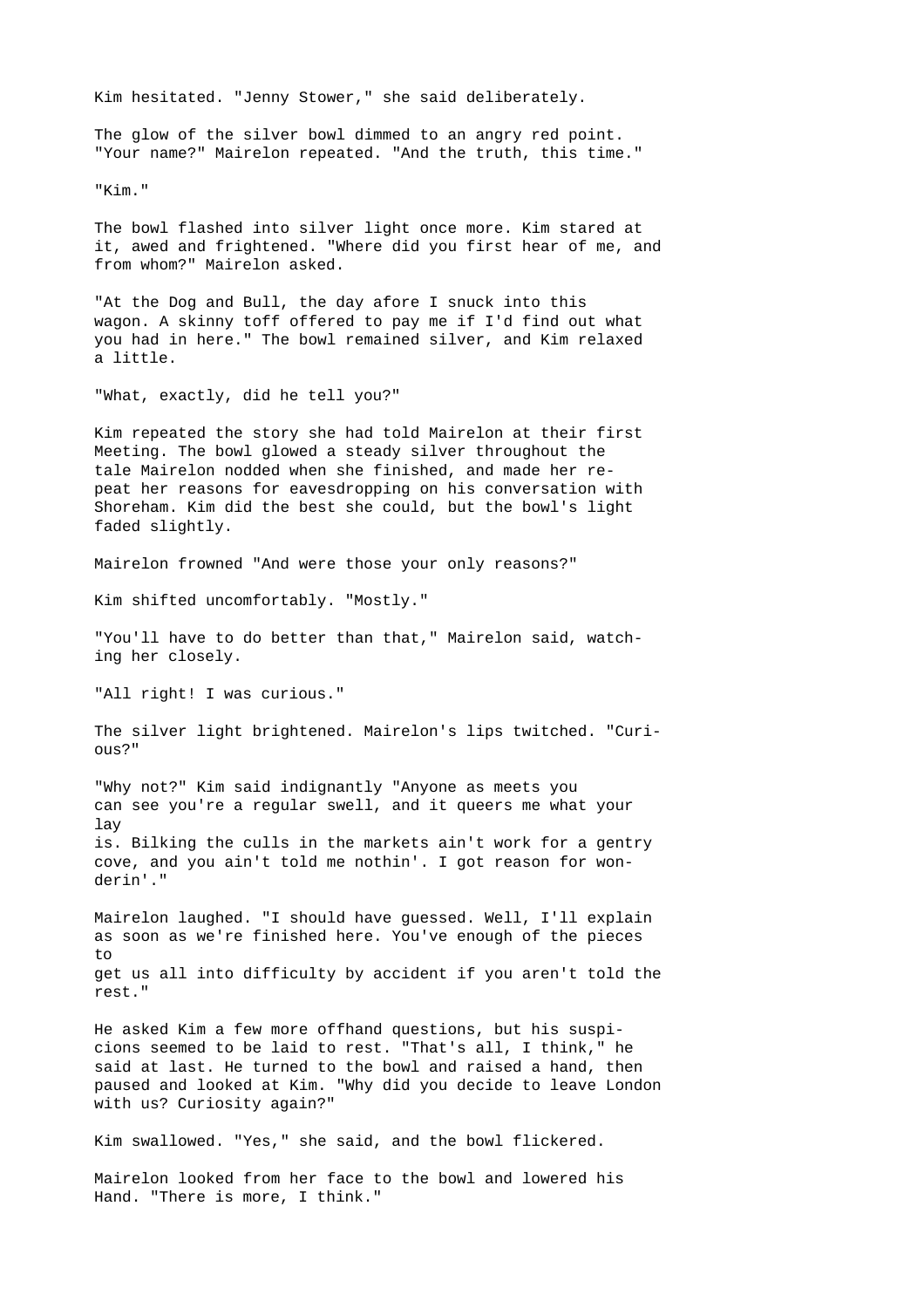"It ain't nothin' to do with you!"

The light held steady, and Mairelon nodded. "Perhaps it is not, now However, we will be returning to London eventually, and I don't like the possibility of a nasty surprise waiting for me."

"He ain't waitin' for you," Kim muttered.

"Nevertheless, I should like to know who 'he' is, and why you considered it so important to remove yourself from his vicinity. Particularly if the reason is something that is likely to interest the constables."

"It ain't the nabbing culls I'm worried on," Kim said, scowling. "It's Laverham." She sighed. "I suppose now I got to tell

you."

"Have to. I would appreciate it. Who is Laverham?"

Kim took a deep breath and began trying to explain her antipathy to Dan Laverham. Mairelon waved her to silence after a few sentences.

"I'll take your word for it that the man is unpleasant," the magician said. "But what set you off?"

"He was at Tom's shop, where I took those flash togs you asked me to get rid of. He asked a lot of questions, and one of his men tried to follow me when I left."

Mairelon frowned. "He had you followed? How far?"

"Half a block in the wrong direction, I tipped him the double right off."

"And you're sure it was you he was interested in?"

Kim shrugged "What else? Laverham's been aching to get his rambles on me since before old Mother Tibb stuck her spoon in the wall."

"Who is Mother Tibb?" Mairelon asked.

"She raised me and some others," Kim said shortly "She's dead." She didn't want to talk about Mother Tibb. Even after two years, talking brought back memories of the skinny old woman's terrified howls as the constables hauled her off to prison, and of the hangman's steady tread and the sickening thud as the trapdoors dropped away beneath the feet of his line of victims. Kim preferred to remember the dubious safety and fleeting camaraderie of the earlier years, when she thought of Mother Tibb at all.

"I'm sorry," Mairelon said gently. He paused. "About Laverham—" He made her describe her brief encounter in as much detail as she could remember. At last he paused and said, "All right, I'll agree that he seems to have been after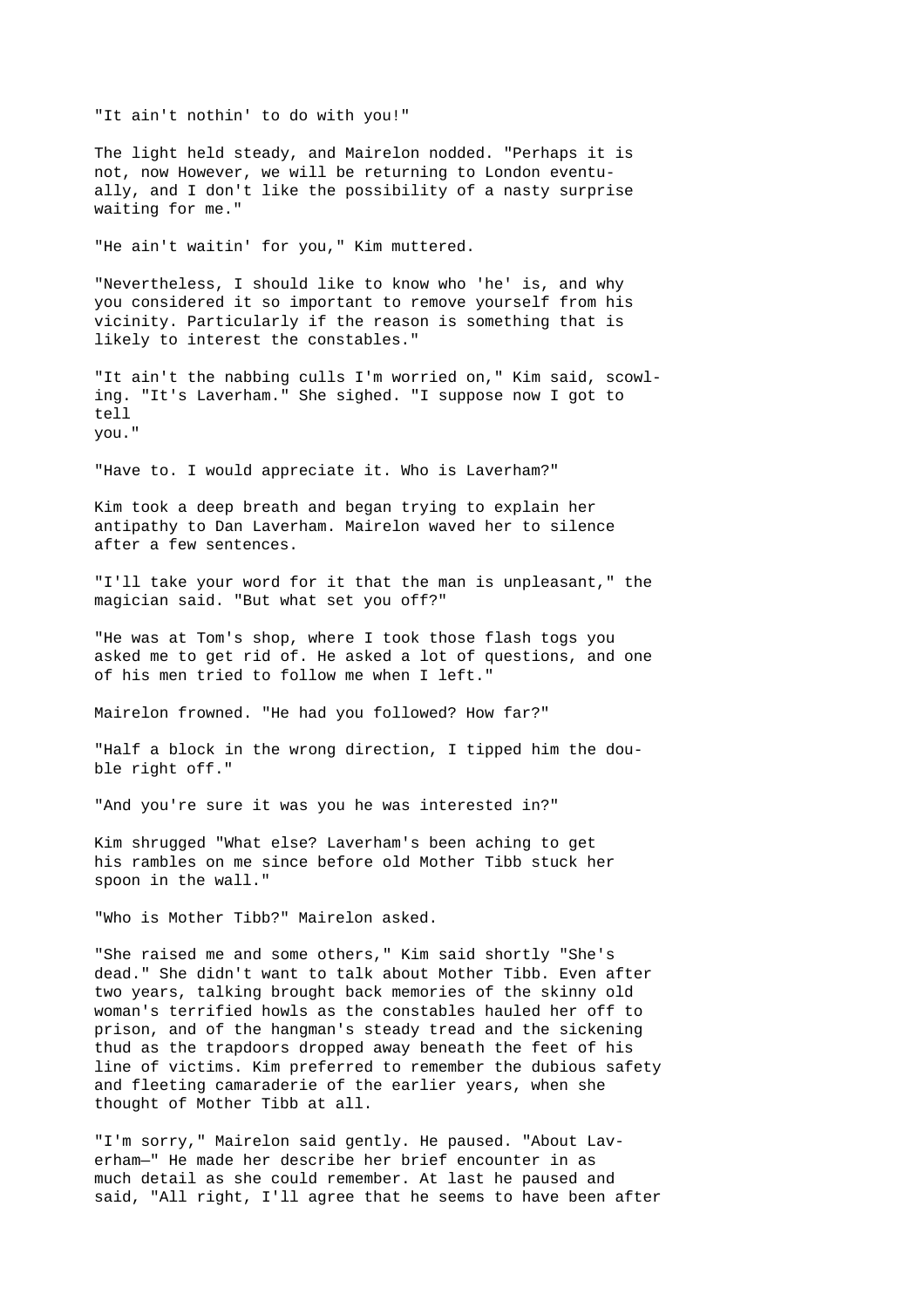you. But if anything else like that happens, or if you mn into Laverham or any of his men again, tell me."

Kim nodded Mairelon turned to the still-glowing silver bowl and moved both hands in a swift, complicated gesture above it. The light gathered around the rim of the bowl, as though something were sucking it upward. Then, with a faint popping noise, the lamp flared into life and the glow of the bowl vanished.

Mairelon smiled in satisfaction and began setting the wagon to rights. The extended lamp hook folded neatly and invisibly back into the wall beside the door, the ashes of the herbs were thrown outside, and the Saltash Bowl was wiped and wrapped in velvet once more. Kim watched for a few

minutes in silence before reminding Mairelon that he had promised to explain to her what was really going on.

"So I did. The story really starts about fifteen years ago, when old Lord Saltash died. He left a rather large bequest to the Royal College of Wizards. You've heard of the Royal College, I trust?"

"As much as anybody "

"Mmmm. Well, Saltash fancied himself a magician, and he'd collected a tremendous number of odds and ends of things that he thought ought to be properly investigated. He dumped the lot on the College. Most of them turned out to be quite worthless, but—"

"That's why you called it the Saltash Bowl!" Kim said "It was part of the rum cull's collection!"

"Yes, though I wouldn't call Saltash a rum cull. The bowl is only part of the grouping; there's a silver platter that matches it, and four carved balls of different sizes. Together, they're the key to a very interesting spell."

"Making people tell the truth," Kim said, nodding.

"I don't think you realize what that means," Mairelon said testily. "It's easy enough to bind someone not to do things, but a spell to force a person to speak, and to speak only the truth, without interfering with the ability to answer intelligently—well, it's remarkable. Most control spells are obvious; they make the people they're used on act like sleepwalkers. But the Saltash group—"

"All right!" Kim said hastily. "It's bang-up. What next?"

"The Royal College spent a good deal of time, here and there, trying to duplicate the spell on the grouping. No one ever succeeded, and the Saltash group became a curiosity. And then, four years ago, it was stolen."

Mairelon paused "It was stolen," he repeated, "in such a way that it appeared that I was the thief."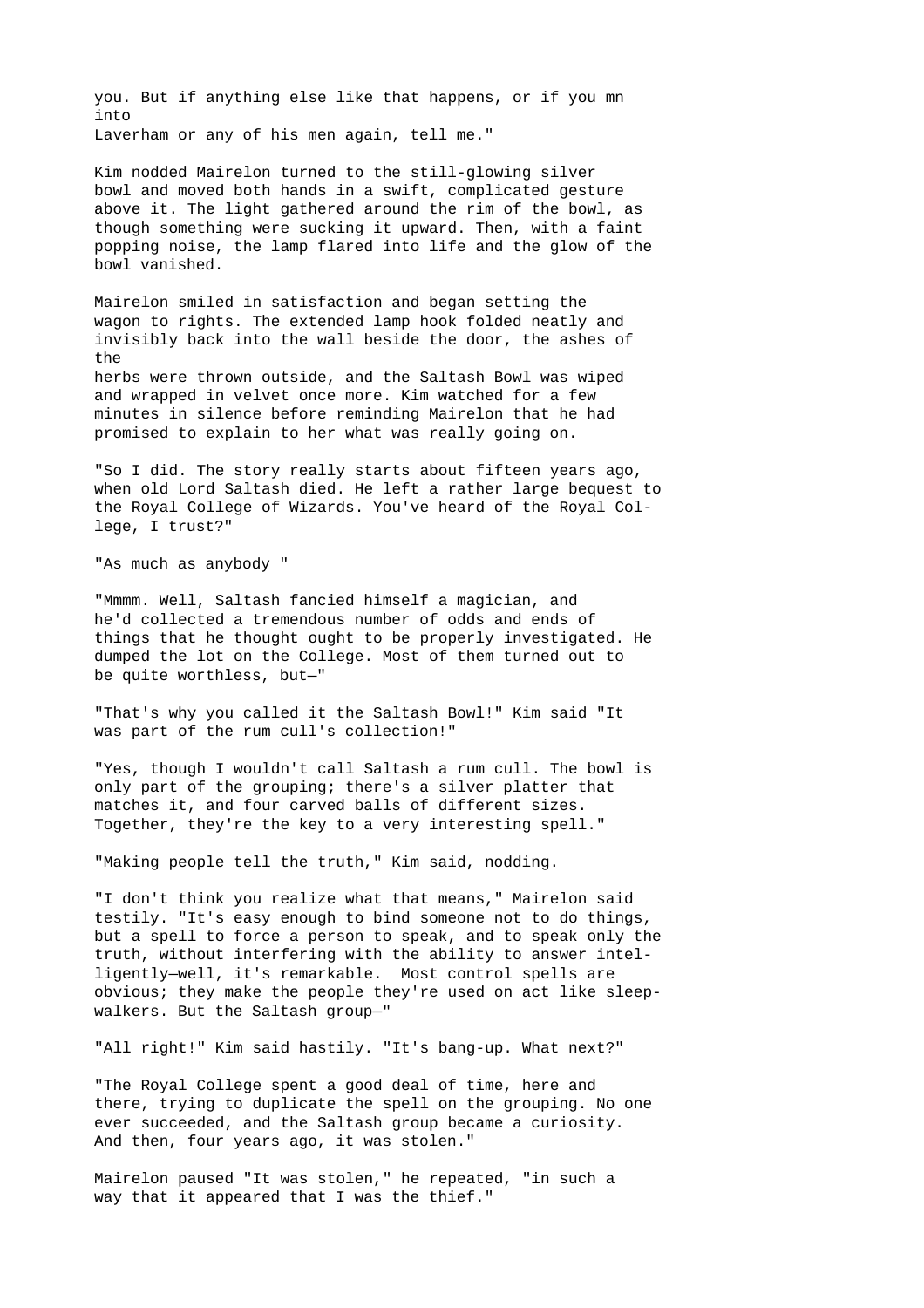"You were in the Royal College?" Kim asked.

Mairelon blinked, as if he had expected some other re-Sponse. Then he smiled slightly. "Yes, I was. Under another name, you understand."

"Richard Merrill?"

"You are a shrewd one. Yes, that is my name."

"But you ain't the sharper who nicked the bowl."

"No. If I hadn't been lucky enough to run into Edward, though, I'd have no way of proving it. The evidence was overwhelming Even my brother Andrew believed it."

Kim snorted. "He's a noodle, then."

Mairelon's face lost its set look, and he laughed. "A surprisingly apt description, I'm afraid."

"So why didn't this Edward cove tell anybody that you ain't the one who lifted them things?"

"Those things, Kim, not them things. At the time, it was… convenient to have an excuse for leaving the country quickly."

"How do you mean?" Kim asked suspiciously.

"I was spying on the French," Mairelon said baldly.

"Oh."

"And there was my pride, too. Hubris, the failing of the gods. I wanted to recover the stolen items myself, you see. I thought I'd find out who was behind the theft. Someone at the College was involved, I'm certain. I asked Edward to let me try."

"And that's how you got hold of that bowl?"

"It took me a year to track it down after the war ended. It was in a little town in Germany, property of the local Baron. He'd picked it up as a souvenir of England, and he was incredibly stubborn about selling it."

Kim thought back to the conversation she'd inadvertently overheard "So now you're going to Ranton Hill to find the platter part. What about the rest of it?"

"I can use each piece to help find the others, and it gets easier the more pieces I have. With the bowl and the platter together, it won't be hard to locate the four spheres."

"What about—" Kim's question was interrupted by a preemptory knock at the door. Mairelon lifted an eyebrow in amusement and went to open it.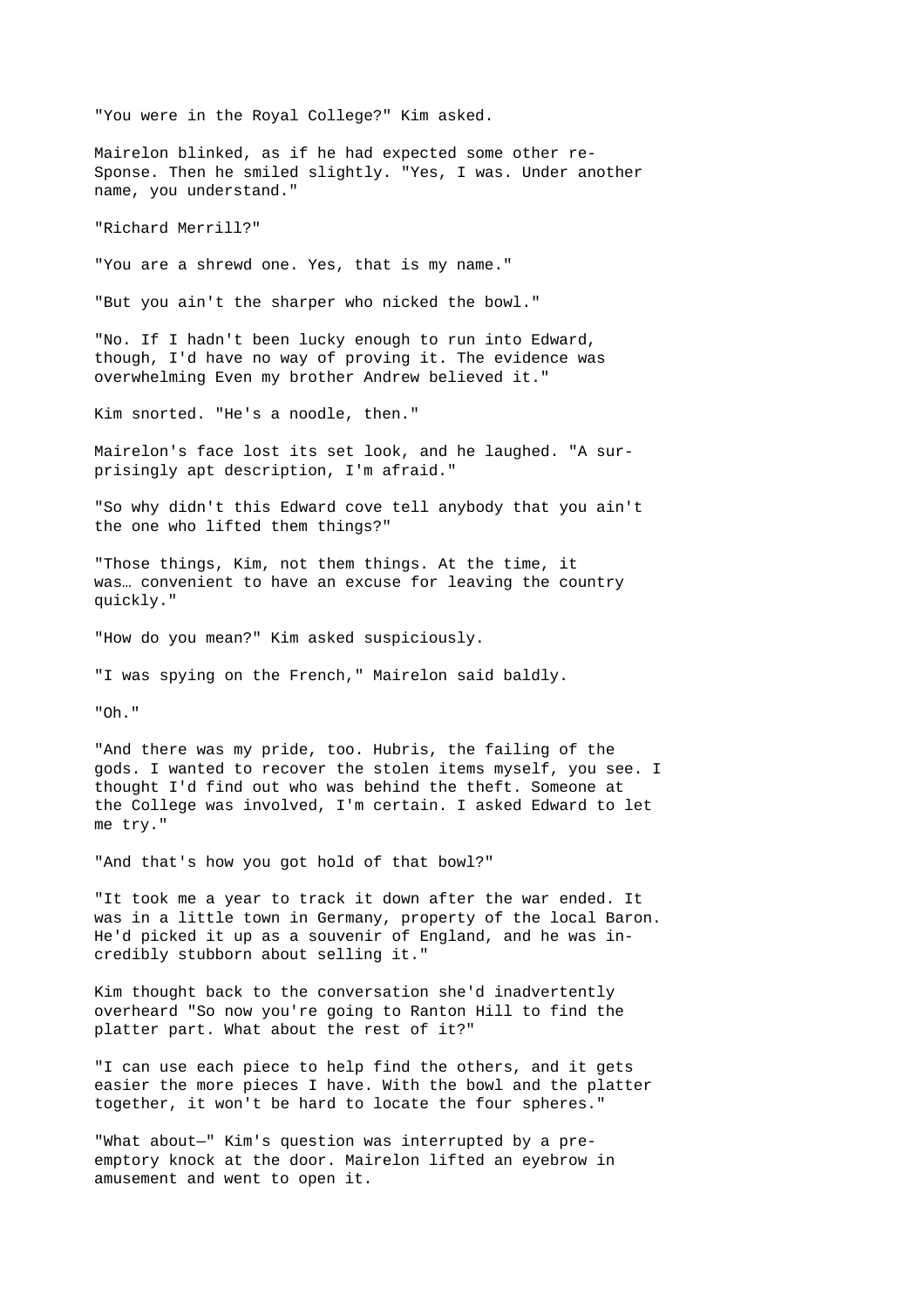Hunch stood outside, his expression clearly disapproving. "You've 'ad your hour, Master Richard," he said. "And I'd like to know where '!s Lordship's sending us off to this time."

"Essex," Mairelon said, and grinned. "Ranton Hill, to be precise. Did you have any other questions, Kim? Then, if you'll excuse us, we had better go and figure out what route will get us there with a minimum of delay. We can talk more in the morning."

## EIGHT

For the next five days, it rained. Torrential downpours alternated with misty drizzle or bone-chilling showers that made even the best roads treacherous going. The seldom-frequented lanes used by Mairelon's wagon became a sticky quagmire which plastered the horses and mired the wagon wheels. Despite Mairelon's best efforts, their progress slowed to a crawl.

None of them rode, the wagon alone was nearly too heavy for the horses to tow along the roads. Hunch and Mairelon took turns leading the horses, sliding and stumbling through cold, oozy mud that sucked at their feet and weighted down their boots in inch-thick layers. Even Kim sank ankle-deep unless she kept to the verge and slid on the slippery wet mats

of last years grass instead.

By the time they stopped to camp each night, they were all exhausted, but Mairelon insisted that Kim continue her lessons no matter how tired she was. It was easier to agree than argue, so Kim applied herself as best she could to arts such as reading and legerdemain which could not be conveniently practiced while marching through the rain. During the day, Mairelon continued her instruction in what Kim privately called "flash talk-". When her voice grew hoarse, he let her stop and listen while he recited poetry or plays, or rendered the same speech over and over in a variety of styles and accents.

They slept in the wagon, though Hunch muttered hatefully and chewed his mustache over the arrangement. Kim was not really sure whether he was fretting over Mairelon's morals or the spoons; by the end of the second day, she no longer cared. Sleeping in a place that was even approximately dry was far more important than Hunch's disapproval. Mairelon appeared as unaware of Hunch's glares as he seemed unconscious of any impropriety, though Kim did not for a minute believe that he was as oblivious as he looked.

On the sixth morning, Kim followed Hunch out of the wagon to find a steady, soaking rain falling from an endless sheet of clouds the color of lead. With a snort of disgust, she pulled the collar of her cloak tighter around her neck in a hopeless effort to keep the water out. The cloak was Mairelon's, and much worn, and she had had to tie it up with a length of rope at her waist to keep it from dragging in the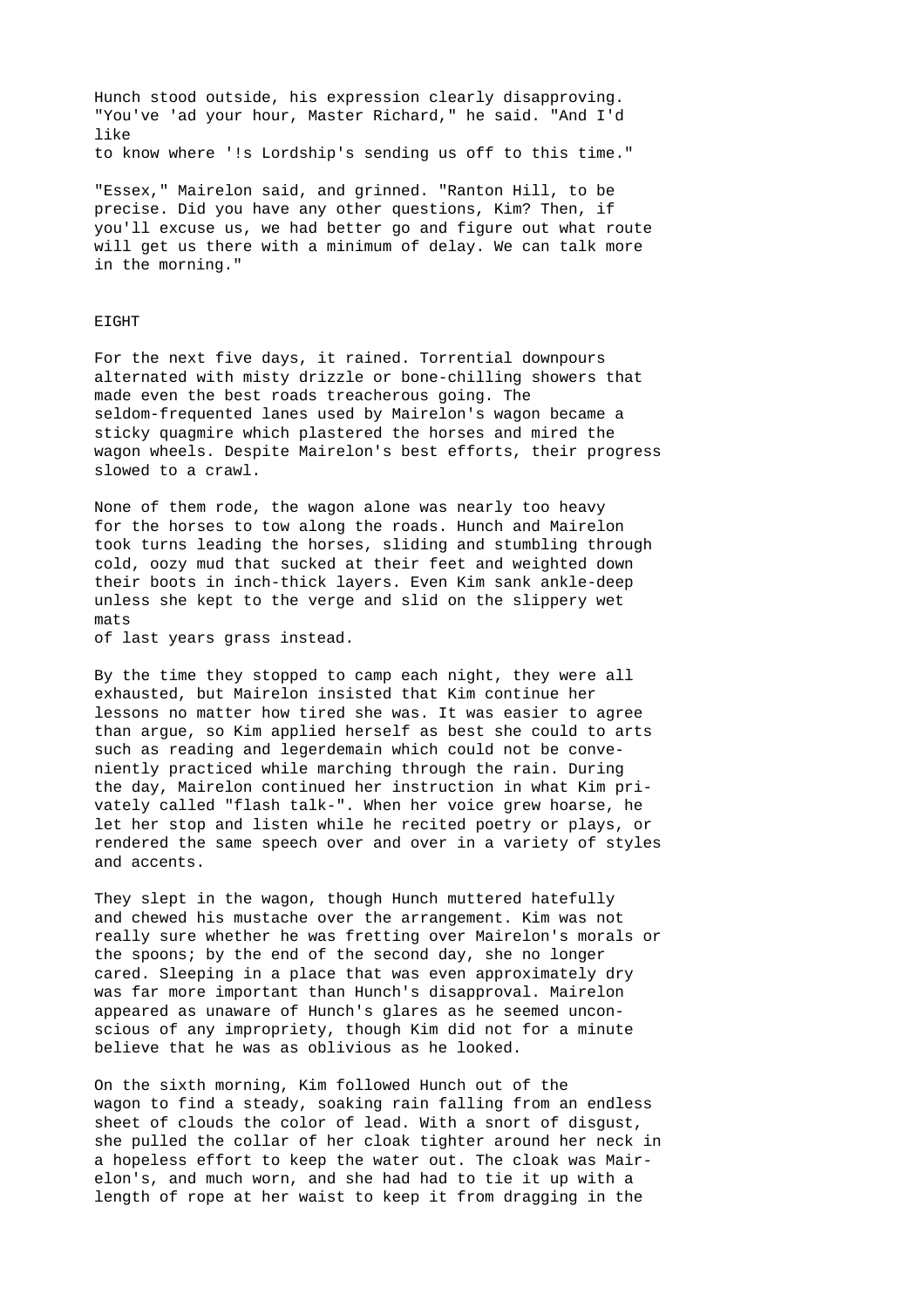mud. It made a bulky, awkward garment and she was positive that she would slip and end up covered in mud before the morning was over.

"Cheer up," Mairelon said as he passed her, heading for the horses. "It will stop before noon."

"Hah," Kim said. She took an injudicious look at the sky, which was still uniformly leaden, and water dripped down her neck. "Ow!" she said, and glared after Mairelon. "If you're so knowin', why ain't you put a stop to it afore now?"

"Haven't," Mairelon said absently. "Why haven't I put a stop to it before now."

"All right, why haven't you?" Kim said crossly.

"Because weather magic is tricky, time-consuming, costly, and extremely noticeable," Mairelon replied with commendable patience. "I can't afford the time or the energy, and I certainly can't afford to be noticed. Not until we've gotten our hands on the Saltash Platter, at least."

He continued on and Kim scowled after him. "What's the good of traveling with a wizard if you have to get wet in the rain like other people?" she muttered.

Low as her voice was, Hunch heard her. "You'd ought to be glad you wasn't left in London!"

"Why?" Kim demanded. "At least there I could keep dry. And I wouldn't have to worry about no nabbing culls, either."

"Any." Mairelon's voice came floating over the heads of the horses, "if the two of you have finished exchanging pleasantries, it's time we left. Rear doors, please; Hunch, take the right side, the wheel's sunk a little deeper there, I think."

Kim and Hunch took up positions on either side of the wagon. "Ready? Now," Mairelon called, and they pushed while he urged the horses forward. After a brief struggle, the wagon rolled forward and they were on the move again.

To Kim's disgust, the rain soon dwindled to a light drizzle. By noon it had stopped entirely, and Mairelon was wearing a smug expression. Kim was more than a little inclined to snarl at him, but in the past few days she had learned that snarling at Mairelon did little good. He simply smiled and corrected her grammar.

They stopped early that evening, for travel was still muddy and exhausting. Then, too, they were less than an hour's travel from Ranton Hill, even with the mud, and Mairelon had not yet decided whether he wanted the wagon to be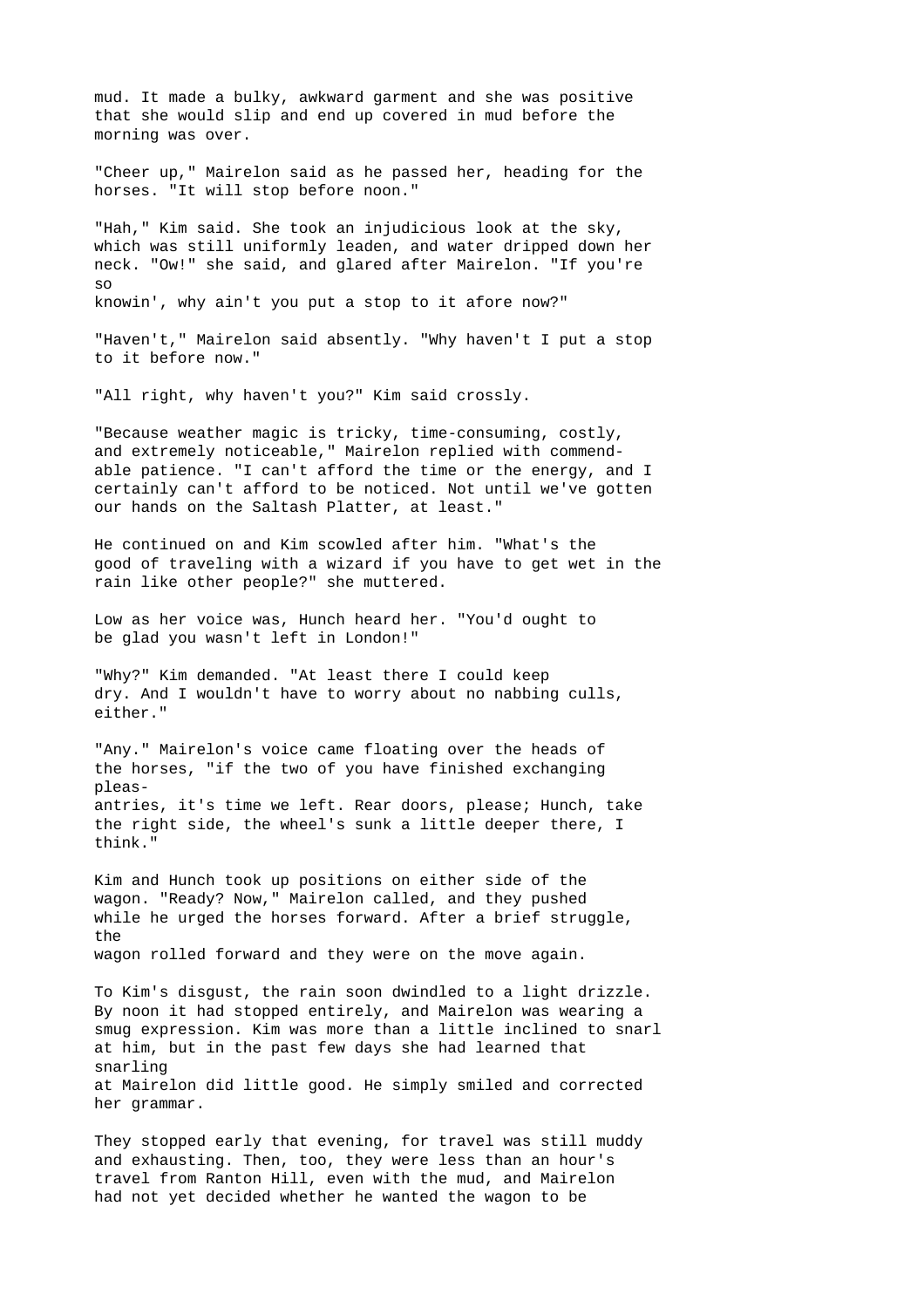much in evidence when they arrived. With that in mind, he had chosen a campsite where a small wood came down to meet one side of the road, so that the wagon could be drawn in among the trees.

Hunch built a large fire while Mairelon and Kim hauled pots and buckets of water from an irrigation ditch on the other side of the road. When they arrived back at the camp, they found that Hunch had already hung the dampest of the cloaks and bedding around the fire, blocking most of the heat. Hunch accepted the buckets with his most dour expression, and Kim and Mairelon retreated at once to the far side of the wagon.

"What's got into him?" Kim asked, settling herself onto the footboard at the front of the wagon.

"Hunch is merely expressing his desire to continue his own activities without distraction from the two of us," Mairelon explained, leaning against the wall next to Kim.

"Does that mean he's goin' to start dinner soon?" Kim asked hopefully.

"Not soon, I'm afraid First he'll want to get as many things cleaned and thoroughly dried as he can. Resign yourself to scorched bedclothes tonight."

Kim made a scornful noise. "Hunch ain't got no sense. Dinner's more important than blankets."

"Don't try to convince him of that," Mairelon said, smiling. "You won't succeed, and there's nothing to be gained from trying. Though perhaps I shouldn't be the one to make that argument, it's my dignity Hunch is trying to defend, you know."

"Ho! Hunch, worryin' over your dignity? After he's been naggin' at you for two days for wearin' that cloak instead of the one with the patches?"

"Yes, well, Hunch gets these notions from time to time. Have you practiced that handkerchief tuck you were having trouble with?"

"I ah—haven't had time," Kim said. "I can't do it at all on the move, and we only just got here."

"Then practice it now, before the light goes," Mairelon said, handing her a handkerchief.

Kim rolled her eyes and spread the handkerchief out on her lap. She flexed her cold fingers several times, trying to timber them up a little, then began carefully folding and rolling the linen square as Mairelon had taught her. She was only half finished when Mairelon's head turned and she heard him murmur, "now, I wonder who that is?"

Kim looked up. Through the screen of trees she saw a coach-and-four making its slow, soggy way up the lane, the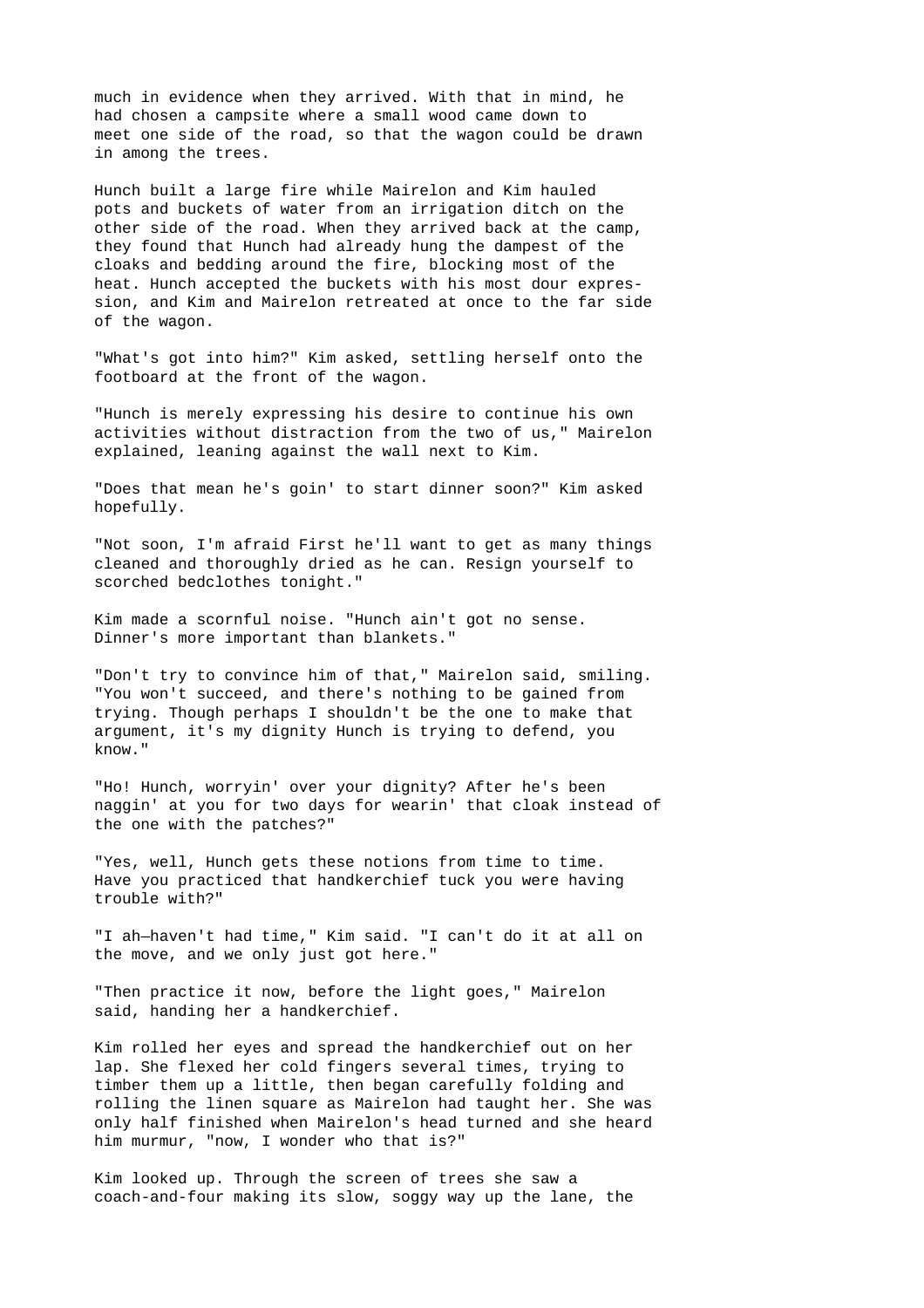heads of two postillions were clearly visible above the coach's roof. Kim blinked in surprise What was a bang-up turnout like that doing on a quiet farm lane? And where was it heading?

"Exactly what I would like to know," Mairelon said, and Kim realized that she had spoken aloud. Kim glanced at him and saw that he was frowning slightly. "And we're not going to find out sitting here."

Without waiting for Kim to respond, Mairelon pushed himself away from the wagon, pulled his shapeless, still-damp hat farther down on his head, and started briskly off into the trees in the same direction that the coach was traveling. Kim blinked, then dropped the handkerchief and scrambled after him.

The coach passed them a few minutes later. Screened by the small trees and untrimmed scrub along the edge of the woods, Mairelon and Kim studied it. Kim could hear loud female laughter from the carriage windows, but the curtains were drawn and she could not see who was inside. The driver and postillions were wrapped in driving cloaks against the damp, and their faces were impassive.

"Blast!" Mairelon said softly as the carnage lurched on by. "Can you keep up with it, Kim?"

"I don't know about that coach, but I can keep up with you right enough," Kim answered. "But shouldn't we go back and tell Hunch where we're goin'?"

"If we do that, we'll lose it," Mairelon said, ducking under a low-hanging branch. "You're right, though, Hunch should know. Why don't you…"

"I ain't goin' back now," Kim interrupted in as firm a tone as she could manage while trying to follow Mairelon's erratic path among the trees.

"All right," Mairelon said to her surprise. "But when Hunch finds out—look, they're turning off!"

The coach was indeed easing its way off of the lane and into the woods. From where Kim stood, it looked almost as if the coach were trying to force its way through the trees, but when she and Mairelon reached the spot a moment later, they found another lane leading into the woods.

"That driver is good," Mairelon commented, eyeing the trail. "This is hardly more than a deer path."

"You goin' to stand there jawing or get on after that coach?" Kim asked pointedly "it's gettin' dark."

"So it is," Mairelon said. "Come along."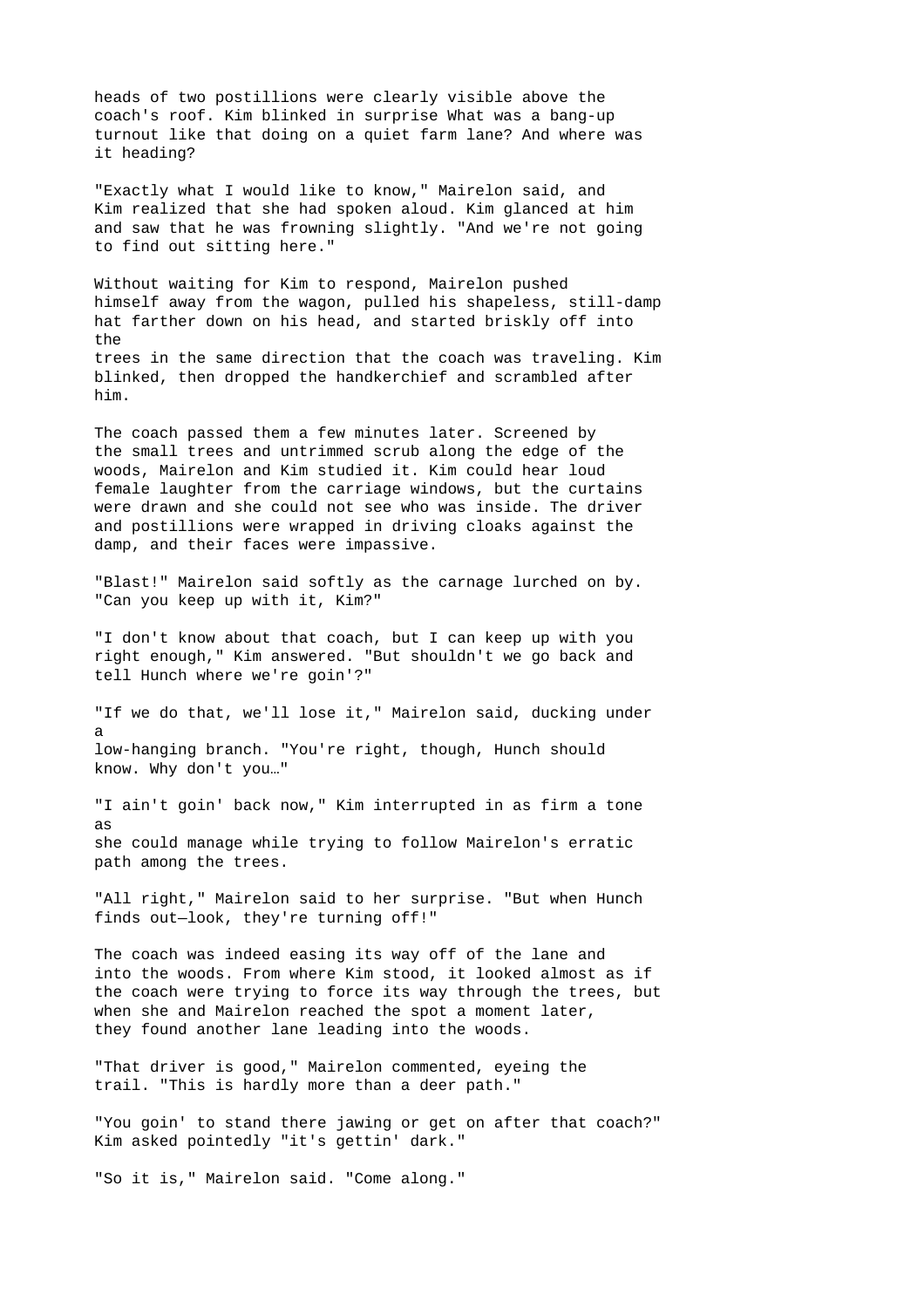The trail wound through the trees almost as erratically as Mairelon had, and the curves hid the coach from sight. Fortunately the imprint of the wheels in the soft ground was easy to follow, and they made better time now that they did not

have to worry about being seen. Even so, walking became more difficult as the light faded. Kim was about to suggest that they turn back before they lost their way completely when Mairelon stopped.

"Look there!" he said in a low voice, pointing. Kim, who had been concentrating on following the coach tracks through the deepening gloom, looked up. Light danced among the trees "Some cull's lit a fire on the hill, looks like."

"It does indeed," Mairelon said. "And I'll lay you odds that's where our coach is headed."

"Doesn't look like it to me," Kim said, though without a great deal of conviction. The trail they followed did not, at the moment, appear to head in the direction of the bonfire, but that did not mean it would not shift its bearing on the far side of the next bend.

"Let's find out, shall we?" Mairelon said with his most charming smile, and, turning, he headed for the bonfire.

After a moment's hesitation, Kim followed. Sticking with Mairelon was certainly safer than trying to continue after the coach alone and in the dark, and she was decidedly uninterested in going back to the camp and explaining all this to Hunch without Mairelon's support. Besides, she was at least as curious about the bonfire as she was about the coach and Mairelon's interest in it.

"The fire was farther away than it looked, it took ten minutes of brisk walking to reach the foot of the short, steep hill with the fire on top. Kim was a little surprised at the way the hill poked up out of the flat ground, but she supposed that things were different in the country than in London. The hill was bare of trees except for a single large trunk at the top, clearly visible in the firelight, and the grassy slope had been recently scythed.

Several young men stood around the fire in the positions of people waiting for something and rather bored with doing so. One was staring down the far side of the hill, three others squatted over a game of dice, while two more watched and contributed unrequested advice, another drank surreptitiously from a pocket flask. Their voices carried clearly to the edge of the forest.

"Meredith's late again," the man with the flask commented.

"So's Robert," one of the others said. "Maybe they've got better things to do on a cold, damp night like this."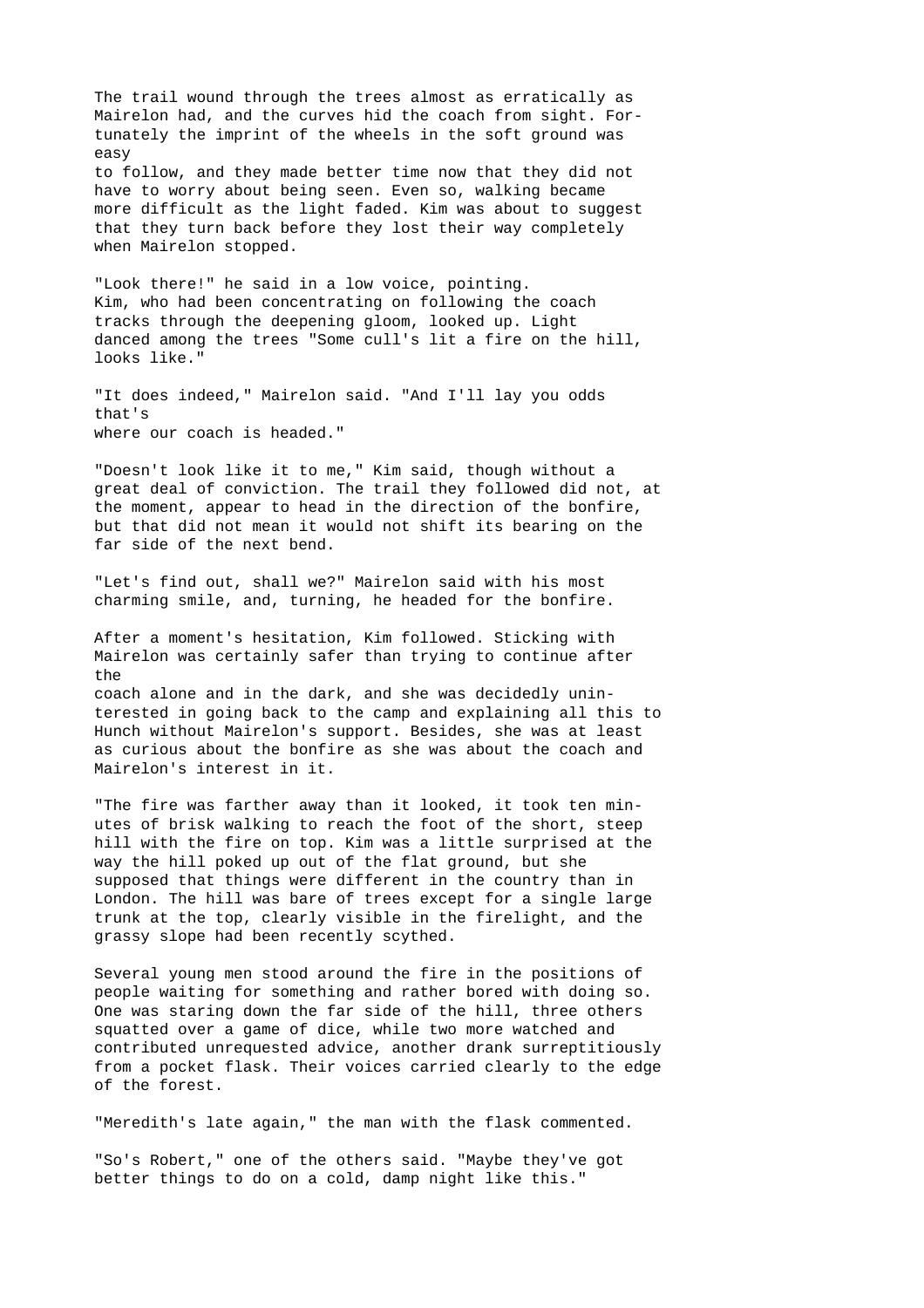"What, in the country''" said the man next to him.

"No main," said one of the dicers. "Throw again."

"It's Robert's turn to bring the girls," a fifth man spoke up. "He'll probably come along with them."

"I told you he had something better to do!"

"Eight for a main," announced the second of the gamblers. "Shoot again."

"Robert's coach is just turning in at the lodge," said the man who was watching the far side of the hill. "He'll be here in a minute or two. I hope he has sense enough to leave the rest of his party there. We don't need any bits of muslin giggling over the ceremony."

"Good, that's everyone but Meredith," said the man with the flask. "We can start without him."

"Not tonight," the watcher said without turning.

"Burn it, Jon, are you going to make us stand here all night?" the man with the flask expostulated. "Meredith may not even come! He's missed meetings before."

"Two guineas on the fader's point," said one of the dicers coolly.

"If you don't like it, Austen, finish your flask and go," the watcher said. "But remember that you swore an oath…"

"I didn't know it was going to mean standing out in a cold wind in the middle of the night, scorching my boots at a great stupid fire while you prose on at me!" Austen said in tones of deep indignation.

"If your boots are scorching, you've only yourself to blame," said a cheerful voice, and a new figure climbed over the far edge of the hill and into the firelight. His arms were full of something that strongly resembled a very large bundle of laundry. "You don't see anyone else standing close enough to the fire for ashes to fall on his coat, do you?"

"Ashes!" Austen leaped backward, brushing at his cloak. He peered closely at his garments, then gave the newcomer a reproachful look. "Burn it, Robert, if that's your idea of a joke…"

"Don't get in a stew about it," Robert advised him. "Here, take your robe before I drop the lot of them in the mud."

This thinly veiled warning caught the attention of the rest of the group, and for the next few minutes they crowded around the newcomer, laughing and shoving and tugging at the bundle in his arms. Kim glanced at Mairelon, to see whether he had had his fill of watching this strange gather-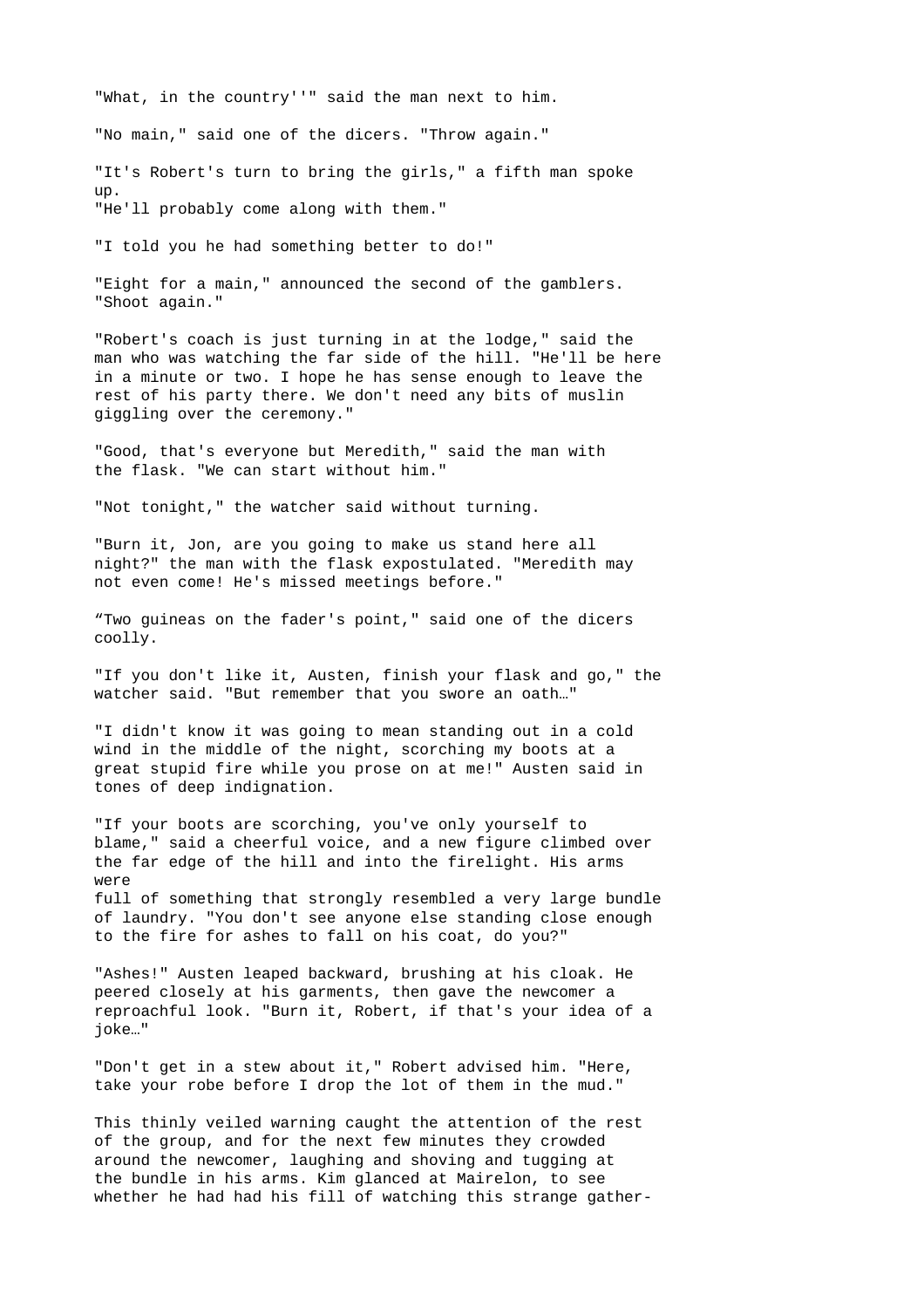ing. By now it was too dark to make out much of his expression, but he seemed to be concentrating closely on the hilltop group. "Who are those coves?" Kim whispered. Mairelon glanced down as if he had just remembered her presence. "A pack of imbeciles," he answered. "And if I'm not mistaken—ah, yes See for yourself." Kim looked back at the hilltop. About half of the men were pulling long, baggy, light-colored robes over their heads. "They look like Bedlamites to me," Kim muttered. "Who…" "Ssh!" Mairelon said as the man called Jon said something to Robert that Kim did not catch. "No, I didn't," Robert said, evidently answering Jon's question. "The girls and the robes were almost more than I could manage as it was. I left it with Meredith after the last meeting." "And Meredith's still not here." Jon's voice sounded grim. "If he doesn't come, you're for it, Robert." "How much longer are you planning to wait, Jon?" one of the white-robed men asked ."Have we got time for a few more throws?" "Can't you think of anything but your dice?" Jon snarled. The man gave a cheerful, unrepentant shrug. "Well, there's the doxies at the lodge, but I have the feeling you wouldn't like that much of a delay." Some of the others laughed. Jon looked as if he were about to explode, but before he could deliver whatever rebuke he had in mind, Austen said, "There! Isn't that him?" Heads turned, and someone said, "That's Freddy, all right. Nobody else sits a horse that badly, you can spot him even in the dark." "Hurry it up, Meredith!" Austen shouted. "Quiet, you fool?" Jon said, rounding on him. "Do you want to be heard from here to the village? Do you want people to come spying on our Sacred Rites?" "Oh, really, Jon, don't get carried away," Robert said. "There's a dozen light-skirts in the lodge who can see us from the windows if they want to bother." "They are here by our permission," Jon said loftily. His dignified effect was spoiled by someone at the back of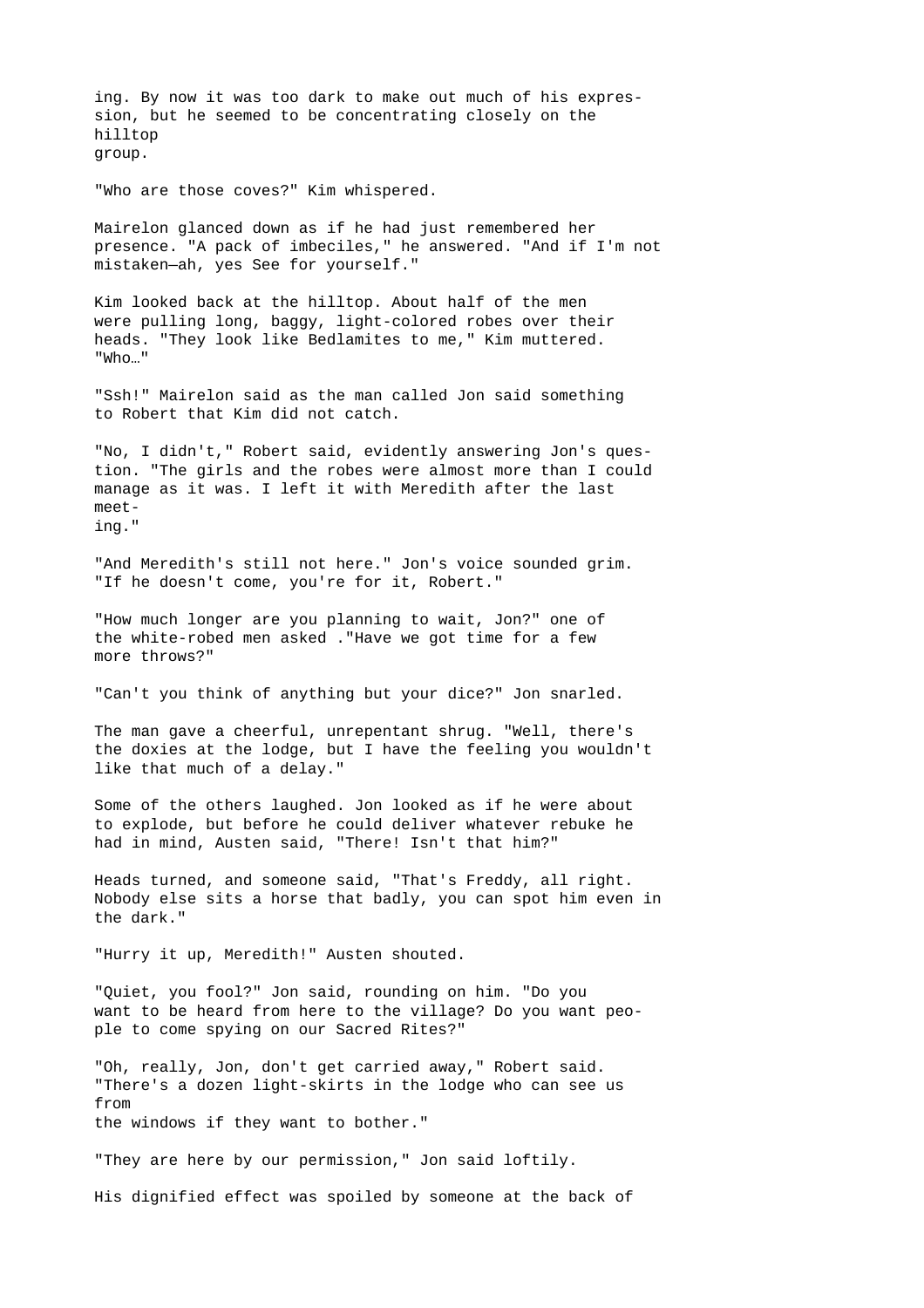the group, who snickered and said audibly, "I should hope so!"

Jon glared around him, but could not locate the speaker. He turned away, and a moment later another figure came panting over the crest of the hill. Robert handed him the last of the robes, and he struggled into it hastily while the others pointed out the difficulties his tardiness had caused them.

"Didn't mean to be so late," said the newcomer in a muffled voice from halfway inside his robe. "I … had to make a stop on the way here."

"There will be time to hear your explanations later, Meredith," Jon said. "Now we must begin. To your places, gentlemen!"

The white-robed figures spread out in a circle around the fire and drew the hoods of their robes up over their heads. T<sub>t</sub> made them look suddenly eerie, almost terrifying, and Kim shivered slightly. One of the anonymous figures raised his arms above his head, and Jon's voice cried loudly, "By the Sacred Oak, and Ash, and Thorn! By the Three Wise Birds and the Three Generous Kings! By the Ineffable Name Itself! The rites of the Sons of the New Dawn are now begun!"

NINE

The white-robed figures lowered their heads and began a strange, droning chant. Kim shuddered again as sonorous phrases drifted down the hill, and she jumped when Mairelon touched her arm.

"I'm going to see if I can get a little closer," Mairelon said, looking at her quizzically. "You can wait here, if you're feeling jumpy."

"Wait here, with them frog-makers up there mumblin' spells?" Kim whispered indignantly. "What do you take me for?"

Mairelon snorted. "Spells? Don't be ridiculous. That's the most preposterous rigmarole I've ever had the misfortune to have to listen to. Don't let it worry you."

"Why not?"

"Because they're mixing magic at random, from the sound of it. Half of it's Welsh, half of it's Scottish, and half of it's cribbed from someone's classical education, with a few things that are entirely out of someone's imagination thrown in for good measure- They'll never get anywhere if that's the tack they're taking."

"That's too many halves," Kim said, frowning. "And whatever it is, it sounds pretty impressive to me." The words didn't have the crystalline quality of Mairelon's magic, but they had a portentous power of their own that was just as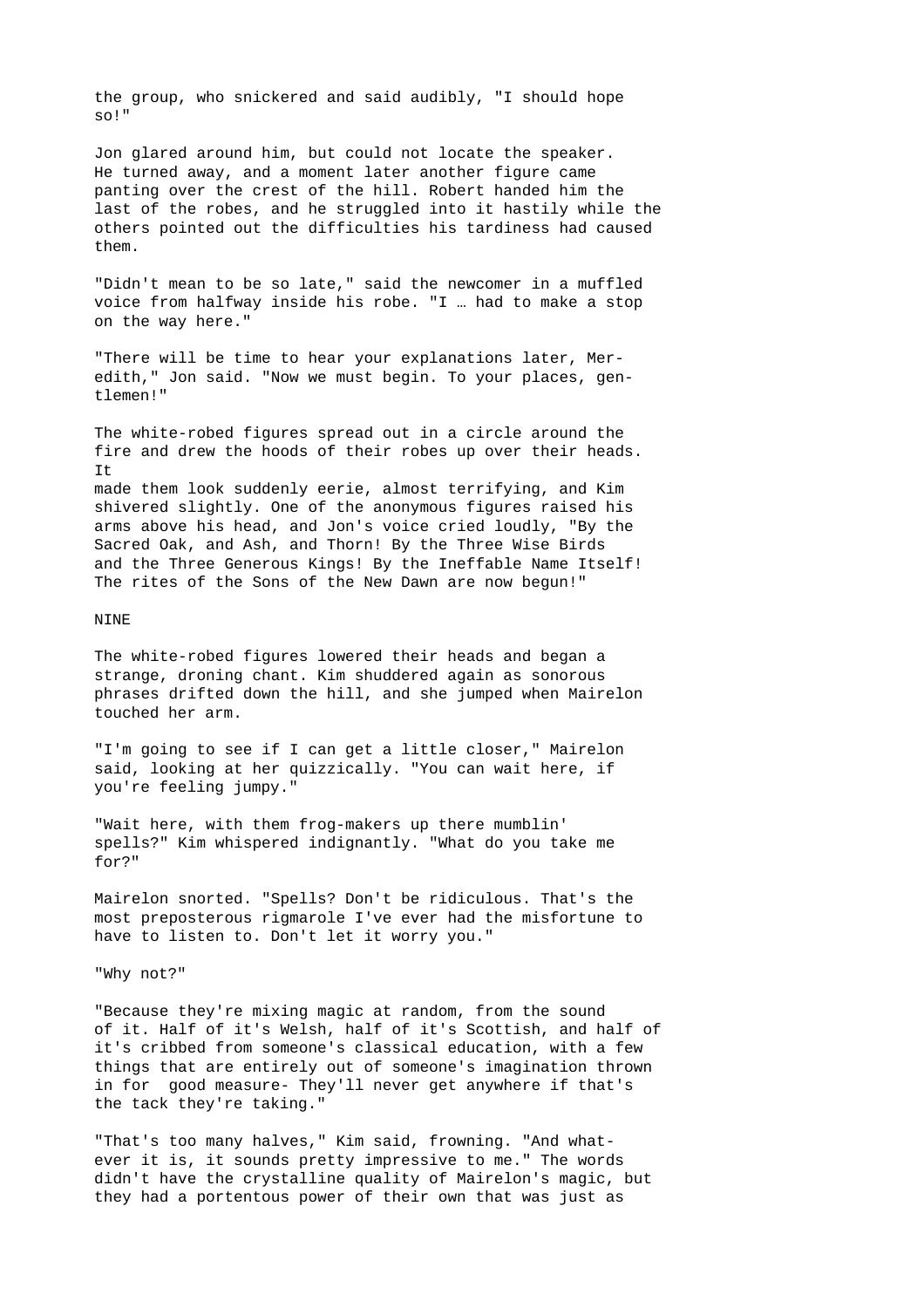striking.

"That's because you've never read Homer in the original Creek," Mairelon said. His attention had returned to the hilltop, where the white robes were now marching solemnly around the fire. Kim reached for his arm, anticipating his next move, but she was an instant too late, Mairelon slipped out of the trees and started up the hill, crouching low to avoid the firelight. With a sigh and a string of mental curses, Kim followed.

To her relief, Mairelon did not try to sneak all the way up to the edge of the hilltop. He stopped about halfway up the slope, near enough to hear every word clearly but still well below the level where a casual glance might see a careless silhouette. Kim stopped beside him and flattened herself against the ground. Mairelon looked at her, then, with visible

reluctance, did the same.

The cold and damp seemed to penetrate Kim's clothes almost instantly. She ignored the discomfort as best she could, knowing from years of Mother Tibb's somewhat irregular training that an unnecessary movement was likely to attract unwanted attention. Beside her, Mairelon lay just as motionless, and Kim tried to distract herself by wondering where

he had learned the trick. Had someone told him about it when he went off to spy on the French, or had he figured it out for himself the hard way?

The chanting stopped at last, and Kim heard Jen's voice announce, "So is the beginning ended, and the Central Mysteries begun."

A murmur of agreement rose from the assembled figures. As the muttering died, Jon went on in a much brisker tone, 'Tonight we are to dedicate the Sacred Dish, the first of the Four Holy Things. Austen, you're the Bearer; George, you and Quembly-Stark can do the Escorts, and Robert can act as—"

"Uh, Jonathan, I'm afraid there's a bit of a problem," someone put in tentatively.

"You forgot to bring the dish, didn't you?" Jon snapped. "Well, I'm not putting off the ceremony again just because you have a bad memory, Meredith. This time you can just ride home and bring it back."

"That'll take hours'" someone else objected. "Especially if he came on that broken-down nag of his; the creature can't move above a trot even with a good rider in the saddle "

"As long as we can wait down at the lodge instead of up here in the wind, who cares?" another of the men retorted.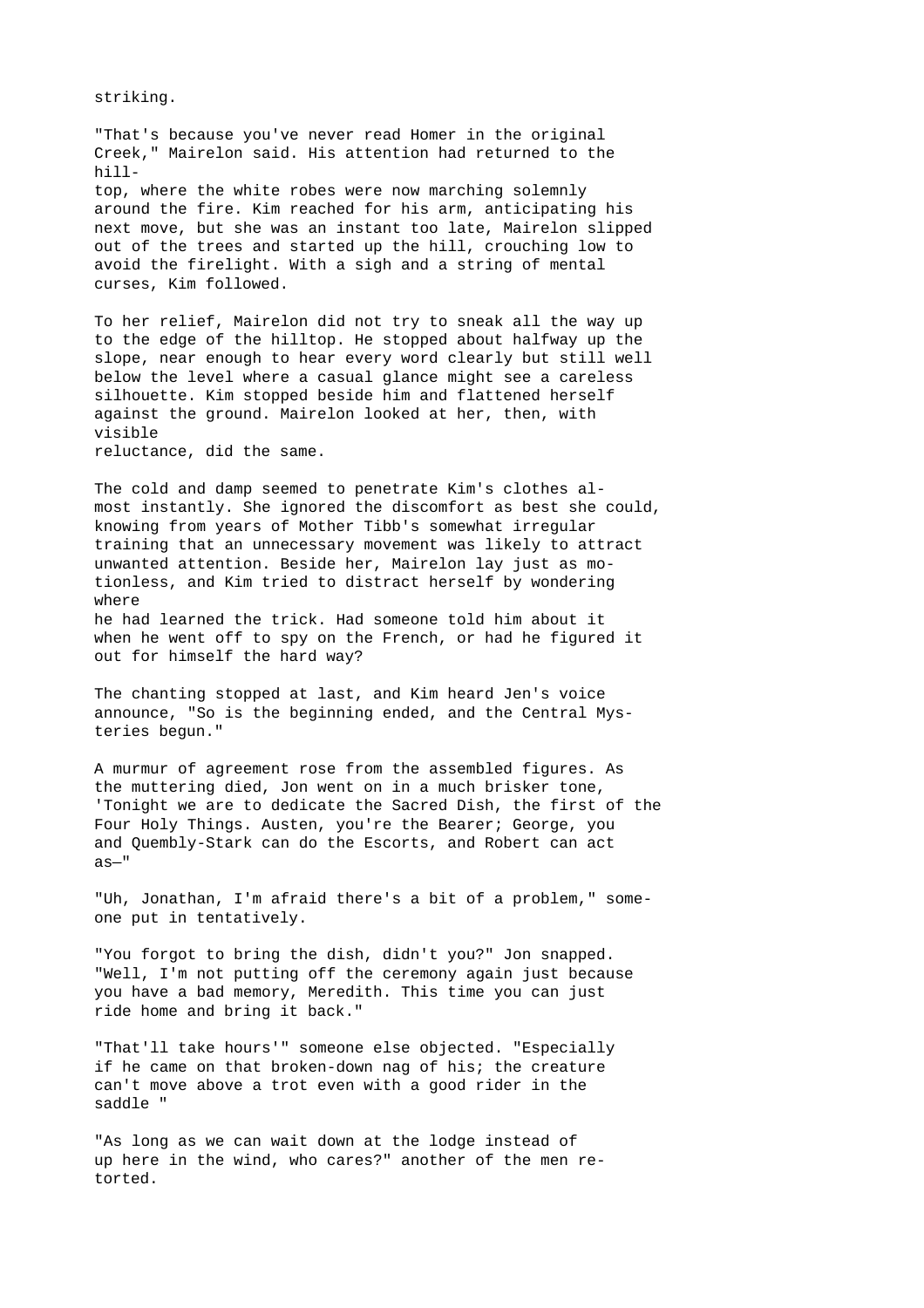"No reason to wait at all," Meredith said. Cautiously Kim raised her head As she had expected, all eyes were on the bland and rather foolish-looking Meredith. "I can't get the thing, you see," Meredith explained. "So there's no point in my going back, and no reason to wait."

"Can't get it?" Jon's voice rose. He put back his hood and glared at Meredith. "What do you mean, you can't get it?"

"I just can't," Meredith answered with dogged stubbornness. "That's all, and there it is. No use going on at me about it, might as well finish up and go on down to the lodge."

"Explain this - this recalcitrance!" Jon commanded.

"Yes, Freddy, just why is it that you can't bring the dish out tonight?" Robert asked.

"If you must know, I haven't got it any more," Meredith said. "Now can we go down to the lodge and eat?"

Jon goggled at him, all but speechless with rage. "You haven't got it?"

"Got a problem with your ears, Jon?" Meredith asked with interest. "M'grandfather's been having a bit of trouble that way, but you expect it in a man his age."

"What have you done with the Sacred Dish?" Jon grated.

"Lost it in a card game," Meredith said. "Debt of honor, pay or play, you know. So it's gone."

"How dared you'" Jon shouted, waving his arms for emphasis. "That dish was ours, the property of the entire Order! How dare you even think to appropriate it for your own Uses!"

"Actually it wasn't," Meredith said almost apologetically.

"Wasn't what, Freddy?" Robert asked.

"Wasn't the property of the Order. Bought it myself, never been paid. Logically the thing was mine. All quite in order." Freddy Meredith nodded, as if to emphasize the logic and propriety of his actions.

Jon turned a fascinating shade of purple and opened his Mouth. "Freddy's got a point, Jon," Robert said hastily. "If he didn't use the Order's funds to buy it with…"

"What funds?" Austen put in. "This Order hasn't got any funds, nobody's paid their subscription fee in over six months. Including you, Jon."

"There, you see?" Freddy beamed.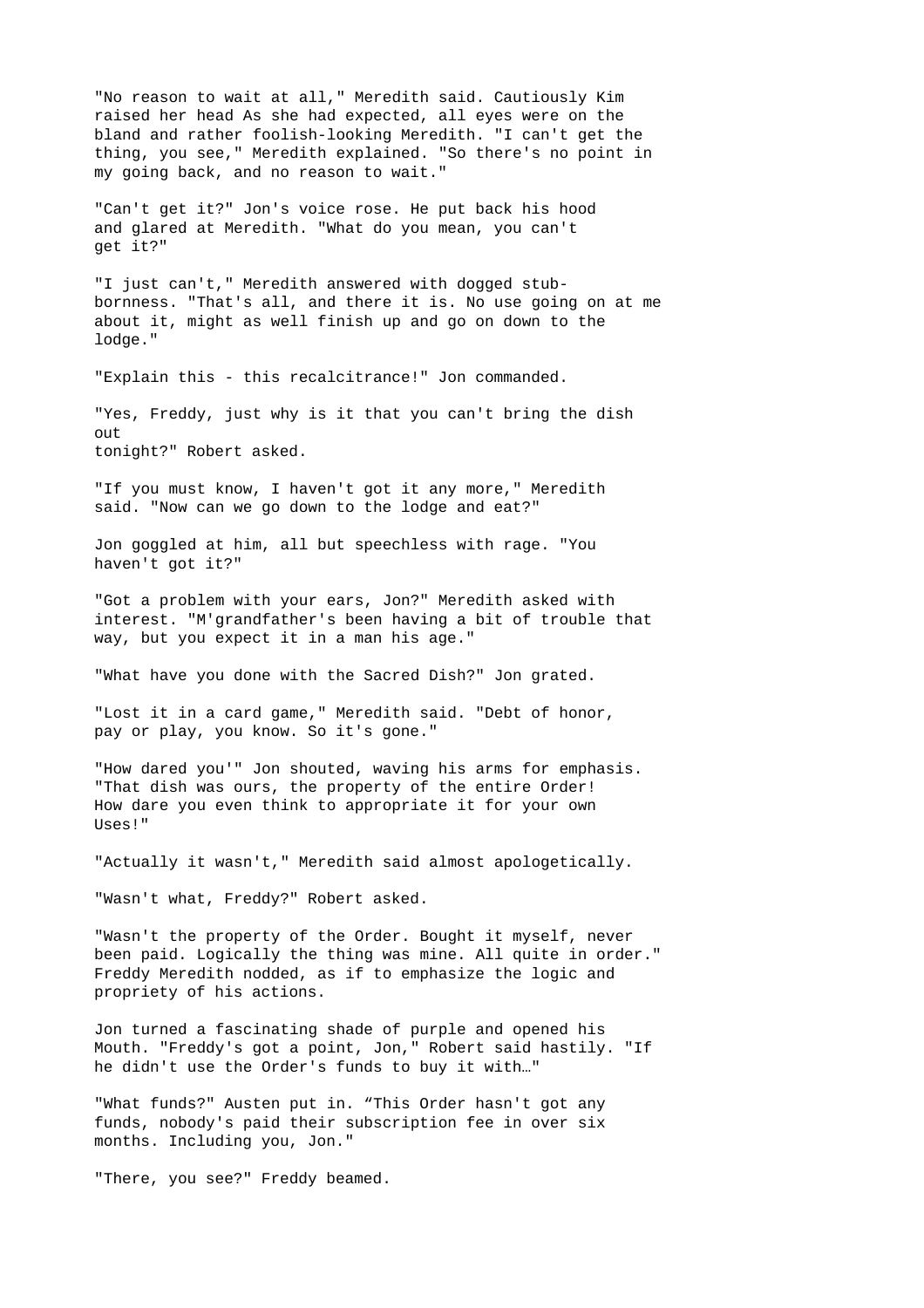"You idiot!" Jon said. "Do you know how long it took me to locate that platter? We must get it back!"

"It's quite all right, Jonathan," Robert said. "We'll just buy it back from whoever won it from Freddy. Who did win it, by

the way? Not Lord North, I hope."

"No, no, I don't play at his table," Freddy assured him. "Been around long enough to know a flat from a leg, you know. No, I was playing whist with Henry."

"What does Henry Bramingham want with the silver dish of the Sons of the New Dawn?" someone asked.

The grass beside Kim quivered as Mairelon tensed, but she could not tell what had provoked the reaction from him. Surely it couldn't have taken him this long to guess that the "sacred dish" these culls were so nattered about was the Saltash Platter he was looking for?

"Only stake I had left by the end of the night was the platter," Meredith explained. "Henry cleaned me out Last hand, that went, too."

"Who cares?" someone else said. "It's obvious that we're not going to dedicate the Sacred Dish tonight, so let's finish up here and get inside where it's warm."

This suggestion produced a round of enthusiastic cheers, and the entire group threw off their robes and started down the hill despite Jonathan's grumbles and the glowering looks he continued to throw at the oblivious Freddy Meredith. None of them bothered to check the far slope of the hill, so Mairelon and Kim escaped detection. Even so, Kim did not really relax until the last sounds of merriment were muffled by the solid closing of a door.

Kim sat up at last, feeling cold and stiff, and realized that Mairelon was stilt lying prone against the side of the hill.

She crouched again hastily and hissed, "Somethin' wrong?"

"What?" said Mairelon in a normal tone. "No, nothing's wrong, I'm thinking, that's all."

"Think about gettin' us back to camp," Kim advised. "Or Hunch'll be comin' after us with a rope, like as not."

"Oh, Hunch won't start worrying until well after dark," Mairelon said, still without moving.

Kim looked at him with profound exasperation "It is well after dark!" she pointed out.

"Then we'd better get back to camp quickly, hadn't we?" Mairelon said. He pushed himself away from the hill with his hands, twisted sideways, and slid down the slope feet-first. Kim scrambled after him, muttering curses. She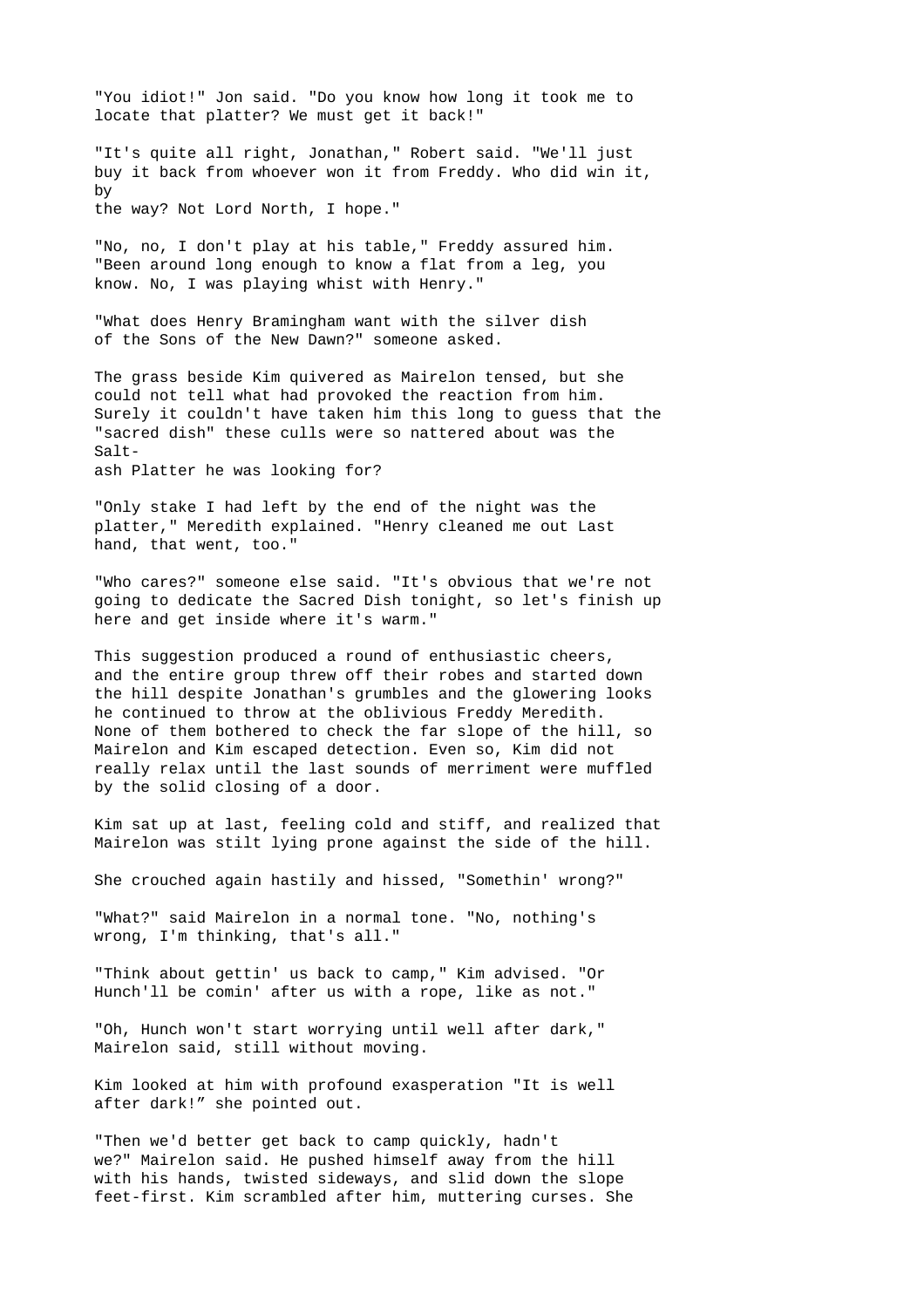was beginning to understand how Hunch had acquired the habit.

Getting back to camp took nearly as long as Kim had ex-Pected. Mairelon got lost twice, forcing them to retrace their steps in the dark. Kim did not enjoy these detours. The noises of insects and the occasional rustling movement of small animals made her jump, where the calls of lamplighters and the rumble of the heavy drays would have been soothing. Stumbling over an uneven clump of grass and falling into a bush was somehow different, and more unpleasant, than tripping on a broken cobblestone and landing in a pile of litter. Even the darkness had a different quality, a clarity and depth that bore no resemblance to the foggy blackness of the back streets of London.

Hunch met them on the road. He was carrying a lantern and frowning heavily, and both ends of his mustache looked distinctly damp and ragged. "Master Richard'" he said in evident relief when Mairelon came close enough to be identifiable. "You ain't 'urt!"

"What? Of course not," Mairelon answered. "Why should I be?"

"'Cause you 'adn't got no reason for a-goin' off and not tellin' me, if you ain't been urt," Hunch said, recovering rapidly. "Leastwise, I don't see as you did."

"That's because you don't know where we've been," Mairelon said in his most reasonable tone. "You really ought to have a little more faith in me, Hunch."

Hunch snorted expressively. "All right, where ave you been?"

"Finding things out," Mairelon said. "Among them, the reason why our friend Shoreham has such a low opinion of the Sons of the New Dawn. As well as a hint to the current owner of the Saltash Platter."

"And 'oo might that be?"

"According to the ersatz druids whose undeniably imaginative ceremony we observed this evening, Henry Bramingham. Not the best of news."

'"Enry," Hunch said, frowning. "I ain't sure—"

"Later, Hunch, if you please. Later, and preferably warmer, drier, and much less hungry. I hope no one has stolen our dinner while you've been swanning about out here."

"You ad ought to be sent to bed without any," Hunch grumbled, "and that dratted girl, too."

"Really, Hunch!" Mairelon said in a shocked tone before Kim could do more than gasp in outrage. "And all this time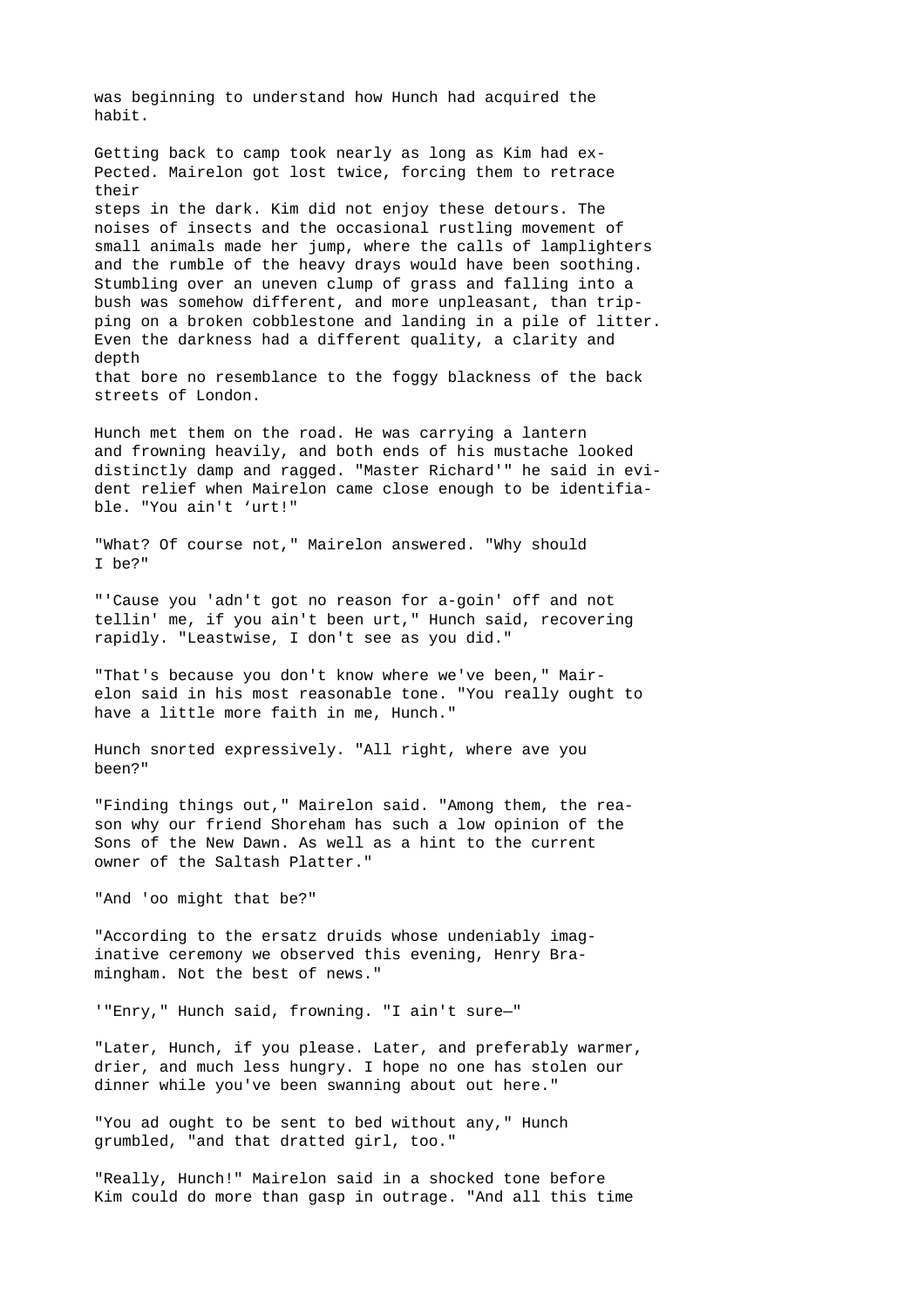I'd thought you were worried about the proprieties."

Hunch's tangled efforts to refute this deliberate misinterpretation lasted until they reached the wagon. Kim was sure that this was exactly what Mairelon had intended, and while she would normally have been annoyed at his highhanded method of taking over her battle, this time Kim was grateful. She was cold and tired, and her hands and face bore scratches that stung when she thought about them. She was in no condition for an argument with Hunch.

Dinner was waiting, and if the stew was thick enough to cut with a knife and the potatoes in it were so well cooked that they came apart at the touch of a spoon, Kim did not mind at all. Mairelon was either pickier or preoccupied; he settled himself on the bottom step of the wagon with a full dish and a spoon, but ate so slowly that Kim was halfway through her second bowl before he finished a quarter of his own.

When Kim paused long enough to notice this curious behavior, she glanced at Hunch. He was frowning and nibbling delicately on the left half of his mustache whenever he looked in Mairelon's direction. That was enough for Kim. She moved to a conveniently situated rock, rattled her spoon against the side of her dish, and when Mairelon glanced up, said, "What's got you so nattered, then?"

"Henry Bramingham," Mairelon said. He took a spoonful of stew and looked down at his bowl with a frown of annoyance "It's gone cold."

"If you'd of eaten it right off, you wouldn't of noticed," Kim said without sympathy. "Who's this Bramingham cove?"

"Henry Brammgham is the son of Charles Bramingham and Harriet St. Clair Bramingham," Mairelon answered. Hunch made a strangled noise, and Mairelon looked up. "Yes, exactly."

"Exactly what?" Kim said, thoroughly exasperated.

"Exactly the problem," Mairelon said. "Harriet, you see, is the sister of Gregory St. Clair. And the Baron has, shall we say, very little liking for your obedient."

"'E's the one as called in the Runners," Hunch said darkly. "And gave 'em Master Richard's name."

"So we think," Mairelon said. "He's also something of a wizard, and well known for his interest in unusual magical objects. If young Henry turns the platter over to his uncle, and I can think of no reason why he shouldn't, our chances of recovering it are small."

"So?" Kim said The two men looked at her, and she shrugged. "I don't see what's the good in your havin' this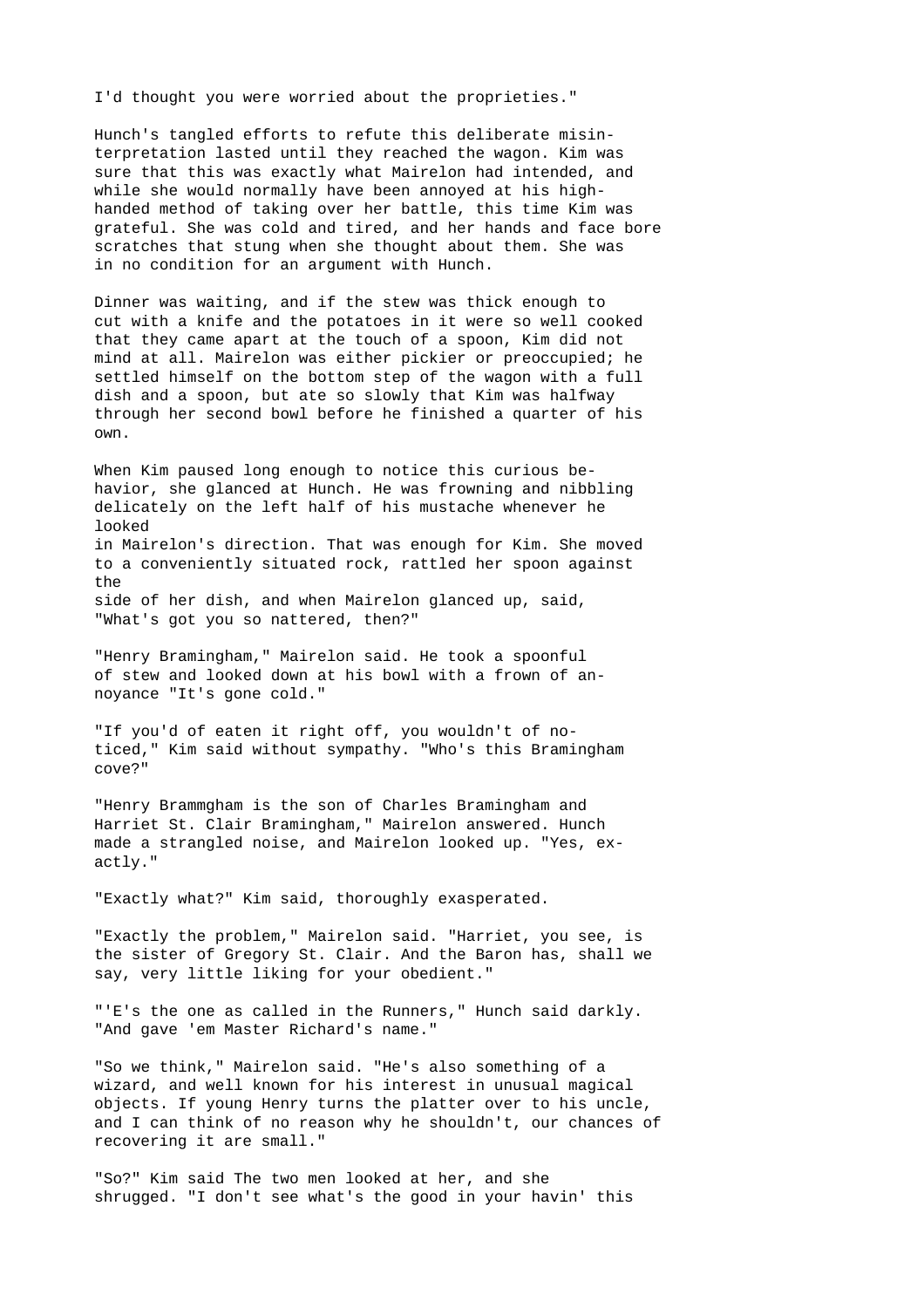platter you're so set on. If the Robin Redbreasts catch you with it, they'll be sure you cracked the crib and took it. I thought that was what you didn't want happenin'."

"You're right, but unfortunately there's no other way of finding out who really took the Saltash Set in the first place," Mairelon said. "If we can get all the pieces together. Shoreham and I can use one of the Ribensian Arcana to locate the person who stole them, but it won't work unless we have everything."

Kim shrugged again. "it's your neck. Which direction are you goin' to stick it out in next?"

Mairelon grinned. "The inn at Ranton Hill, I think I can pick up some gossip and get some idea of how things stand at the Brammghams', how recently Lord St Clair has visited, that sort of thing."

"Not tonight," Hunch said firmly "And this time you ain't a-going off alone, not if I 'ave to 'ide every pair of breeches you 'ave."

Mairelon looked startled, then thoughtful. "Yes, I think it will do very well," he said after a moment. "You can poke about in the stables and kitchens, Kim can sit in the public room, and I'll see what the news is in the private parlors. Someone's bound to know something, and this way we don't stand a ghost of a chance of missing it."

"Why're you so sure?" Kim asked.

"The country inn is the heart of every village, or at least its ears and tongue," Mairelon explained. "Think of it as a London public house, only more so."

"If you say so," Kim said dubiously. "Just what am I gom' to have to do?"

They spent the next hour or so discussing the exact methods each would use in their descent upon Ranton Hill's inn, what stones they would tell, and what clothes to wear to be convincing. Mairelon declared that he would pose as a fashionable Town buck, victim of a carnage accident while driving down to a friend's country house. Kim would be his Tiger, despite her protests that she knew nothing about horses and would be unable to convince anyone that she was what she pretended to be. Hunch was a groom who had been traveling with the baggage coach, he would lead the horses from the wagon, claiming that they belonged to the ostensibly demolished phaeton. Mairelon's confidence overrode his companions' misgivings, and by the time the fire began to die everything was settled.

TEN

Stanton Hill consisted of three shopfronts, two houses, an inn, and a stable The buildings looked to Kim as if they had huddled together for protection from the empty farmland all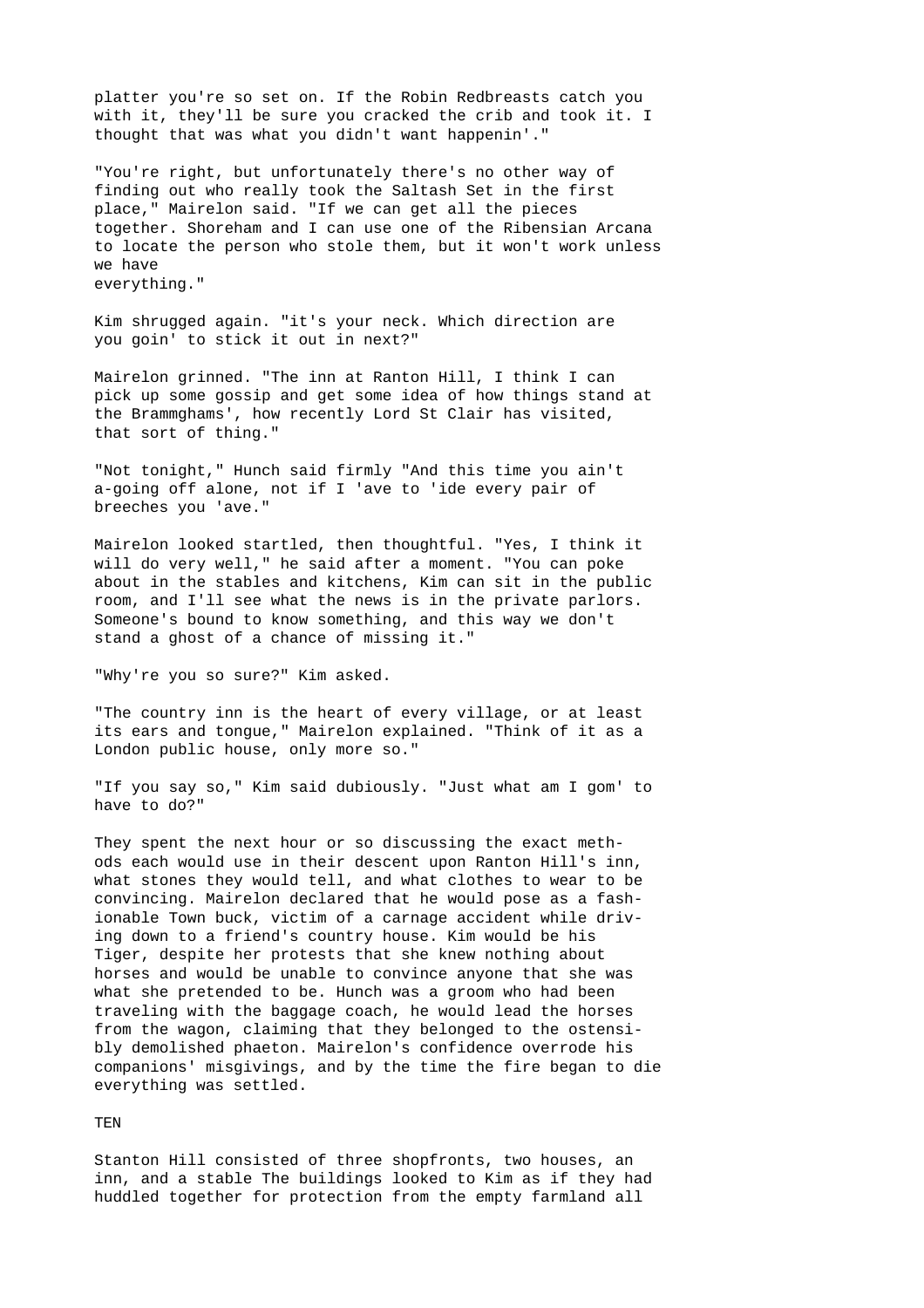around them. Not that the land was, technically, empty, but some low stone walls, a few trees, and a couple of sheep did not go nearly far enough, in Kim's opinion, toward filling up the space.

In addition, the village was so quiet that as they approached along the rutted dirt road Kim began to wonder if it was peopled by ghosts. The sound of the wind, the squeak of the harness leather, and the crunching of their feet and the horses' hooves against the road were the only noises. She was a little reassured when a dog began to bark as they reached the first house, summoning a stable hand in a well-worn smock from the rear of the inn.

Mairelon gave the man an offhand nod and disappeared into the inn. Kim looked after him, shifting her weight from foot to foot while the stable hand and Hunch eyed each other measuringly.

"What happened"?" the man said at last, making a gesture that included the horse, Kim, Hunch, and the vanished Mairelon.

"'E tipped 'is phaeton over trying to feather a corner," Hunch said with fine contemp.t "Leastwise, that's 'ow I make It. 'E says a coach-and-four ran 'im off the road."

The stable hand spat "Another one o' them wild uns. He stayin' the night?"

"'Ow do I know" Hunch said. "Even if 'e'd told me, 'e's just as likely to change 'is mind as not."

"That's the Quality for you," the stable hand said, and spat again. "Well, bring your horses around back, no reason they should suffer for their masters stupidity."

The man started walking as he spoke. Hunch tightened the makeshift leads attached to the horses' halters. The animals bobbed their heads, slightly out of sequence, and began to move. Kim shifted her weight again, wondering whether she should follow or wait and wishing Mairelon had told her a little more about the duties of a Tiger. She was just about  $t \circ$ start after Hunch and the horses when Mairelon stuck his

head out of the door of the inn.

"Kim! There you are. No need to stand about, the luggage won't be along for a couple of hours at least. Come inside and wait where it's warm."

Kim nodded, glad to have some direction at last. As she started into the inn, she noted that the village was showing a few signs of life at last, a large, round woman had emerged to sweep the step in front of the mercer's shop (and get a look at the new arrivals), an open carriage was descending a distant hill toward the town, and a second dog had joined the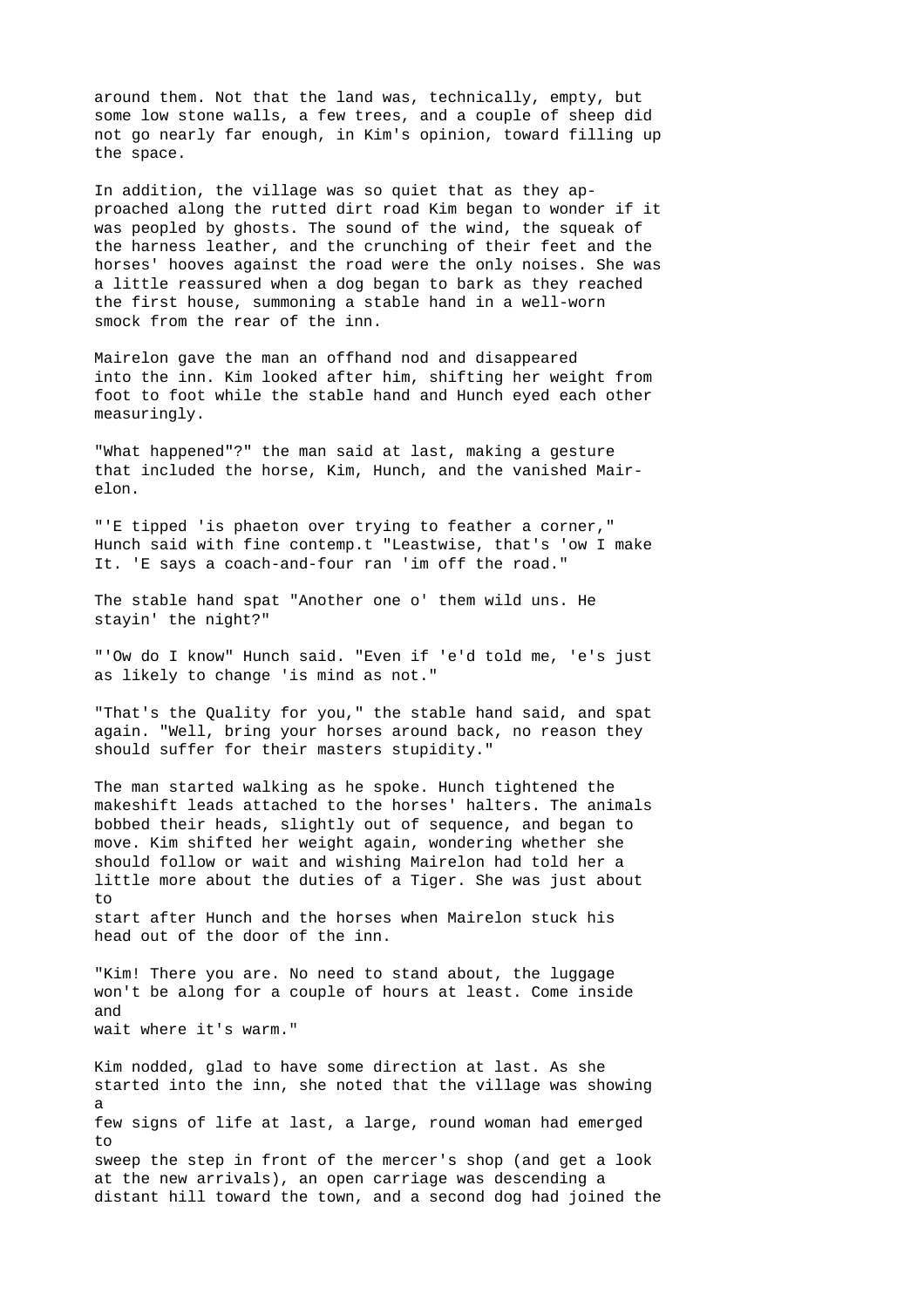barking of the first, prompting a volley of curses from an unseen person on the second floor of the inn. The last thing Kim saw before the door of the inn closed behind her was a large jug hurtling out of the window in the general direction of the dogs. The crash was audible even after the door closed.

Mairelon was standing just inside the door, in a short hallway at the foot of a steep flight of stairs Beside him, the innkeeper darted uncertain looks at the mud-splattered boots and breeches of his newest guest, clearly trying to decide whether this was truly one of the Quality or only some jumped-up Cit trying to pass himself off as gentry. Kim could almost sympathize. Mairelon's cape was well cut but, to her experienced eye, a little shabby and out of fashion, and the mud made it difficult to determine whether his boots were similarly well used. Had she been looking him over on the London streets, she would have given him a casual glance and gone on hunting for a better pigeon to pluck.

"Get yourself something to drink while you wait," Mairelon said, seemingly oblivious to the innkeeper's worried frown. He tossed Kim a coin that glittered silver in the air, and the innkeeper's expression lightened. Kim suppressed a smile and bobbed her head respectfully as Mairelon turned to the innkeeper. "Now, since we're agreed, I'll just go up and clean

"Very good, Mr de Mare," the innkeeper answered. "Your lad can go on in there, my wife will be glad to see to him. Now, if you'll just come this way…"

off a little of this dirt."

Mairelon followed him up the stairs without a backward glance, leaving a trail of damp and dirty footprints. Kim snorted softly. At least she would be able to find his room if she needed to. She looked down at the coin Mairelon had tossed her. It was a new shilling, more than enough for a pint of ale and perhaps a roll. She flipped it into the air, caught it, and went into the public room to listen to whatever local gossip there might be.

The room was nearly empty. Two weather-beaten men in farmers' smocks glanced up from their mugs as she entered, and a small, brown-haired man in the corner jumped nervously and then relaxed. Kim took a seat beside the door, where she could get a good look at everyone who might come in and still watch the rest of the big, square room. Once she was seated, she discovered that her view of the yard outside was limited to a slantwise glimpse of a corner, but she dismissed that limitation with a mental shrug. Nothing was perfect, and her job was to watch and listen to the coves inside, not the goings-on outdoors.

A large, grey-haired woman who was presumably the innkeeper's wife appeared a few moments later, carrying a tray of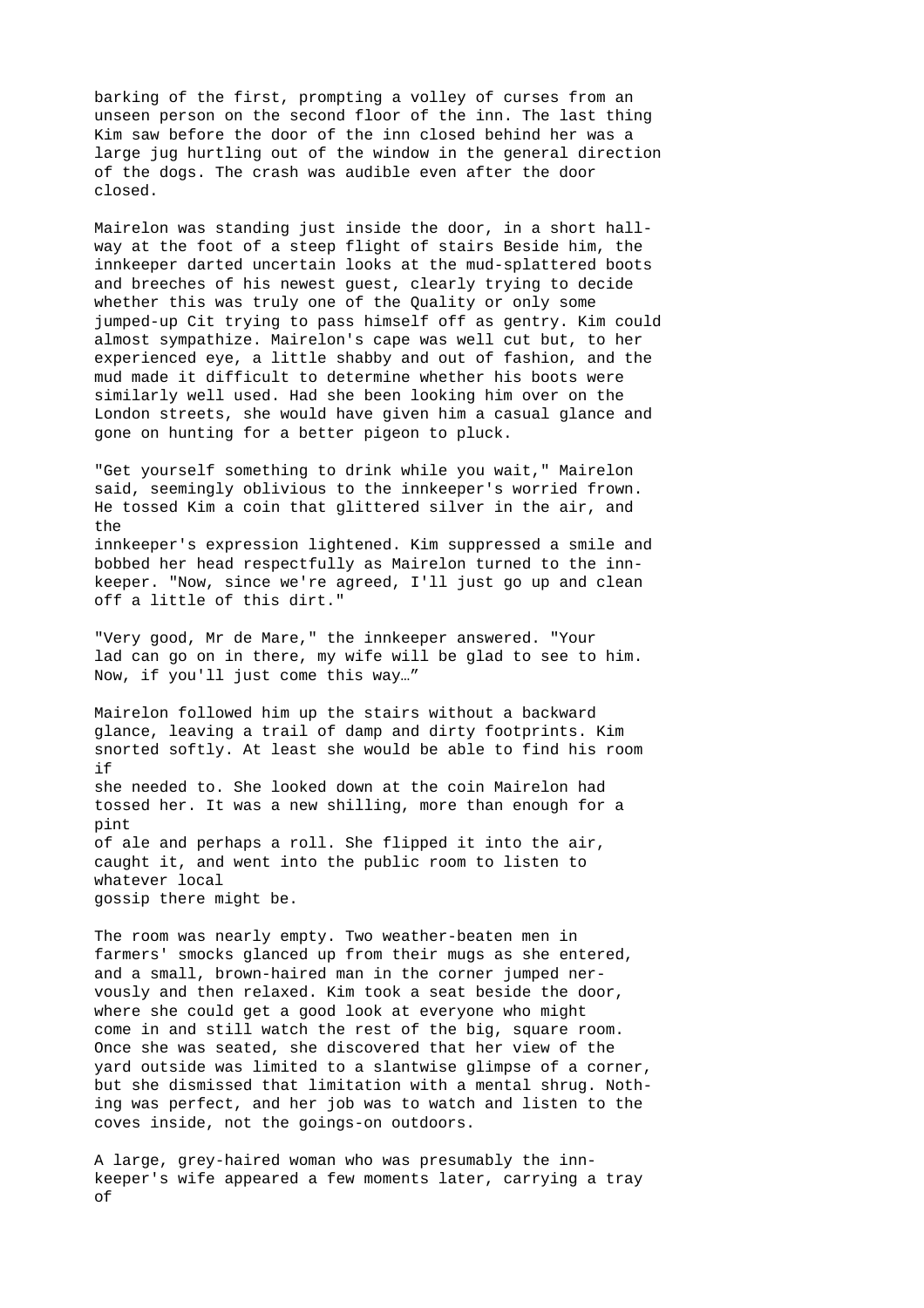mugs. She replaced the farmers' drinks without comment, then looked over at the nervous man in the corner. He shook his head, then nodded and beckoned. "Make up your mind, Mr Fenton," the woman said as she set a mug in front of Him. "I haven't the time to be mucking about back and forth to the kitchen twelve times an hour, not for the likes of you."

"My moneys as good as anyone's," the small man said. "And if you 'forget' to let me know when my… associate arrives, I'll see you regret it."

"Keep your hair on," the woman advised. "Nobody's come asking for you, not even Mr Frederick. And what he's thinking of, letting you off your work like this…"

The small man flushed. "I have my half-day free, the same as anyone."

"Only more often," the woman shot back, and the two farmers chuckled audibly. "I'm surprised he doesn't turn you off, but there, he's always been the sort to put up with more than he ought."

"Mr. Meredith is kind enough to give me an extra holiday occasionally," the small man said, and Kim thought he sounded even more nervous than before.

"Yes, because you ask him straight out! You're abusing Mr. Frederick's trust, you are, and you ought to be ashamed."

"That's 'Mr. Meredith,' to you," the small man said with an attempt at a haughty sneer.

"Ho! 'Mr Meredith,' to me that's known him since he was a tad? Next thing you'll be telling me what to call my husband! Drink up and hold your peace, Mister Fenton, or we'll see, that's all."

With this obscure threat, the woman picked up her tray and sailed back toward the door. She stopped long enough to give Kim a mug of warm, dark ale and collect the shilling, but Fenton did not take the opportunity to renew hostilities. He seemed content to glower over the top of his mug, alternating between dark looks at the grey-haired woman and equally dark but more apprehensive glances m the direction of the window overlooking the yard.

The innkeepers wife left, and the farmers continued to sit in companionable silence. For lack of anything better to do, Kim studied Fenton while she sipped her ale and waited for someone else to come in and start another conversation for her to listen to. He was brown-haired and thin-faced, and he had an indefinable air about him that marked him as Londonbred. From the conversation she had overheard, Kim guessed that he was in service with Mr. Meredith. A footman, perhaps, he was too well dressed to be a groom or stable hand, and not well enough turned out for a butler or valet.

Kim had just reached this conclusion when the serving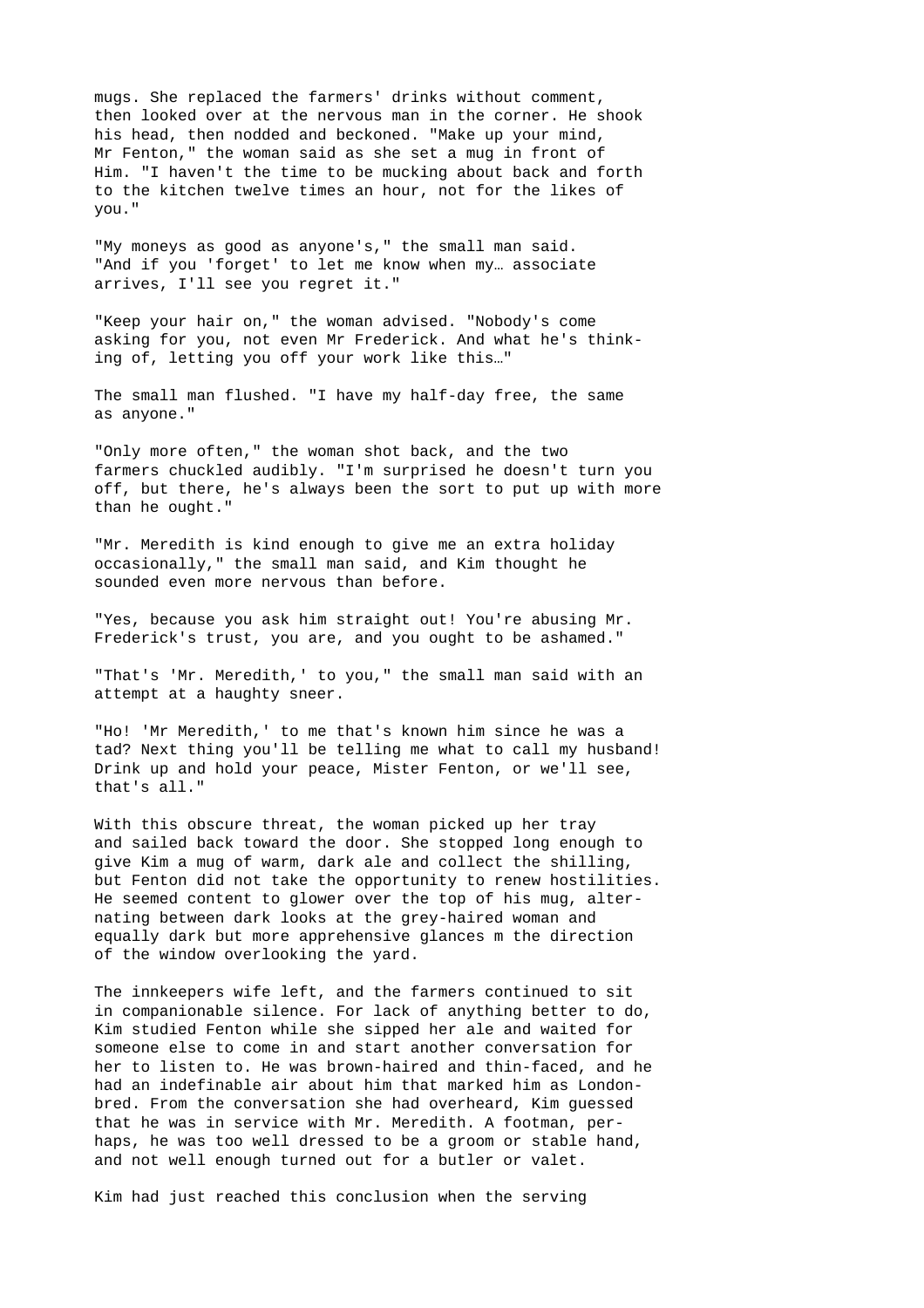room door flew open to reveal a dark-haired young man in fashionable riding clothes. He surveyed the room with an air of brooding intensity, then strode to the corner table and flung his gloves down in front of Fenton. "You sent me a message," the young man said.

Kim choked and slopped ale over the side of her mug. She recognized the young man's voice instantly, it was Jon, the most zealous of the druids she and Mairelon had observed the previous evening.

"I don't know that I would put it that way, Mr. Aberford," Fenton said, giving a significant glance in the direction of the farmers. "Merely, there are some things I think you ought to know."

"If your intention is to sell me the information that your master doesn't have the object he was commissioned to bring me, your luck is out," Jon said with gloomy relish. "I already know."

Fenton's shoulders hunched together as if he were bracing himself for a blow. "How did you find out…"

"He told me himself, last night. Blithering idiot! What possessed him to play whist with Henry Bramingham, of all people?"

"Ah, I believe there was a wager involved," Fenton said. His shoulders relaxed, but he did not look at all happy.

"Well, he certainty didn't give Henry the Dish!" Jon snapped.

"Of course not, Mr Aberford I, ah, thought you ought to know, that's all. So if—" Fenton broke off in mid-sentence, looking out the window. He jumped to his feet, his face a pasty white color, and bolted for the door. Jon sat staring after him in simple astonishment, taken too much by surprise to remember any of his brooding airs.

Fenton reached the door just as it opened to admit an enormous man in ill-fitting new clothes "'Ere, now! Watch what you're about'" the man said in a deep, slow voice as Fenton skidded to a stop in front of him.

"Sorry!" Fenton gasped, then dodged under the big man's arm and vanished.

"'E's in a bit of a rush, ain't 'e?" the big man commented to the room at large.

Kim rose quietly as the newcomer lumbered into the room and slipped out the still-open door of the serving room. There was no sign of Fenton in the hall, so she took a quick look out the front door to see if she could tell what had driven him to make such a dramatic exit.

The yard was full of activity. A landau had pulled up in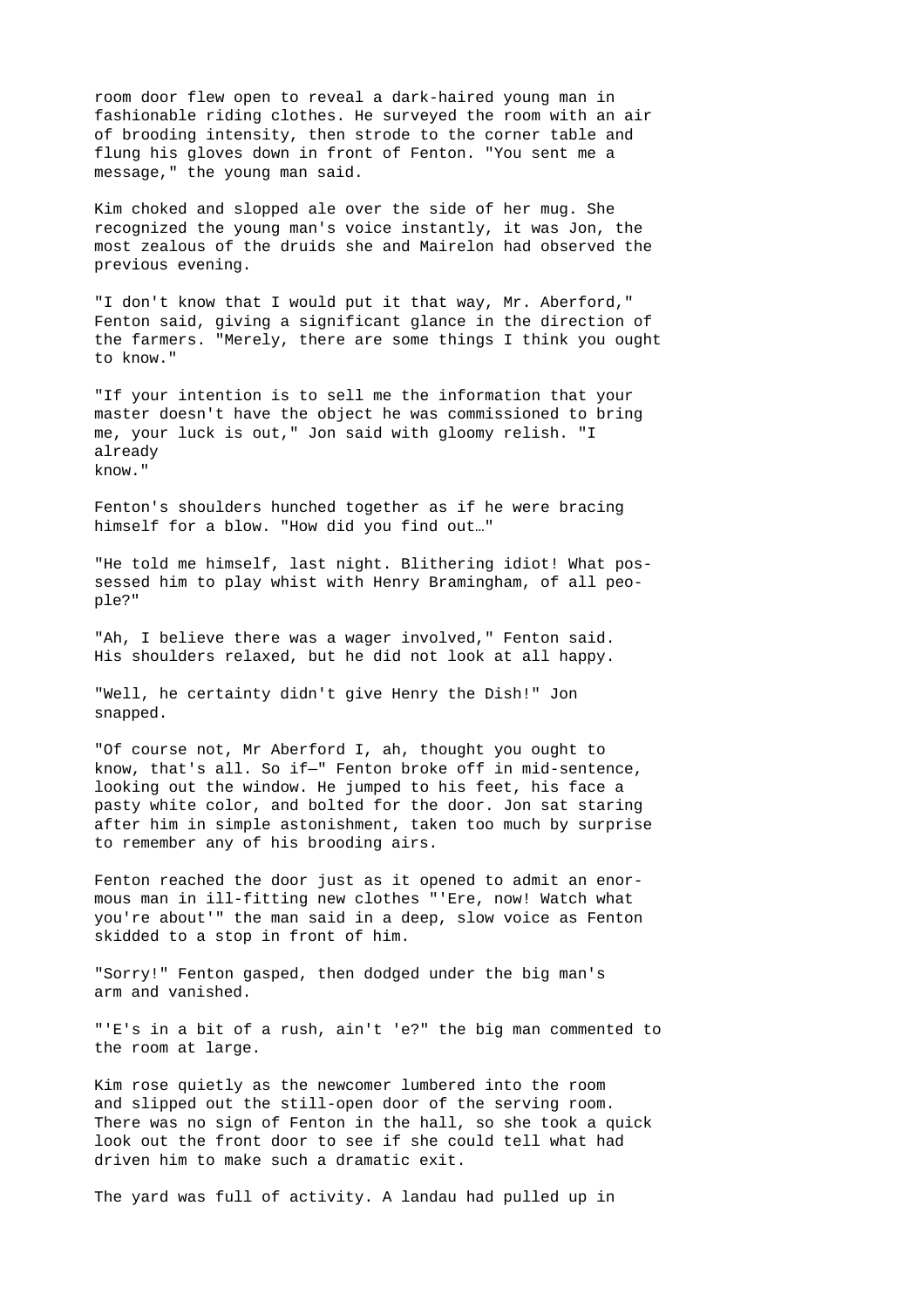front of the inn, its top open despite the cool weather. A handsome and vaguely familiar young man sat with his back to the coachman, facing him were an extremely elegant woman in her early forties and a stunningly beautiful blonde girl of perhaps seventeen. A second young man, whom Kim recognized at once as the bland and somewhat foolish Freddy Meredith from the druids' meeting, had pulled a large, placid bay horse to a halt at the edge of the innyard. He was sitting in the saddle as if stunned, gazing in admiration at the blonde. Standing next to him (or rather, next to his horse) was a shabby, sour-looking man, and Kim found herself first blinking, then squinting in surprise, and then sternly suppressing a strong impulse to take to her heels as rapidly and unceremoniously as Fenton had done. Jack Stower! What was Jack Stower doing in Ranton Hill? Fortunately, his attention was fixed on the rider, and Kim had time to pull her head back into the inn. She shut the door far enough to hide her face and forced her frozen wits into motion. Dan Laverham couldn't have sent Jack after her, she

hadn't known herself where she was going when she left London. Jack was on some other errand, then, and all she had to do was keep out of his way so that word of her presence in Ranton Hill wouldn't get back to Laverham. To do that though, she needed to know what Jack was up to, so that she could avoid him. Hoping that no one would come into the hall to find her in so odd looking a position, Kim opened the door a crack and peered out, listening with all her might.

"He's your man," Stower was insisting to Freddy Meredith.

Freddy did not appear to hear. "Bramingham!" he called with every appearance of delight. "Didn't expect to find you here."

The young man in the carriage twisted to look over his shoulder. "Freddy? Good Lord! I mean, what are you doing out at this hour?"

"Things," the other said with a vague wave. He clucked to his horse, which ignored him. A faint frown creased his forehead, and he made a tentative movement with his heels. The bay bent its neck to eye its owner, then ambled over to the carriage, leaving Jack Stower standing with his fists clenched and a black expression on his face.

"Henry!" the elegant woman said in a peremptory voice as Freddy was performing this maneuver. "If you must stop to speak with your friend, at least send someone in to inquire about Jasper. At this rate, we shall never get to Swafflton "

"Yes, of course, Lady Granleigh." Henry nodded to the footman, who jumped from his perch at the rear of the landau and came over. "See if Mr Marston is in, and have a note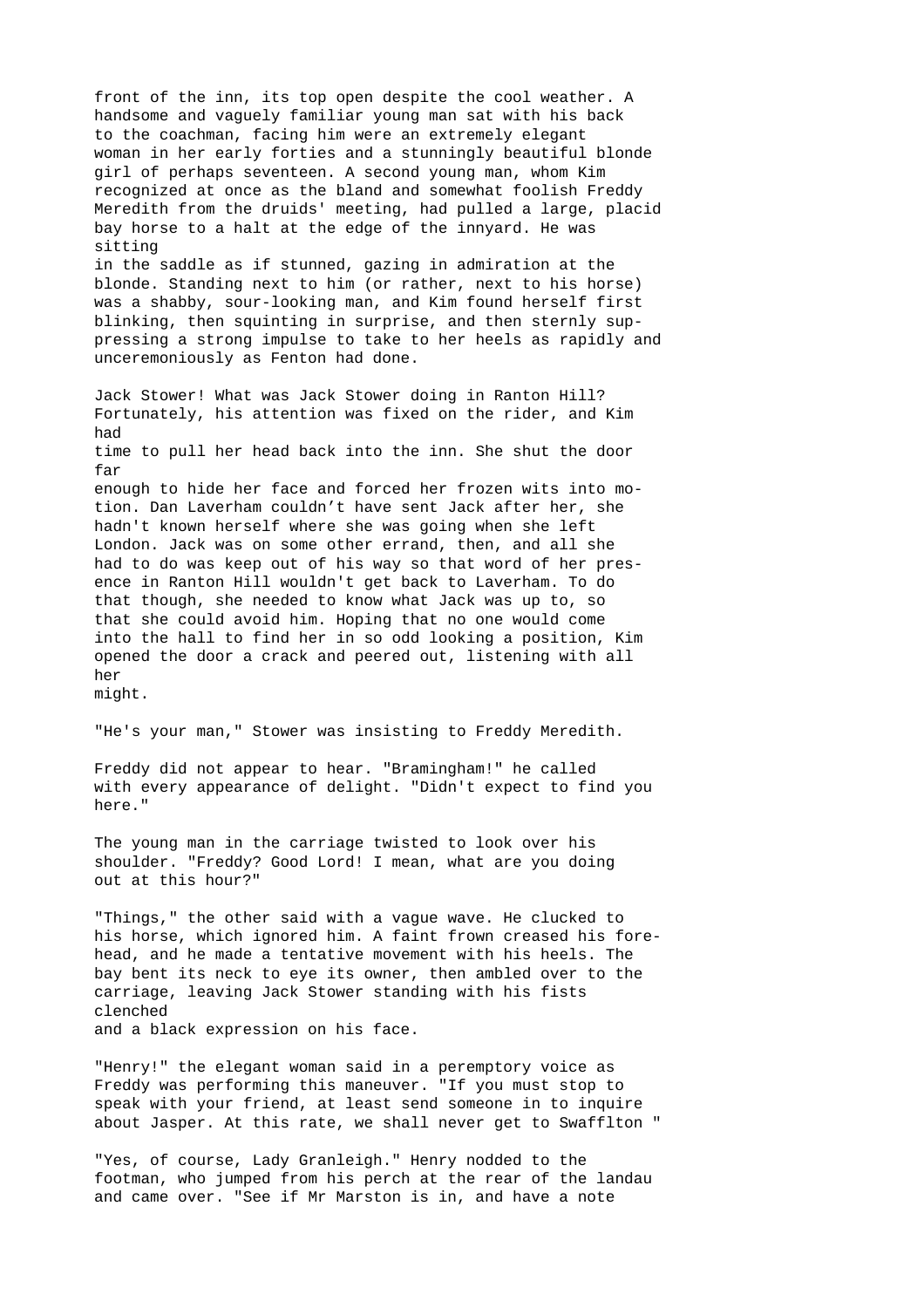sent up to tell him we are here."

"Be better to go inside," Freddy advised from his perch on the horse. "Private parlor for the ladies. Much nicer than sitting out in the weather."

Kim missed Henry's reply, for she had to nip sideways and flatten herself against the wall to avoid the footman's entrance. He clumped past her without noticing, glanced around, then rang loudly for the innkeeper. Kim slipped back to the door and saw that Jack Stower had vanished. She heard the innkeeper's footsteps at the rear of the hall and made a quick decision. Better to have room to move than to be nabbed by Stower or the footman in the hallway. She slid out the door like a greased eel.

"Very well," the elegant woman was saying in a disapproving tone. "But I will have the proprieties observed. Present your friend to us, Henry."

"My pleasure, Lady Granleigh," Henry said in a harassed tone. "Lady Granleigh, Miss Thornley, this is Mr. Frederick Meredith. Freddy, Lady Granleigh, and her ward, Miss Marianne Thornley. They're down for one of Mother's house parties."

"A pleasure," Freddy said, bowing.

"Meredith," Lady Granleigh said pensively. "Are you by chance related to Lord Cecil Meredith?"

"M'uncle," Freddy answered. "Stood godfather to me, or so they tell me. I don't remember it, myself."

"Indeed." Lady Granleigh's manner thawed noticeably. "Lord Cecil is a dear friend of my husband's."

"What brings you ladies out in all this muck?" Freddy asked offhandedly, though his eyes had returned to the lovely blonde girl.

"Since it is not raining, Lady Granleigh and I thought we would drive to Swafflton to look at ribbons," the blonde girl replied in a low, musical voice. "Mr. Bramingham was kind enough to accompany us."

"This ain't one of the stops on the road to Swafflton," Freddy said in a knowledgeable tone. "Sure Bramingham gave the coachman the right direction?"

"Freddy!" Henry said. "Don't be ridiculous."

"We are here to meet my brother," Lady Granleigh said in an icy voice.

"Oh, that's all right, then," Freddy said. "Didn't know you had one."

Miss Thornley giggled .Her guardian gave her a quelling look. "Really, Mr. Meredith…"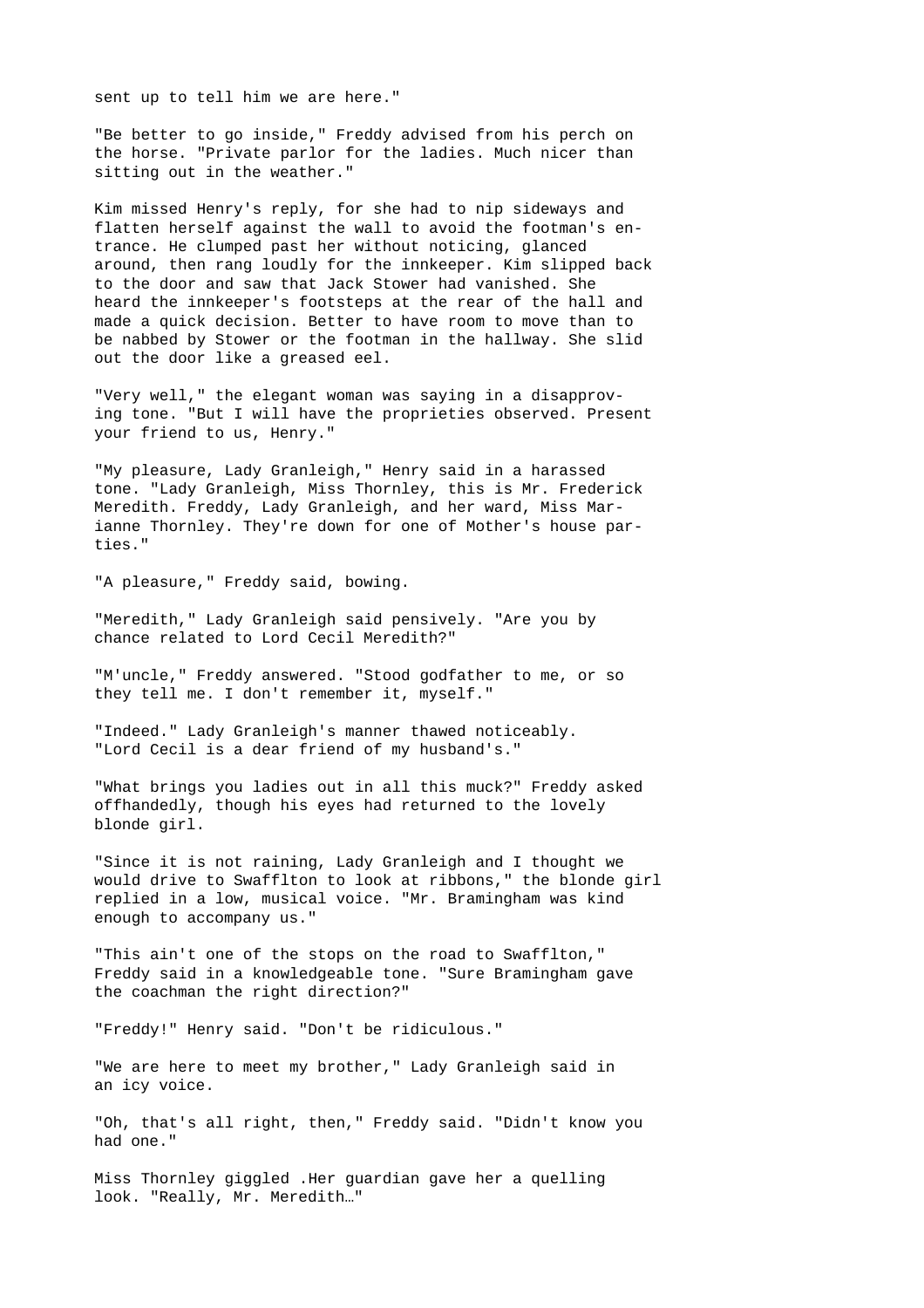The door of the inn flew open. "Meredith! I knew it was you," Jon Aberford said in threatening tones.

"Hullo, Jon," Freddy said mildly. "Bit of a surprise, meeting you here. I must say, I didn't expect it."

"I should think not! How do you dare show your face in public?"

"Because I ain't a Turk," Freddy replied in reasonable tones. "Why should I care who sees it? Perfectly good face, besides, it's the only one I've got."

"Don't play the fool!" Jon said "Henry, do you know what this… this blithering idiot has done?"

"No, and I don't much care to," Henry answered frankly. "It's nothing to do with me."

"Henry, you will do me the favor of not presenting me to your unpleasant and most unmannerly acquaintance," Lady Granleigh put in. "I must have the lowest opinion of anyone who would enact a scene in so public an arena."

"Ah, but it does!" Jon said, ignoring Lady Granleigh's interjection. He gestured at Freddy. "This traitor lost the Sacred Dish to you at play. Will you return it?"

"Here, now!" Freddy said. "Got no reason to go calling names! Everything was quite in order, told you so last night."

"Sacred dish?" Henry said, bewildered. "What are you on about now, Jonathan? You don't mean that big silver platter, do you?"

"Platter?" Lady Granleigh said with unexpected interest.

"What have you done with it?" Jonathan demanded.

"If you are talking about the platter, I haven't done anything with it yet," Henry snapped in evident exasperation. "It's sitting m a display case in the library, and it will stay in the display case until Lord St. Clair arrives tomorrow. At which point I am going to present it to him for his collection."

"What, your uncle's coming?" Freddy said to Henry. "You didn't tell me."

"Why should I?" Henry retorted. "It's nothing to you."

"No reason to keep it a secret, is there?" Freddy answered. "And it's bound to be of interest. Why, m'mother will want to call if Lord St. Clair is staying with you."

"Be quiet, Freddy!" Jonathan said. "Henry, be reasonable. You can't just give away the Sacred Dish!"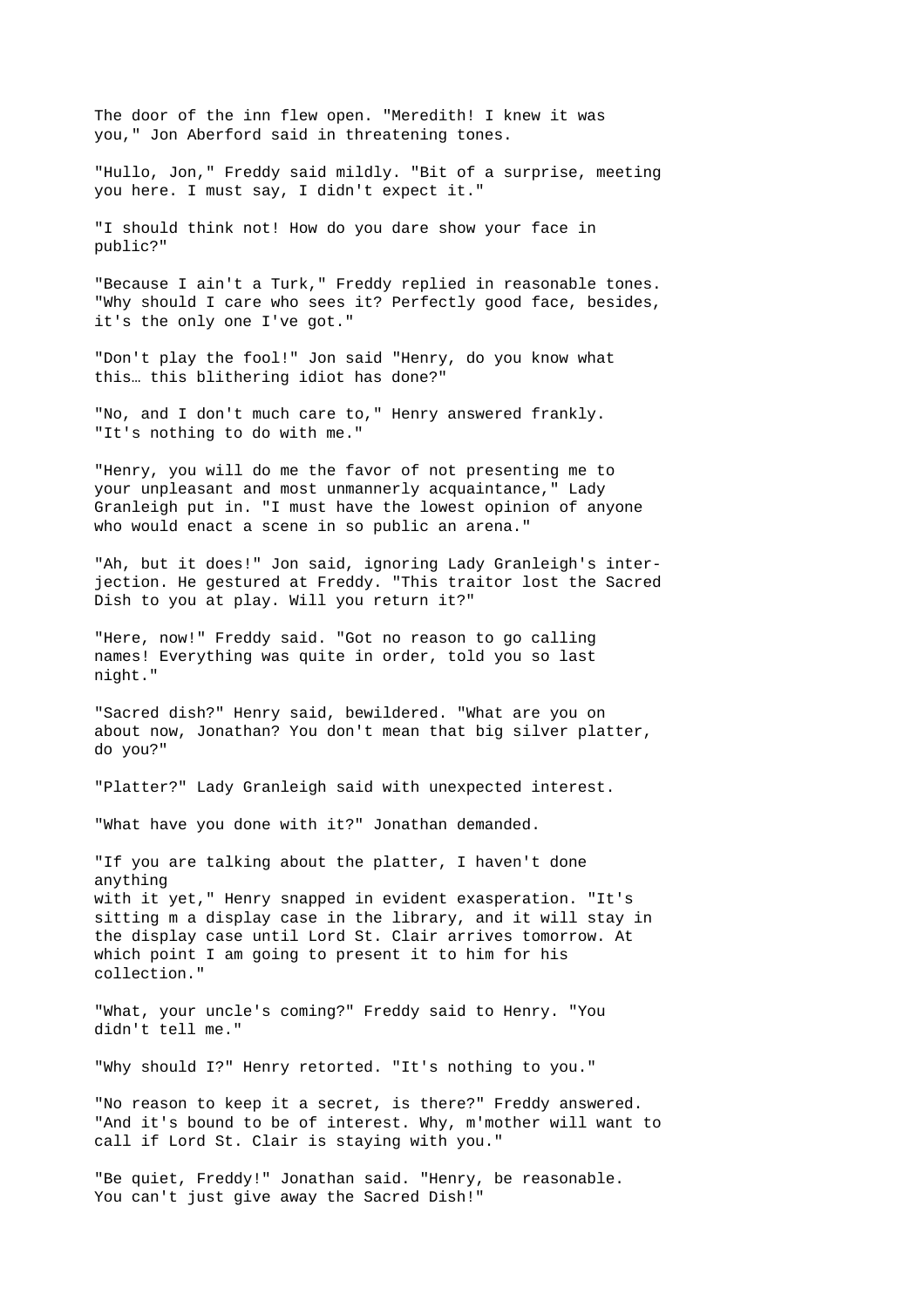"Don't see why not," Freddy said, giving the matter due consideration. "He isn't one of the Sons, the thing don't mean anything to him. Unless St Clair don't arrive. Hard to give something to someone who ain't there." "Come by Bramingham Place tomorrow at three and watch me," Henry invited Jonathan cordially. "You don't know what you are doing," Jon said, suddenly calm. "I know enough." "Quite," said Freddy. He had one eye fixed on Miss Thornley, who was beginning to look distressed. "Here, Jon, be a good fellow and come away, you're upsetting the ladies." "You haven't heard the last of this," Jon said. With a parting glower he turned and reentered the inn. "If that isn't just like Jon!" Freddy said. "I trust we have seen the last of him," Lady Granleigh said. "Henry, are you quite certain that man of yours isn't carousing inside instead of delivering your message? Jasper ought  $t_{\Omega}$ have come out by now." Henry pressed his lips together. "I'll go and see, if you like, Lady Granleigh." "If you do that, we'll lose you, too," Lady Granleigh said. "Send that boy over there, he may as well be useful." "Hi! You there!" Henry beckoned to Kim. "Pop inside and see what's holding up Mr. Marston, there's half a guinea in it for you." "A shilling," Lady Granleigh said sharply. "No more than a shilling, and not until you come back. Really, Henry, you ought to know better." Kim muttered something that would pass for "Yes, mum," and touched her hand to her cap. The respectful gesture might please the bracket-faced old cat, and it would screen Kim's face from unwanted notice. Reluctantly she turned and started for the inn. Before she reached it, the door swung open and the footman emerged, followed by a tall man in a driving cape. Kim stepped aside without thinking, and froze as she got a good look at his face. It was the skinny toff from the Dog and Bull<sup>1</sup> who had hired her to crack Mairelon's crib. Had all of London followed her to Ranton Hill? "Amelia!" the toff said. "What d'you mean by arriving at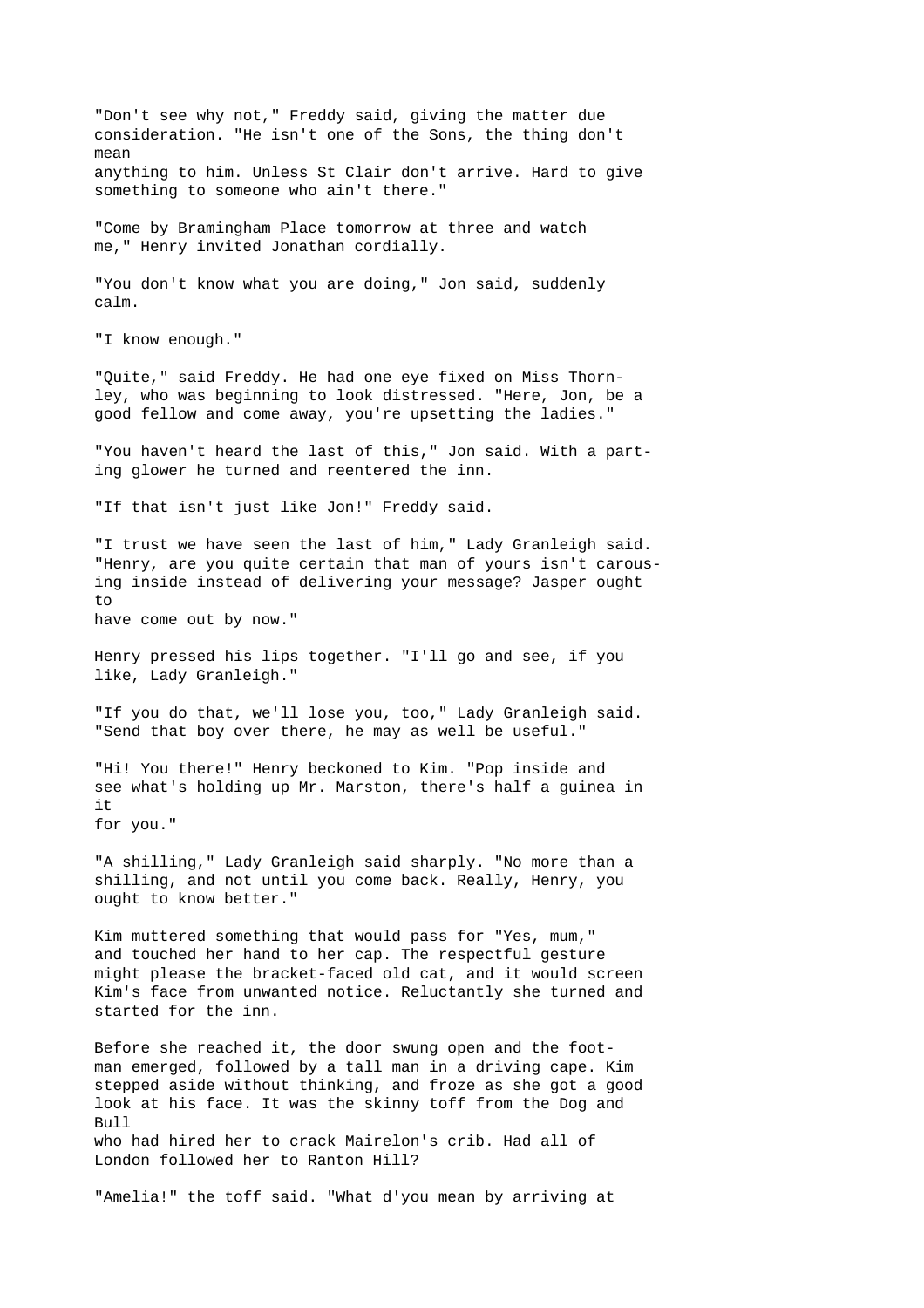dawn like this? I'd barely got my breakfast finished!"

"When we are in the country, we keep country hours, Jasper," Lady Granleigh replied. "I explained that to you yesterday, had I known you were going to be obstinate, I would have postponed our expedition until tomorrow. I am sure that Lord St. Clair would have been delighted to accompany us."

"Of course he would," Freddy said gallantly. "I mean to say, lovely ladies, pleasant company—anyone would be delighted."

Jasper Marston had by this time taken his place in the coach, and Lady Granleigh had had more than enough of Freddy, nephew of Lord Cecil Meredith or not. "It is high time we were going," she announced. "Good day, Mr. Meredith. Driver!"

The coachman nodded and slapped the reins lightly against the horses' backs. The team snorted and began to move, in another moment, the landau had pulled out of the inn's yard and was on its way east to Swafflton.

### ELEVEN

Kim drew a shaky breath as she watched the coach pull away, all too conscious that only good luck had kept Jasper Marston from noticing her She wanted to run away, to hide, and she wished suddenly and passionately that she were back in London, where she might have had some chance of doing so. With both Jack Stower and the skinny toff in Ranton Hill, it was

beginning to look very much as if staying in London would have been safer than leaving.

Freddy Meredith, who had also been watching the coach, chose this moment to turn and see Kim. "Hi, boy! Get someone out here to take this horse, will you?"

Clad of the excuse, Kim nodded and went inside. The innkeeper was coming out of the kitchen into the hallway, carrying a tray. "And where the devil have you been, boy?" he asked when he saw Kim.

"Man outside wants someone to take his horse," Kim informed him, ignoring his question.

The innkeeper rolled his eyes "Quality! Well, I'll see to it. Your master wants you, third door on the right at the top of the stairs. Take this along with you."

The stairs were narrow and steep, and Kim had some difficulty in climbing them without dumping everything off the tray the innkeeper had handed her. She made it to the top at last, and stood balancing the tray against the railing while she caught her breath. Then she counted doors and kicked at the third one.

"Enter," Mairelon's voice called from inside the room.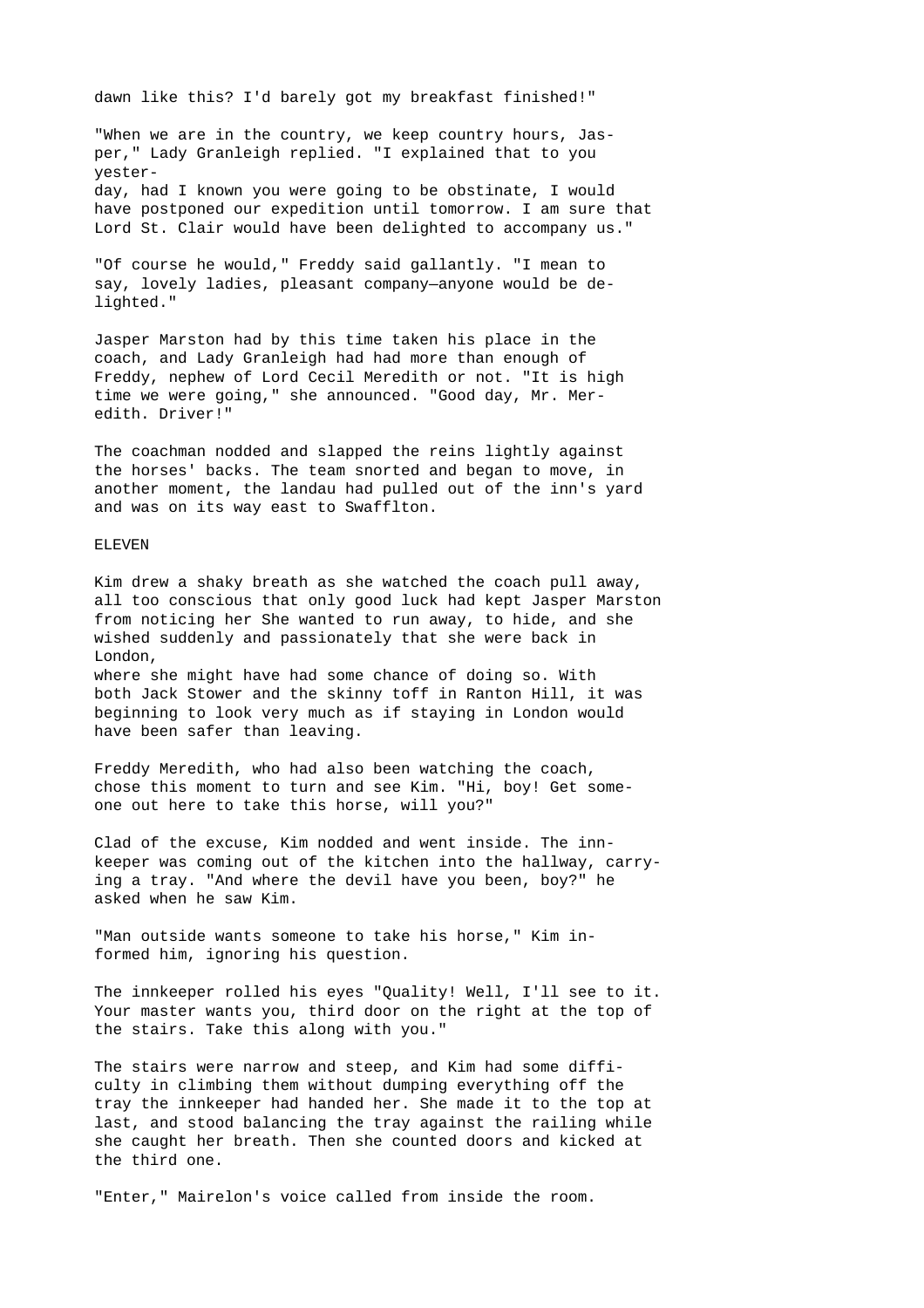"I can't," Kim called back crossly ."You'll have to open the door yourself."

She heard a scraping sound on the other side of the door, and then Mairelon opened it. "Kim! What are you doing with that?"

"The buffer downstairs said you ordered it," Kim replied, setting the tray on the table.

"And was too lazy to bring it up himself, hmm? Good Lord, you're white as a winding-sheet! Sit down, sit down, before you fall over." Mairelon took the tray from Kim's suddenly shaking hands and set it on the small table beside the window. Kim sank into the nearest chair. She was cold and her legs felt like jelly, she was too stunned even to think, though a corner of her mind marveled distantly at the strength of her reaction.

"Here," Mairelon said, pressing a glass into her hand. "Drink this. Will you be all right alone for a moment? I'm going to get Hunch."

Kim nodded, and Mairelon left. She took a deep breath, and the feeling of being far away from everything began to lessen. She sipped at the glass Mairelon had handed her, and coughed as a fiery liquid ran unexpectedly down her throat.

The door opened and Mairelon reentered the room "Now, what's given you the wind up? Did your friend from the Dog and Bull see you?"

"I don't think so," Kim said. "But how did you know—" "He's staying in the next room," Maireton said. "I could hardly help noticing his presence, and I thought there was something familiar about his voice- So I contrived to get a look at him as he left If it wasn't our skinny friend, what's upset you?"

"I ain't sure," Kim said. She was feeling more like herself, and her momentary weakness bothered her. "I ain't never done nothin' like that before, not even on my first crack lay."

"Really- And how long has it been since you did any housebreaking?" Mairelon asked.

"Couple years. Since old Mother Tibb died, anyways. After what happened to her, I lost the taste for it, sort of."

"What happened to her?" Mairelon said very softly.

"The nabbing culls got her. Most of the others, too I was lucky I got away " She took a tiny sip from the glass and closed her eyes. "They got transported, mostly, but Mother Tibb swung because she ran things for the lot of us."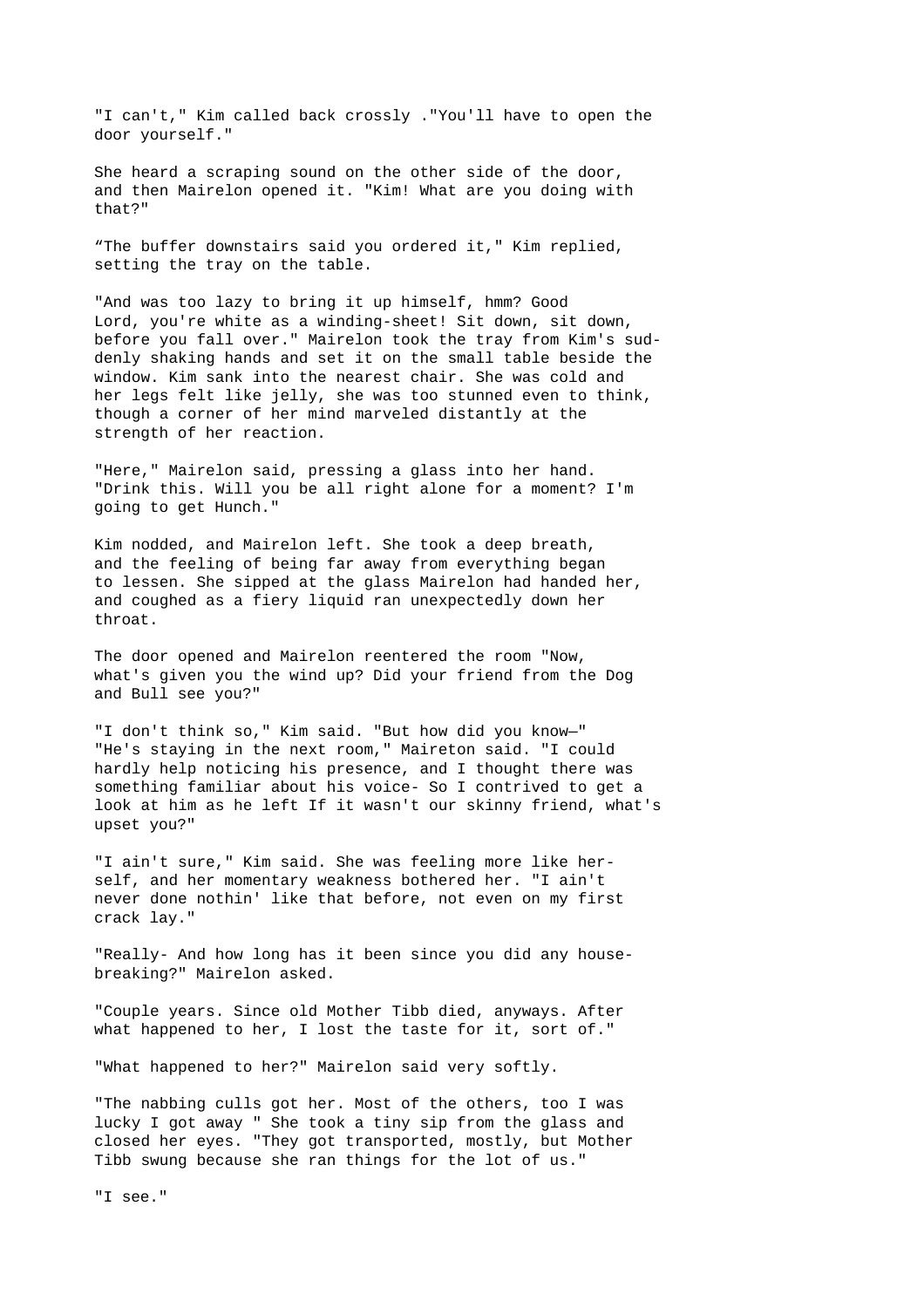"I shouldn't of gone to watch. It was stupid. And after that. . ."

"After that, you didn't feel as if you could go back to housebreaking."

Kim shrugged "I never took to it much, not like some of the rest Besides, it ain't a good lay for a loner, and I couldn't join up with one of the other gangs because—" She stopped short and shook her head. Why was she telling Mairelon all this?

"Because they'd have discovered that you were a girl," Mairelon finished quietly. He was looking at her with an odd expression that she didn't have the energy to figure out. "Was

it so important to you, staying a boy?"

Kim nodded wearily. "You ain't never seen the stews in St Giles, or you wouldn't need to ask. Mother Tibb kept me on a good three years longer than most, because I had a knack for locks, but that wouldn't of lasted much longer- Anybody else would of packed me off as soon as they found out I wasn't a boy."

Mairelon went still. "Drink your brandy," he said, and his voice was harsh.

The brandy wasn't so bad, now that Kim knew what to expect It was a great deal better than the cheap gin she had sometimes bought in London. She sipped it slowly, and in a few minutes more her grim mood began to lift.

"I found out some things you ought to know," Kim said to end the long silence.

"Wait until Hunch gets here," Mairelon said. "No sense in going over everything twice."

Fortunately, Hunch was not long in appearing. He snorted through his mustache when he saw Kim, which did more to make her feel herself again than even the brandy.

"Sit down and stop grumphing, Hunch," Mairelon said. "I've taken separate rooms for tonight, but we can hardly talk through the wall, and Kim says she's found out something of interest."

"That's as may be," Hunch said darkly "But she 'adn't ought to be 'ere, and neither should you. Someone's been asking questions down at the stable."

"But it's such an interesting place," Mairelon said, waving in a general way at the walls of the inn. "Really, Hunch, you have no idea how fascinating this inn is."

"Maybe not," Hunch said, "but I know when you're at one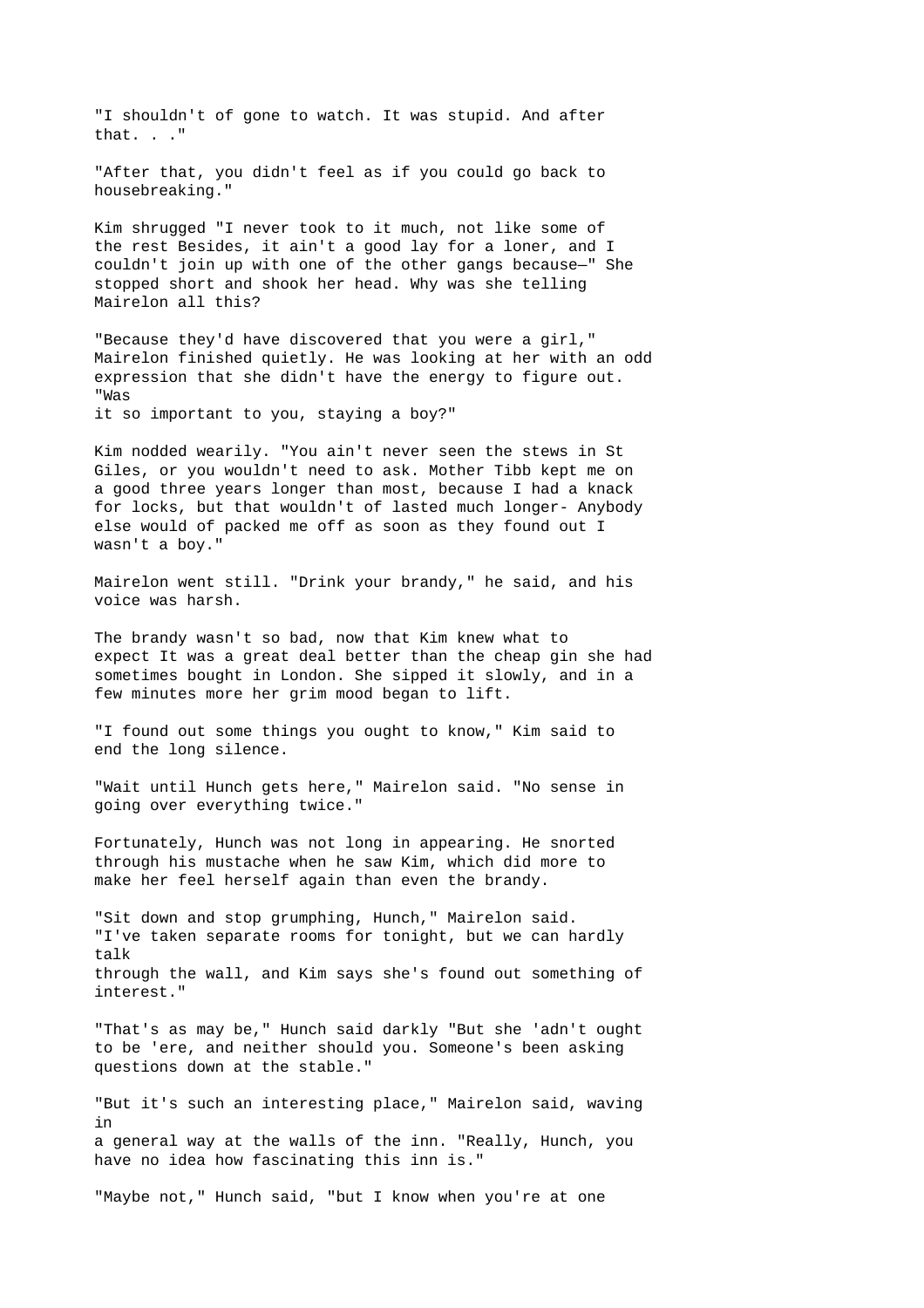o' your queer starts. Master Richard. And you 'adn't ought to, not this time. Someone's looking for us." "Oh, really, Hunch, how can you be sure of that?" "'Ow many people 'ave a yellow wagon with red wheels and a painting of a man in a top 'at on the back?" Hunch countered. Mairelon frowned. "Someone's asking questions about the wagon?" Hunch nodded. "It's us she's looking for, right enough." "She?" Kim thought that Hunch was enjoying the effect his news was having, though his expression remained dour. "Aye. One of them grand ladies, they said. Offered a guinea to anyone as 'ad news of it, and a shilling extra if she could be sure no one else 'ad the news afore 'er." "What a good thing we left the wagon in the woods," Mairelon commented. He moved to the window and stared down at the stable. "That ain't all, neither," Hunch said. "There was a cove nosing around, too, 'anging about in back of the inn and be'aving oddly. The 'ostler said 'is name was James Fenton." "Fenton?" Kim said. "There was a Mr. Fenton in the taproom for a while; he looked like a footman or somethin'. I think he works for that Meredith cove, the one who had that platter and lost it playin' cards." "Does he," Mairelon said thoughtfully- "I wonder. What was he doing here, do you know?" "He came to meet a Mr. Aberford," Kim said "He wanted to sell him the news about Meredith's losing the platter, only Aberford knew already." Quickly she recounted the scene in the taproom. "When he took off, I followed him, and then—" She hesitated. "And then?" Mairelon prompted. "I think maybe I ought to go back to London," Kim blurted, staring down at her hands to avoid seeing Mairelon's or Hunch's expressions. "I'm goin' to be trouble for you if I stay " "I see," Mairelon said after a moment of silence that to Kim seemed to go on forever. "Or rather, I don't see. Why don't you begin by telling us exactly what happened, and then perhaps I will."

"It was Jack Stower," Kim said. "He's one of Laverham's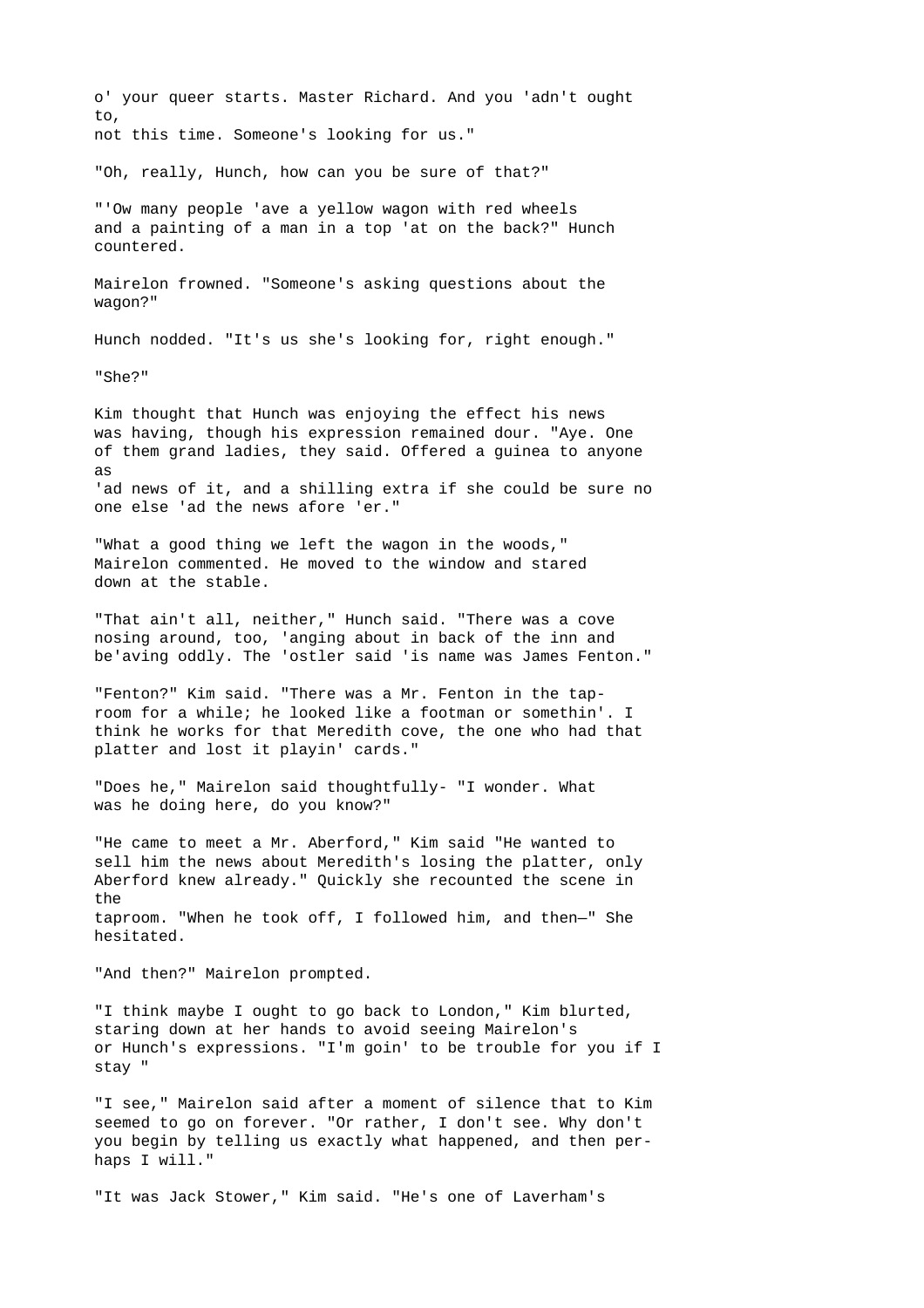boys I told you about Laverham."

"I remember."

"I swear I don't know how he followed me from London, I swear I don't. He didn't see me, but if he's pokin' about, he'll find out I'm here for sure, and—"

"Slow down and back up," Mairelon said. "Where and when did you see StoweP In the hall? On the stairs?"

"Outside, talkin' to that Meredith cove," Kim answered. Reminded of the task she had originally been set, she outlined the scene she had witnessed in the innyard. "Bramingham said his uncle was comin' down tomorrow, and he was goin' to give the platter to him as soon as he got there," she finished. "The Meredith cull got Aberford inside, and then the toff from the Dog and Bull turned up. He's the Friday-faced mort's brother, name of Jasper Marston. They all drove off, and I came in."

Mairelon was staring into space with a heavy frown, looking as though he had not heard a word Kim had said for several minutes at least "Stower, Laverham, Fenton," he murmured. "And a lady asking questions A grand lady—Lady Granleigh, perhaps?"

"She acted grand enough," Kim said doubtfully.

"And her brother is the unpleasant but not altogether bright gentleman who arranged for my wagon to be broken into, thus beginning our acquaintance. And he obviously knows considerably more than he has any right to. Someone is playing a very deep game, I wonder whether it's him or her?"

"I don't see as it matters," Hunch said. "'Ooever it is, we adn't ought to stay ere tonight."

"For once, Hunch, I believe you are right," Mairelon said Hunch's jaw dropped MaireSon did not notice; he was digging through the drawers in search of something Not finding it, he went to the door of the room and opened it "None of us will stay the night at the inn. Hi, landlord! Bring me up a pen and some paper."

"I thought you said we weren't stayin'," Kim said, be-

wildered.

"We are not staying the night There is no reason not to stay the afternoon; it's a long drive to Swafflton, and the ladies will more than likely be shopping for hours- Besides—ah, thank you, landlord."

The innkeeper had arrived, carrying a scruffy-looking quill, an inkpot, and a sheet of paper. Mairelon took them with a charming smile and shut the door in his face. "Besides,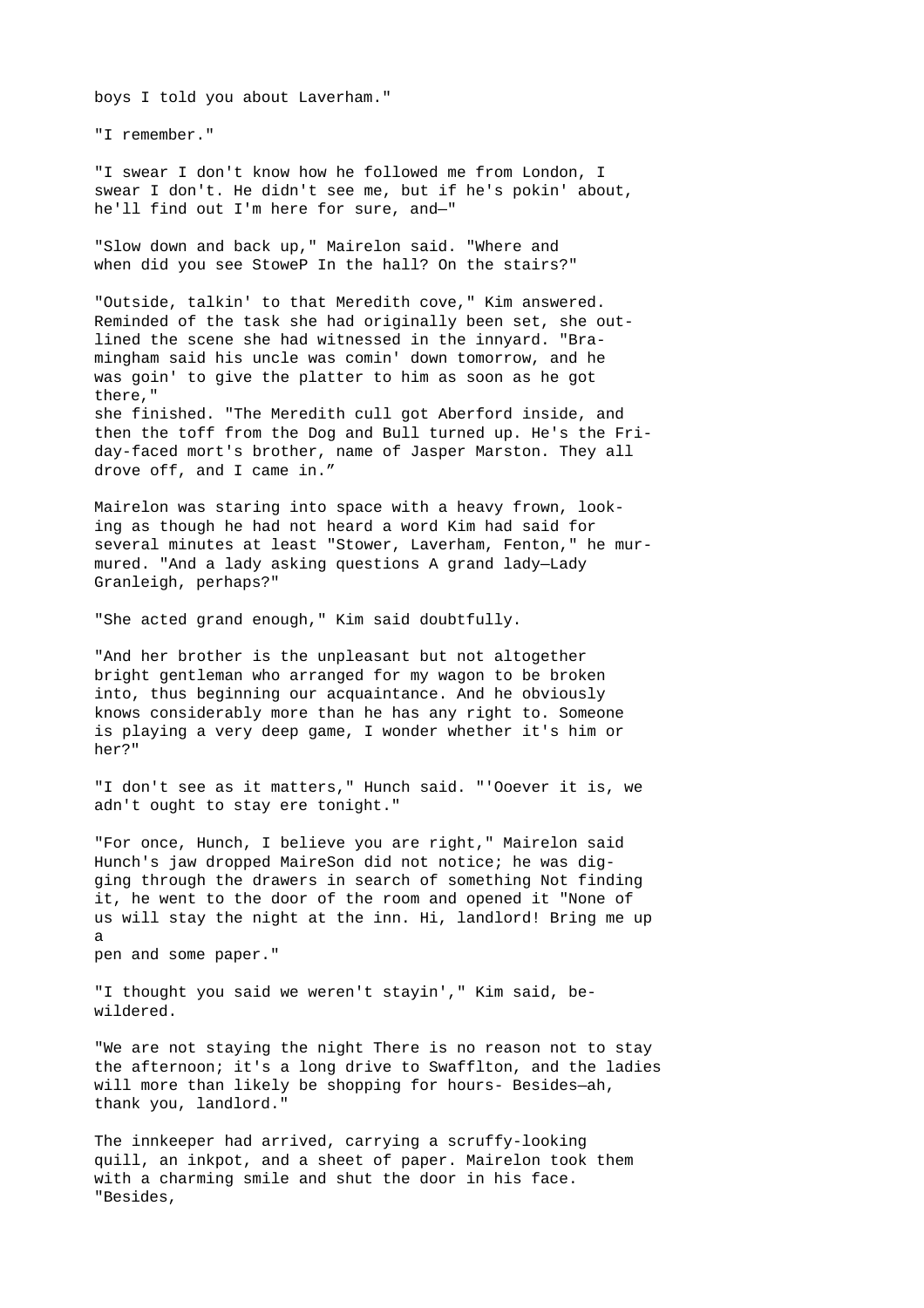I don't expect this to take long," he finished, setting the implements on the table.

"What are you goin' to do about Stower?" Kim asked as Mairelon made a face at the quill, dipped it in the inkpot, and began covering the paper with flowing, spidery letters.

"I am going to do nothing whatever, for the time being at least," Mairelon answered He wrote another three lines and set the quill aside. "No sand? Our landlord seems singularly unprepared for Quality clientele, can it be that he seldom has any?" He picked the page up by one corner and waved it

"I'd better go back to London, then," Kim said.

through the air to dry the ink.

"You will do no such thing. Hunch is the one who is going to London He'll be quite all right, this Laverham fellow isn't

looking for him." He folded the note and handed it to Hunch, who scowled and chewed absently on one end of his mustache. "Hire a horse and change whenever you have to. I don't want any more time wasted. Give this to Shoreham and tell him what we've found out so far. I've asked him to learn what he can about Laverham, Marston, Stower, and Fenton; stay til he has an answer to send. He'll be quicker about it if he knows you're waiting."

Hunch's scowl lessened slightly during this speech, but his expression remained gloomy "All right, Master Richard But you ain't staying 'ere, are you?"

"After what I have heard, I have not the slightest intention of doing so," Mairelon said with evident sincerity.

Hunch chewed more vigorously, and his frown returned. "You ain't going to do nothing dreadful while I'm gone, are you?"

"That depends to some extent on how long you take, doesn't it?" Mairelon said, rising. "Come along, let's break it gently to the landlord that his newest guests are leaving already. I doubt that he'll be pleased."

The innkeeper was not nearly as unhappy about their abrupt departure as Mairelon had predicted, primarily because Mairelon informed him casually that he would, of course, pay for the rooms he had bespoken even though he would not remain to use them. He then hired a gig with which to drive to the next town and agreed to pay for the stabling of the horses until they could be sent for. A large purse changed hands; Kim had not known there was so much money in the wagon, and she wondered what else she had missed.

Three people were a tight fit in a gig, but they managed. Kim was almost grateful to be squashed between Hunch and Mairelon,- they hid her very effectively from view on either side, and with her cap pulled low and her head tucked down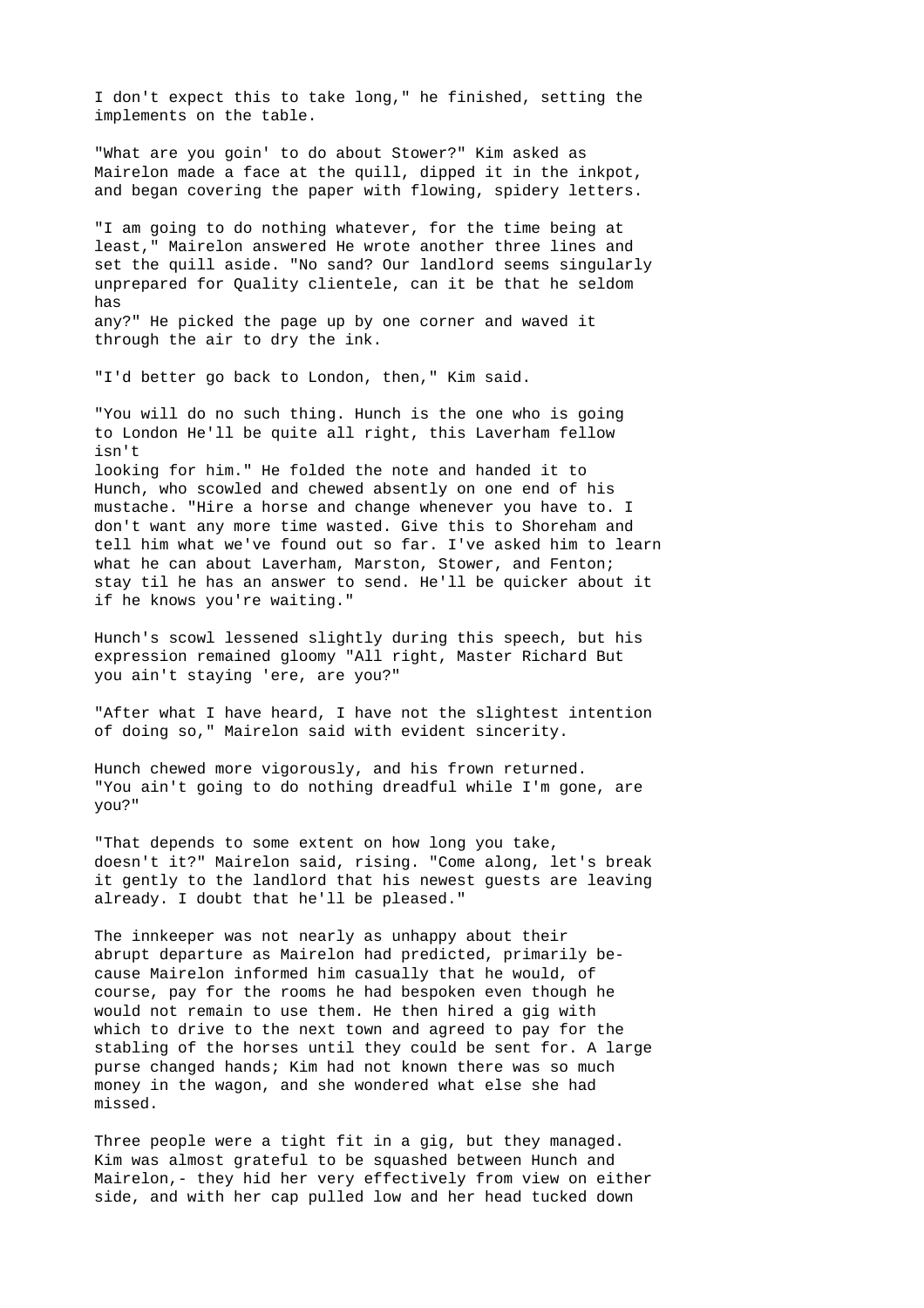she felt that Jack Stower was unlikely to recognize her, even if he should suddenly appear from around a corner.

Fortunately for Kim's peace of mind, Jack was nowhere to be seen, and once they were out of the village she relaxed a little. Mairelon was silent during the drive, staring out over

the fields and hedges with an absent expression that made her think he was not really seeing any of them. Hunch chewed rhythmically on his mustache and scowled at the horse, casting intermittent glances in Mairelon's direction but saying nothing.

There was no one in sight when they reached the woods where they had left the wagon, for which Kim was grateful. She was tired of juggling roles; she did not want to have to think about whether she was supposed to be pretending to be a Tiger or a horseboy or a magician's assistant. She was tired

of silent, empty spaces and the strange sounds and smells of the woods. She wanted London, and she realized that that, more than fear of what Jack Stower's presence might mean, was her real reason for suggesting she should go back

She was still pondering this revelation as she stood beside Mairelon and watched Hunch drive briskly off. "Good," Mairelon murmured. "If he keeps up that pace, hell be in London by tomorrow morning." He looked down at Kim. "Don't just stand there, come along. We have a great deal to do, and we had better get to it."

"I thought we were goin' to wait for Hunch to get back before we did anything," Kim said, all her homesickness swept away by a sudden wave of foreboding.

"Whatever gave you that idea?" Mairelon said in a tone of mild astonishment. "If we don't do anything, St. Clair will have the platter by tomorrow evening, and I can't have that. No, we're going to have a good meal and get a few things ready and then have a good nap, so that we'll be wide awake to burgle Bramingham Place at two this morning."

He turned and marched cheerfully toward the wagon, leaving Kim to stand staring after him openmouthed. She muttered a curse and plunged after him, already more than half resigned to the prospect. If Mairelon wanted to burgle Bramingham Place, burgle it he would, with or without her help. On the whole, she thought she would rather it be with, but she was not going to give up without an argument. Spluttering objections that she expected would be useless, she followed Mairelon into the wagon.

### TWELVE

Bramingham Place was an enormous, rambling house that seemed to spread out in all directions. Mairelon, lurking with Kim behind an overgrown topiary duck while they waited for the last lights inside to be put out, explained in a whisper that building new wings had been a tradition in the Bramingham family for two centuries, hence the erratic sprawl. Kim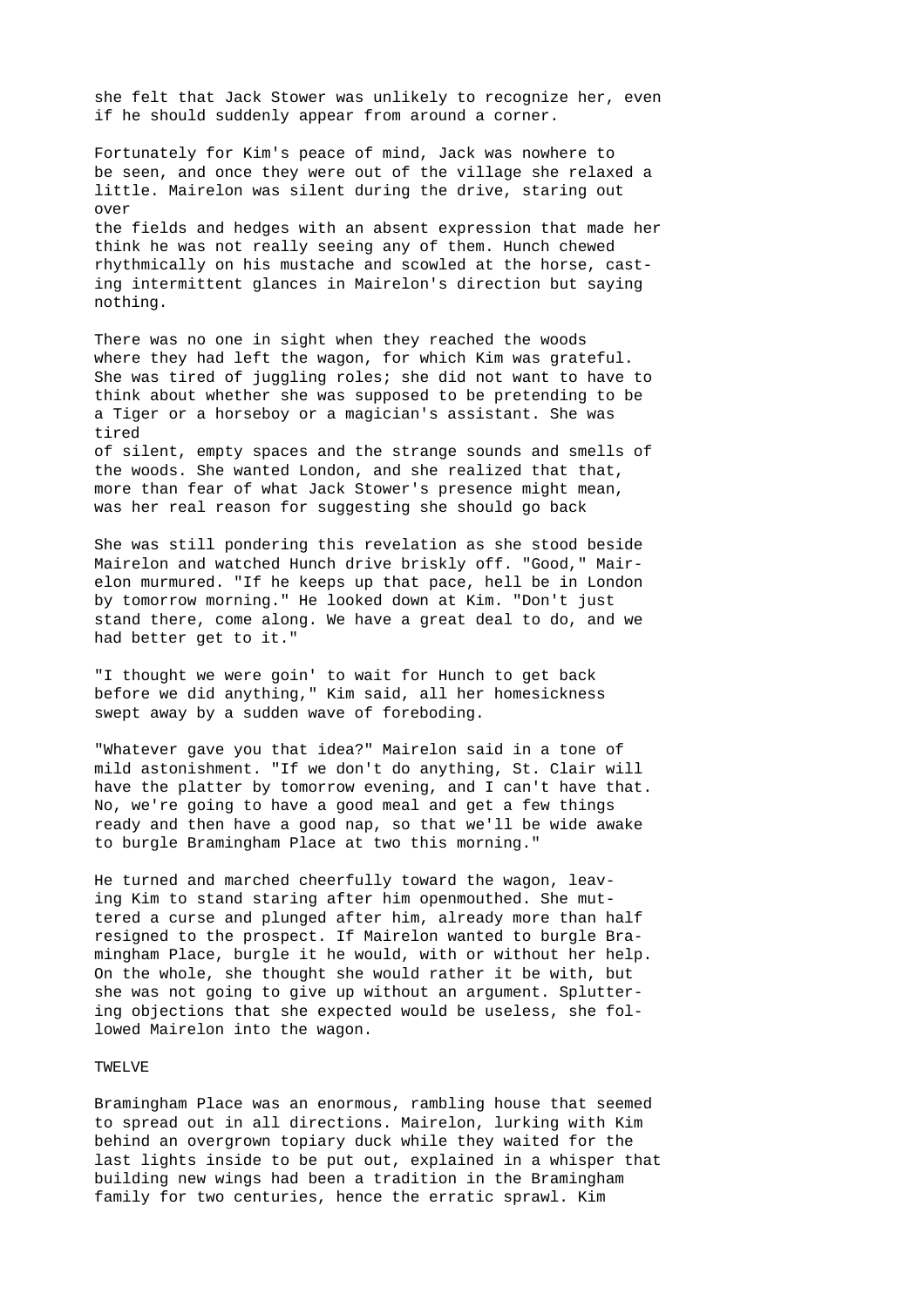wondered what they did with all the space. From the took of it, the house was larger than the entire village of Ranton Hill, and that was without considering the stables and gatehouse.

The last of the windows went dark, and Mairelon started forward with an exclamation of relief. Kim grabbed at his sleeve "Give 'em time to fall asleep'" she hissed.

"It's all right, the library's at this end. They're far enough away that they won't hear a thing," Mairelon whispered back. "You did say Bramingham was keeping the Saltash Platter in the library?"

"That's what he told the druid cove, but what if he was gammoning him?"

"We won't know til we go find out, will we?" She could hear the smile in his voice, though it was too dark to see it clearly. "Shall we?"

Kim sighed. "How can you be so sure the library's at this end of the house?"

Even in the darkness she could see him stiffen. "I stayed with the Braminghams once, some years back," Mairelon said in a voice devoid of expression. "Just before the Saltash Set was stolen. I remember the visit… very well indeed."

"Oh " Kim searched for something to say, without success. She shrugged. "All right, then, let's bite the ken. But this is my lay, remember, don't go off on your own, or you'll muck up the whole thing."

"After you," Mairelon murmured, bowing. Kim shook her head, only half understanding, and slid through the night toward the house.

It was not, after all, much different from the jobs she had done so long ago in London. The house was bigger by far, but that was all. Mairelon pointed the way to a pair of long French doors near the room they wanted. Kim reached for the bit of wire hidden in her sleeve and opened the lock with a few deft twists of her wrist. They slipped inside, and Mair-

elon closed the doors softly behind them.

They were in a spacious sitting room. Kim could see the dim shapes of chairs and tiny tea tables scattered all around, deeper shades of darkness in the dark. Mairelon pointed toward a door in the opposite wall. Kim nodded and made a gesture which she hoped he would correctly interpret as a warning to be careful. Then she began picking her way across the room.

Three nerve-racking minutes later they reached the door. It was locked, but the mechanism was no more of a challenge than the one on the French doors had been. Kim had it open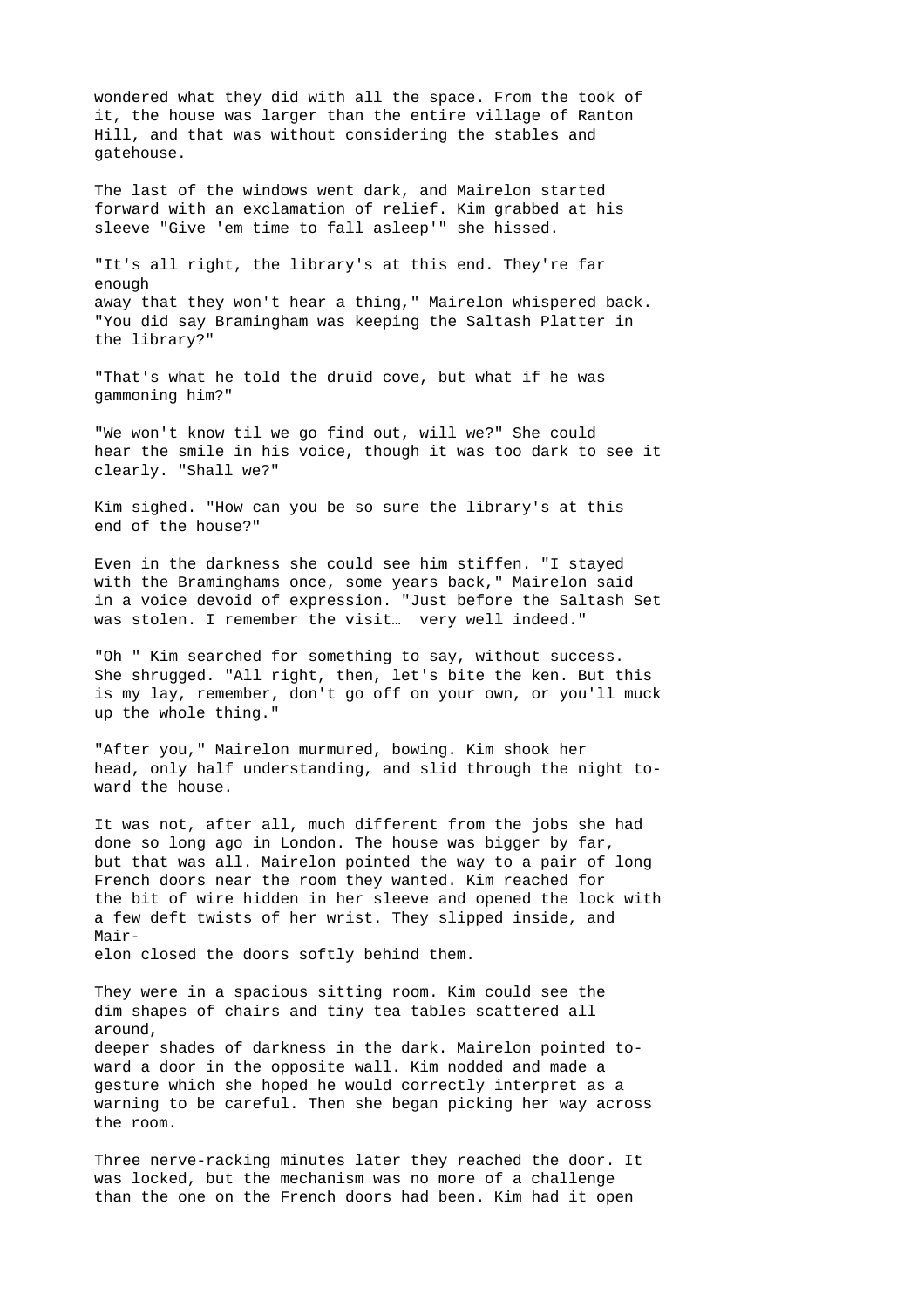in a few seconds. On the other side was a hallway, thickly carpeted. Motioning Mairelon to keep to the center, Kim stepped cautiously into the hall.

The library was the second door on the left. It was unlocked, and Kim suppressed a snort of derision. That was gentry for you: they'd lock up half the doors and leave the rest wide open. They always picked the wrong half to lock, too. She pushed the door slowly inward, listening for creaking hinges. The door made no sound, and a moment later they were in the library with the door closed behind them.

"Well done!" Mairelon breathed in her ear, and she jumped. "You were particularly quick with that last door."

"Don't do that," she whispered back. "I was quick because it wasn't locked."

"Not locked?" Mairelon paused, and she could almost hear him thinking.

"Not locked," Kim repeated firmly. "And this ain't no time to chat. Find that thing you're lookin' for and let's get out of here."

"We'll never find it in the dark," Mairelon said. "A moment, please." He muttered a word.

A ball of cold, silver light the size of Kim's fist sprang into being just over Mairelon's head, casting threatening, sharpedged shadows all around. Kim blinked, biting back a protest, and looked quickly about her. The library was a long room with bookcase-lined walls; its center was fall of large chairs covered with needlework in bright colors that the silver light bleached to bearable pastels. A small table stood beside each chair on thin, fragile legs. Heavy curtains of a dark crimson shut out the light from the windows, unlike those in the sitting room, these came only to the bottom of the window. Below them, short bookcases alternated with glass boxes set on legs. Kim stared, then realized that these must be the "display cases" to which Henry Bramingham had re-

Mairelon crossed to the windows and walked rapidly along them. He stopped a third of the way from the end and beckoned, "Here it is!" he whispered, and the strange silver light made an exultant mask of his face.

ferred.

The Saltash Platter was a tray nearly two feet long, heavily ornamented around the edge with the same pattern of fruits and flowers and vines Kim had seen on the bowl in Mairelon's wagon. At either end a rope of vines twisted away from the edge and then back again, forming a handle. The silver shone brilliantly in the cold light, even through the glass of the display case. Kim looked at the case more closely. The top was hinged in back, and there was an unobtrusive gold lock at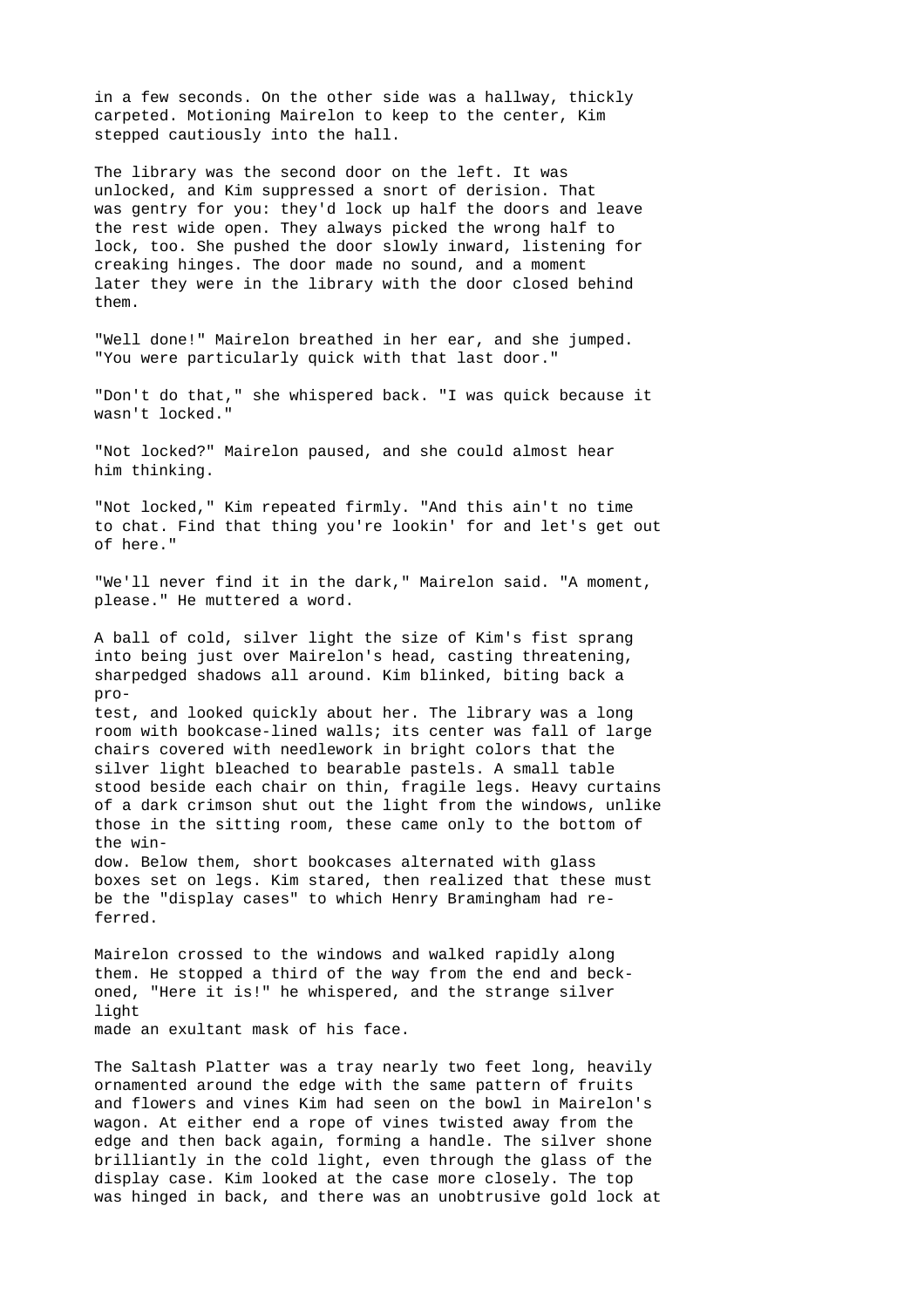the front edge.

Kim pulled out her wire and paused, remembering what had happened when she tried to poke through Mairelon's chest. Of course, it wasn't the lock that had been enchanted, but still… She frowned and tugged at the lid, testing the strength of the lock. It opened easily, cutting short Mairelon's impatient query, They looked at each other across the case, and Kim saw her own misgivings reflected in Mairelon's uneasy expression. "Magic?" she whispered.

"Possibly," Mairelon said softly. The sharp shadows magnified his frown. "If it is, touching the platter will set it off- Be quiet for a moment while I check."

He reached down, hands hovering just above the open case. The air grew heavy, and Kim held her breath, waiting for an explosion.

A soft crash sounded from the next room, and Mairelon jerked his hands away from the display case. He and Kim froze, and in the silence heard a well-muffled thud from the hall.

"We better get out of here!" Kim said, and started down the long room toward the door.

"Not that way; there's no time," Mairelon said, grabbing her arm. He gestured, and the light that hovered over his head shrank to a pinpoint, then he went swiftly to the bookshelf along the nearest wall. "Boccaccio, Boccaccio," he murmured "Where are…"

Kim stared in astonishment as Mairelon reached out and tilted two books outward. She heard a small click, and then the sound of someone fumbling at the library door made her glance fearfully over her shoulder The curtains were too short to hide behind. Perhaps if she curled up in a chair,

she would be overlooked, but what about Mairelon? She turned back and almost forgot her fear in complete amazement.

"Inside, quicklyi" Mairelon said. An entire section of the bookcase had swung outward, revealing a narrow, cupboardlike opening behind it. Kim pulled herself together and darted inside, Mairelon squeezed in after her, pulling the bookshelf to behind him. The silver light winked out.

Cracking a ken with a real magician certainly had advantages, Kim thought to herself as she wriggled into a more comfortable position. That book-achoo spell was one she'd have to be sure to learn. She felt Mairelon fumble at the wall

and thought he was trying to latch the bookshelf in place Then he breathed a nearly soundless sigh, and with a soft scraping a small panel slid aside, giving them a thin slot above a row of books through which to view the room they had just quitted with such haste.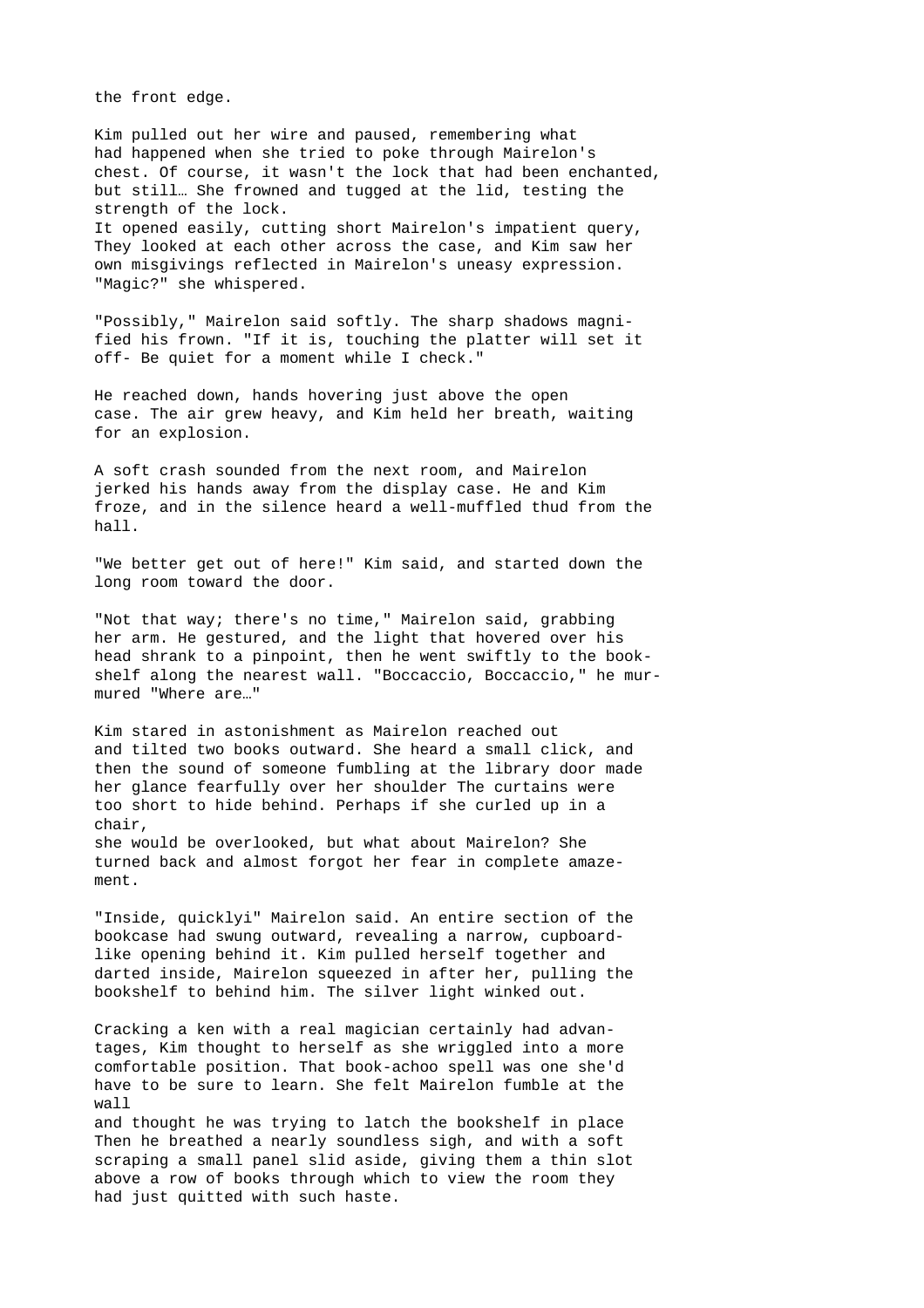Someone was moving slowly among the chairs, carrying a small dark-lantern that was three-quarters shuttered. The lantern beam swung toward them, and Kim wondered whether the bearer had heard Mairelon lower the panel. She heard a

snort, and the contemptuous whisper "Mice!" and then the dark blob went on toward the display cases The figure raised the dark-lantern and bent forward to peer through the glass, and for a moment his face was visible. Kim stiffened and stifled a gasp; it was Jack Stower again.

Mairelon put a warning hand on her shoulder. Angrily she shook it off. She wasn't such a flat as to make a noise that might reveal their presence, no matter how startled she was. Frowning, she watched Stower work his way slowly up the row of display cases toward the one that held the Saltash Platter.

Without warning, the library door swung wide. A pool of flickering amber light spilled through it, and an irritated masculine voice said, "Stuggs? Is that you? Confound it, where is the man?"

Jack Stower whirled, clutching his lantern, just as Jasper Marston, wearing a black and crimson brocade dressing gown and carrying a branch of candlesticks, strolled through the door. "Stuggs?" Marston said again, and then he saw Jack.

The two men stood staring at each other for a long moment; then a slow, deep voice from the hallway broke the stunned silence. "Right 'ere, gov'nor" An enormous figure loomed into view behind Marston. Stower cursed. He whirled and jerked the curtains from the nearest window aside, then yanked at the latch. The window did not budge

Marston, shaking himself free of his paralysis at last, started forward (none too rapidly, Kim noted with scorn), brandishing the candlesticks like a weapon. "He's trying to steal the platter!" he cried. "Stop him, Stuggs!"

The figure in the hallway ran forward. He was unusually fast on his feet for a big man, but he had too much distance to cover and there were too many obstacles in the way.

Stower, after one terrified look backward, hurled his darklantern through the stubborn window, snatched up the fallen curtains to keep from being slashed by the fragments of glass and broken window slats, and scrambled out, tipping over the nearest display case in his hurry.

Stuggs lunged after the fleeing Stower and grabbed his feet as the rest of him disappeared out the window. Kim heard a muffled howl of rage and fear, and Stower kicked backward. Stuggs lost his balance and crashed into another display case, his fingers still locked around one of Jack's boots, while the last of Jack Stower vanished.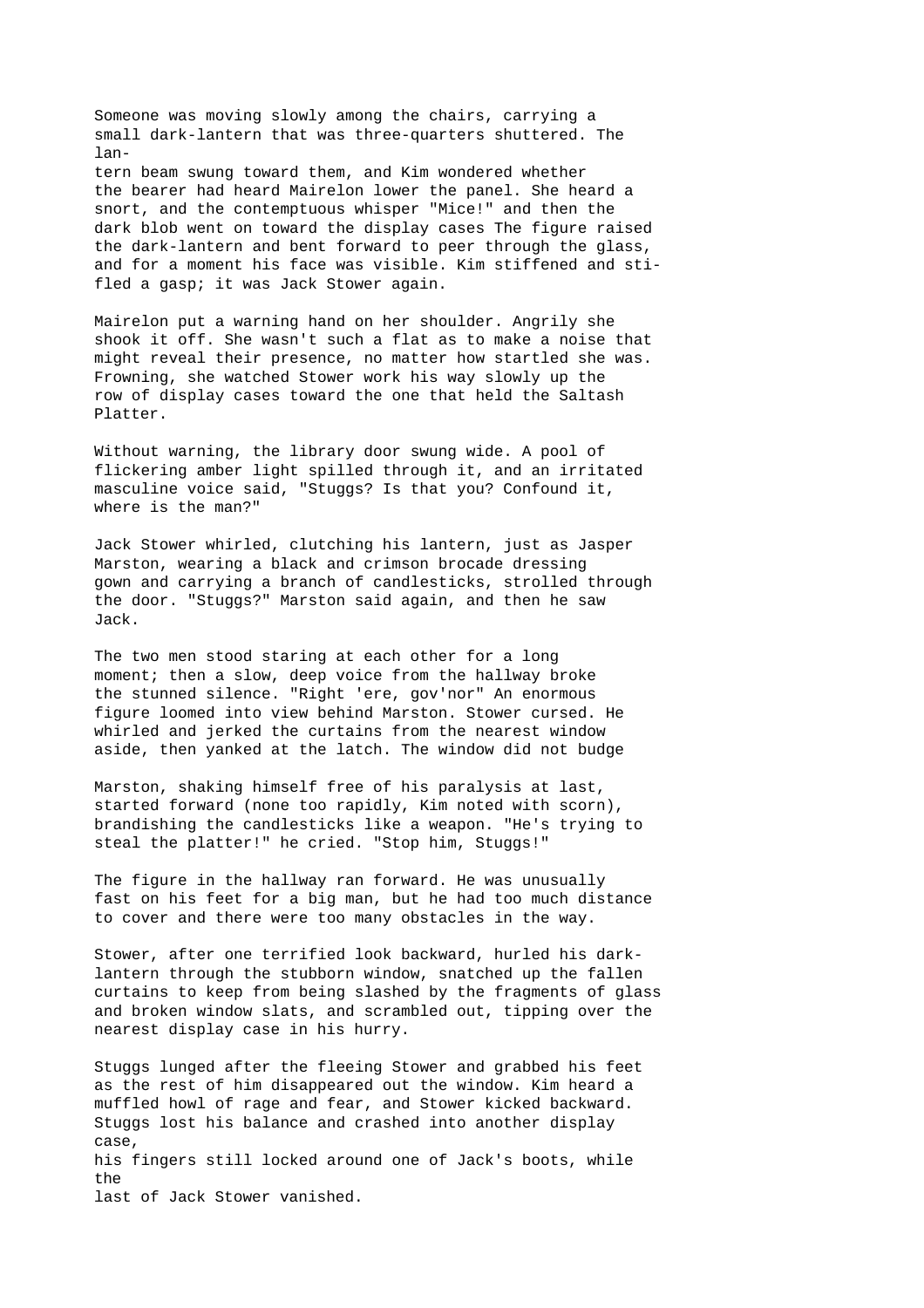Jasper picked his way across the broken glass to the window and squinted out it Kim could hear distant noises; it sounded as if the commotion had roused the household, and somewhere a dog had begun to bark. Jasper did not seem aware of it. He turned and frowned at Stuggs. "He's gone! Why couldn't you hold him?"

"'is bootlace broke," Stuggs said mildly. "I got to 'and it to you, gov'nor, you 'ad it right about that there bowl being valuable. But you ought to 'ave told me there was other coves after it besides us."

"This is the platter, not the bowl, you idiot," Jasper Marston said. "But I suppose I should thank you for reminding me what we came for." He left the window and went straight to the display case containing the platter. He set the candlesticks down on the nearest table and beckoned to Stuggs. "Come here and open the lock, hurry, before someone else gets here."

As Kim had done, Stuggs tested the lid and made the same Discovery. "It ain't locked."

"Not locked? That fellow we chased off must have opened it! We arrived just in time. Give it to me."

"No!" a familiar voice said in dramatic tones from the smashed window. Kim's eyes widened. What was the head of the druid group doing at Bramingham Place?

"What—" Marston turned his head and froze in mid-sentence.

Framed in the shattered glass and dangling splinters of the window were a man's head and shoulders. The man's eyes gleamed from the openings of a black mask, and a dark high-crowned hat covered his hair. His form was hidden beneath a driving cloak with several short capes, but the tone and timbre of his voice were unmistakable. "You are too late to further defile the Sacred Dish! Bring it to me, at once!"

Kim bit her lip to keep from laughing aloud. She should have guessed that Jonathan Aberford would be after the platter, the same as everyone else. This was becoming altogether too much like a Drury Lane comedy. Mairelon seemed to think so, too; she could feel him shaking in silent amusement. She hoped they would both be able to control themselves. It wouldn't be funny at all if they were caught.

"Now, look here—" Marston began.

Jonathan raised a hand, and Kim saw the glint of candlelight on metal. Her amusement died instantly. "Bring it to me!" Jonathan commanded.

"Put that down, you young chub," Stuggs said. "Pistols ain't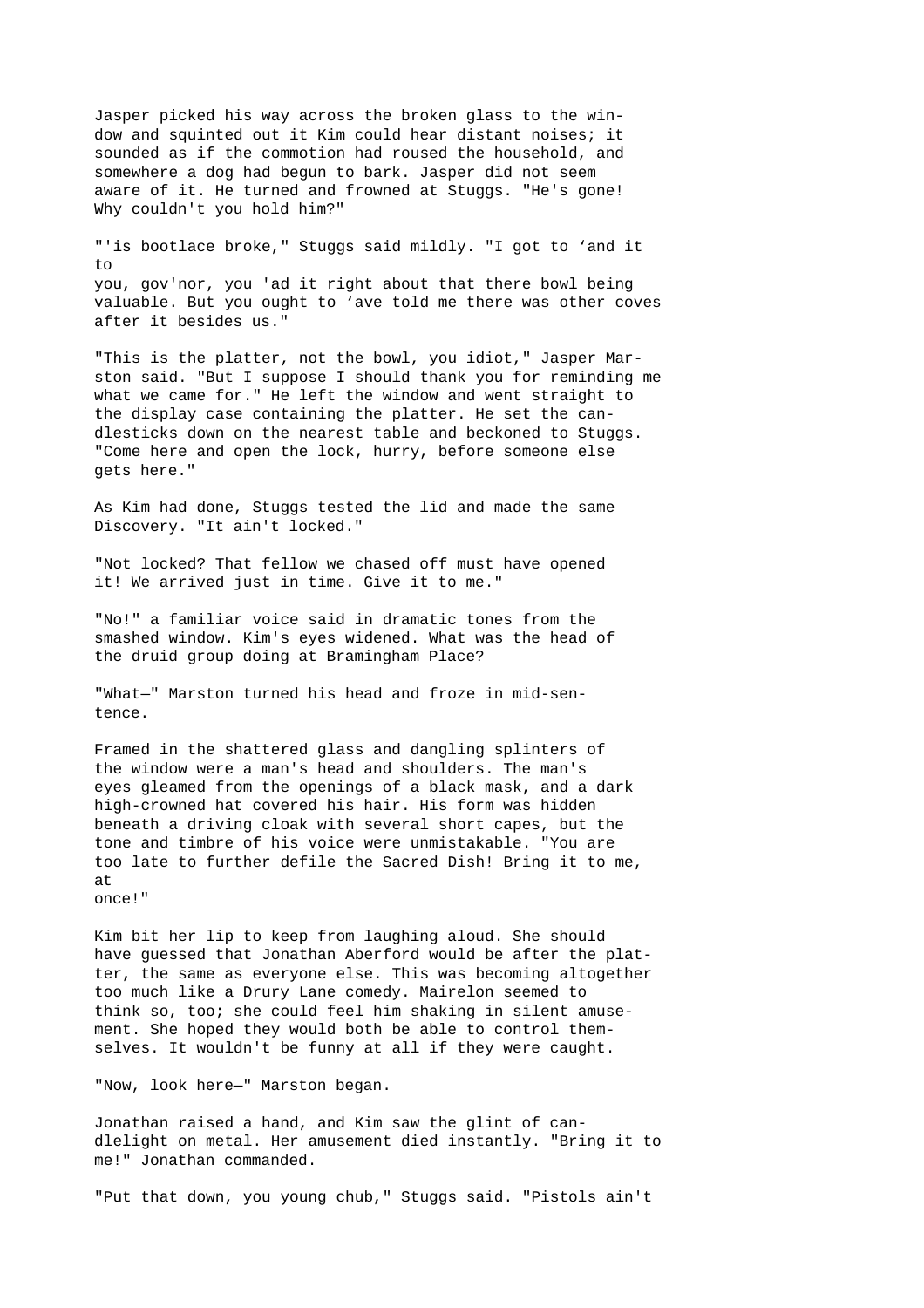a thing to go waving around like that."

"Bring me the dish!" Jonathan cried. "I won't have any more delay!" He waved his pistol again. "Bring—"

Abruptly the masked face vanished from the window. There was a crash and the almost simultaneous sound of a pistol shot. Stuggs cursed and ran to the window. A moment later he pulled his head back inside and shook it in wonder. "Silly chub was standing on a bucket, an' it tipped over," he said. "The pistol must 'ave gone off when 'e fell."

"Never mind!" Jasper said. "Help me hide this before someone else comes in."

"What's going on?" a voice boomed from the doorway. "Hi, Marston! Looks like you've had a bit of a turnup."

"I don't care what he's been having, Mr. Bramingham, I won't have him making such dreadful noises in my house," said a shrill female voice from farther along the hallway. "He's wakened all the guests and the servants, and I won't have it. Even if he is your brother, Amelia, dear."

"Too late," Stuggs said in a resigned tone as the occupants of Bramingham Place, in various states of deshabille, began pouring into the library.

## THIRTEEN

The first person through the door was an older, heavier version of Henry Bramingham. Kim assumed he was the owner of the estate. Behind him came several other men in dressing gowns and a partially dressed footman carrying more candles. They were followed in turn by the ladies of the house, caps askew and clutching their dressing gowns about them, determined to miss nothing of whatever scandalous goings-on had been discovered.

Jasper dropped the platter onto the seat of a nearby sofa where it would be temporarily hidden by the back. "Housebreakers, that's what happened, Bramingham," he said, waving at the broken window and the chaos of shattered glass and broken furniture below. "I, ah, came down for a book and interrupted them—"

"Housebreakers!" A plump, grey-haired woman wrapped in layers of ruffles stiffened indignantly. "At my house party! T<sub>1</sub> won't have it, Mr Bramingham!"

"Of course not, my dear," the heavy man said, patting her arm. "Good job, Marston; I see you've caught one." He eyed Stuggs's bulk with evident misgiving. "He looks a desperate Rogue. Just hold him off a minute more, til Henry gets here with the shotgun."

"What? No, no, Bramingham, that's not a burglar," Jasper said, clearly taken aback. "That's my man, Stuggs."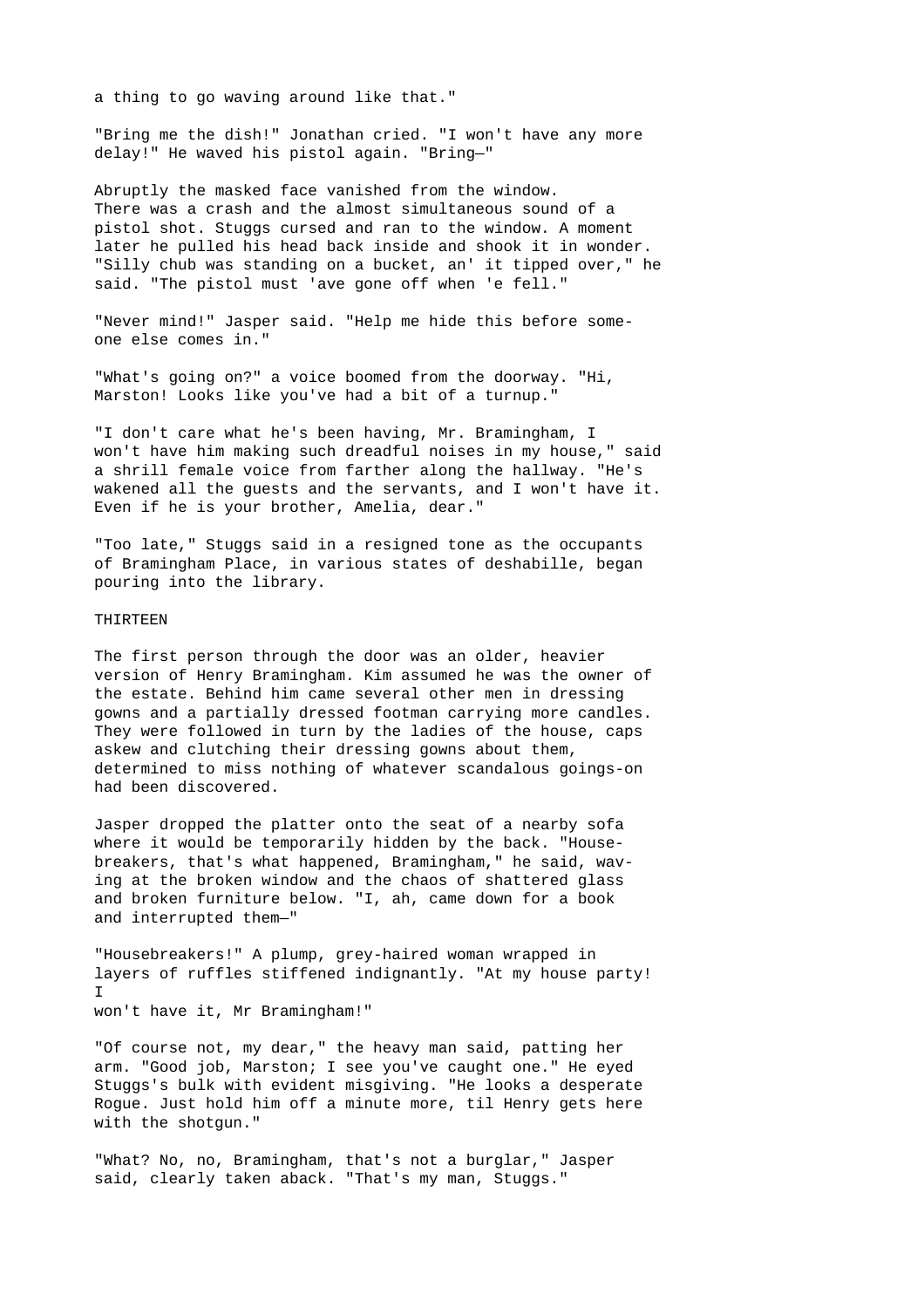"Jasper!" Lady Granleigh pushed her way to the front of the crowd and came toward him across the room, hands outstretched, "Dear boy, were you injured?" Her expression was at variance with her concerned tone, and as she came nearer, Kim saw her soundlessly mouth the words "Did you get it?"

"Yes," said Jasper "I mean no, not at all. Ah, Amelia . . ." He gestured toward the sofa

Amelia glanced down. She looked at Jasper and rolled her eyes heavenward. "The very thought of your ordeal makes me feel faint," she declared, and sat down on top of the tray, spreading out her robe so that it was completely hidden.

"Clever woman," Mairelon murmured- "Pity she's not on our side."

"Shh!" Kim hissed. "You want to get us caught?"

"Amelia, dear!" Mrs. Bramingham said, hurrying over.

"Faint? Lady Granleigh never faints!" a bluff voice said, and a distinguished-looking man pushed his way through the crowd of servants and visitors. He was fully dressed, which perhaps accounted for his tardiness, and there was mud on his boots. "I'm afraid they got away, Bramingham," he said. "That boy of yours is still chasing them, but I don't see that he has much chance of catching up with them in the dark."

Mrs. Bramingham gave a faint, lady-like shriek. "Henry! My son is out there with those villains? I won't have it! Bring him back at once, Mr, Bramingham."

"Of course, my dear," Mr. Bramingham said, making not the slightest move to do so. "Did you see them yourself, Lord Granleigh?"

"Somebody was running off through the woods," Lord Granleigh replied. "I doubt that anyone got a good look at him, though. Now, what's this about Lady Granleigh fainting? You're not ill, are you, my dear?"

"I shall be quite all right in a moment," Lady Granleigh said, leaning back against the cushions. She looked nervous, and Kim wondered whether her husband knew that she and her brother were trying to steal Henry's tray.

"I can carry you up to your room," Lord Granleigh offered, plainly concerned.

"No, no, I shall do much better here," Lady Granleigh assured him, "Perhaps if you sent Marianne to me . . ,"

"Mademoiselle Marianne is in the saloon, having the hysterics. "

Heads turned toward a lovely young woman standing in the doorway. A lace cap lay like a snowflake on her auburn hair, and the pale green wrap that covered her nightdress set off her slender figure better than a ball gown. Kim felt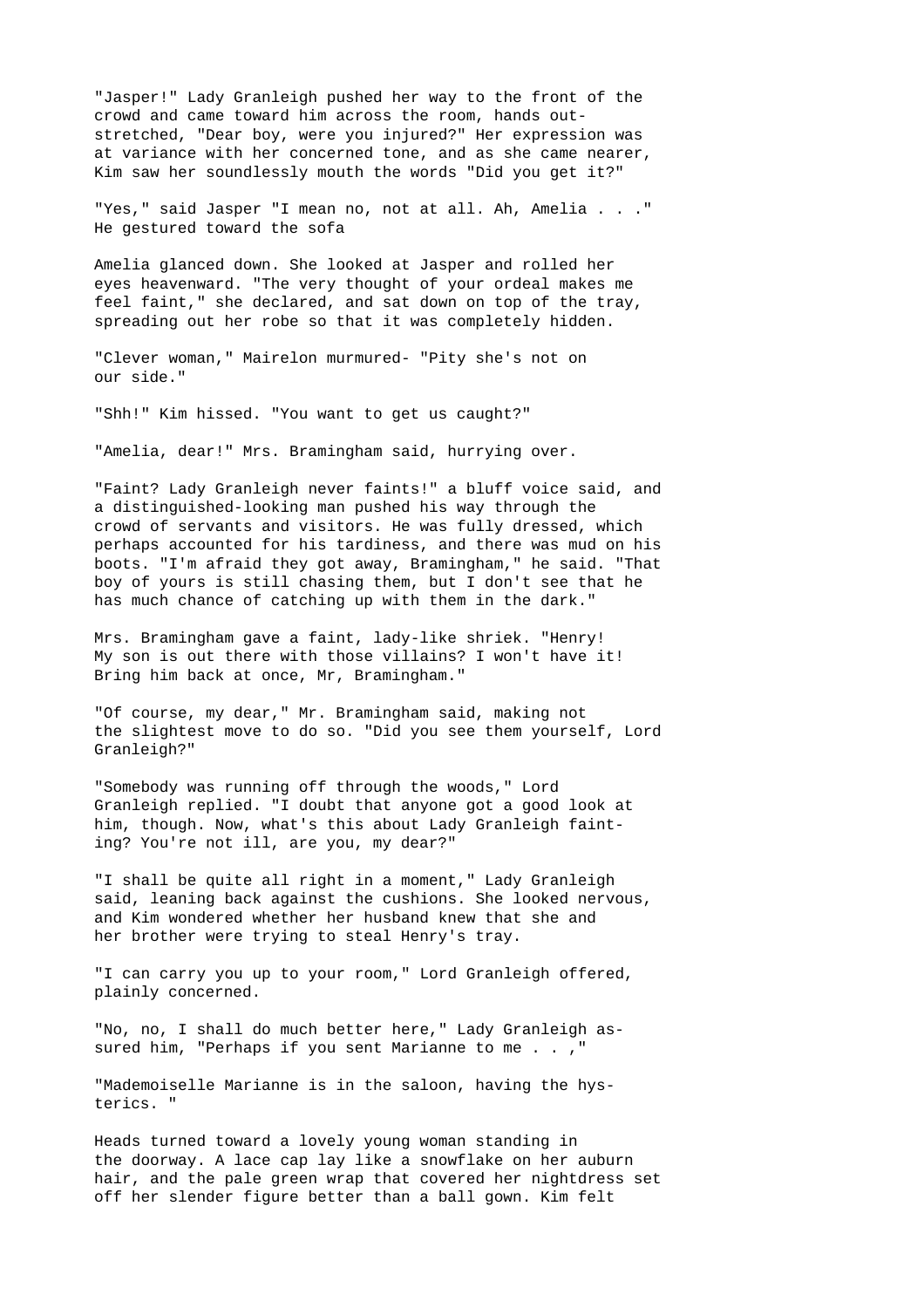Mairelon stiffen. "Renee?" he breathed in tones of horrified disbelief.

"Me, I do not see that having the hysterics is of any use whatever, and I have a great wish to know whether we are to be murdered in our beds, so I have left her with her maid," the auburn vision went on. "I think that her maid is very nearly as silly as she is, so they will go on well together. What has happened?"

A confused babble of voices greeted this question. Lady Granleigh objected that her dear Marianne was not in the least silly; Mrs. Bramingham offered some complaint about her son; Jasper launched into a highly colored and very jumbled account of the way in which he had run the ruffians off, Mr. Bramingham made a series of vague and contradictory statements that seemed intended to be reassuring. The auburn-haired woman listened with an appearance of polite interest, though it was impossible to understand more than one word in six. Finally Mr. Bramingham put a stop to it.

"Enough!" he roared "Miss D'Auber, I must apologize, it has been a very trying night."

So the auburn-haired woman was the infamous Renee D'Auber, whom Mairelon had gone to visit the night before they left London! Kim could not keep from glancing in the magician's direction, but it was too dark in the cupboard to make out his expression. Frowning a little, she returned to her contemplation of the scene in the library.

"It seems to me that of a certainty someone has been trying something tonight," Mademoiselle D'Auber said into the silence that followed Mr Bramingham's bellow. "But I do not yet know what."

Mr. Bramingham attempted a gallant bow, the effect of which was somewhat spoiled by the belt of his dressing gown, which chose that moment to come undone and flap around his knees. "Nothing that need cause you concern, Miss D'Auber."

"Father!" Henry Bramingham burst into the room with a nod and a quick "Beg pardon" as he passed Renee D'Auber. His eyes were bright with excitement, and in one hand he held a dirt-covered pistol. Bits of earth and grass dropped from the pistol to the carpet as he waved it triumphantly before the eyes of the assembly. "We didn't catch him, but we found this on the South Walk."

"Henry!" shrieked his mother. "What do you mean by bringing that filthy object into the library''" "I told you he had a gun!" Jasper said. "Coo!" whispered one of the housemaids, who was standing wide-eyed in a corner, drinking in the uproar.

"Henry, you're upsetting the ladies," Mr. Bramingham said "I'm sorry; I didn't think." Henry looked down at the pistol as if he would have liked to hide it under his coat.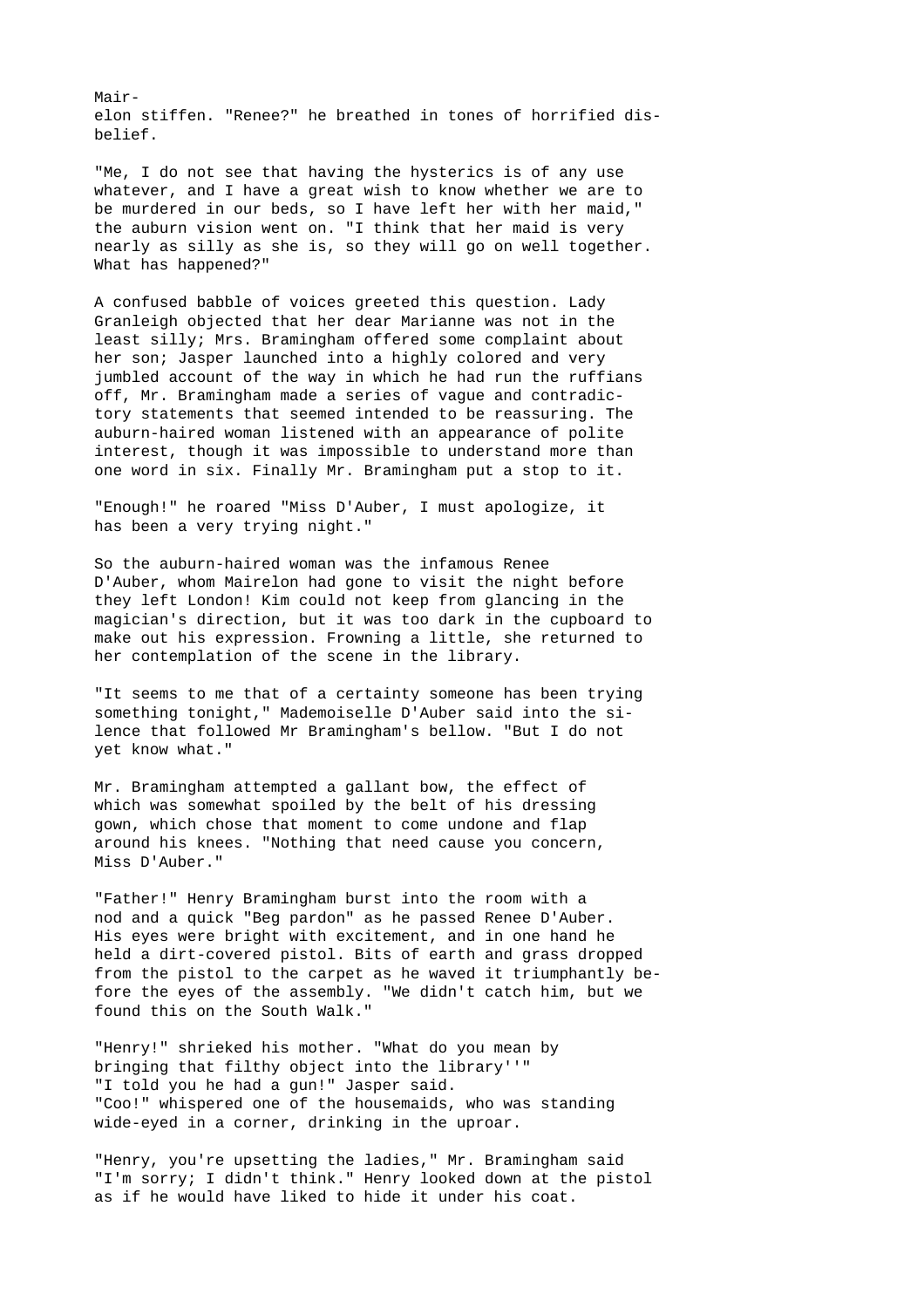Mademoiselle D'Auber s eyebrows rose. "I see that Mademoiselle Marianne is perhaps not so foolish as I thought, unless your South Walk grows pistols, which is a thing unlikely. But do you say that this person has escaped?" "Nothing to worry about, Miss D'Auber," Mr. Bramingham said. "If you'll just let us handle this…" "But I do not see that you are handling it," Renee D'Auber pointed out, "And perhaps this villain has a second pistol and will come back to kill us all in our beds! I do not at all like this idea, me, and I will not spend another night in this house…" "Oh, no. Mademoiselle D'Auber, you mustn't leave!" Mrs-Bramingham turned in distress from her unwelcomed ministrations to Lady Granleigh. "Why, you've only just arrived!" "I shall leave in the morning," Renee announced, and swept out of the room. "There! See what you've done!" Mrs. Bramingham said crossly to Henry after a moment's silence. "What I've done!" The look Henry gave his mother was full of righteous indignation. "I didn't break into the library and smash up the display cases. I didn't go dropping pistols in the South Walk. I suppose you'd rather I hadn't chased off the fellow who did!" "I believe I am going to faint," Lady Granleigh announced loudly. The company turned to look at her and she sank back against the sofa, fanning herself with one hand. "If I could have a little peace," she said in failing tones, "I might be able to recover." "Of course, Amelia, dear!" Mrs. Bramingham said. "Mr. Bramingham, take these people into the green saloon. I'll just get my heartsworn…" "Alone," Lady Granleigh said with amazing firmness for a purported invalid. "But, Lady Granleigh—" Mr Bramingham began, frowning. "Very well," Lady Granleigh sighed, cutting him off. "If you insist, I will allow Jasper to remain in case those villains reappear. But I must have quiet." "But Mr. Marston was going to explain—" Lady Granleigh raised a hand to her head "Can it not wait?"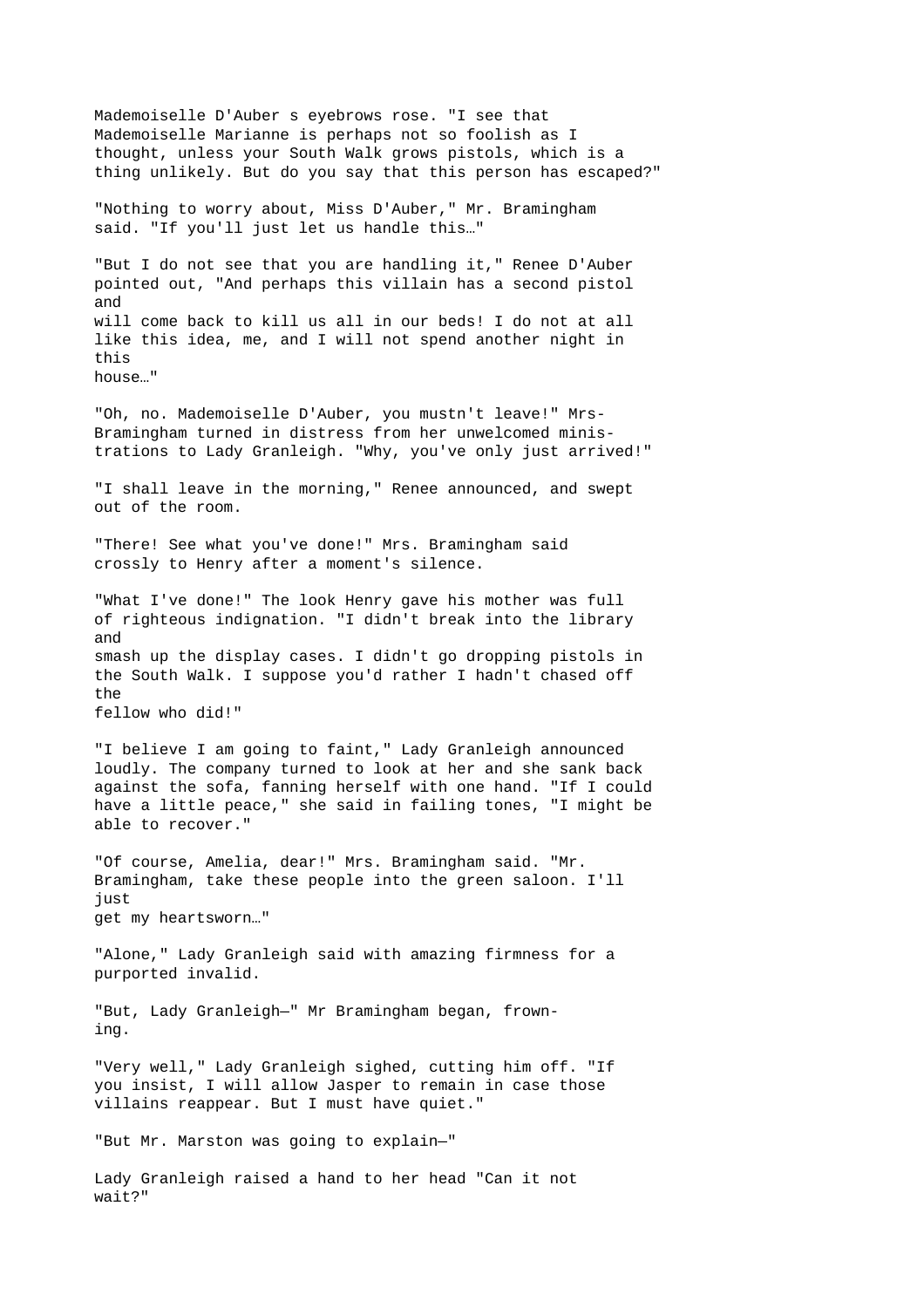Mr Bramingham blinked, then shook his head "Yes, of course. Lady Granleigh, as you say. Come along, my dear. Henry, take that thing to the morning room; I'll come by in a minute or two. Come along, everyone, we must let Lady Granleigh recover "

Lord Granleigh gave his wife a penetrating look, but ailowed himself to be shepherded out of the room along with the rest. Only Jasper and his "man" Stuggs remained behind. As the door closed behind the crowd, Lady Granleigh stood up briskly.

"Ah, Amelia, hadn't you better—I mean, what if someone comes back in and sees you!" Jasper stuttered. "You're supposed to be in a faint."

"I am not going to sit on that object for another instant," Lady Granleigh replied. "And if it had not been for your ineptitude, I would not have had to. What possessed you to rouse the household like this?"

"I didn't rouse the household, and if you'd listen for half a minute, you'd know it," Jasper said bitterly "It was that Bedlamite in the domino with his pistol and his—"

"I am not interested in excuses," Lady Granleigh interrupted. "There will be time for that later. Right now we must decide what to do with this platter- We can't just carry it  $\overline{110}$ to your room, you know. The halls are full of servants; it will be hours before things settle down."

"My room? Why my room? You're the one who was invited for the house party. You've got that hulking great wardrobe and at least two dressing tables to hide the thing in. I'm just an overnight guest; all I have is a shaving stand."

"You have neither a husband nor an abigail to pry into your things. I, on the other hand—"

"I should hope not!" Jasper said. Then he looked at his sister and snorted. "And if Stephen Granleigh has ever 'pried' in your things, I'll … I'll eat my cravat."

"If you dare to so much as hint any such thing about Stephen, I shall feed it to you myself," Lady Granleigh retorted. "Stephen is the soul of honor."

'Too honorable for his own good," Jasper muttered. His sister gave him a warning look, and he scowled. "Well, he is, and you know it, or why did you drag me into this mess in the first place? Granleigh stands to benefit as much as you do if he recovers the platter, but he wouldn't stand this haveycavey nonsense for a minute." His expressive wave included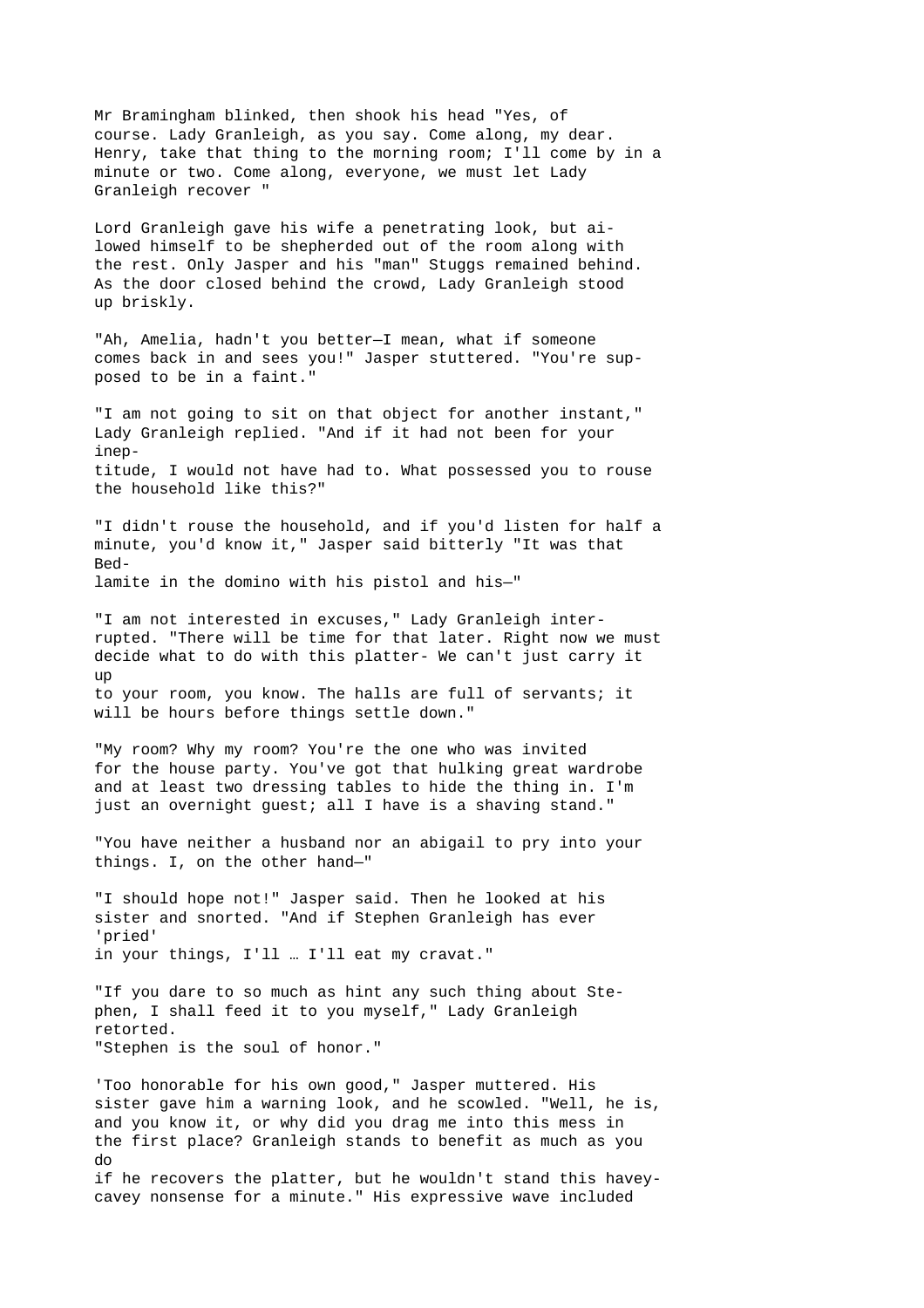the platter, the shattered window, the open display case, and his sister.

Lady Granleigh flushed. "That is not the point, and you are wasting time. What are we going to do with this platter?"

"Throw it out the window," Jasper said in a sulky tone.

"Don't be ridiculous, Jasper. There are still people combing the grounds in search of those housebreakers of yours; someone would be sure to find it before we could recover it."

"Why don't you 'ide it be'ind some of them books?" Stuggs suggested.

Lady Granleigh gave him a scornful look, but as no better idea was forthcoming, she and Jasper set to work removing books from one of the shelves. Unfortunately they did not think to check the platter against the size of the shelf before they did so, and when they tried to balance it on its edge against the wall, it proved too tall. They were forced to remove it and replace the books, reproaching each other viciously the entire time.

In the end, they hid the platter under the sofa cushions. Lady Granleigh was not altogether pleased with this solution, and warned Jasper several times that he must make certain to remove it before the maids came to straighten up.

"And on no account are you to allow Mr. Bramingham and the others to search this room," she added.

"How am I supposed to stop them?"

"I leave that to you. Now, I think it is time I recovered enough to return to my room. You may escort me After that, I suggest you rejoin Mr. Bramingham and tell them your Story. You,"—she gave Stuggs a withering look—"had best stand guard outside the library door. It will look well, and that way we can be sure no one will come in and accidentally discover the platter before we have a chance to move it. Your arm, Jasper."

The three conspirators went slowly out of the library, Lady Granleigh clinging to her brother's arm as if she were about to collapse. The door closed behind them, and the room was empty at last.

Kim stirred, then poked Mairelon gently, somewhat surprised that he had not unlatched the bookcase door of their refuge. She felt him start at her touch. He let out a long breath and closed the little panel through which they had been looking. Kim felt him make a series of small movements, and then the bookcase swung wide

Moonlight dribbled through the broken window, making Mairelon's magical light unnecessary. Kim darted out and began pulling cushions off the sofa Mairelon pushed the bookcase back into place and followed, but more slowly. "Hurry up'" Kim whispered "We ain't got much time "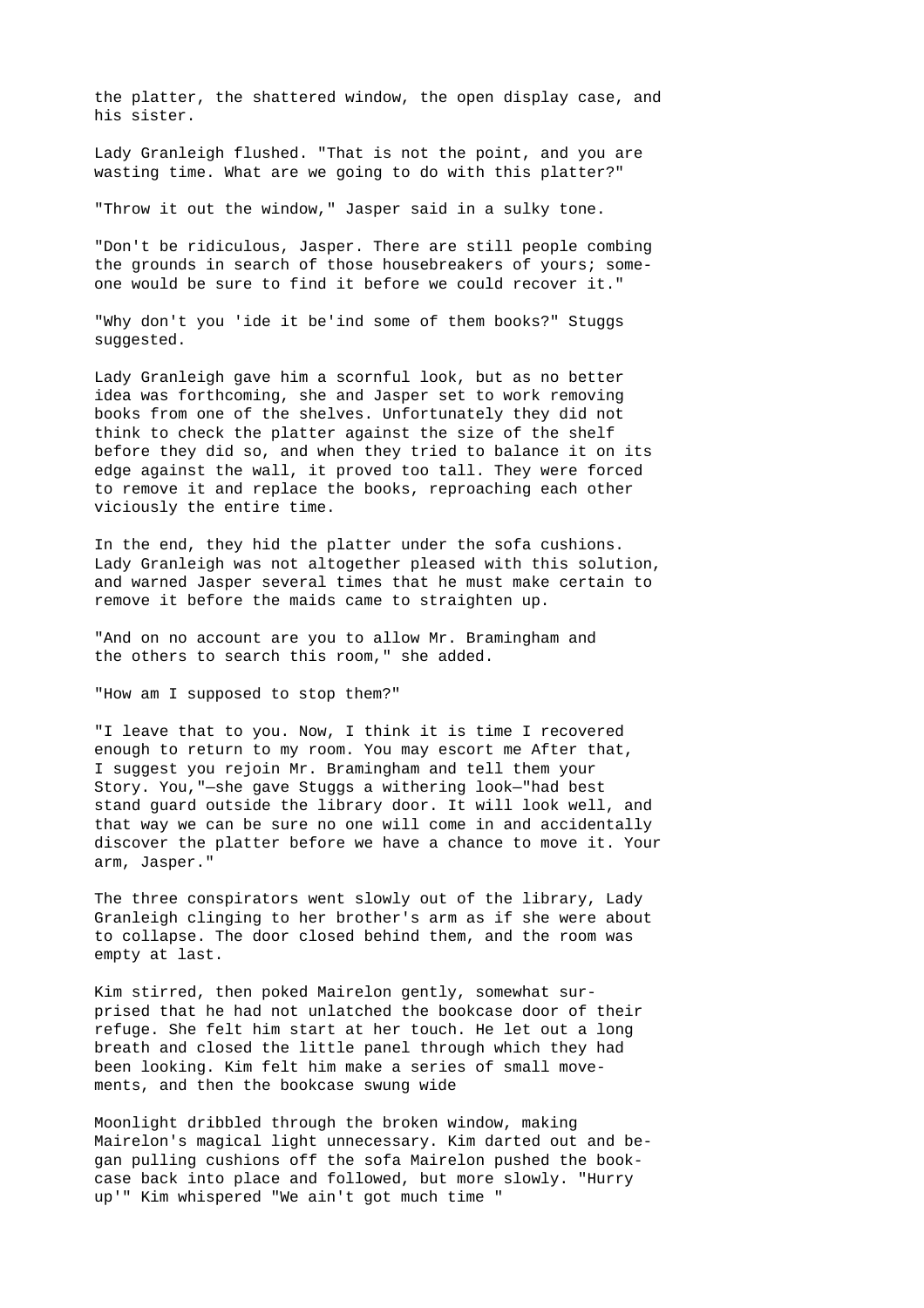"Yes," Mairelon said "I know " He picked up the last of the cushions and threw it viciously to the floor. Kim winced, glad that it had landed on the carpet and not knocked anything over. Even a small noise was likely to attract attention, now that the house was alerted. Mairelon reached down and curled his hands around the handles of the platter. A moment later, he let go and stood staring down at it, a grim expression on his face. "Someone got here before us," he said in a low, tight voice. "This is a forgery." "A forgery? You mean it ain't the right snag?" "Exactly." Mairelon turned away. "We had better be going." Kim looked back at the platter and hesitated. "Are you sure? That's real silver, I'll go bail. And it looks a lot like that bowl of yours." "The silver's real enough, and you're right about the pattern, but it's not the Saltash Platter," Mairelon replied. "It wouldn't fool any magician for an instant, once he got close enough to lay hands on the thing." "All right, as long as you're sure." Kim went to the broken window and peered out. "Don't see nobody. Let's pike off." "We can't do it fast enough to suit me," Mairelon murmured, and waved her on. FOURTEEN Kim and Mairelon had no difficulty in evading the searchers who were still scattered here and there on the grounds of Bramingham Place. The servants were spread out and the lanterns they carried were visible for a long way, which made them easy enough to avoid, and there was plenty of cover among the hedges and trees of the sprawling gardens. Kim almost en-

joyed dodging through the shrubbery and hiding in the formal borders.

The walk back to the wagon was long, cold, and silent. They kept to the roads, where the moonlight let them see to walk more easily. Mairelon seemed sunk in contemplation, and Kim was too tired to ask what he was thinking. When they reached the wagon at last it was nearly dawn. Kim fell into her makeshift bed at once, and was asleep before she had time to notice whether Mairelon was doing likewise.

She woke to full daylight and the sound of dishes rattling. "Hunch?" she said hazily, lifting her head to see over the mound of blankets she was huddled under.

"I'm afraid not," Mairelon's voice said from near the door of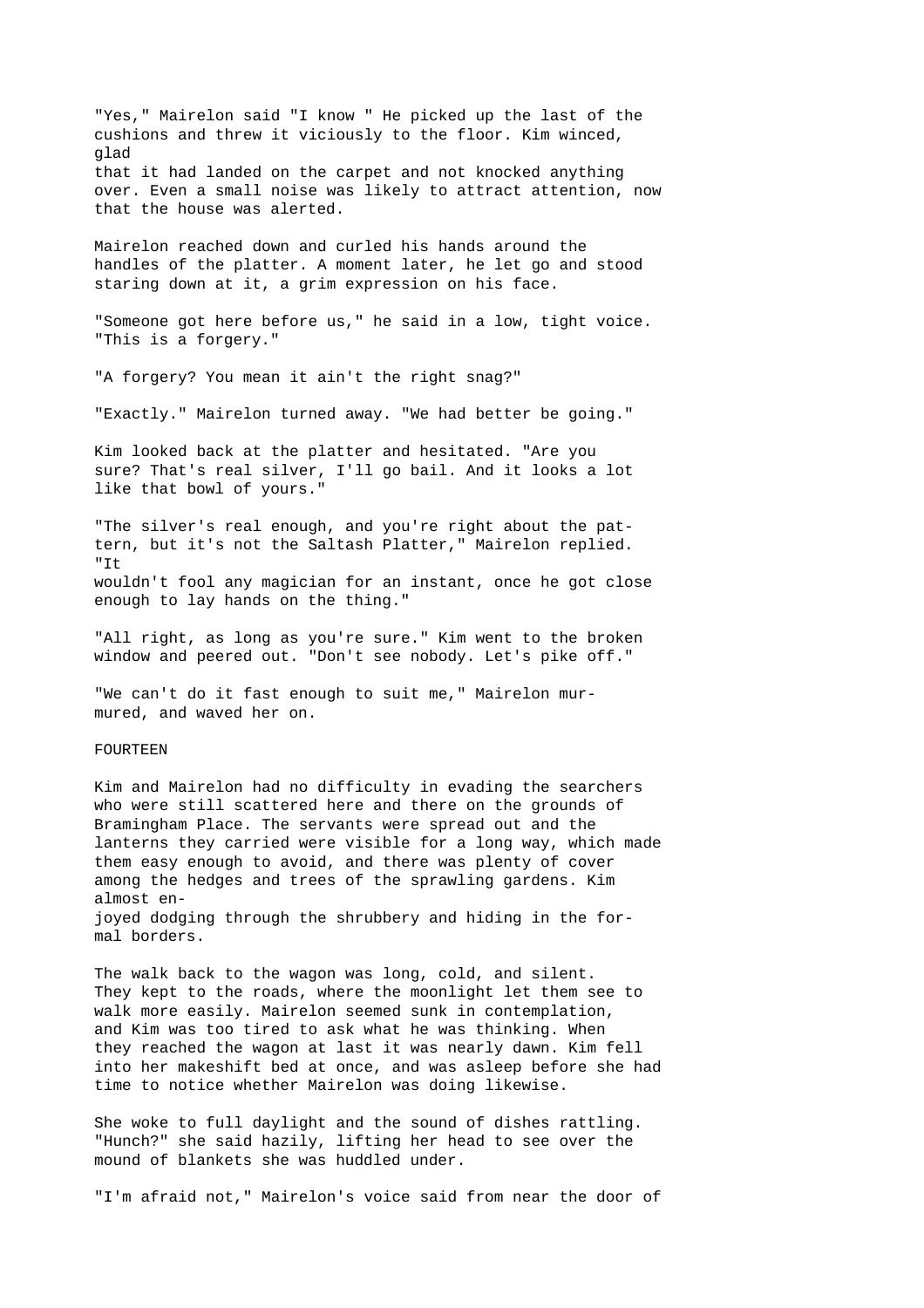the wagon. "Hunch can't possibly be back before tonight, and I don't really expect him 'til tomorrow at the earliest. You'll have to put up with my cooking until then. Unless you have hidden skills?" he added hopefully. "Gnngh," Kim said. She wormed one hand out from under the blankets and rubbed at her eyes. "No." "Pity. You'd better come have breakfast before it gets cold." Kim realized that she was hungry. Well, no wonder, she'd done a day's worth of walking since dinner last night, or at least it felt as if she had. She unwound herself reluctantly from the blankets and went out to correct the matter. Mairelon was crouched over a smoky fire with a long stick in one hand. He was fishing for the handle of an iron pot that balanced precariously on top of two of the burning branches. "Just in time. Bring the plates over." "I thought you said it would get cold," Kim said, picking up the plates. "Smells to me more like it's getting burned." "Cold, burned, what's the difference? Ah!" Mairelon snagged the handle at last and lifted the pot out of the fire. He lowered it to the ground and picked up a spoon. "How much do you want?" "How much is there?" Kim asked, eyeing the black pot dubiously. "More than enough for two," Mairelon assured her. "I, ah, got a little earned away when I was adding things, I think. Here, take some. I'm afraid there isn't any bread. We'll just have to do without until tomorrow." Kim frowned at the lumpy greyish blob on her plate, then Shrugged. She had eaten worse-looking meals in her life, and the worst any of them had done was to give her a stomachache. Hunch's savory stews were spoiling her She took a spoonful. It tasted burned. Fortunately, Mairelon did not seem to expect her to give her opinion of his cooking. Kim ate slowly, sneaking glances at the magician when she thought he would not notice. He was unusually quiet, but perhaps that was just because Hunch was not there to glower and complain. Mairelon caught her eye on her fourth or fifth glance. "Have I sprouted horns or a third eye, or is it just that I have charcoal smeared on my forehead?" he asked mildly. "No," Kim said. Rather than try to explain, she asked, "How did you know that platter last night was sham?"

"Any magician would have. I thought I told you that."

"You said you knew. You didn't say 'how'."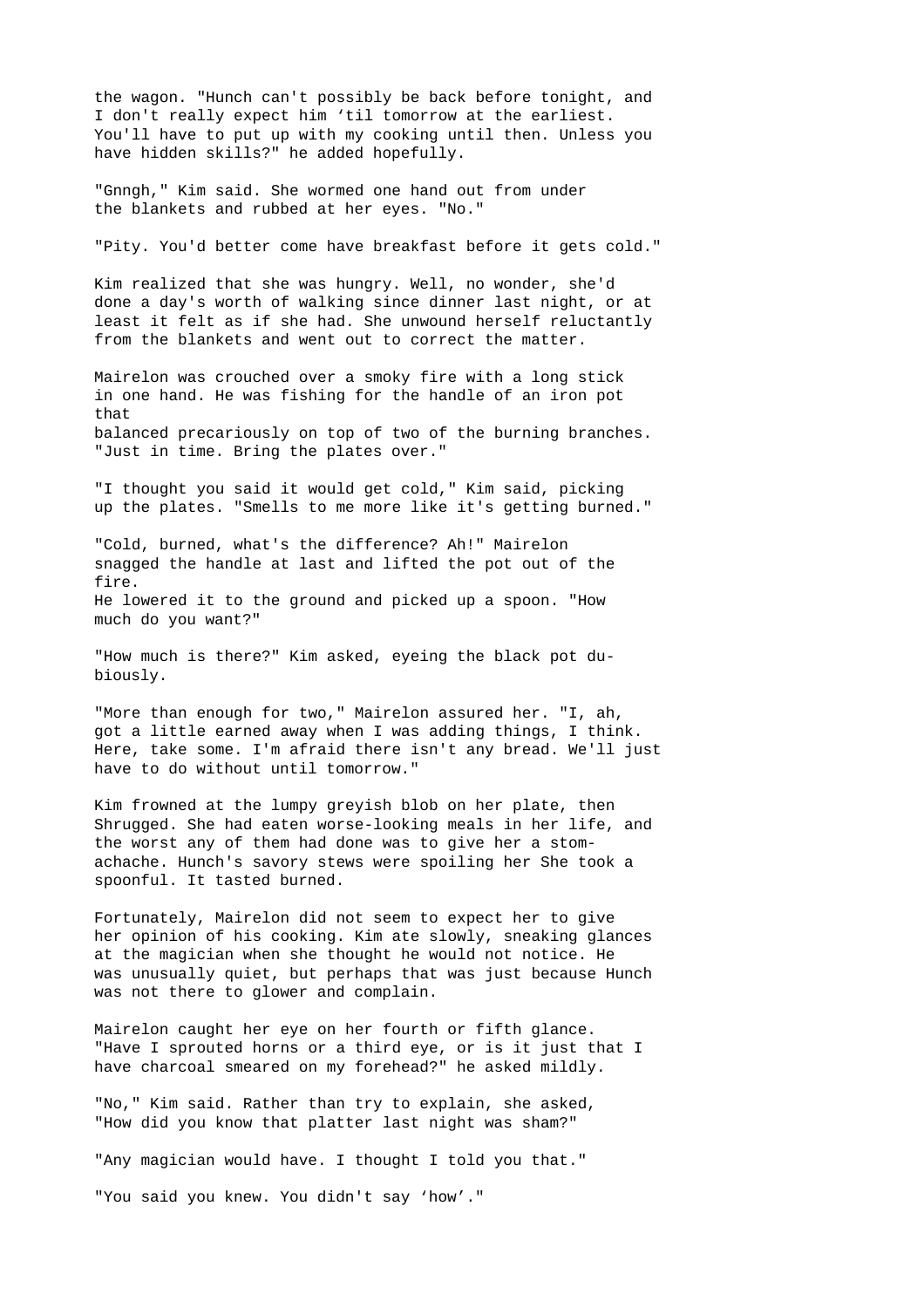"Ah. Well, I knew because there wasn't any magic in it." Mairelon stared into the fire and swallowed another spoonful of his breakfast blob. "When a wizard puts magic into an object, it's generally because he wants the object to do something. That means the magic has to be… accessible, and if

it's accessible it can be felt by other wizards. If the magic is destroyed or removed, it leaves traces, which can also be felt. The platter at Bramingham Place hadn't a farthing's worth of magic in it, and it never had."

Kim frowned. "But if any wizard who touched it would know it was a cheat, why would anyone bother makin' a sham platter?"

"A good question. Possibly the forger wasn't a magician, and didn't realize there would be any difficulty passing it off as the real thing. Or perhaps she only wanted to keep people from realizing it was missing right away. After all, she couldn't have known there'd be such a parade of burglars to blame it on."

"She?" Kim straightened, staring at Mairelon. "You know who put it there?"

"I think so " Mairelon poked at his breakfast. "Renee wasn't part of the parade, you see, and she has more than enough information to have had the platter copied. I can't think of any reason why she'd have come to one of Harriet Bramingham's house parties, either, except to steal the Saltash Platter. She hates house parties."

"Renee? You mean that French lady? I thought she was a friend of yours," Kim said cautiously.

Mairelon's laugh was without humor. "So did I. But she must have been planning this for a long time, certainly since before we left London. So why didn't she tell me?"

"Maybe that Earl cove told her not to," Kim ventured.

"Shorehair?" Mairelon frowned, considering. "I hardly think it's likely. He wouldn't have sent me here if he knew Renee was going to have a go at it."

"He might of—"

"Might have."

Kim smothered a relieved sigh. If Mairelon was correcting her speech again, he must not be feeling quite so downhearted. "He might have sent you anyway, if he wanted to get you out of London."

Mairelon looked up with an arrested expression. "Quite True. In fact, it would be just like Edward. I wonder…"

His voice trailed off and he stared at the air above the fire.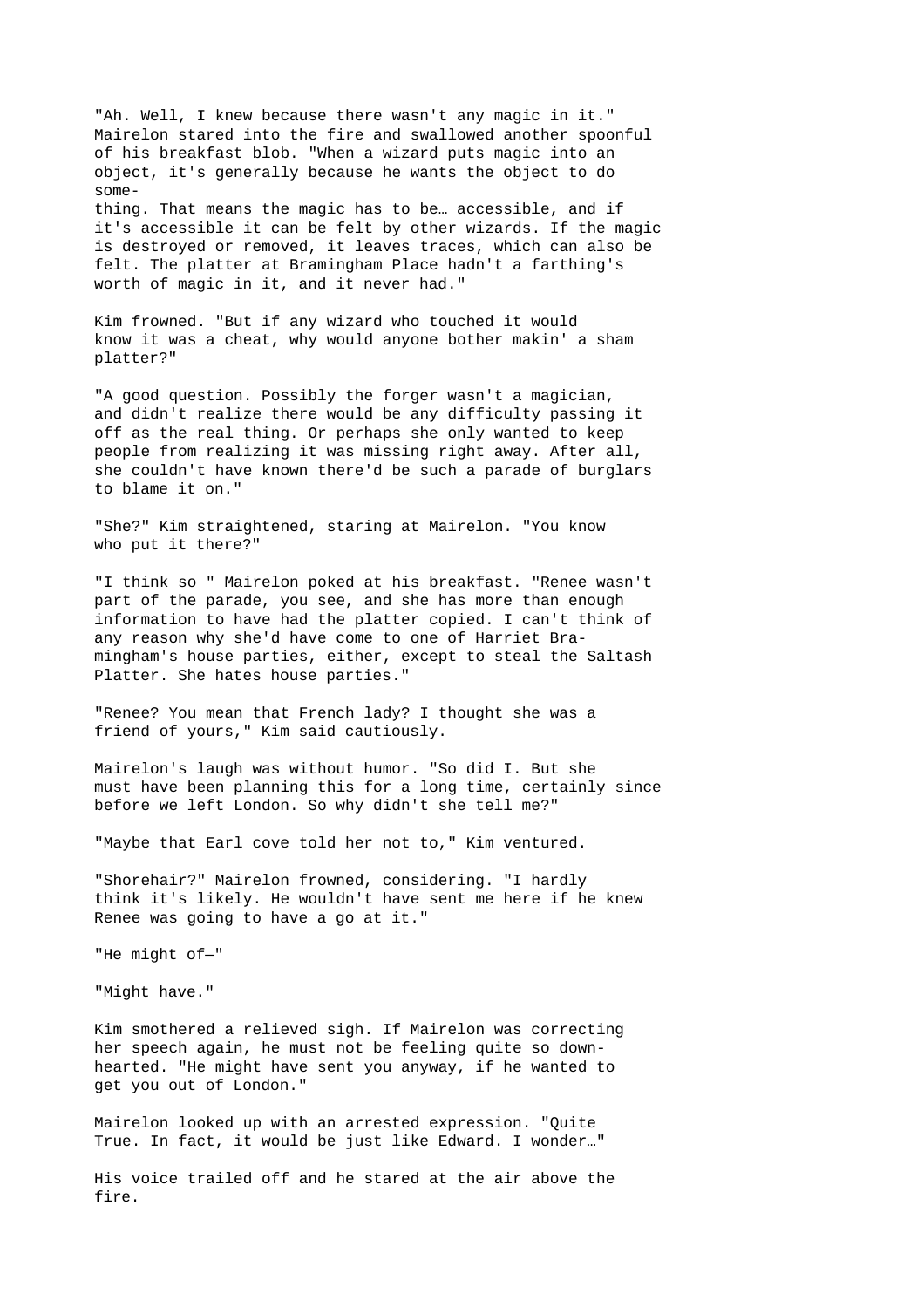After a moment, he shook himself. "Well, there's only one way to find out. Finish your breakfast, Kim. You'll want it." "Why?" Kim said warily. Mairelon gave her a winning smile. "You're going back to Bramingham Place, to take a message to Renee before she leaves." "I'm what?" "Well, I can't go. Gregory St. Clair is arriving today, and I don't dare chance his seeing me. Don't worry, you'll do fine." Kim rolled her eyes and went back to eating. Burned and blobby or not, it was safer than talking to Mairelon. Two days of relatively dry weather had done wonders for the roads, at least as far as travel on foot was concerned. Water still stood at the bottoms of the deepest ruts, and wagons and carriages continued to have a rough, sloppy time of traveling, but the edges of the lanes gave only a little under Kim's feet and no mud dragged at her boots to make walking a weary chore. If she had not been so worried about the task Mairelon had set her, she might even have enjoyed the walk. "Message for Miss D'Auber, sir," she muttered under her breath. "The master said I was to give it only to her " She frowned, wondering whether she sounded flash Enough. Remembering the words wasn't hard, but the rhythms and the slightly different pronunciation Mairelon had insisted on were difficult indeed. And what if someone started asking her questions? She had some chance of getting the accent right for the sentences she'd practiced, but could she keep it up if she had to say anything else? Firmly, Kim dismissed her doubts. She had agreed to run this rig, and fretting wouldn't make success any more likely than it already was. Practice, on the other hand… "Message for Miss D'Auber," Kim repeated in a low voice. "The master said I was to give it only to her. Message for Miss D'Auber". So intent was she on her muttered repetitions that she did not hear the sounds of the approaching carriages until they were almost on her. A shout and the crack of a whip startled her into attention at last, and she glanced over her shoulder. Two high-perch phaetons were heading full tilt along the road, side by side. Their drivers crouched intently over their reins, shifting their weight automatically to compensate for the dangerous sway of their vehicles, oblivious to everything save their horses and each other. The one on the left pulled ahead, but his advantage was a matter of inches. The other driver's arm rose and fell, cracking his whip, and his horses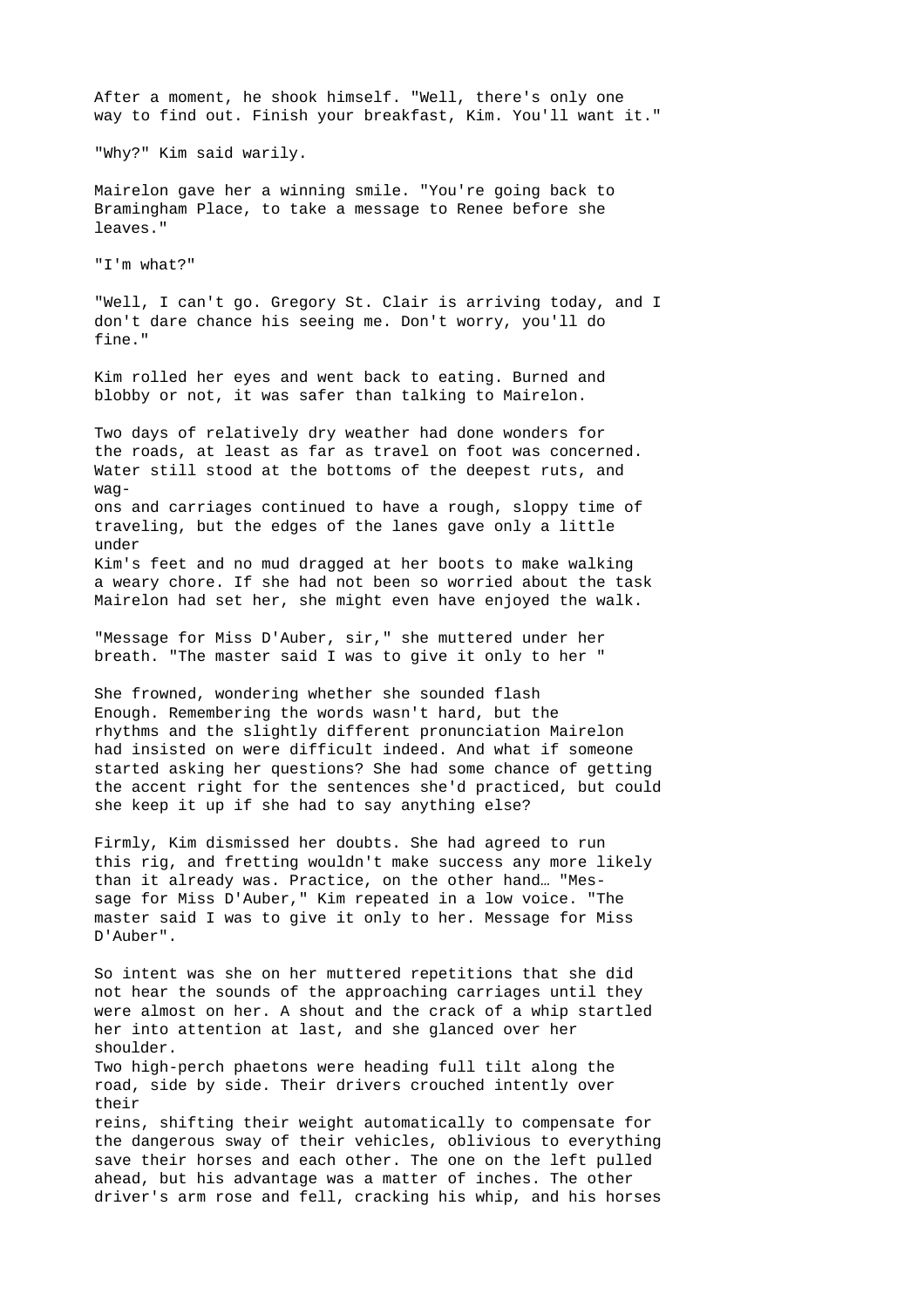leaped forward, bringing him even with the left-hand phaeton once more.

Kim dove for the ditch, praying that these Bedlamites wouldn't overturn or run off the road until they had gone safely past her. The thudding of the horses' hooves and the rumble of the carriage wheels grew louder, then passed by above her in a spray of water, mud, and flying gravel. As the sound began to fade, Kim looked up and saw the phaetons vanish around a curve in the road ahead, both of them still moving with furious speed.

She spat a curse after them as she picked herself up. Her left foot had landed in the muddy water at the bottom of the ditch, and some of it had gotten into her boot. The knees of her good breeches were wet and smeared with dirt and grass, and her hands were scratched and gritty. She cursed again and brushed herself off as best she could, then resumed walking, hoping darkly that something would teach those madmen a lesson. Maybe one of them would overturn his carnage and break a leg. Maybe both of them would.

As she drew near the curve, she heard shouts ahead. Prudently, she stepped off the road in case the phaetons were returning. The noises did not sound as if they were moving in her direction, but Kim took no chances. She trudged along the side of the ditch, sliding on the grass from time to time,

until she rounded the curve and got a clear view of the road ahead. She stopped short.

Her wish had been granted one of the phaetons had indeed overturned. It lay in a tangle of harness and broken wheels across the side of the road, while its owner, scowling ferociously and muddy to the eyebrows, tried to calm his frightened horses. On the opposite side of the road, a coachand-four lay half in, half out of the ditch. A liveried postillion was tugging at the door of the coach, unconscious of the blood trickling down his face from a cut above his eye. His efforts only made the coach rock precariously. A second

postillion was doing his best to control the four coach horses, which were plunging and rearing in a manner that threatened to reduce harness pole, coach, and all to splinters. The coachman lay motionless on the far side of the ditch, evidently thrown from his seat when the coach tipped over.

A little farther on, in the exact center of the road, the second phaeton had drawn to a halt. The driver was concentrating on his horses, and despite her poor opinion of his good sense, Kim had to acknowledge that he knew how to handle a team. Anyone who could come through such a tangle as this had been, at the speed he had been traveling, in a vehicle as notoriously unstable as a high-perch phaeton, without overturning his carriage or losing control of his horses… Kim could think of one, or perhaps two, hackney drivers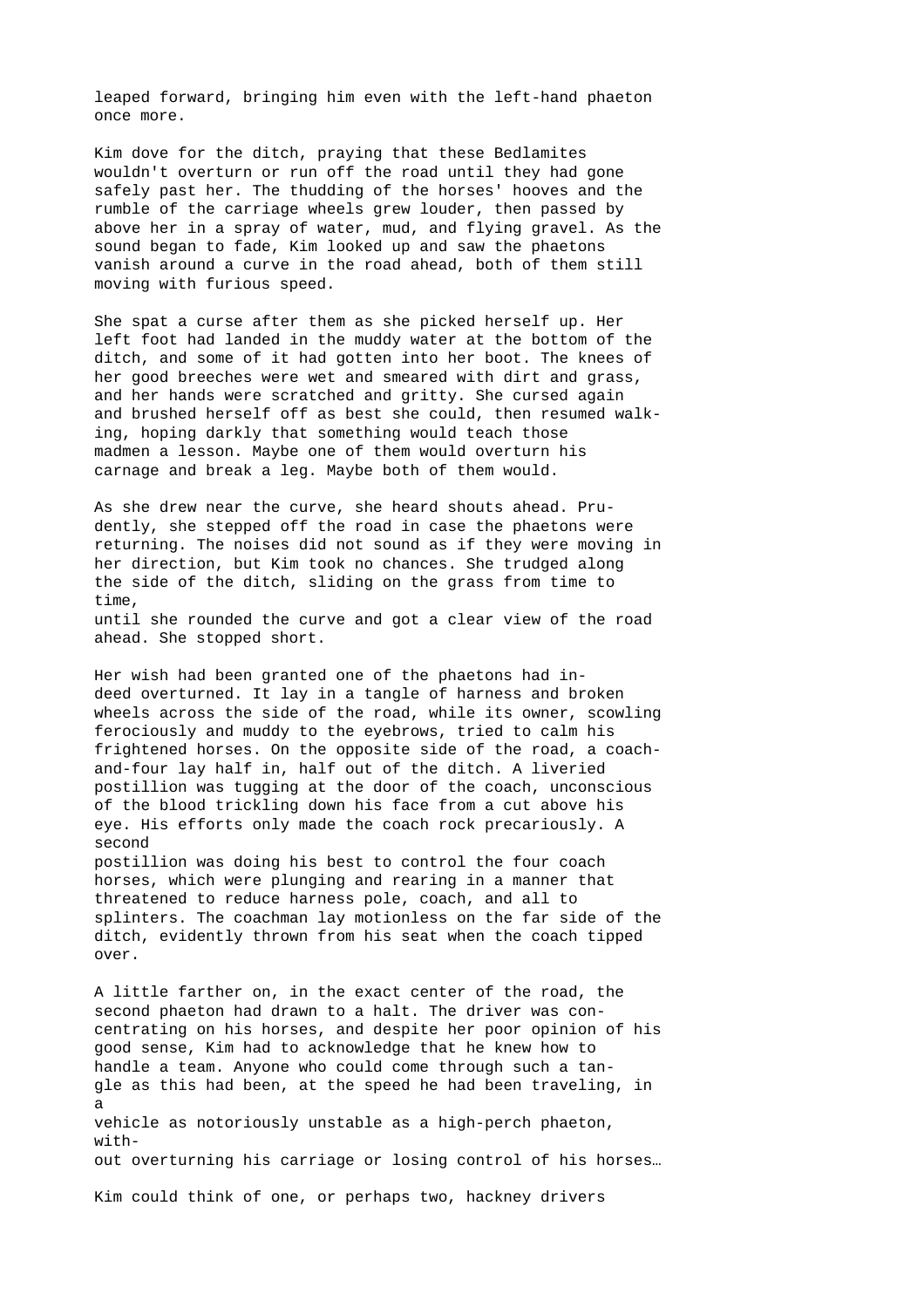in London who might manage such a feat if they were lucky. This gentleman did not appear to have turned a hair

"Burn it, Robert!" The driver of the overturned phaeton backed up two hasty steps as one of the chestnut horses he was trying to calm half reared in the traces. "If either of them is hurt—"

"The master appears uninjured," the postillion at the carriage said, temporarily abandoning his pulling at the door to peer through the carriage window. "And I believe John Coachman is not seriously hurt."

"Not them, you imbecile, my chestnuts!" the infuriated driver cried. "Robert—"

"I would be happy to help you, George, but I can hardly leave my horses, can I," Robert said, half turning without taking his attention from his restive greys. His voice and the outline of his face came together in Kim's mind, and she recognized him as one of the druids she and Mairelon had spied on. George's voice was familiar, too; he was probably another of them. Kim started to roll her eyes, only to be brought up short.

"Who, exactly, is responsible for this outrage?" said a cold, hard voice authoritatively.

Every drop of Kim's blood seemed to congeal into ice. She knew that voice, she had fled from London to get away from its owner. First Jack Stower, now Dan Laverharn, she thought in despair. She would never get away from them. She wanted to dive for the ditch and the hedge beyond, but she could not make her muscles obey her. It was all she could do to force her head to turn in the direction of the speaker. When she did, she suffered a second shock.

The tall man who was in the act of climbing out of the ruined coach was not Dan Laverham. He had the same narrow jaw and sharp eyes as Dan, and the same long nose, but his dark hair had less grey in it. Under the superfine coat he wore, his shoulders were broader and more muscular than

Dan's. He could have passed as Laverham's brother, if Laverham had had one who dressed like a toff, but he was «ot Dan Laverham. Relief made Kim's knees feel weak.

"Accident, not outrage," Robert said politely. "I am Robert Choiniet, and my friend with the unspeakable chestnuts is George Dashvitle."

"I take it you were racing on a public thoroughfare," the man from the coach snapped. "You should be horsewhipped for such carelessness."

"Possibly," Robert said with unimpaired calm. "I doubt that anyone will do so, however. May I take a message to someone for you, sir? I must go by Stavely Farm first, but after that I am at your disposal."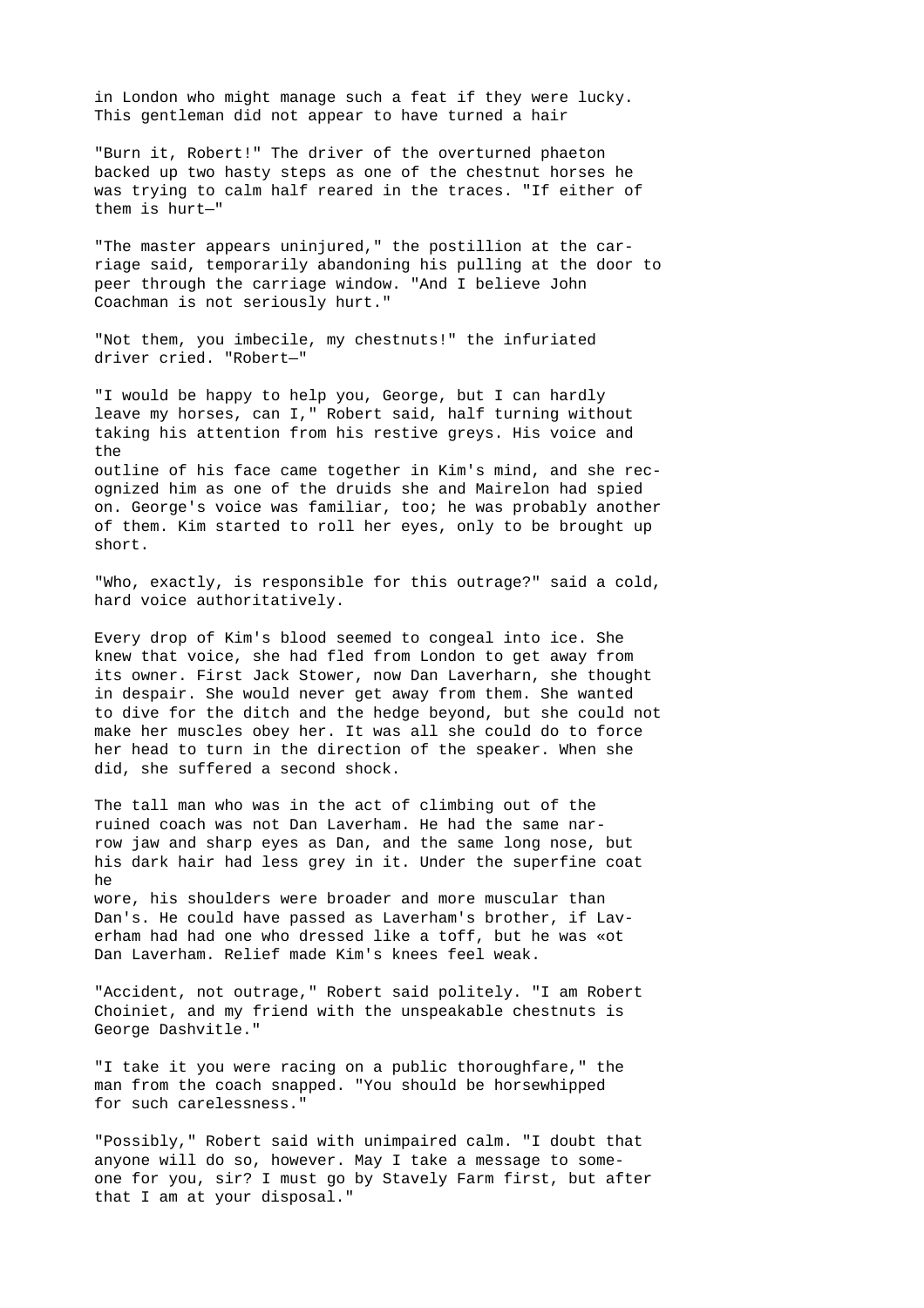"Robert, you traitor'" George had finally succeeded in getting his animals under control, but his angry cry startled them into another round of sidling and head-tossing. "You can't mean to go back to Austen and claim you Won!"

"Why not? Just because your driving was so bad that you overturned instead of merely losing by an inch or two?"

"Enough," The man from the coach spoke with a quiet deadliness. "I have no interest in your disagreements, and you will oblige me by saving them for another time and place." He turned to Robert Choiniet. "You will go by Bramingham Place and inform them that Lord St. Clair has met with an accident on the road. I trust you are capable of giving them sufficient directions. Beyond that, all I require of you is that you do not return."

"I understand perfectly, sir," Robert said coldly. "Give you good day."

He raised his hands a quarter of an inch. His horses sprang forward, eager to be away, and the phaeton swept off down the road. George Dashville stared after it, spluttering incoherently, while the Baron straightened his cravat and brushed at his coat and breeches Kim shook herself out of her daze and eased herself farther down the slope of the ditch. A low stone wall ran along the far side; if she could get over it, she had a good chance of getting around the entire muddle of men and carriages without being seen.

Her luck held- The chestnut horses took exception to the Baron's abrupt movements, and George's efforts to keep them from bolting occupied both his attention and St. Clair's while Kim slid over the wall unnoticed. She bent over and crept along it, keeping her head tow despite her curiosity. She didn't want St. Clair to catch her, even if he wasn't Dan Laverham. From the way Mairelon acted, St. Clair was as bad as Dan. She didn't straighten up until the Baron's caustic observations regarding George's horsemanship began to fade with

distance.

### FIFTEEN

Kim's back was sore and stiff from her long, crouched-over walk to avoid Baron St. Clair, so she took things easier on the last mile to Bramingham Place. Once she reached the drive leading up to the house, she slowed even further. She enjoyed looking about at the bushes through which she and Mairelon had dodged the night before, though the manicured lawn and me-

ticulous placement of the trees made her nervous. Besides, she was in no real hurry to complete her errand.

Slow as she went, the house drew inexorably nearer- Kim sighed and straightened her jacket. She had better get this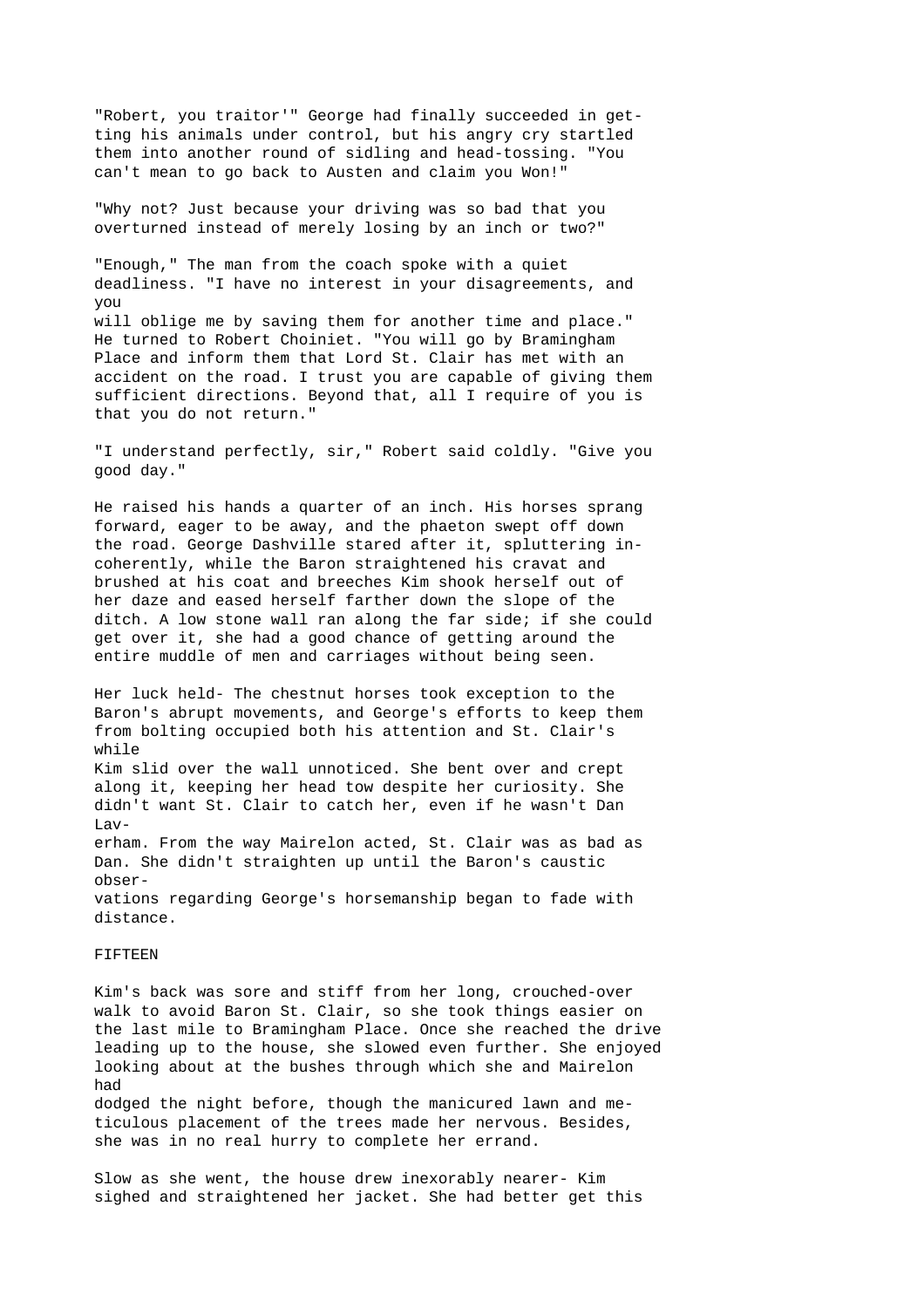over with before her nerve failed her. She went up to the door and knocked.

The door opened at once, and Kim thought she saw a faint, fleeting expression of surprise on the face of the butler who had opened the door "Message for Miss D'Auber," Kim

said, touching her cap respectfully.

"Very good." The butler held out his hand. "The master said I was to give it only to her."

The butler's features stiffened into cold disapproval, but all he said was, "I will see that she is informed. Wait here."

The door closed, leaving Kim standing on the step outside. Kim frowned at it. She had a vague idea that there was something not quite right about the butler's action, but her knowledge of gentry kens was limited to the most likely location of the silver. She shrugged. Wait, the man had said; well, she would wait, then. She sat on the step and stared out across the drive.

Several minutes later, Kim heard the door behind her open. She could practically feel the butler's disapproving stare digging into her spine, and smiled to herself. She twisted her head and shoulders around without rising and looked up with an expression of hopeful inquiry.

"Miss D'Auber will see you," the butler said. His mouth was turned down at the corners and he was standing rigidly erect, as if to make up for Kim's informality.

"Good," Kim said cheerfully, and scrambled to her feet. "How soon will she get here?"

The butler winced, "She will see you in the green saloon. [ would not presume to say how soon. This way."

Kim tried to suppress a grin as she followed the butler. She was only partially successful, but as the man's back was toward her it did not really matter. He led her down a short hall and showed her into a large room with pale green walls and spindly-legged chairs covered in green-and-gold-striped silk. There were two gilded pier tables between the windows, each with a large gold-rimmed mirror hanging on the wall above it, and at the far side of the room stood a small writing desk.

As the door clicked shut behind her, Kim eyed the chairs dubiously. They did not look as if they were meant to be sat on, but the two footstools did not look any sturdier and she couldn't sit on the pier tables. She finally settled herself on a footstool, reasoning that if it collapsed under her she would be closer to the floor. She had hardly sat down before the door latch clicked again, and Renee D'Auber walked into the room.

"I am Mademoiselle Renee D'Auber," she announced,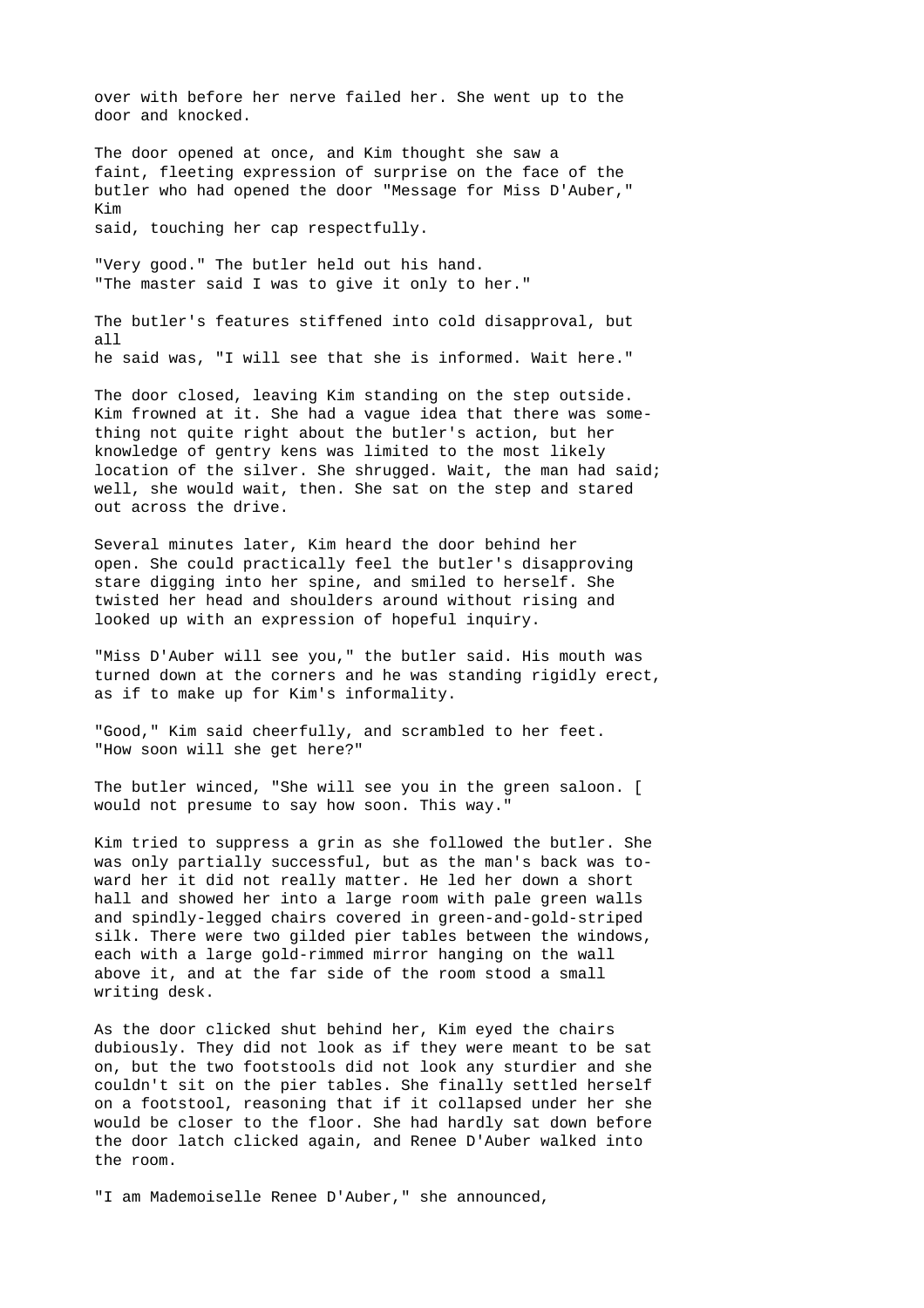frowning at Kim. "You have a message for me, yes?" Her auburn hair shone in the sunlight and her figured muslin morning dress was the height of elegance. Looking at her made Kim feel small and rumpled and unpleasantly aware of the dust and grass stains her clothes had acquired on her walk

to Bramingham Place.

"Yes," Kim said shortly. She rose and reached into her jacket for the letter Mairelon had given her. As she did, she saw Renee's eyes widen.

"But what is this? You are a girls! Of what is it that Monsieur Merrill is thinking?"

"You ask him, if you want to know," Kim said. French or not, this woman was altogether too fly for comfort. Kim scowled and tapped Mairelon's letter with her forefinger. "And how'd you know this was from him?"

"It is of all things the most likely," Mademoiselle D'Auber replied. "Who else would know I was here? Also, I have been asking for him, and he would of course hear of it. It is unimportant. Give me the message."

Reluctantly Kim held the letter out to her. Mademoiselle D'Auber took it and tore it open at once without stopping to took at the seal. She turned away as she began reading; a moment later Kim heard a brief exclamation in what was presumably French. Kim had no idea what the words meant, but the tone in which they were spoken was one of surprise rather than anger or annoyance.

Renee D'Auber glanced over her shoulder at Kim, then returned to the letter, this time studying it with evident care. Kim wondered what Mairelon had said about her and what this Mademoiselle D'Auber thought of it. She shifted uncomfortably, wishing she could sit down again but not daring to do so for fear of offending Mademoiselle D'Auber.

Mademoiselle D'Auber finished reading and turned back to face Kim. "Of a certainty, this is not at all good," she said, waving the letter.

"That's what we thought," Kim said, emphasizing the "we" slightly.

"To find the real platter becomes a thing most necessary," the Frenchwoman went on as if she had not heard. "I do not at all see how we are to go about it."

"We?" Kim said.

"But of course! It is why I am here, to help."

Kim's frown returned. "Hold on! I thought you was the one that nicked the real platter. Mairelon said nobody else could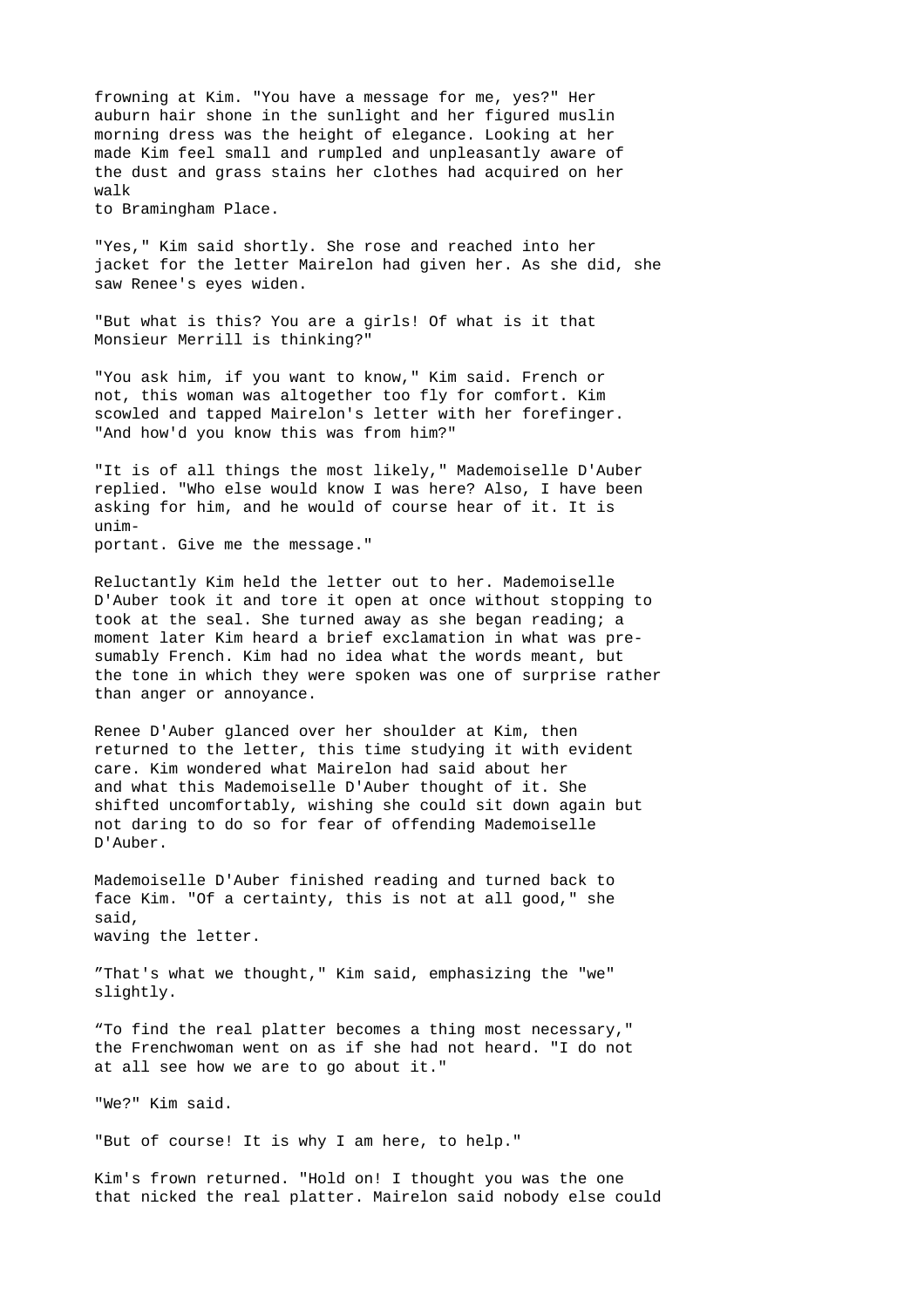of got to it before we did."

"Monsieur Merrill is not altogether right," Mademoiselle D'Auber replied. "I looked at Monsieur Brammgham's so-remarkable platter yesterday afternoon, yes, but at once I saw that it was only a copy. I thought, me, that Monsieur Merrill had been very clever, but now I find that it was not him at all, but someone else. It is most annoying. This business is not well arranged, I think."

"It ain't no fault of ours," Kim muttered.

Renee had crossed to the writing desk and did not hear. "I shall write something for you to carry back to Monsieur Merrill," she said, taking out a sheet of heavy, cream-colored paper. "And you must take his letter with you as well. I will allow Madame Bramingham to persuade me to stay here for another day or two. " She made a face as she spoke, then shrugged and bent over the page.

"Why do you want me to take Mairelon's message away again?" Kim asked.

"But it would be most awkward if it were found!" Mademoiselle D'Auber said, writing busily. "Monsieur Bramingham would of a certainty call the Bow Street Runners. He has already spoken of it. It was very foolish of Monsieur Merrill to take the copy of the platter, I think."

So Mairelon's letter had not included all the details of the previous night's events! Kim considered the implications of that while Renee finished her letter, and she began to feel more cheerful. "Why did you come—"

"A moment." Mademoiselle D'Auber sanded her letter, then folded it neatly and sealed it with a blob of wax, muttering under her breath as she did. Her voice was too soft for Kim to hear what she was saying, but each word had a sharp, crystalline quality that distance and muttering could not dis-

guise. Kim remembered the spell that Mairelon had cast to test her tmthfulness, and backed up a pace.

Mademoiselle D'Auber finished and straightened up with a smothered sigh. She studied the paper for a moment, then turned and held it out to Kim along with Mairelon's unfolded letter. "Here; take this to Monsieur Merrill and tell him that I will be at the inn down in the village tomorrow morning at, oh, ten o'clock precisely."

Kim nodded and took the letters, doing her best to hide her reluctance. Renee D'Auber had put some sort of spell on that letter, Kim was sure of it. And she, Kim, was going to have to carry the thing all the way back to Ranton Hill at least, and maybe farther, if Mairelon had given up waiting at the inn and gone back to the wagon. Kim wasn't normally squeamish, not even about magic, but she didn't like not knowing what kind of spell she was carrying.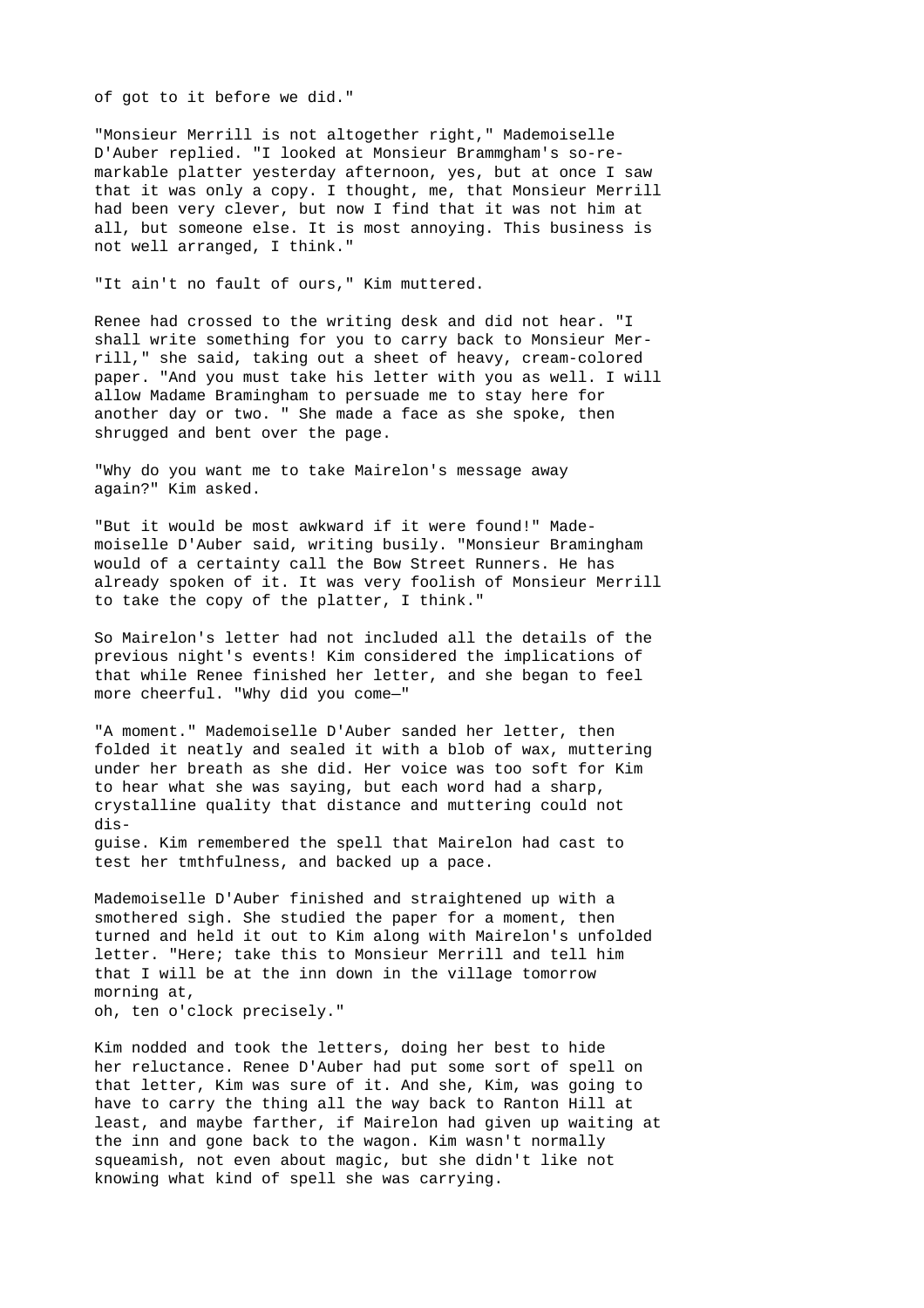Mademoiselle D'Auber watched closely as Kim stowed the letters away beneath her jacket, which did nothing to improve the state of Kim's nerves. "There is one thing more," the Frenchwoman said. She fixed her eyes on Kim's face and said with great seriousness, "It is of all things the most important that Monsieur Merrill not leave before I see him. You understand? So if he thinks to go, you must try to stop him. I think he will listen."

"Be the first time, if he did," Kim said, shrugging. "I'll tell him, though."

"Good " Renee D'Auber gave Kim a long, measuring look, and Kim found herself wondering once again just what Mairelon had said about her in his letter. Then the Frenchwoman went to a long, embroidered bellpull and gave it a vigorous tug. A few moments later, the door opened and a footman stepped into the room. "Mademoiselle?"

"See this… boy out," Mademoiselle D'Auber said.

"Mademoiselle." The footman bowed. With a single, sidelong look at the enigmatic Frenchwoman, Kim followed him out of the room and down the hall to the door of Bramingham Place.

When Kim arrived back at the inn late that afternoon, she found Mairelon in the public room playing cards with Freddy Meredith. They were the room's only occupants, and judging from the litter of coins near Mairelon's left elbow, they had been at it for some time. An empty wine bottle lay on the floor beside the table, a second bottle, barely a third full, stood next to the pile of coins that had been wagered on the current hand.

Kim paused in the doorway, wondering what the magician could want with a cloth-head like Meredith. Her eyes nicked from one to the other, and she frowned. Both men were impeccably turned out, from the stiff folds of their cravats to their gleaming Hessian boots, they looked the perfect picture of a pair of gentry. That, Kim realized, was what was bothering her She had seen Mairelon in his gentry togs before, but she had never realized how well they suited him. No, not quite that, either. She had never realized how well the whole role suited him.

Still frowning, Kim stepped into the room. As she did, Meredith looked up and saw her He blinked blearily in her Direction. He was, Kim saw, more that a little bit on the go. "Who's this, Merrill?"

Maireton turned "Kim! What news?"

"Message for you, sir," Kim said, remembering just in time that she was still playing the part of an errand boy.

"Can it wait?"

Kim hesitated. What on earth was she supposed to say to that? "I think you should look at it, sir," she answered at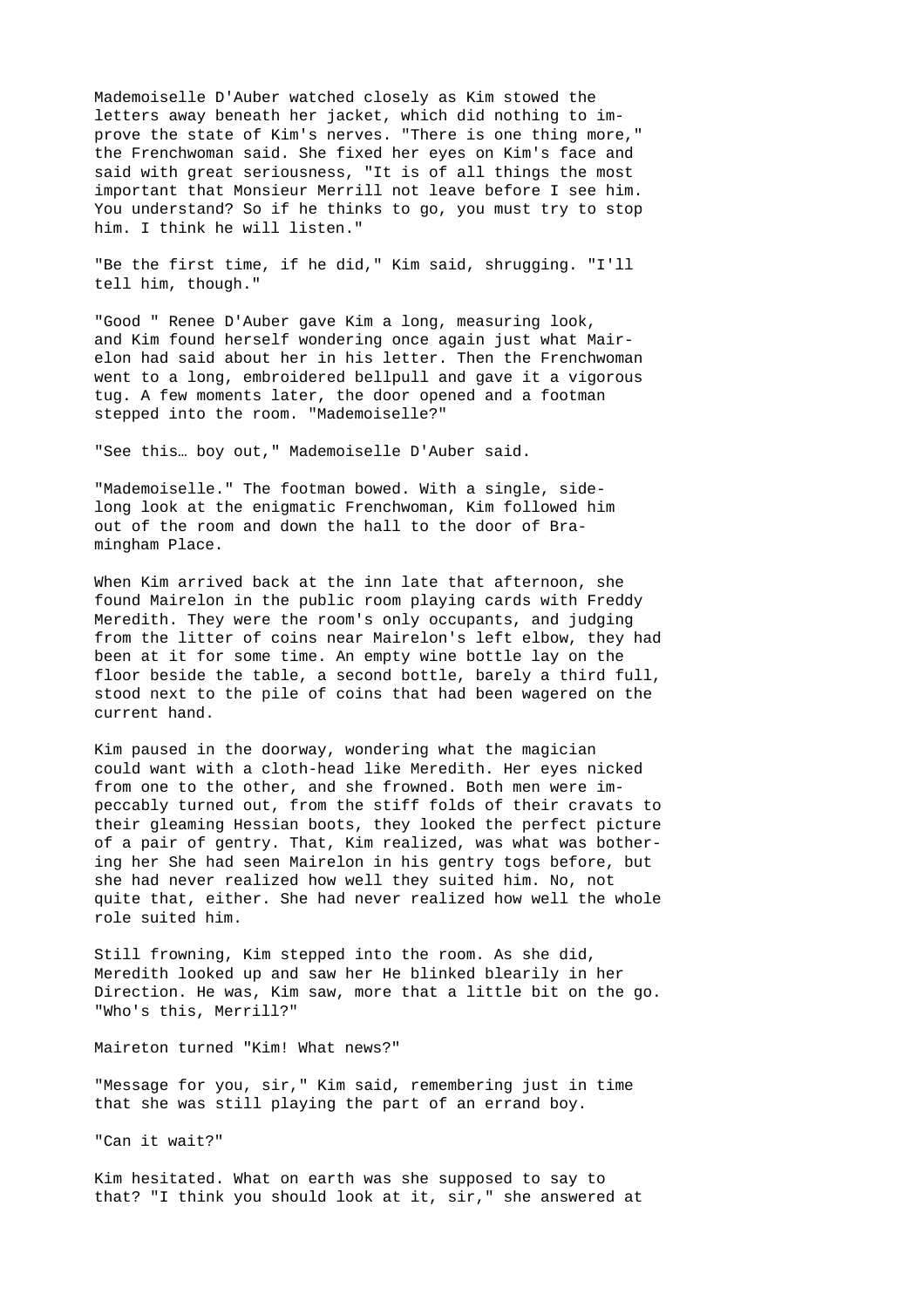last. "Ah, well Let's have it, then " Mairelon held out a hand expectantly. Kim froze. "Uh—" She couldn't tell him straight out that Renee D'Auber had set a spell on the letter, not with Freddy Meredith sitting there, but she couldn't let him open it without warning him, either. "Sir, I, um—" "Bailey didn't write it down? I see." Mairelon shoved his chair away from the table and rose, tossing his cards faceup as he did. Kim was relieved to see that there was nothing wrong with his balance or his speech, she had been afraid that he would be as bosky as his companion. "Sorry, Meredith, but duty calls." Meredith muttered something and began gathering up the coins from the center of the table. Mairelon scooped his own winnings into his hand and thrust them into one of his pockets, then turned and followed Kim out of the room. "That's a relief!" he said as the door shut behind him. "I was wondering how to get out of there without winning too much from him. You caught on very quickly. Where's Renee's message?" "Here." Kim took the sealed paper out of her jacket. "She put a spell on it." "What? Nonsense! There's no reason for her to do that." Mairelon twitched the note out of Kim's hand and reached for the seal. He stopped, frowning, and set his forefinger gently against the dull red wax. "You're right, though," he said after a moment's concentration. Kim let out her breath in a soundless sigh of relief "Can you do anything about it?" "Not here. We'll have to take it back to the wagon." "You sure we should?" Mairelon looked irritated. "There's no other way to find out what she's done. I'd also like to read whatever she's written, that is why you went to Bramingham Place, after all." "I was just askin'." Mairelon tucked the note into his breast pocket and started for the door. "There's no point in waiting. You can tell me what happened on the walk back. Come along." Kim rolled her eyes, shook her head, and followed.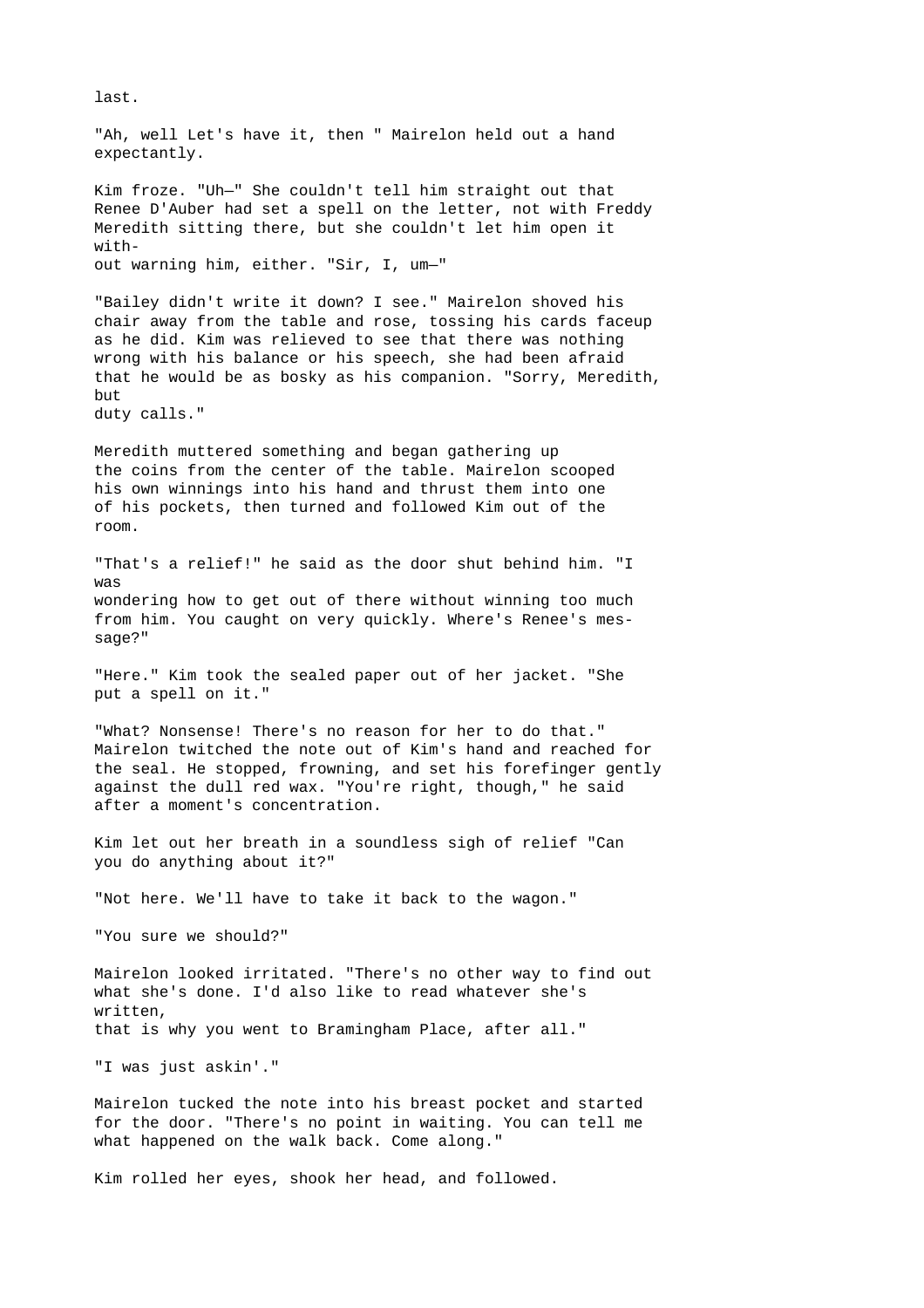Between Kim's desire to include every detail of her journey to Bramingham Place and Mairelon's periodic interruptions, Kim's tale took up most of the walk to the wagon. Mairelon commended Kim for avoiding the Baron St. Clair and frowned over his strong resemblance to Dan Laverham, but Kim could see that he was not giving her his full attention. When she began to speak of Bramingham Place and Renee D'Auber, however, the magician's preoccupation vanished. Kim found this extremely annoying until she noticed Mairelon's right hand rise to touch his breast pocket from time  $t_{\Omega}$ time. He was more worried about that spell than he wanted

As soon as they reached the wagon, Mairelon began rummaging in the large chest. Kim sat on the floor beside the door and hugged her knees, watching with great interest. She was cold, tired, and very hungry, but she did not mention it She was, after all, used to being cold, tired, and hungry, and if she said anything, Mairelon might remember she was there and send her away while he read Renee's letter.

to let on.

Mairelon laid a white silk scarf and a small crystal globe on the counter and closed the lid of the trunk. He turned and spread the scarf out, smoothing it carefully until not a wrinkle remained. He drew Renee D'Auber's letter from his pocket and set it in the exact center of the scarf, with the blob of sealing wax facing him. Then he lifted the crystal globe with the tips of his fingers and set it on top of the letter. It showed a strong tendency to roll off the lumpy surface of the wax, but he got it positioned at last.

Finally he was satisfied He raised his hands slowly and extended them, cupping them around the precariously balanced globe without touching. it He bent his head and began to whisper. The words hissed and sizzled in the confined space of the wagon, rough and saw-edged. Kim held her breath.

Orange light flared from the crystal globe, and Renee D'Auber's voice filled the wagon. "My friend, there are things that you must know, and even this means of communication is not entirely safe. I will meet you two hours before the time I told your young companion, in the hollow below the oak hill southwest of Ranton Hill. Do not fail me in this."

Slowly the orange light faded Mairelon stood motionless, staring down into the crystal, even after the last of the light was gone .Kim twisted to get a better look at his face and realized that he was not looking at the globe in front of him. His eyes were focused on empty air, and he was frowning.

Kim cleared her throat, then cleared it again Mairelon did not respond. At last she said loudly, "Hey! Is that all?"

"What?" Mairelon said, then shook his head and turned to look reproachfully at Kim. "Don't ever interrupt a wizard in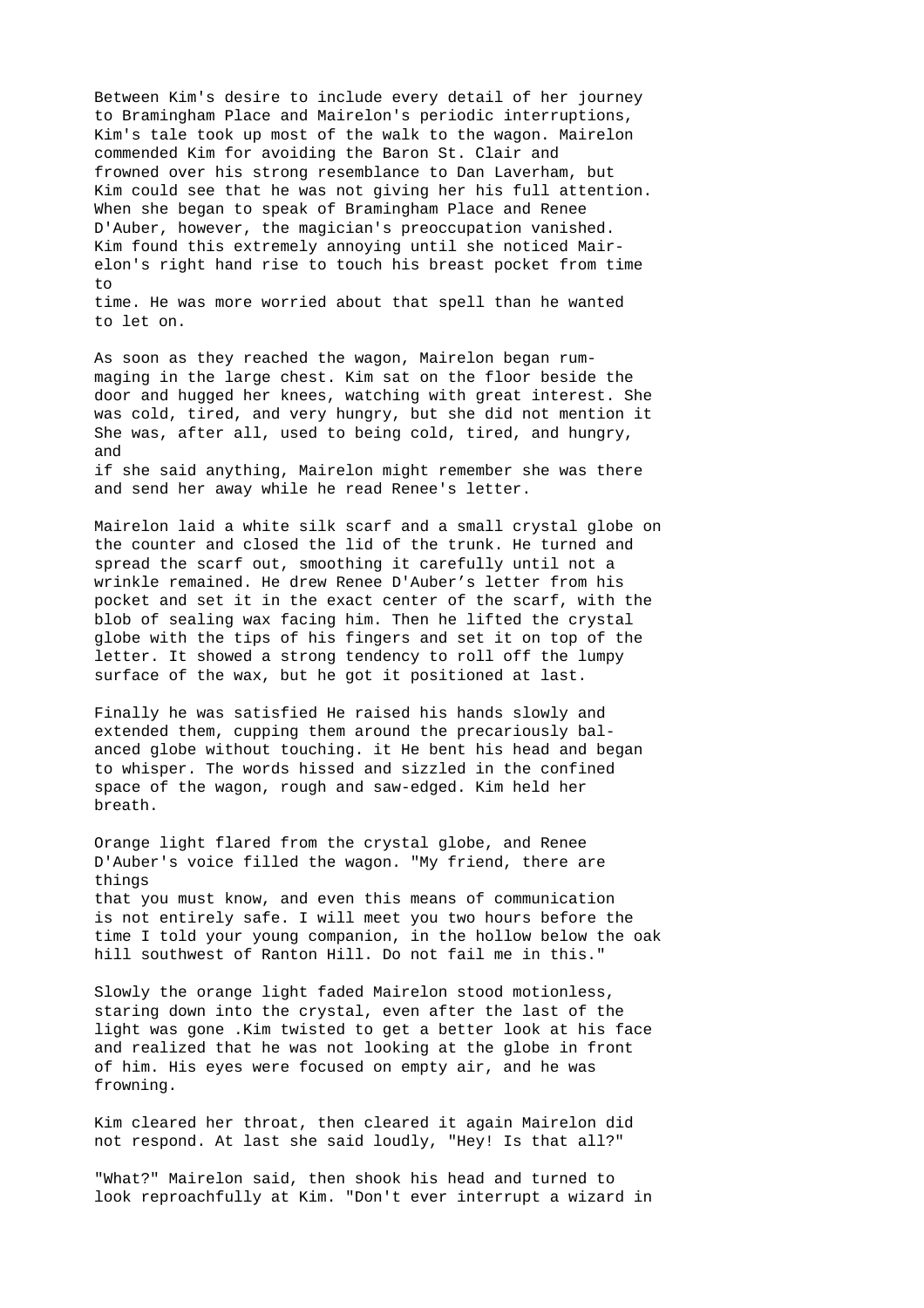the middle of a spell, Kim. Magic requires a great deal of concentration, and breaking it can be very dangerous."

"I wasn't interrupting a spell," Kim said. "You were just thinkin', far as I could see."

Mairelon blinked and glanced at the crystal. Then he rolled it to one side and picked up Renee's letter He stood staring at it for a moment, tapping it gently against his left hand, until Kim was afraid he was going to go back into a brown study. She tried to clear her throat again and started coughing in earnest as she inhaled something the wrong way.

This attracted Mairelon's full attention at last, though his first inclination was to proffer cups of water instead of explanations. As soon as Kim got her breath back, she pushed the cup away and demanded, "What was it that was takin' you such a lot of thinkin' on? You ain't goin' to meet that gentry mort like she says to, are you?"

"Meet Renee? Of course I'm going to," Mairelon said. He looked down at the note, which he had still not read, and his frown returned. "I was just wondering why she chose that particular place."

"What particular place?" Kim said, exasperated.

"The hollow by the oak hill where those ridiculous 'druids' had their ceremony the other night," Mairelon said. "Feeling more the thing? Good, because we're going to have a busy evening. I want to get a good look at that hollow while there's still light, and after that—well, we'll see. Come along " He was out the door of the wagon before Kim could respond.

"Hunch ain't goin' to like this," Kim muttered as she climbed to her feet.

"Isn't," Mairelon's voice corrected. A moment later his head reappeared in the open doorway. "And since Hunch isn't here, it doesn't matter. Bring the lamp and the little sack in the corner, I may want them. " The head disappeared once more. Kim rolled her eyes, picked up the lamp and the sack Mairelon had indicated, and started after him.

# **SIXTEEN**

For the rest of the afternoon, Kim and Mairelon tramped through the wood at the foot of the druids' hill, peering under bushes and up into trees. Kim had only the vaguest idea what they were looking for, but after several attempts to pry an explanation out of Mairelon she gave up and simply copied him. Half-remembered warnings about mantraps and poachers made her move warily, but she found nothing. Mairelon seemed to do no better than she had, but he was preoccupied on the walk back to the wagon, and Kim was positive he had noticed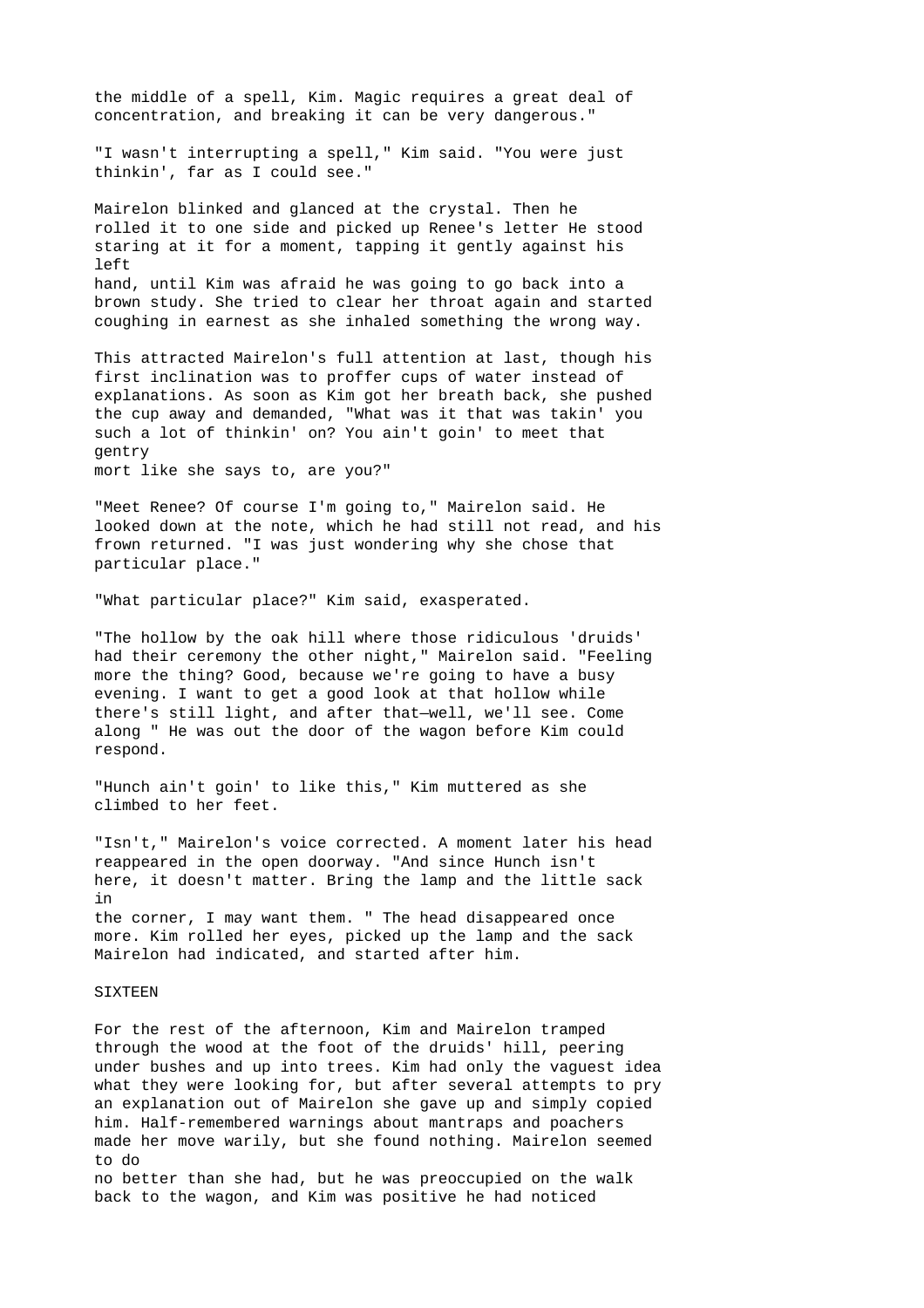something she hadn't.

At Mairelon's insistence, Kim spent the evening working on her lessons. Her fingers were growing more used to the moves and twists that made coins seem to vanish from one hand and appear in the other, and she had mastered the art of tying knots that slid apart when the proper bit of rope was pulled, but she was not doing nearly so well at reading. She pored over the stubborn little black marks for hours, muttering to herself, while Mairelon prowled restlessly up and down the wagon Once she ventured a question about his meeting with Renee, but he was so completely uninformative at such length that she did not try again.

Mairelon was up at dawn the next morning, blundering around the limited space inside the wagon in a way that made sleep impossible for anyone else. Kim tried muffling her head under the blanket, but it was no good. Finally she gave up and rose, yawning, to see whether breakfast was one of the things Mairelon had been getting ready during his annoying rambles.

It wasn't. Kim had to make the porridge herself, which did not improve her mood. Her irritation increased further when she noticed that Mairelon had put on his flash togs, rather than his smock or stage clothes, to go to his meeting with Renee. He looked very well in them, which somehow annoyed Kim even more. To top things off, she didn't do much better with the porridge than Mairelon had the day before. "I'll be glad when Hunch gets back," she muttered as she spooned the lumpy grey mixture into her bowl.

"What? Not already'" Mairelon said. He glanced around hastily, then turned a reproachful expression on Kim. "Don't scare me like that."

Kim stared at him in complete bewilderment. "What're you talking about?"

"I thought you said that Hunch was back," Mairelon explained.

"No, I said I'd be glad when he was," Kim said. Then, in response to Mairelon's skeptical expression, she added, "So we can get some better grub."

"Oh." Mairelon looked thoughtful. "You have a point. Perhaps we should dine at the inn tonight if Hunch hasn't arrived by then. I rather hope he hasn't. "

"Why? Hunch cooks better than that fat cove," Kim said.

"If Hunch gets here today, it'll be because he's in a hurry," Mairelon answered. "And he'll only hurry if he thinks Shoreham's information is important. I'd prefer not to have any startling news about any of the people connected with the Saltash Platter. Or its copy."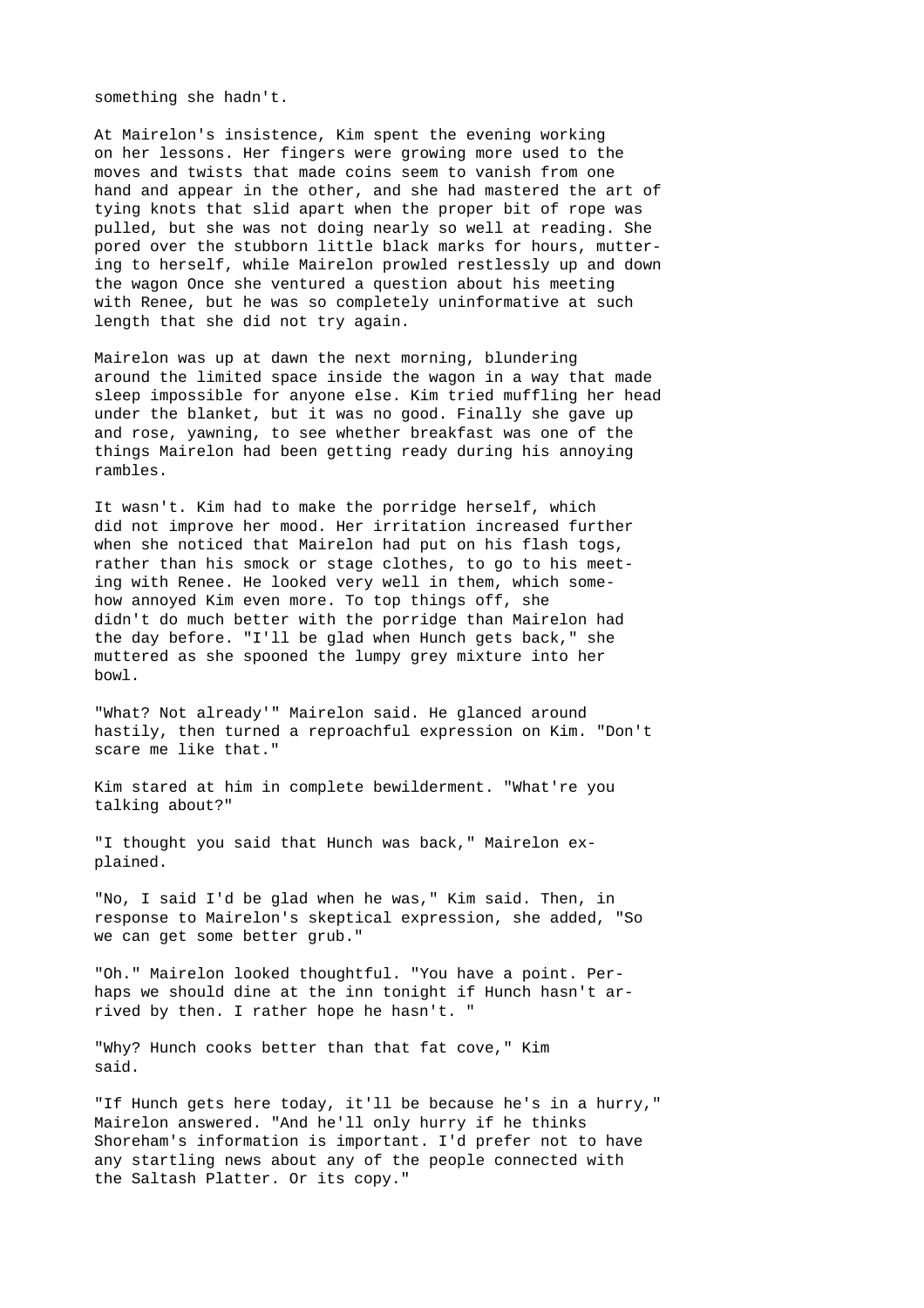Kim mulled that over while she finished her porridge. She scraped the last few lumps from the sides of her bowl and surreptitiously shook them off her spoon and onto the ground beside the steps where she was sitting. She scowled down at the bowl, dropped her spoon into it with a muffled clink, and said, "We ought to leave if you want to be the first one at that hill."

"Yes," Mairelon said. "Thank you for reminding me." He rose and brushed at his pants, as if to dispose of nonexistent crumbs. "Practice that handkerchief trick while I'm gone; you still haven't got the last twist right."

"You ain't leavin' me here!" Kim said incredulously.

"I most certainly am," Mairelon replied. "When Renee says alone, she means alone. I shouldn't be long."

"You shouldn't be goin' at all," Kim told him. "And you particularly shouldn't be goin' alone. What if that druid cull shows up wavin' his pops, the way he did the other night?"

Mairelon looked amused "Jonathan Aberford? I doubt that he's even out of bed at this hour, much less wandering about in the woods with a pistol."

"How do you know? He's dicked in the nob, if you ask me, and there ain't no knowing what notions a Bedlamite'll get"

"All the more reason for you to stay here," Mairelon said. To Kim's indignation, he still looked more diverted than con-Cerned. "If he shows up, you can bar the wagon door. No more arguments, Kim, if you please. You're not coming, and that's that."

"It don't please me at all," Kim muttered, but she could see that Mairelon was determined, and she knew from experience that once he took a notion, he was stubborn as a costermonger defending his route through the market. She sat and glowered at him while he straightened his jacket and brushed his hat, but she did not make any further remarks until he had

disappeared into the woods. Then she burst out, "Bubblebrained, pigheaded, sapskulled gull! Muttonheaded flat! Nodcock Coosecap! It'd serve him well enough if I up and followed him Bufflehead Shab—"

She stopped suddenly, staring at the place where Mairelon had vanished. She could follow him, as easy as not. She scrambled to her feet, then hesitated, considering Mairelon was a wizard, and in spite of the abuse she had just been showering on him, Kim had to admit that he was sharp as two needles. That ginger-pated D'Auber mort was a wizard, too, and she had a powerful reputation. She was foreign into the bargain, and therefore unpredictable. What would they do if they caught Kim spying on them?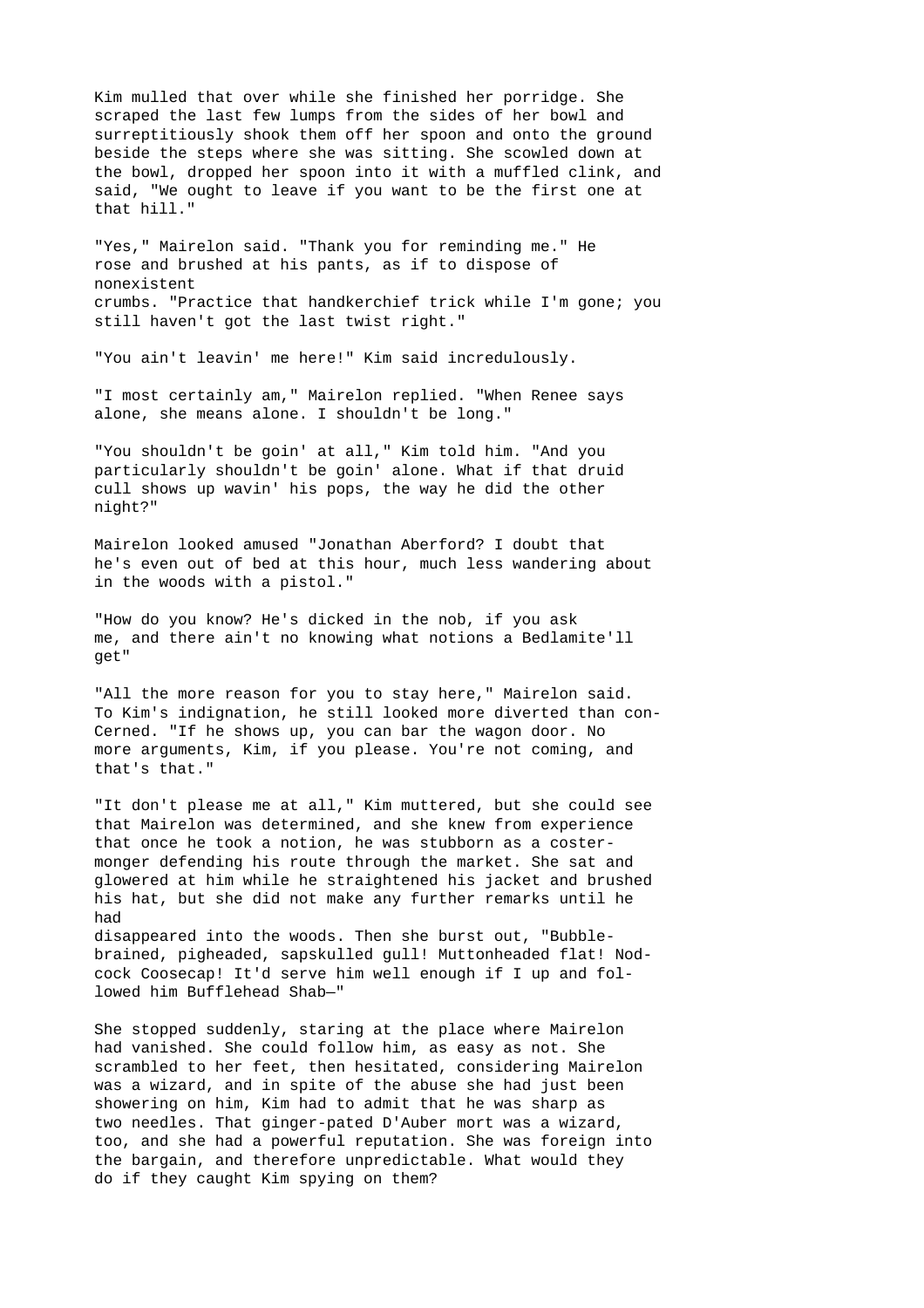The thought gave Kim a moment's pause. Then she Shrugged. She'd just have to make sure they didn't catch her, that was all. Stay hid and sherry off if they looked like  $SUB$ pecting anything. It was no different from being on the sharping lay in London. And if there was trouble, Mairelon

would excuse her obstinacy in following him. Besides, given Mairelon's idea of "explanation," there was no other way she could be sure of finding out what happened at the meeting.

That decided her. She threw some dirt on the fire, kicked her bowl under the steps of the wagon, and started off. She did not take the same route as Mairelon had, but cut sideways up to the road. After all, she knew where he was going. There was no point in risking discovery by sticking too close.

The road was dry enough for comfortable walking, and there was no sign of approaching vehicles, but Kim, remembering her experience the day before, stuck to the far edge anyway. "What am I doing?" she asked herself as she trudged along. "Goin' off to spy on a couple of frog-makers? I must be madder than he is!" But she continued walking in spite of her misgivings.

The sound of hooves and the rattle of a carriage brought Kim out of her reverie. Glancing up, she saw a landau coming briskly toward her from the direction of Ranton Hill. She sighed and angled down the verge, hoping that the driver would not pay any heed to a shabby boy heading into town. When she looked up again, the carriage had slowed and begun to turn down the lane that led to the druids' meeting place. It was close enough now to give Kim a clear view of the occupants, and she nearly choked trying to smother an exclamation. Lady Granleigh sat stiffly erect in the rear seat, while her brother Jasper made shift with his back to the

horses. The driver was the heavyset Stuggs, and he was frowning in evident concentration as he tried to maneuver the landau around the corner.

"This is the outside of enough!" Lady Granleigh said in a carrying voice as the landau lurched forward. "On our return, you will drive, Jasper."

"Really, Amelia, I don't see why you think I'll do any better than Stuggs," Jasper replied. "I'm no Corinthian. You should have let me bring the coachman."

"You are, at least, a gentleman," Lady Granleigh said firmly. "And the fewer who are aware of this excursion, the better. Since you have seen fit to confide in this… person, we have no choice but to utilize his admittedly second-rate skills. And I must say, Jasper, that I think you could have –found someone with more ability if you had only applied yourself properly."

The landau lurched again and rolled reluctantly into the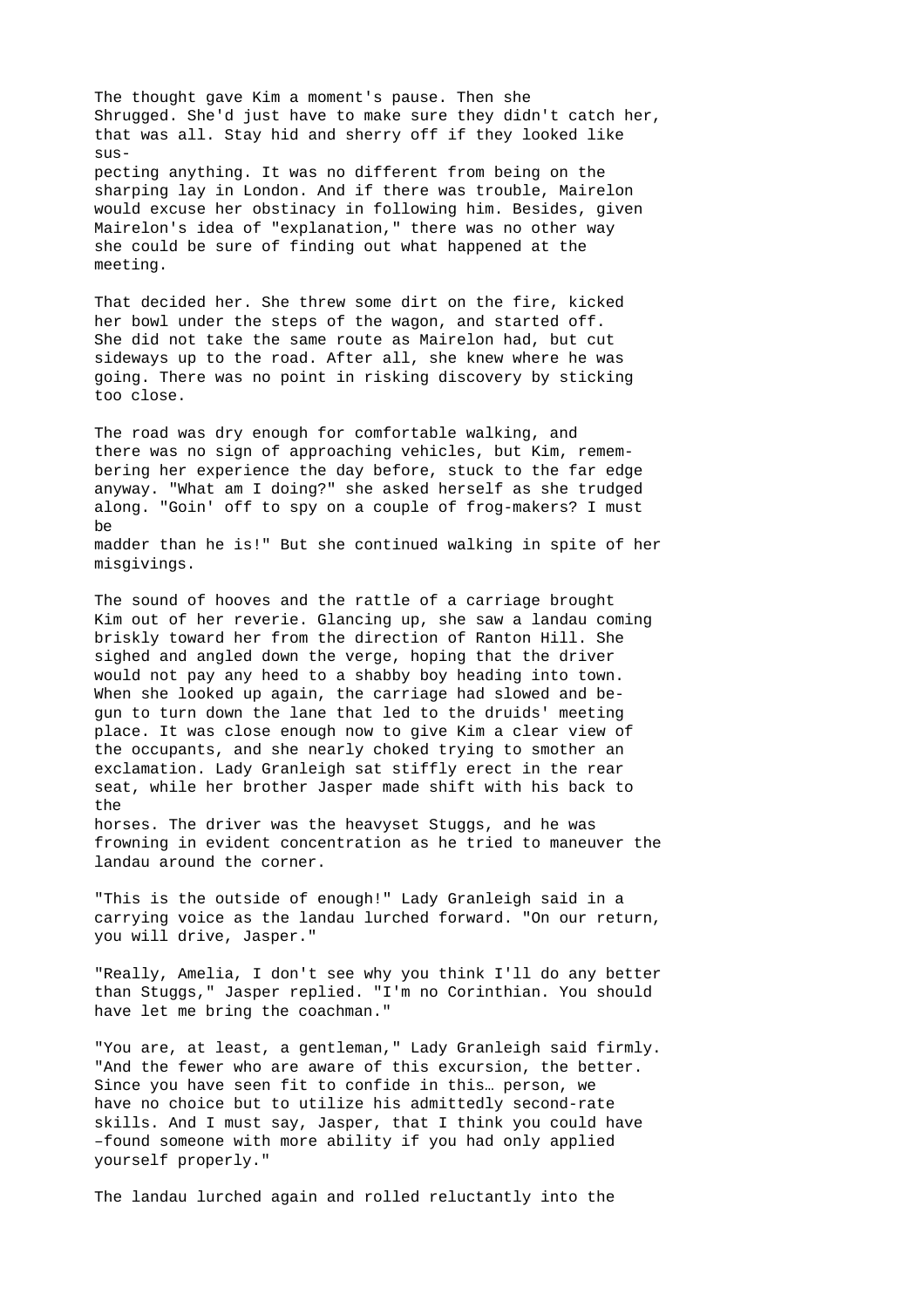lane, and Lady Granleighs complaints were lost among the trees. Kim shook off her paralysis and sprinted forward. That skinny toff and his sister were trouble, whatever their lay was, but Kim was willing to bet sixpence that they'd be a particularly whacking great tot of trouble if they found Mairelon and Renee D'Auber at the druid hill. Fortunately, the lane was rough and curving, and with Stuggs driving they wouldn't make good time Kim might, just possibly, get to the hill first with a warning if she ran.

She didn't manage it. The uneven ground, the constant need to dodge inconveniently placed trees, and the thin branches of the young trees and brush that whipped her face, all combined to slow her more than she would have believed. As she neared the hill, she heard voices ahead of her and cursed under her breath. In London she would have gotten there in plenty of time.

Kim slowed and began to pick her way with more care. It would do Mairelon no good at all if she made too much noise and Jasper or Stuggs discovered her. She reached the fringe of bushes below the hill and started working her way toward the voices. As she came around to the far side, she heard Jasper's voice with sudden clarity, saying, "—question is, who are you?"

'Tell him to come down here, where we can talk without shouting, Jasper," Lady Granleigh put in imperiously.

As Jasper repeated his sister's command, Kim stopped and peered through the bushes. Lady Granleigh and her brother were standing at the foot of the hill. Stuggs was a little be-

hind them; beyond, the landau and horses were a sketchy outline between trees. The dark bulk of the druids' lodge was barely visible, though Kim knew from yesterday's explorations that it was only a few steps from the hill.

Mairelon was sitting on the ground halfway up the hill, careless of the damage his fine clothes must be suffering His face was in shadow and Kim could not make out his expression, but his pose conveyed polite but bored attention

"Well" Jasper said when Mairelon did not reply. "Who are you?"

"No, no," Mairelon said. "I asked you first. I also, If you recall, asked how you found this place and what you intend to do here, and you haven't told me that, either."

"We might ask you the same thing," Jasper retorted.

"You might, but I don't recommend it," Mairelon said. "You'll get a reputation as a poor conversationalist if all you can do is repeat what other people say to you."

"This is absurd," Lady Granleigh said. "Tell us who you are and what you're doing here, or be off about your business. I haven't time to waste on this nonsense."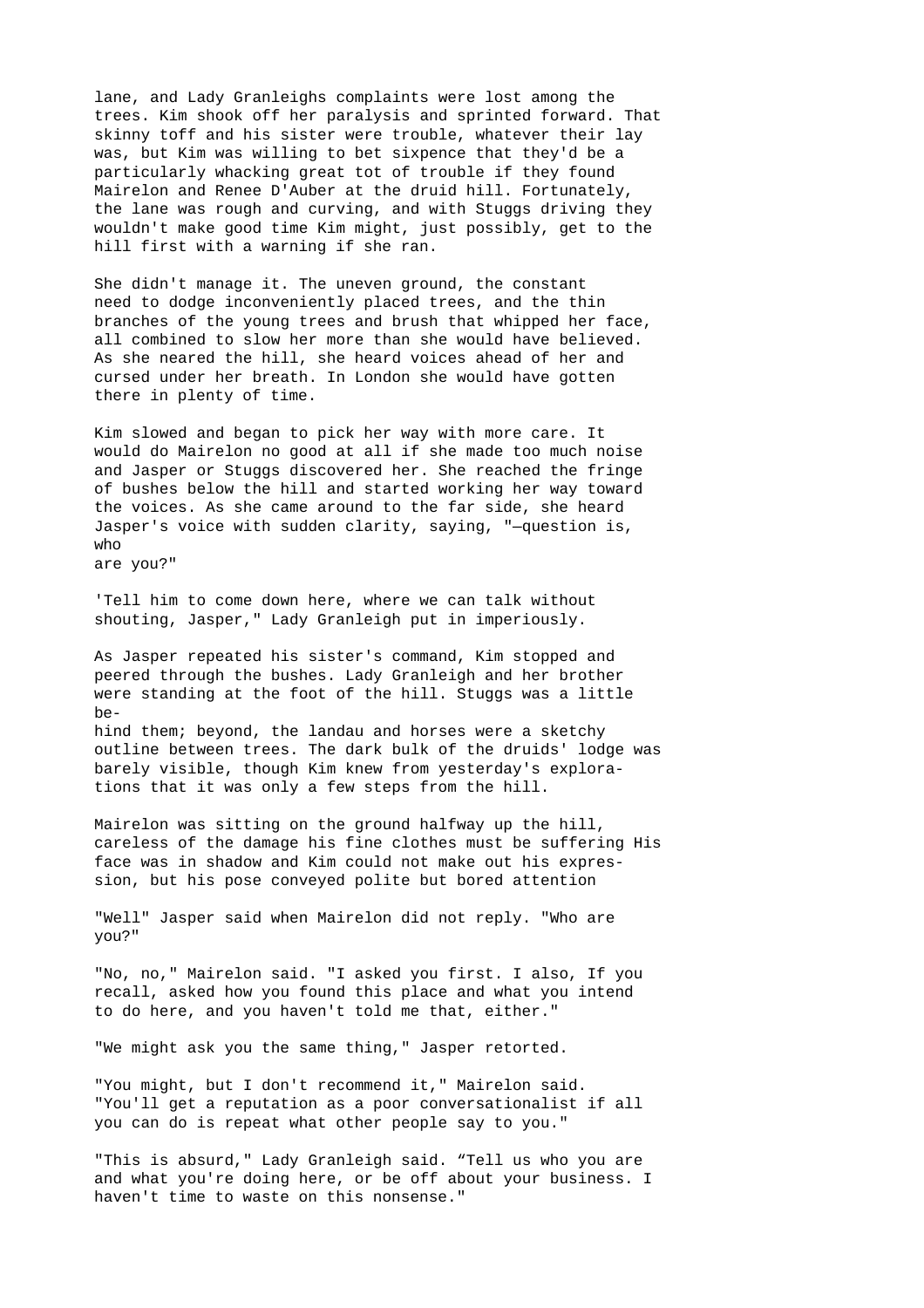Mairelon rose to his feet and bowed. "It is impossible to refuse such a charming request. My name is de Mare, and I'm here by way of guarding the Sacred Hill."

Jasper and Lady Granleigh looked at each othe.r Behind them, Stuggs stiffened, and Kim saw his right hand rise toward his chest, as if to touch something underneath his coat for reassurance. Kim frowned Mairelon had done a perfect imitation of Jonathan Aberford's tone, and both Jasper and his sister seemed to recognize the phrasing. Stuggs's reaction  $W \cap C$ more difficult to interpret, and more ominous.

"Well, you can go along now," Jasper told Mairelon grandly. "Jonathan Aberford said—"

"If I may speak with you a moment, Jasper," Lady Granleigh interrupted.

Jasper turned his head and glared at her.

"Now, Jasper," Lady Granleigh said with unruffled calm. Without waiting for him to respond, she turned and walked straight toward the bushes where Kim was hiding. Kim froze. She was certain she hadn't been seen yet, but if she tried to move now. Lady Granleigh would spot her for sure.

Lady Granleigh stopped a few steps short of the bush and tapped her foot impatiently as she waited for her brother to join her.

"What are you playing at, Amelia?" Jasper said irritably. "And what are we going to do now? Burn it, Miss Thornley never said anything about a guard!"

"Marianne is far too innocent to think of such a thing, and Frederick Meredith was clearly too shatter-brained to mention it," Lady Granleigh replied. "You should have talked to him yourself, Jasper, instead of leaving it to Marianne."

"That was your idea! You were the one who said Meredith would tell more to a pretty face. I never liked the idea of letting my fiancee empty the butter pot over that nodcock, and so I told you."

"Miss Thornley isn't your fiancee yet, Jasper, and you'd do well to remember that before you take that tone with me," Lady Granleigh said. "If you want my help in winning her and her fortune—you will have to earn it. I must point out that so far you have been precious little help."

"How do you expect me to help when you ruin everything I try to do?" Jasper waved his arms indignantly. "I was about to get rid of that fellow so we could go ahead with your precious scheme, only you stopped me."

"You were about to make yet another muddle, you mean." Lady Granleigh shook her head. "Really, Jasper, sometimes I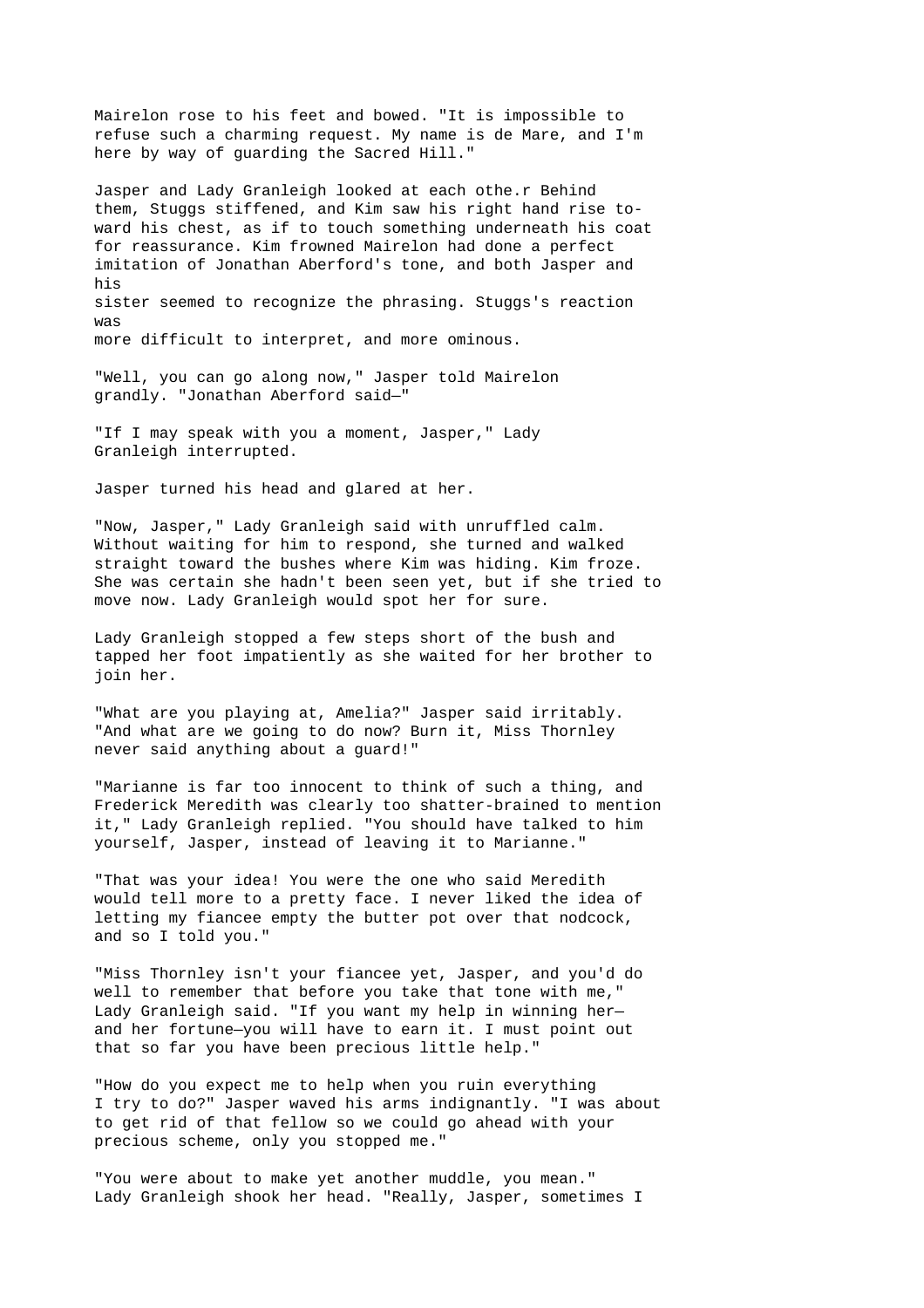despair of your intelligence. Don't you see that Mr. de Mare's presence changes everything?"

"No, I do not," Jasper said. "If we could just persuade him to go away—"

"He would remember us, and when the platter was found, he would connect us with its reappearance. That could be very awkward for us."

"Well, what do you think we should do?" Jasper asked in a sullen tone.

"We shall give Mr. de Mare the platter," Lady Granleigh answered serenely.

"What?!" Jasper all but shrieked the word, and both Mairelon and Stuggs turned interested eyes in his direction. Jasper scowled back at them and lowered his voice. "Amelia, have you gone mad?"

"Do you want to have Jonathan Aberford lurking about Bramingham Place for the remainder of our stay?"

"No, but—"

"Can you suggest some other way we might be rid of him?" "We've already been over this, and you know I haven't. But you just told me a minute ago why we can't give this de Mare fellow the platter!"

"I explained why we cannot simply leave the platter here for Mr Aberford and his fnends to find, as we had originally planned," Lady Granleigh corrected him. "If you had been listening, or thinking, you would have understood. Presenting the package to Mr. de Mare is another matter entirely "

"I don't see how. He's bound to remember us, and you already said that that would be awkward."

Lady Granleigh sighed. "The platter is well wrapped, tied up, and addressed to Mr. Jonathan Aberford. If we tell Mr. de Mare that a young man, whom we took to be one of Henry Bramingham's friends, gave us the parcel in town and asked us to deliver it here, it will not matter whether he re-

members us. Once they discover that the platter is a forgery, Mr. Aberford and his friends will look for the mysterious young man, if they look for anyone at all. You and I will be mere innocent go-betweens."

"And how are you going to explain it if anyone asks why Miss Thornley was prying into Meredith's business?"

"I shall say that she finds him interesting," Lady Granleigh replied. She frowned slightly. "I shall have to see that she continues to spend time in his company for the next day or two. After that, it will not be thought wonderful if she tires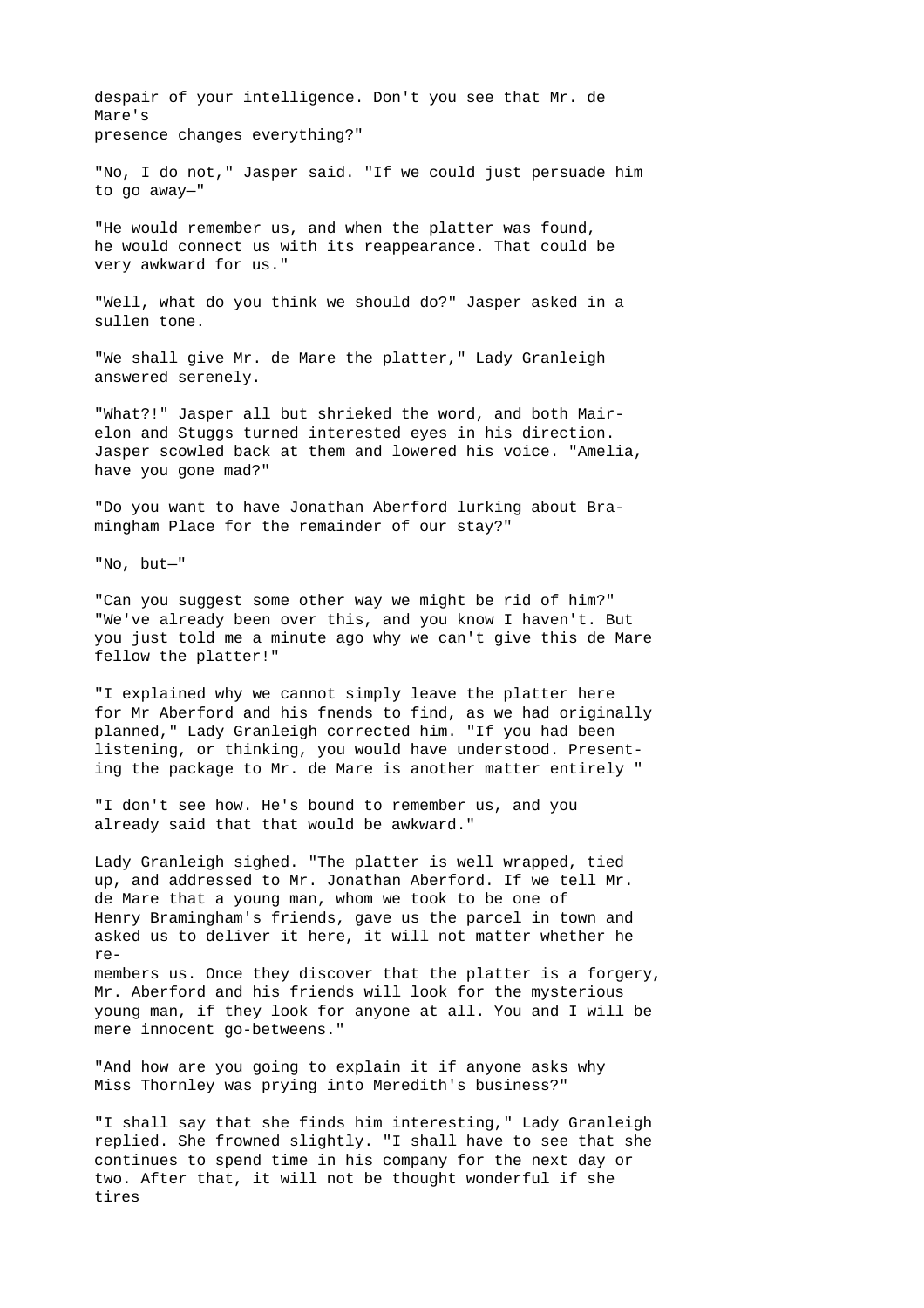"Interested in Meredith?" Jasper snorted. "That won't fadge, Amelia. Nobody could be interested in that simpleton." Lady Granleigh gave him a cold look. "Are you hinting that I will not be believed? I assure you, no one will think twice about it. Mr. Meredith is no more foolish than most young men, and Marianne is no less so than most girls, so it is quite plausible . "Yes, but look here, Amelia, how am I supposed to pay court to Miss Thornley if you're forever telling her to talk with Meredith?" Jasper said hastily. "I don't like it." "I did not ask you to like it," Lady Granleigh said. "I simply wish you to refrain from interfering. Keep quiet, and let me talk to Mr. de Mare." "Amelia—" Jasper was too late, Lady Granleigh had turned and started back toward the hill as she finished her sentence. "Friday-faced harpy!" Jasper muttered, so low that Kim almost missed the words. He raked his fingers through his hair, patted his cravat, and smoothed the front of his coat, then started after his sister Lady Granleigh reached the foot of the hill and raised her chin to study Mairelon. "Mr. de Mare," she said as Jasper, still glowering in disapproval, joined her, "you have an honest face, and your reasons for being here interest me. Are you by some chance acquainted with Mr. Jonathan Aberford?" "He is the leader of the Company that meets here," Mairelon said cautiously. "Very good," Lady Granleigh said. "My brother and I are on our way to Swafflton. A young man in the village requested that we deliver a package to this place, and we agreed. The package is addressed to Mr. Aberford, presumably he will know what to do with it. I trust you can see that he receives it?" "I am quite capable of doing so, madam," Mairelon replied. "Then we will entrust the package to you. We have spent far too much time on this errand already. Stuggs!" "Ma'am." The large man lowered his eyes as Lady Granleigh turned to face him, transforming his expression from one of intent interest into one of bored resentment. "Fetch the parcel from the carriage at once, and give it to

of him."

Manded. Kim frowned as she watched Stuggs nod and walk off. Un-

less she'd forgotten the difference between a sharper and a

Mr. de Mare, with my compliments," Lady Granleigh com-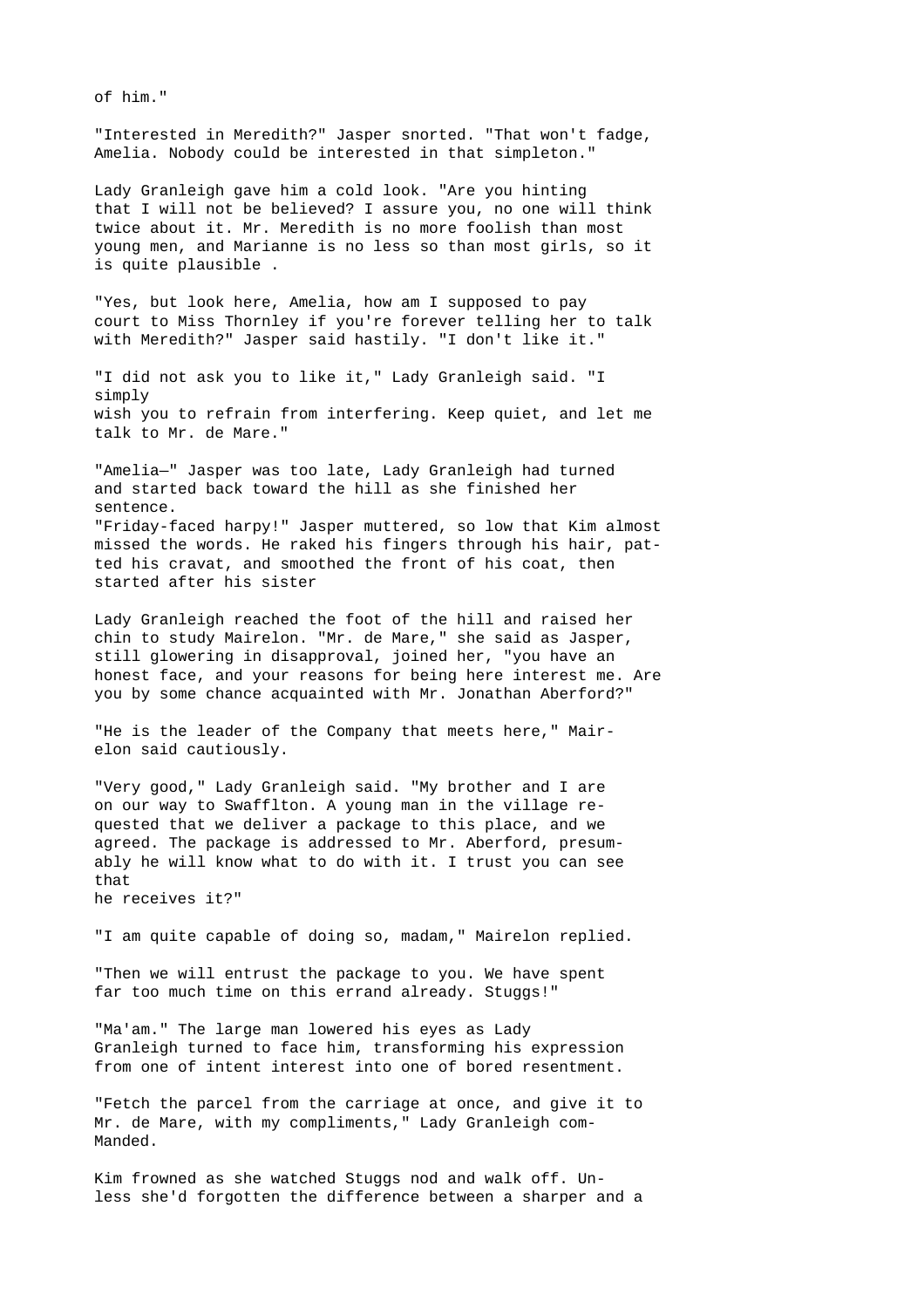Hat, there was something about that cove that didn't fit. He smelled of the back streets and rookeries of London, and gentry didn't hire servants there if they wanted to keep their silver. If only she could pike off to the Hungerford Market for a few hours and ask Red Sal or Tom Correy what they knew about Stuggs! One of them was bound to have heard something… Kim put the thought firmly aside, there was nothing to be gained by wishing for the impossible.

Stuggs returned, carrying a large brown package. He paused at the foot of the hill, but one glance at Lady Granteigh set him climbing. Mairelon waited where he was and accepted the package with a solemn half-bow. Kim, still watching Stuggs closely, saw a crease form between his eyebrows as he turned and came down the hill, and realized that Mairelon's bow had prevented Stuggs from getting a good look at his face.

Kim brooded over the possible implications while Lady Granleigh and Mairelon exchanged polite farewells. Jasper's concession to good manners took the form of a curt nod, which drew a glare from his sister and another half-bow from Maireton. Lady Granleigh hesitated, looking as if she would have given her brother a rare trimming then and there, except that she would then have been guilty of even worse conduct than his. In the end, she turned and swept away without saying anything, but her lips were pressed together in a manner that boded ill for Jaspers peace during the coming carriage ride. Jasper followed, still scowling, and a moment later Kim heard the sounds of the coach departing.

## SEVENTEEN

Kim let out a long breath as the noise of the carriage died away among the trees. She could hardly believe she had gone unnoticed.

"Well, well," Mairelon's voice said meditatively from the hillside. "How very interesting "

Kim jerked at the unexpected sound, and her arm grazed the bush in front of her. Mairelon's head snapped in the direction of the noise. "Renee?" he called.

"No, it's me," Kim said, rising. She walked forward, brushing dead leaves from her coat.

"You were supposed to stay at the wagon," Mairelon said without heat.

"That's what you said," Kim agreed. "I never told you I would."

'True." Mairelon pursed his lips and gazed at Kim thoughtfully. "I can see I'll have to listen to you more carefully in the future. How long have you been here?"

"Since right after the bracket-faced gentry mort and her brother came," Kim answered. "I saw them on the road, but I couldn't hop it fast enough to get here first."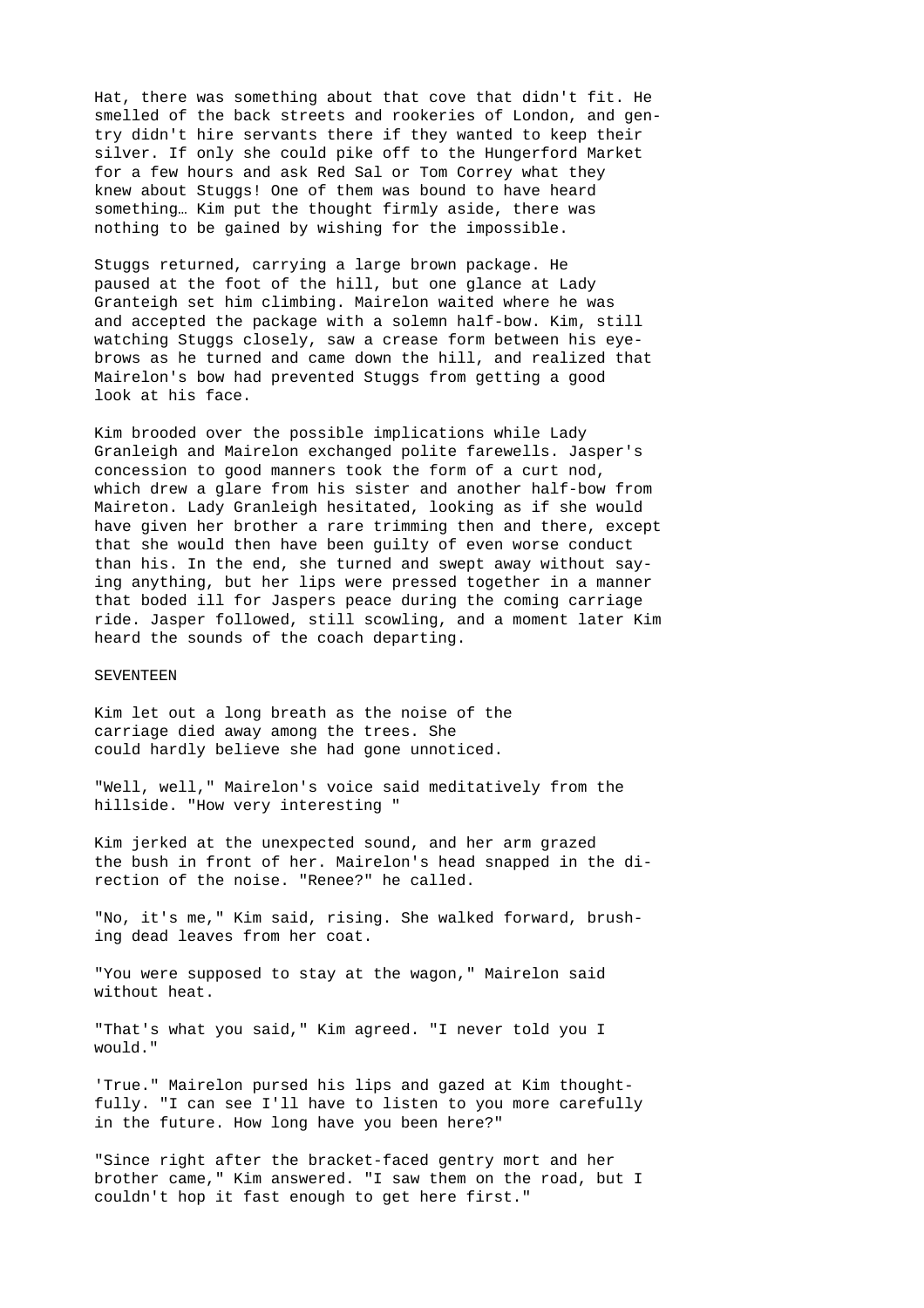"You didn't by any chance see Mademoiselle D'Auber as well, did you?"

"No," Kim said with some satisfaction. "I didn't."

Mairelon eyed her sharply, then frowned. "It's not like Renee to be late " He tucked Lady Granleigh's parcel under his arm and pulled a watch from his pocket. As he glanced at it, his frown deepened. "Certainly not this late. "

"Maybe she saw them two on their way here," Kim suggested, jerking a thumb in the direction Lady Granleigh's carriage had gone. There was no reason for Mairelon to get in a taking over Renee D'Auber. She was a wizard, after all; she could take care of herself.

Mairelon looked up, still frowning. "Yes, that would explain it," he said. "And it's 'those two,' not 'them two'."

"Those two, then," Kim said, obscurely comforted by this offhanded correction. "What are you goin' to do with the platter?"

"Platter?" Mairelon's expression went blank; then his eyes followed Kim's pointing finger. "Oh, is that what's in this package? How convenient."

"It's the cheat they nicked from the library at Bramingham Place," Kim added. "I heard them talkin'."

"Indeed." Mairelon took the parcel out from under his arm and studied it. "Why would Lady Granleigh want to give the fake platter to Jonathan Aberford? And why deliver it here? He lives in the vicinity, his direction can't be particularly difficult to discover."

Kim shrugged. "They didn't say."

"Mmmm " Mairelon continued his examination of the parcel for a moment. Suddenly he flipped the package end for end, tucked it back under his arm, and started briskly down the hill. "Time to be going. It wouldn't do for someone to get

into the wagon while we're away. "

"Or catch us hangin' about here with that thing," Kim muttered, eyeing the package Mairelon was carrying. As he reached the base of the hill, she fell into step beside him and added in a louder voice, "There's somethin' smoky about that Stuggs cove, that drove the carriage."

"Do you think so? He's not the usual gentleman's gentleman, I'll admit, but then, Jasper Marston doesn't seem very good at being a usual sort of gentleman."

"I don't know what his lay is, but he's no flat, that's sure,"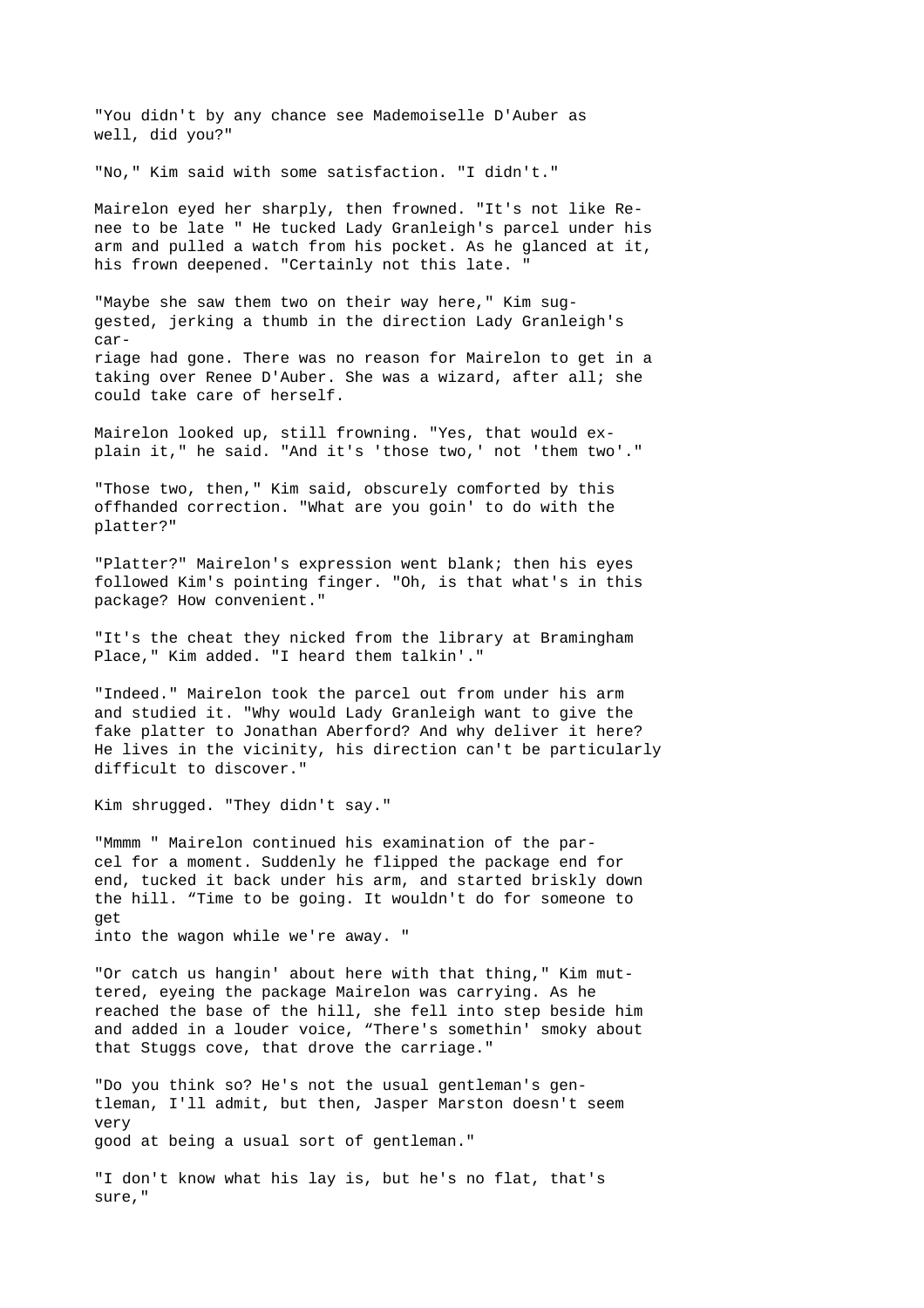Kim said positively. "He pokered up when you said your name was de Mare, and he was watchin' everything too close. And he wasn't keen to give you that package, no matter what the bracket-faced mort said."

"Wasn't he, now," Mairelon said. "How interesting. You know, Kim, this whole business is beginning to look extremely odd."

"Begun to look odd?"

"Marston, who has no reason I can think of to even be aware of the existence of the Sattash Set, hires the unlikely Mr Stuggs to run errands and you to find out whether I have the bowl. Not, mind you, to steal it, but only to discover whether the thing is hidden in one of my cupboards. He and Lady Granleigh go to a great deal of trouble to steal a copy of the Saltash Platter from Bramingham Place, in spite of interruptions from several people who ought not to know anything about it, either. Then when they get it, they immediately set out to give it to Mr Aberford, whom Marston, at least, must have recognized as one of the inept housebreakers."

"Maybe he didn't," Kim said. "And they've had the platter since night before last. That ain't givin' it back very immediately."

"Isn't," Mairelon corrected. "The real question is, why would Lady Granleigh want to turn the fake platter over to Aberford instead of giving it back to Henry Bramingham? Bramingham is, after all, the person from whom she stole it."

Kim shook her head. "There's no accountin' for gentry folk."

"Nonsense," Mairelon said firmly. "She must have had some reason. Your Mr. Stower is another puzzlement. I doubt that he is in league with Lady Granleigh, but given Marston's obvious penchant for unusual servants, I don't think we can rule

out a connection there."

"He ain't my Mr. Stower," Kim said. "if he's anybody's, he's Dan Laverham's."

"So you've said. In which case, the question that leaps immediately to mind is, is Stower on his own in this or not? And either way, why is he, or Laverham, interested in the Saltash Set? And how did they find out about it"?"

"The last part's easy," Kim said. "Laverham's got an eye for anything that'll bring in money, and London's full of coves as would put him in the way of nicking the platter just to get on his good side."

Mairelon gave her an indecipherable look. "Possibly Hunch will have more to say about it when he returns from London.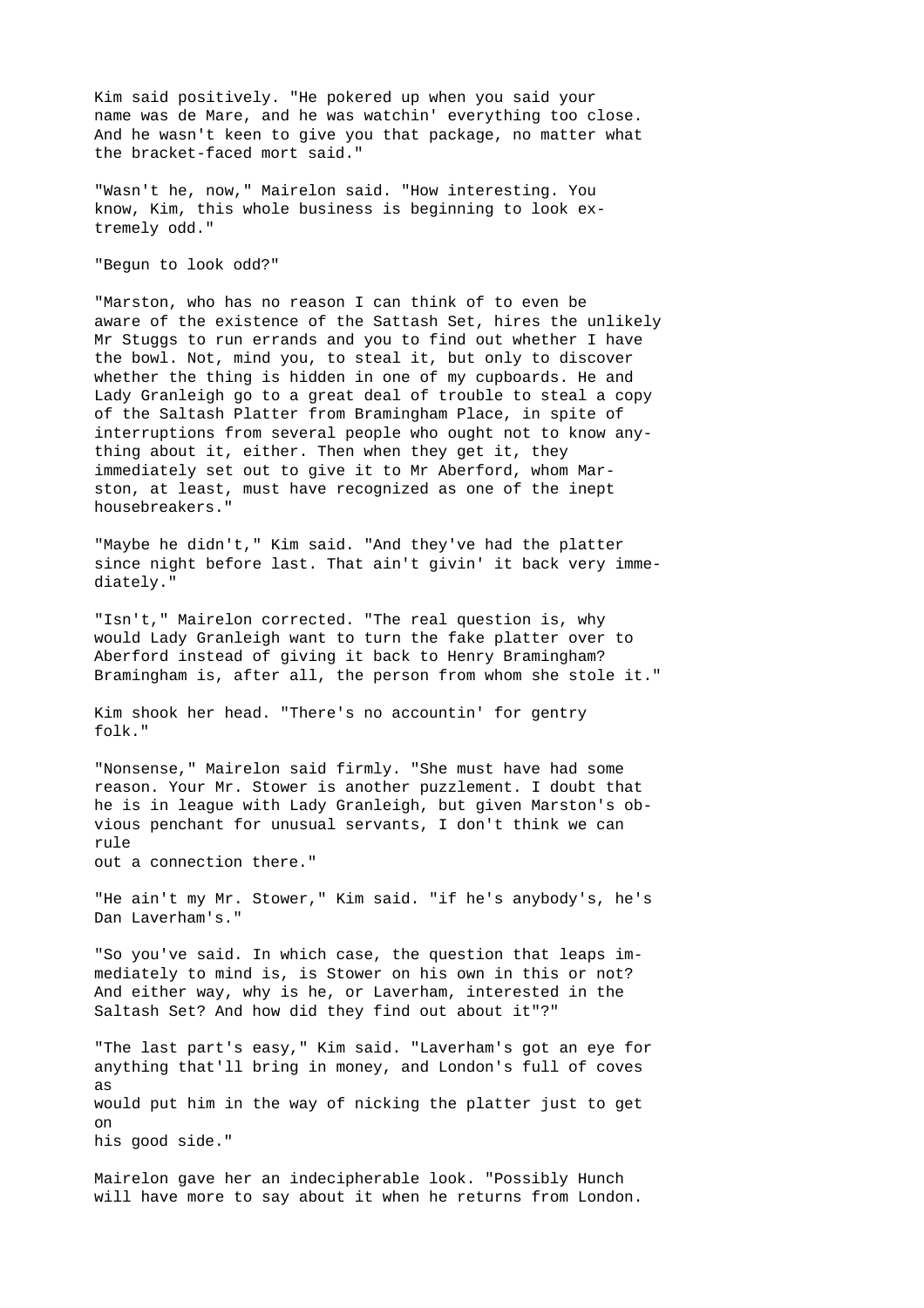Then there's Mr Aberford, whose desire for the platter is the only one that appears simple and straightforward. I therefore distrust it on principle, particularly given Mr Aberford's, ah, unorthodox attempts to retrieve the thing."

"You weren't above breakin' into that Bramingham cove's library yourself," Kim reminded him. "Unless that ain't isn't—what you meant by 'unorthodox '."

"Everyone broke into Bramingham's library," Mairelon said testily. "Including Renee. Everyone who was anywhere near Ranton Hill, that is. I suppose I should be glad St. Clair didn't arrive until a day later, or we might have seen him bumbling around with everyone else."

Kim suppressed a shiver. "I don't think so. He didn't look like no humbler to me, and for sure he's no flat."

"Quite true," Mairelon said with another sidelong glance at Kim. "I stand corrected. I've been acquainted with St Clair long enough to know better. He would undoubtedly—"

Mairelon broke off as they came within sight of the wagon. A curt of smoke was rising past the far side of the roof, and Maireton looked reproachfully at Kim.

"I put the fire out before I left!" Kim protested. "I'm not sapskulled."

"Then it appears we have company," Mairelon said. His stride lengthened, and Kim had to skip twice to catch up. "Perhaps Renee has found us, after all."

Kim, who had been thinking of Jasper Marston and his sister, or the unpleasant Lord St. Clair, was surprised and not altogether pleased by this suggestion. She was even more surprised, but considerably relieved, when they came around the corner of the wagon and found Hunch feeding medium-sized sticks into a new fire. A placid-looking roan, presumably Hunch's means of transportation, was tied to the back of the wagon, chewing quietly on an invisible wisp of ha.y

"Hunch!" Mairelon said, stopping short. "Well, that was always a possibility. You haven't seen Renee around anywhere, have you?"

"If you mean that Miss Doo-bear friend o' yours, no, I ain't," Hunch answered. "Nor I ain't likely to She's in London, laid up with a chill."

"No, she isn't," Mairelon said, frowning. "She's a houseguest at one of Mrs. Bramingham's interminable parties. I've seen her myself. I wonder why she thought she had to pretend she was staying in London?"

"You've seen 'er?" Hunch frowned. "Now, 'ow would you 'ave done that when you was supposed to be a-staying 'ere out of trouble while I was gone?"

"These things happen," Mairelon said, waving a hand in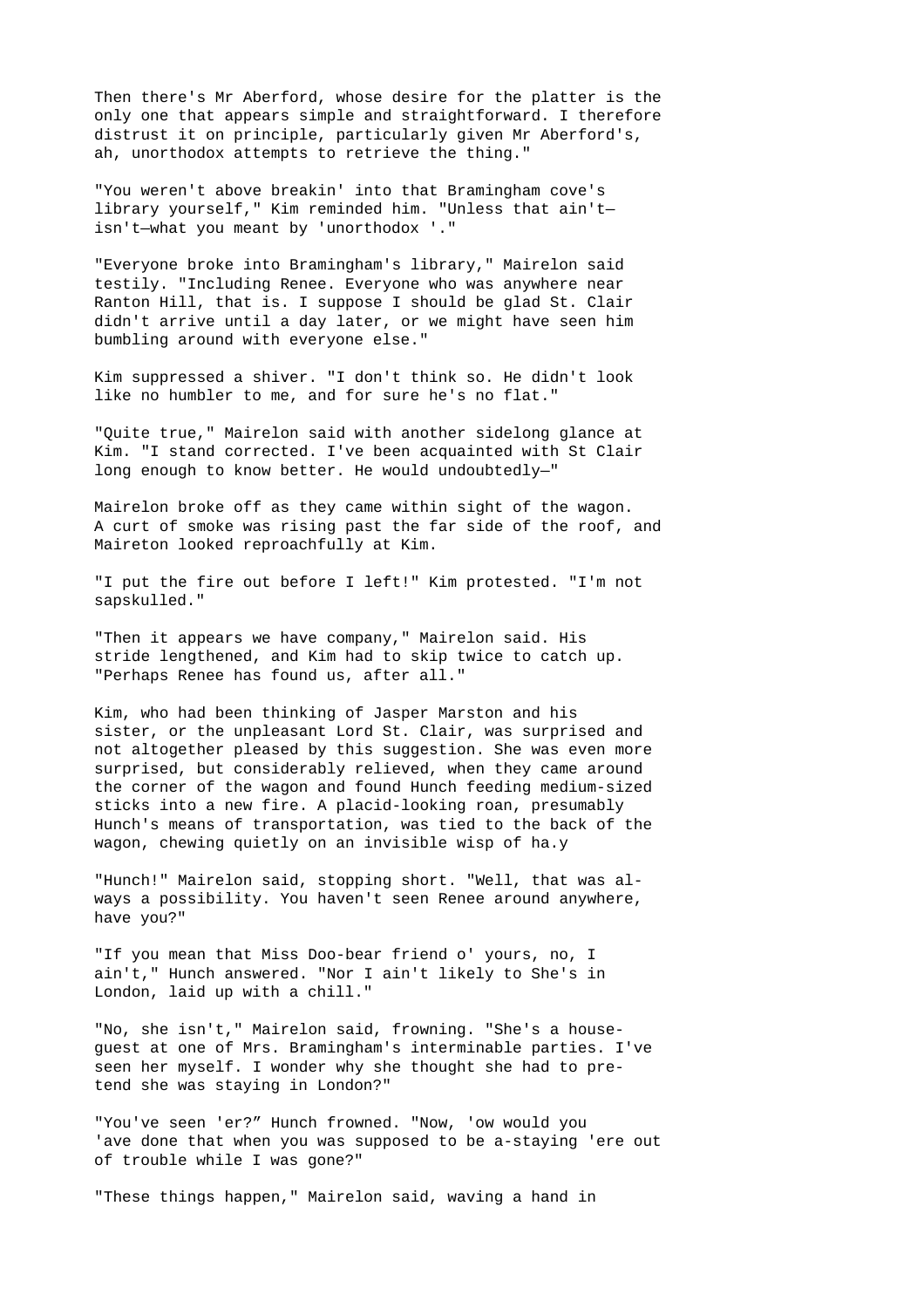airy dismissal.

"Don't you gammon me, Master Richard," Hunch said severely. "What 'ave you been up to now?"

"This and that," Mairelon answered. "What did Lord Shoreham have to say? Or did he send you off without any information? I hope not, I did tell you to wait."

"'E 'ad a lot to say." Hunch's expression was grim, and he paused for a moment to chew on the right side of his mustache. "And I ain't repeating any of it til you tell me what you've been doing!"

"Oh, we've been keeping busy, haven't we, Kim?"

"Don't go draggin' me in!" Kim said quickly. "It ain't none of my lay."

Hunch scowled at Kim, then turned his attention back to Mairelon. "You 'adn't ought to—what 'ave you got there?"

Mairelon shifted the parcel under his arm and smiled. This? I'm not sure. Kim says it's the Saltash Platter, but I haven't looked yet to see whether she's right "

"I never—" Kim gasped, only to be cut short by a look from Mairelon.

"Let's find out, shall we?" Mairelon said, holding the parcel out to Hunch.

Hunch tried to glare at Mairelon, but his eyes kept returning to the package. At last he took it. With a final glare and considerable muttering, he sat down on the step of the wagon and began undoing the knots. Kim realized suddenly that Hunch was just as curious about things as she was, and as little able to resist the opportunity to find something out.

The stnngs felt apart and Hunch unfolded the wrappings. A silver platter lay across his knees, shining even in the leaden sunlight that crept through the clouds. It was very like the one Kim had glimpsed at Bramingham Place, but she wouldn't have wagered a farthing one way or the other on this being the same article.

"Where did you come by this?" Hunch demanded suspiciously.

"One thing at a time, Hunch," Mairelon responded. "Let me have a look at it first."

"No, you don't," said a new voice as Mairelon reached for the platter.

The surly tone was unmistakably Jack Stower's, and Kim's stomach sank as her head swiveled in the direction of the voice. There was no chance that he wouldn't see her now Then she got a good look at him, and froze where she stood.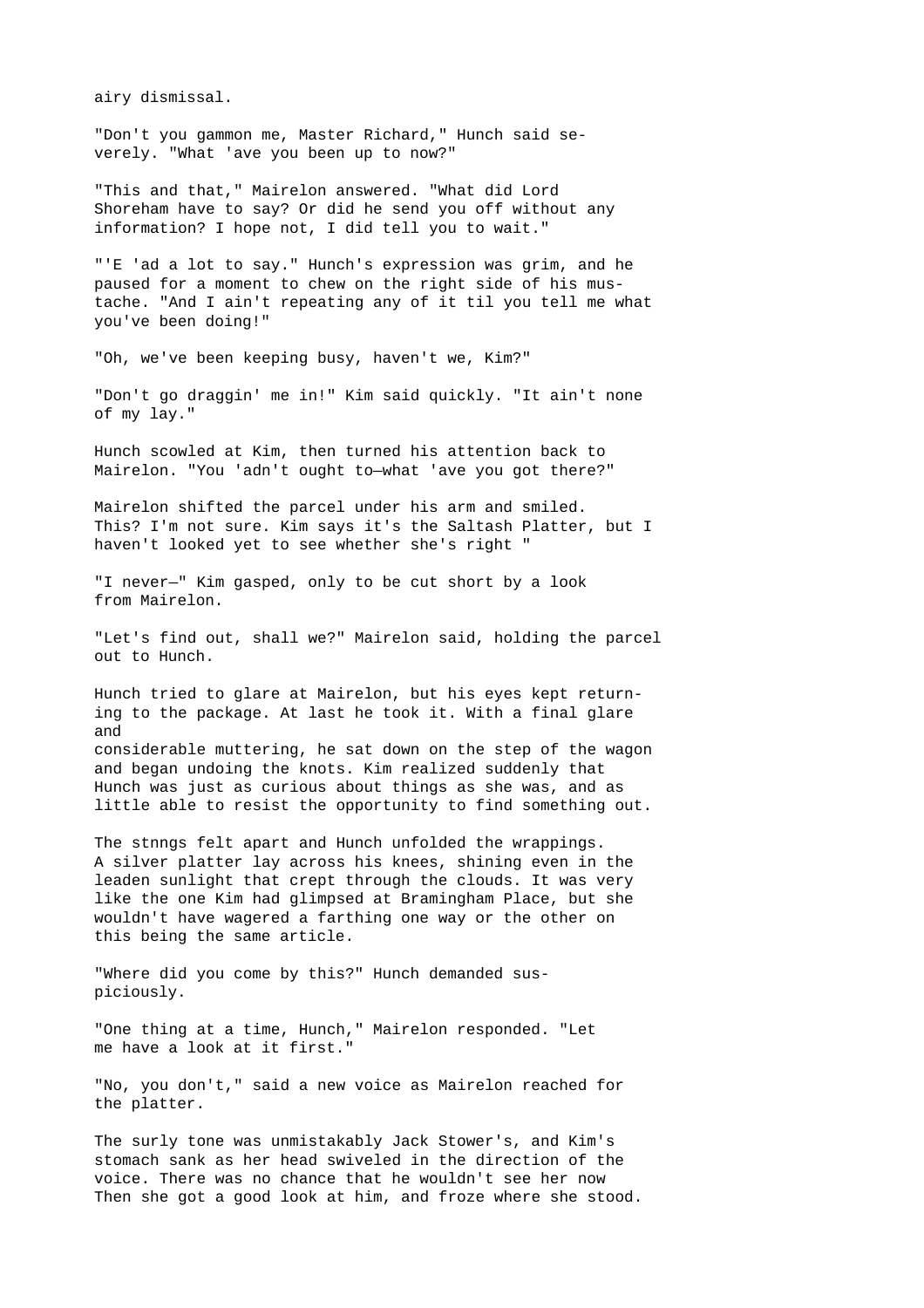Jack Stower was standing at the rear corner of the wagon beside the roan. He had a large sack strapped over one shoulder In each hand he held a pistol, and his face wore a forbidding scowl. "I'll have that there wicher cheat, and no gammon," he snarled. "Just so," said Mairelon without moving. "Do I bring it to you, or do you come and get it?" "Put it on the ground, there," Stower said, gesturing with one of the pistols. "Then you and the turnip-pated cove get over by the fire. Hop it!" With exaggerated care, Maireton lifted the platter and set it in front of Stower. Then he backed away, his eyes fixed on Stower's face. "Hunch," he said without turning, and the dour servingman rose and joined him. Stower stuck one of his pistols through his belt and swung the sack down from his shoulder. The coarse fabric stretched and shifted around something large and flat and rectangular as he lowered it to the ground Kim stared at the sack in sudden wild surmise. "Now you, boy," Stower said, taking the second pistol from his belt and aiming it at Mairelon and Hunch once more. "You take that wicher cheat and — Kim!" "Surprise," Kim said sourly. "Long way from London, ain't it, Stower?" Stower's face darkened. "I'll London you' You think you're going to nick a few of the yellow boys Laverham's offering, don't you? Well, you ain't getting nothing. This is my lay, see? How'd you get here ahead of me, anyways!? You didn't follow the old cove from the inn. I'd a seen you." "Just luck," Kim managed. She felt sick. After Stower's hints, Mairelon and Hunch would never trust her again. "Sorry, Master Richard," Hunch said in tones of chagrin. "I thought as I 'ad shook 'em off the trail in London." "But Mr Stower wasn't in London," Mairelon said, and

Kim nearly jumped when she felt the unmistakable crystalline quality of the words. Surely Mairelon couldn't mean to try a spell on a man holding two pistols at his head!

"He was in Ranton Hill," Mairelon went on, and the sharp edge of magic was clearer and more threatening than before. "He should still be in Ranton Hill. He should go back to Ranton Hill before something happens to him, tzay mm po, fedteef!"

Jack Stower's face contorted, as if in fear or pain. He gave a strangled cry and hurled one of his pistols at Mairelon. Instantly Hunch dove sideways, knocking Mairelon out of the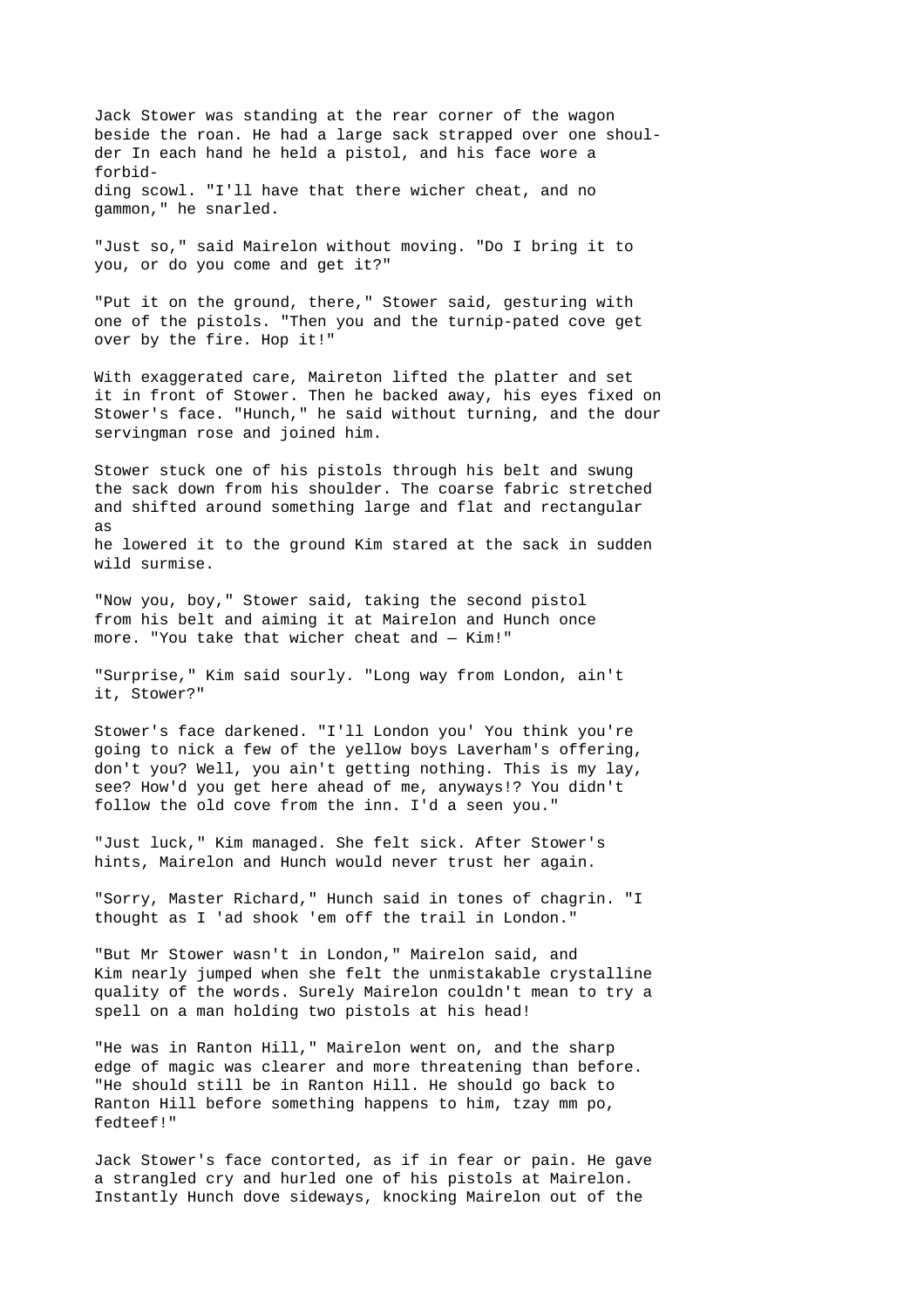way as Stower turned and plunged into the wood behind the wagon. Kim threw herself down as the pistol hit the ground and went off, sending a bullet whistling through the empty air where Mairelon's chest had been a moment before.

"The shotgun, Hunch," Mairelon said, panting slightly. "He's still got one pistol, and that spell was only a makeshift. It won't hold him long."

Hunch rolled to his feet and ran for the wagon without wasting time on words of acknowledgment. Kim picked herself up and followed, pausing Just long enough to scoop up Jack's bag and the silver platter that lay beside it. Mairelon was the last one inside. He barred the door behind him, then reached up and pressed a knothole in the ceiling.

There was a barely audible click. Mairelon set his palms flat against the ceiling and pushed, and a two-foot section lifted up half an inch, then slid back out of the way. "The gun and a lift, Hunch, if you please," Mairelon said softly.

"You 'adn't ought to be doing this, Master Richard," Hunch grumbled, but he handed Mairelon the shotgun and knelt. Maireton set a hand on the edge of the opening in the ceiling and a foot in Hunch's cupped hands, and a moment later slid noiselessly out onto the roof of the wagon.

Kim watched this performance with considerable admira-Tion. The speed and smoothness with which it was done spoke of much practice, and she was impressed by the forethought that had designed the hidden panel in the ceiling. After a moment, it occurred to her to wonder just how often Mairelon and Hunch had had to make use of this particular device. It threw a whole new light on their possible doings in

the past.

The minutes ticked slowly by. At last, Mairelon's head reappeared in the opening. "No sign of him," the magician said. "He's gone for now. Here." He handed the shotgun down to Hunch, then climbed down through the hole. "I'll have to see about setting up some wards, we can't have people popping in and waving pistols around whenever they feel like it. It's be-

coming altogether too popular a sport to ignore."

"Like that Aberford cove the other night," Kim said, nodding.

"And just what 'as that got to do with all this?" Hunch demanded. "What 'ave you been at while I've been gone, Master Richard?"

"Back to that again? Really, Hunch, I'm beginning to think you're prudish, and I see no reason for Kim and me to elaborate on our relationship merely to satisfy your vulgar curiosity. Particularly when we have more important things to do." Mairelon smiled beatifically at Hunch's outraged expression and waved toward the sack Kim was holding. "Just open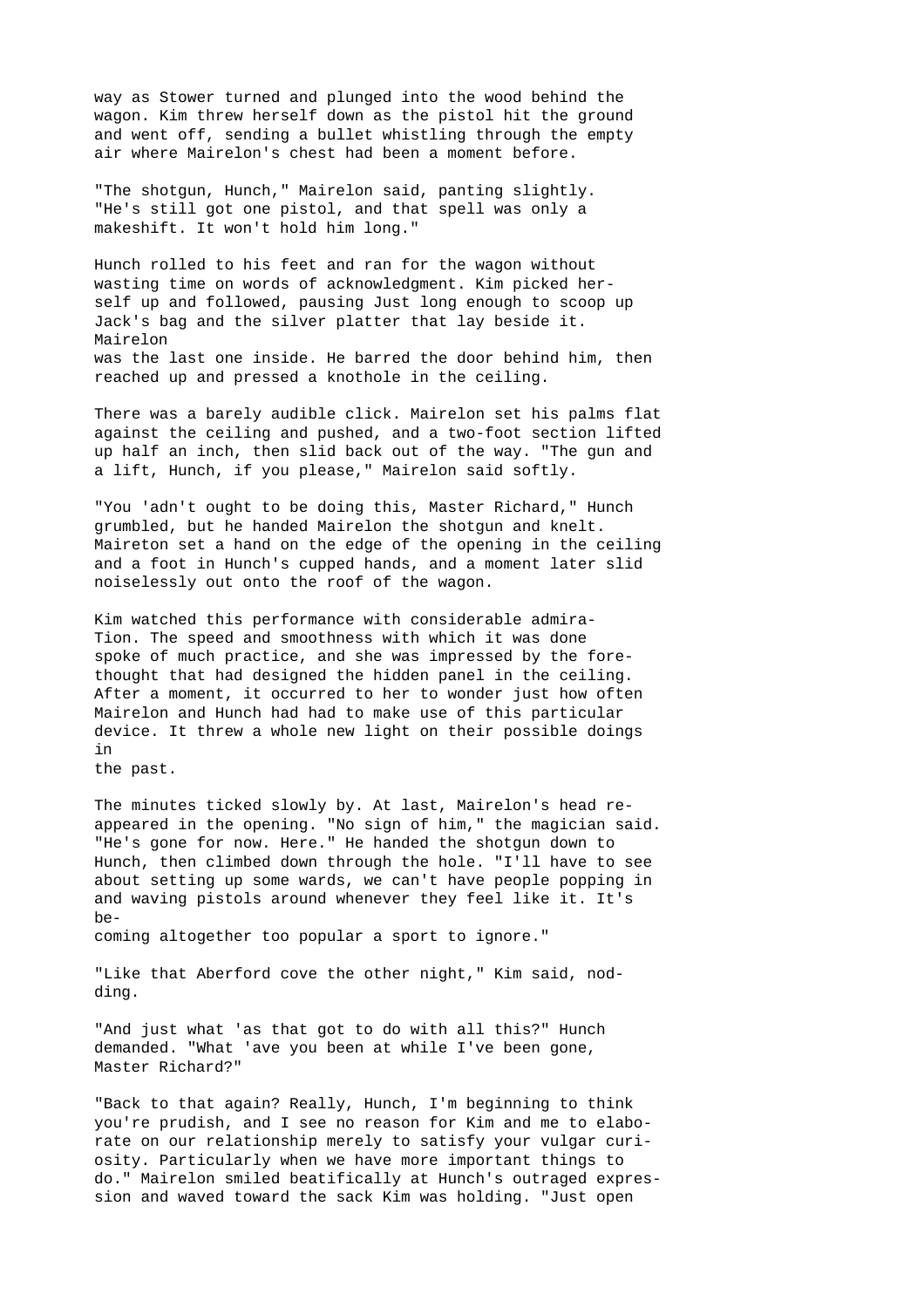that up, Kim, so we can see what our Mr. Stower has been hauling about the countryside."

Kim deposited the silver platter on the floor and began wrestling with the knots at the mouth of the sack. She got them loose at last and reached inside. A moment later she held up a large silver platter, to all appearances identical to the one on the floor.

"Well, well," said Mairelon "What have we here?" He reached out and took the platter from Kim, and a frown creased his forehead.

"It looks like this other one," Kim said, nudging the first platter with her toe.

"That's exactly what it is," Mairelon said. "Exactly." "What does that mean?" Hunch said in a resigned tone. "It means that it's another fake," Mairelon replied.

EIGHTEEN

Hunch stared at the platter in Mairelon's hands. "Another fake?" he said at last. "You mean that one—" he nodded at the platter on the floor, "—ain't the Saltash Platter, either!?"

"That is correct," Mairelon said. He turned the second copy over in his hands, studying it with a thoughtful expression. "Kim," he said suddenly, "bring it over here and hold it

up so I can look at them both."

Kim did as she was instructed. Mairelon peered intently at a section of the platter he held, then turned to Kim's. After a moment, he returned to the first platter and repeated the process. There was a smear of dust above his left eyebrow, and Kim wondered how he could keep from noticing it, even if

his reflection was blurred by the intricate patterns incised on the surface of the platters.

Finally Mairelon set his platter on the counter With a relieved sigh, Kim did the same; Saltash Platter or not, all that silver was heavy Mairelon stared absently down at them both.

"Well?" Hunch demanded.

"Two copies," Mairelon said, more as if he were thinking aloud than as if he were answering Hunch. "Two identical copies. Identical right down to the scuffs and scratches. Whoever made these wasn't working from a description or from drawings."

"Then he had the real one to copy?" Kim said tentatively.

"I would be willing to bet on it," Mairelon replied. "So if we find the silversmith, we'll find the Saltash Platter."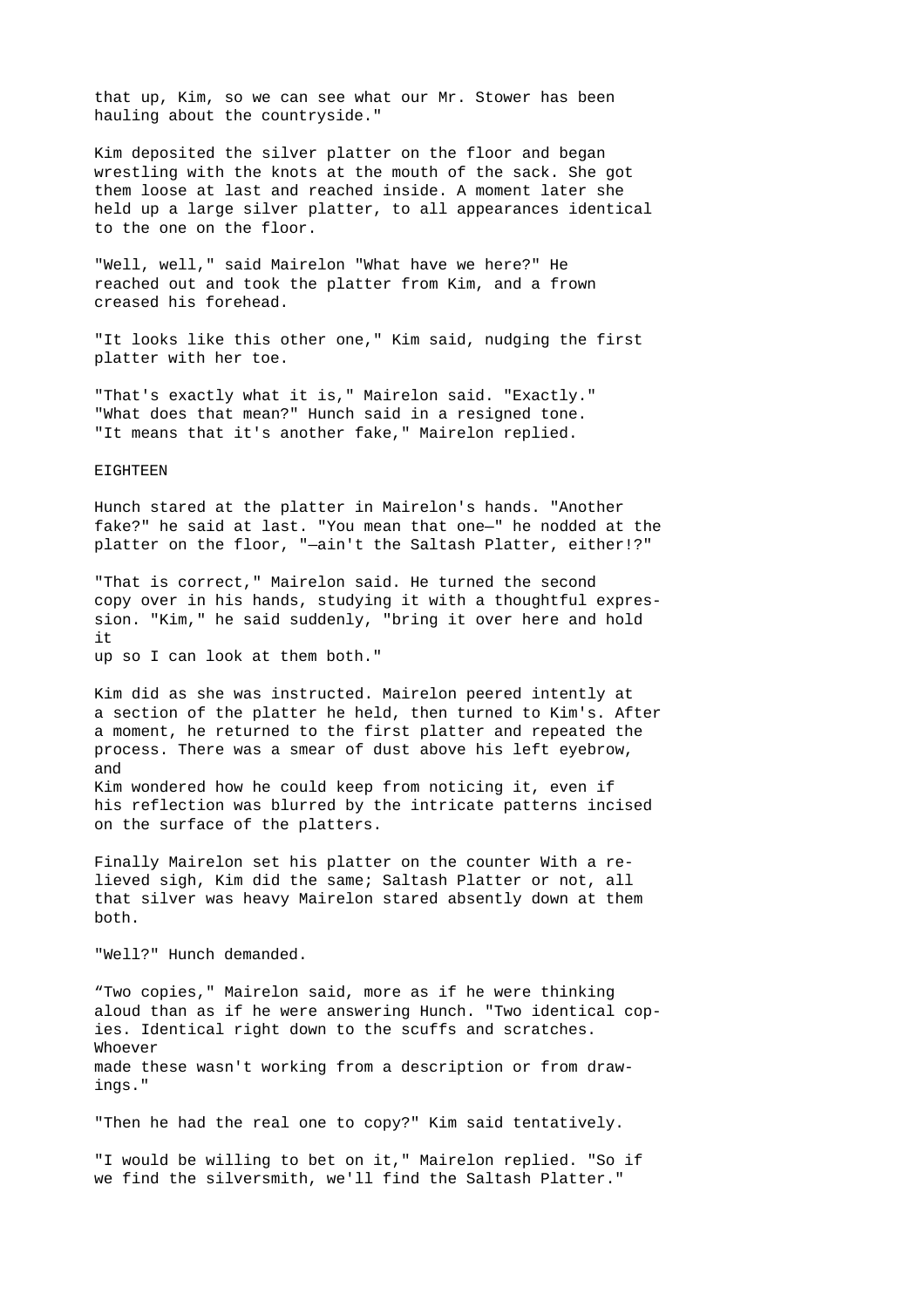Hunch snorted. "Sounds to me as if you're back where you started, Master Richard."

"Not quite," Mairelon said, and smiled. "There's only one person in this area who's had the platter long enough to make copies. Freddy Meredith."

"Meredith?" Kim said incredulously. "You're bammin' me! That sapskull?"

"I'll admit it doesn't sound likely," Mairelon conceded. "But who else is there? Bramingham only had the platter for a day or so, he couldn't have gotten one copy made in that time, much less two. None of the other, er, interested parties has even been in Ranton Hilt long enough, much less had the piatter in his possession."

"What about that Aberford cove?" Kim objected.

"Well, yes, I suppose he ought to be considered a possibility," Mairelon said. "But I don't think he would have tried to burgle Bramingham Place the other night unless he thought the platter there was the real one."

"Burgle Bramingham Place?" Hunch said. His lips tightened, causing his mustache to wiggle alarmingly. "Master Richard—"

"Yes, I hadn't forgotten about you," Mairelon interrupted. He seated himself on top of the chest and looked at Hunch with an air of expectancy. "I assume Shoreham told you something worth hearing, or you wouldn't have come back so promptly. Let's have it."

Hunch rolled his eyes. Kim suppressed an impulse to grin, as much at Mairelon's tactics as Hunch's reaction. She wondered how long Mairelon would be able to keep from explaining to Hunch just what he had been doing in his henchman's absence. She sat down cross-legged on the floor and waited for Hunch to begin.

"'Oo do you want to 'ear about first?" Hunch asked.

"Jack Stower, since he has intruded on us so recently."

"'E's a nasty piece o' work," Hunch said. "'E lives in St Giles, far as anyone can tell, thieving and suchlike. Lord Shoreham says 'e ain't no different from most of the scum as follows 'is profession, and the most interesting thing about 'im is 'is master."

"Who is Dan Laverham," Mairelon said. "We'll have him next, but not before we're finished with Mr. Stower. Did Shoreham find out when Stower left London?"

"'E left the day after we did," Hunch replied. "Lord Shoreham found someone 'oo was drinking Blue Ruin with 'im the night afore 'e left, and 'e says Stower was mumbling 'ints about some errand 'e was going to do for Mr. Laverham."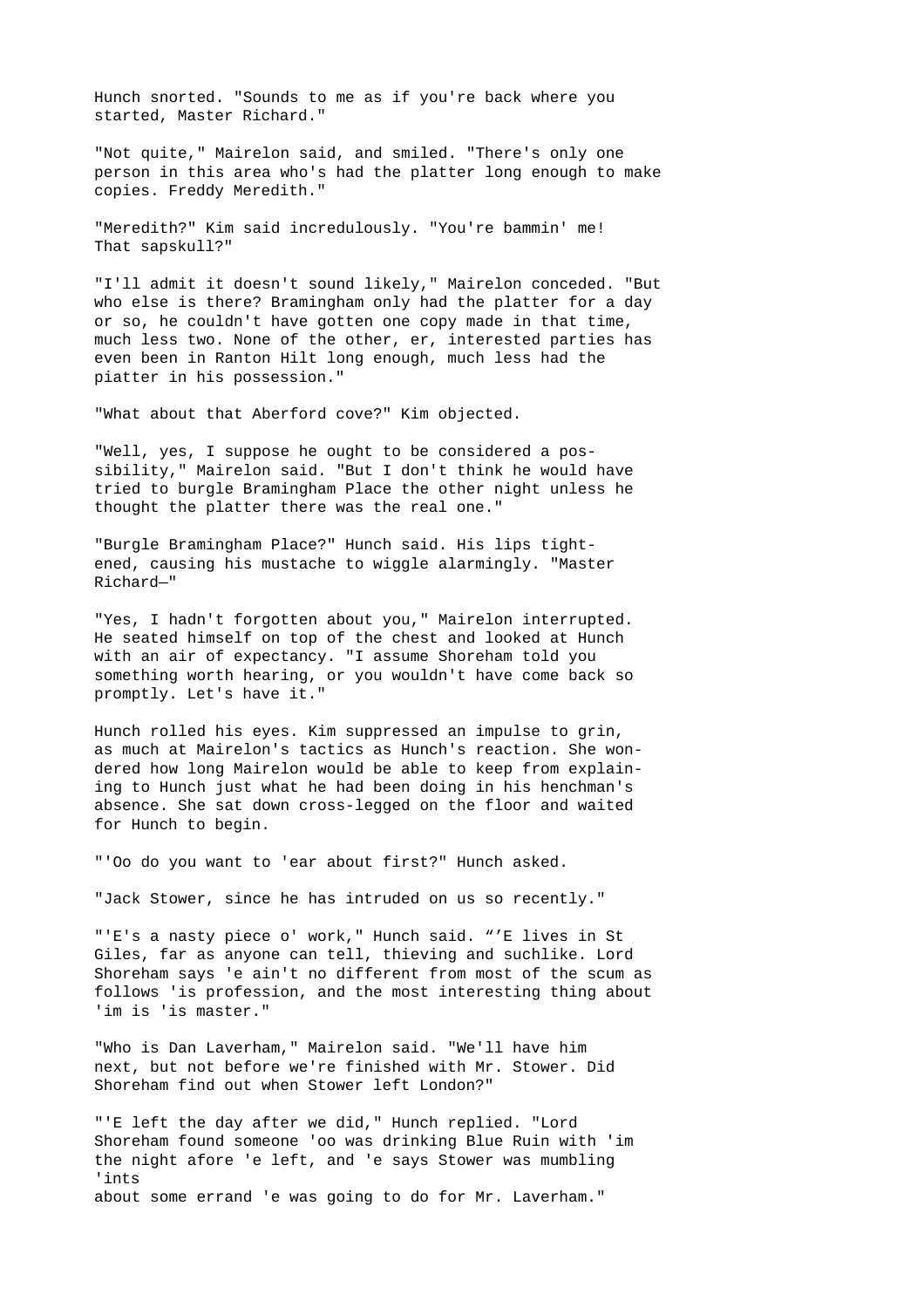Mairelon looked interested. "Hints? What sort of hints?"

"Mysterious 'ints," Hunch said. "Lord Shoreham didn't say no more than that."

"How like him," Mairelon murmured. "Very well. What about Mr Laverham?"

"'E's a bit of a puzzle. 'E lives in the rookery, but 'e dresses and talks like one o' the ton. And 'e went to 'Arrow."

"Harrow!" Mairelon looked startled. "How did a boy From St. Giles get into a school like that? He is from St. Giles?"

"Far as Lord Shoreham knows," Hunch said, nodding. "As for 'Arrow, somebody paid 'is fees."

"He's probably the by-blow of someone with both a conscience and the money to indulge it, then," Mairelon said thoughtfully. "Unfortunately, the combination is not so unusual that it is instantly apparent who Laverham's presumed parent is."

That's what Lord Shoreham thought," Hunch said. "'E said 'e'd talk to some of 'is friends in the City and see if one of 'em could track the money, but it ain't much of a chance."

"I wonder how well Laverham did at Harrow? They're strong in Latin and Greek and wizardry, as I recall." Kim choked. "You mean Dan Laverham is a Wizard?"

"If he was educated at Harrow, he ought to know the basics, at least," Mairelon replied. "Don't let it trouble you."

"Easy enough for you to say," Kim muttered. She didn't know what a first-class frog-maker could do to someone, but half-formed images of the horrible possibilities whirled through her mind. Their very vagueness made them worse than actual knowledge would have been.

"Anything else?" Mairelon asked, turning back to Hunch. "Mr. Laverham 'as a name in some parts as the man to see if you want something done and you ain't fussy about 'ow. 'E ain't never been caught doing nothing wrong, though " 'That's Dan, all right," Kim said in an undertone. "Yes, thanks to Kim, we probably have more information about Mr. Laverham's criminal activities than Shoreham does," Mairelon said. "Did he have anything to say about Marston or Fenton?"

"Mr. Jasper Marston is 'ead over ears 'n debt," Hunch told them. "'E's supposed to be rusticating right now, to get away from 'is creditors."

"And Lady Granleigh has promised to assist him to a rich marriage if he helps her with whatever labyrinthine plans she has set in motion," Mairelon said.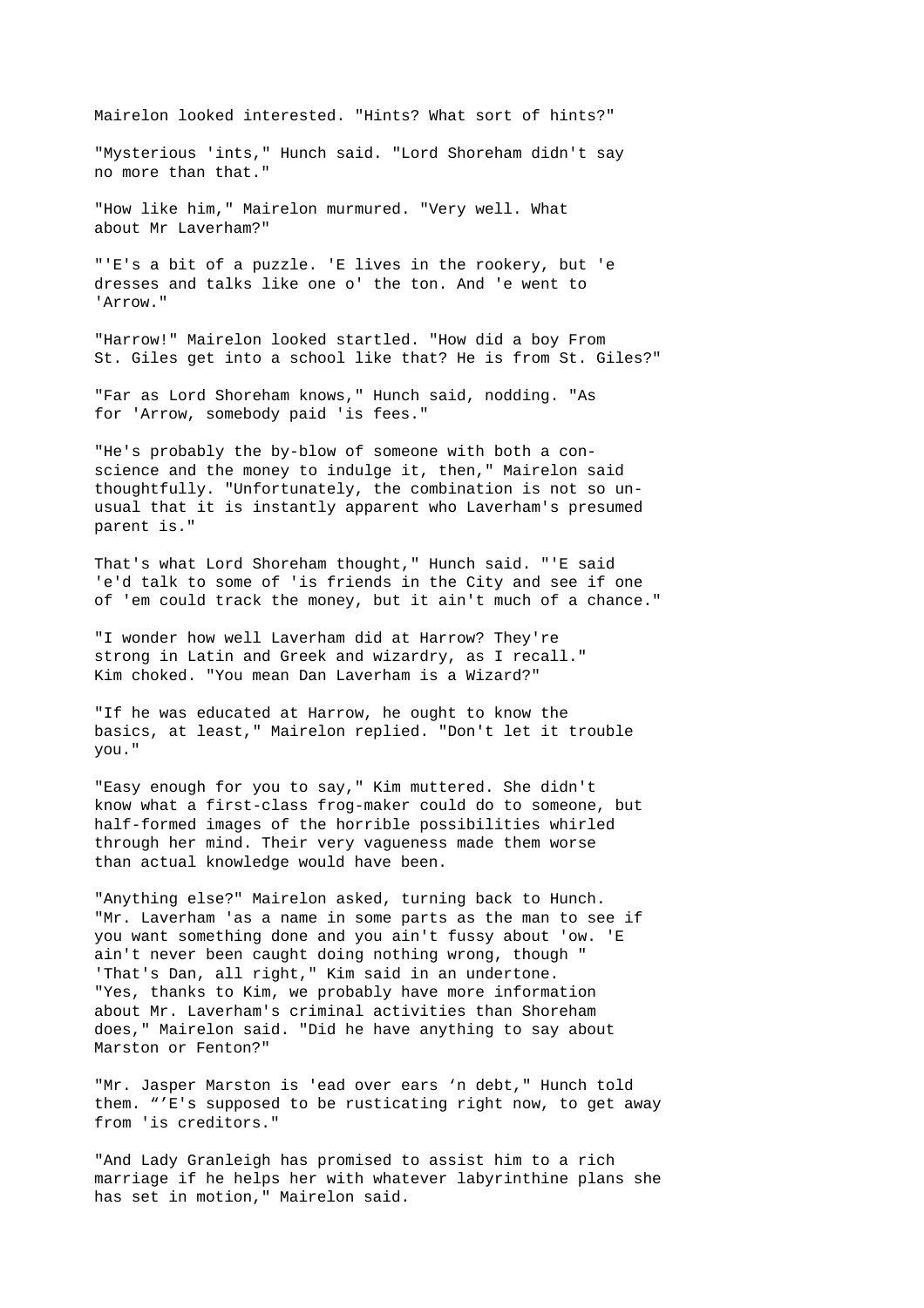Hunch looked startled. "'Ow do you know that?" "Kim overheard them talking," Mairelon said. "'E's Lady Granleigh's younger brother, and Lord Shoreham said 'e was a bit of a slow-top," Hunch resumed. "When 'e ain't wasting 'is money on cards and 'orses, 'e does what 'is sister tells 'im." "That has become fairly evident. Shoreham didn't mention Marston's man, Stuggs, did he?" "No." "Ah, well. One can't have everything, and I didn't ask." Mairelon stared pensively at the window for a moment. Then he looked up and said, "I believe that leaves James Fenton." Hunch grinned. The unaccustomed expression made him look positively fiendish, and Kim was completely taken aback by the change. Mairelon took one look and came to attention like a skilled sharper sighting a promising dupe. "Fenton's the black sheep of 'is family," Hunch said, still with that disturbing grin. "They're mostly respectable tradesmen 'E seemed clever, so they 'ad 'im put into service. 'E started off as a footman." "Indeed " Mairelon's eyes narrowed. "And what house was he in service to?" "Lord St. Clairs," Hunch said with great satisfaction. "St. Clair?" "And 'e was dismissed the day after the Colony Queen left the docks," Hunch added. "Huh?" said Kim. "The Colony Queen was the ship Hunch and I took when we, er, fled the country after the Saltash Set was stolen," Mairelon said. "So Fenton was dismissed right after the theft was blamed solidly on me, was he? I wonder if he knows something about it." "Lord Shoreham thought 'e might," Hunch said. "'E also thought you'd be interested in knowing that on the night the Saltash Set was stolen Fenton 'ad some unscheduled free Time." "Unscheduled? You mean he took French leave?" "No, 'e 'ad Lord St. Clairs permission," Hunch said. "'E just wasn't supposed to 'ave that night off, Lord Shoreham says." "Well, if Shoreham says Fenton was supposed to be working that night, he's probably right," Mairelon said. "I don't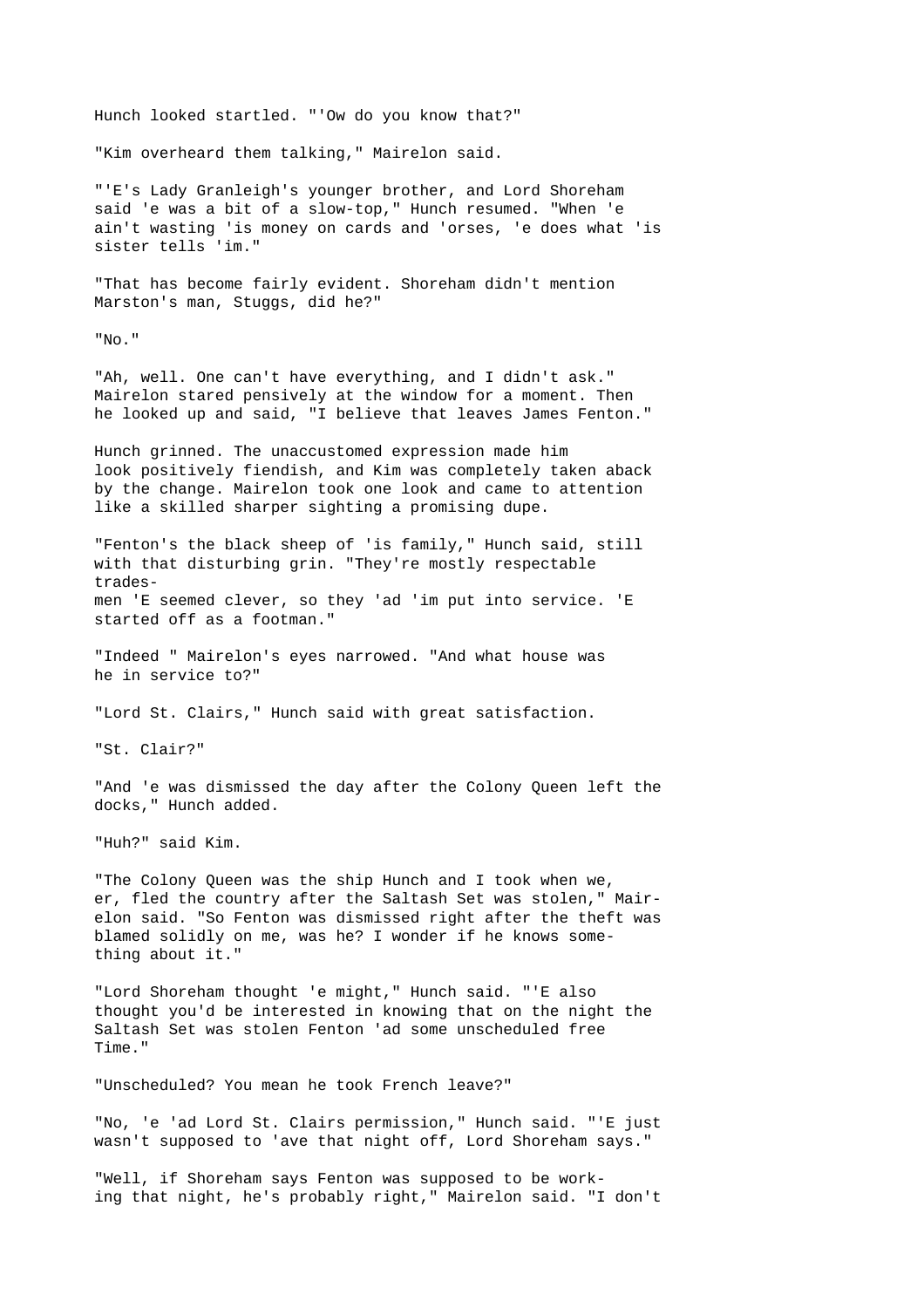know how he comes up with these things, but he hasn't been mistaken once in five years. What has Fenton been doing since he, er, left St Clair?"

"Mucking about 'ere and there. 'E did a few jobs for some of dem 'ousebreakers, but 'e ain't 'ad no honest work until six weeks ago, when 'e upped and 'ired on at Meredith's 'ouse."

"Six weeks," Mairelon said, frowning. "Time enough for him to find out about the platter and notify St. Clair, if that was why he was here. But if St. Clair let him go—"

"Couldn't it have been a blind"?" Kim said "That Lord St Clair, he sounds tike a fly cove; maybe he didn't want any ties to a looby like Fenton. If the two of them nabbed that silver stuff you're always on about, then—"

Mairelon shook his head. "No, no, I can't believe St. Clair was involved in the original theft. He'd have to be completely lost to all sense of honor."

"And I suppose he wasn't a Captain Sharp if all he did was peach on you to the nabbing cults?" Kim said scornfully.

"It's not the same thing," Mairelon said.

"I don't see why not," Kim told him. "Anyway, lords aren't that different from other folks. If they want somethin' bad enough, they'll try to get it however they can, and never mind the right and wrong of it."

"What a remarkably cynical philosophy to find in one so young," Mairelon said, staring at Kim.

Kim shrugged, only half understanding. "I'm not that young, I'm rising seventeen, I think. And I don't see what my age has to do with how people are."

The muscles in Mairelon's jaw tensed, and for a moment he looked positively angry. Then he said gently, "It's not a matter of how people are, Kim, it has to do with how they ought to be. We'll discuss it some other time, perhaps. Though I still don't think St. Clair had anything to do with the theft, if only because he'd have kept the Saltash Set for himself instead of splitting it up and selling it. He'd had his eye on it for years; he wouldn't have given it up easily."

"Oh," Kim said, disappointed. "Then we still don't know who stole it?"

"Don't look so cast down," Mairelon said. "We'll find out eventually. Meanwhile, we have a few other things to take care of."

"What things?" Hunch asked, squinting suspiciously at his master.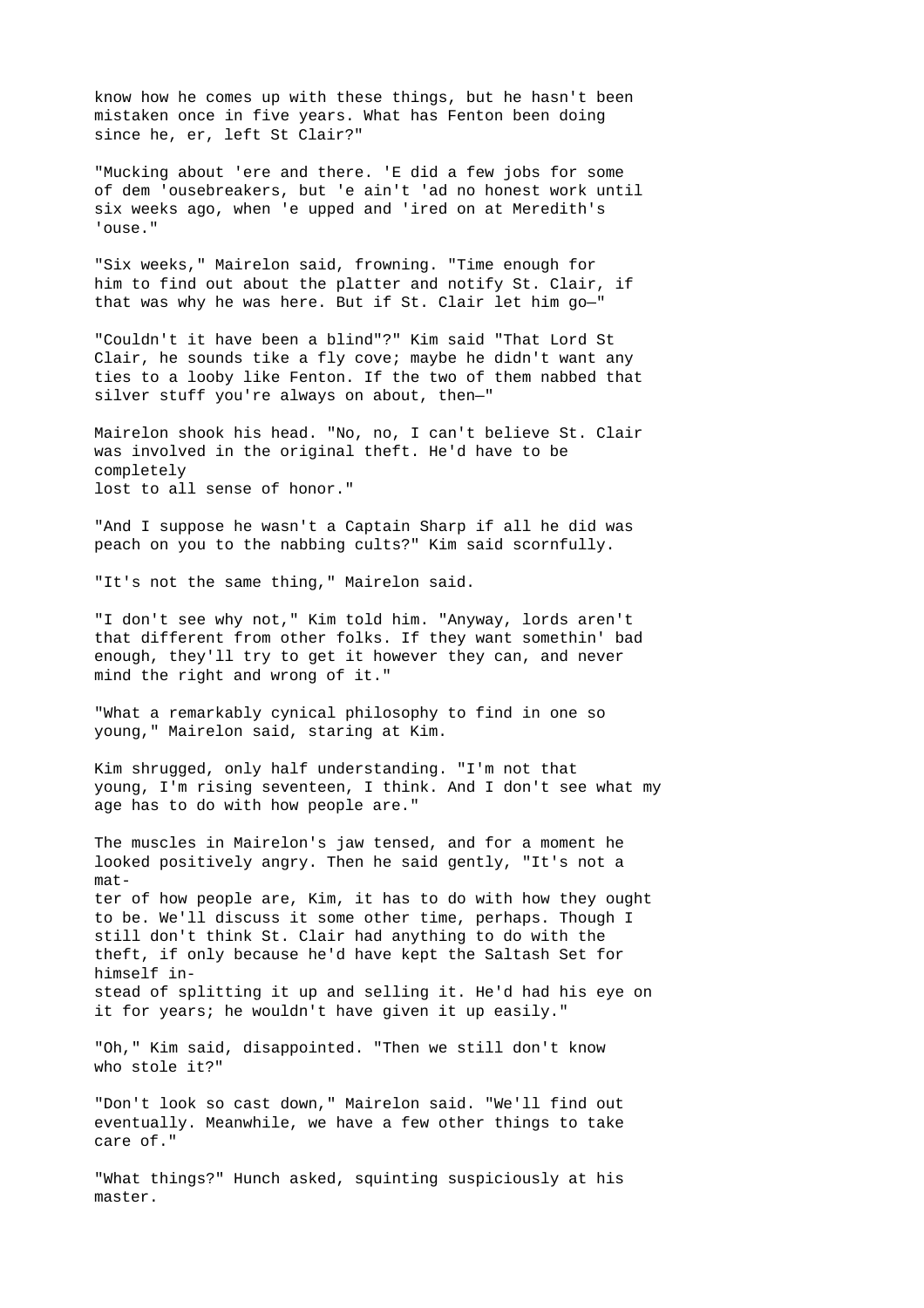"St Clair is staying at Bramingham Place," Mairelon said. "So is Renee D'Auber. And it is evidently no secret that the Saltash Platter—or rather, an exceedingly good copy—was in Henry Bramingham's possession until the night before last. I doubt very much that all this is merely a coincidence."

## "So?"

"So I want to know how Shoreham's secret information on the whereabouts of the Saltash Platter managed to reach so many people in so short a time," Mairelon said. "Also, I'm worried about Renee. She was supposed to meet me at the druids' hill over an hour and a half ago, but she never arrived. I'm going to Bramingham Place to see if I can find out why."

"I thought you didn't want that Lord St. Clair see'n you," Kim objected. "Ain't—isn't that why you sent me over there yesterday?"

"It is, which is why you're coming with me. Don't argue, Hunch, you've had a long ride and you should rest Keep the shotgun handy in case that Stower fellow turns up again. I'll set up the warding spells when we get back."

"Now, see 'ere. Master Richard!" Hunch said. "You ain't agoing to take that girl with you, not if I 'ave anything to say about it. Like as not, she's working for that Mr. Laverham."

Kim scowled fiercely at Hunch to hide a sudden, strong inclination to cry. Stower's accusations hadn't gone unnoticed, after all, and she had no way of proving that he was wrong. "I ain't'" she said, but she had little hope of being believed.

"Really, Hunch " Mairelon's tone was mild, but Hunch stiffened and sat back, eyeing his master wanly. "You forget," Mairelon went on, "I questioned Kim myself, with the Saltash Bowl to compel her to be truthful. Or do you remember that, and doubt my skill"?"

"I'd forgot," Hunch said, plainly chagrined. "But—"

"No," Mairelon said in the same mild tone. "No buts. Spell or no spell, Kim has earned the right to be trusted. You owe her an apology."

"No, he don't," Kim said hastily. Hunch looked at her in surprise, and she hurried on, "I'd forgotten about that spell myself. I thought sure you'd take Stower's gab for truth. I would have. So he don't owe me nothin'."

"Doesn't," Mairelon said.

"What?" Kim said, momentarily at sea.

"Hunch doesn't owe you anything. We'll leave it at that."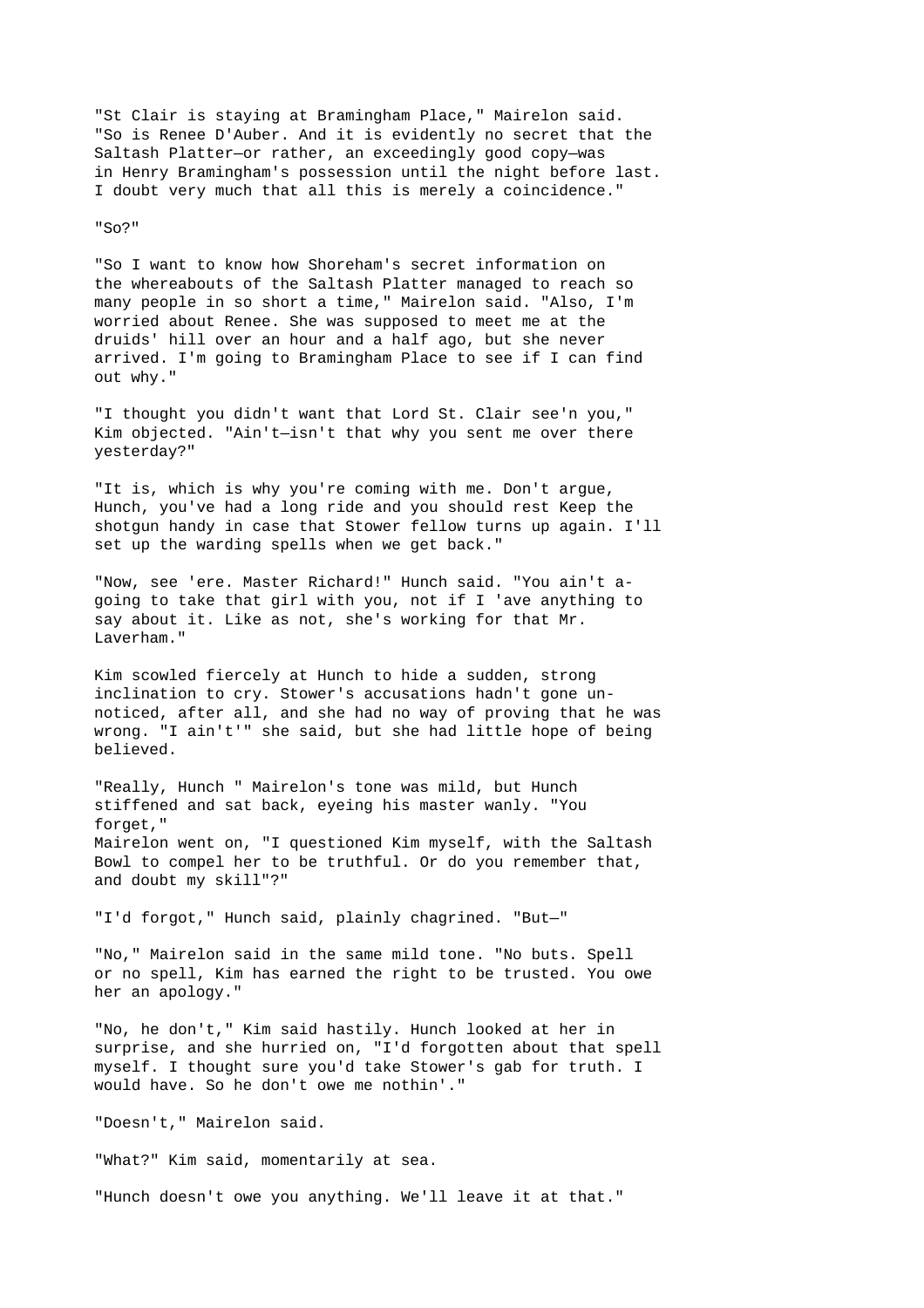Hunch nodded, still wearing a faint expression of surprise. Mairelon looked at Kim and added in a severe tone, "You have been doing well with your lessons, but you tend to fall back on cant phrases and poor grammar when you get excited about something. Try to be more careful."

Kim fought down a desire to laugh in relief. She felt positively light-headed and didn't trust herself to say anything, so she simply nodded.

"Good We'll be going, then " Mairelon paused and looked at Hunch, who was chewing on his mustache but wisely retrained from commenting. Mairelon smiled "I'll send Kim back if I need you for anything, but I doubt that I will. And perhaps you'd better pack while we're gone, we might want to move the wagon in case Stower takes it into his head to come back with a friend or two. Assuming, of course, that he has a friend or two. Don't forget the shotgun "

"! won't," said Hunch. "And don't you forget to watch for that there Stower, neither. 'E might follow you instead of coming back 'ere."

Mairelon nodded and beckoned to Kim. With some caution, he opened the wagon door, but there was no sign of Jack Stower. "Come along," Mairelon said to Kim, and started briskly for the road. Kim stared after him for a moment, realizing suddenly that she had let herself in for another two-hour walk out to Bramingham Place and back Cursing mentally, she ran to catch up.

## NINETEEN

The walk to Bramingham Place was every bit as long as Kim remembered. To make matters worse, Mairelon decided that Kim needed more practice with her speech lessons and drilled her mercilessly as they hiked along. He stopped only when an approaching rider or cart distracted his attention, but as they saw only three during the entire trip this did not give Kim much respite.

At the edge of the manor grounds, Mairelon turned down a narrow side lane along a tall hedge. Kim followed, relieved by the end of the lessons and equally glad that she would not have to face the long trudge up the formal drive. All those rows of trees and carefully positioned shrubs made her uncomfortable.

"There ought to be a gap along here somewhere," Mairelon muttered a few minutes later. "I didn't think it was this far."

"Maybe they've plugged it up since you were here," Kim said.

Mairelon looked at her, then at the hedge. "You know, I think you may be right. Well, we'll just have to push our way through, then."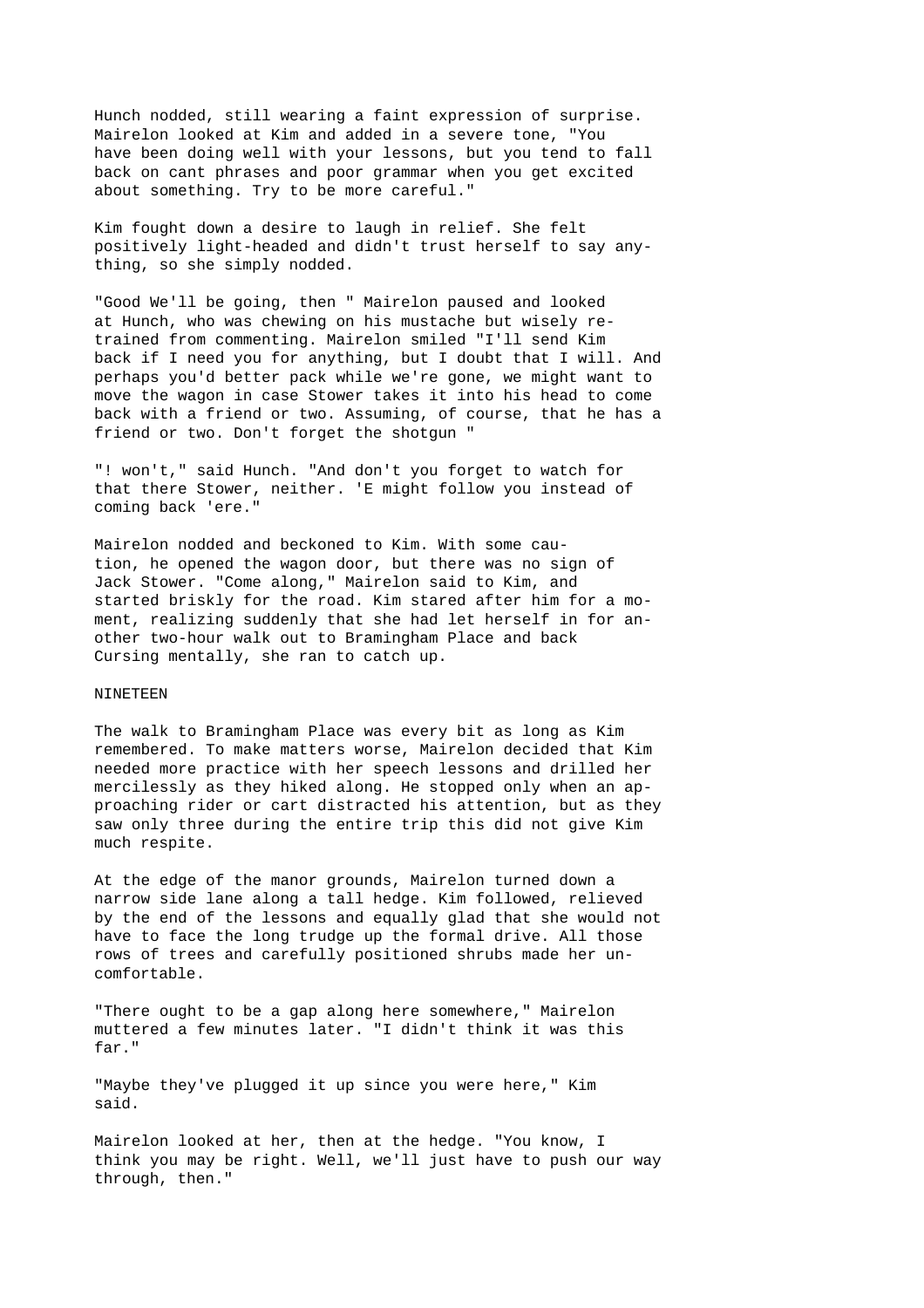"Couldn't we go around?" Kim asked without much hope. When Mairelon took a notion, he was stubborn as a hackney coachman wanting full fare in advance. "This ain't—isn't the way we came the other night."

"It isn't dark now, either," Mairelon pointed out. "Unless Bramingham has replanted the entire grounds since I was here last, there's a wood on this side that will screen us from the house. The other way, there's a vista from the South Lawn. We'd be seen at once."

"Right," said Kim gloomily. "What are you plannin' to do when we get up by the house?"

"I'll work that out when we get there," Mairelon said. "I think the bushes are thinner here, follow me, and mind your head."

With considerable difficulty and more than a few scratches, they forced their way through the thin spot in the hedge. When they emerged into the little wood on the other side, Maireton's clothes were covered with leaves and twigs, there were several snags in the previously smooth surface of his coat, and one sleeve sported a long smear of mud that ended in a small tear. Kim had fared little better, but she hadn't been wearing gentry togs.

"Hunch isn't going to be happy when he sees what you've done to them clothes," Kim said.

"Do you think so?" Mairelon said He brushed the leaves and twigs from his shoulders, ignoring the ones caught in his hair, and studied his mud-flecked sleeve. "It is a tittle extreme, I suppose. Well, there's no help for it now I think the house is—"

The echo of a shot from somewhere nearby cut Mairelon off in mid-sentence. His head whipped around and his eyes widened. 'That was a pistol," he said, and started running in the direction of the noise.

Kim choked back a shout of dismay and ran after him while her mind listed in a remarkably clear fashion all the reasons why this was intensely foolish. Shots were something you ran away from, not toward. Someone else might have heard and roused the house. They would be taken up for poachers. They should sherry off while they had the chance. She should sherry off while she had the chance.

The list came to a sudden end as she broke out of the woods into one of the tree-lined alleys she so disliked.  $M$ airelon was several steps ahead of her, slowing to halt beside an anonymous figure in a dark blue coat that lay sprawled on the ground at the edge of the woods. As Kim skidded to a stop next to him, she caught a glimpse of someone running off through the trees. The distance was too great for her to get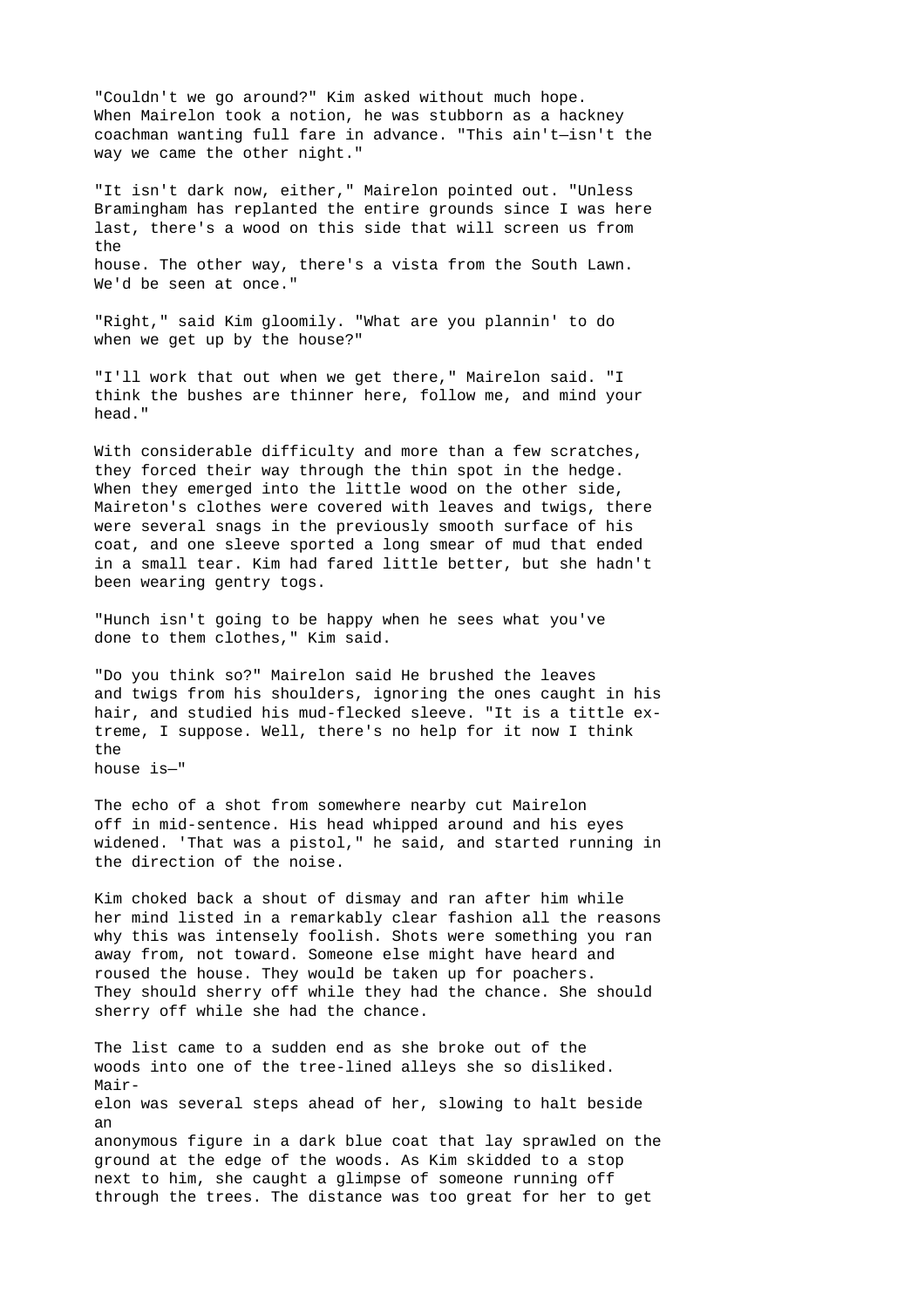more than a vague impression of a dark shape, but Kim didn't care. What mattered was that he was going in the right direction – away.

Mairelon went down on one knee and reached under the collar of the blue coat with one hand. "He's dead," he said He shifted and bent to grip the corpse's shoulders, then gently turned it over.

"Fenton!" said Kim. She felt very odd, looking down at the empty, staring eyes and slack face. She had seen dead men before, and even robbed a few, but a fresh corpse in a shadowy London alley, wreathed in yellow fog, was somehow very different from the same sight in the calm green countryside.

"Get back, Kim," Mairelon said sharply, as though he had just remembered her and was not at all pleased to find her standing next to him.

Nothing loath, Kim backed up a few paces and looked Around. A large canvas bag lay on the ground a few feet Away. She stared at it with a sinking feeling, then went over and picked it up. It was much heavier than she expected, and she frowned as she tugged at the strings. If it wasn't another platter, what was it? She got it open at last, looked inside, and made a strangled noise.

"What's that?" Mairelon asked, looking up. "Another platter?"

"No," Kim said. "It's two of them."

"Two of them?" Mairelon stood and came over to her. He took the sack and put his left hand inside for a moment, then shook his head. "And both fakes. Well, at least now we know who was responsible for making them."

"We do?" said Kim.

"Well, nearly. It has to have been either Fenton or the man who shot him," Mairelon said. "One of them brought that bag here, and who would have two false platters except the man who's been making them?"

"You do," Kim pointed out. "Or you did until just now Now you've got four."

"Yes, well, that's different. We've been collecting them, not making them."

"Why couldn't Fenton do that, too?"

Mairelon sighed. "True. It doesn't seem likely, but it's pos-Sible." He stared into the trees for a moment, then shook his head again. "There's no help for it. I shall have to send you back to get Hunch."

"What? No! I ain't goin'!" Kim barely stopped herself from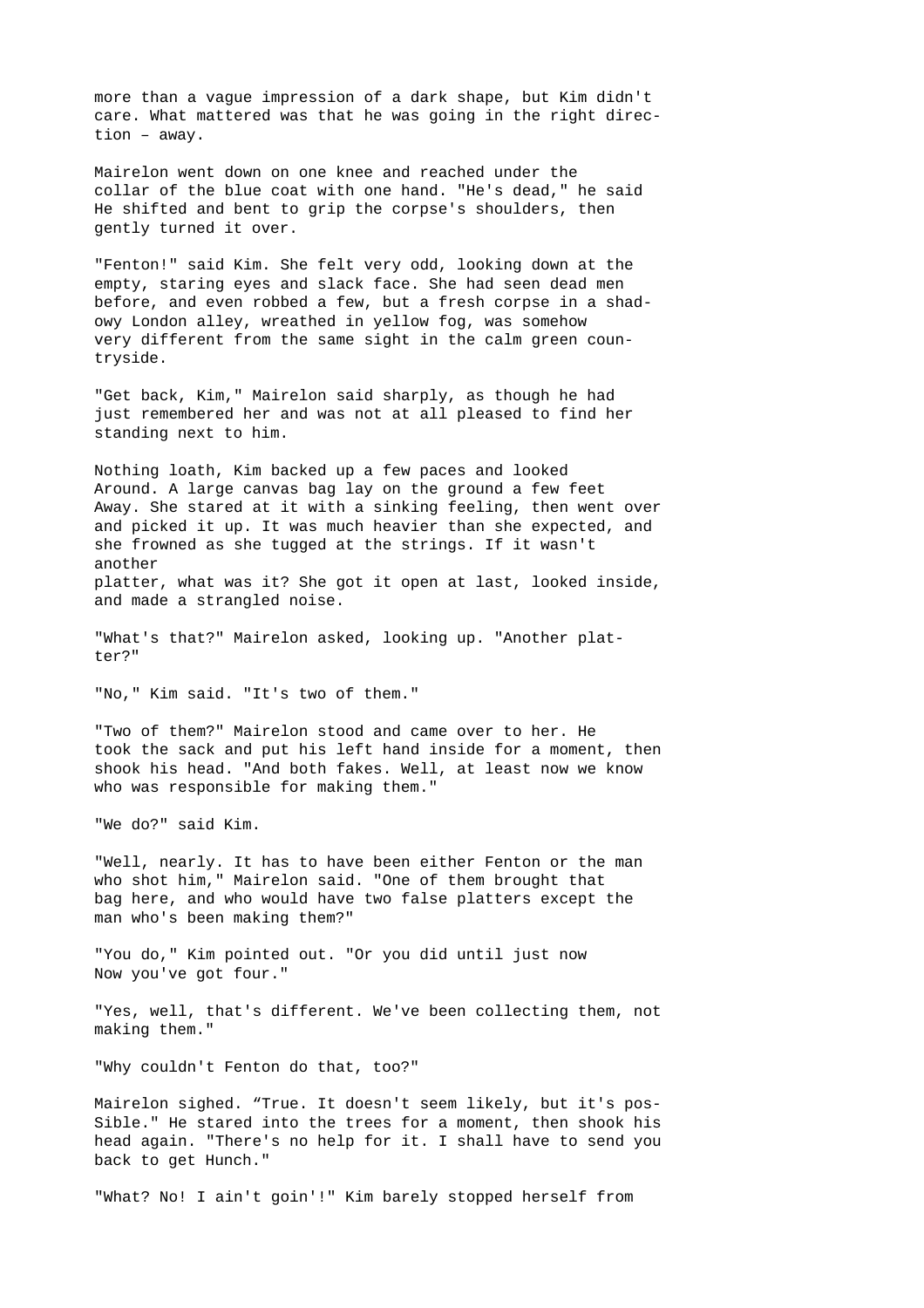shrieking. Leave Mairelon alone for over an hour with a dead body and a killer lurking in the woods, more than likely? Leave without having any idea what Fenton had been doing—or what Mairelon was going to do next? Leave now, and have to pry the story out of Mairelon later?

"I'm afraid you must," Mairelon said. "In case you had forgotten, there is a man around with a pistol Once he's had time to reload, he'll probably recover his courage, and when he does I would like to have Hunch—and the shotgun—near at hand."

"Then you better go to the wagon yourself," Kim advised. "It ain't goin' to take an hour for the cove to reload, and it'd take that long just for me to walk back."

True," Mairelon conceded. He frowned down at the bag. "I don't like leaving bodies lying around, but I can't very well march up to the door of Bramingham Place and explain matters, can I?"

Kim stared at him, amazed that he would even consider such a foolish action. "With the Runners after you? Not hardly!"

"Yes, there's that, too," Mairelon said absently. He was still frowning. "Well, let's finish here first, and then decide." He handed the canvas sack back to Kim. "Hold this."

Feeling a bit bewildered, Kim took the sack and watched as Mairelon returned to Fenton's corpse. Her bewilderment deepened when Mairelon began going through Fenton's pockets with the brisk professionalism of a London cutpurse. He ignored Fenton's handkerchief, shook his head over a gold snuffbox and an expensive-looking pair of gloves hidden inside Fenton's waistcoat, and frowned at a note he found in Fenton's jacket. Then, to Kim's complete confusion, he began patting Fenton's sides and pulling at the hems of his clothes.

"What are you doin' that for?" Kim demanded at last.

"I'm checking for—ah!" Mairelon stopped and took a penknife from his pocket. Carefully, he made a slit along the left seam of Fenton's waistcoat; a moment later, he pulled a folded paper From inside the lining.

"Well, well," Mairelon said, shaking the paper open. "What have we here?"

"How should I know?" Kim said. "How did you know to look for it there, anyways?"

"It's a trick the Frenchies used now and then when they had something important to send," Mairelon said. "If it comes to that, it's a trick I've used myself a time or two… well, well."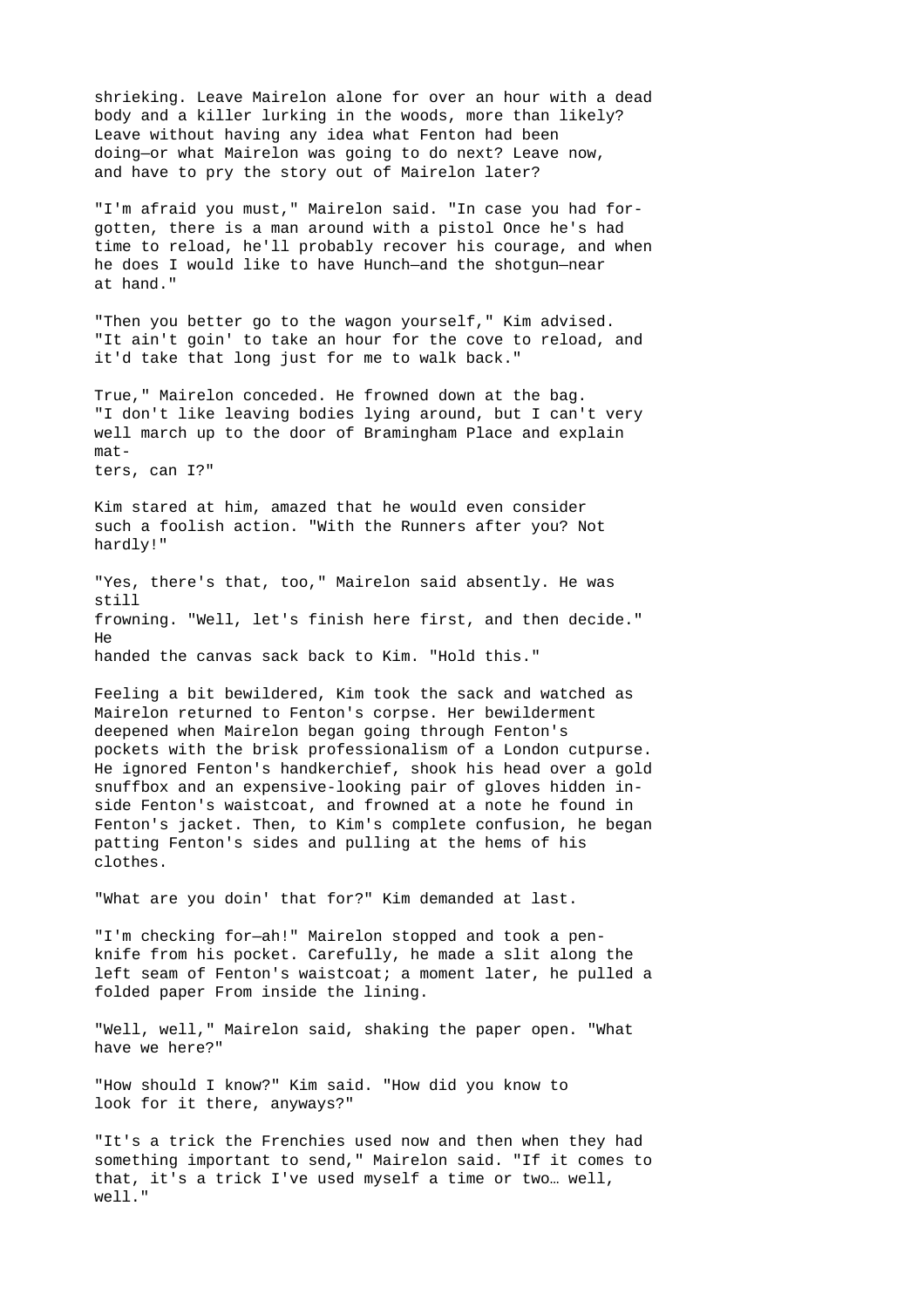"Well what?" Kim said crossly. "What's it say?" "Unless someone else finds out about this and gets there before we do, which seems unlikely, I believe we have discovered the location of the Saltash Platter at last," Mairelon said with great satisfaction. He refolded the paper and tucked it into an inner pocket, then rose, dusting his hands. "You mean he really was makin' those fakes?" Kim asked, feeling a little chagrined. "Probably, but it doesn't matter much any more. The important thing is that Fenton knew where the real platter is, and now we do, too." "Then we can leave?" "Not just yet, my dear," said a new voice "Particularly not if your friend's most recent statement is true. I have a great deal of interest in the Saltash Platter, you see." Kim whirled and felt the blood drain from her face. "Dan Laverham!" she said. Dan was standing next to one of the tall, grey-barked trees that lined the avenue. He held a pearl-handled pistol in each hand, and beside him stood Jack Stower, similarly armed. Jack's eyes were fixed wanly on Mairelon, and as Laverham stepped into the avenue he said, "Be careful, Mr. Laverham! That there's the frog-maker I told you about." "Really " Dan smiled. "Richard Merrill, I assume?" "The same," Mairelon said, inclining his head. "May I inquire how you guessed?" "Oh, come, now. There aren't many first-class wizards who'd be out chasing after the Saltash Set. You're far ,too well behaved to be one of the Sons of the whatever, and I am familiar with Lord St. Clair's appearance. Who else could you be?" "You are uncommonly well informed," Mairelon observed. "It is necessary, in my business," Dan replied. "Don't try any spells, by the by. After Jack told me his little tale, I prepared a few odds and ends especially to take care of that sort of impromptu effort. You wouldn't have a chance." He gave Mairelon a long, appraising look that made Kim feel cold inside, then said in quite another tone, "Move over by

Without comment, Mairelon did so. Dan Laverham took two steps forward and glanced down at the body. "James Fenton. Dear me, how dreadful. And just when I thought he was finally going to be of some use to me, after all. Well, it

Kim."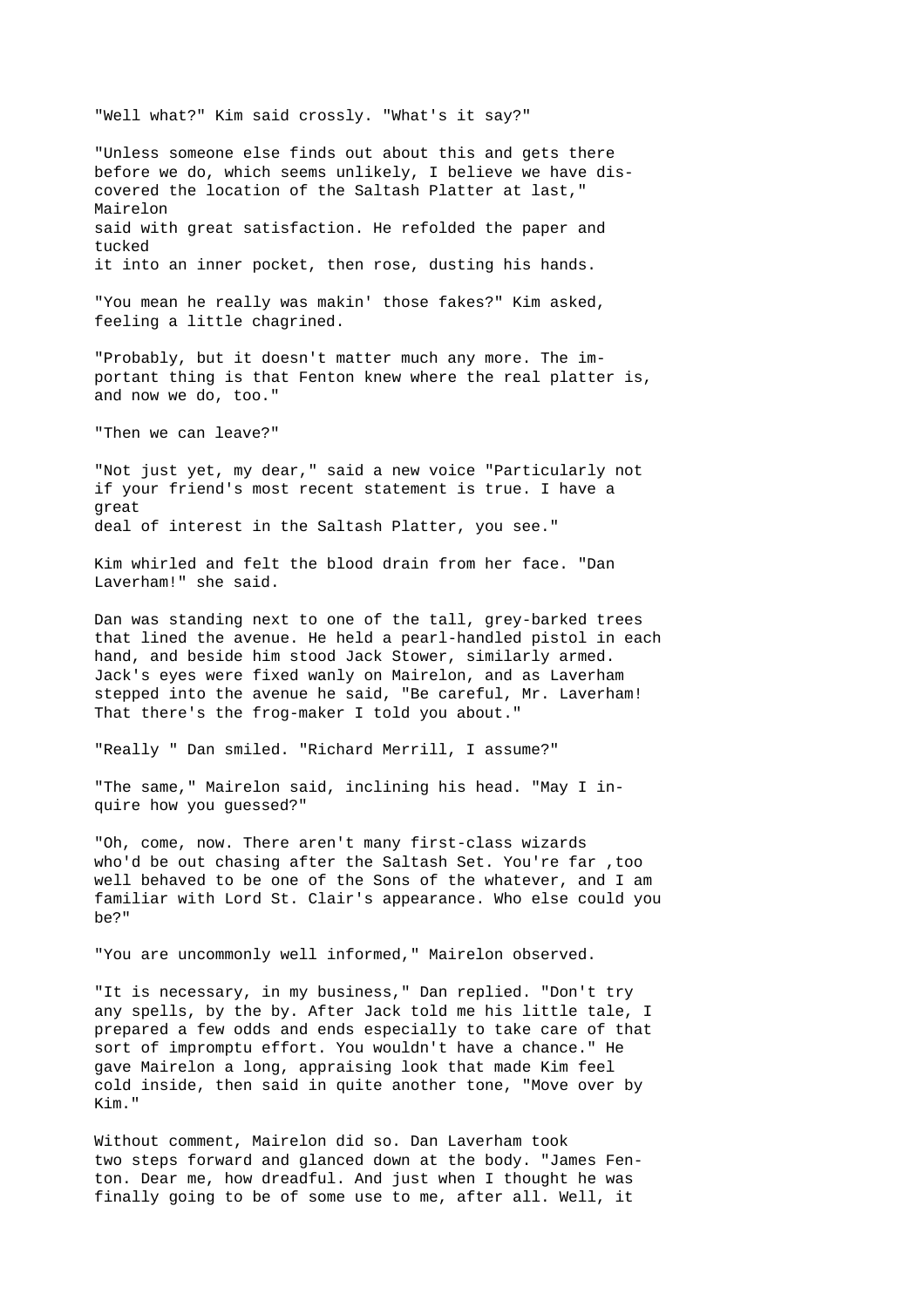can't be helped. By the way, why did you kill him?"

"I didn't," Mairelon said.

"How interesting," Dan said. "Jack, go get that bag from Kim, there's a good fellow, and see what's in it. Then I think we had all better be going. You can't depend on amateurs to do the sensible thing, whoever shot Fenton might decide to come back and take a shot or two at us, and that would never do. Assuming, of course, that Mr Merrill is telling us the truth."

Jack stuck one of his pistols into his belt and swaggered over to Kim. Silently she handed him the sack If she hadn't been so scared, she would have enjoyed the way his expression changed when he opened the bag and saw what was inside.

"It's two of them wicher cheats, Mr. Laverham!" Stower said. "That there frog-maker's gone and doubled the thing!"

"Bring it here," Dan commanded.

Stower did so, eyeing Mairelon nervously the whole time, as if he thought the magician might make twins of himself if he were not watched carefully. Dan felt around inside for a moment, just as Mairelon had, then shook his head. "They're forgeries- Fenton was probably hoping to pass one of them off as the real thing. Leave them."

Stower gaped at Dan in disbelief. "Leave them? But they're silver."

"I said, leave them," Dan said sharply. "I don't need any more complications. This—" he gave Fenton's body a casual kick, "—is more than enough."

The canvas sack hit the ground with a thud and a clatter, "Very good," said Dan. "Now, drag our late friend back into the woods a little, where he won't be so likely to be noticed. I don't want him found until we're well on our way back to London.

"I see you were acquainted with the late Mr Fenton," Mairelon said as Jack Stower, glowering, complied with Dan's commands.

"James was one of my least reliable men," Dan said. "I was positively looking forward to disposing of him myself, if I'd realized he was getting ideas above his station, I'd have done so long before this." He gave the canvas sack a disapproving look.

"Then Fenton was the one who made all the fakes!" Kim said before she could stop herself.

"All the fakes? You mean there are others besides these?"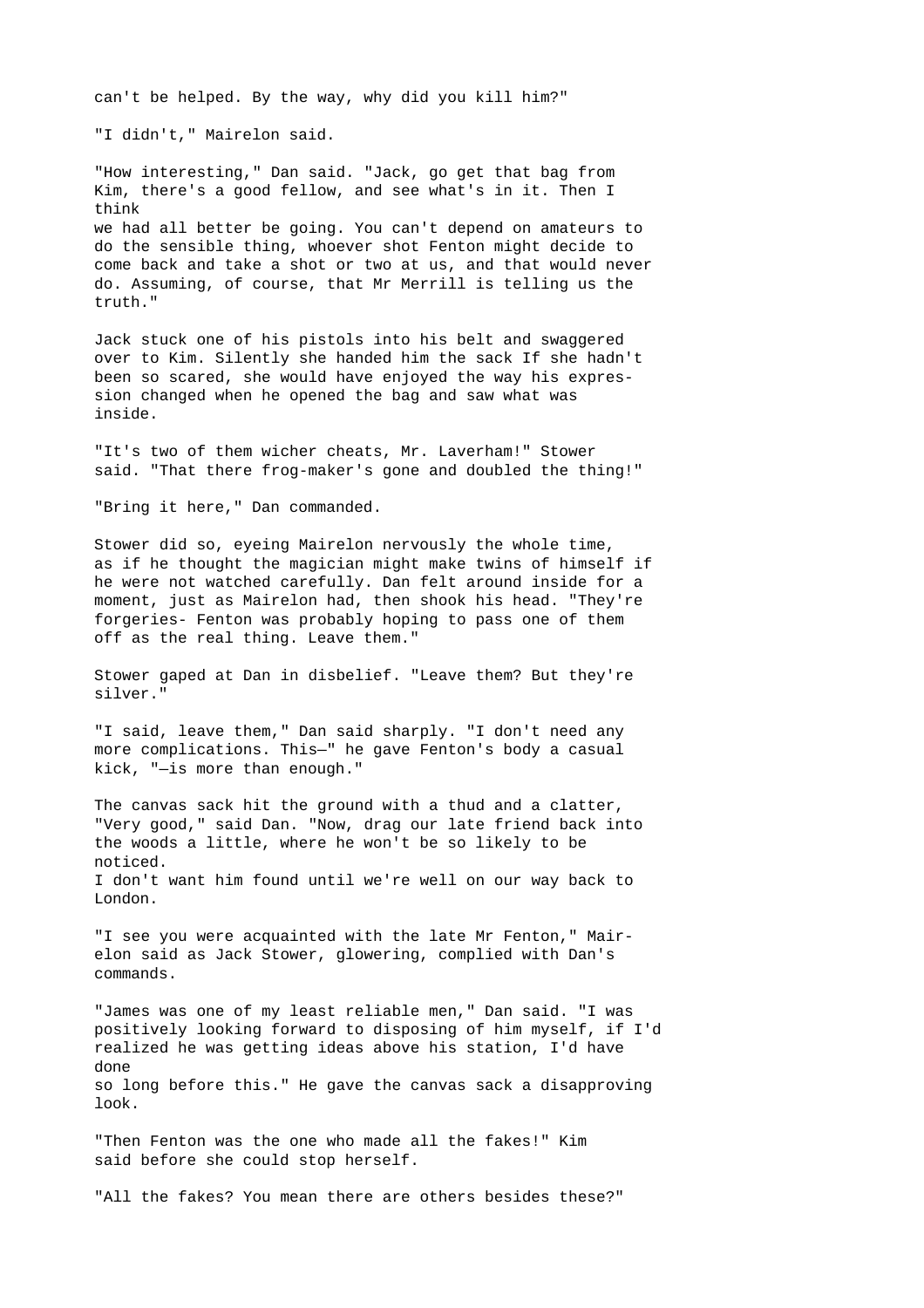Dan gave the sack a look that should have made it crumble to dust on the spot. "My, but he was ambitious. Or perhaps greedy is the proper word; under the circumstances, it's difficult to be sure. It was James, all right. His eldest brother is a silversmith."

"The black sheep of 'is family; they're mostly respectable tradesmen,'" Mairelon murmured. "I should have asked Hunch for details."

"Speaking of platters, I think it's time you told me where the real one is," Dan said pleasantly. "It's what f came for, after all."

"I'm afraid your Mr. Fenton didn't say," Mairelon said with equal affability.

"I don't care whether he told you where he put it or simply gestured so eloquently that the knowledge sprang into your mind unbidden," Dan said dryly. "I want to know the location of the Saltash Platter. I'm sure you don't need a list of the various painful things I could do to your young companion to make you talk."

"Quite so," Mairelon said in the gentle tone he used only when he was particularly angry. Kim glanced apprehensively at Dan, but he seemed oblivious to Mairelon's reaction, and Kim realized with a sense of shock that Dan did not know Mairelon at all. She was so used to taking for granted that Dan Laverham knew everyone and everything better than she did that she barely heard Mairelon continue, "It's somewhere in the druid lodge. I'm afraid he wasn't any more specific than that, but a little searching should turn it up without too much difficulty. The place isn't that large."

"Very good," said Dan. "Jack! Leave that and come along." He gestured with one of his pistols. "That way, Mr. Merrill, and not too fast. Follow him a little to the side, Kim."

"What d'you want them for?" Jack demanded, emerging from the woods with a sour expression. "Pop them and leave them with the other cove."

"You have no imagination," Dan responded. "Get that sack out of sight and meet us at the carriage. And don't linger, I won't wait for you."

As they started up the avenue in the direction Dan had indicated, Kim glanced back and saw Jack glare after Dan. He bent and grabbed the open end of the sack, and, with a strong heave, sent it flying into the trees before he ran to catch up with Laverham.

## TWENTY

Dan Laverham directed them down the treelined avenue and along a bridle path to a wooden gate in the hedge. Kim, remembering how difficult getting through the hedge had been, gave Mairelon a reproachful look as Stower opened the gate and waved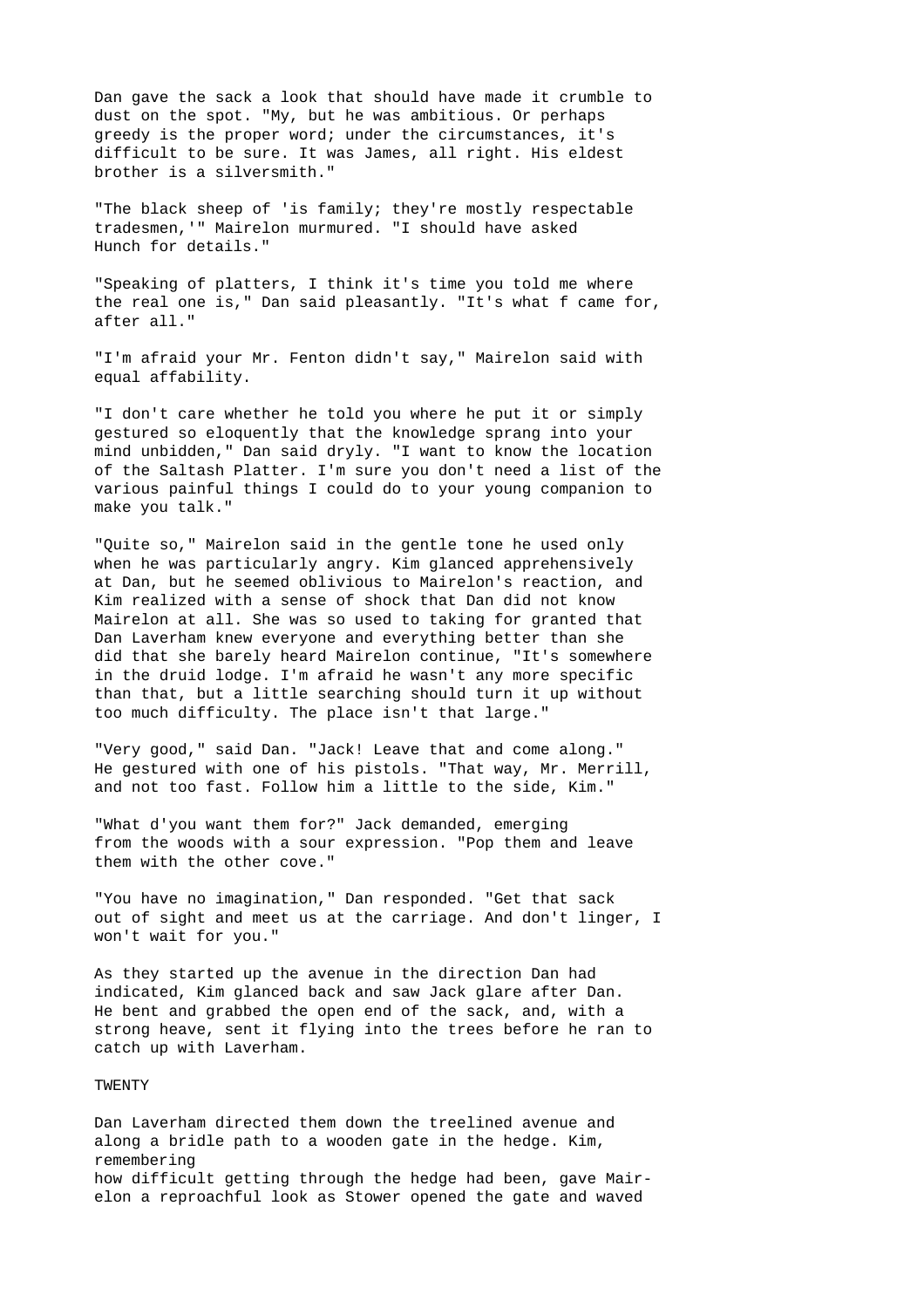them through. Mairelon did not seem to notice, he was studying Stower in a way that made Kim very nervous. After all, Dan was still behind them with a pair of guns.

To Kim's relief, Maireton did nothing to annoy Dan, and they reached the lane with no more than a few dark looks from Jack Stower. A closed carriage waited near the roadside, the driver's perch occupied by a figure muffled in a shabby, ill-fitting coat that, to Kim's experienced eye, had the indefinable aura of the London back streets. The horses were placidly chewing wisps of grass, and Mairelon gave them the same long, considering look he had just given Jack.

"Ben!" Dan called as he came through the gate. "We have another stop or two to make. Mr. Merrill will give you the directions."

Mairelon glanced back over his shoulder at Dan. Dan smiled very slightly and lifted one of his pistols a fraction of an inch. "And they will be clear and without any deliberately misleading bits. Won't they, Mr. Merrill?"

"Of course." Mairelon inclined his head, then turned and went forward to speak with the coachman. Dan kept his eyes—and his pistol—fixed on them as he waved Jack forward with his other hand.

"I think you had better ride with Ben," Dan told him. "Put the guns under your coat, we don't want to attract attention."

"You ain't riding in there with two of 'em'," Jack protested. "What if they jump you?"

"A point," said Dan, showing no signs of concern. "Have the goodness to hold your gun on Mr. Merrill while I see to it that they won't."

Jack nodded with unnecessary force. He stepped forward and pointed both of his pistols at Mairelon's stomach. Dan looked at him, nodded, and turned to Kim. "I trust you will not attempt to do anything foolish in the next few minutes," he said. "It would have most unpleasant consequences."

Kim didn't trust her voice, so she nodded. Dan smiled coldly and set his right-hand pistol on the step of the carriage. "This will only take a moment," he said, putting his hand in his pocket. He withdrew it almost immediately, and when he uncurled his fingers, Kim saw two balls resting in his palm. One was a silver sphere, covered with tiny vines and fruit, that would have fit comfortably in the circle of Kim's thumb and forefinger. The other was a small, faceted crystal the size of her thumbnail.

Behind her, Kim heard a sharp intake of breath from Mairelon. Dan looked past her and said, "I see you recognize these, Mr. Merrill. I hope that means you will be sensible enough not to interfere. The pieces of the Saltash Set are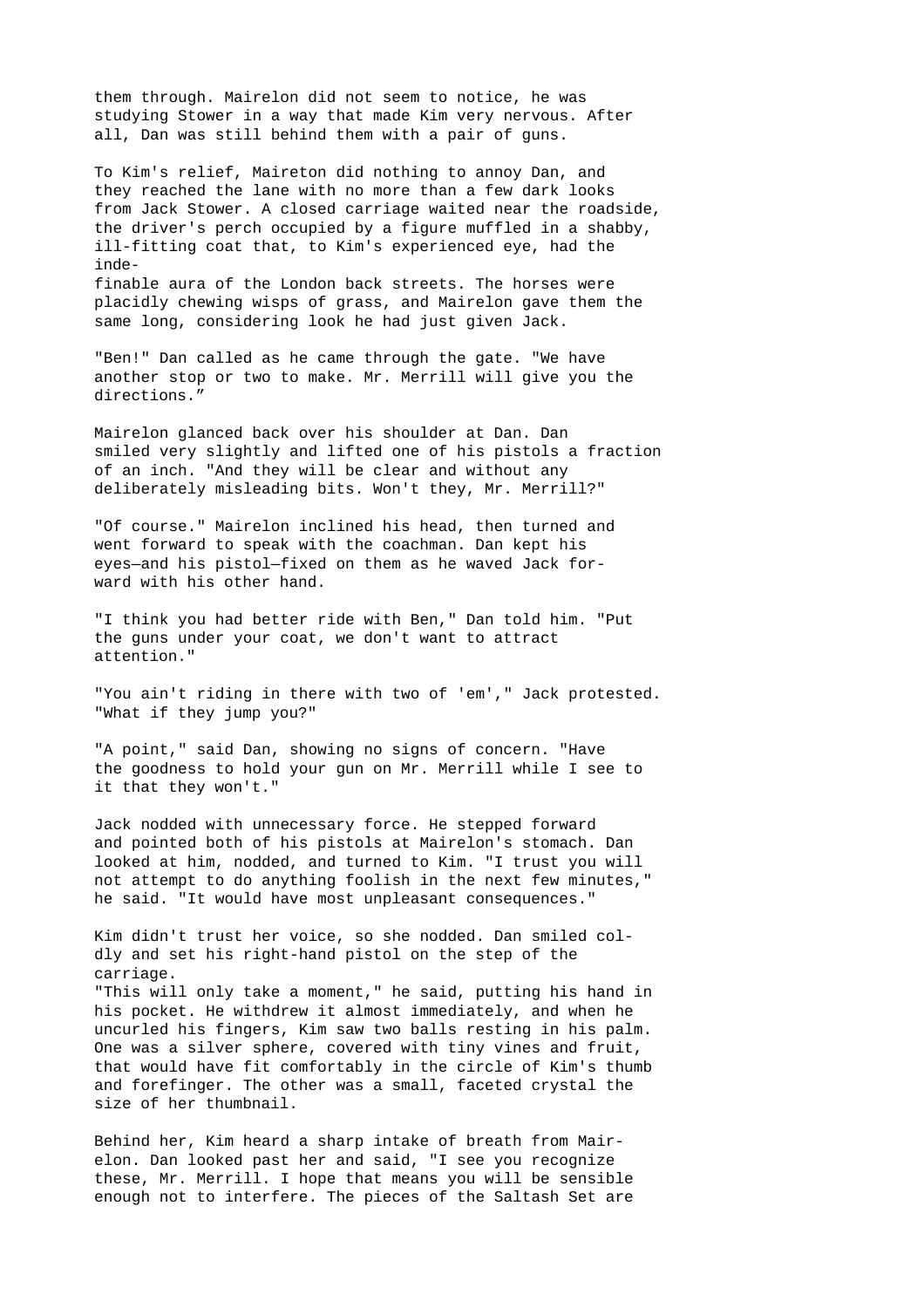temperamental to work with when they aren't together."

Without waiting for a response, Dan stretched his hand toward Kim and began murmuring sharp, crystalline words. They hung in the air, twisting over and under and around each other like the streets of London, making an intangible net between Kim and Dan. Kim shuddered and took an involuntary step backward. Dan Laverham raised his left hand and made a complicated gesture, his voice rising as he did so. The invisible web of words swirled and swept forward, settling around Kim. She froze, waiting for it to do whatever it was meant to.

Dan gestured again, commandingly, and shouted a final phrase. The two spheres began to glow with a clear, silver light. Kim felt the razor-edged words close in, but the air between her and the spell was full of a strong, sweet, smoky scent, and the net of magic could not touch her. She swayed, light-headed with relief, and the spell swayed with her, main-

taining its fractional distance.

"There," Dan said. He sounded breathless, as if he had been running, but he spoke in a tone of great satisfaction.  $He$ returned the two still-glowing balls to his pocket and bent  $t_{\Omega}$ pick up his pistol.

"An interesting demonstration," Mairelon said in a cool voice from behind Kim's shoulder. "But what is it supposed to accomplish?"

"Dear me, I thought you would be able to puzzle that out for yourself," Dan replied, straightening. "Even under these admittedly adverse conditions."

"You have a high opinion of me," Mairelon answered. "I recognized parts of it, but I've never seen anything quite like the whole. You adapted the Saltash truth spells to do something else, didn't you?"

"Shut your gob," Jack Stower growled, gesturing with his pistols,

"Now, now, don't get carried away, my dear," Dan said to Jack, "After all, he's quite right." Dan turned to Mairelon. "It's a control spell, or rather, a minor reworking of the control portions of the Saltash spells. It therefore has the same limits as its original, an annoyance I hope to correct once I have the whole set to study."

"The same limits as the Saltash spells?" Mairelon looked from Kim to Dan and shook his head. "That can't be very convenient. Only one person at a time, only one use per person, time limit—what is the time limit on your control spell, by the way? I know how long it is for the Saltash spells."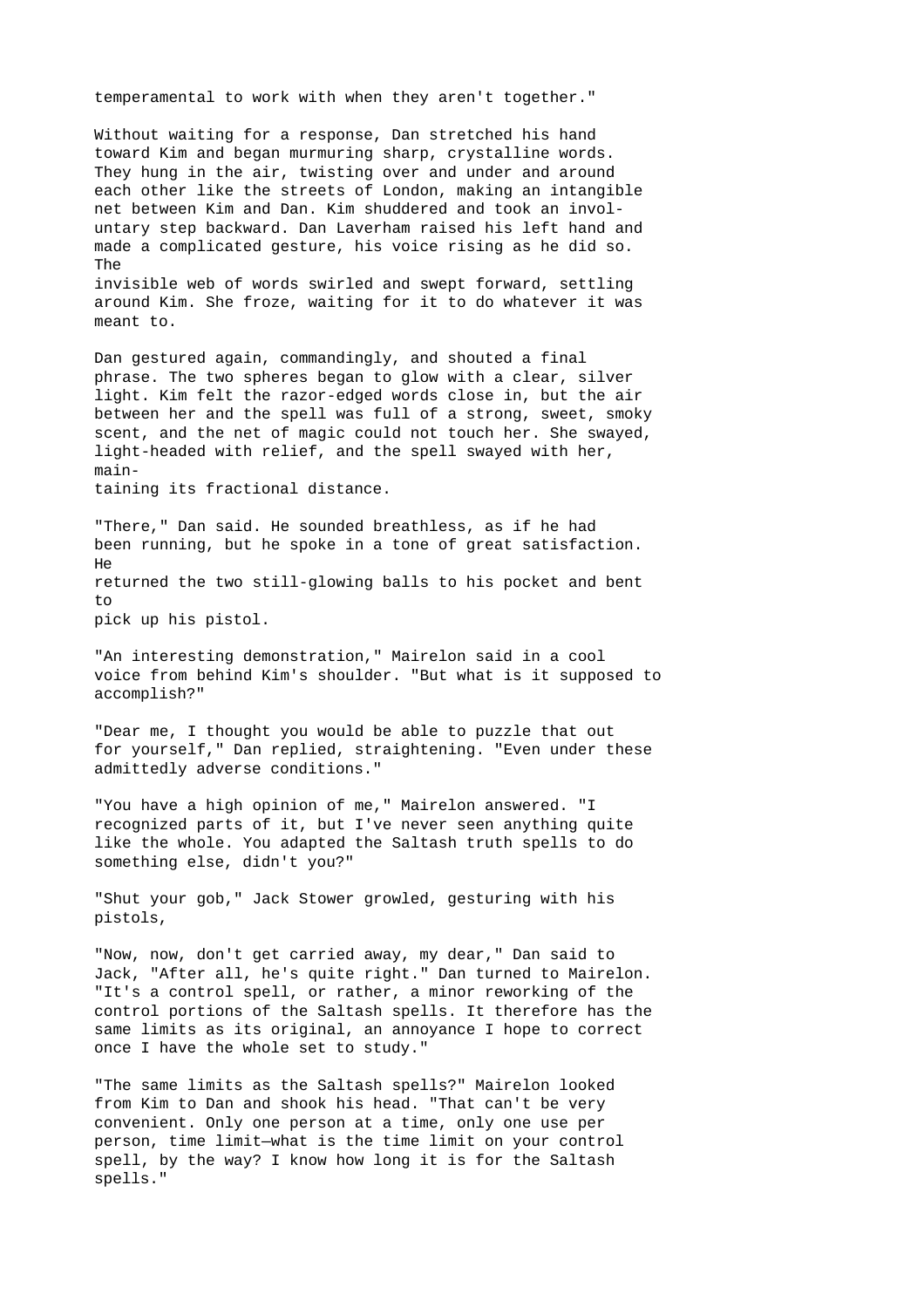"Two hours," Dan answered. "Long enough for me to retrieve the Saltash Platter and Bowl and be well on my way back to London. Providing, of course, that we don't waste any more time. Into the carriage."

Kim blinked, realizing that this last command was directed at her. She felt no particular compulsion to follow Dan's orders, though she could still sense his spell hovering around her. She stared at Dan for a moment, her mind whirling, and suddenly the pieces came together. Dan had adapted the Saltash spells into a control spell, but his spell still had the same flaws as the Saltash spells. It only worked once on any particular person. And over a week before, on their first night out of London, Mairelon had cast the Saltash truth spell on Kim to find out what her lay was. That was why Dan's con-

trol couldn't touch her!

There were, however, two pistols still pointed at Mairelon, and he and Kim were outnumbered three to two, counting the phlegmatic coachman. It would clearly be much better to follow Dan's directions for a while. As long as he thought his spell was working, he wouldn't pay too much attention to Kim, and she might get a chance to pike off and get Hunch. Kim took a deep breath and climbed into the carriage.

"You next, Mr Merrill," Dan said. "Sit there, next to Kim. Good." Dan climbed in after Mairelon and settled onto the seat opposite him. He pointed his pistols at Mairelon, then called out the window, "Up on the box with Ben, Jack. Keep your pistols handy, but try not to let anyone see them. We don't want to attract attention, remember."

Jack said something Kim could not hear, and Dan frowned. "Nonsense. Don't dally, my dear, I haven't time to waste."

There was a muffled curse, followed by an assortment of thumps as Jack climbed up to sit with the coachman. A moment later, the coach jerked and started off. "Not much of a driver, your man Ben," Mairelon commented "Did you bring him out of sentiment, or economy?"

"Neither," Dan said with unimpaired good humor. "He has talents other than driving that I thought I might find useful."

There was an undercurrent in Dan's voice that made Kim Shiver. She was all too conscious of the various unpleasant ways a man could find to survive in London's rookeries, Jack Stower was the Archbishop of Canterbury compared to some. She knew nothing of the driver, but she knew enough of Dan to be sure that she didn't want to learn. Anyone he spoke of in those tones was sure to be an ugly customer.

Dan either did not see Kim's quiver or attributed it to the motion of the carriage. Mairelon shot her a flickering glance, then returned his attention to Dan as if he had noticed nothing. A moment later, however, the carnage lurched as he was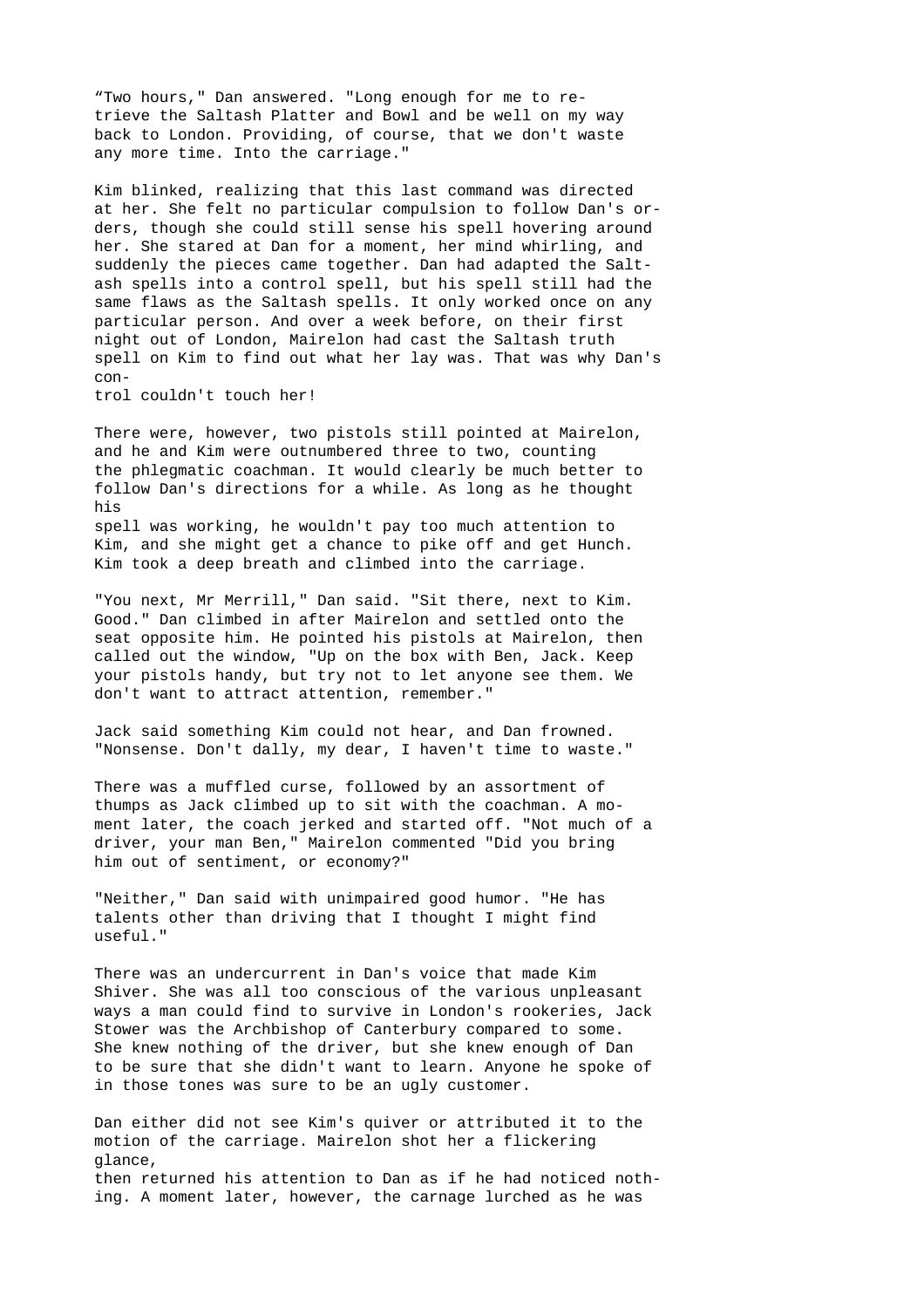shifting his position, and he fell sideways against Kim's shoulder.

"Don't fret," he breathed into her ear, his lips barely moving. "Sorry, Kim," he added in a louder tone as he straightened and resumed his seat.

Kim forgot her worries long enough to glare at him. "Don't fret" was probably his idea of a reassuring message, but he couldn't have picked a more ridiculous thing to say if he'd thought about it since the day they met. Don't fret, with Dan Laverham pointing a pistol at them, Jack Stower on the box with a gun of his own, a dead man in the woods behind them, and not the faintest hope of a way out of the mess that she could see! Don't fret, when Dan was about to get his hands on the blasted platter that all the rogues and half the gentry for miles around were chasing after? Did he take her for a Bedlamite, or hadn't it occurred to him that any reasonable person would fret himself to flinders in a situation like

```
this?
```
"I think you should stay firmly seated from now on," Dan said to Mairelon. "It would be unfortunate, don't you think, if you were to careen into me that way and my pistol were to go off."

"Unfortunate is certainly one word for it," Mairelon agreed. "You know, as long as we have time for a chat, I was wondering whether you'd tell me a little more about that control spell of yours. It's terribly interesting. Don't you think it's terribly interesting, Kim?"

"A more tactless comment I have seldom heard," Dan said.

"What?" Mairelon blinked, then looked from Dan to Kim for a moment and back to Dan. "Oh, yes, I see what you mean But even so—"

There was a loud report from outside the window, and the coach jerked to a sudden and unceremonious halt. For a moment, Kim was convinced that Jack Stower had fired at something or someone, then she heard an all-too-familiar voice cry in ringing tones, "Stand and deliver! In the name of the Four Holy Things!"

"Jonathan Aberford," Kim said, feeling stunned. "That bufflehead!"

"Oh, Lord, not again," Mairelon said, rolling his eyes.

Laverham's eyebrows rose "A holdup, in broad daylight? On a country road going from nowhere to nowhere else"? It seems unlikely, on the face of it."

Jack Stower seemed to share Dan's opinion "You're dicked in the nob," they heard him shout. "Mr. Laverham's in this coach!"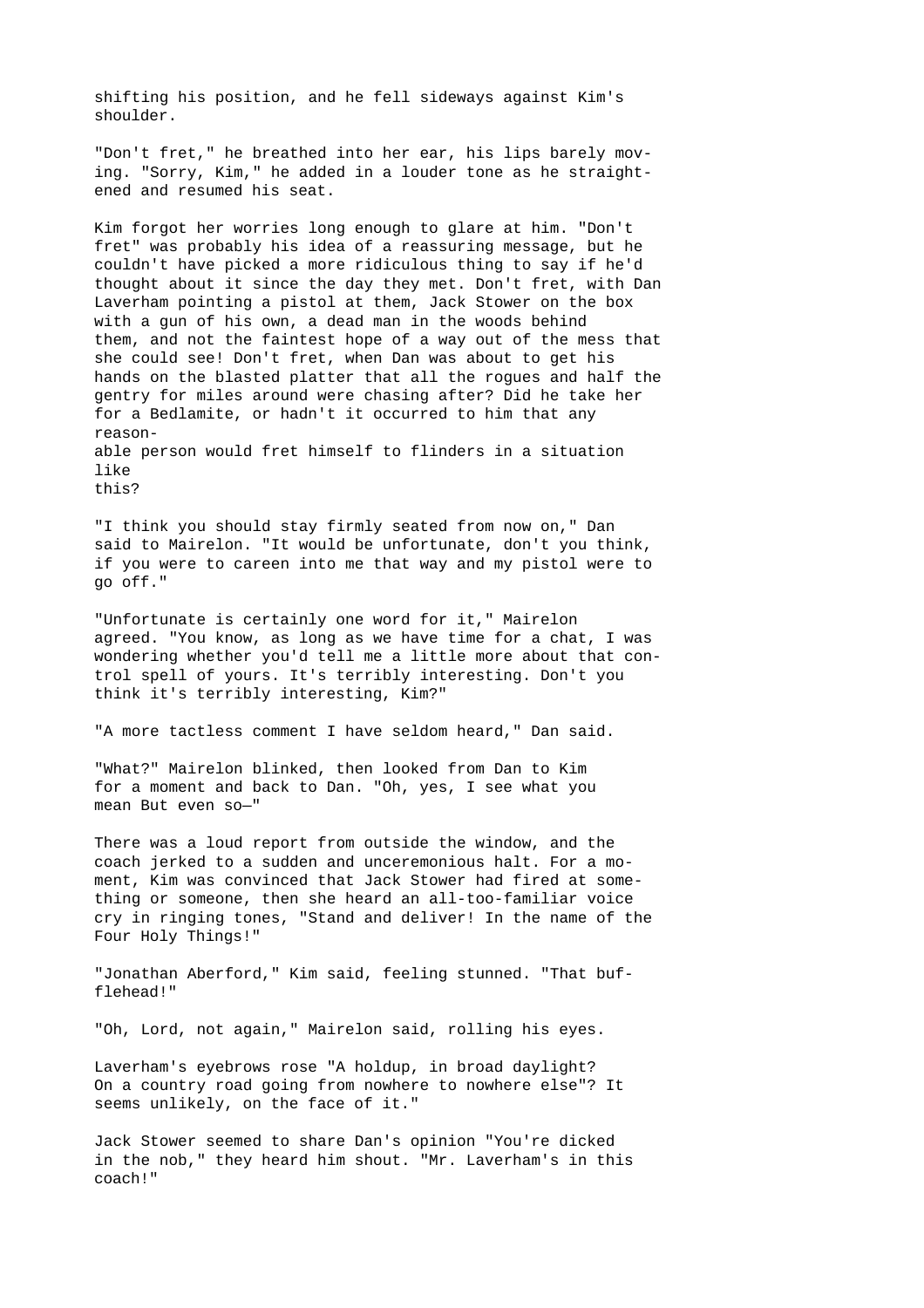"Stand and deliver!" Jonathan cried again. "Drop your weapons, or I fire!"

"We've stood, we've stood," Jack snarled. "Now what?" "An excellent question," Mairelon murmured. "I wonder whether he's thought of it?"

"If this is some trick of yours—" Dan raised a pistol. "it's not a trick," Mairelon said. "It's a druid. In a manner of speaking, that is. He's harmless, I think, unless he happens to have taken the notion that highwaymen always shoot someone just to prove they're serious."

Before Dan could respond, they heard a wordless yell, a horse's shrill, frightened neigh, and the sounds of a scuffle outside. Dan leaned over and glanced out the window. When he returned his gaze to Mairelon, his expression had not changed, but there was an air of satisfaction about him. A moment later, Jack's face appeared at the window. He was breathless, and there was a smear of mud across his left cheek.

"We got the rum padder, Mr. Laverham," Jack panted. "What d'you want us to do with him?"

"Kill him," Laverham said.

"Right." Jack smiled, showing crooked brown teeth.

"Now?"

Dan nodded, then, as Jack turned to go, he frowned and said, "No, wait. Are you—" he gestured at Mairelon with his pistol, "—quite sure this person is a druid?"

"Well, you can see that he's not much of a highwayman," Mairelon said in a reasonable tone. "It probably didn't even occur to him to bring a spare pistol."

"It don't matter," Jack objected. "The cull tried to pop the lot of us!"

"With only one pistol?" Dan said. "I think not. In any case, if this inept highwayman is a druid, he'll know where to look for the platter once we get to the lodge. We'll bring him along."

"But, Mr. Laverham—"

"Don't argue, my dear, just do it." Dan studied Mairelon for a moment, then smiled unpleasantly. "You'll have to be tied, of course," he said to the magician. "I'm not fool enough to leave you free with the carriage as crowded as it's going to be. Kim!"

Kim jerked, startled by the unexpected command. "What?"

"There's a bit of rope under the seat." Dan pointed with his left hand. "Get it and tie your companion's hands. And see you do a good job of it I won't—"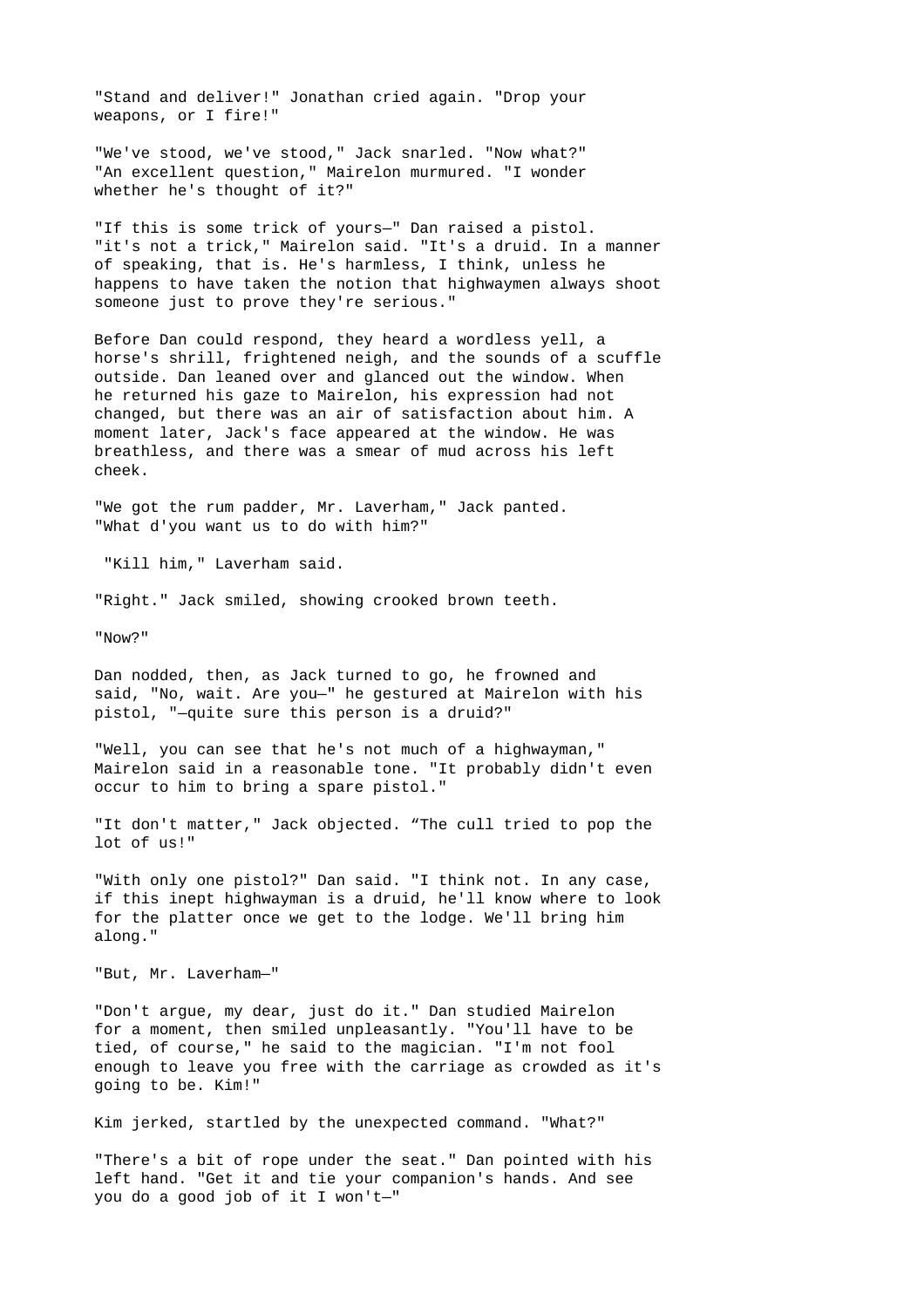The carriage door swung open, and Jack Stower shoved the unfortunate Jonathan forward, so that he staggered against the step. "Where do you want him, Mr. Laverham?" Jack asked.

"In a moment, Jack," Dan replied. "Tie him, Kim."

Remembering suddenly that she was supposed to be under Dan's spell of control, Kim bent and rummaged under the seat for the rope. She straightened and turned sideways to face Mairelon- "Hold out your hands," she said in a flat voice.

Mairelon did so, his gaze fixed on Kim's face. Kim dropped her eyes, wondering whether Mairelon knew she was faking. Well, he'd figure it in another minute. She looped the rope around his wrists and pulled hard for Dan's benefit, then fed the ends through the complex pattern Mairelon had shown her on their first day out of London.

When she finished, she looked up. Mairelon was still staring fixedly at her face, his expression unreadable. "There," Kim said. "You won't get out of that in no hurry."

"No?" Mairelon said. He looked down at last, and went still as he recognized the trick knot. He raised his head to look at Kim again and said very deliberately, "I see."

"Kim learned to tie knots down on the docks," Dan said, misinterpreting Mairelon's reaction. "Now, Jack, let's have the druid highwayman."

Jack shoved Jonathan again, and it was more by luck than planning that this time Jonathan stumbled up the step and into the carriage. He was hatless, one of the capes on his coat was torn, and there was a reddened area on his left cheek that would make a splendid bruise in another day or so. His awkward progress was due to the sock he had used as a mask At some point during his encounter with Dan's men, the sock had slipped to one side, and the holes Jonathan had cut in it were now centered over his nose and right temple. Kim almost laughed aloud.

"This is entirety unnecessary," Jonathan said in a calm voice, but his hands shook as he raised them to pull the sock off his head. "I'm Jonathan. It was just a bet, and—" He stopped short as the sock came off and he saw the occupants of the coach.

"I see you weren't expecting us," Dan said, pointing his pistols impartially at Jonathan and Mairelon. "Not that it matters. Tie him, too, Kim."

"What?" Jonathan stared as if he couldn't believe what he had just heard. "You don't mean it' Look, my name's Aberford; if you stop at the next house, they'll vouch for me. Y<sub>OU</sub> don't have to bring a magistrate into it"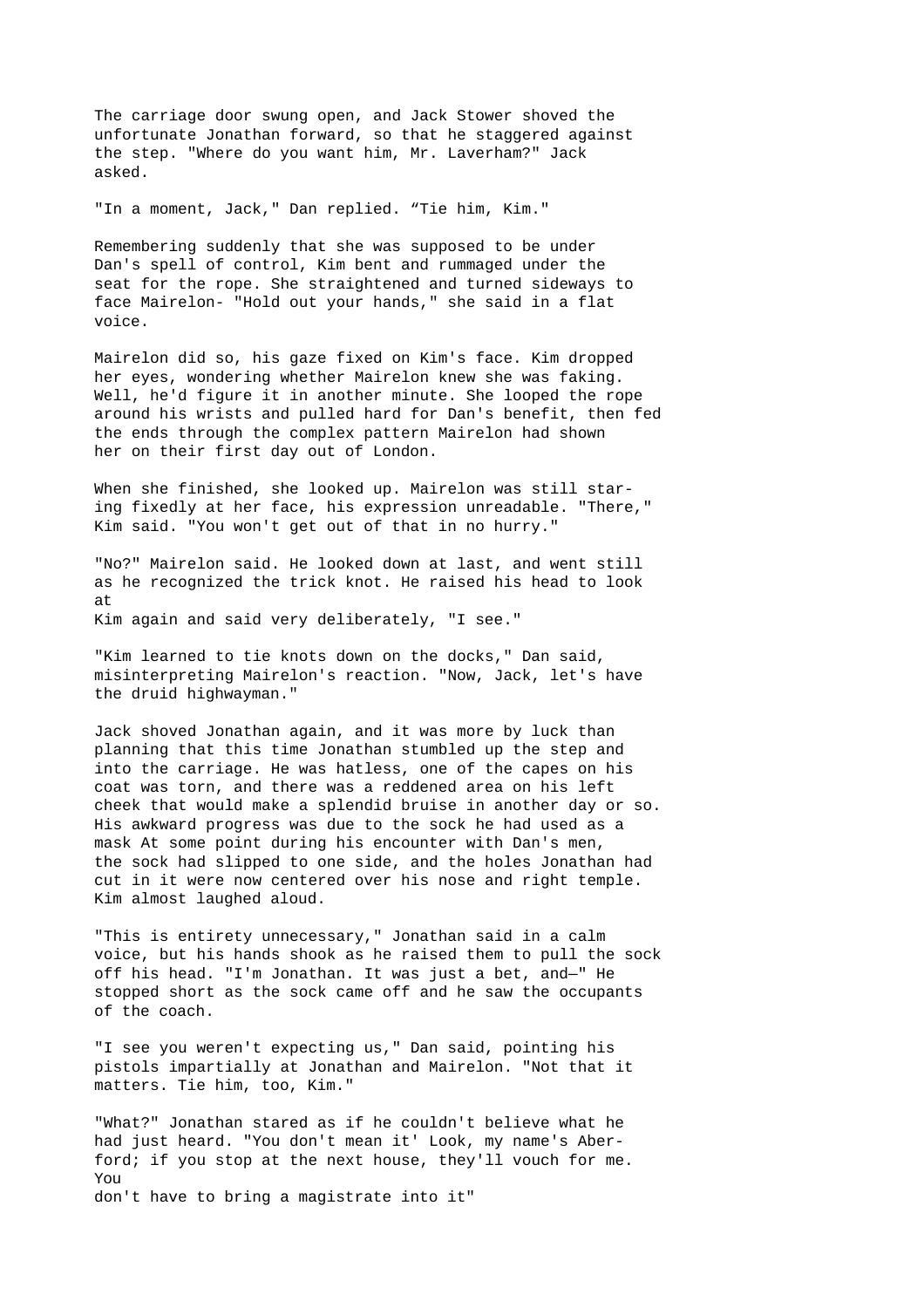"I don't intend to," Dan said. He lifted his pistol again for emphasis and added, "Just hold still while Kim works."

"What's going on here?" Jonathan demanded, finally taking in Mairelon's bound hands and rumpled appearance. "This is an outrage!"

"No more so than a holdup in the middle of the morning," Dan said. "You're hardly in a position to criticize. Jack!"

While Jonathan spluttered and Kim repeated her performance with another piece of rope, Dan held a brief conversation with Jack through the open carriage door. According to Jack, Jonathan had come galloping out of the trees, blazing away with his pistol. The frightened carriage horses had reared, tangling their harness and causing the coach to bounce to a halt. When Jonathan, with typical single-mindedness, had turned his back on the coachmen in his eagerness to open the carriage door, Jack had jumped him.

"Not badly done," Dan said. "However, we've wasted enough time here. Go help Ben with the horses."

"I ain't no horse coddler," Jack grumbled, but did as he was told, and in a few minutes the coach began to move again.

TWENTY ONE

Well, Mr. Aberford," Dan said, settling back against the rear wall of the coach, "tell me what you thought you were going to accomplish with your little masquerade. And please, don't try to put me off with that tarradiddle about a bet. What were you really after?"

"I had a bet," Jonathan repeated doggedly. "With—with Robert Choiniet. He said I couldn't pull it off without being Recognized."

"He was right," Mairelon murmured.

"Quiet," Dan said. "I'm afraid I don't believe you, Mr. Aberford, I think you were after something else. The Saltash Platter, perhaps?"

"The what?" Jonathan's puzzlement was unfeigned. "I've never heard of it."

"You call it the Sacred Dish," Mairelon put in.

Jonathan jerked upright in his seat as if someone had stuck a pin in him, banging his head against the roof of the coach. "What do you know of the Sacred Dish?"

"Not nearly as much as I'd like," Mairelon said, "For instance, how did you and your druids get hold of it? And how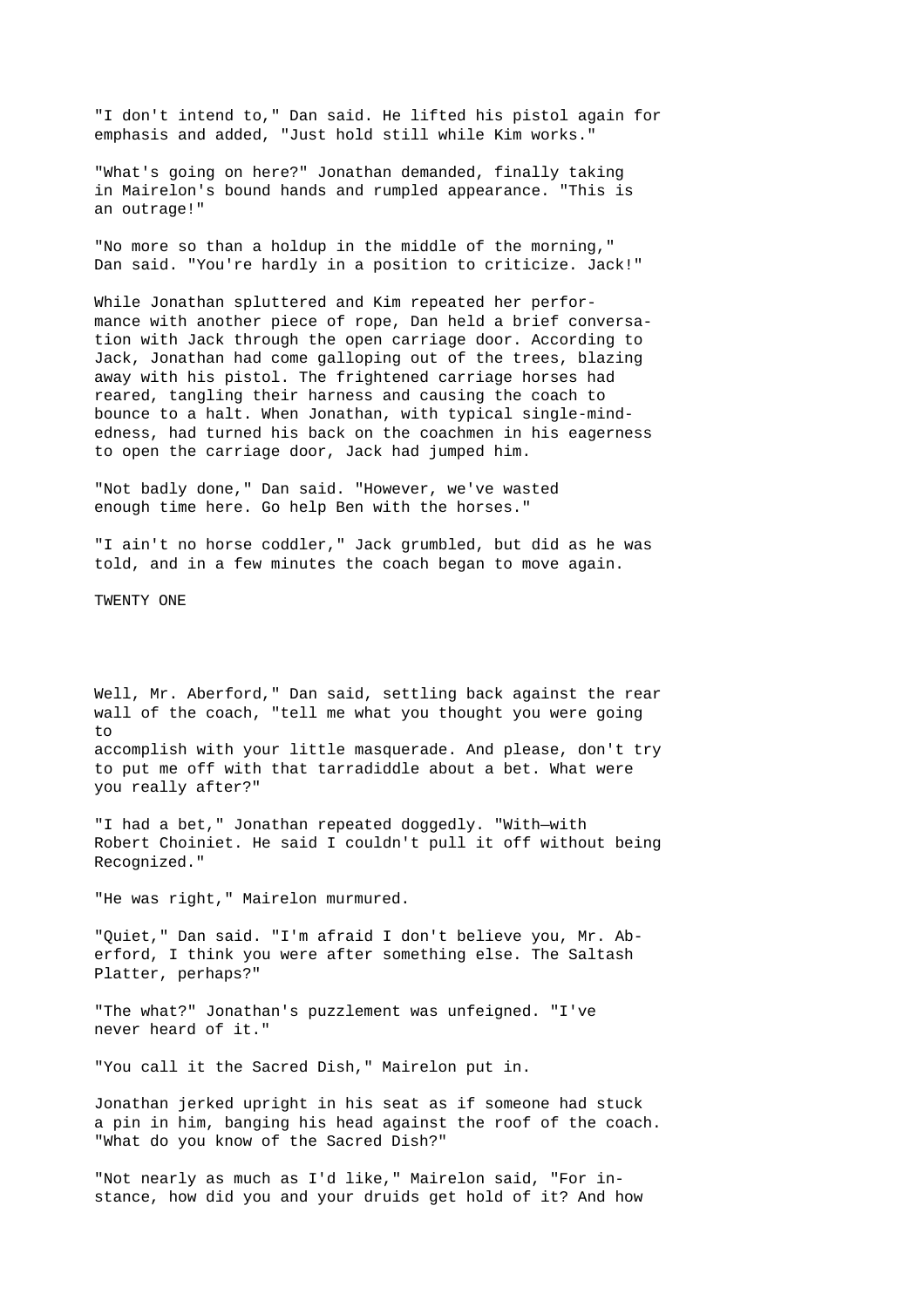does it happen that you don't have the smallest notion what it really is?"

"I told you to be quiet," Dan said.

"When Queen Dick rules," Kim muttered, her annoyance with Mairelon momentarily getting the better of her fear of Dan. She was as curious as Mairelon about the druid's behavior, but she knew enough to keep her mouth shut when someone had a pistol pointed at her.

Dan gave her a piercing look, but just then the coach slowed and lurched through a sharp turn, distracting him. He leaned sideways and peered out the window. "It doesn't matter now. We appear to be arriving."

"Not quite yet, but soon," Mairelon said. "The lodge is around the back side of the hill."

"You aren't—you can't—what are you going to do?" Jonathan said.

"Look for something I … mislaid a few years ago," Dan answered. "And you are going to help."

Jonathan's jaw tightened. "No. I won't. I won't let you desecrate our meeting place."

"Let? My dear boy, how do you propose to stop me?" Dan said, shirting his pistol just enough to call attention to its presence.

"Yes, and what do you expect us to do?" Mairelon asked Jonathan in tones of great interest. "Or to put it another way, just what would 'desecrate' a place where you and your friends drink, dice, and wench until almost dawn?"

Jonathan turned a dull red and did not answer. The coach bumped to a stop and Dan reached through the window and unlatched the door. "Out," he said. Mairelon shrugged and climbed out, steadying himself awkwardly with his bound hands. Jonathan sat back, looking stubborn.

Dan sighed. "Don't be foolish, dear boy. If you stay here, you have no hope of keeping me from doing whatever outrageous things you think I am planning. And I assure you that if you decide to be obstinate, I shall make it a point to think of something particularly outrageous."

Jonathan hesitated, then gave in. Wearing a ferocious scowl, he crawled out of the coach. Kim started to follow, but Dan put out an arm and blocked her. "After me," he said "And from now on, you are to do nothing and say nothing unless I tell you. Do you understand?"

"I understand," Kim said sullenly.

"Good. Now, after me."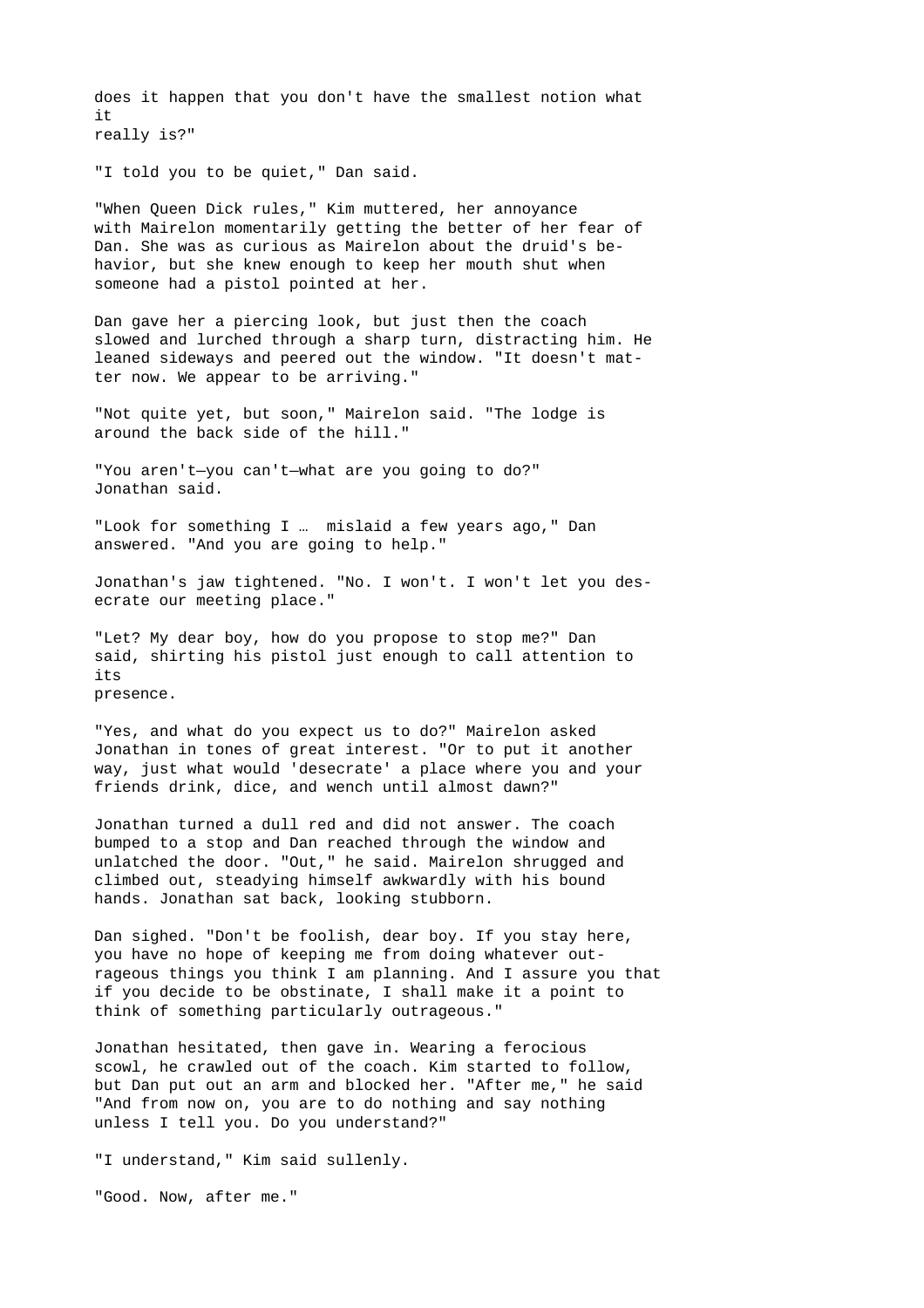When Kim came blinking out into the light, she saw Jack Stower holding his pistol on Jonathan Aberford while Dan kept Mairelon covered. She glanced longingly at the woods, but she did not try to run. There was no cover close by, and Dan wouldn't so much as pause to consider before shooting Her. Even the unexpected failure of his control spell wouldn't slow him down. She'd stand a better chance of nicking the Queen's garters at high noon on the steps of Buckingham Palace than she would of getting away now. Reluctantly she joined the others. "Ben, you wait for us here," Dan commanded. "The rest of you will come inside and help look for the platter. You first, Mr. Merrill." Mairelon walked over to the door of the lodge. "It's Locked." "It shouldn't be We never—" Jonathan stopped short and pressed his lips together, as if he were afraid he was giving vital secrets away to an enemy. "No matter," Dan said He waved his free hand in a sweeping invitation "Kim! Open the door." Even more reluctantly than before, Kim walked forward

and pulled her bit of wire out of her pocket. As she knelt in front of the lodge door, Mairelon gave her an encouraging wink. She did not dare respond, for Dan was watching her, but her hands did not shake at all as she inserted the wire in the keyhole and began wiggling it against the tumblers.

The lock was nothing special, but Kim took her time with It. After her experience with Mairelon's magic trunk, she was not inclined to take chances, particularly since this lodge also belonged to a bunch of frog-makers. Then, too, she didn't much want to flaunt her skill in front of Dan It'd only give him another reason for wanting to get his dabbers on her.

"Losing your touch, dear boy?" Dan said. "I hope not."

The threat below the words was plain. Kim gave her wrist a final turn, wondering as she did whether Dan had forgotten that she was supposed to be acting under his command or whether he just enjoyed threatening people. "It's open," she said, rising.

"Good. Mr. Merrill." Dan nodded toward the door. Mairelon gave him an ironic bow, shoved the door open, and went in. Jack followed, at Dan's direction, then Jonathan and Kim. Dan himself came last.

The interior of the lodge was dark and smelled of smoke and old wine. "Who's pulled the shutters to?" Jonathan demanded. "Blast it, can't anyone do anything right?"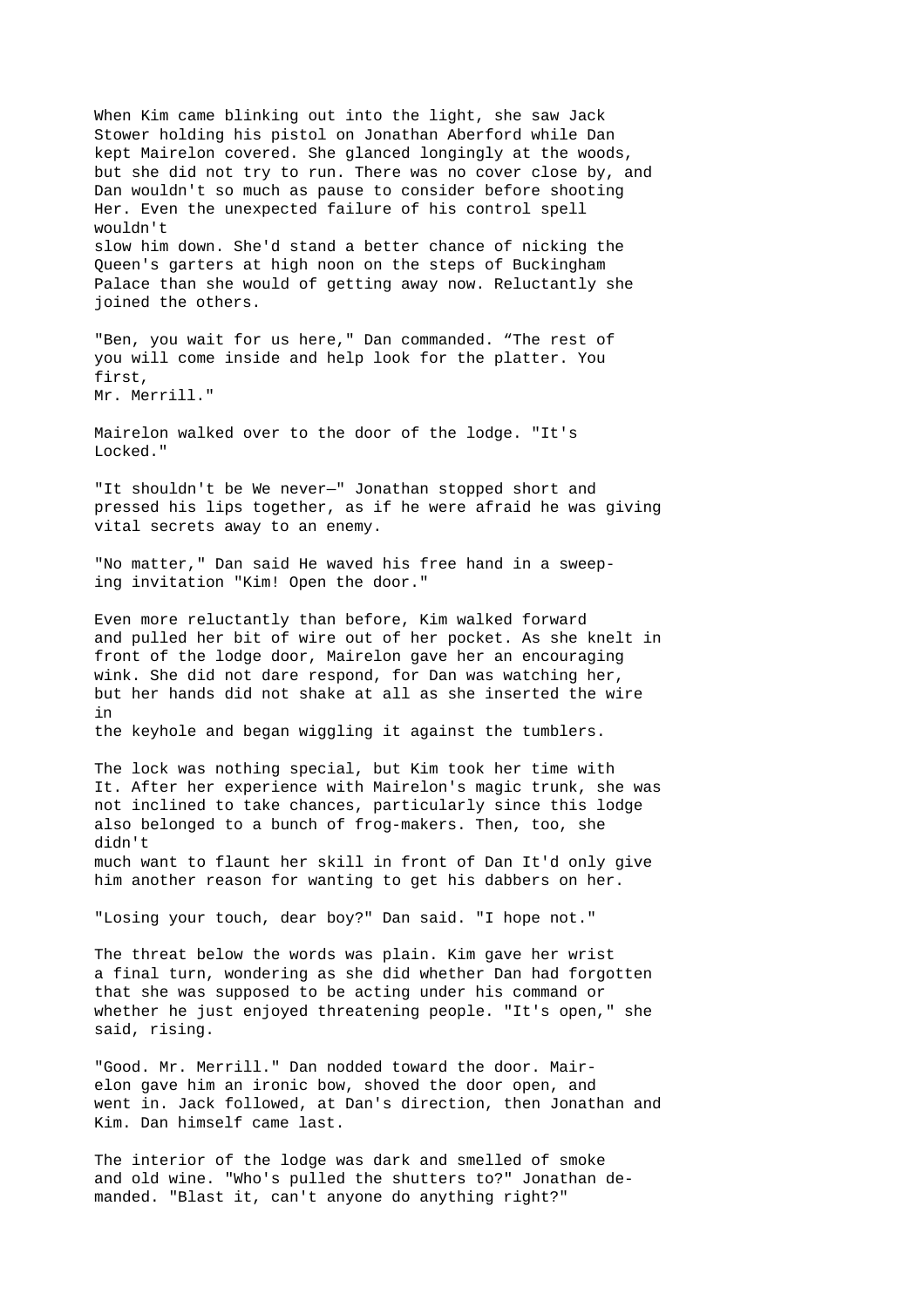"I fail to see—" Dan began, when a voice from the far corner of the room interrupted him in mid-sentence.

"Jon? That you? Well, of course it is. Nobody else would be so put about by a little thing like shutters. It's all right, Marianne, it's only Jon."

"Freddy!" said an agonized female voice in a piercing whisper. "Sshhh!"

"But it's only Jon," the first voice said, and a shadowy male figure rose from behind a clump of high-backed wing chairs. He stepped forward, peering through the gloom, then stopped short and said with considerable indignation, "I say, Jon, who are all these people you've brought along? Not the thing, old boy, not at all the thing. This lodge is supposed to be private, y'know."

"Meredith! I might have guessed," Jonathan said in tones of loathing. "What are you doing here?"

"Might ask you the same thing," Freddy pointed out. "I ain't the one who came barging through a locked door with a country fair's worth of people."

"That door isn't supposed to be locked! The Sons of the New Dawn should be free to come and go as they please; we agreed on that at the very beginning!"

"This is all very interesting," Dan said in a bored voice, "but I do have a few things to do here, and time presses. If you—and your no doubt charming companion—will just join the others here, Mr. Meredith, we can begin."

"Who's this?" Freddy said without moving- "Some jumpedup Git? Really, Jon—"

"Freddy!" The female whisper was, if possible, more agonized than before. "Make them go away!"

Freddy turned his head back toward the corner. "I'm trying, Marianne- But it ain't an easy sort of thing. Jon's a stubborn fellow. Maybe he would if you asked him," he added hopefully. "I mean, favor to a lady and all that. Jon's a gentleman, after all."

"But I can't! Oh, I can't!"

"The lady doth protest too much," Mairelon murmured.

"It doesn't matter," Dan Laverham said, ignoring Mairelon. He seemed a little put out by Freddy's determined thickheadedness. "Mr. Aberford isn't the one you have to convince. Do as I tell you."

Freddy looked at Dan with an expression of polite hauteur that changed quickly to incredulity. "Jonathan! That fellow has—" He broke off and glanced back over his shoulder, then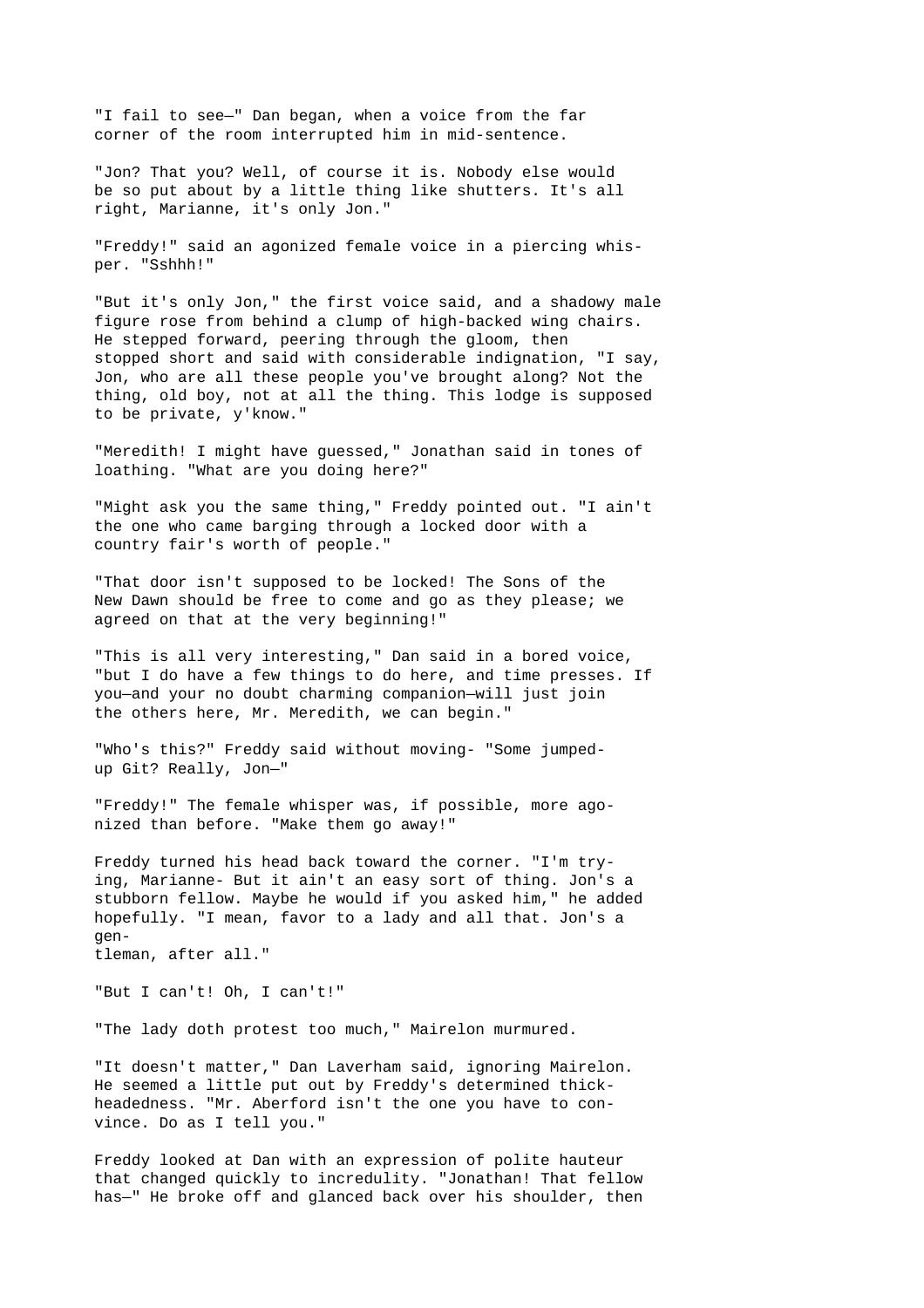lowered his voice and continued, "I think that fellow has a gun."

"He certainly does," Jonathan said, disgusted. "And only a sapskull like you would take ten minutes to notice it."

"Enough of this nonsense," Dan said. "Kim, find something to tie them with, and open the shutters while you're about it. We can't hunt for the platter in this light. Jack, get that blithering fool and his doxy over with the rest of them."

"Right," Jack said with an evil smirk, while Freddy spluttered a halfhearted protest. He sidled between a settee and a low, solid-looking table toward the darkened corner from which Freddy had emerged. Kim threw back the first pair of shutters, letting the dusty grey sunlight light up another cluster of chairs and a side table stacked with cards and mother-of-pearl marker chips.

A moment later, there was a quavering feminine shriek from the far corner. "A pistol! Oh, it isn't loaded, is it?"

"Be a lot of use that way, wouldn't it?" Jack sneered. "Move it,"

Kim glanced back as she opened a second set of shutters, and her eyes widened in surprise. The distraught and somewhat disheveled young woman whom Jack was pulling, with evident relish, from her hiding place was the lovely blonde who had been with Lady Granleigh in the carriage at the inn, that first day in Ranton Hill. Kim cudgeled her brain and summoned up the girl's name: Marianne Thornley. She blinked as a few other bits of information came together in her head, and almost smiled. So this was the heiress Lady Granleigh intended for her scapegrace brother! From the look of things, Jasper wouldn't have much luck, no matter how persuasive his sister was. Miss Thornley seemed to have her own plans.

"My, my," Dan said. "Gently, Jack; it's not a doxy, it's a lady."

"Miss Thornley!" Jonathan gasped. "Freddy, have you run mad?"

"Freddy! Oh, Freddy, do something'" Marianne cried With a sudden spurt of strength, she jerked her arm from jack's grasp and ran to Freddy, where she wrapped her arms around his neck and buried her head in his shoulder, effectively pre-

venting him from doing anything even if he had wanted to.

"Now see what you've done," Freddy said reproachfully to Dan. He patted Marianne's shoulder in awkward and meaningless reassurance.

"Kim, where's that rope?" Dan called.

"There ain't none," Kim said, throwing open a third set of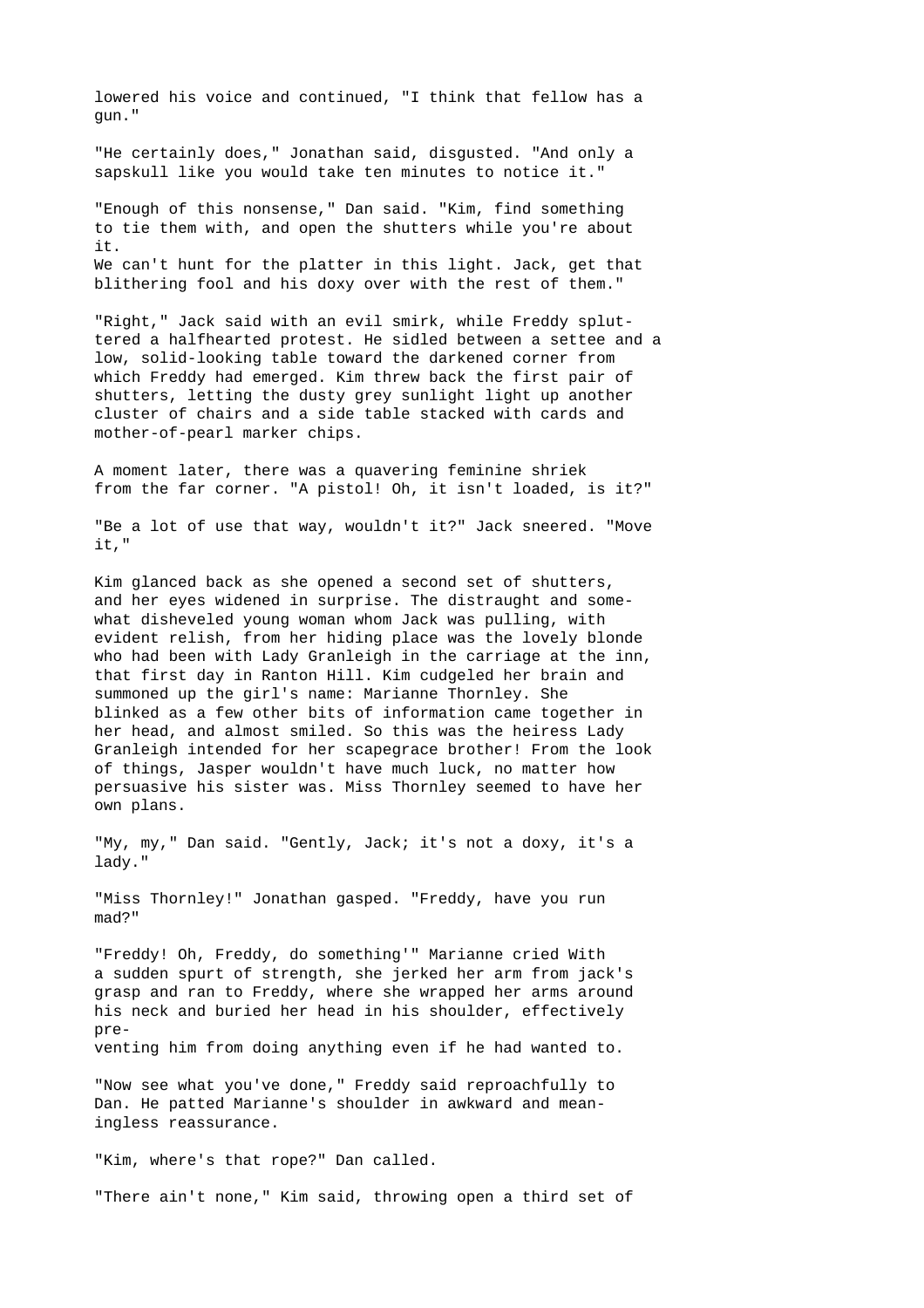shutters. Even with three windows uncovered, the room was not well lit, but at least it was now possible to move around without tripping over a footstool or a bench. From where she stood, she could even make out the wreaths carved into the mantel above the big fireplace, if she squinted.

"Well, find something! And hurry it up." Dan's temper was beginning to fray.

"Are you quite sure you want to keep on with this?" Mairelon asked with an air of polite concern. "You're accumulating rather a lot of witnesses, you know, and these three—" he indicated Jonathan, Freddy, and the shrinking Marianne with a theatrical wave of his bound hands, "—will be missed before long."

Marianne looked up, as if she were about to say something, but before she could speak, the door behind Dan swung open. "Good day," said Gregory St. Clair "I hope I'm not interrupting, but I was getting tired of waiting."

In the momentary silence, St. Clair stepped into the lodge and pushed the door closed with his silver-headed walking stick He was dressed for all the world as if he were paying a morning call at the height of the Season in London- Wellington coat, striped pantaloons, and Hussar buskins. His cravat was a snowy expanse of starched linen, and his gloves were grey kid. Looking at him made Kmi's fingers twitch acquisitively.

Both Mairelon and Dan Laverham were staring at St. Clair with unconcealed dislike. Jack didn't seem to know whether to aim his pistol at the new arrival or continue pointing it at Jonathan and Freddy, who wore identical blank expressions. Marianne, on the other hand, clung more closely to her puzzled escort and said in faltering tones, "Oh, Freddy, it's Lord St. Clair."

"Good," said Freddy, relaxing "For a minute, I thought it was another Git."

"St. Clair," Mairelon said in a flat voice. "I should have expected you."

"Gregory has a habit of turning up where he is not wanted," Dan said. He spoke as if responding to Mairelon's comment, but his eyes stayed on Lord St. Clair and his voice was cold.

"You have a great many unappealing habits of your own, Daniel, but I don't regard them." St. Clair's expression made Kim want to crawl behind one of the wing chairs, he looked exactly like Dan in his worst and most unpredictable moods. He glanced around the interior of the lodge, then added, "This time you seem to have outdone yourself, however. I expected Merrill, but who are all these other people?"

"Lord St. Clair!" Marianne shrieked as his gaze reached her. "You must do something, or we shall all be killed!"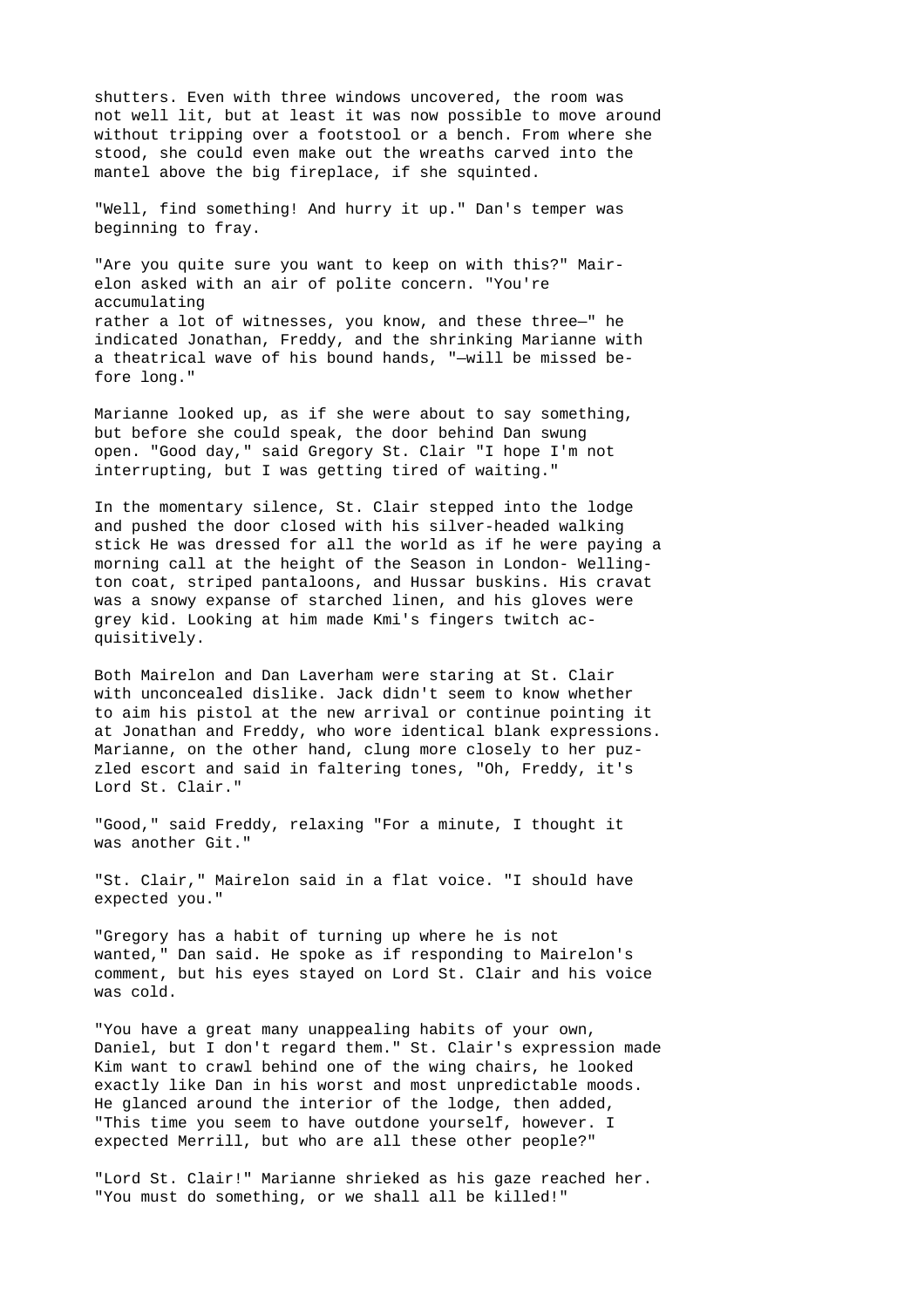"I doubt it," St Clair replied. "Even Daniel isn't that foolish." "But he wants to bind us'" Marianne said dramatically. "Typical." St Clair looked at Dan. "You should have gagged her. I begin to see why you're still standing here waving a pistol about instead of collecting the Saltash Set." "The Sacred Dish is not for the likes of you!" Jonathan cried. St. Clair raised his eyebrows in polite incredulity. "That is, if we still had it, "Jonathan added in a resentful tone, glaring at Freddy, "which thanks to him, we don't." "You ain't still harping on that, are you?" Freddy said. "Burn it, Jonathan, I told you what happened!" "You had no right—" Jonathan began hotly. "Quiet," Dan commanded without turning. "How did you get past Ben?" he asked St. Clair. "I employed my talents to good effect," the Baron answered. "Which is to say, I put him to sleep." "I took precautions against that sort of thing." "Not very good ones, at least, not by my standards." Kim could almost hear Dan's teeth grinding. "What do you want?" he demanded. "The same thing you do, more or less," St Clair said. "The Saltash Set." He looked around again with an air of languid disappointment, and Kim hoped she was only imagining that his eyes lingered on her. "I had hoped you'd have found the rest of it by this time, but then I hadn't expected you to have so much… assistance." "However reluctant," said Mairelon, who had been observing this exchange with interest. "You have some unusual associates, St. Clair." "No more unusual than yours," the Baron responded with a significant look at Kim. "But definitely more long-standing," Mairelon shot back "Or am I mistaken in thinking you and Mr Laverham here are well acquainted?" "This isn't getting us anywhere," Dan put in. "Jack, put them all in the corner and then start looking. Not him," he added as Jack started warily toward Lord St. Clair. "I'll deal with him myself."

"Will you, indeed." St. Clair sounded both bored and skep-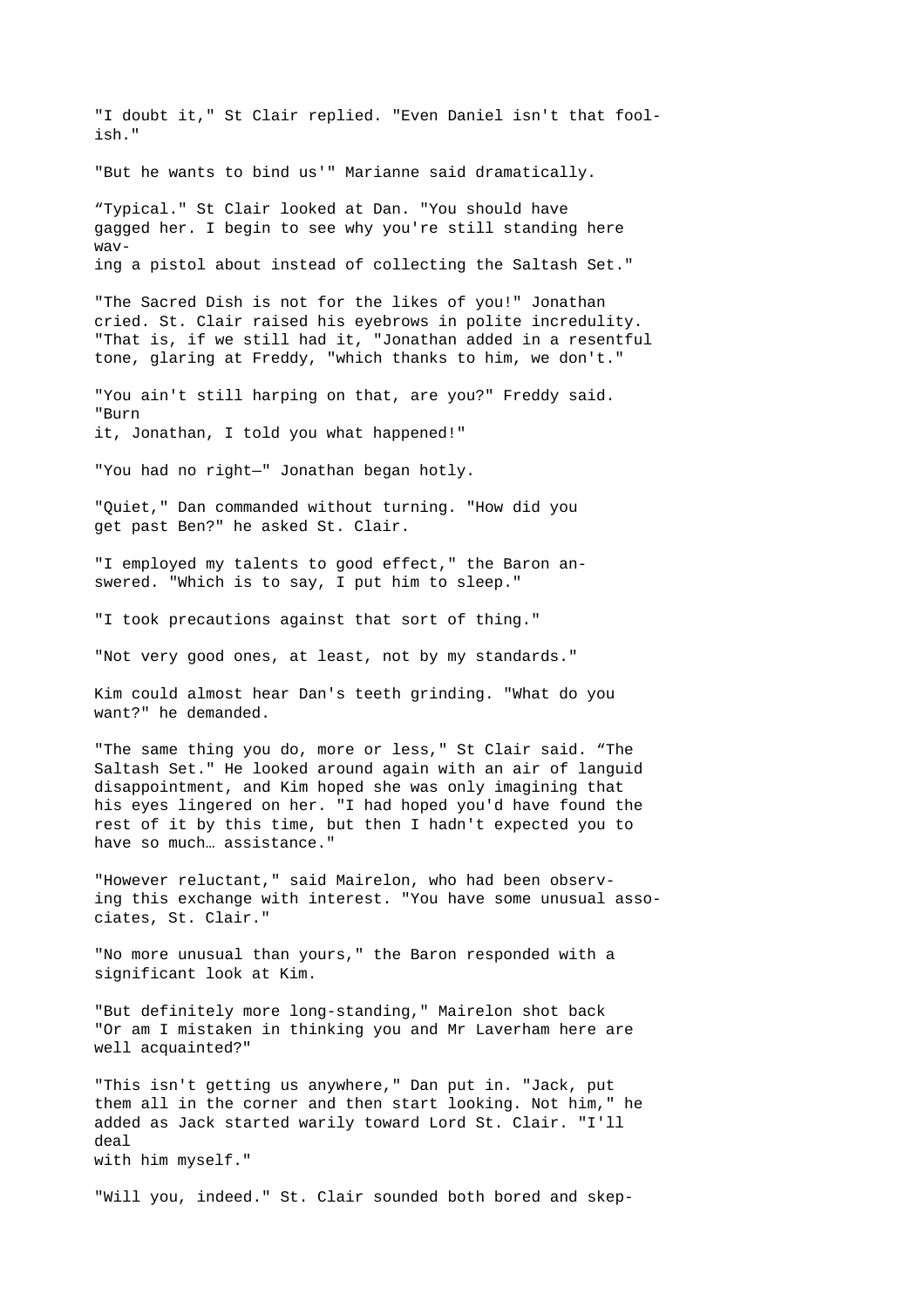tical, but Kim thought she heard darker undercurrents in his voice. "Not the way you did before, I hope? You owe me for that, Daniel, and I intend to collect. In full."

"I owe you?" For an instant, Dan let his rage show, then he had himself under control again. "It doesn't matter. As soon as I have the platter, we'll leave. You won't be able to stop us."

"The platter!?" St. Clair said sharply. "Is that all? What about the bowl?"

"I'll have no trouble finding the bowl once the platter is in my hands," Dan said with renewed confidence.

"Finding it? You mean you weren't aware that Merrill has the bowl?" St. Clair shook his head. "And you seemed so well informed."

Laverham frowned. "Is this true?" he demanded of Mair-Elon.

"Yes," Mairelon said. "Though it's not the sort of thing one carries around in one's pockets, you realize."

"Why didn't you tell me this before?" Laverham said, and his eyes narrowed as he spoke.

Mairelon shrugged. "You didn't ask."

"We'll get it when we're finished here," Laverham said.

"That would be foolish," St. Clair commented.

"Why?"

"Merrill's got a man at his wagon.

"That's the turnip-pated cove I told you about, Mr Laverham," Jack Stower put in. "He ain't no problem."

"And even if no one was waiting, it is generally considered… inadvisable to assault a wizard on his home ground," St Clair finished.

Jack's enthusiasm waned visibly. Laverham stared at Lord St. Clair, his face expressionless. "What would you suggest?"

"Send the girl with a message," St Clair replied. "She can tell Merrill's man that Merrill wants the bowl brought here  $t_{\Omega}$ help locate the platter. He'll believe that."

"Not if she's the one telling him," Dan responded with a contemptuous glance at the quivering Marianne. "Besides, I wouldn't trust her to keep her story straight."

"Not that girl," St. Clair said. "The one you've cast the control spell on." He gestured at Kim.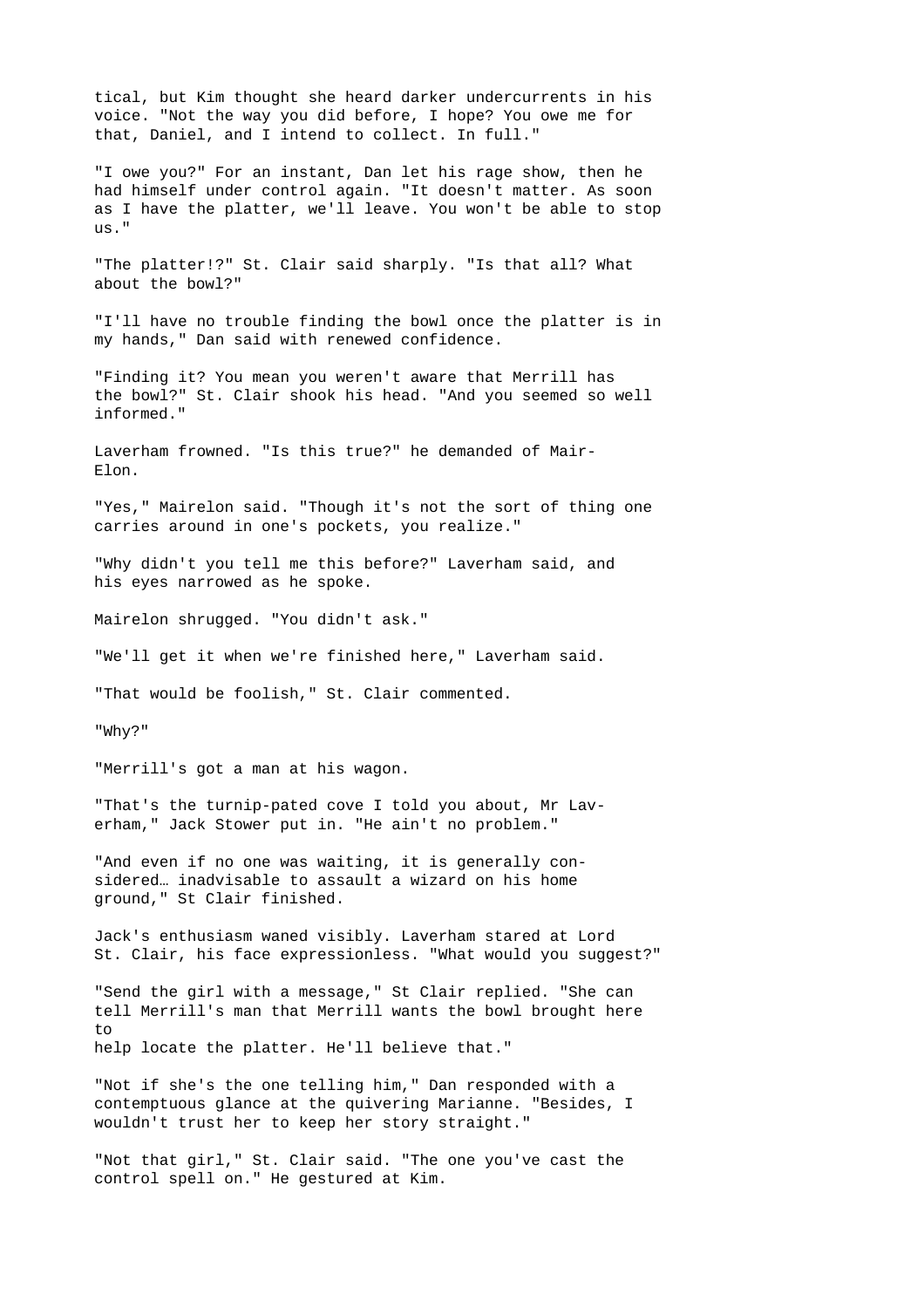Kim swallowed hard, half terrified that Dan knew her secret at last and half hoping against hope that he would adopt Lord St. Clair's suggestion. If she could get away and warn Hunch…

"Ah," said Dan on a long, slow breath, staring at Kim. "Yes, perhaps that would be a good idea."

"Hunch won't believe Kim," Mairelon said a little too quickly. "He doesn't trust her."

"No?" Dan said. "Kim, tell the truth. Could you make Merrill's man believe you?"

"Yes," Kim said, trying to sound sullen and reluctant. "He'll believe me."

"Good." Dan gave her a slow smile that chilled her to the bone. "We'll discuss the other business later. You know what I mean Meanwhile, we'll wait here while you go—"

"No!" Marianne cried.

Everyone turned to look at her. She cringed back against Freddy and said, "We can't stay any longer, we can't! It's nearly teatime, and Lady Granleigh will look for me and find ..." She faltered to a stop under the circle of astonished stares and turned her face against Freddy's coat once more, her shoulders shaking with sobs.

"Find what?" St. Clair asked. "Find you gone? Embarrassing and unfortunate, to be sure, but it's too late to do anything about it now."

"Even if we would let you," Dan added.

Marianne turned a damp face to the group once more and said defiantly, "Freddy and I are going to be marriedi"

"Oh, Lord," said Jonathan "Freddy, you fool! Your uncle will cut you off with a shilling!"

"It don't matter," Freddy said. "Rather have Marianne than a whole mountain of shillings."

"Congratulations," St. Clair said politely. "I fear you'll have to postpone your arrangements a little, however. We can't just let you go, you know."

"But you must!" Marianne cried. "I—oh, you must' You must!"

"Are you trying to say that you left a note for your guardian?" Mairelon asked.

"Oh!" Marianne turned back to Freddy's comforting shoulder and hid her face against his by now damp and wrinkled coat. Safely hidden from hostile eyes, she nodded. In the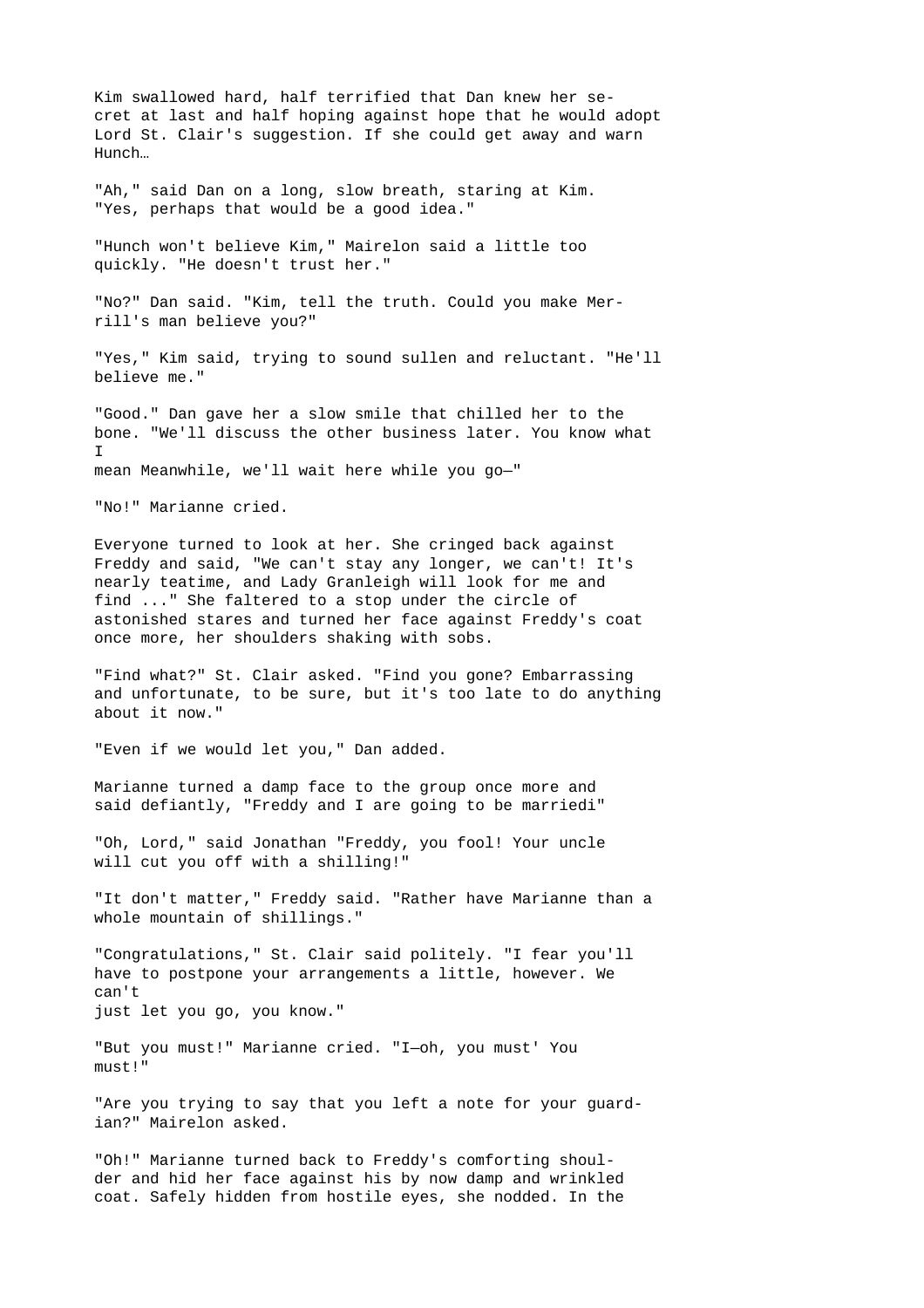silence that followed, the noise of an approaching horse came clearly from the drive outside. TWENTY-TWO No one spoke as the hoofbeats grew louder and slowed to a walk. "Hi, you there, wake up," someone shouted. "Who's here?" "Putting Ben to sleep may not have been one of your best ideas," Mairelon said to Lord St. Clair. "Is he the sort that wakes up cross, do you suppose?" "He won't wake up at all until I let him," St. Clair said. "Be quiet, Merrill." "You take a deal of liberty with my men," Dan Laverham observed. "I am only following your example," Lord St. Clair replied sweetly. "Your handling of my former footman, James Fenton, for instance, left much to be—" "Austen! Edward! George!" the voice outside shouted, coming nearer with every name. "Out and about, you're needed. Jon's gone and been thrown by that fire-breathing nag of his, and—Jonathan!" The lodge door had been flung open during the latter part of this speech, revealing the speaker as Robert Choimet. He stopped short when he saw Jonathan, then said in a more moderate tone, "I'm glad to see you weren't hurt, but you might have sent a message home. Your mother was frantic when your horse turned up without you." "She's always frantic," Jonathan said callously. "She should know better, and so should you. How did she talk you into haring off after me?" "Well, what was I supposed to do?" Robert asked. "There was the horse, all over lather and frightened out of its wits, with an empty saddle. The obvious assumption was that you'd been thrown. For all we knew, you were lying under a hedge somewhere with a broken leg." "You didn't tell me you'd taken a toss, Jon," Freddy put in with interest. "That'll teach you not to call names. I've told you and told you, it's the sort of thing that can happen to anyone." "I didn't take a toss," Jonathan snarled. "And even if I had, I'd still say you're cow-handed, because you are." "Don't you say that about Freddy!" Marianne said, raising her head and looking daggers at Jonathan.

"Can't you keep them under control?" Lord St. Clair asked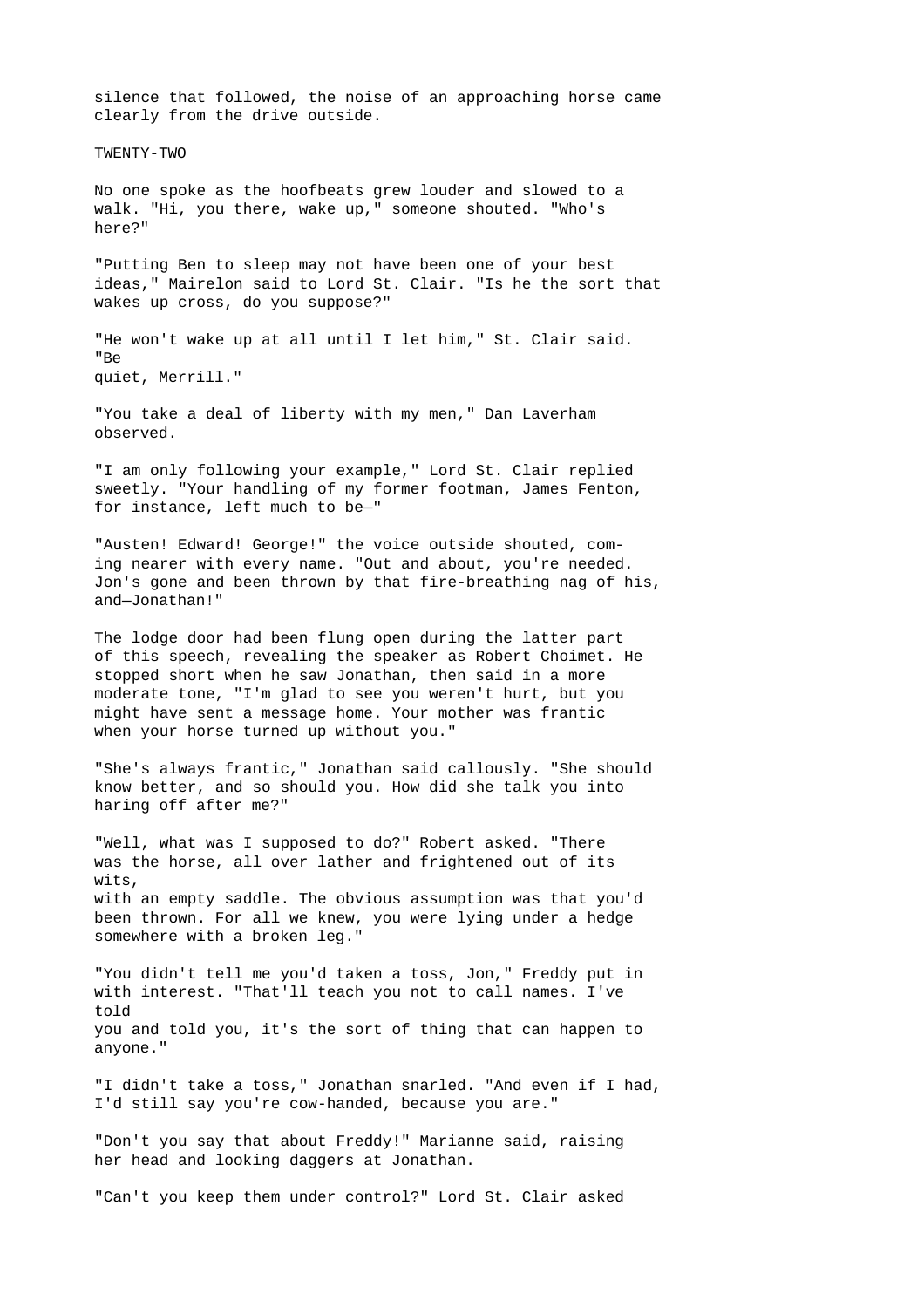Dan, while Jonathan, Freddy, and Marianne embarked on a noisy quarrel that relieved their feelings even if it accomplished nothing else. "None of us will ever get anything done at this rate."

Dan gave St. Clair a glare that should have melted steel. "If you think you can do better, you're welcomed to try."

"Here, you lot!" Jack shouted, waving his pistol. "Stow your gob and listen to Mr. Laverham!"

This command did not produce the desired result. Instead, Freddy and Jonathan turned on Jack, demanding an apology for the interruption. Dan was obliged to intervene to keep Jack from shooting Freddy out of hand, while Robert did his best to distract the other combatants. Unfortunately, Jack's threats were all too clear to Marianne, who immediately went into strong hysterics.

Lord St. Clair stood calmly watching, as if he were observing a raree show that did not please him above half, though he made a point of keeping an eye on Mairelon as well as the row in the middle of the room. Kim realized suddenly that, for the time being, no one was watching her. She slid quietly behind a tall chair and crouched down, eyeing the path to the door. Two more chairs and a card table provided some concealment, but she would have to cross an open stretch of floor to reach the exit itself. Kim shrugged and began moving.

She was not even halfway to her goal when the door swung open yet again. 'Villain! Unhand that girl'" cried Jasper Marston as he strode into the room. He stopped short, looking completely nonplussed, as he took in the scene in front of him.

The noise died as the adversaries became aware of their new audience and turned to stare at him. "Ah, Mr Marston!" Mairelon said cheerfully. "I'm afraid you'll have to be more specific about whom you were addressing. There are several persons present who admirably fit the description 'villain'. Which of them did you have in mind?"

"Really?" Robert Choimet said. "You mean this isn't all one of Jon's queer starts?"

"My queer starts? What do you mean, my queer starts? Are you saying you think I arranged all this?"

"It has all the earmarks I mean, just look at those two waving pistols all over the lodge and threatening Freddy, of all people. How do you expect me to take it seriously?"

"You'd better," Dan said. He sounded a little wild, and Kim was glad to be out of sight behind the card table. "Get over in the corner there, all of you, and be quiet. You, too, Marston, or whatever your name is."

"Ah, I don't want any trouble," Jasper said, eyeing Dan's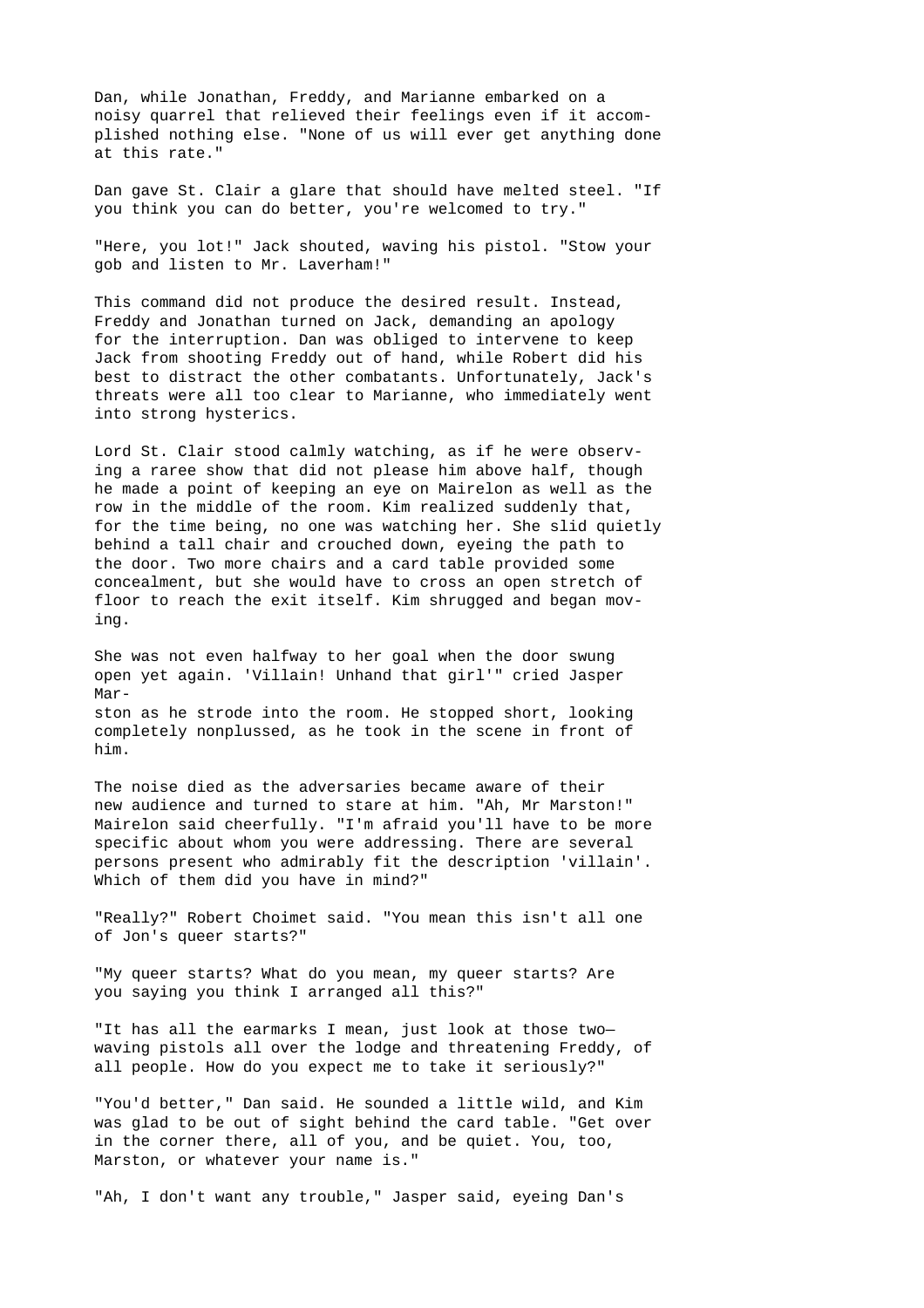pistol with misgiving. "I'll just leave quietly. It's no problem, really."

"Yes, it is," Dan said, recovering himself somewhat. "Into the corner."

"'Ere, now, what's all this, then?" a deep, slow voice said from the doorway.

"I should think it was perfectly plain, even to someone of your limited understanding, Stuggs," a female voice answered acidly. "My brother has bungled things again."

"Lady Granleigh'" gasped Marianne. She turned as white as St. Clair's cravat and fainted into Freddy's arms. Unfortunately, Freddy was as dumbfounded as she by the new arrivals, and he failed to catch her in time. He overbalanced, and the two of them toppled backward into a chair and crashed to the floor in a shower of splinters.

Mairelon sank onto a nearby footstool, propped his head on his bound hands, and began to laugh. Lady Granleigh gave him a look of displeasure and marched into the room, followed by Stuggs. Her gaze swept imperiously around the assembly, barely checking at the sight of the pistols Dan and Jack still held. She passed over the struggling Freddy and the unconscious Marianne, dismissed Jonathan and Robert as in-

consequential, and fixed at last on Lord St. Clair.

"Good day, St. Clair," Lady Granleigh said with a dignity that did not conceal her annoyance.

"Lady Granleigh," Lord St Clair responded, nodding a cor dial greeting.

Below the table, Kim ground her teeth and made a rude gesture with her left hand. Lady Granteigh had left the door wide open but tempting as the sight was, Kim still could not reach it. Lady Granleigh had stopped too close to the door, and what little space she had left was taken up by the overly large Stuggs.

"I confess I had not expected to find you here, but I thank you for your efforts on behalf of my ward," Lady Granleigh went on, smiling insincerely at Lord St. Clair.

"Efforts!" Freddy said, outraged. He extracted himself from the tangle at last, with some help from Jonathan, and climbed to his feet, staring at St. Clair the whole time. "What efforts? He ain't done anything but stand there and annoy people."

"Your conduct hardly bears examination, Mr. Meredith," Lady Granleigh responded. "I should be careful about casting aspersions, if I were you " She looked pointedly down at Marianne.

Robert, who had knelt beside the unconscious girl and begun chafing her wrists, glanced up and said to no one in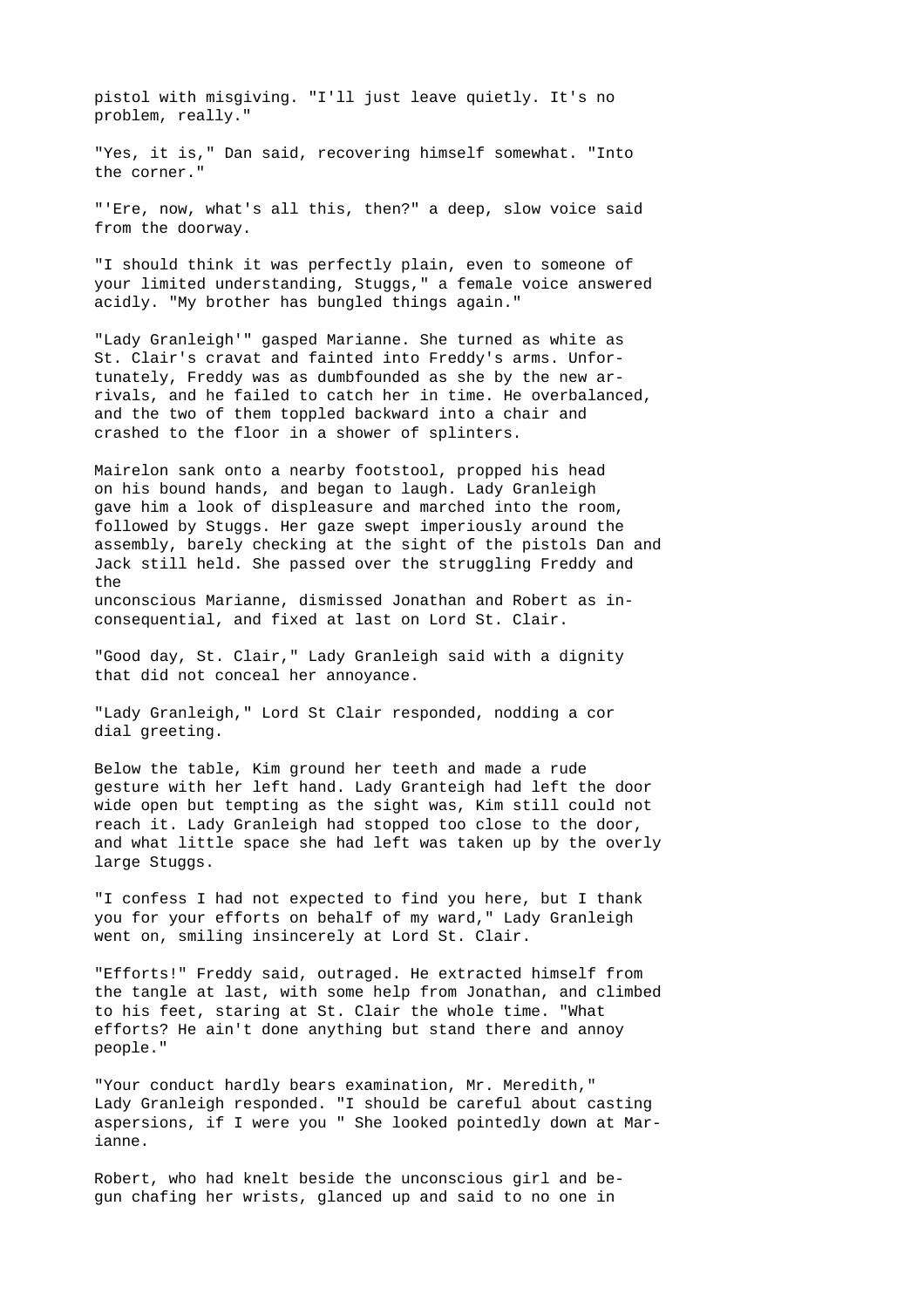particular, "Could one of you get a glass of wine?"

"No, but there's brandy," Jonathan answered. He started toward a small cabinet near the fireplace, but came face-toface with Jack Stower before he had taken two steps. Jack's pistols and threatening glare were eloquent. Jonathan shrugged and went back to his original position.

"Aspersions! Well, I like that!" Freddy said to Lady Granleigh, undaunted by her arrogance. "I didn't barge in through a locked door without so much as a by-your-leave. I didn't wave any pistols about or make any threats. I didn't frighten any ladies into a fit of the vapors, and I didn't scare her straight into a faint!"

"You lured Miss Thornley here," Jasper charged.

Robert looked up, visibly impressed. "Did you really, Freddy? I hadn't thought you had it in you."

"I didn't lure anybody," Freddy protested.

"You made Miss Thornley extravagant promises you had no intention of fulfilling'" Jasper said.

"I dunno," Stuggs put in. "'E don't took like the type, if you take my meaning."

Jasper gave his henchman a withering look. "Why else did you bring Miss Thornley here, to this lonely place?" he demanded, turning back to Freddy.

"Hardly lonely." Mairelon said in a low but clearly audible tone.

"Had to meet her somewhere," Freddy said reasonably. "It would have looked dashed odd for me to pick the girl up off the side of the road."

"No doubt," Jasper sneered with an ironic glance at Jack Stower's gun. "You and your ruffians would have looked odd Anywhere."

Freddy frowned. "Here, now! What are you insinuating?"

"I think it is perfectly plain," Lady Granleigh said. "If Lord St. Clair and his friends had not arrived in time to stop you and your kidnappers, who knows what might have happened?"

"Marianne and I would have gotten married, that's what would have happened!" Freddy retorted, too angry to continue trying to be polite. "What's more, we're going to tie the knot as soon as we get out of here, no matter what you say!"

"Freddy, you're crazed!" Jonathan said.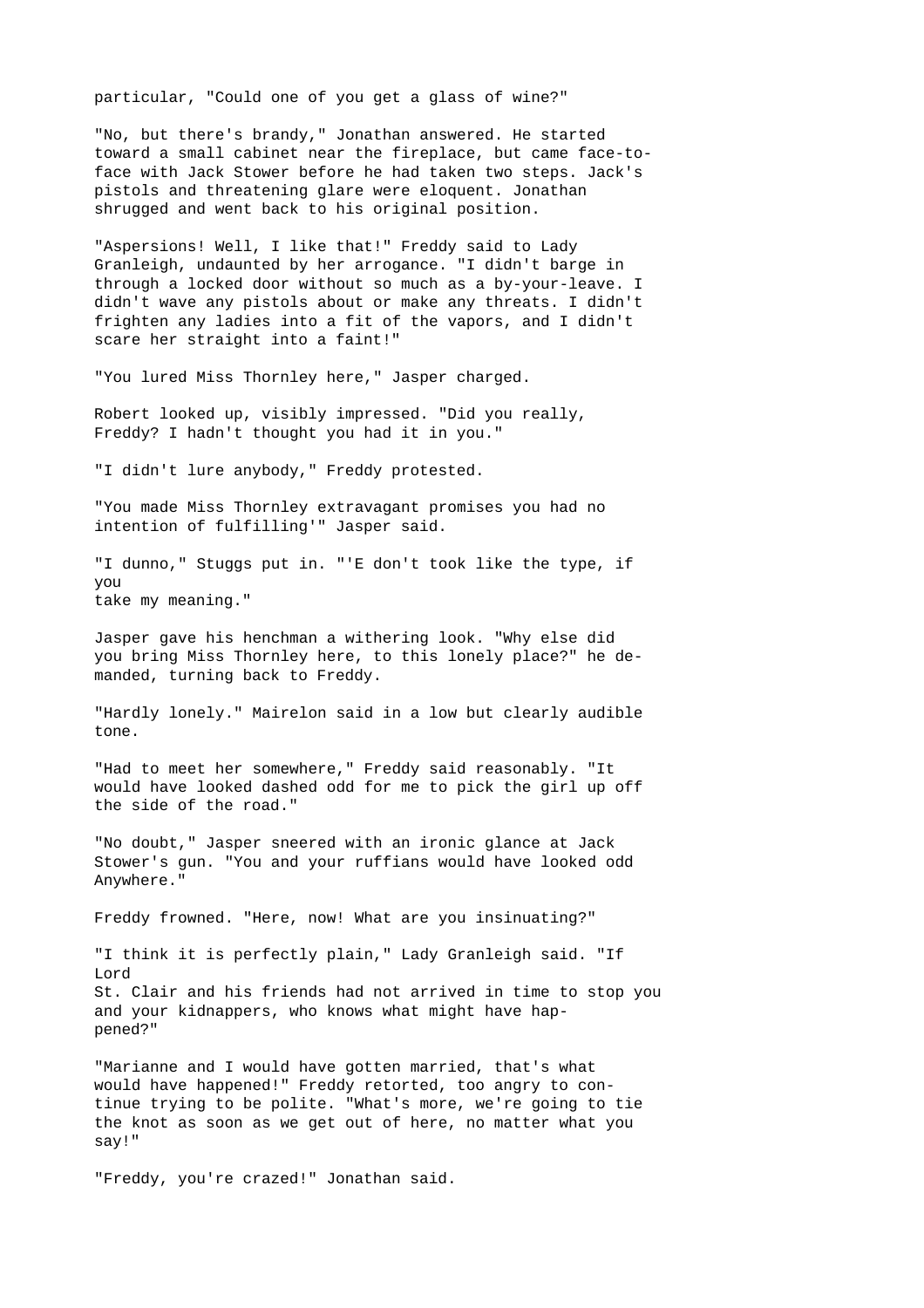"No, I ain't, and I ain't as foolish as you think, either. Got the special license right here in my pocket."

"What!" Jasper's eyes widened, then he whirled to face his sister. "Now see what you've done, Amelia! If you hadn't set the girl on to this buffoon, we wouldn't be in this pickle!"

"Be quiet, Jasper!" Lady Granleigh commanded. "There is no need for you to worry. Lord St. Clair, be so good as to have your men assist Miss Thornley into our coach. After we have gone, you may deal with these felons as you see fit."

Before St. Clair could reply there was a loud crash. Everyone jumped and turned. Dan Laverham was standing beside one of the long windows, which he had just broken, his pistols leveled at the assembly.

"I am afraid you have mistaken the situation. Lady Granleigh," he said. He stepped forward, and shards of glass crunched under his feet. His face was a cold, expressionless mask. "I am not in St. Clair's employ, nor have I the slightest interest in you, your ward, or any of your companions. I am here for one thing, and only one thing. Once I've got it, you may sort yourselves out in any manner that suits you. Until then, I have heard too much of your brainless chatter. I shall shoot the next person who speaks out of turn."

St. Clair nodded- "Crude, but generally effective."

"That includes you, St. Clair," Laverham said, glaring.

Lady Granleigh drew in her breath at this breach of manners, which seemed to disturb her more than Dan's pistols. St. Clair smiled, but said nothing.

"Much better," Laverham went on. "Now, you, the highwayman. Is there somewhere in this pile to lock up this lot of lunatics while we search the rest of it?"

"Highwayman?" Freddy said with interest. "I say, Jon, you never told us anything about—" He broke off as one of Dan's pistols swung in his direction.

"There are private rooms upstairs," said Jonathan sullenly. "T think one of them has a lock."

"The one on the end," Freddy put in. "But it's broken. The lock, I mean."

"This is an outrage!" Lady Granleigh said, finding her voice. "Who is this person? Lord St. Ctair—"

"I told you to be quiet," Dan said. "Get over there with the others."

"Better do as 'e says, mum," Stuggs warned. "'E looks the sort as 'ud do you without blinkin'."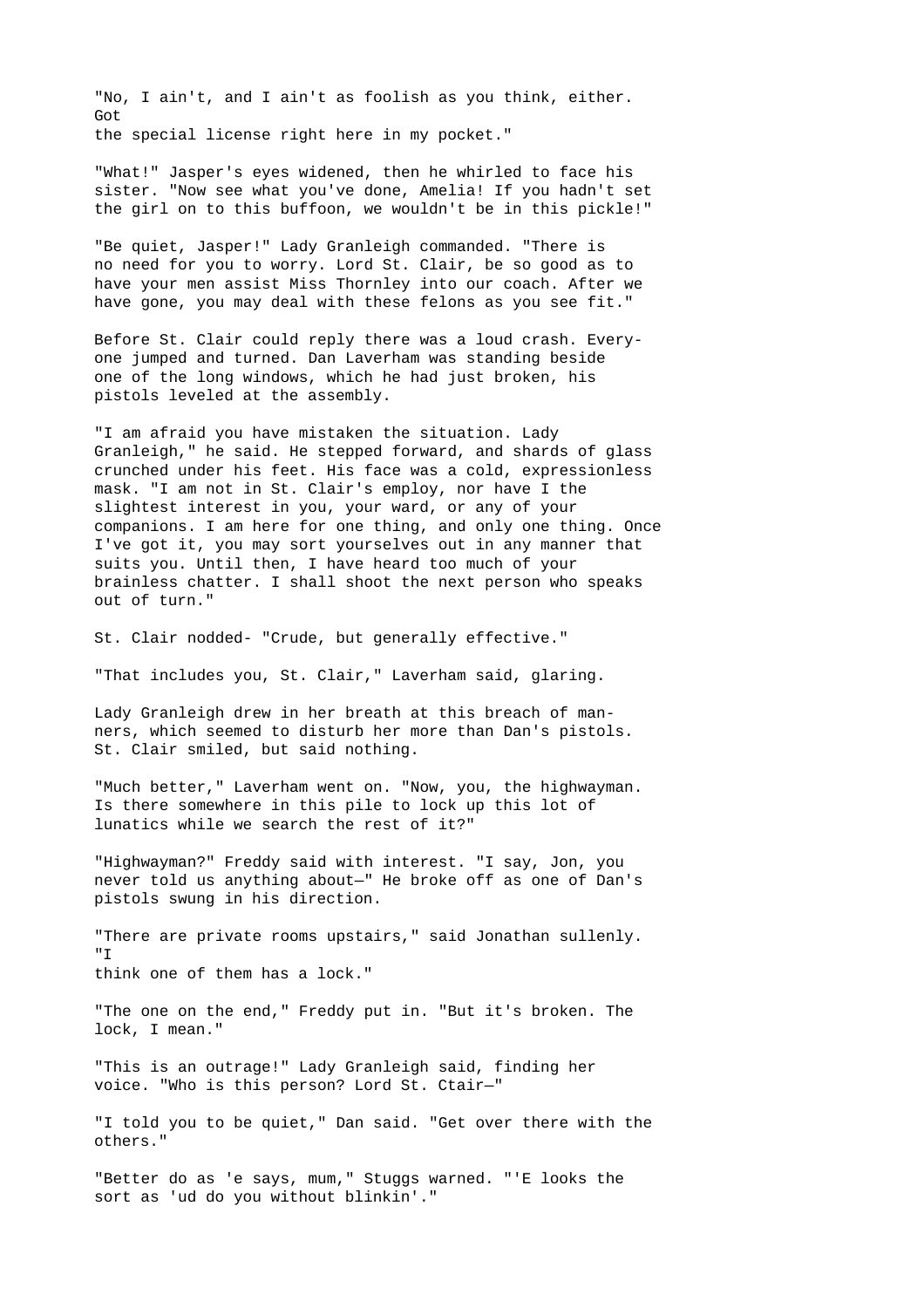Kim held her breath as Lady Granteigh, stiff with disapproval, moved away from the door at last. Now, if they would all stay busy at the other end of the room for a few minutes longer…

A shadow fell across the doorsill. Kim frowned and sank back into her uncomfortable half-crouch. Had Lady Granleigh brought a coachman, or had Ben awakened in spite of Lord St. Clair's precautionary spell? Either way, she would be running into trouble. Not that she wasn't in a proper mess already, of course, but Dan's temper looked to be deteriorating rapidly, and she didn't like to think what he might do if she didn't get away on her first try. It would be better to wait for a more certain chance.

The motley company was slowly assembling in the corner, with occasional low-voiced grumbling that Dan pretended not to hear. Robert and Freddy between them supported the slowly recovering Marianne, while Jonathan stalked past and Lady Granleigh glowered impartially at everyone. For a moment or two, it looked as if Dan had gotten things under control at last; then Jasper said in a cross, too-loud voice, "But what is it the fellow wants?"

"The Sacred Dish!" Jonathan answered. He gave Dan and Jack a dark look. "But he shall not get it, however he tries,"

"The what?" said Jasper.

"The sacred dish," Lady Granleigh said, giving her brother a sidelong glance full of meaning. "The platter that we gave to Mr. de Mare this morning." She nodded in Mairelon's direction.

"What?" several voices said at once- Lord St. Clair examined Mairelon with angry speculation, and both of Dan's pistols swung to point at the magician. Kim cursed mentally and swiveled her head from side to side, trying to watch Dan and the door at the same time.

"I told you not to try any tricks with me, Merrill," Dan said. "Where's the platter? And this time, tell me the truth!"

The shadow on the doorsill shifted and withdrew, but Kim stayed where she was. With Dan so jumpy, she'd be shot before she was out the door if she made a run for it. She edged toward the front of the table with a vague idea of doing something, she wasn't sure what, if Dan looked like shooting Mairelon.

"Merrill?" said William Stuggs, giving Mairelon a swift, sharp look. "Well, well."

"What does that mean, 'well, well'?" Jasper demanded, rounding on his servant.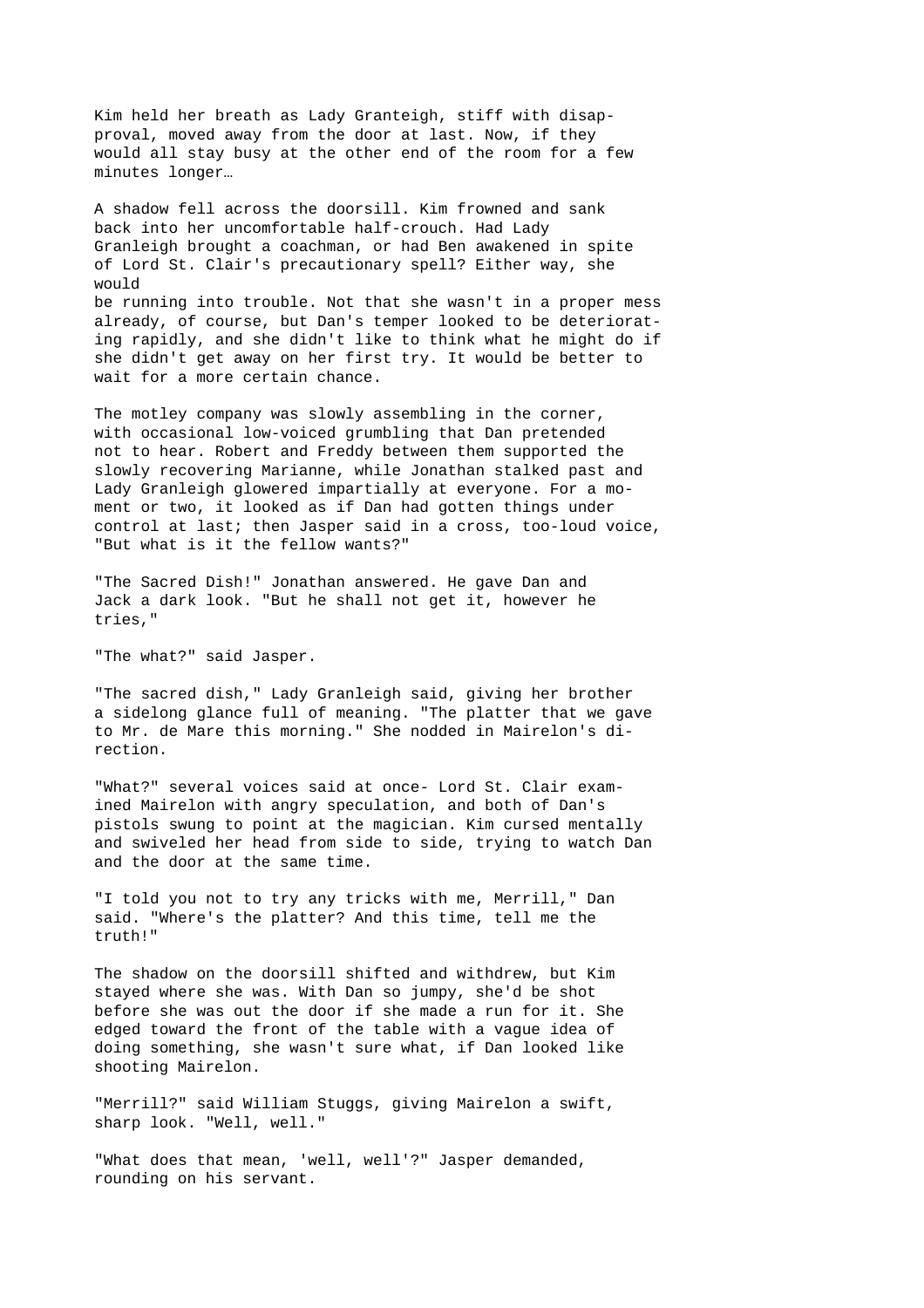Stuggs's expression instantly resumed its usual appearance of placid stupidity. "Ain't e the cove you was lookin' for in London?"

"Answer me!" Dan said to Mairelon. "Where is the platter?"

"Which one?" Mairelon asked. "The one your man Stower left by my campfire, or the one Lady Granleigh was so anxious to get rid of? Or one of the other fakes Fenton seems to have been peddling?"

"The Saltash Platter, you buffoon!" Laverham shouted.

"Infidel! What have you done with the Sacred Dish?" Jonathan cried at the same moment.

"Fenton?" said Freddy, frowning. "I've got a footman by that name. What's he got to do with Jen's dish?"

Mairelon lifted his bound hands and scratched his ear. "I don't have any better idea where the Saltash Platter is than you do, Laverham."

"Do you expect me to believe that?"

"Why not?" Mairelon shrugged. "It's true."

"I gave you the Saltash Platter this morning," Lady Granleigh insisted in her most superior manner. "How dare you suggest otherwise!"

"Oh, you gave me a platter, all right, but it was a forgery and you knew it," Mairelon said. He gave her a charming smile that expanded to include the entire ring of surprised, confused, and skeptical faces. "By the by, how do you happen to know anything about the Saltash Platter, hmmm?"

"Never mind!" Dan said. "I don't care about her, and I don't believe you." He raised his pistol and slowly and deliberately cocked it. "For the last time, where is the Saltash Platter?"

"I don't have it," Mairelon said.

"But of a certainty you do not," said a new voice. Dan whirled, and everyone else's head nicked toward the door. Kim bumped her head on a table leg, cursed, and turned to see Renee D'Auber standing in the doorway. Her auburn hair was dressed in ringlets and threaded with a peach-colored ribbon that exactly matched the delicate muslin of her walking dress, and she smiled brightly when she saw the faces turned toward her. "I have it."

"Renee!" Mairelon said. "What are you doing here?" Then his face went blank as a stocky, sandy-haired man stepped into the doorway beside her, and he added in a thunderstruck tone, "Andrew?"

Hello, Richard," said the sandy-haired man. He sounded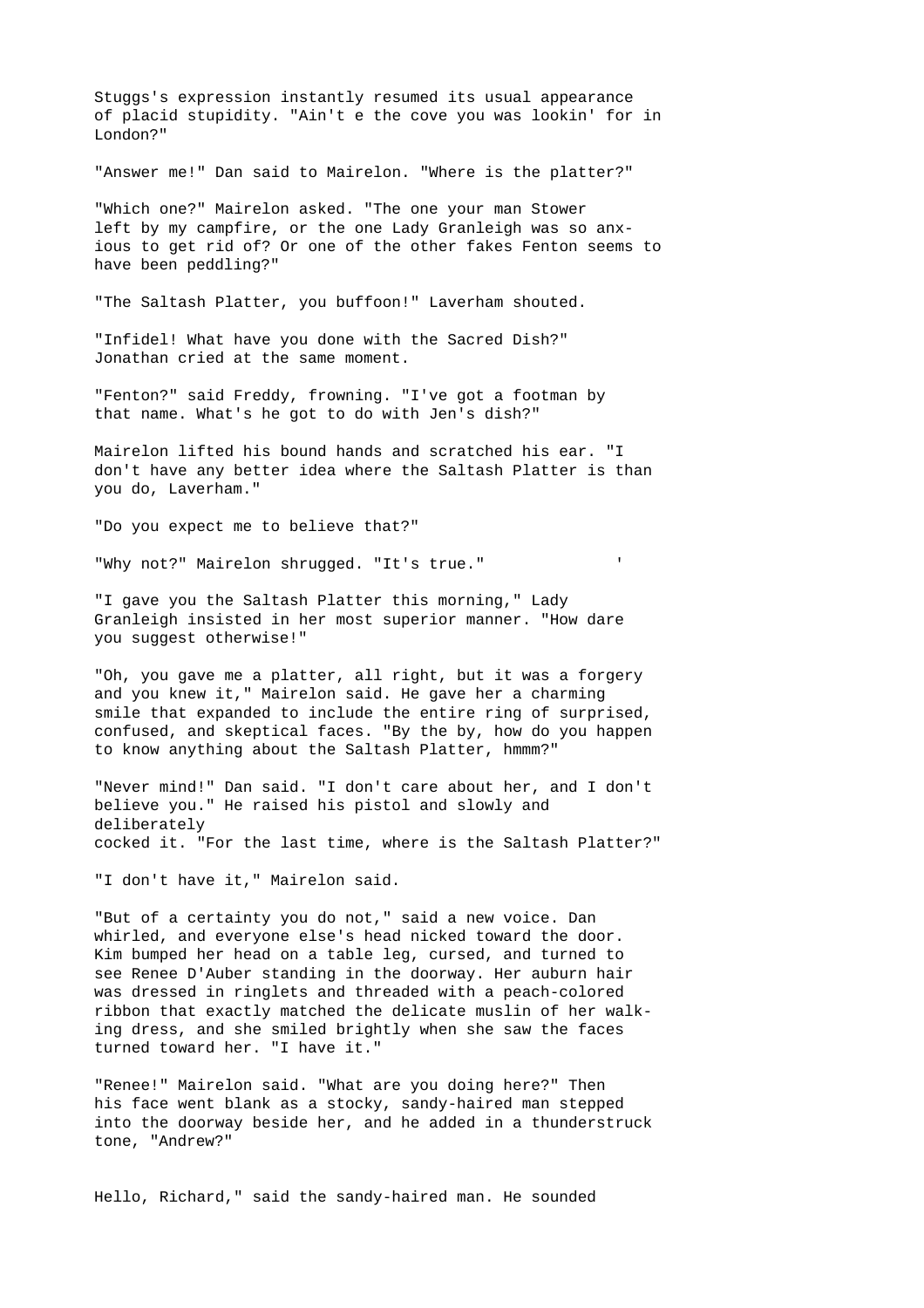nervous and uncertain, which Kim thought was understandable under the circumstances, but his attention was fixed on Mairelon rather than on Dan or Jack Stower. "I, um, it's been a while."

"Well, well," said St. Clair, "This is becoming quite the family gathering,"

Dan Laverham glared at St. Clair. Mairelon did not move, he seemed as oblivious to the crowd around him as the man he had called Andrew, Kim frowned, puzzled both by St. Clair's comment and the unusual strength of Mairelon's reaction. Then her head jerked and almost hit the underside of the table again as several fragments condensed into the memory of Mairelon's voice saying in a flat tone, "The evidence was overwhelming. Even my brother Andrew believed it."

"What are you doing here?" Mairelon said in the same tight voice Kim remembered.

"Trying to keep your head out of a noose," Andrew replied, Now that Kim had remembered who he must be, she could see how much he resembled Mairelon in his middling height, neat build, and rounded face. Andrew glanced at Renee D'Auber and added, "At least, that was the original idea." "What do you mean by—"

"Then you do have the Saltash Platter?" St. Clair interrupted, looking fixedly at Mademoiselle D'Auber.

"Nonsense," Lady Granleigh said. She made an urgent motion at her brother, but Jasper, who did not appear to have the slightest idea what she wanted of him, remained where he was.

"But, yes, I have it," Renee D'Auber told Lord St. Clair. "Though I do not at all see why it is you who ask, when it is this person with the pistols who was so very curious before."

"Where is it?" Dan demanded.

"Don't tell him," Freddy advised, "Fellow ain't the thing at all, that's my opinion."

"For once, I agree with you, Freddy," Robert murmured,

"Freddy!" Marianne had recovered enough to pull away from Robert and clutch at Freddy's arm in protest. "Oh, be careful! That man might shoot you!"

"It would be a singular service to humanity if he did," St. Clair said. "I have seldom met a more tiresome group, or one more foolish. Mademoiselle D'Auber—"

"Quiet!" Dan commanded, "Or I'll shoot you, Gregory! I'm tired of your interference."

"You seemed in need of some assistance," Lord St. Clair said with unruffled calm. "I was only trying to help."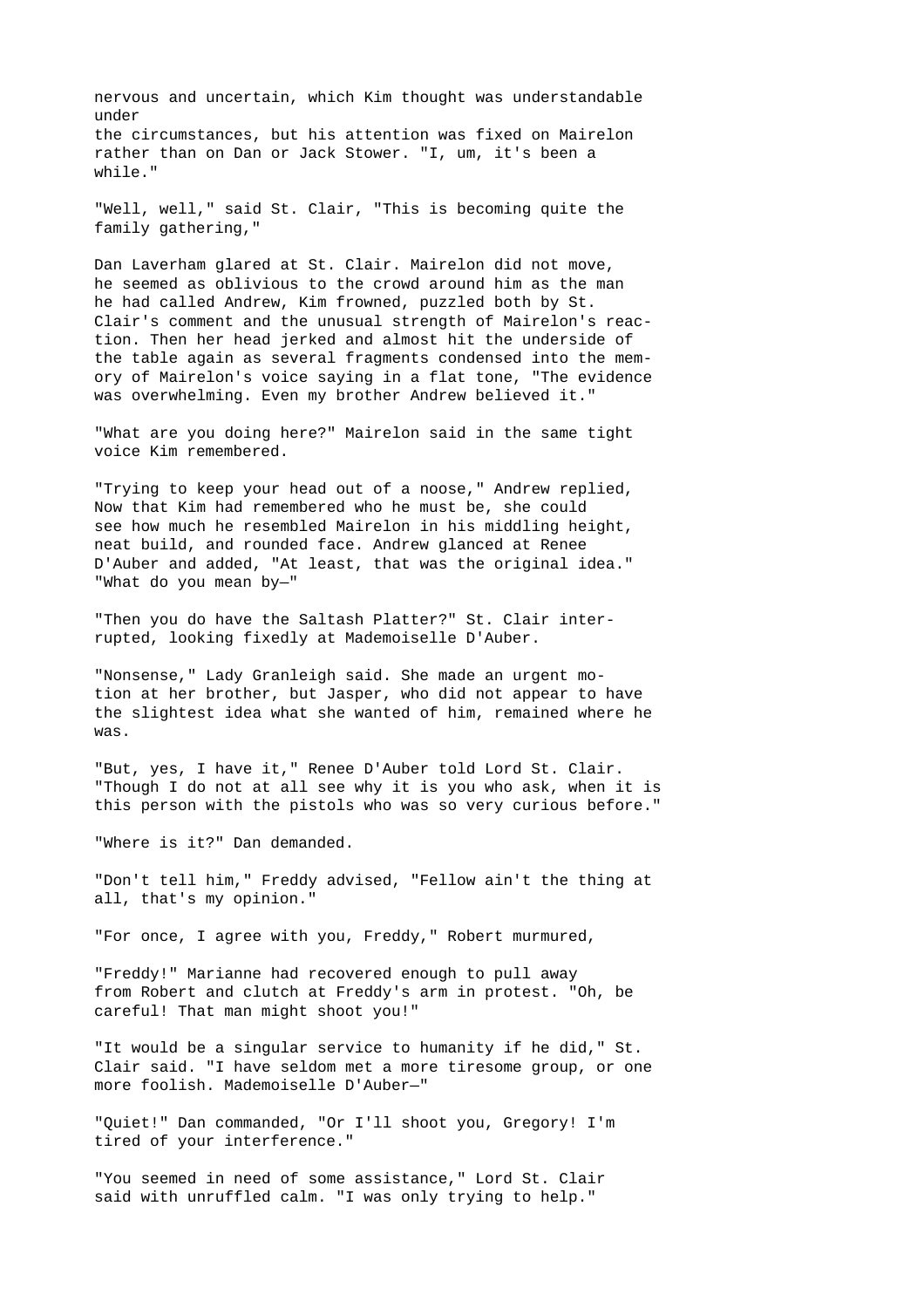"I don't want your help, you insufferable—"

"But you know each other!" Renee D'Auber said in tones of pleased surprise. "It is a thing remarkable, I think."

Mairelon shook himself and tore his eyes away from the man in the doorway. "Yes, St. Clair, how do you come to know Laverham? And how long have you been, er, acquainted? At least five years, I think?"

"Oh, much longer than that," St. Clair replied. "I expect you would be vastly interested in the details, but unfortunately I don't intend to give them to you."

"Perhaps Laverham can be persuaded?" Mairelon said.

"Not by you," Dan snarled. He turned back to Renee- "Give me the platter"

Behind Renee, Andrew made a gesture of protest, but he had enough sense not to say anything. Renee D'Auber tilted her head and considered Dan Laverham with an air that suggested something unsatisfactory about the object of her scrutiny, "It is not at all possible for me to give you the platter now," she said at last, as if granting a great concession in answering at all.

"Renee," Mairelon said warningly-

A muscle in Dan's jaw jumped. "Don't lie to me," he said in a tone that made Kim shrink back from the edge of the table, just in case he turned in her direction.

"I tell the truth," the Frenchwoman said, affronted. "And it is quite true that I cannot give you the platter now- I am not a fool, me, and I do not wish to lose it. So I do not carry it about with me, especially when there are housebreakers and highwaymen and persons with pistols everywhere. If you were not yourself without sense, you would have comprehended that and not bothered me with silly questions."

Mairelon made a muffled, choking noise. Dan lowered his pistols slightly and studied Renee through narrowed eyes.

"She ain't no dull mort," Jack Stower offered. "I bet she done it like she says."

"I have no doubt of it," St Clair said. "If, that is, she has done anything at all."

"Ain't no knowing," Stuggs said with an air of deep gloom, "She's French."

"It's easy enough to tell whether she's lying," Dan said. He walked over to the card table and set something heavy down just over Kim's head. She flinched and backed away slowly,

hoping he would not drop anything. If he bent over, he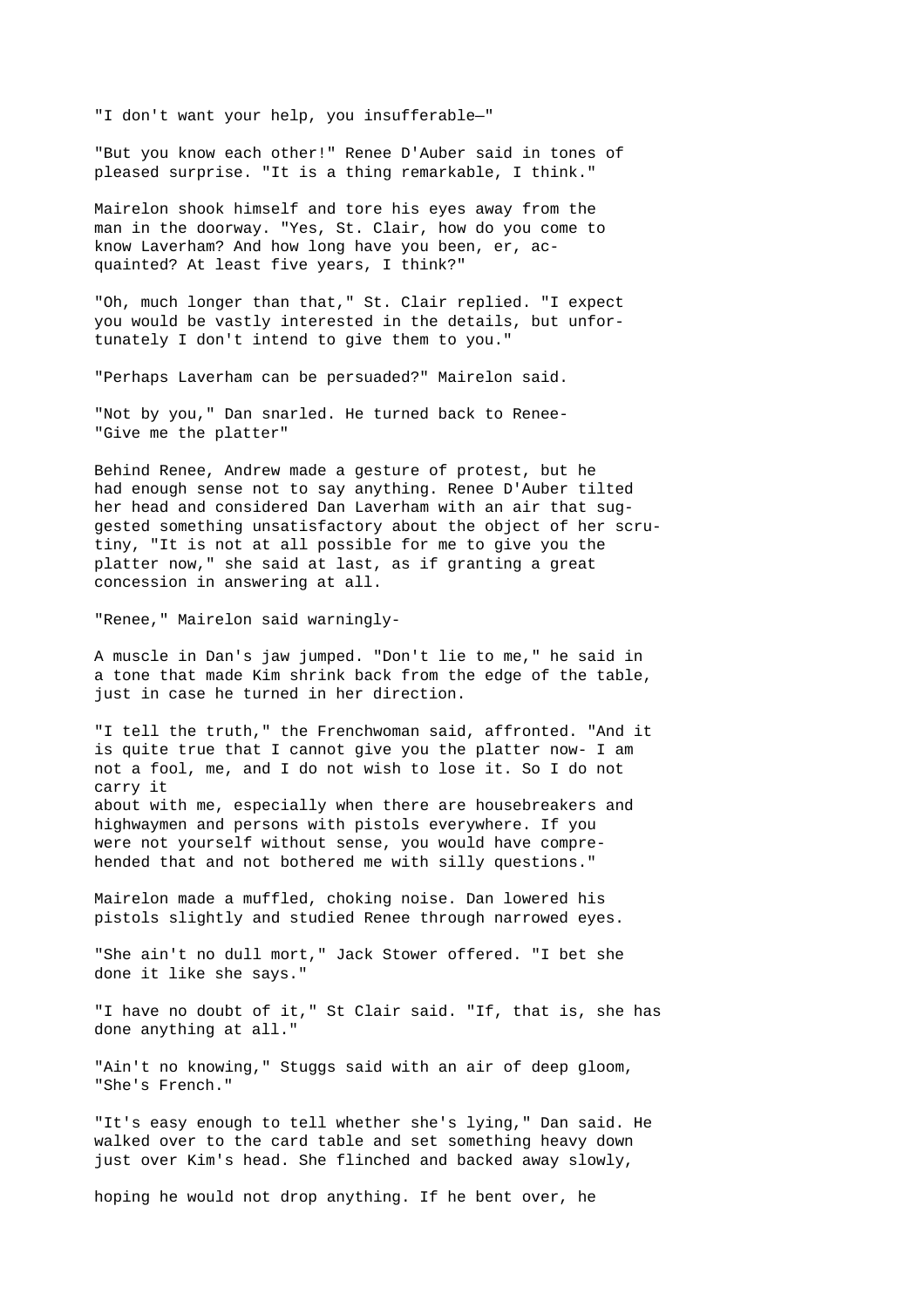could hardly miss seeing her. At the rear of the table, she stopped and curled into a lumpy, motionless ball, waiting for Dan to move away again.

"What do you think you're doing, Laverham?" St. Clair said sharply, and Kim had to suppress an urge to peer over the edge of the table to see what he was referring to.

Tm going to find out which of them is telling the truth," Dan answered. "If it's Merrill, the Saltash Platler is in this building somewhere. That's close enough for me to find, even with only two of the indicator balls to use as a base for the location spell."

"Freddy!" Marianne said in a carrying whisper. "Is he going to cast a spell?"

"You know not what you do," Jonathan said in his best master-druid voice. "Beware the consequences of defiling the hall of the Sons of the New Dawn!"

"Quiet," said Dan. "I've had as much of your posturing as I can stomach. Jack, keep an eye on them."

This last instruction seemed unnecessary to Kim, since, from the way his pistols had been waving about, Jack had been trying to watch everyone at once for some time. She could just see him out the side of the table and through the latticed back of a wooden chair, his jaw clenched and his eyes compressed to slits of grim concentration. Stuggs was creeping around the outside of the group toward him, craning his neck to get a look at Dan. Did the great looby think this was some kind of show, or was he fool enough to try a trick on a real magician in the middle of a spell? Then Dan began to speak diamond-sharp words Kim could not understand, and every other thought left her mind instantly.

She knew at once that something was wrong. Always before when she had heard magicians at work, the too-solid words had settled quickly into an orderly arrangement, full of

dangerous corners and edges but as firm and stable as the words themselves Dan's words were floating free, jostling against each other like a market-day crowd, fighting the structure the magician sought to impose on them.

The magicians in the room were also quick to realize that Dan was in trouble. Renee D'Auber stepped backward into Andrew, her eyes widening, and brought up her left hand in a contorted gesture.

"Renee, don't!" Mairelon cried. "You'll only cut what's left of the basic binding!"

"Break off, you fool!" St Clair said to Dan at the same moment. "You'll have the house down in another minute."

"He can't break off," Jonathan said with bitter satisfaction. "If he does, he'll lose what control he has. He'll lose it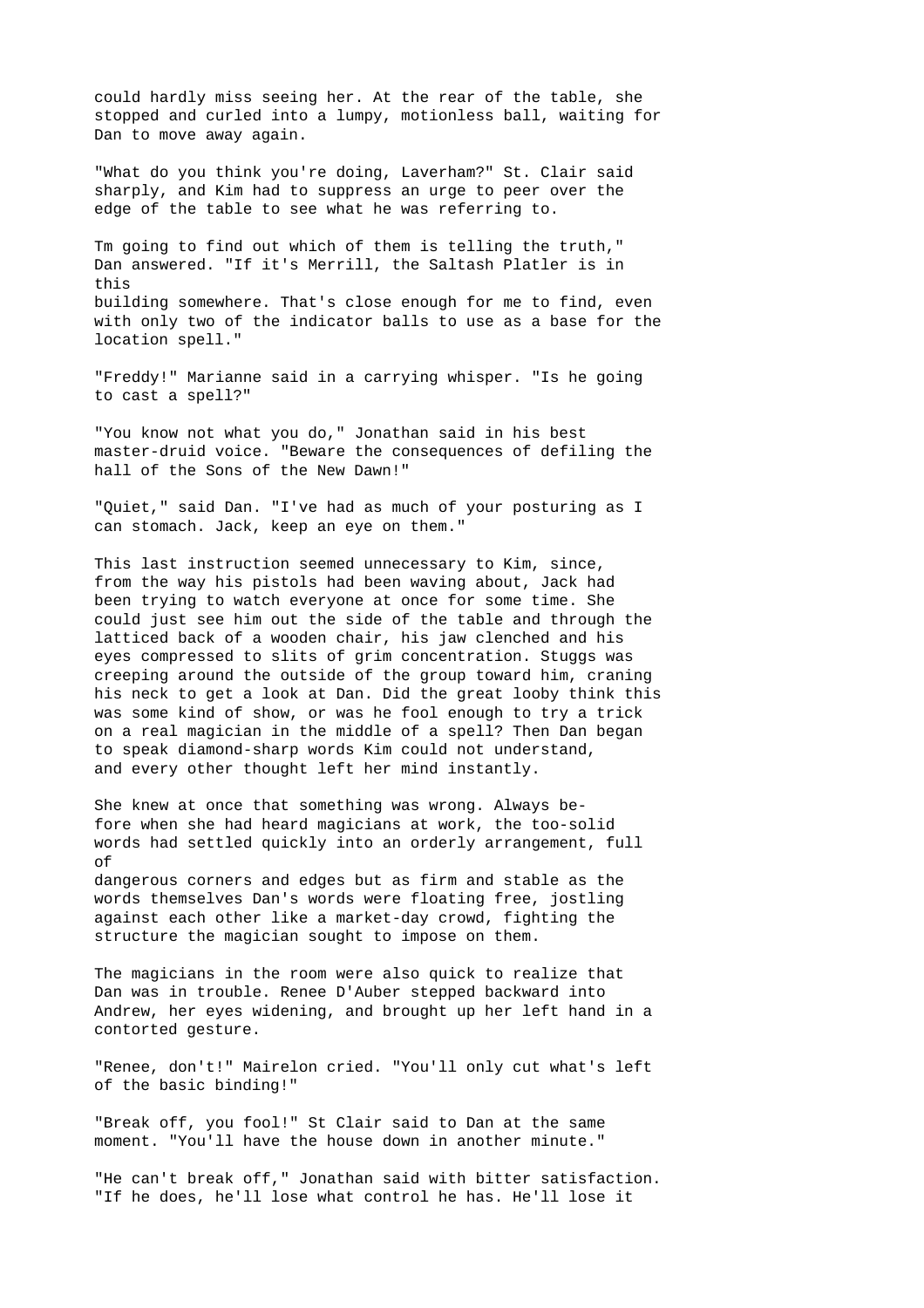soon, in any case his obstinacy has doomed us all."

Jasper Marston made a gobbling noise and collided with his sister as he tried to leap for the door. Marianne gave a ladylike shriek and fainted again. This time, Freddy caught her without mishap. Dan's voice droned on. Robert stared at Jonathan and demanded, "What do you mean by that, Jon?"

"He has fallen afoul of the protections of the Sons of the New Dawn," Jonathan answered "I warned him not to meddle!"

"You might have tried warning him you had a protective spell up, you young idiot!" Mairelon said acidly as, with two swift motions, he undid the special knot Kim had used and stripped the binding cords from his wrists. "What did you use"? Quick now!"

Jonathan mumbled something, and Kim stopped listening. No matter what he said, no matter what Mairelon thought he could do, there wasn't time. She could hear the note of desperation in Dan's voice, she could feel his words twisting like oiled eels. The very air inside the lodge was beginning to shine with reflections from the invisible, impossible crystal words, and with every syllable Dan spoke, the glow grew stronger. He had to be stopped now, before he put so much power into his distorted spell that it really would destroy

them all when he finally lost control of it.

Kim took a deep breath, swallowed hard, and stood up with a surge, pushing the heavy wooden card table up and forward with all her strength. Cards and markers slid off and scattered across the floor, the pistol Dan had set on top of them followed with a metallic scraping noise. The table hit Dan hard, knocking him sideways. He staggered briefly, then regained his feet, but his concentration had been shattered and the spell broke free.

There was a brilliant flare of light, and sharp-edged words flew in all directions. Mairelon, Renee D'Auber, and Lord St Clair flung their arms up in identical gestures of repudiation and simultaneously shouted the same unintelligible phrase. Kim ducked behind the upturned table as the unseen words bounced back toward her. Something hit the floor with a metallic ping, and something else with a clear ringing noise. Dan cried out and fell heavily against the table. Kim heard a peculiar muffled noise that sounded like Jack Stowers voice, then the remnants of the spell swirled and settled around her like dust. They lay in shimmenng silver drifts on the wooden floor for a long moment before they melted into nothing.

"Well done," St. Clair's voice said to someone.

"Thank you," Renee D'Auber responded.

"Kim!" Mairelon called. He sounded very close, an instant later, he appeared, bending anxiously over the end of the table. "Kim?"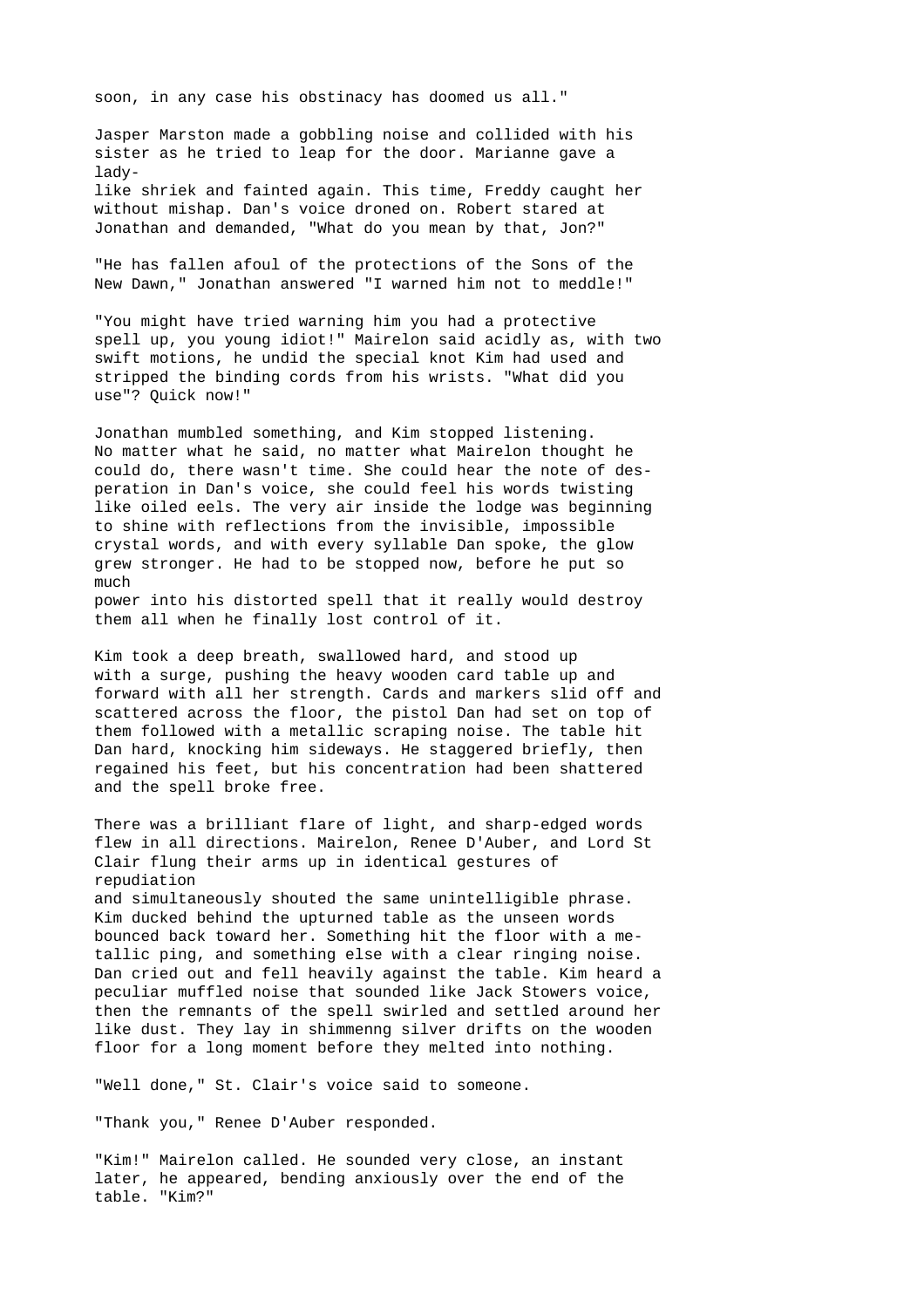"I ain't hurt," Kim assured him. "Is that spell done with?" "For the most part," Mairelon answered.

Judging this to be as near a "yes" as she was likely to get from him, Kim climbed cautiously to her feet and looked around. Freddy, his arms locked around the unconscious Marianne, was trading icy stares with Lady Granleigh and Jasper Marston. Jonathan alternated between baleful muttering and attempts to untie his hands with his teeth. Meanwhile, Jasper's man, Stuggs, had a firm and very professional-looking armlock on Jack Stower. Stower's pistols had vanished, and his clothes were even more rumpled and disreputable than usual. Kim was sorry she had missed seeing their encounter. Robert Choiniet and Mairelon s brother, Andrew, were standing over Dan Laverham, who looked and smelled somewhat singed but seemed otherwise unhurt. Renee D'Auber stood next to the door, her face composed, her eyes bright and alert; on the opposite side of the room, Lord St. Clair watched the others with a cold, speculative expression.

"'Ere, now," Stuggs said to Jack, who was struggling in vain. "None o' that!"

"Get your hands off me!" Dan said to Robert and Andrew. They had considerately helped him to his feet and then neglected to let go of his arms.

"And give you a chance to grab one of those pistols again, or start some more magic?" Robert said. "Not likely!"

"Someone should find those guns and get them out of the way," Andrew added.

"Did you say something about brandy a bit ago, Jon?" Freddy asked. "Like to get some for Marianne?"

"Get me out of this first." Jonathan said crossly, holding out his hands and the tangle he had made of Kim's knots.

Mairelon was studying Kim with an abstracted air, as if she were wearing her coat inside out and he couldn't puzzle out why she should do such a thing. "Now what?" Kim asked him in a low voice "We ain't much better off than when we started."

"Aren't," Mairelon said without thinking. He blinked "Aren't we?"

"Well, Dan don't—doesn't have his guns any more," Kim admitted. "That's something. But we still haven't found that platter The real one, I mean And we ain't—aren't going to with this lot of Bedlamites muddling everything up proper."

"Ah, yes, thank you for reminding me," Mairelon said. He glanced around, then took two steps sideways and reached under a chair. He straightened and held up the vine-covered silver sphere that Dan had used to focus the spell he had cast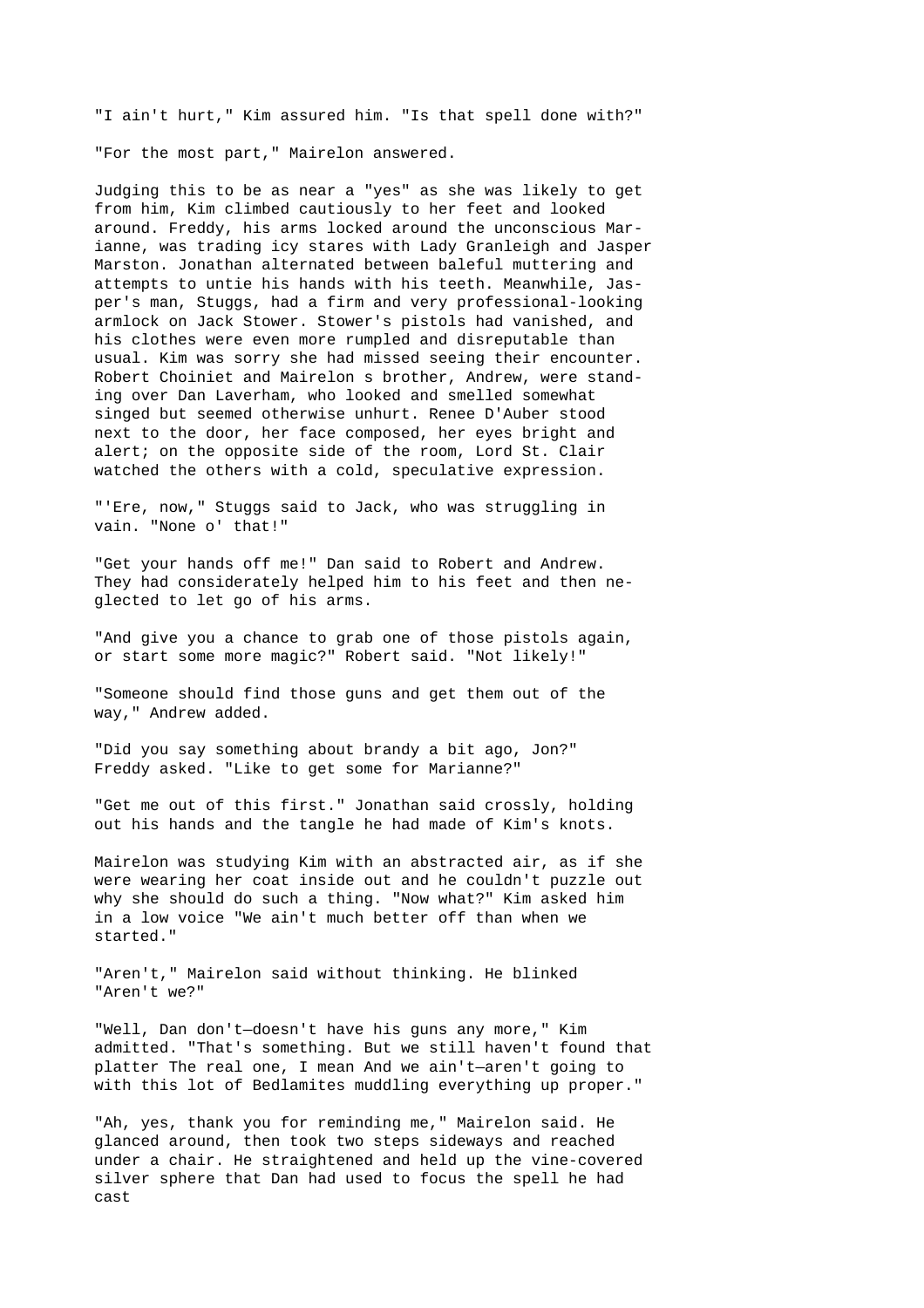on Kim. "You don't happen to see the other one, do you?"

"It's next to Mr. Aberford's foot," St. Clair said. Maireton gave him a sharp, suspicious look, then retrieved the second sphere without comment. "I do hope you aren't planning to repeat Daniel's lunacy, Merrill," Lord St. Clair went on. "Not only was it an uncomfortable and dangerous bit of sorcery, it was pointless as well. I doubt that you could do any better."

Mairelon raised an eyebrow and smiled slightly. "You think  $n \cap$   $n \cap$ 

"Richard, don't be a fool!" Andrew said.

"It matters not at all," Renee announced. "For that annoying person with the pistols was not so altogether unsuccessful as you think. Look!" She pointed toward the fireplace.

Kim blinked, not understanding, then she saw the silver shimmer on the hearthstone. Mairelon immediately lost all interest in St. Clair. "Well, well! Andrew—no, you'd better keep hold of Laverham. Aberford and Marston, then, come and lend a hand."

It was not quite as easy as that, Jonathan had first to be extracted from the rest of the cords on his wrists, and Jasper only stood and glowered until Lady Granleigh poked him and pointed eloquently. It took the three of them longer than Kim expected to find the notches in the edge of the stone and pry it out.

Mairelon reached down into the gaping hole and lifted out a familiar-shaped bundle. Kim held her breath as he pulled the canvas wrapping away and took hold of the silver handles.

"The Sacred Dish!" Jonathan breathed.

"Is it another fake?" Kim demanded, unable to bear the suspense.

"No," Mairelon said He looked up with a broad smile. This is the real Saltash Platter."

There was a long silence while everyone stared at the heavy silver tray. Then Lady Granleigh swept forward.

"I believe that belongs to my dear friend, Mr. Charles Bramingham," she said. "It should be returned to him at once."

"By you?" Mairelon's tone was polite; too polite.

Lady Granleigh lifted her chin. "Certainly," she replied without blushing.

"No!" Jonathan Aberford leaped to his feet and planted himself between Mairelon and Lady Granleigh. "The Sacred Dish belongs to the Sons of the New Dawn! It will not leave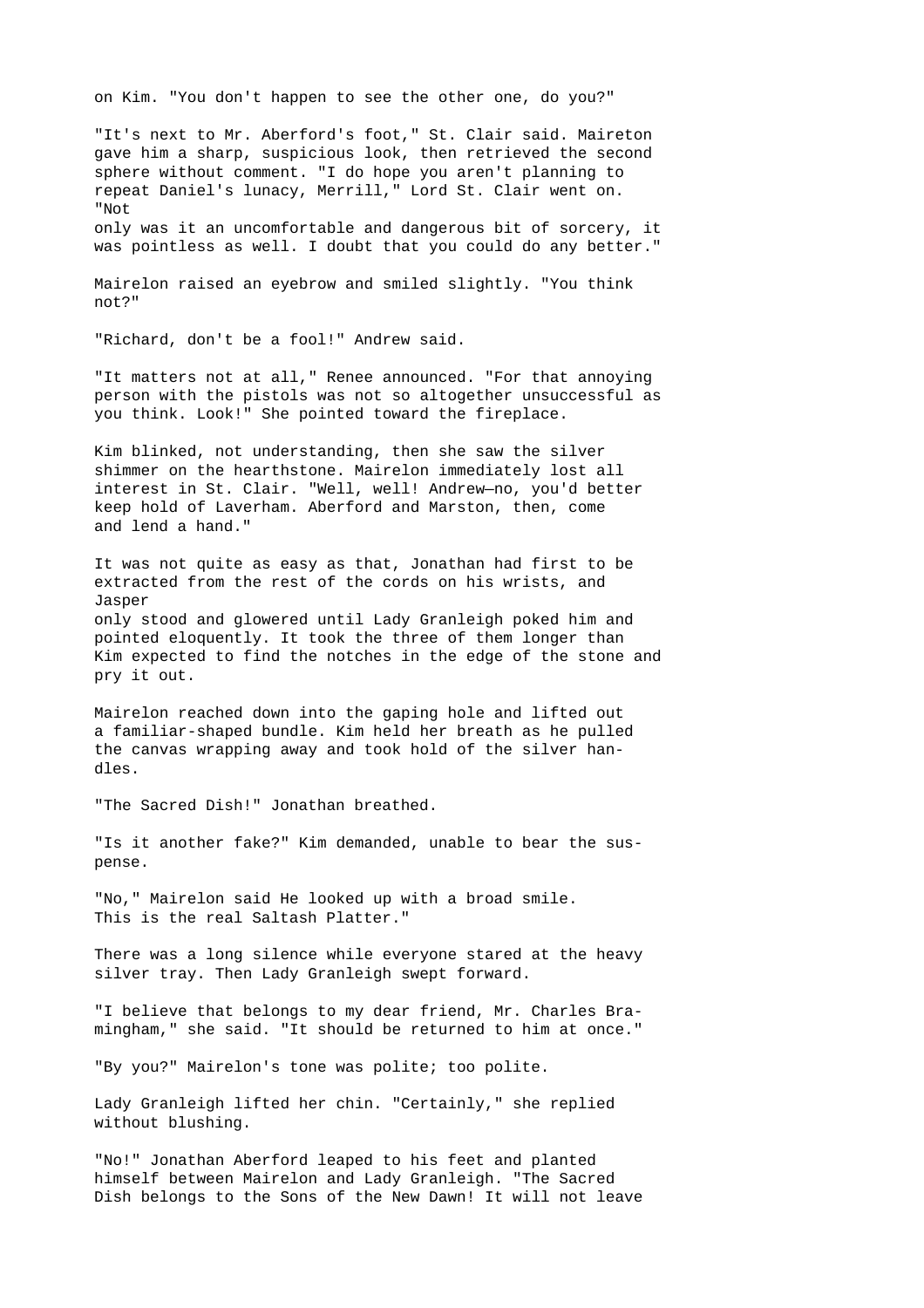this house!"

"No, no, really, Jon," Freddy protested. "I lost it to Henry at play; told you that ages ago- So it doesn't belong to the Sons. Doesn't belong to this Charles person, either, if it comes to that. It's Henry's."

'"Ere," said Stuggs, "somebody give me a 'and with this cove afore 'e breaks 'is arm accidental-like."

Kim grinned malevolently at Jack and crossed the room to retrieve the cord that had been used to tie Mairelon and Jonathan. She tossed it to Stuggs, who snatched it out of the air and had his grip back on Jack's arms before Jack realized he had missed a chance to get free. Kim grinned again to hide her unease and kicked a broken chair rung out of her way. Between the chair Freddy had smashed, the window Dan had broken, and the table Kim herself had overturned, walking across the room was becoming decidedly hazardous. Kim retreated to the back wall, where she could see everyone without getting in the way.

Lord St. Clair looked up from the platter at last and turned a cool, thoughtful gaze on Renee d'Auber. "So you were lying," he said.

"But of course," the Frenchwoman replied with a Gallic shrug. "I did not at all like that person with the pistols, whom I hope Monsieur Andrew is holding very hard. Why should I

not lie to him?"

Dan lunged, almost breaking free of Andrew's hold. "Salawle!"

"What?" said Freddy. Lady Granleigh stiffened in outrage, from which Kim deduced that whatever Dan had said was disrespectful, if not actually shocking. Stuggs and Jack Stower wore identical expressions of bafflement, while Robert glanced warily at Renee. Andrew was plainly appalled, but Mairelon seemed to be holding back a smile. St. Clair was watching everyone with an expectant air, like a cat waiting for the right moment to pounce.

Renee D'Auber raised an eyebrow, looking faintly puzzled. "Pardon? Your accent is not at all good, monsieur. If you wish for me to understand, you should speak the English."

"I think not," said St. Clair. "It might distress the ladies."

"You!" Dan transferred his glare from Renee to the Baron. "You won't get away with this!"

"With what?" Lord St. Clair asked in a reasonable tone.

"You're not getting that platter! You've had everything else—the money, the title, everything—just because you were born on the right side of the blanket, but you're not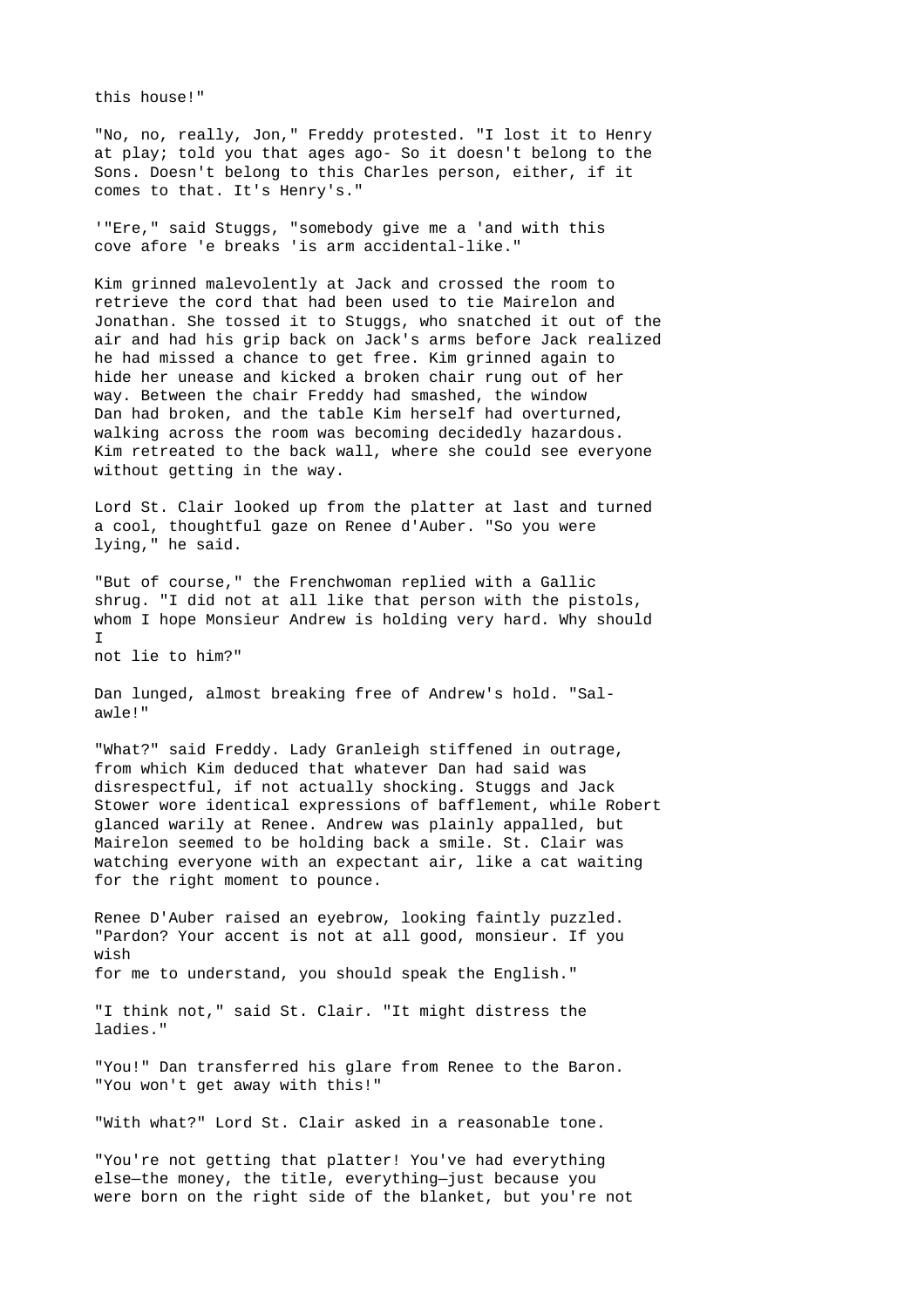getting this."

"That remains to be seen," St. Clair said calmly.

"Does it?" Mairelon said. "By whom?"

"The Sacred Dish is the property of the Sons of the New Dawn," Jonathan repeated stubbornly. No one paid him any more attention this time than they had the last.

"Richard," Andrew put in uneasily, "you're not going to keep that thing, are you? If you're found with it—"

"—there are at least thirteen people here who can say that I didn't have the smallest idea where it was until Laverham there did his locating spell," Mairelon interrupted. "I'm sure that at least one or two of them would be willing to say as much in court. Don't be a fool, Andrew."

"Ah, but you might have been acting," Lord St. Clair said with a cold smile. "I think Mr. Merrill's point is well taken."

"You would," Mairelon said.

"They don't like each other much, do they?" Freddy commented sagely to Robert.

"Freddy?" Marianne Thornley was coming around again, and the sound of her beloved's voice had caught her attention. "Oh, Freddy, what has happened?"

"You have behaved very badly," Lady Granleigh answered in a severe tone. "We shall, however, discuss it later, in private. Jasper! We have wasted enough time. Bring the platter out to the carriage at once. Come, Marianne."

"You aren't taking Marianne anywhere," Freddy said, stepping in front of the shrinking Marianne.

"Nor you the Saltash Platter," Mairelon said to Jasper.

"Amelia…" Jasper said, waffling visibly.

"Really, Jasper! You're larger than he is," said Lady Granteigh over her shoulder. "Just take it."

"Allow me to get out of the way first," said Lord St. Clair.

Kim frowned as St. Clair moved farther away from the hearth where Mairelon, Jonathan, and Jasper stood. She could understand a gentry cove not wanting to get involved in a turn-up, but St. Clair hadn't been close enough to be inconvenienced by a fight. She watched as he crossed the room to join Lady Granleigh, and saw him stumble as he passed a footstool. Her frown deepened. Had he scooped something from the floor? She couldn't be sure, he had turned away from her as he straightened.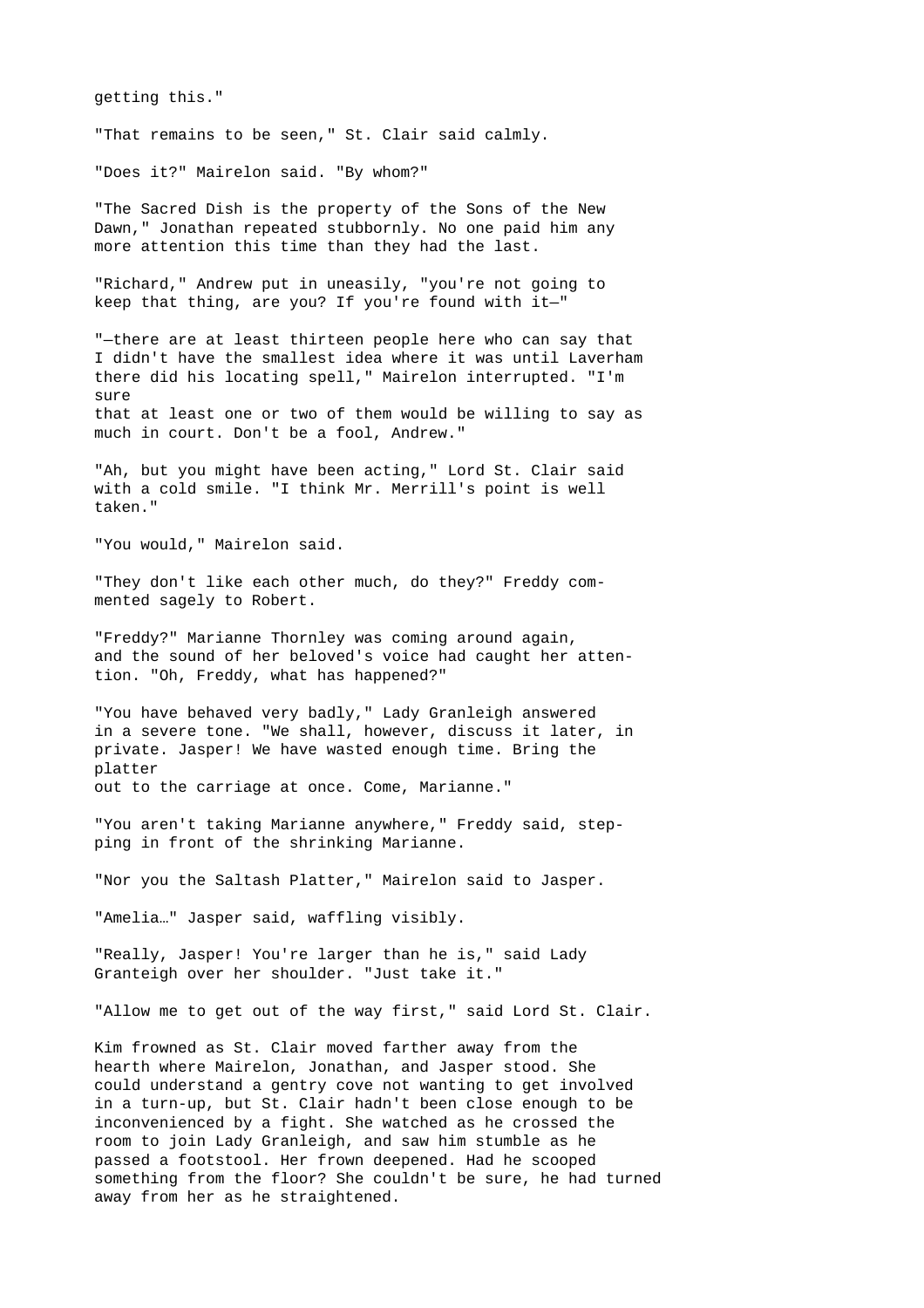The sound of a scuffle distracted her. She turned in time to see Mairelon shove the handle end of the Saltash Platter into Jasper Marston's stomach. Kim winced in sympathy as Jasper doubled over with a huff of exhaled breath. Mairelon yanked the platter back, grabbed the free handle, and brought it down on the back of Jasper's head. There was a satisfying clang, and Jasper collapsed without another sound.

"Very impressive," St. Clair said without enthusiasm. Kim looked quickly back at him, but his hands were empty; if he had picked anything up, he had hidden it under his coat.

Mairelon turned and flourished the platter in an elegant stage bow. "Would you care to be the next to try to take it?"

"Richard!" Andrew said, sounding horrified. "You can't go around assaulting peers of the realm!"

"Oh, really, Andrew, he's only a baron," Mairelon said irritably.

Renee D'Auber rolled her eyes. "It is not how it must be done," she declared.

"And giving St. Clair the Saltash Platter is?" Mairelon asked, his jaw tightening.

"I did not say such a thing at all," Renee said with dignity.

Lady Granleigh turned, her attention momentarily diverted from Freddy and Marianne. She raked Mairelon with a haughty look that had no apparent effect whatever, and sniffed loudly. "Lord St. Clair seems an infinitely more proper person to have charge of that object than you, Mr. de Mare, or whatever your name is."

"Just so," said St. Clair "And after all, Mr. Merrill is a wanted man. I wonder what the Bow Street Runners would make of this little scene?"

Mairelon's lips thinned. Jack Stower lurched sideways, whimpering, in spite of William Stuggs's grip on his arms and the cord Stuggs had knotted around his wrists, dragging the two of them several feet nearer the door. Jonathan Aberford shifted uncomfortably and ran a hand through his hair as if in search of the stocking mask that had been taken from him in the carriage. Lady Granleigh turned a shade paler and raised

her chin imperiously.

"Oh, no," Dan Laverham said softly. He was staring at Lord St Clair with single-minded intensity, and Kim had never heard so much hatred in anyone's voice before. "Not this time, Gregory. This time, if I lose, you lose, too."

"You had better think what you are saying," St. Clair replied, frowning. "In any case, this is not a suitable place for that discussion."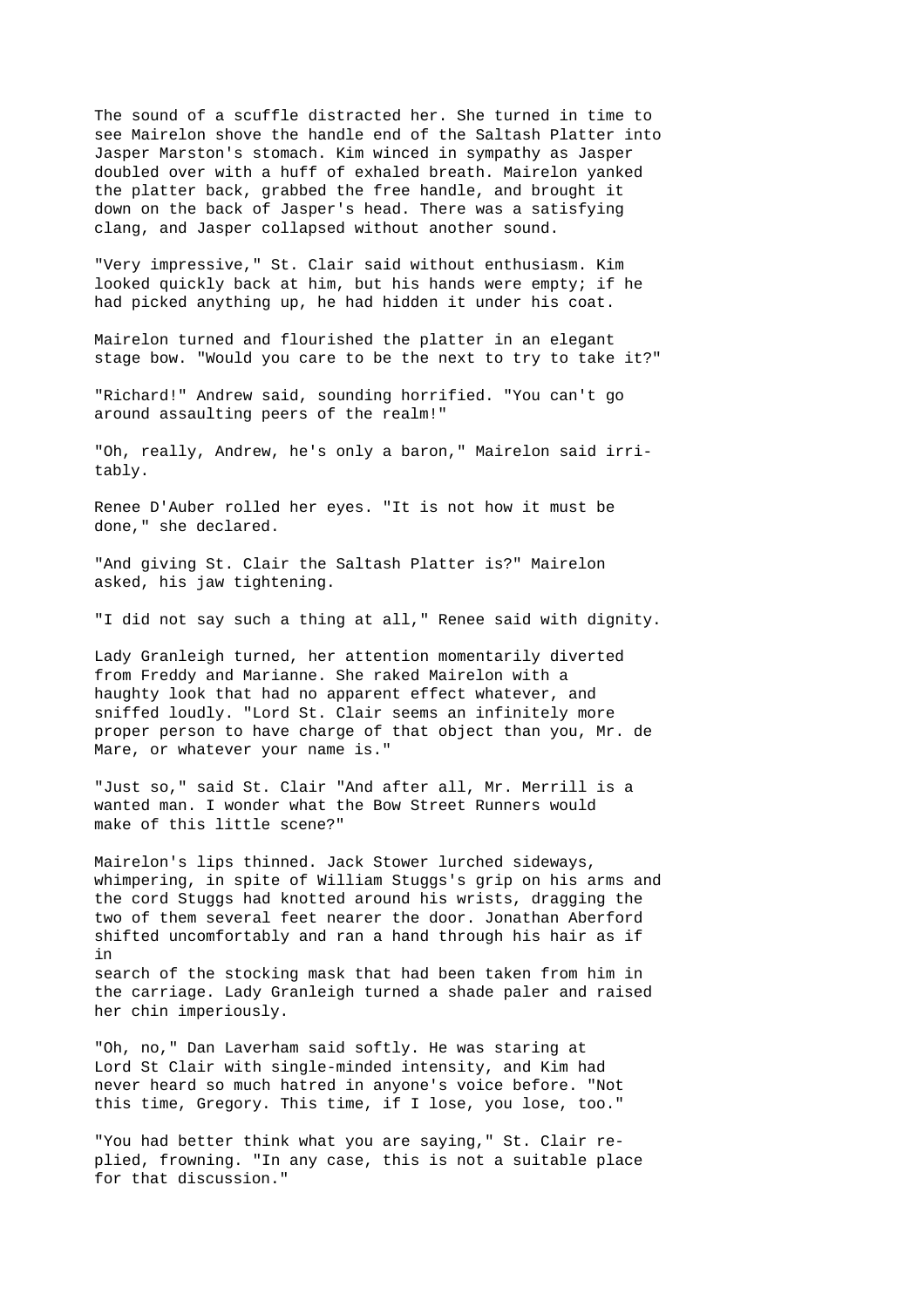"I have thought," Dan said. "You lied to me before and tried to use me; I won't make the same mistake again. You call the Runners in, Gregory, and I'll tell them whose idea it was to nick that bloody platter, yes, and exactly how it was arranged, too. Shall I tell this lot right now?" "Please do," Mairelon said. "Don't be absurd, Daniel," Lord St. Clair put in quickly. "No one will take your word for anything." "St. Clair?" Andrew said. "You mean St. Clair stole the Saltash Set? I don't believe it." There, you see?" said the baron. "Not so fast," Mairelon said. "I want to hear him out." Robert nodded. "Let him have his say." "He's a gutter-bred criminal!" St. Clair snapped. "I give you my word as a peer of the realm—" Dan's high, half-hysterical laughter cut off whatever Lord St. Clair had planned to say "Peer of the realm! The only reason you're the peer and I'm the gutter brat is that our blue-blooded father was too high in the instep to marry a kitchen maid, though he wasn't above giving her a tumble." "Good Lord," breathed Mairelon, looking from Dan to St. Clair. "So that's it." "This discussion is highly improper," Lady Granleigh announced. "Marianne, cover your ears. I recommend that you do the same, Miss D'Auber, though I am well aware that French persons do not have any real delicacy of mind." Everyone, including Marianne, was too busy studying the two men to pay any attention to Lady Granleigh. The resemblance between them was marked. Kim remembered how shaken she had been by her first glimpse of Lord St. Clair, when she had thought for a moment that he was Dan Laverham, and cursed herself mentally for not guessing the truth before. But who would have pegged Dan for gentry blood, even on the wrong side of the blanket? St. Clair looked a trifle pale, but seemed otherwise un-

moved by the intense scrutiny. "This does not change matters at all," he said. "Your wild accusations are clearly the delusions of a mind deranged by jealousy. I am very sorry you have been subjected to this, Lady Granleigh, but I venture to hope that you will not hold my father's indiscretion against me."

Dan laughed again, bitterly. "Still wanting to have your cake and eat it, too, Gregory? You were pleased enough with me as long as you could make use of my services. You shouldn't have lied to me about the Saltash Set, though. If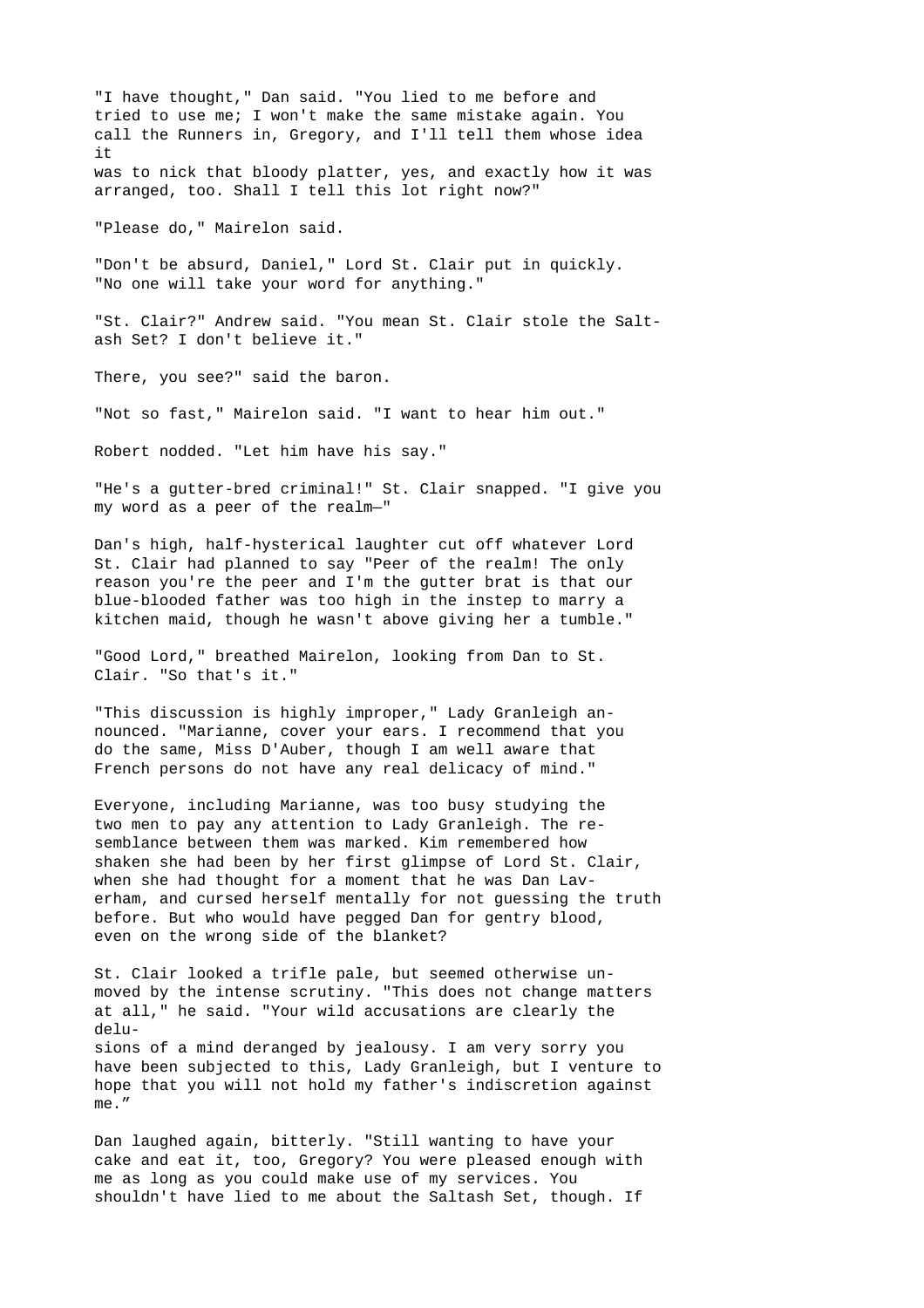I'd known it was magical, I'd never have split it up to sell." "You 'ad this 'ere dish as all the fuss is over?" William Stuggs put in unexpectedly. "'Ow did that 'appen?" "Fenton was my man," Dan said, speaking directly to St. Clair. "He wouldn't have dreamed of cracking a crib without cutting me in. You didn't know that when you told him to keep mum about it, did you?" "Be quiet, Daniel," Lord St. Clair said. "Why? I told you, this time you're going to lose, one way or another." "No " St. Clair sounded regretful, almost sad. "You may make my life a little difficult for a time, but even if everyone here believes you, it won't make any real difference. Bow Street won't take the word of a criminal against that of a Baron, and without Fenton you have no proof of anything you say. There will be rumors, of course, and one or two houses may shut their doors to me for a time, but nothing more serious than that. Its one of the advantages of my position, you see." Dan Laverham growled and lunged again. St. Clair stood quietly, smiling slightly as Andrew and Robert fought Dan back under control. "There, you," Robert panted. "Now, before you continue, would one of you mind explaining why that—" he waved a free hand at the Saltash Platter, then had to grab Dan's arm again, "—is so all-fired important? I'm getting tired of not knowing what, exactly, is going on." "It's perfectly plain," Jonathan said. "The Sacred Dish—" "Oh, stop nattering about the Sacred Dish," Robert begged. "This is serious, Jon " "Quite serious," Mairelon said over Jonathans spluttered protests. "This is—" "—the Saltash Platter, part o' a set as was stolen from the Royal College of Wizards upwards o' five years ago, by a person or persons unknown," said William Stuggs. He smiled seraphically over Jack Stower's shoulder at the circle of surprised faces, and before the surprise could turn to speculation he added, "I 'ate to disconvenience the Quality-like, but I 'ave to inform you that you, Lord Gregory St. Clair, and you, Mr. Daniel Laverham, and this cove 'ere, 'oose name I ain't 'ad the dubious pleasure of bein' told, are all under arrest in the name o' the Law, for the theft o' the Saltash Set, breakin' an' enterin', 'olding a lot o' respectable folk at gunpoint, an' one or two other things as are against the Law o' the Realm."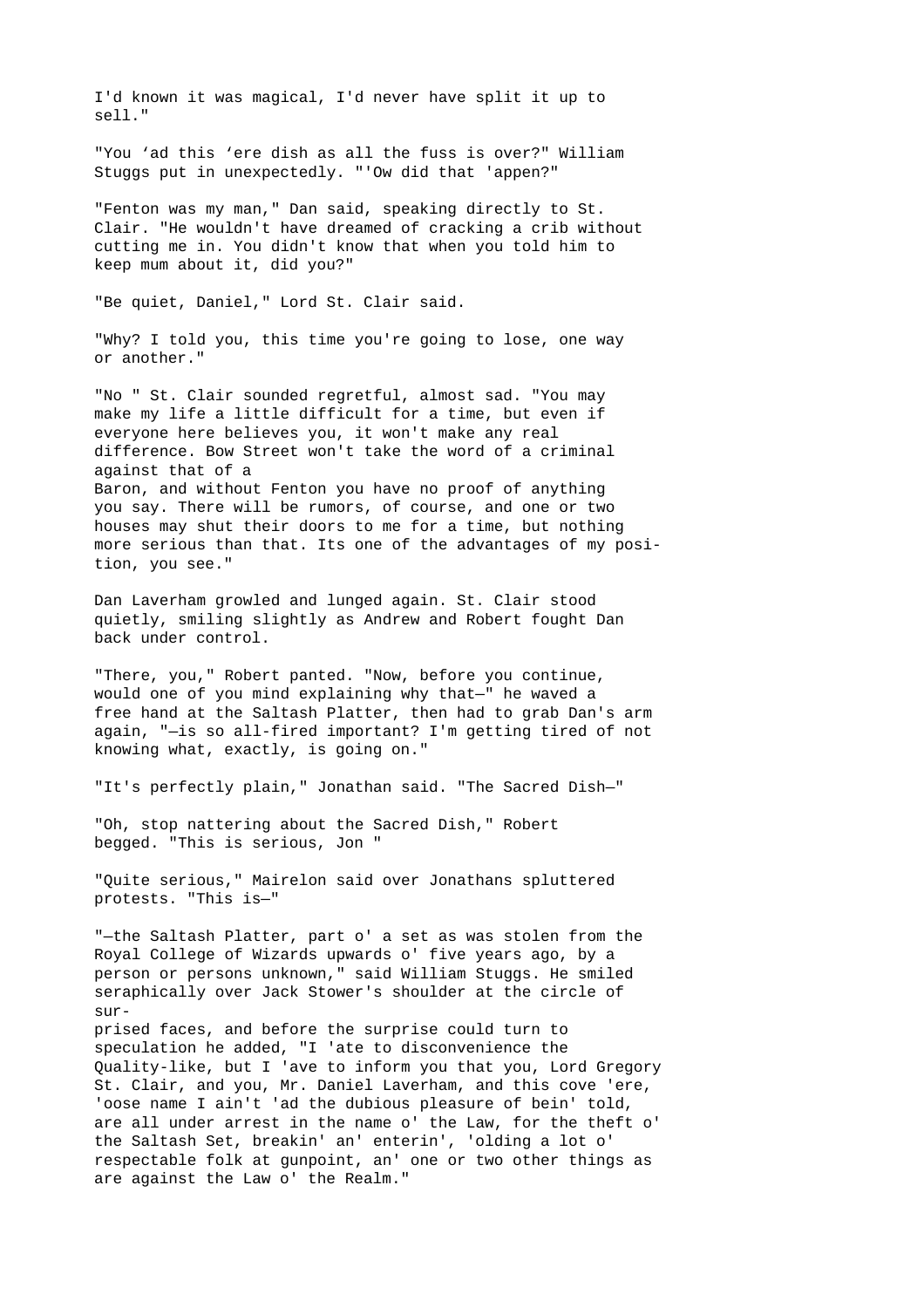"He's a Runner!" Kim burst out before she thought.

"Jasper, you fool!" said Lady Granleigh, too angry to remember that her brother was still comatose on the hearthstone.

"Good Lord!" said Andrew. "Miss D'Auber, did you know?"

"It is to me a great surprise also," Renee D'Auber assured him. "It is entirely a good thing after all, however, since Monsieur St. Clair and that person with the pistols are arrested, so I shall not repine in the least."

"Well, well," Mairelon said. He stepped forward, holding out the Saltash Platter to Stuggs. "I expect you'll want this as evidence?"

"I fear not," St. Clair put in. Kim looked back at him and froze. He was holding one of Dan's pistols trained on Stuggs, who stood between him and the door, and his expression was grim. "Or rather, you may want it, but you won't have it."

"Don't shoot!" Jack Stower pleaded, twisting in Stuggs's grip in a vain effort to get out of Lord St. Clair's line of fire. "I ain't no nabbing cull! Don't shoot me!"

"You can't shoot all of us with only one pistol," Mairelon said gently to St. Clair, ignoring Jack's frantic cries.

"Quite true," Lord St. Clair agreed. His left arm shot out and grabbed Marianne, who shrieked loudly as he pulled her close and pointed the pistol at her head. "But I doubt that any of you will let the young lady be hurt just to keep me here. I shall let her go in Dover, when I board the packet for France—provided, of course, that no one does anything fool-

ish."

"Here, now!" Freddy expostulated. "What d'you think you're doing?"

"Lord St. Clair!" Lady Granleigh exclaimed in tones of shock.

"You wouldn't dare," Andrew said to St Clair.

"He certainly would," Mairelon said to Andrew. "I think you had better move away from the door, Stuggs. Your superiors will have to be content with half a haul this time."

St. Clair smiled and started forward, dragging Marianne along with him, as Stuggs reluctantly moved aside. "Don't forget the platter, Merrill," St. Clair said, turning his head

slightly.

At that precise moment, Freddy Meredith stepped in front of Gregory St. Clair and astonished the entire company by knocking him down. His success was due only partially to his catching St. Clair completely off guard; Kim had to admit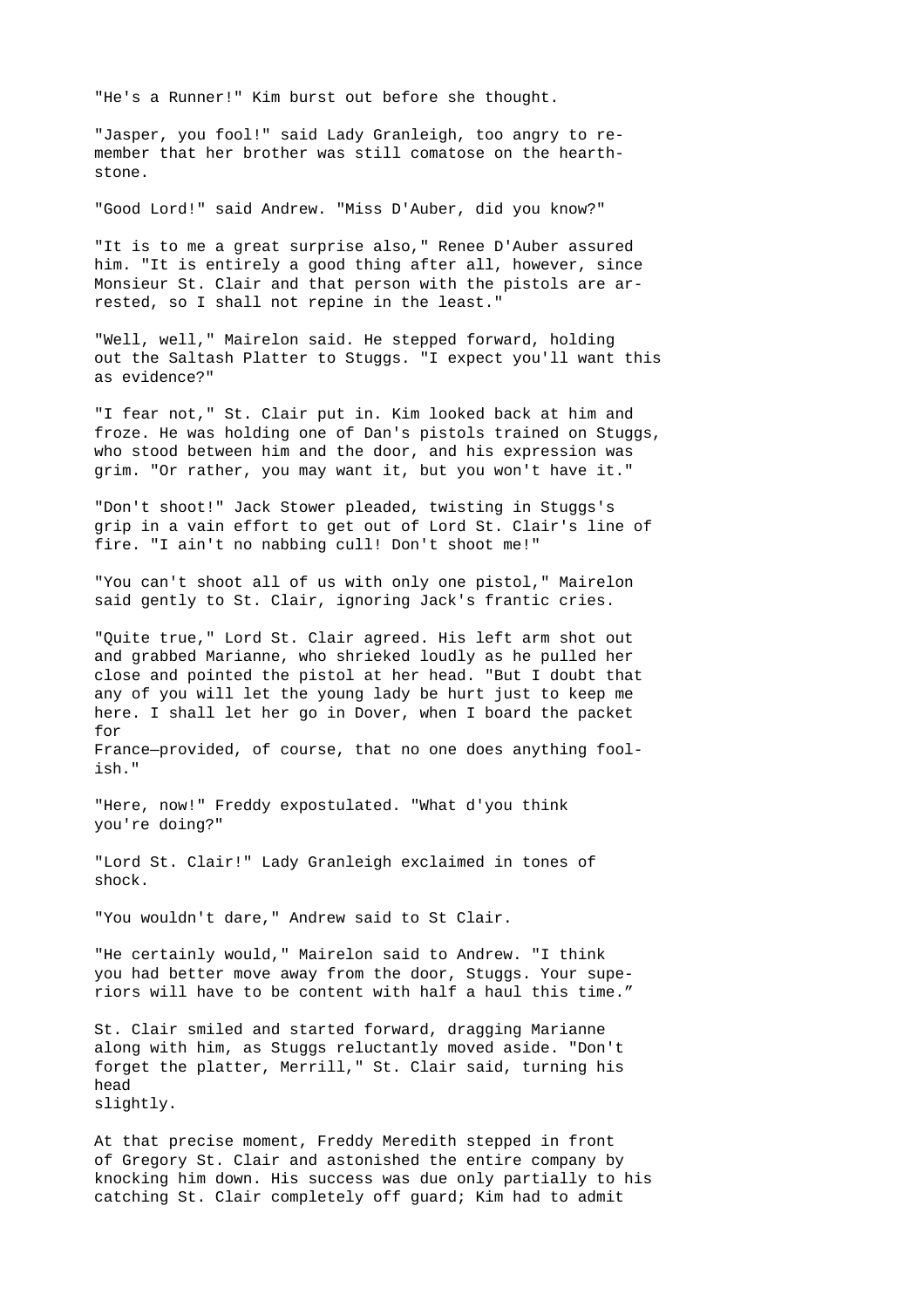dial the blow had been a regular wisty castor. Lord St. Clair fell backward, discharging his pistol into the ceiling above the hearth. A shower of plaster descended on Jonathan and the unfortunate Jasper, who coughed, choked, and sat up at last, holding his head and moaning. "Well struck!" Robert said after a stunned moment. "Dash it all, Freddy, that was a stupid trick to pull!" Jonathan complained, brushing at the plaster dust that covered his shoulders. "I might have been shot!" "Oh, Freddy!" said Marianne, throwing her arms around him in ecstasy. "How brave!" "Get up, you villain, and I'll do it again," Freddy said. "Dashed lot of nerve you've got, bullying ladies and frightening Marianne." St Clair did not reply. He lay sprawled on the floor, his top hat gone and his hair disarranged, staring at Freddy as if he could not believe what had happened. "I knew he was a regular Captain Sharp," Kim said with considerable satisfaction to no one in particular. To her surprise, Mairelon answered her. "Yes, you did, and very right you were, too. Just hand that other bit of cord to Andrew, will you, Kim? Then look around for something to tie St. Clair. I'll feel considerably happier when all three of them are, er, secure." "That's good sense, gov'ner," Stuggs said approvingly. "An' pick up them other pops while you're at it. They 'adn't ought to be lyin' about for the likes o' 'im to get 'is 'ands on." "There ain't no rope or string or anything," Kim said, picking up the second piece of cord and Dan's other pistol. "I already looked." "Amelia?" jasper's voice rose querulously from the hearth. "What's happening? Have you got the platter?" "You imbecile!" Lady Granleigh stalked to her brother's side, the better to berate him. "Fool! That man of yours is a Bow Street Runner!" "Stuggs? Don't be silly, Amelia. Monkton recommended him; he'd hardly send me a Runner, now, would he?" Mairelon glanced at the two of them, then took the cord and pistol from Kim and walked over to Laverham, Robert, and Andrew. He handed the cord to his brother and said, 'Tie him up." "Of course," Andrew answered. "Richard—" "In a minute, Andrew. Mr. , er, Stuggs, I believe you'll find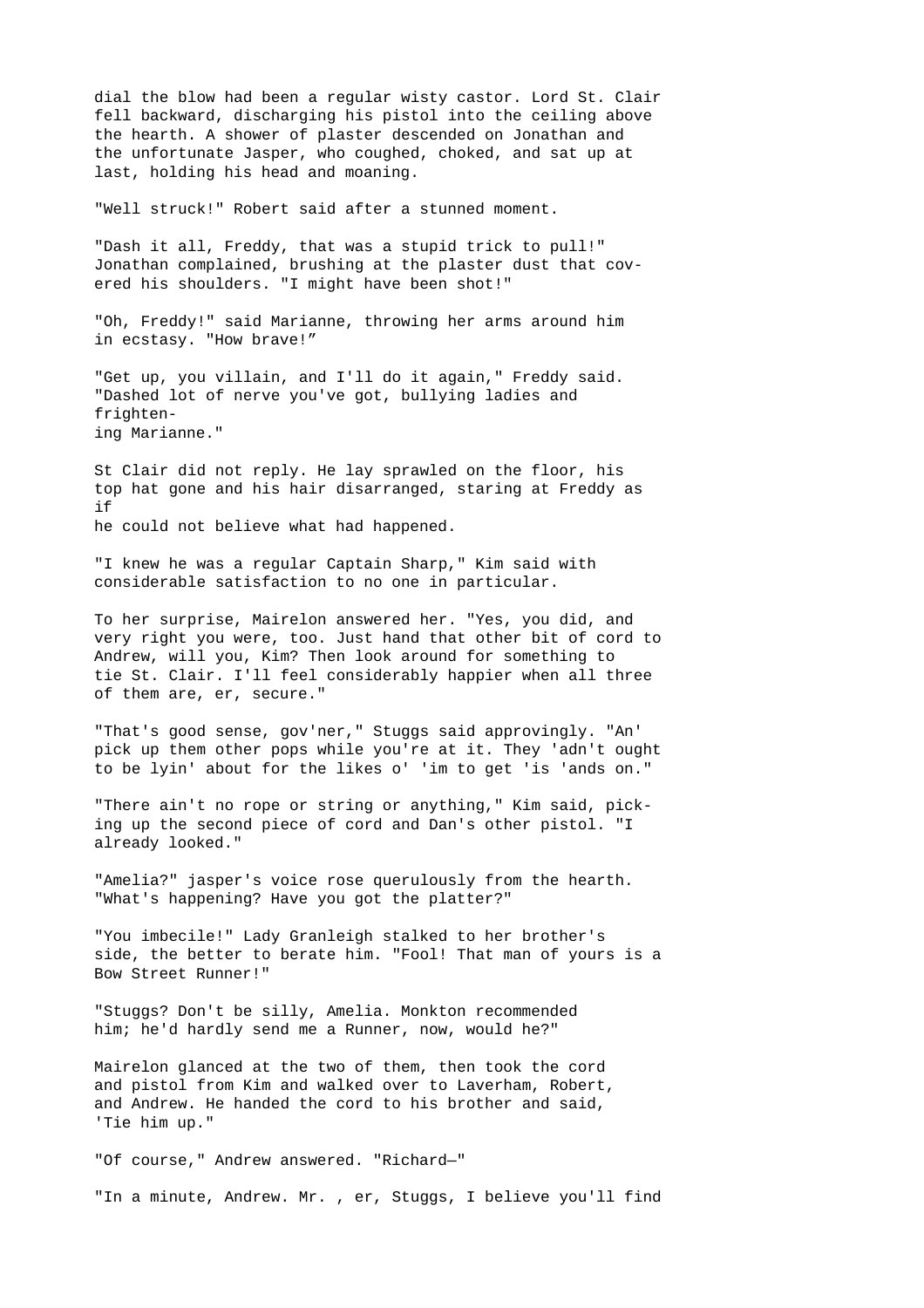this useful, at least until we've gotten things sorted out." Mairelon handed Stuggs the pistol, then tapped Freddy, who was still glaring pugnaciously at Lord St. Clair, on the shoulder.

"I think this would be a good moment for a discreet departure," he said when Freddy turned. He nodded his head in the direction of Lady Granleigh and her brother, quarreling in front of the fireplace.

"What?" said Freddy. "Oh, I see. Good of you to mention it. Come on, Marianne." He abandoned St. Clair to Stuggs and the pistol, and he and Marianne slipped out the open door.

"That was very kind," Renee D'Auber said to Mairelon. "But have you not perhaps made for yourself more trouble?" "I'm sure of it," Mairelon said cheerfully. "But I believe I owe Lady Granleigh one, for setting her unspeakable brother on me, and I can't think of a better way of evening the score."

"It seems singularly appropriate," Robert said, stepping forward. "But I would like to point out that I still haven't had my explanation. Not in any way that is remotely satisfactory, that is. I don't suppose you'd care to try again?"

"Good luck," Kim said under her breath. She gave the rest of the dropped pistols to Mairelon, then sat on a nearby footstool to watch. Andrew and Renee were both looking expectantly at Mairelon, Jonathan was scowling at him, and any minute now Lady Granleigh would realize that her wealthy ward had managed to escape again. It ought to be better than a Drury Lane comedy.

Mairelon set the Saltash Platter on the seat of a high-backed chair and put the pistols Kim had given him on top of it. When he turned back to the group, he was no longer smiling. "Yes, there do seem to be a number of loose ends," he said. "For instance, what are you doing here, Renee?"

"It is as your brother has said," Mademoiselle D'Auber replied. She thought for a moment, then added scrupulously, "For the most part."

"We came because Miss D'Auber had heard there was a Runner on your trail," Andrew put in.

"And you wished to assist him?" Mairelon said politely.

"No!" Andrew looked hurt. "I—we came to warn you- And to help you, if we could, though I suppose you've no reason to believe that."

"Why didn't you just tell Kim the Bow Street Runners were about?" Mairelon asked Renee. "Why the meeting? And why weren't you there?"

"Meeting?" Andrew stared at Renee D'Auber in surprised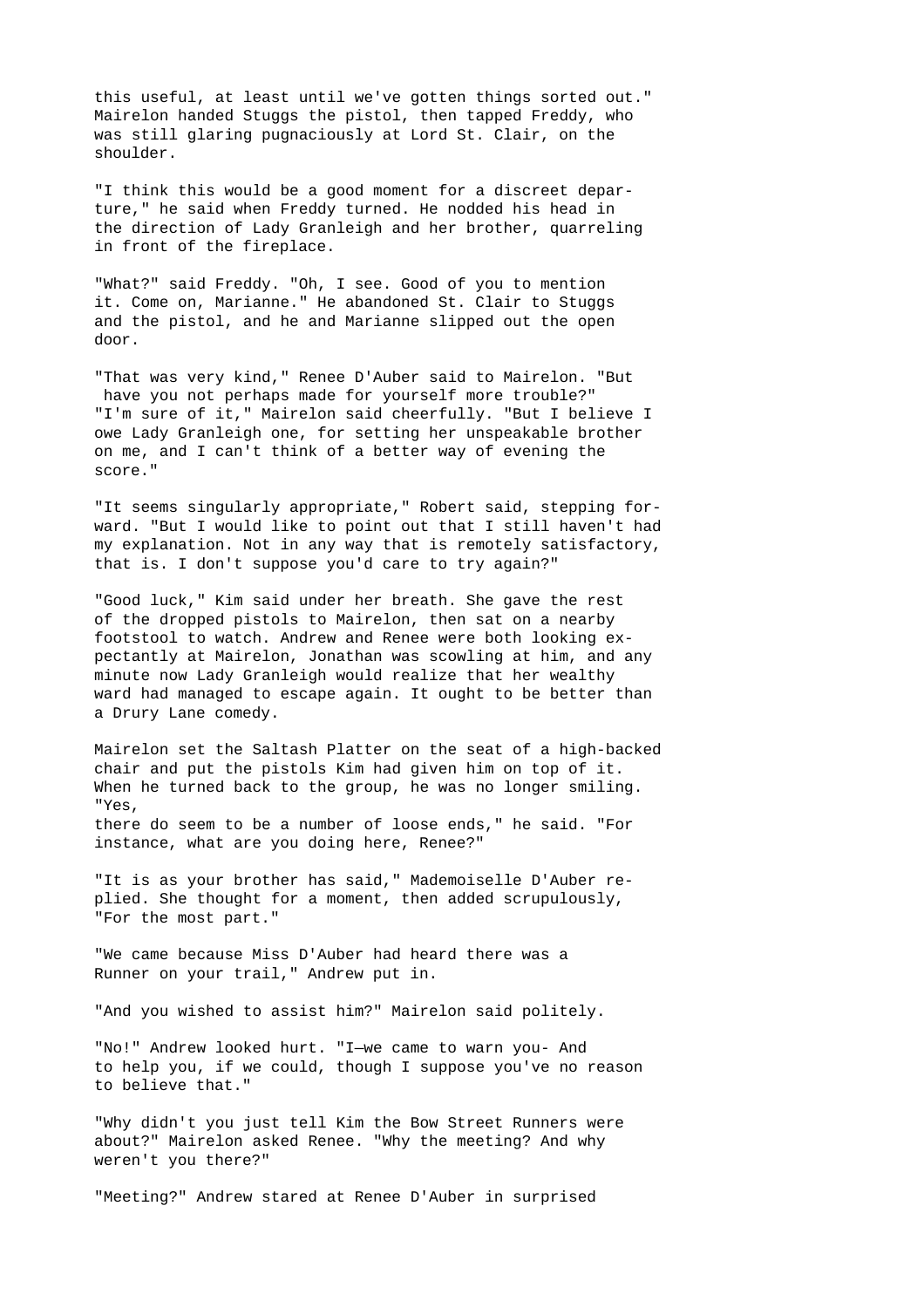speculation. "You didn't tell me anything about a meeting."

"But of course not," Renee said. She gave the brothers a brilliant smile. "You have both got the heads of pigs, and if I had told you—" she nodded at Mairelon, "—that Monsieur Merrill the elder was here, you would have said a great many things of no politeness and gone away without seeing him, because you thought he did not believe you. And if I had told you—" she glared at Andrew, "—that we were to meet with your brother, you would have made a great many excuses of no merit and not have come, because you did not want to face him and admit you made the mistake five years ago That is why I was late," she added, turning to Mairelon. "He was being difficult."

"Difficult? I was being difficult?" Andrew was almost beyond speech.

"Do you mean to say that you dragged Andrew down here to force the two of us to make up with each other?" Mairelon demanded with equal incredulity.

Renee opened her eyes very wide. "But of course. This feud was all very well when you were in France and he was here, but it would be altogether tiresome if you were both in England, and me, I do not like the things tiresome. So I thought

I would arrange it."

The brothers exchanged a look of complete accord, and Kim suppressed a grin. That served Mairelon a bit of his own sauce! Stuggs shook his head sadly "French," he explained to the room at large.

"And you weren't looking for the Saltash Platter?" Mairelon asked Renee, though Kim could tell from his tone that he did not really have doubts any longer.

"It would have been a very good thing, I think, if I could have gotten it," Renee answered, unperturbed. "For then we should not have had all this confusion which you have still not explained in the least."

"But for yourself?"

"For me?" Renee looked at Mairelon with convincing horror. "But no! Only consider! The Saltash Platter makes persons speak the truth, and that would have been of all things the most inconvenient."

Kim laughed. Mairelon looked at her with an affronted expression, which only made her laugh harder. Slowly Mairelon began to smile. "Yes, under the circumstances, I can see where it would have been, er, inconvenient."

Lady Granleigh chose this moment to stop abusing her brother and turn back to the rest of the room- "Marianne, it is high time—where is Marianne?"

"Gone," Mairelon answered helpfully.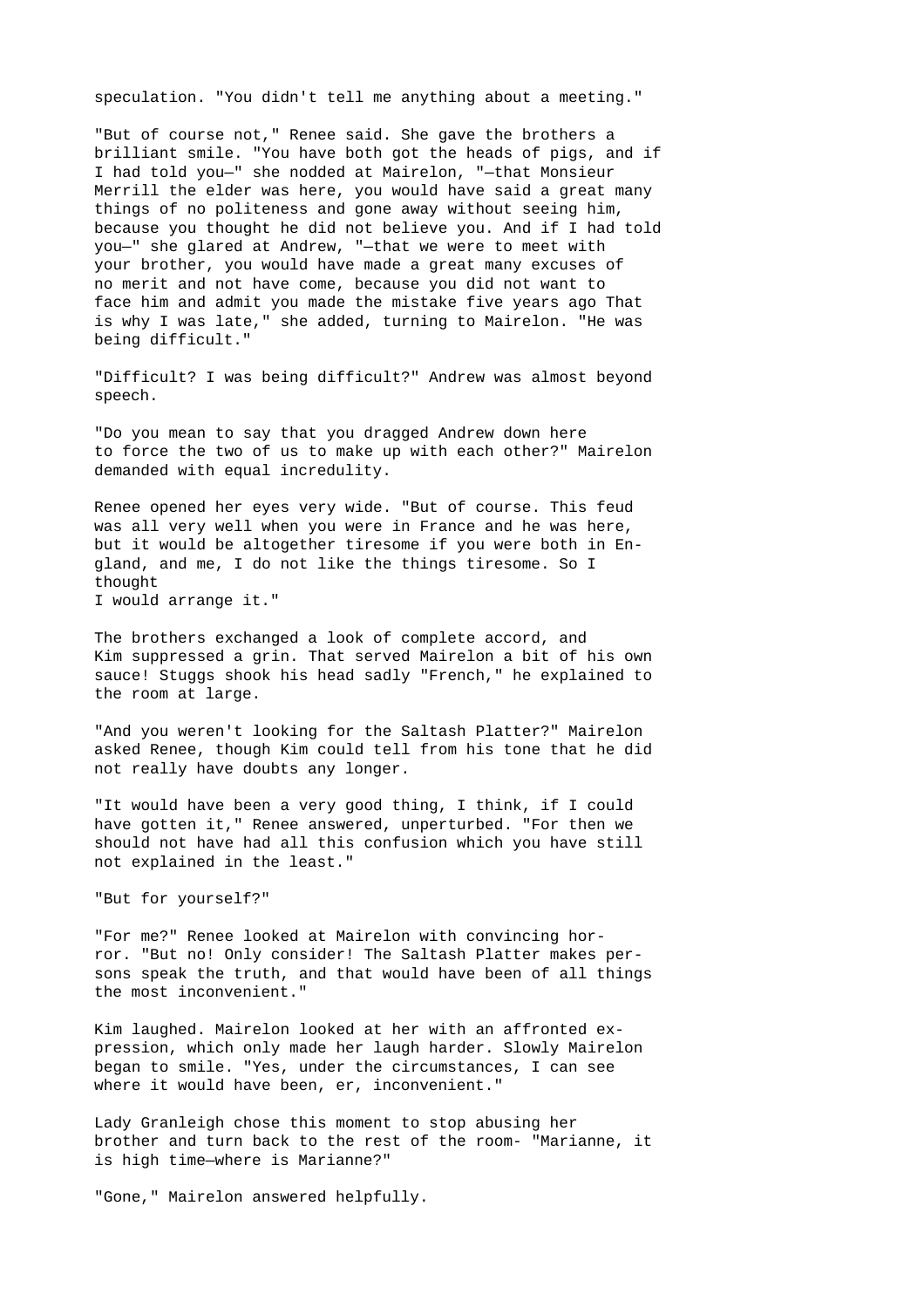Jonathan snickered, and Lady Granleigh rounded on him. "It is not humorous, young man! Stand aside," she commanded Stuggs. "I must leave at once, to prevent my ward from throwing herself away on that lamentably foolish young man.

"I 'ave my duty," Stuggs said, not moving. "And I 'ave one or two questions as you ought to answer, beggin' your pardon for the inconvenience."

"Of course, you could always pay a call in Bow Street later," Mairelon put in as Lady Granleigh stared, unable to believe that Stuggs had not immediately followed her orders. "It would cause quite a sensation among the ton, you might even set a new fashion."

"Amelia!" Jasper had gone pale. "We can't! The duns would be after me the minute they got wind of it."

"What is it you wish to know?" Lady Granleigh said stiffly.

"'Ow did you come to 'ave an interest in that there platter? An' what sort o' interest did you 'ave?"

"I am very much afraid that I can answer that," a new voice said from behind Stuggs.

Stuggs jumped back and whirled, so that he could cover both the doorway and the corner where Laverham, Stower, and St. Glair stood. Then he smiled and relaxed. "Sir!" he said, and stepped aside.

Four men entered behind him. Hunch was the only one Kim recognized; the other three were gentry toffs, middleaged and dressed for riding, but she didn't recall seeing any of them before. She glanced around the room, sizing up the reactions of the rest of the group. Lady Granleigh was staring

at the man who had spoken, and she had gone rather pale. Jonathan Aberford turned red when he saw the second toff, but Robert smiled in relief at the same man. Laverham and Stower wore blank expressions, St. Clair's eyes narrowed and his lips thinned as he stared at the newcomers, and Kim got the impression that he was not at all pleased. Stuggs was watching the third man with a respectful expression. Andrew, Renee, and Mairelon all looked startled to various degrees.

"What 'ave you been a-doing now. Master Richards?" Hunch. demanded, ignoring the rest of the company entirely.

"An excellent question," Robert murmured. "Perhaps you'll do better at getting an answer than we have."

"Well, well," Mairelon said. He blinked, smiled, and swept a bow. "Your servant, Granleigh, Bramingham. I'm afraid you've missed most of the excitement, Edward."

"I am desolated," the third man replied. With a start, Kim recognized his voice he was the Earl of Shoreham, who had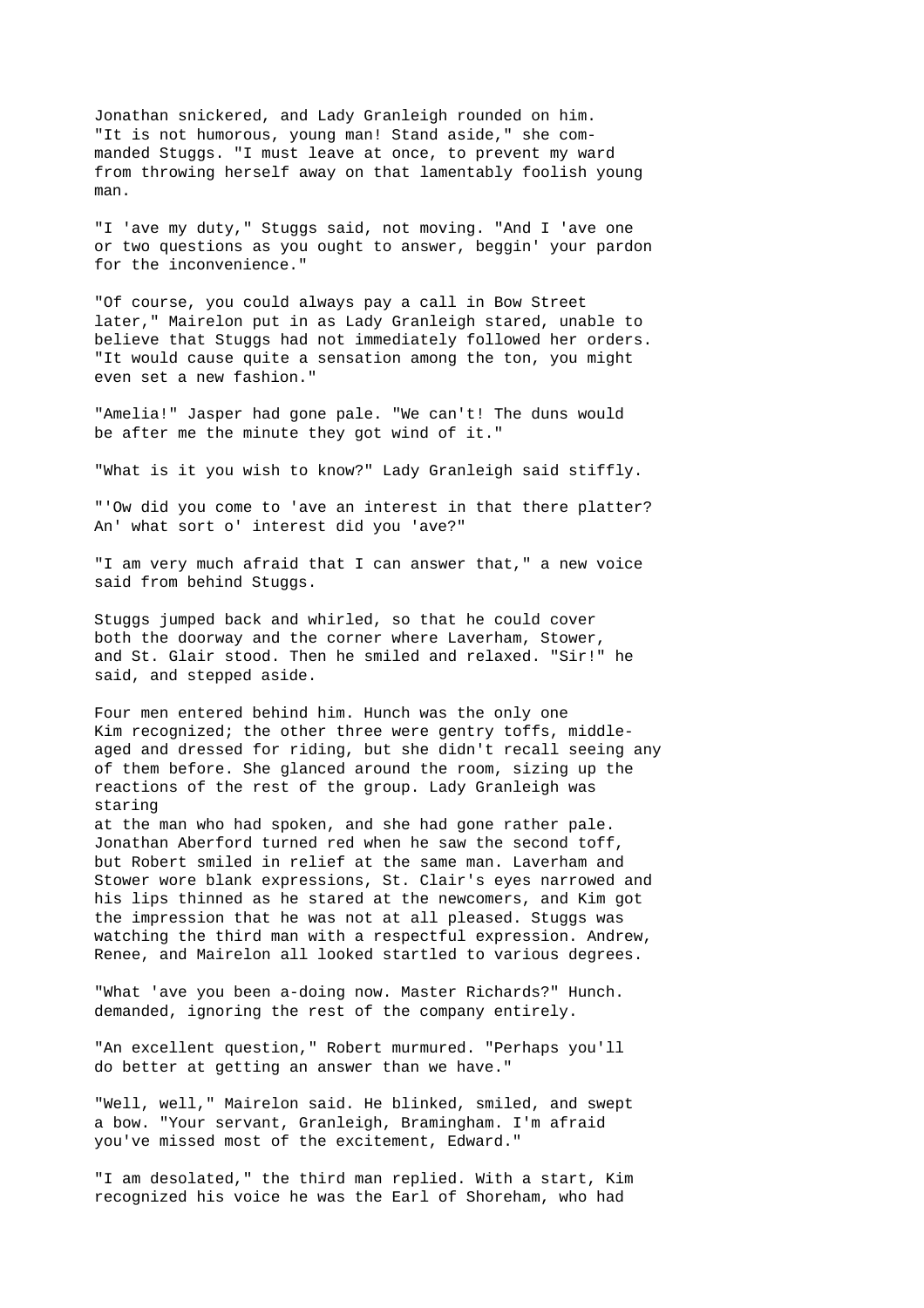sent Mairelon off to Ranton Hill in search of the Saltash Platter. "Richard, I hate to be overly particular, but I seem to recall telling you not to attract atten… Andrew? What the devil are you doing here?"

"No, no, we've already had that bit," Mairelon said. "I want to know what Granleigh here meant when he said he could account for Lady Granleigh's, er, actions. And how you all happen to be here," he added as an afterthought.

"I received some information last night, after Hunch left," the Earl replied. He glanced toward Laverham and St. Clair. "I thought it sufficiently urgent to post down, but it seems to have been an unnecessary effort."

"If you're talking about the irregular relationship between Mr. Laverham and St. Clair, yes, that's come out," Mairelon said. "But where did you pick up these others?"

"Hunch told me you'd gone to Bramingham Place," Shoreham said. "Naturally we went looking for you there. Mrs. Bramingham had just discovered that most of her houseguests had vanished, and Bramingham and Granleigh elected to come with me in hopes of hunting them up."

"And in hopes of getting away from the excellent Mrs. Bramingham's frenzy," Mairelon murmured. "Quite understandable. Now, what was that you were saying about Lady Granleigh?" he asked, turning to the tall, distinguished man who had been first through the door.

The first man sighed and glanced toward the Earl of Shoreham. "My wife has a tendency to meddle," he ex-Plained. Lady Granleigh stiffened and recovered her usual color, but her husband gave her a look that caused her to subside without saying anything. Kim was impressed; there must be more to this stuffy-looking cull than at first appeared.

"A tendency to meddle," Lord Granleigh repeated. "And considerably more ambition than I had realized- I believe she was trying to arrange for me to be the next Minister of Wizardry." He gave the Earl of Shoreham another sidelong look as he spoke, as though checking his reaction.

"Nonsense, Stephen," Lady Granleigh said unconvincingly. "You are perfectly capable of managing such matters yourself."

'True," Lord Granleigh replied. "A fact which you would be well advised to remember in the future, Amelia. Your interference this time could very easily have had unpleasant consequences. "

"I don't know what you are talking about," Lady Granleigh said even more unconvincingly than before. "I am only here to keep Marianne from ruining herself with Freddy Meredith."

"I don't believe it," the last of the three toffs put in. "Freddy's a good lad. He wouldn't do anything, er, dishonor-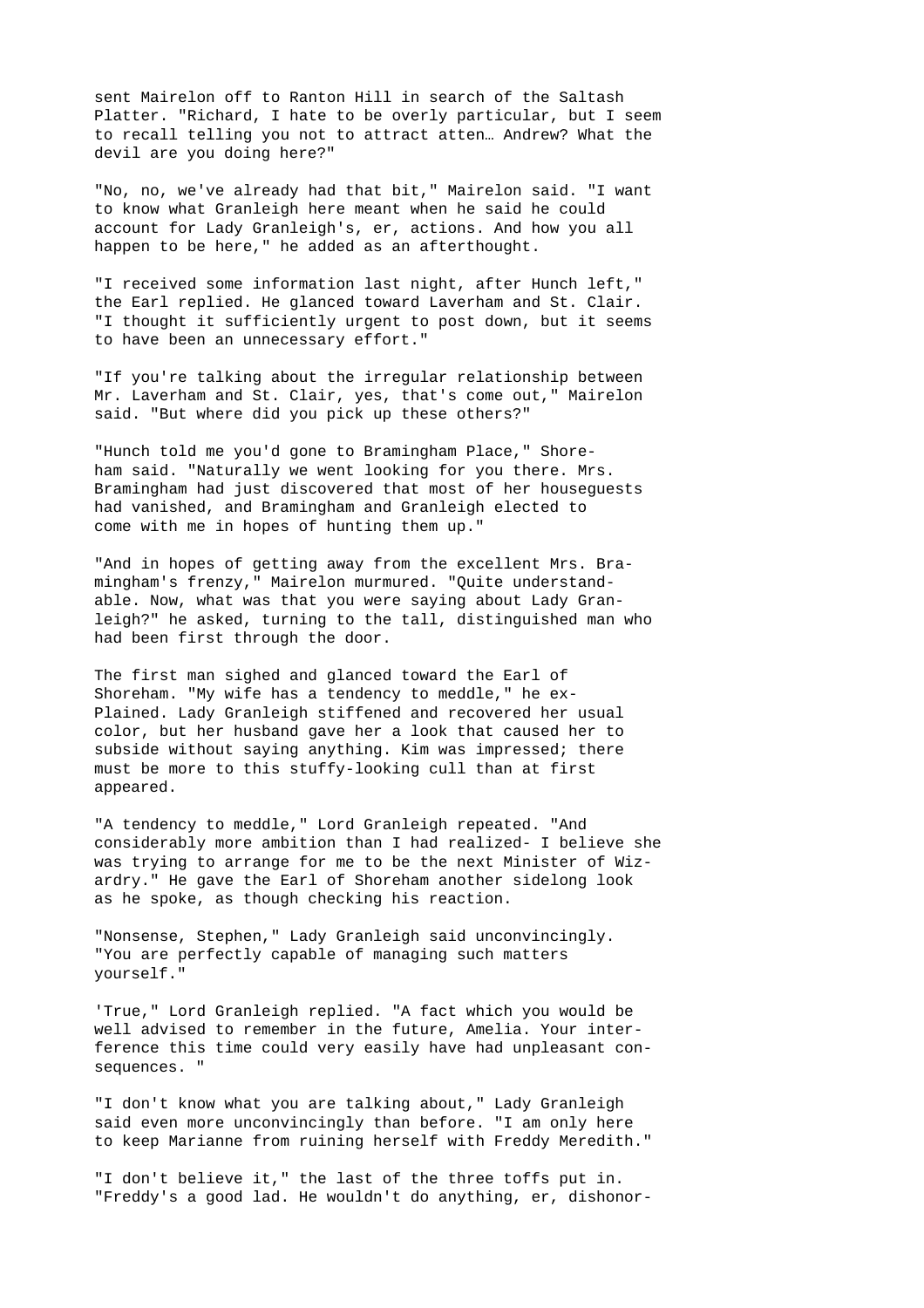"Freddy said something about a special license before he left, Mr Bramingham," Robert said, ignoring Lady Granleigh's glare.

"Yes, I believe he has one with him," Maireton said. "Amazingly sensible of him, too. Any number of things might have gone wrong between here and Gretna Green, if he'd chosen that route."

"Sensible?" Jonathan goggled at Mairelon. "Freddy?"

"There, you see?" Mr. Bramingham said to the room at large. His eye fell on St. Clair, and he frowned. "Shoreham, what's Baron St. Clair doing in the corner with this fellow pointing a pistol at him?"

"'E's under arrest, in the name o' the Law," Stuggs informed him. "Along with these other two- I 'aven't got straight yet which o' 'em did what, but they 'as all done somethin', and I 'ave my duty."

"You ought to be arresting that man as well," Jonathan Aberford grumbled, pointing at Mairelon. "Whoever he is. Didn't someone say he was wanted?"

Andrew's face set in grim lines. Mairelon only smiled and looked at the Earl of Shoreham. Shoreham returned the smile, then said to Jonathan, "He is certainly wanted by the French, but though our relations with them have improved a good deal, I don't think our cooperation would stretch so far as to turn one of our people over to them. Particularly a man with such a distinguished record."

"You're too kind," Mairelon said.

"Probably," Shoreham agreed blandly.

Andrew's mouth had dropped open, as had Lady Granleigh's. St. Clair had gone white, Renee D'Auber and Hunch looked smug. "What are you talking about?" Jonathan demanded.

The Earl of Shoreham sighed. "For the past five years, Richard Merrill has been one of the best agents the War Office has had the good fortune to employ. is that clear enough for you?"

"But—but I thought he stole the Saltash Set," Jonathan said, frowning.

"Merrill?" the Earl of Shoreham said. "It's your turn to explain."

"In a minute. I don't think we were quite through with Lord Granleigh yet," Mairelon answered. "I still don't understand what Lady Granleigh's ambitions for her husband have to do with the Saltash Set, or how she found out about it in the first place."

able."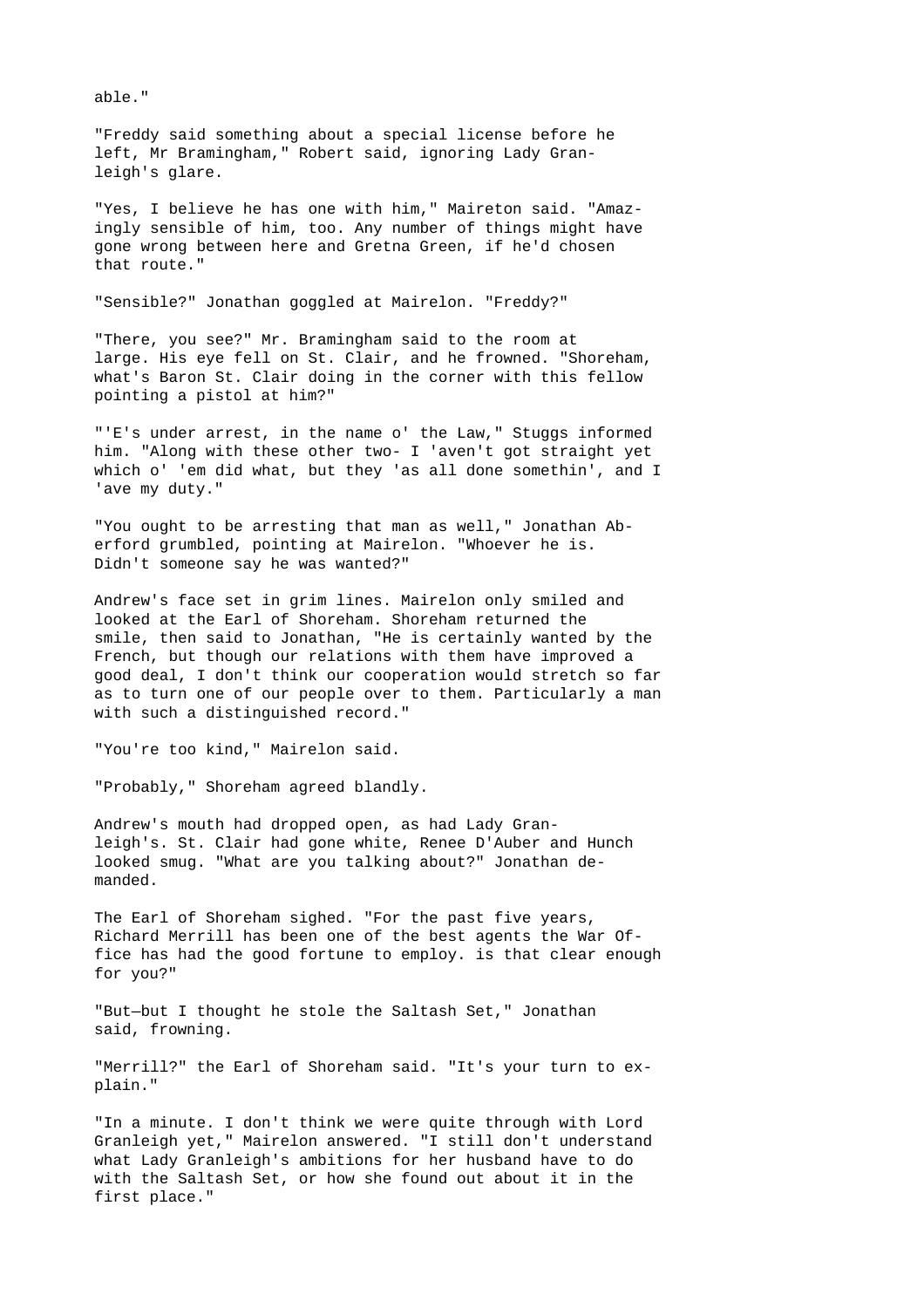"She listened at doors, that's how," Jasper Marston said waspishly, lifting his head for the first time since the Earl and his companions had arrived.

Lady Granleigh gasped. "Jasper, how dare you—"

"Oh, stop it, Amelia," Jasper said "There's no use pretending to injured innocence. They already know most of it. They know you," he added spitefully.

"You are not thinking about what you are saying," Lady Granleigh said in a tone that could have frozen the Thames at mid-summer.

"I know exactly what I'm saying! This whole mess is your fault, Amelia, and I'm not going to take the blame for it."

"My fault? You are the one who brought along that Bow Street Runner! I suppose you are going to claim you knew nothing about it."

"As it 'appens, 'e didn't," Stuggs put in. "I know my business, and it ain't lettin' no buffle 'eaded toff in on the nick, beggin' your pardon, sir."

"It was your idea to get hold of that blasted platter!" Jasper said, ignoring Stuggs. "The whole thing was your idea, start to finish!"

Mairelon cleared his throat, which recalled the presence of an audience to the combatants. Lady Granleigh closed her mouth on whatever she had planned to say, and Jasper subsided on the hearth once more, holding his head. Mairelon smiled blandly. "And how would Lady Granleigh's, er, acquiring the Saltash Platter advance you with the Ministry, Lord Granleigh?"

Lord Granleigh looked at Mairelon in surprise. "Good Lord, man, recovering the Saltash Set and catching the thief would give anyone a boost! One of those chaps down at the Royal College came up with a gadget that said so, and the whole Ministry has been buzzing ever since."

"A gadget?" Mairelon frowned, distracted. "Not one of Fotherington's crystals? He's been trying to get them to make accurate predictions forever, do you mean to say he's finally succeeded?"

"As it happens, yes," the Earl of Shoreham said. "You can discuss it with him later."

"How did he get it to—"

"Later, Richard. Right now, we want your story, and you must admit we've been very patient."

"Too patient," Hunch said darkly.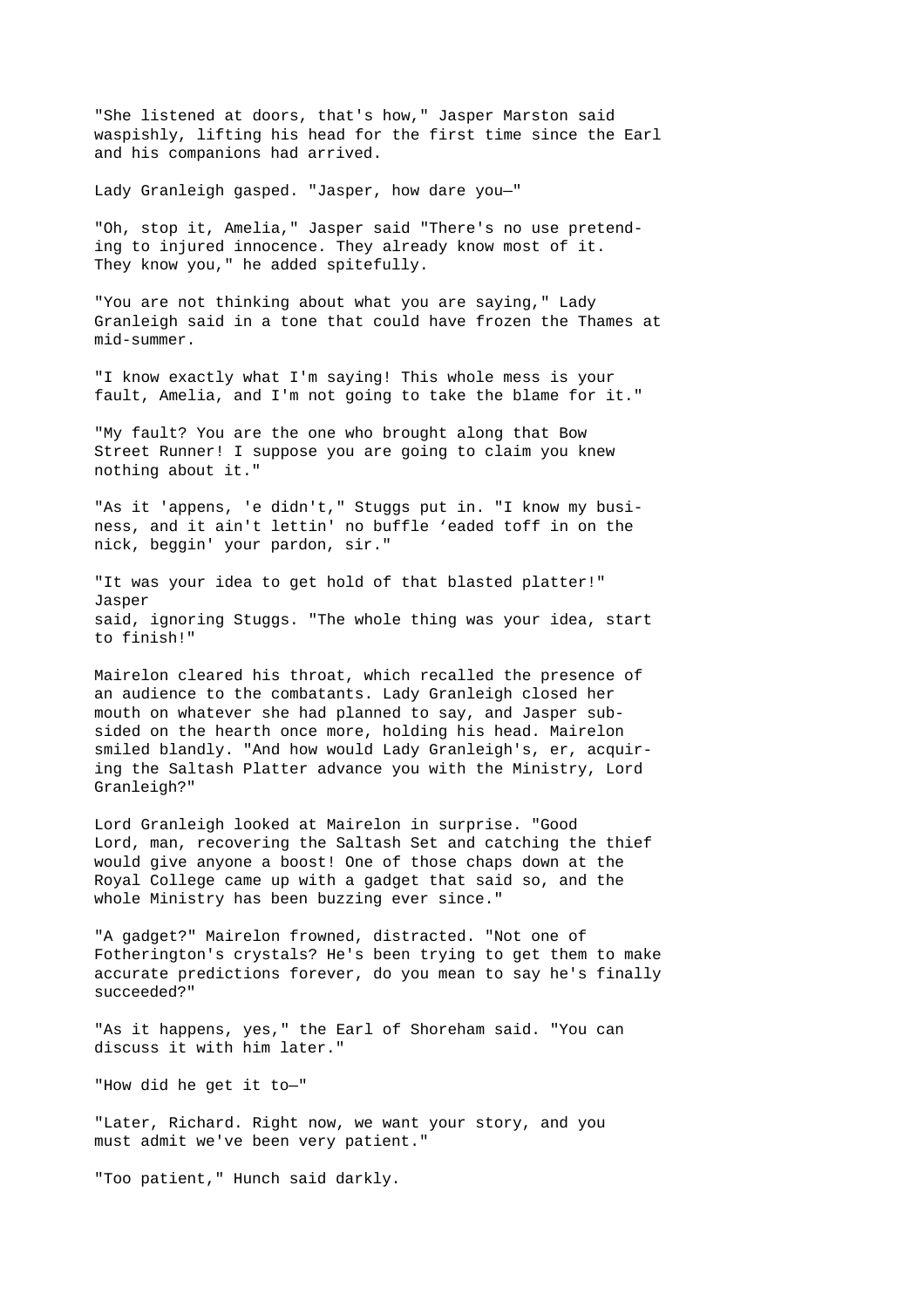"Oh, very well. I think I have enough of the pieces to put together a fairly good picture. It's a long tale, though, you'd best make yourselves comfortable."

The Earl suppressed another sigh and leaned against the Door. Mr. Bramingham, looking mildly puzzled, held a chair for Renee D'Auber, while the rest of the company (with the exception of Stuggs and his prisoners) settled themselves around the room. Watching Lady Granleigh and Jonathan Aberford vie for a chair, Kim was glad she'd bagged the footstool before it had occurred to anyone else to sit down.

"The story begins about five years ago," Mairelon said, and Kim smiled, recognizing the familiar lecturing tone. "The Saltash Set, of which this is part, was being displayed in the antechamber of the Royal College of Wizards, to which I had recently been elected."

"Lord St Clair—" Mairelon gave him an ironic half-bow, "—had for some time been attempting to obtain the Saltash Set from the College, but for one reason or another, the College refused to sell So he decided to steal it. Having no experience with the finer points of theft, he approached his illegitimate half brother, Daniel Laverham, for assistance."

"Laverham sent St. Clair a young man named James Fenton, who I must suppose was both an accomplished housebreaker and extremely loyal to Laverham. Laverham, you see, disliked and distrusted St. Clair—"

"With reason!" Dan Laverham interrupted, glaring at Lord St. Clair.

"Quiet, you," Stuggs said. "You'll 'ave your chance to talk later."

"St. Clair arranged for Fenton to steal the Saltash Set," Mairelon continued. "St. Clair must have taken care of the Royal College's magical precautions against theft, and Fenton did the rest, including dropping one or two items he'd stolen from me in the antechamber to make it look as if I were the thief. He had even timed things so that I'd be on my way home alone from my club when the theft occurred, so he had no reason to worry about laying information at Bow Street against me."

"Unfortunately for St. Clair, things began going wrong at that point. I ran into Shoreham here outside the club, and we got to arguing about the use of invocations in wards and protective spells. We ended up at Renee's, experimenting with catnip and powdered pearls until the watchmen made their morning rounds."

"Then why didn't you say so?" Andrew burst out "Why did you let everyone believe—"

"At first, because I didn't see the need," Mairelon said. "I didn't think anyone would take the accusation seriously. And there was Renee's reputation to consider."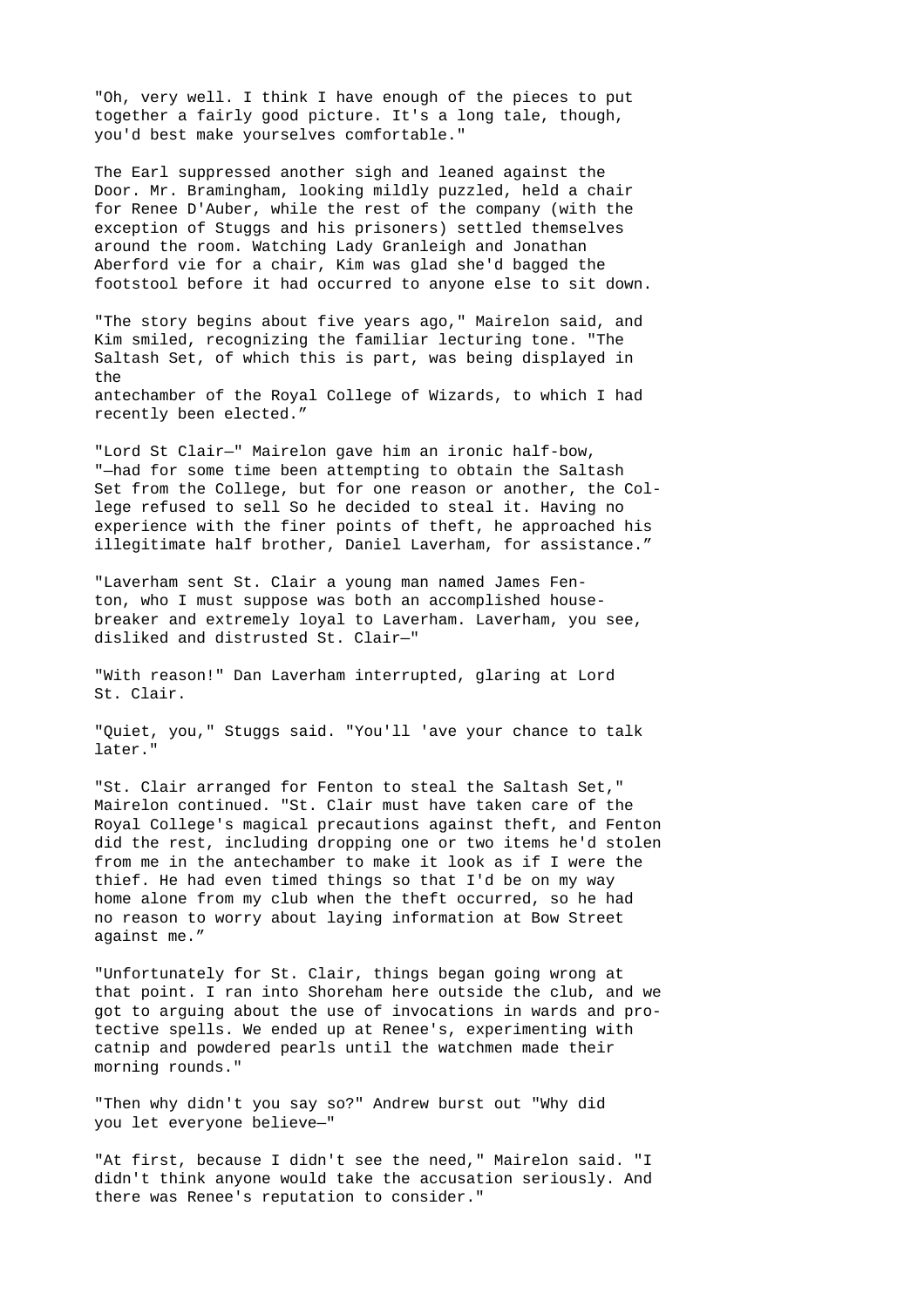"Which was a great foolishness," Renee D'Auber said emphatically. "I am the eccentric, me, and no one pays the least attention when I do odd things."

"Not now." Mairelon agreed. "But five years ago you were barely eighteen, and it would not have done."

"Bah!" said Renee, dismissing these imaginary terrors with a wave. "You are altogether English, and very silly besides. Papa and I would have contrived something."

"But once you knew the Runners intended to arrest you—" Andrew said and stopped, looking from Mairelon to Renee Uncertainly.

"By then I had asked them not to say anything," the Earl of Shoreham said. "It was the perfect excuse for Richard to fly the country and take up residence on the Continent, and we needed someone like him to do just that. Someone who could deal with any level of society, someone who wouldn't look too suspicious, and above all, someone who knew magic. Richard was perfect."

"So Hunch and I fled to France," Mairelon resumed. "Meanwhile, Fenton took the Saltash Set to Laverham instead of St. Clair. Since Laverham didn't know the set had magical properties, he broke it up and sold it to spite his brother. By the time Fenton learned that the set was more useful together than apart, it was too late. The pieces were scattered, and practically impossible to trace."

Laverham and St. Clair were looking at Mairelon as if he had suddenly acquired two heads. the rest of the company was listening with rapt attention. Kim shook her head in admiration. Mairelon had put it together so neatly that he might have been eavesdropping on Laverham and St. Clair the whole time.

"One of the pieces of the set, the bowl, was purchased by a German Baron," Mairelon said. "I got wind of it, and after the war I stayed on the Continent to track it down. It took me nearly a year. Meanwhile, Laverham had recovered two of the four spheres, and the platter had fallen into the innocent hands of Mr. Aberford's little group."

Jonathan Aberford scowled, and Kim wondered whether he was more annoyed by Mairelon's reference to the druids as a "little group" or by his characterizing them as innocent.

"That was the situation some four weeks ago when I returned to England," Mairelon said, giving Jonathan a charming smile, "And things began to get complicated. Naturally I couldn't return as myself, the Runners were still after me, and I have a great deal of respect for their abilities." He and Stuggs exchanged nods. "So I chose the rote of a market performer. No one expects a real magician to work for pennies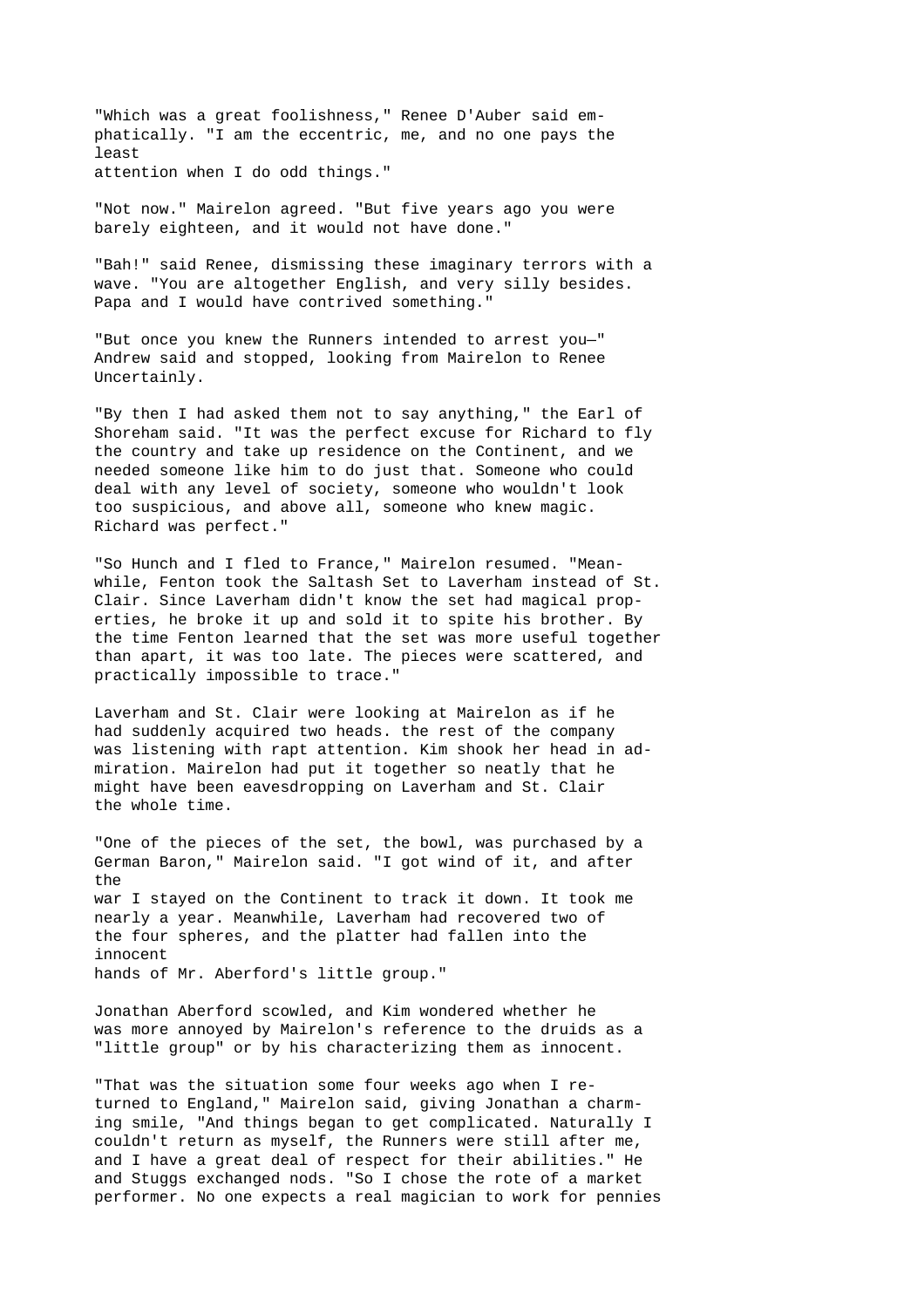and the occasional shilling in a market, so I didn't expect anyone to look for me there. But I did send word to Shoreham, and I presume he told you, Lord Granleigh."

Mairelon paused and looked at Lord Granleigh expec-Tantly. Lord Granleigh nodded. "He did We discussed the implications at some length." He glanced at his wife and added, "In my study."

"That will be how Lady Granleigh heard about it," Mairelon said with supreme tack of tact. "She, ah, persuaded her brother to help her find me, intending, I suppose, to collect me and as much of the Saltash Set as possible and present the lot to the Royal College on behalf of her husband."

"And a proper mull 'e made of it," Stuggs put in, looking scornfully at Jasper Marston "Went around askin' this one an' that one, with no more sense nor a baby. Word was all over St. Giles before the day was out."

"How was I to know?" Jasper complained. "'Find this Merrill person,' she said; well, how do you find one man in the whole of London without asking?"

"Which explains how Bow Street heard of my return," Mairelon said, "and undoubtedly how Mr. Laverham heard of it, as well." He glanced at Dan, who glared and said nothing. "Bow Street arranged for Mr. Stuggs here to keep an eye on Mr. Marston. At least, I presume it was Bow Street." He threw a sidelong look at the Earl of Shoreham.

The Earl laughed. "Right again, Richard Stuggs has done a job or two for me before, though this wasn't one of them. How did you guess?"

"He recognized you when you arrived just now," Mairelon answered. "And only one of your people would call you 'sir' and not 'my lord '."

Lady Granleigh sniffed, but a look from her husband kept her from saying anything.

"Once he found Mairelon the Magician, Mr. Marston hired Kim here to look through my wagon for the Saltash Bowl. I, er, found her in process and persuaded her to come with me after she completed her commission from Mr. Marston."

"Cloth-head," Kim muttered, not entirely sure whether she meant Marston or Mairelon.

"I suspect it was Laverham's men we gave the slip to on our way out of London," Mairelon went on blandly. "It doesn't matter, though. Shoreham told us where the platter was, and we came here to recover it. I'm not sure how Renee found out where we were headed—"

"Lord Shoreham told me," Renee said ."And since Monsieur Andrew Merrill was of an unhappiness, and had besides heard some of the rumors, and since I also heard that the Bow Street Runners were of an interest, I thought, me, that it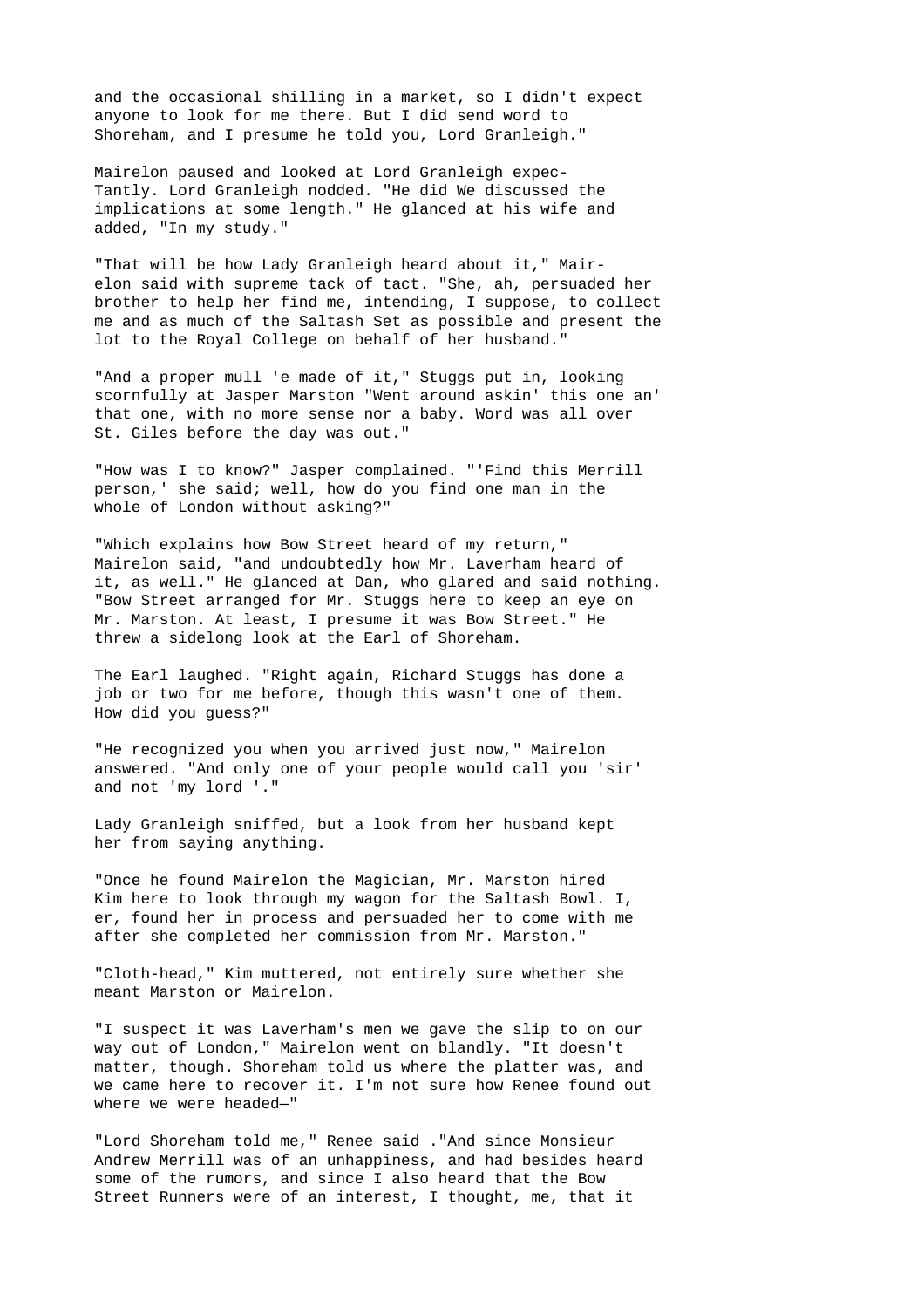would be best to come here and arrange matters myself."

"Renee!" Shoreham looked horrified.

"Oh. I was very discreet." Renee assured him. "No one knew I was not in London, except of course Madame Bramingham and her guests, and Monsieur Andrew stayed at the inn in that town with the dreadful name I cannot remember."

"Swafflton?" Mairelon murmured.

"Yes, that is it," Renee said. "And it has all turned out well, so there is no reason for you to pull your mouth down, so, and make faces as if you have the stomachache."

"You should have left matters to me," Shoreham said, shaking his head.

Renee opened her eyes very wide. "Truly? But it does not seem to me that you have done very much."

"It wasn't necessary," Mairelon said. "Any more than it was necessary for you to come."

"Well, but it might have been," Renee replied, unperturbed. "And it is better to be too ready, is it not? Also, I do not see that you would explain anything at all to me if I had stayed in London, and I do not wish to perish of the curiosity. So I am glad I came, and I do not care if you look very sour about it."

Maireton rolled his eyes, and Kim laughed. She was beginning to like Renee in spite of herself.

"I don't know whether Lady Granleigh knew that the Saltash Platter was in Ranton Hill when she came down to Mrs Brammgham's house party," Mairelon went on after a moment, "but I rather think not. It didn't take her long to discover it and send for her brother, though, and the roads and weather being as they've been, both of them were settled in before we arrived."

"Laverham must have known the platter's whereabouts for several months, at least, but he was being very cautious. He arranged for James Fenton to take a job as footman to Freddy Meredith, intending to have Fenton steal the platter for him Later. Fenton had other ideas."

Dan Laverham muttered something under his breath and glared at Mairelon. Mairelon smiled, and Kim shook her head. He was enjoying this altogether too much, she thought.

"Fenton's family was respectable, and his brother was a silversmith Fenton persuaded him to copy the Saltash Platter exactly. Perhaps the original idea was to cover up the theft of the platter for as long as possible, but he must have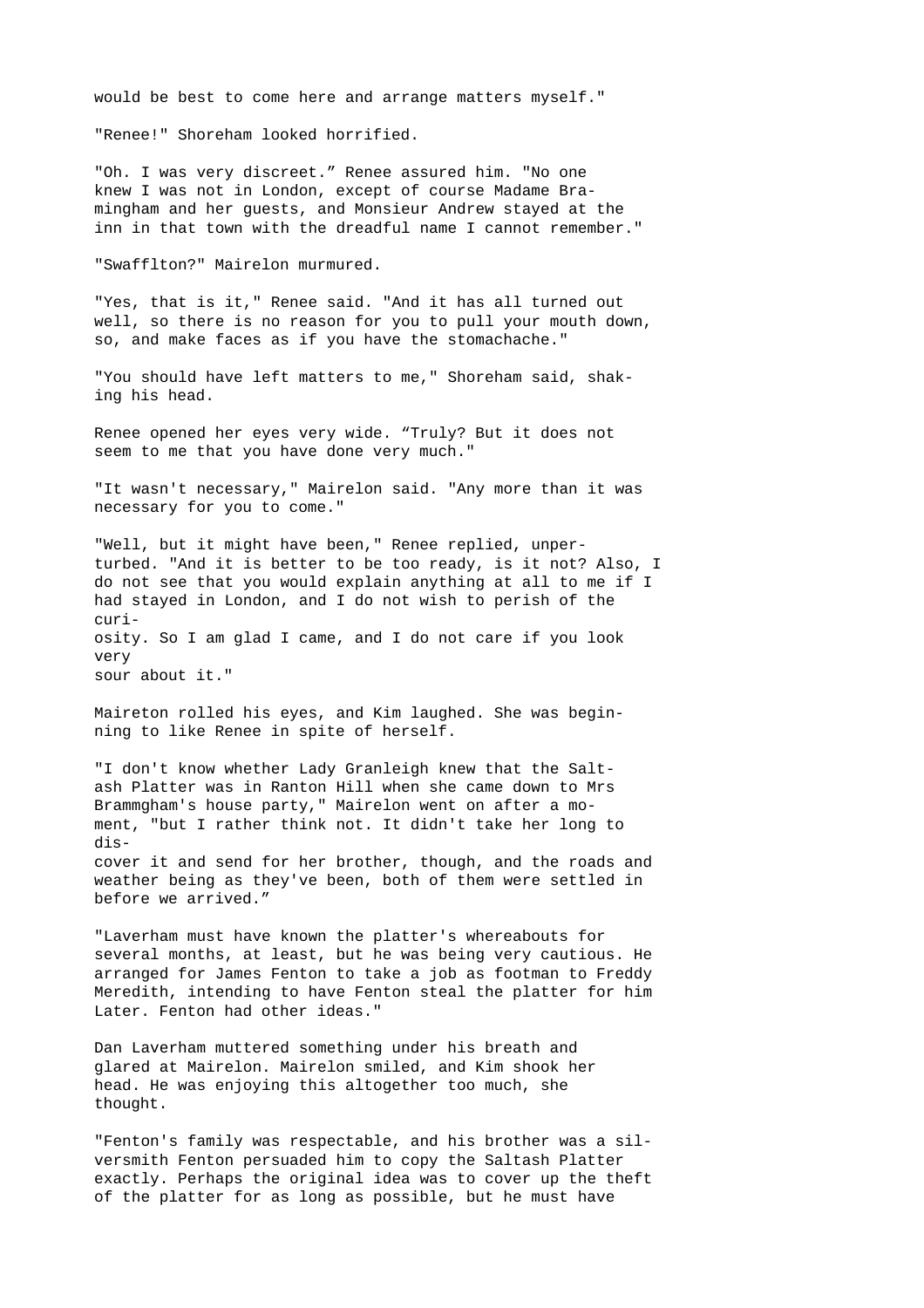realized fairly soon that he could make a tidy sum selling copies of the platter to each of the, er, interested parties. Since he wasn't a magician himself, he didn't know that the forgeries would be childishly easy to spot." "When the copies were finished, Fenton replaced the real platter with a copy and hid it in the druid's lodge." Mairelon waved at the gaping hole in the floor in front of the hearth. "But he was stretching his luck, making the copies had taken a long time, and Laverham was beginning to worry, particularly since by then he'd heard that I was back. So Laverham sent Jack Stower there down to Ranton Hill to check on Fenton." "Then he didn't follow me at all!" Kim exclaimed, remembering how frightened she had been by Jack's unexpected appearance at the inn in Ranton Hill. "No, but it was as well that you kept out of sight," Mairelon said. "Think of the trouble we'd have had if Laverham had arrived a few days earlier than he did." Kim shuddered. "Richard," the Earl of Shoreham said. His tone was mild, but Mairelon signed and returned to his story. "Just to thoroughly confuse matters, at about this time Freddy Meredith lost the false platter to Henry Bramingham in a game of cards. Henry knew that his uncle," Mairelon nodded at Gregory St. Clair, "collected oddities of that sort and proposed to give it to him. That brought St. Clair down to Ranton Hill posthaste and set off an interesting round of burglaries at Bramingham Place. Kim and I were privileged to observe most of the parade." "What, what?" said Mr. Bramingham. "We hid in your priest's hole," Mairelon explained. "Priest's hole?" Kim said, disappointed. "Is that what it was? ! thought it was a spell." "Bramingham showed it to me last time I visited," Mairelon said. "Next time your household is roused in the middle of the night, Bramingham, you should remember to check inside it." "Yes, but what's this about burglaries?" Bramingham said "Somebody broke into the library a couple of nights ago, but—"

"Several somebodies," Mairelon interrupted. "Actually, I believe Renee was the first, but she recognized the platter for a fake and left it where it was. She was long gone when Kim and I got there."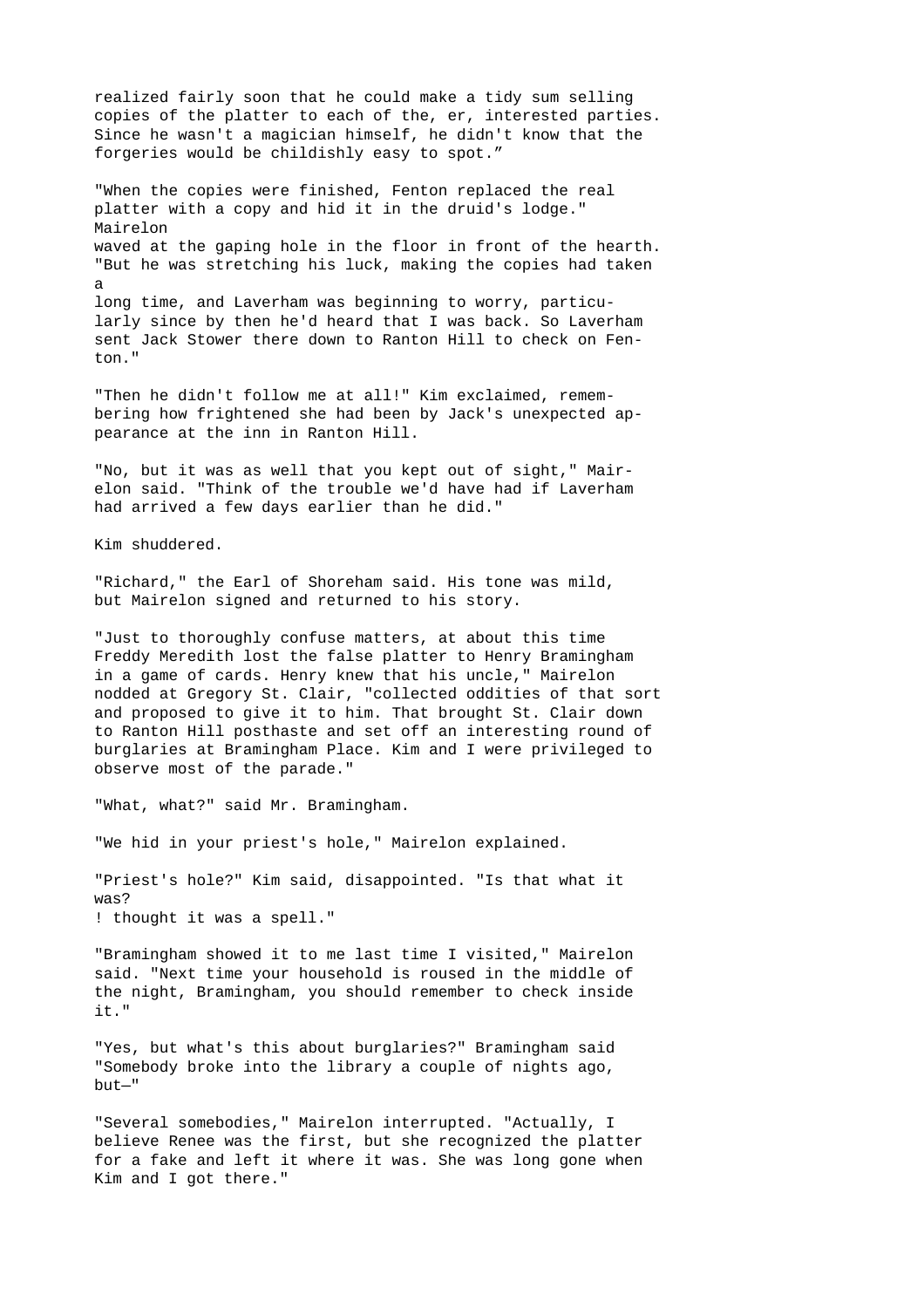"I knew I 'adn't ought to 'ave gone to London and left you 'ere with 'er," Hunch said.

"It wasn't my idea!" Kim protested.

"I didn't figure as it was," Hunch said dryly, and Kim blinked in surprise. Then she grinned at him.

"We were interrupted by Mr. Stowers arrival." Mairelon said with a quelling look at Hunch. "Stower was interrupted in turn by Marston and Stuggs, who were interrupted by Jonathan Aberford."

"Jonathan?" Robert Choimlet said, startled. "Are you sure?"

"He has a turn of phrase that is unmistakable," Mairelon answered.

"Have you got maggots in your head?" Robert demanded, glaring at Jonathan. "Or have you suddenly gotten as baconbrained as Freddy Meredith? Why in heaven's name would you try to burgle Bramingham Place?"

"I thought it would work," Jonathan said sullenly.

"He hadn't counted on the, er, competition," Mairelon said. "In the end, Lady Granleigh managed to obtain the platter by as neat a trick as I've seen. You might consider taking her on, Shoreham; she's got the nerves for it."

Lady Granleigh looked as if she did not know whether to be pleased or insulted by this remark, and Kim hid a smile.

"Lady Granleigh quickly discovered that her platter was a forgery, which left her in something of a dilemma. She couldn't return it to the Brammghams without awkward explanations, but she didn't want to keep it, either. And Jonathan Aberford was hanging about Bramingham Place and making a nuisance of himself, if Lady Granleigh and her brother made any attempts to locate the real platter, Jonathan was sure to notice. So she decided to give the forgery back to the druids and solve two problems at once."

"Miss D'Auber and I had agreed to meet this morning near here to compare what we had each learned. She was delayed—" Mairelon gave Andrew a quick look, and Andrew smiled wryly, "—so I was here alone when Lady Granleigh and her party arrived. I, ah, accepted the platter on Mr Aberford's behalf."

"By what right?" Jonathan demanded.

Mairelon looked at him without answering. Stuggs made a peculiar noise that Kim realized, after a moment, was a smothered chuckle. Jonathan turned very red and subsided, muttering, and Mairelon turned back to the Earl of Shoreham and continued his tale.

"Meanwhile, Fenton was proceeding with his own plans.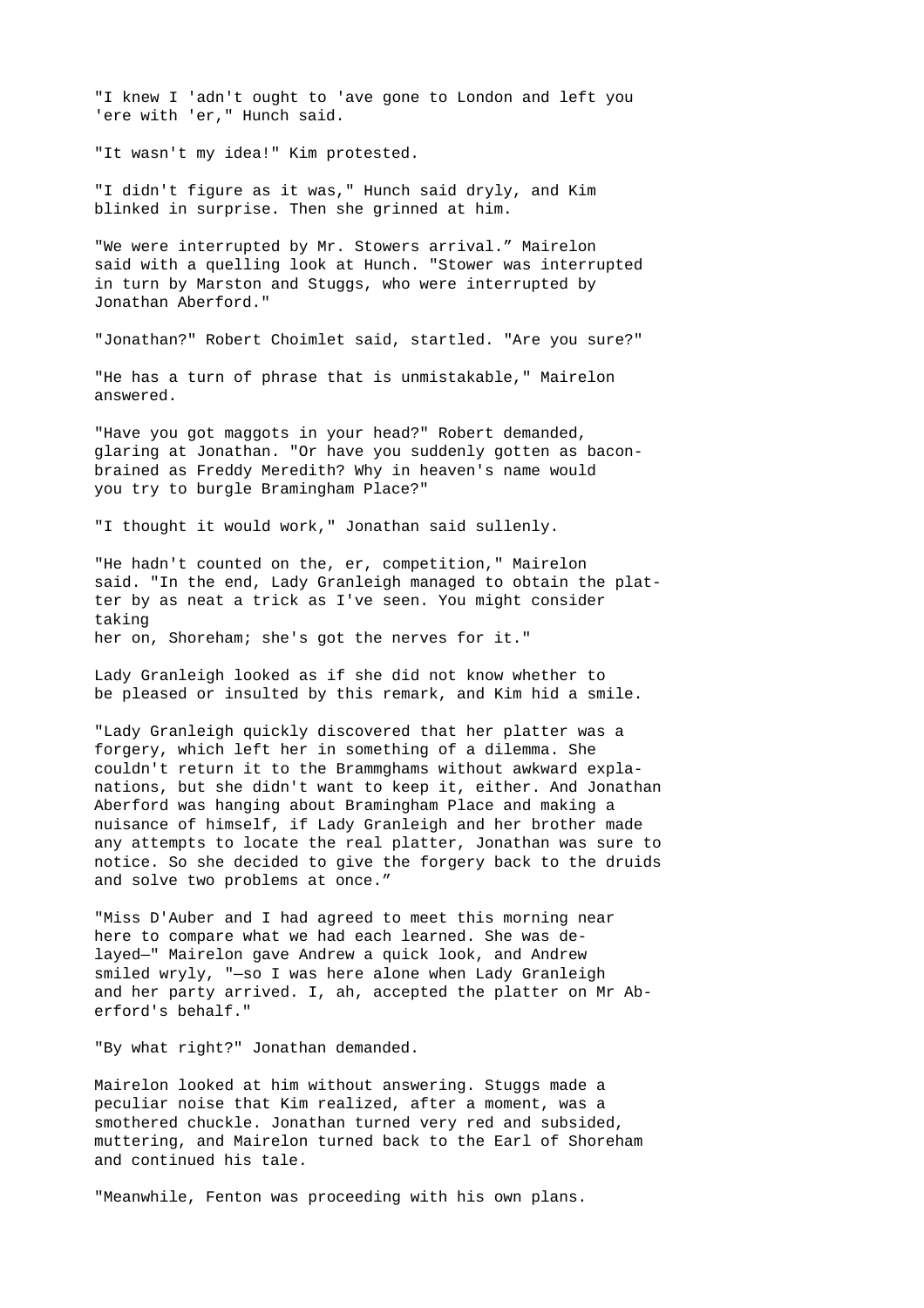He gave or sold the second of his fakes to Jack Stower and presumably made arrangements to meet with a couple of other prospective customers." Mairelon glanced toward St Clair, who did not react. Jonathan Aberford, however, scowled and shifted uneasily. Mairelon smiled. "Yes, I thought so."

"Get on with it, Richard," the Earl said. He sounded amused but determined.

"You have no sense of the dramatic, Shoreham," Mairelon complained.

"I have as much as I need," the Earl replied in a dry voice. "Though I will readily admit that I have not spent the last few years on a stage. No doubt it's a grave failing in my education."

"No doubt," Mairelon said, looking somewhat disgruntled. "Well, Stower was on the point of returning to London with his platter when he spotted Hunch in Ranton Hill. He followed Hunch to our camp and attempted to take the false platter we had collected, instead, he lost his own and prompted me to head by Bramingham Place to find out what was going on."

"I found more than I expected." Mairelon paused, stanng at the far wall, and something in his stance kept the others from commenting. Then he shook himself and looked at Mr Bramingham. "When you get back, you'd best send someone down to the wood by the Long Avenue. There's a body and two more copies of the Saltash Platter hidden there."

"Richard!" said the Earl, his voice carrying clearly over the confused babble that broke out among the rest of the listeners. "Who? What happened?"

"The body was the unfortunate and ambitious James Fenton," Mairelon answered. "As to what happened, I can only speculate, Kim and I heard the shot, but we didn't get a look at the man who fired it."

"Speculate, then!"

"I think Fenton had arranged to meet someone in the Long Avenue. Two someones, actually, he couldn't very well have sold both fakes to the same person. I think he miscalculated badly—remember, he didn't know that a magician could easily tell the difference between his forgeries and the real platter. So when he tried to pass off one of the fakes, St. Clair shot him."

"Unlikely," Lord St. Clair said into the horrified silence that followed.

"Not at all," Mairelon said with exaggerated politeness. "You, Laverham, and Aberford there are the most logical people for Fenton to pick as possible customers for his re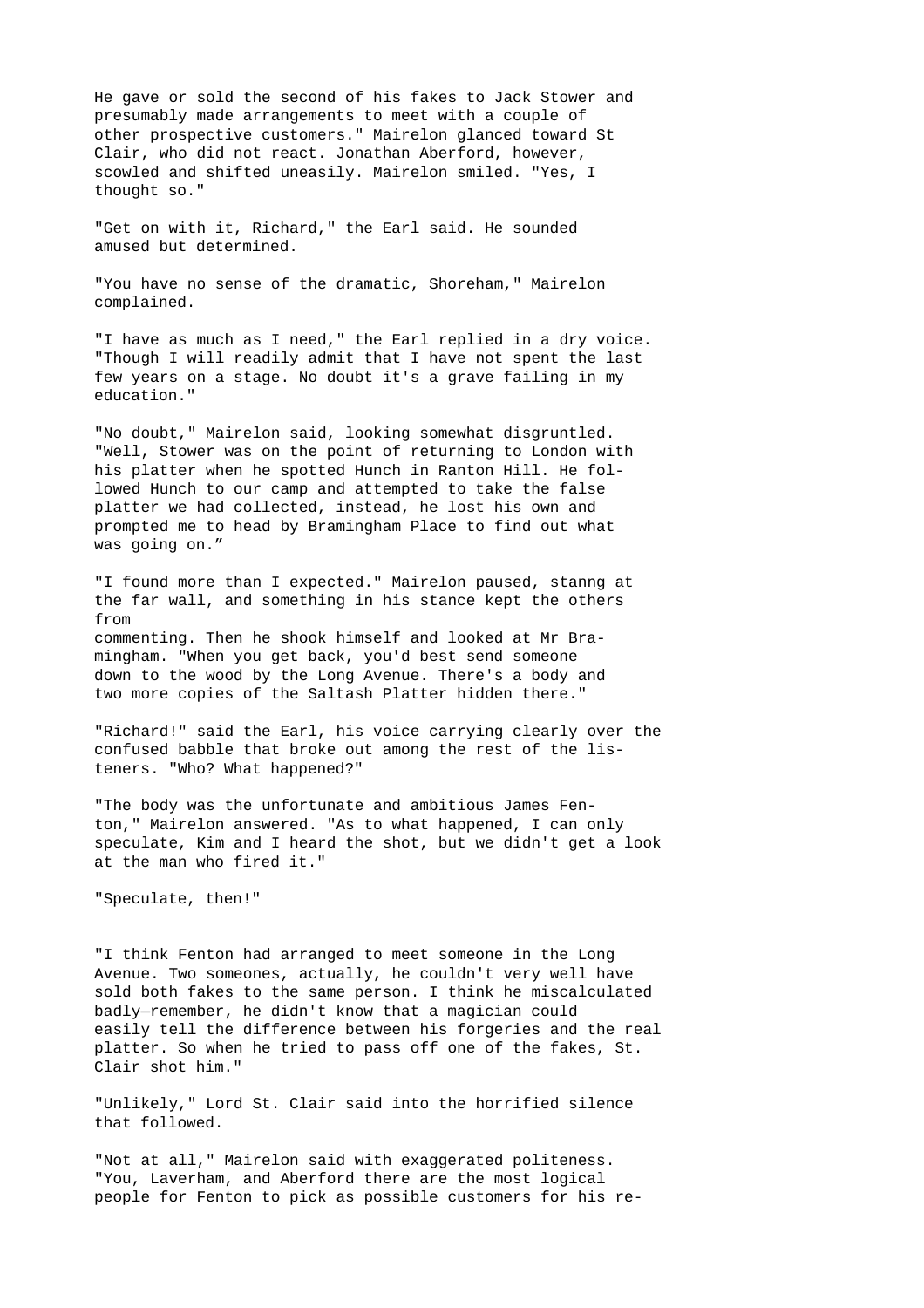maining forgeries. Laverham, or rather, Laverham's man Stower, already had a platter. Aberford would clearly do a  $1<sub>0</sub>$ to get his hands on his, er, Sacred Dish, but I doubt he'd commit murder. Besides, if he'd killed Fenton, he wouldn't have held up Laverham's coach half an hour later, looking for the platter." Jonathan jerked. "How did you know—" "It's the only reason you've done anything for the past week," Mairelon said. "You were supposed to meet Fenton, too, weren't you? How did you find out that he was hoping to sell the platter to someone else?" "I heard him bragging about it at the inn," Jonathan said sullenly. "I didn't kill anyone!" "Yes, I know," Mairelon said. "You thought you'd save yourself some time and trouble, not to mention money, and hold up the coach instead of paying Fenton." "This is all speculation," St. Clair said. He acted as if he were calm enough, but there were small lines of tension at the corners of his eyes, and a muscle in his jaw twitched now and again when he was not speaking. "Not entirely," Mairelon told him. "A moment ago, you told Laverham and Stuggs that they couldn't prove anything against you without Fenton, but no one has mentioned Mr. Fenton's unfortunate demise until now. If you didn't kill him, how did you know"?" "I was not referring to this Fenton's death," Lord St. Clair said coldly. "I merely meant that no one knew where he was." "Convince the Runners of that" Mairelon nodded at Stuggs. "You were the man he was to meet!" Jonathan said suddenly, staring intently at St. Clair. "You were the one to whom he would have sold the Sacred Dish!" Robert Choimet rolled his eyes Lady Granleigh looked Shocked. The Earl of Shoreham frowned. "How do you know?" he demanded. "He was at the inn, I saw him hanging about while I was following Fenton." "Hardly convincing," St. Clair said. "I doubt that the Runners will have any trouble finding proof, one way or another," Mairelon said. "Now that they're looking at the right man," Andrew muttered.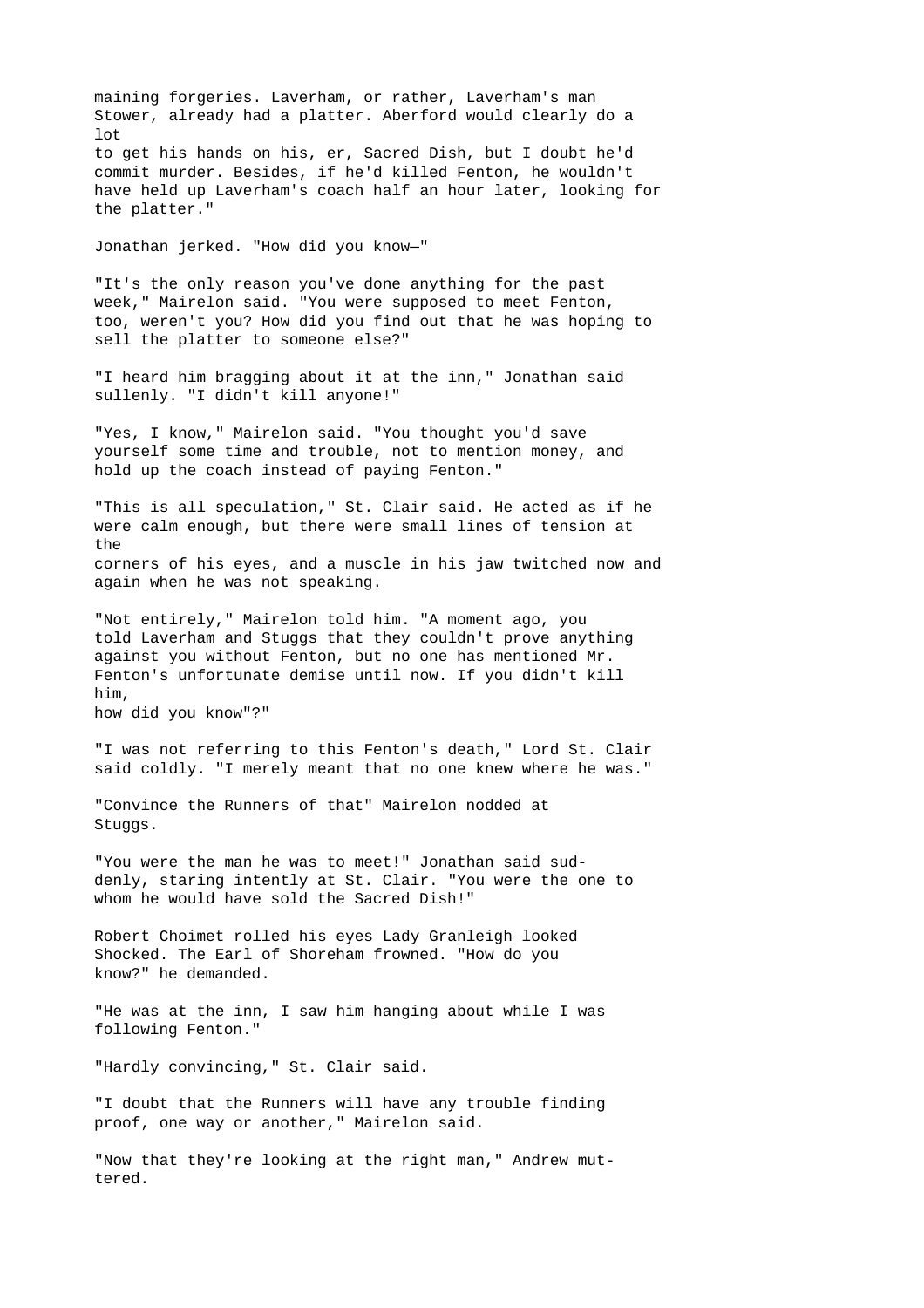"In any case. St. Clair shot Fenton, but Kim and I interrupted him. Laverham and Stower interrupted us and brought us here. I presume St. Clair followed us. Fenton had hidden the platter under the hearth, we found it and had a small disagreement over its ownership. I expect Stuggs can tell you the rest; he was here for most of it. And that's all."

## TWENTY-SIX

It wasn't all by a long shot. Everyone wanted a chance to object, explain, or ask questions, and it took all the Earl's considerable force of character to keep them more or less under control. Mairelon was no help whatever, he took immediate advantage of the commotion to dodge past Hunch and corner Lord Granleigh, whom he began cross-questioning about recent magical developments at the Royal College of Wizards.

After a few minutes of chaos, Stuggs brought the confusion to a halt by pointing out that he ought to take his prisoners into town and make arrangements for them to be transported to London.

"There's another one asleep on the box of the coach outside," Mairelon said, turning his head. "I don't know what he's done, but I'm quite sure it's something nasty."

Stuggs frowned "'E ain't a wizard, too, is 'e?"

"What, driving a coach?" Jonathan said scornfully.

"No, he's just another of Laverham's crew," Mairelon said. "Unpleasant enough, but quite ordinary so far as his skills are concerned."

"Still, that makes four of them," Shoreham said. "Which is a bit much to expect one man, however competent, to handle alone."

"Well, I could go along as far as the town," Mr Bramingham offered. "It's not much out of my way, you know. I can't stop there, though, my wife will be waiting to hear what's happened."

"And to spread it over as much of the county as she can reach," Mairelon murmured. "I'm afraid St. Clair is going to be a social outcast no matter how the trial turns out."

"I should think so," Lady Granleigh sniffed. "His behavior to me, and to poor Marianne, has been simply unpardonable. If it hadn't been for him, Marianne would not have run off as she did."

Everyone looked at Lady Granleigh in patent disbelief, including Jasper. Lady Granleigh stared haughtily down her nose at the lot of them. "Pointing that pistol at poor Marianne clearly disordered her intellect. I am quite confident that, had you behaved as a gentleman ought, wiser counsels would have prevailed, and she would not have dashed off to be married in such a hole-in-the-corner fashion."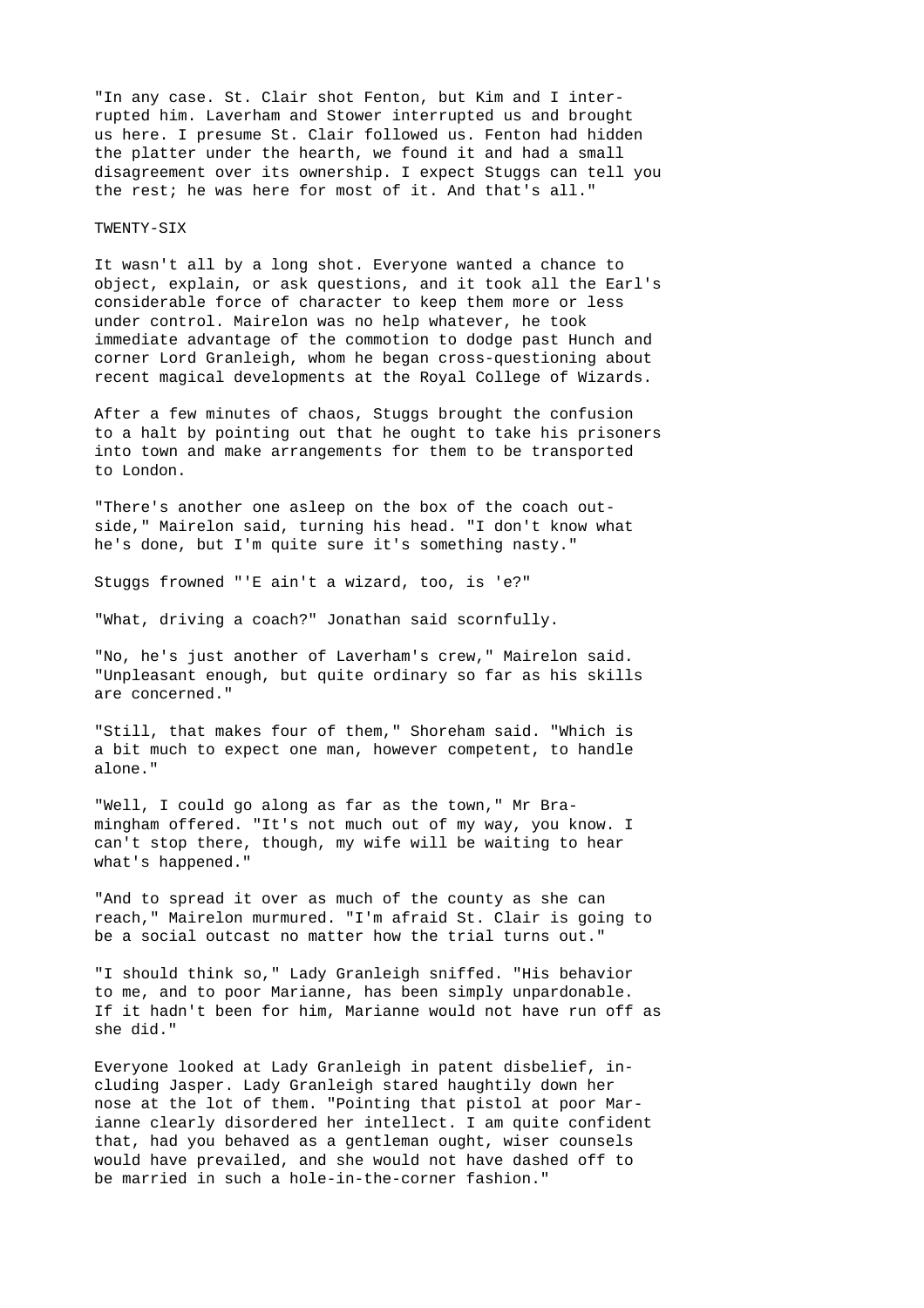"I congratulate you, Lady Granleigh," Lord St. Clair said after a moment. "I have never before met anyone with so great a talent for seeing the world as she wishes it to be."

Lady Granleigh stared through the space occupied by Lord St. Clair as if he were not there, then turned to her brother. "Come, Jasper, it is time we were going."

"Time and past," Kim muttered. Mairelon glanced sharply in her direction, but no one else seemed to hear.

"I'll accompany you, my dear," Lord Granleigh said in a tone that brooked no argument. "Bramingham's right; we should be getting back."

Lady Granleigh did not look at all pleased by this development (nor did Jasper), but they had no choice but to go along Kim wondered whether Lord Granleigh would give them both a dressing-down in the carriage. She hoped so, the bracket-faced mort deserved a tongue-lashing and then some for the way she'd been mucking about in everyone else's affairs, and Jasper was no better.

"Now, then, Stuggs," Lord Shoreham said when the Granleighs were safely out the door. "You'll want someone besides Bramingham to help with the prisoners, I think. No sense in taking chances."

"We'd be happy to help, sir," Robert Choiniet volunteered. "That is, if you think we'd be useful." He nudged Jonathan with his elbow.

"Happy?!". Jonathan said bitterly. "Oh, yes, of course, certainly. The Sacred Dish is gone for good, the lodge is in ruins, and the Sons of the New Dawn will be a laughingstock. Naturally we're happy."

Mairelon looked at him. "I hardly think one broken window, a displaced hearthstone, and a couple of overturned chairs constitute being in ruins."

"Yes, we've done more damage ourselves on a good night," Robert agreed. "Do stop playacting, Jon."

"Playacting? Playacting? You don't seem to realize how serious this is! We need to consecrate the Sacred Dish before  $W^{\alpha}$ 

can make any more progress in the Mysteries."

Robert roiled his eyes and Mairelon hid a smile. Kim felt sorry for Jonathan. She knew what it was like to lose something she'd depended on having, even if she didn't know anything about druids or magic. And after all, it wasn't bis fault he'd gotten hold of the Saltash Platter instead of some ordinary silver tray that no one else would have cared about. A thought occurred to her, and she said suddenly, "Why'd you pick the Saltash Platter for your Sacred Dish? I mean, would any old wicher cheat do, or does it have to be this particular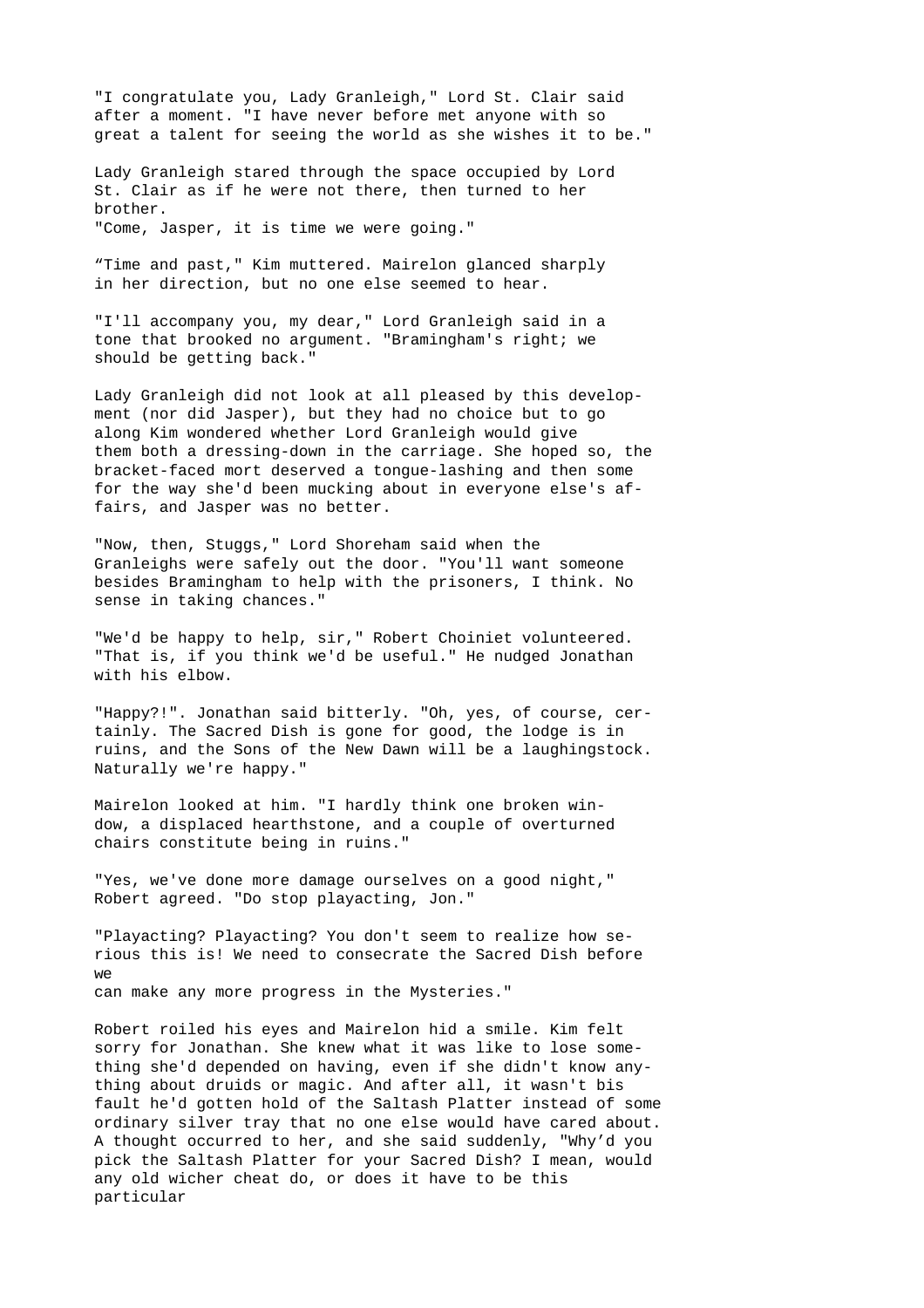"It was perfect," Jonathan said sullenly. "It's exactly the right dimensions, and the pattern has the proper balance of natural form and abstract design. It took me two years ,of hunting to find it, and it had to be stolen!" "Well, if all you need is something that size and shape, can't you use one of the fake platters? There's enough of 'em around." Everyone looked at Kim, and she flushed. "It was just an idea." "And a very good one," Mairelon said. "One of the false platters should suit you admirably, Aberford. Better than the real thing, in fact; you won't have to worry about your spells getting tangled up with the ones that are already in the Saltash Platter and exploding, or doing something equally unexpected." Jonathan, who had opened his mouth, closed it again, looking suddenly very thoughtful. The Earl of Shoreham's lips twitched, and Renee D'Auber put up a hand to hide a smile, Andrew only looked bewildered, and St. Clair and the other prisoners studiously ignored the exchange. "I doubt that there will be any fuss over ownership of one of the duplicates, either," Mairelon added. "I think I can guarantee that no official questions will be asked," Shoreham put in. "Provided there is no fuss made at this end, of course. I should warn you, though, that I can't do a thing about gossip." He glanced in the direction of the door, where Lady Granleigh and her party had long since vanished. "Gossip won't do anything but increase our membership," Robert commented. "We might even get a couple of fellows who'll pay their subscription fees. That would please Austen no end." "Yes, wouldn't it?" Jonathan said, failing to sound anything like as offhanded as he plainly wanted to. "Very well, we'll do it." "Good. I have two at my wagon; you can come by this evening and pick one up," Mairelon said. "It's just down the road, on the left-hand side as you head toward the village." "This evening? But I thought—" "I have a few things still to do here," Mairelon interrupted, "and it won't be convenient for you to wait. Trust me."

"Yes, and your mother was in an awful taking when I left, Jon," Robert put in. "God knows what she's like by now. She'll have half the county out hunting for you if you don't

one?"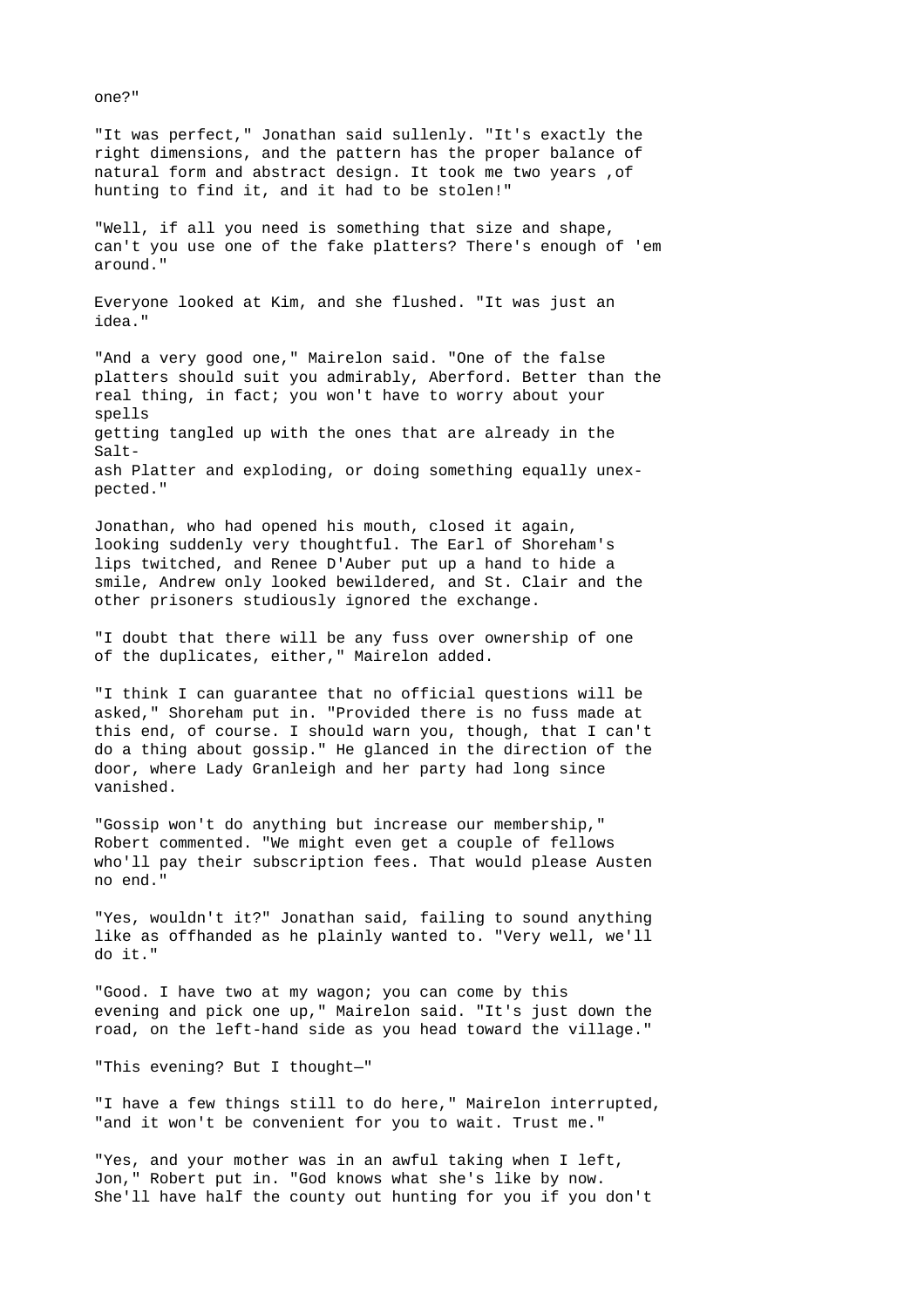get home soon, depend on it." "Oh, very well," Jonathan said ungraciously. He swirled his cloak unnecessarily and stalked to the door of the lodge. "I shall wait upon you this evening," he told Mairelon in portentous tones, and left. "Silly young chub," Mairelon said, but not loudly enough to be heard outside. Andrew frowned. "Wait a minute. Didn't somebody say his horse ran off? How is he planning to get home, wherever home is?" "Oh, Jon never plans anything," Robert said in a resigned tone. "Except ceremonies. He'll probably take my horse. I think I had better come along with you and Bramingham, after all, Mr. Stuggs- I can stop in the village for as long as you need help with that lot, and then borrow a horse to get home on." Stuggs nodded and handed him a pistol. "Right, then. Move along, now, you lot." "I think I'd best go with them, at least as far as the coach," the Earl of Shoreham said to Mairelon as St. Clair, Jack Stower, and Dan Laverham started toward the door, flanked by Robert and Mr. Bramingham. "Two of them are wizards, after all, and it wouldn't do for them to take advantage, so to speak." "You always were a cautious one," Mairelon told him. "Shall I come and help?" "No, no, you've done enough already!" Shoreham replied quickly. "And it'll only take a moment. You stay here." He followed Brammgham, who was bringing up the end of Stuggs's little procession, out the door. Mairelon gazed after him with an abstracted air. "Now, do you suppose he was being subtle, tactful, or merely cowardly?" he asked the window Laverham had broken. "'E's a-doing of 'is job," Hunch said. "Which you ought to 'ave been, too, instead of breaking into 'ouses and things while I was gone." "That was my job," Mairelon pointed out. "Or part of doing it, anyway, which comes to the same thing." "You might 'ave got shot," Hunch said doggedly. "Yes, well, I didn't, so there's no need to go on about it, especially since the main reason you're so nattered about it is that you missed out on the fun." "Nattered about it?" said Andrew in a puzzled tone.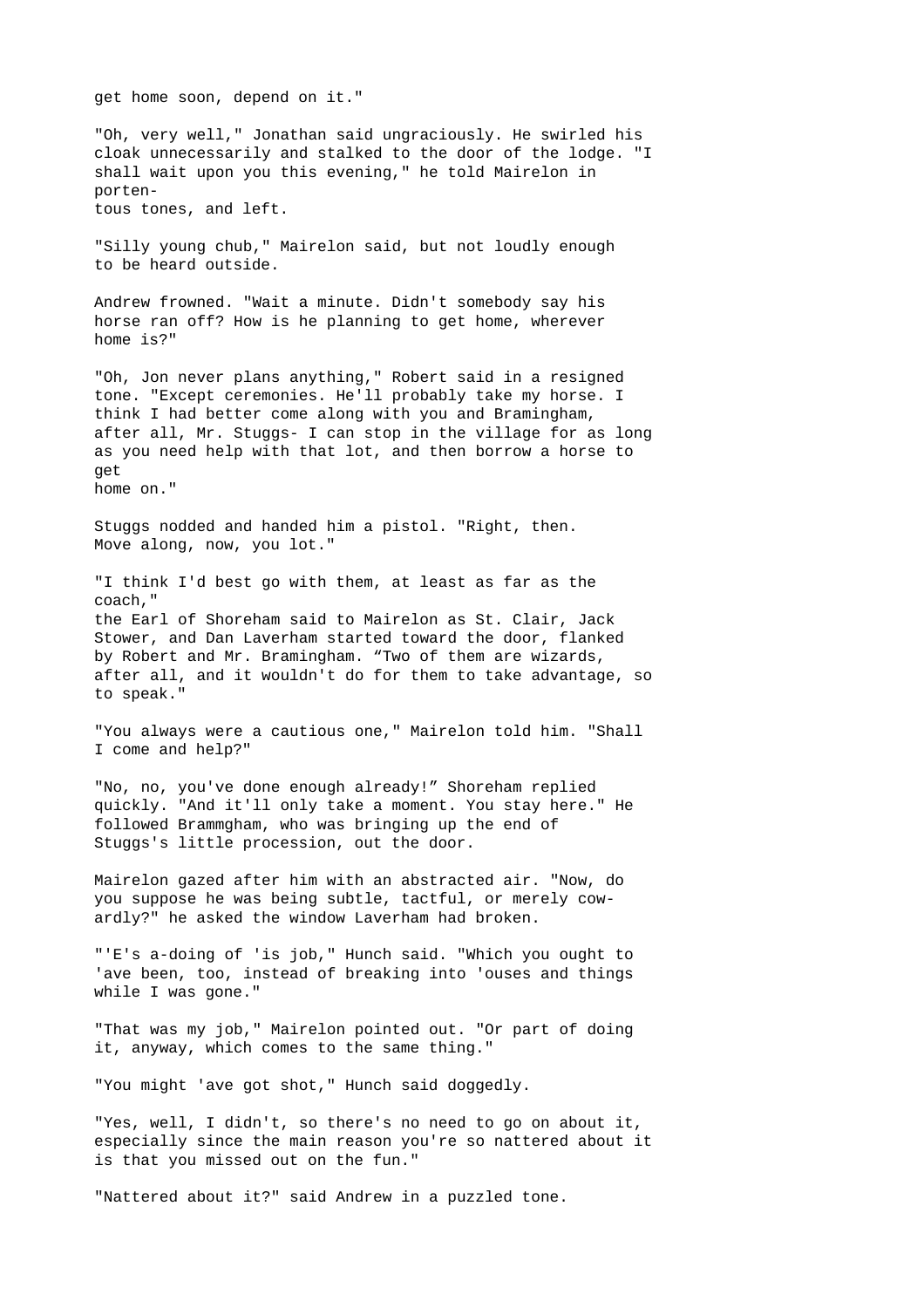"It's one of Kim's expressions," Mairelon said "Very descriptive." He paused, looking at Andrew, and Hunch closed his mouth on whatever further comment he had been about to make. "It's good to see you again, Andrew," Mairelon said after what seemed a very long time. "It's good to see you, too, Richard," Andrew answered in a low voice. "For a while I… wasn't sure I was going to." "What? You haven't been listening to Hunch, have you? That business on the Peninsula wasn't anything like as serious as he claims." "I can see that Hunch and I are going to have to have a long talk," Andrew said with a crooked smile. "But that wasn't what I meant." "Yes, well, actually I know that, but it doesn't matter," Mairelon said quickly. "It matters to me," Andrew persisted. He took a deep breath and went on. "I misjudged you very badly five years ago, and I want to tell you that I know it now, and I'm sorry." Renee D'Auber gave a small nod of satisfaction, and a slow grin began to spread across Hunch's face. Kim felt like cheering, but she didn't dare. She was almost afraid to breathe, for fear someone would notice, and remember she was there, and make her leave. "All right," Mairelon said gently, his eyes on Andrew's face. "You've told me. Apology accepted. Can we leave it at that?" "You mean I—you'll—that's all?" "Really, Andrew, were you expecting me to demand satisfaction?" Mairelon said in the mildly exasperated tone he used with Hunch and Kim. "A pretty thing that would be; you are my brother, after all, not to mention that dueling's illegal. Or did you think I'd throw a fit of temper? I could turn you into a frog for a few minutes, if it would make you feel better, but I'd really rather not. It's the devil of a nuisance to measure out all the ingredients for the powder, and I can never remember the proper endings for the verbs." Andrew laughed. "I—well, thank you, Richard. Will you be coming home now?" The words were a question, but his tone made it clear that he expected Mairelon to answer yes. Kim's heart lurched as

she realized just how inevitable that yes was, and how much it would mean. The Mairelon she knew was an act, a trick to fool the Runners, and the trick was no longer necessary. He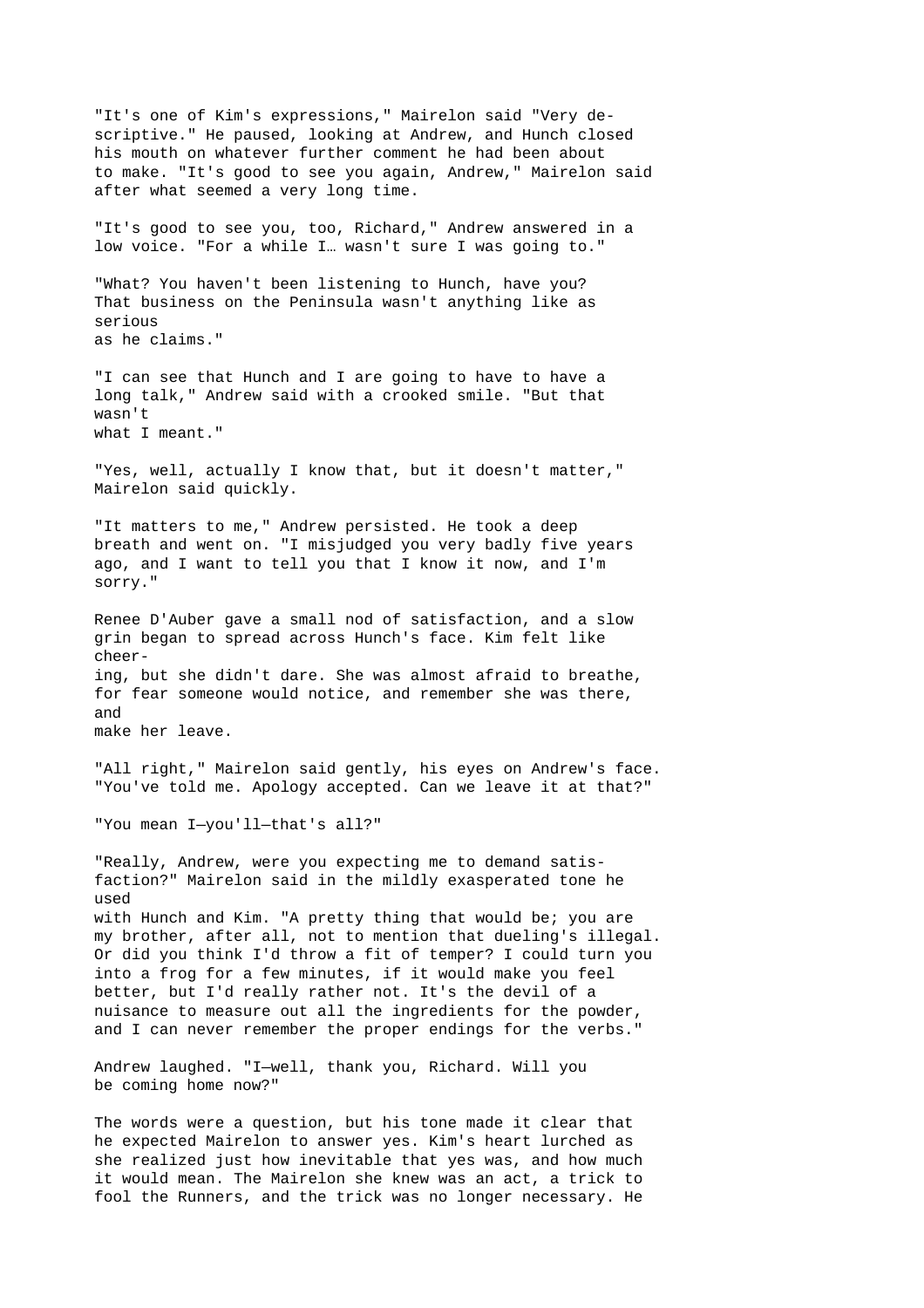would become Richard Merrill again, and go back to a gentry life she could hardly imagine. She tried to be glad, but all she could think was that there would be no place in that life for her. She wrapped her arms around herself and hugged hard. At least she had the five pounds Jasper Marston had paid her, and the clothes Mairelon had bought. Maybe Mairelon or Shoreham would give her a few guineas more for her help with Laverham. It was as much as she had wanted when she got into this, she couldn't help it if her wants had changed somehow since then.

"Home," Mairelon said, rolling the word as if he were checking its taste. "Not just yet, I think. Until the word gets out, I prefer to lie low. We'll stay here for a few days, then start back to London. Is the old stable still there?"

"In London?" Andrew asked, bewildered.

"No, in Kent. The one we used to climb on the roof of, when we were boys."

"Oh Yes, it's there. Why?"

"It would be a good place to leave my wagon. I'll send Hunch down with it once I'm settled in London."

"And not before," Hunch put in darkly. "You ain't fobbing me off with no tale this time, Master Richard."

"You're going to stay in London for the Season, then?" Andrew said with an uncertain look in Hunch's direction.

"It is an excellent plan," Renee D'Auber said. "You will be the nine days' wonder, and it will be entirely plain to everyone that you had nothing to do with the robbery."

"I expect I'll have more to do than attend social events," Mairelon said with a hint of sarcasm. "Shoreham is bound to want me for all sorts of things. Which reminds me, there was one other thing I wanted to attend to. Kim!"

Kim jumped and nearly fell off her footstool. "What?" Her throat felt scratchy, and she experienced a sudden desire to run. She knew what he was going to say, and she didn't want to hear it.

"Why did you tip that table over on Laverham when he was in the middle of that spell a few minutes ago?" Mairelon asked.

"The table?" Kim said blankly. The question was so completely different from what she had expected that she couldn't quite grasp it.

"Yes, the table." Mairelon looked at her sternly. "I've told you more than once that interrupting a wizard is dangerous, and if you claim you forgot, I won't believe you. So why did you interrupt Laverham?"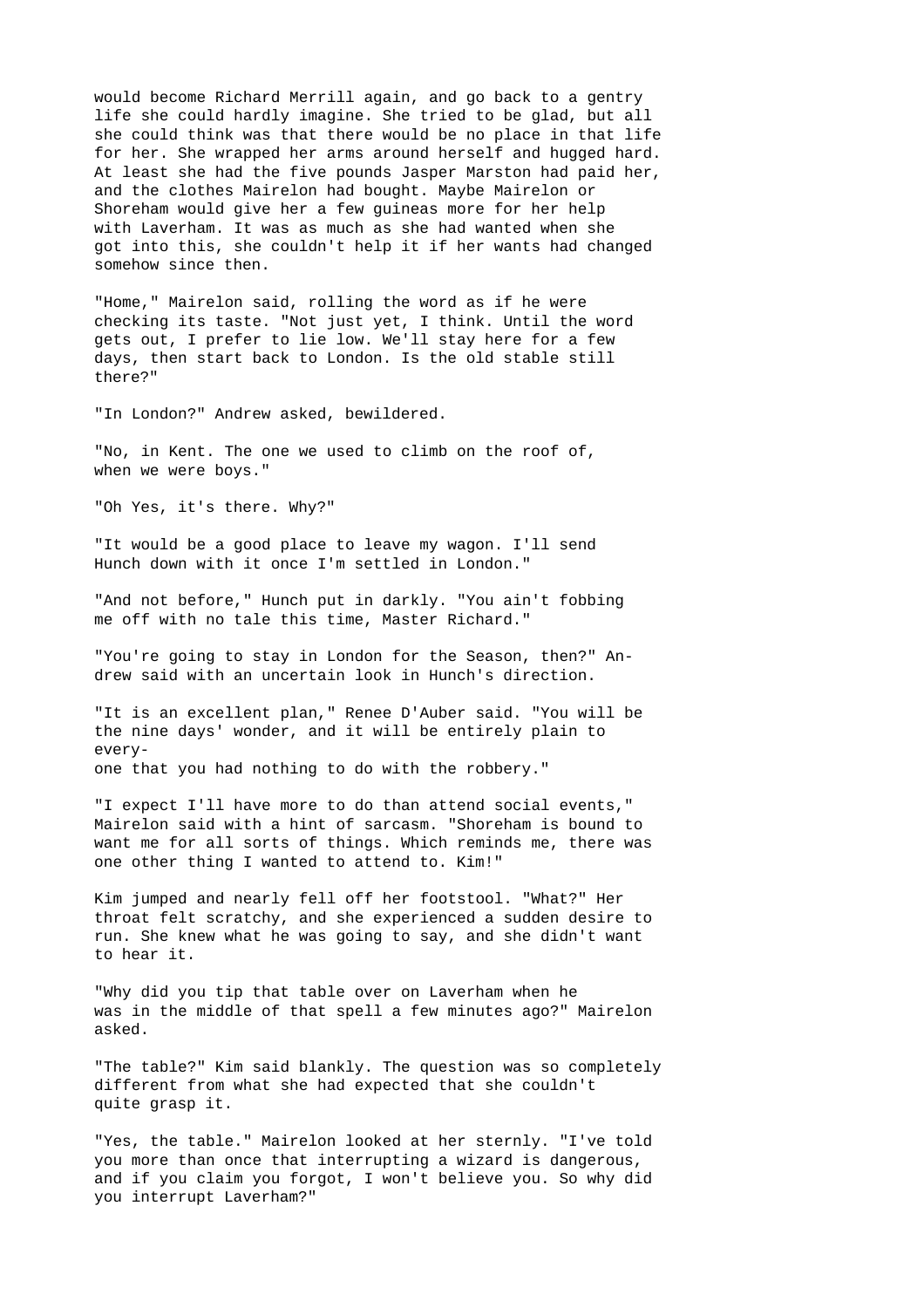"Because his spell was queer as Dick's hatband anyway," Kim said. "You know that."

"Yes, I knew it," Mairelon said. "But how did you know?"

"It was the words," Kim said. She frowned, trying to think how best to describe what she had sensed when Laverham's spell began to go wrong.

"You speak the Latin, then?" Renee D'Auber said, raising her eyebrows in polite incredulity. "Or the Greek, perhaps?"

"I ain't got no need to speak it," Kim snapped, wondering why they were staring at her like that. "Laverham's words weren't… They weren't lined up neat and proper like they should of been."

"Should have been," Mairelon murmured. "And I did warn you, Kim, about reverting under stress."

"Do not be hard with her," Renee reproved him. "It is not at all wonderful that she should have the difficulties after all that has happened."

"No, the wonderful part was the bit about the words," Mairelon said. "Kim, do you mean that you can feel when someone is casting a spell?"

"I don't know about that, but I can tell when somebody says some of them—of those shiny, sharp words you use for spells," Kim replied carefully.

"You mean like apheteon? Or perhaps—" Mairelon rattled off a long, bumpy sentence and raised his eyebrows at Kim.

"No," Kim said, happy to be sure of something. "Those sound right, but they don't have no edges. They're just nonsense."

"And these?" He said a short phrase that crackled and glittered.

Kim flinched and nodded. Mairelon stared at her. "My Lord," he said in a low voice. "No wonder you weren't hurt when the spell shattered."

"There ain't nothin' wonderful about that," Kim said, staring in turn. "I ducked, that's all."

Renee and Mairelon exchanged glances. "Nothing wonderful about it at all," Mairelon agreed. "For a wizard."

"What?" Hunch gasped. "That Kim, a wizard? She ain't no such thing!"

"Not yet," Mairelon said, smiling. "But with proper training she will be."

"Me?" Kim said, stunned. "Me, a wizard? Me?"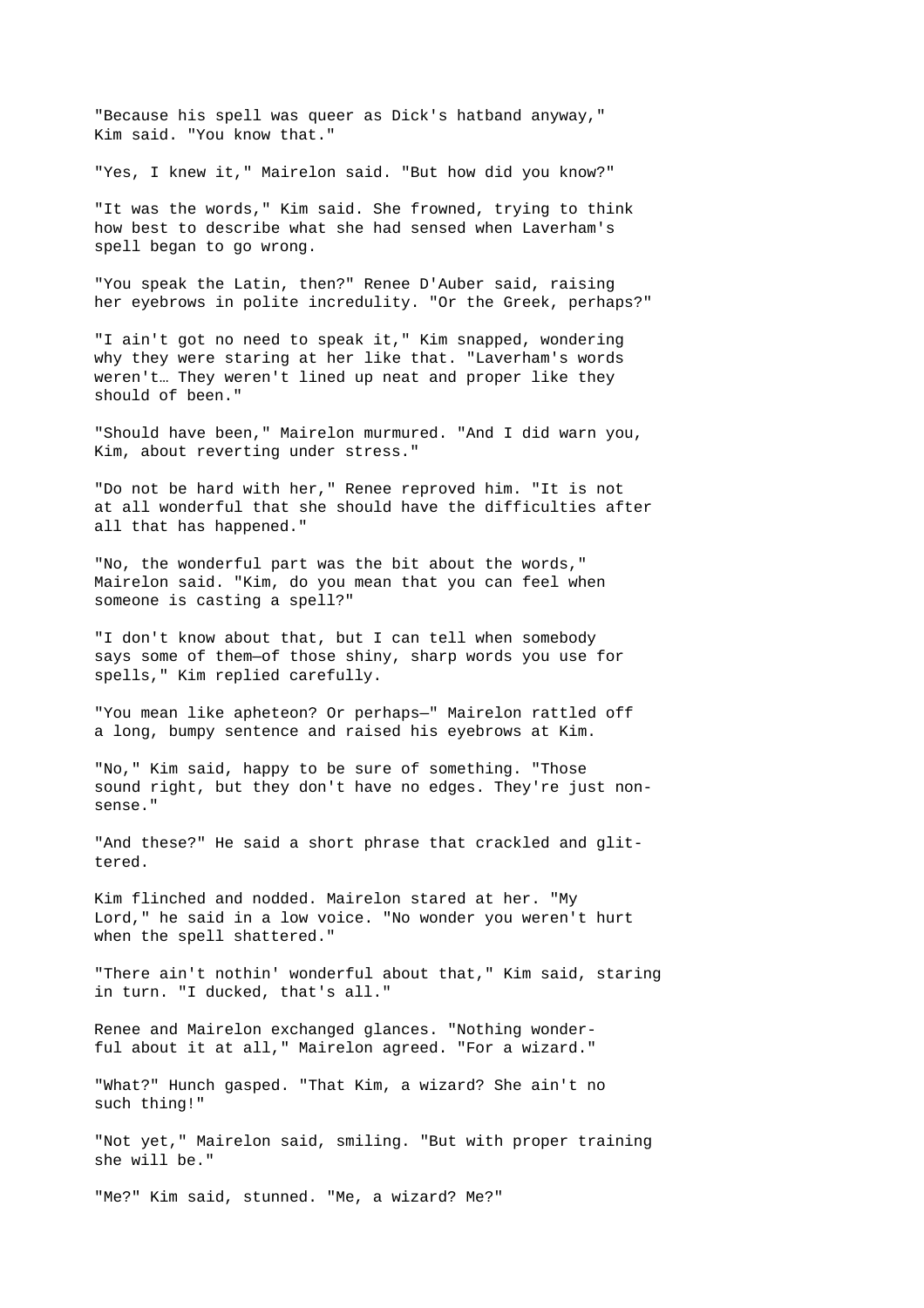"Ah, bah!" said Renee to Mairelon. "You do not explain at all well, I find, and so you are frightening her." She stepped forward and put a comforting arm around Kim's shoulders. "It is because you can feel the magic, which is a thing very difficult for most people to learn and for some quite impossible. So you have the talent for magic, and now, if you wish, you will come to London and get the training."

"Of course she wishes," Mairelon broke in. "Kim likes London. We'll start the lessons as soon as we've found a house to hire for a few months, and—"

"Richard!" Andrew sounded horrified. "Are you mad? You can't live with this . . . girl in the middle of London!"

"Really, Andrew, you're as bad as Hunch," Mairelon said. He gave Kim an uncertain, sidelong look that Kim, in her confusion, found impossible to interpret. "I'll make Kim my ward; that will satisfy the proprieties."

"But, yes!" Renee said before Andrew could object again. 'That will do entirely well. And you and Mademoiselle Kim will stay with me to begin, and there will be no foolish gossip such as Monsieur Andrew Merrill fears, because I will be there and everything will be proper." She tilted her head to study Kim, ignoring the brothers Merrill.

"It is a great pity we cannot take you to France," Renee went on. "But there is a dressmaker I know who will do well enough, although she is entirely English. You will be quite charming in a gown, I think." Her eyes flickered from Kim to Mairelon and back, and she smiled to herself, as if contemplating a private joke.

"Hold on a minute, Renee," Mairelon interrupted. "I'm not spending hours at some dressmaker's, I refuse. Positively."

"But of course you will not," Renee said gently. "You will be spending hours with Milord Shoreham. He will want the details of all your work, and he is very persistent."

Mairelon looked at her with a blank expression that changed slowly to chagrin. "Oh, Lord, you're right again. It'll take hours. Days."

"Naturally," Renee said. "And while you and Milord Shoreham talk, Mademoiselle Kim and I shall shop for the kind of clothes that will be proper for your ward to wear in London." She turned back to Kim and leaned forward conspiratorially. "But we will save the boy's clothing for other times, because, all the same, Monsieur Richard Merrill is not at all proper and of a certainty you will need them."

"It ain't fitting, Master Richard," Hunch grumbled, but he was not chewing on his mustache at all, and Kim decided he was only complaining for the form of the thing.

"Well, Kim?" Mairelon said. "You do want to come, don't